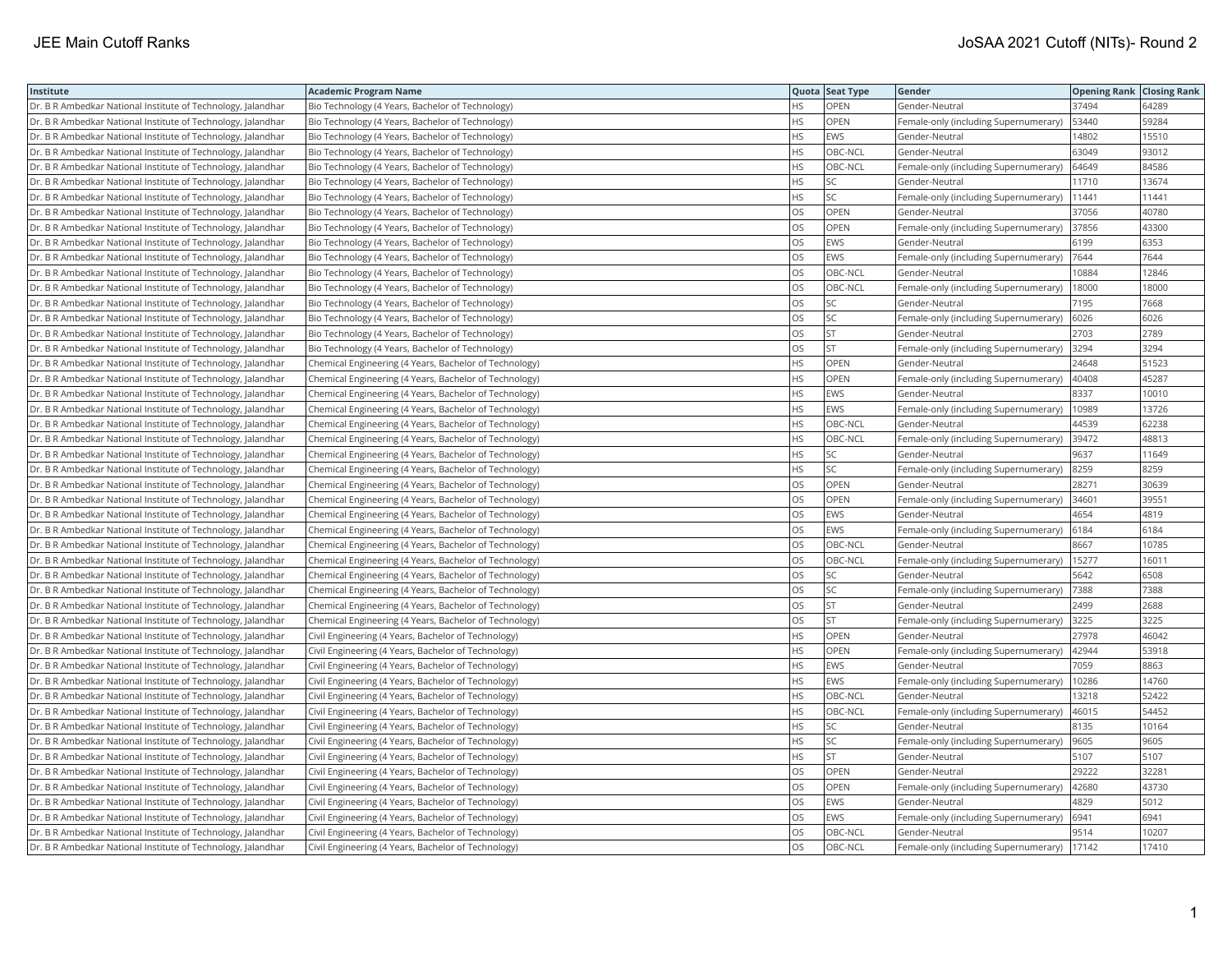| Institute                                                    | <b>Academic Program Name</b>                                                                                                   |           | Quota Seat Type | Gender                                                  | <b>Opening Rank Closing Rank</b> |       |
|--------------------------------------------------------------|--------------------------------------------------------------------------------------------------------------------------------|-----------|-----------------|---------------------------------------------------------|----------------------------------|-------|
| Dr. B R Ambedkar National Institute of Technology, Jalandhar | Civil Engineering (4 Years, Bachelor of Technology)                                                                            | <b>OS</b> | SC              | Gender-Neutral                                          | 3377                             | 5511  |
| Dr. B R Ambedkar National Institute of Technology, Jalandhar | Civil Engineering (4 Years, Bachelor of Technology)                                                                            | los       | <b>ST</b>       | Gender-Neutral                                          | 1170                             | 1271  |
| Dr. B R Ambedkar National Institute of Technology, Jalandhar | Civil Engineering (4 Years, Bachelor of Technology)                                                                            | los       | <b>ST</b>       | Female-only (including Supernumerary)                   | 2108                             | 2108  |
| Dr. B R Ambedkar National Institute of Technology, Jalandhar | Computer Science and Engineering (4 Years, Bachelor of Technology)                                                             | <b>HS</b> | OPEN            | Gender-Neutral                                          | 2654                             | 11308 |
| Dr. B R Ambedkar National Institute of Technology, Jalandhar | Computer Science and Engineering (4 Years, Bachelor of Technology)                                                             | <b>HS</b> | OPEN            | Female-only (including Supernumerary)                   | 4409                             | 10787 |
| Dr. B R Ambedkar National Institute of Technology, Jalandhar | Computer Science and Engineering (4 Years, Bachelor of Technology)                                                             | <b>HS</b> | OPEN (PwD)      | Gender-Neutral                                          | 173                              | 199   |
| Dr. B R Ambedkar National Institute of Technology, Jalandhar | Computer Science and Engineering (4 Years, Bachelor of Technology)                                                             | l HS      | EWS             | Gender-Neutral                                          | 1953                             | 2389  |
| Dr. B R Ambedkar National Institute of Technology, Jalandhar | Computer Science and Engineering (4 Years, Bachelor of Technology)                                                             | <b>HS</b> | EWS             | Female-only (including Supernumerary)                   | 4231                             | 4577  |
| Dr. B R Ambedkar National Institute of Technology, Jalandhar | Computer Science and Engineering (4 Years, Bachelor of Technology)                                                             | HS.       | OBC-NCL         | Gender-Neutral                                          | 2407                             | 10956 |
| Dr. B R Ambedkar National Institute of Technology, Jalandhar | Computer Science and Engineering (4 Years, Bachelor of Technology)                                                             | l HS      | OBC-NCL         | Female-only (including Supernumerary)                   | 5441                             | 11337 |
| Dr. B R Ambedkar National Institute of Technology, Jalandhar | Computer Science and Engineering (4 Years, Bachelor of Technology)                                                             | HS.       | SC              | Gender-Neutral                                          | 1508                             | 2414  |
| Dr. B R Ambedkar National Institute of Technology, Jalandhar | Computer Science and Engineering (4 Years, Bachelor of Technology)                                                             | HS        | SC              | Female-only (including Supernumerary)                   | 1755                             | 2117  |
| Dr. B R Ambedkar National Institute of Technology, Jalandhar | Computer Science and Engineering (4 Years, Bachelor of Technology)                                                             | HS        | ST              | Gender-Neutral                                          | 2831                             | 9007  |
| Dr. B R Ambedkar National Institute of Technology, Jalandhar | Computer Science and Engineering (4 Years, Bachelor of Technology)                                                             | <b>HS</b> | <b>ST</b>       | Female-only (including Supernumerary)                   | 9924                             | 9924  |
| Dr. B R Ambedkar National Institute of Technology, Jalandhar | Computer Science and Engineering (4 Years, Bachelor of Technology)                                                             | <b>OS</b> | OPEN            | Gender-Neutral                                          | 6192                             | 8173  |
| Dr. B R Ambedkar National Institute of Technology, Jalandhar | Computer Science and Engineering (4 Years, Bachelor of Technology)                                                             | los       | <b>OPEN</b>     | Female-only (including Supernumerary)                   | 10432                            | 12507 |
| Dr. B R Ambedkar National Institute of Technology, Jalandhar | Computer Science and Engineering (4 Years, Bachelor of Technology)                                                             | los       | OPEN (PwD)      | Gender-Neutral                                          | 320                              | 320   |
| Dr. B R Ambedkar National Institute of Technology, Jalandhar | Computer Science and Engineering (4 Years, Bachelor of Technology)                                                             | los       | EWS             | Gender-Neutral                                          | 1075                             | 1148  |
| Dr. B R Ambedkar National Institute of Technology, Jalandhar | Computer Science and Engineering (4 Years, Bachelor of Technology)                                                             | los       | EWS             | Female-only (including Supernumerary)                   | 2169                             | 2169  |
| Dr. B R Ambedkar National Institute of Technology, Jalandhar | Computer Science and Engineering (4 Years, Bachelor of Technology)                                                             | los       | EWS (PwD)       | Gender-Neutral                                          | 36                               | 36    |
| Dr. B R Ambedkar National Institute of Technology, Jalandhar | Computer Science and Engineering (4 Years, Bachelor of Technology)                                                             | los       | OBC-NCL         | Gender-Neutral                                          | 2455                             | 2843  |
| Dr. B R Ambedkar National Institute of Technology, Jalandhar | Computer Science and Engineering (4 Years, Bachelor of Technology)                                                             | los       | OBC-NCL         | Female-only (including Supernumerary)                   | 4185                             | 6182  |
| Dr. B R Ambedkar National Institute of Technology, Jalandhar | Computer Science and Engineering (4 Years, Bachelor of Technology)                                                             | los       | OBC-NCL (PwD)   | Female-only (including Supernumerary)                   | 466                              | 466   |
| Dr. B R Ambedkar National Institute of Technology, Jalandhar | Computer Science and Engineering (4 Years, Bachelor of Technology)                                                             | los       | SC              | Gender-Neutral                                          | 1283                             | 1942  |
| Dr. B R Ambedkar National Institute of Technology, Jalandhar | Computer Science and Engineering (4 Years, Bachelor of Technology)                                                             | los       | SC              | Female-only (including Supernumerary)                   | 2839                             | 3063  |
| Dr. B R Ambedkar National Institute of Technology, Jalandhar | Computer Science and Engineering (4 Years, Bachelor of Technology)                                                             | los       | SC (PwD)        | Gender-Neutral                                          | 69                               | 69    |
| Dr. B R Ambedkar National Institute of Technology, Jalandhar | Computer Science and Engineering (4 Years, Bachelor of Technology)                                                             | los       | <b>ST</b>       | Gender-Neutral                                          | 429                              | 812   |
| Dr. B R Ambedkar National Institute of Technology, Jalandhar |                                                                                                                                | OS        | <b>ST</b>       |                                                         | 660                              | 660   |
| Dr. B R Ambedkar National Institute of Technology, Jalandhar | Computer Science and Engineering (4 Years, Bachelor of Technology)<br>Electrical Engineering (4 Years, Bachelor of Technology) | <b>HS</b> | <b>OPEN</b>     | Female-only (including Supernumerary)<br>Gender-Neutral | 18879                            | 23498 |
| Dr. B R Ambedkar National Institute of Technology, Jalandhar |                                                                                                                                | HS        | OPEN            |                                                         | 24598                            | 25255 |
|                                                              | Electrical Engineering (4 Years, Bachelor of Technology)                                                                       | <b>HS</b> | EWS             | Female-only (including Supernumerary)                   | 4288                             | 4533  |
| Dr. B R Ambedkar National Institute of Technology, Jalandhar | Electrical Engineering (4 Years, Bachelor of Technology)                                                                       | <b>HS</b> |                 | Gender-Neutral                                          | 25818                            | 29811 |
| Dr. B R Ambedkar National Institute of Technology, Jalandhar | Electrical Engineering (4 Years, Bachelor of Technology)                                                                       |           | OBC-NCL         | Gender-Neutral                                          |                                  |       |
| Dr. B R Ambedkar National Institute of Technology, Jalandhar | Electrical Engineering (4 Years, Bachelor of Technology)                                                                       | HS.       | OBC-NCL         | Female-only (including Supernumerary)                   | 26052                            | 30045 |
| Dr. B R Ambedkar National Institute of Technology, Jalandhar | Electrical Engineering (4 Years, Bachelor of Technology)                                                                       | HS        | SC              | Gender-Neutral                                          | 5633                             | 6763  |
| Dr. B R Ambedkar National Institute of Technology, Jalandhar | Electrical Engineering (4 Years, Bachelor of Technology)                                                                       | HS.       | SC              | Female-only (including Supernumerary)                   | 6989                             | 6989  |
| Dr. B R Ambedkar National Institute of Technology, Jalandhar | Electrical Engineering (4 Years, Bachelor of Technology)                                                                       | los       | <b>OPEN</b>     | Gender-Neutral                                          | 11505                            | 17671 |
| Dr. B R Ambedkar National Institute of Technology, Jalandhar | Electrical Engineering (4 Years, Bachelor of Technology)                                                                       | los       | OPEN            | Female-only (including Supernumerary)                   | 24927                            | 24958 |
| Dr. B R Ambedkar National Institute of Technology, Jalandhar | Electrical Engineering (4 Years, Bachelor of Technology)                                                                       | los       | OPEN (PwD)      | Gender-Neutral                                          | 1086                             | 1086  |
| Dr. B R Ambedkar National Institute of Technology, Jalandhar | Electrical Engineering (4 Years, Bachelor of Technology)                                                                       | los       | EWS             | Gender-Neutral                                          | 2679                             | 2696  |
| Dr. B R Ambedkar National Institute of Technology, Jalandhar | Electrical Engineering (4 Years, Bachelor of Technology)                                                                       | los       | EWS             | Female-only (including Supernumerary)                   | 3853                             | 3853  |
| Dr. B R Ambedkar National Institute of Technology, Jalandhar | Electrical Engineering (4 Years, Bachelor of Technology)                                                                       | los       | OBC-NCL         | Gender-Neutral                                          | 6377                             | 6494  |
| Dr. B R Ambedkar National Institute of Technology, Jalandhar | Electrical Engineering (4 Years, Bachelor of Technology)                                                                       | los       | OBC-NCL         | Female-only (including Supernumerary)                   | 10727                            | 11575 |
| Dr. B R Ambedkar National Institute of Technology, Jalandhar | Electrical Engineering (4 Years, Bachelor of Technology)                                                                       | OS        | SC              | Gender-Neutral                                          | 3035                             | 4171  |
| Dr. B R Ambedkar National Institute of Technology, Jalandhar | Electrical Engineering (4 Years, Bachelor of Technology)                                                                       | <b>OS</b> | SC              | Female-only (including Supernumerary)                   | 5948                             | 5948  |
| Dr. B R Ambedkar National Institute of Technology, Jalandhar | Electrical Engineering (4 Years, Bachelor of Technology)                                                                       | <b>OS</b> | <b>ST</b>       | Gender-Neutral                                          | 1391                             | 1491  |
| Dr. B R Ambedkar National Institute of Technology, Jalandhar | Electronics and Communication Engineering (4 Years, Bachelor of Technology)                                                    | <b>HS</b> | OPEN            | Gender-Neutral                                          | 15269                            | 18756 |
| Dr. B R Ambedkar National Institute of Technology, Jalandhar | Electronics and Communication Engineering (4 Years, Bachelor of Technology)                                                    | HS.       | OPEN            | Female-only (including Supernumerary)                   | 19906                            | 24383 |
| Dr. B R Ambedkar National Institute of Technology, Jalandhar | Electronics and Communication Engineering (4 Years, Bachelor of Technology)                                                    | HS.       | EWS             | Gender-Neutral                                          | 2905                             | 3231  |
| Dr. B R Ambedkar National Institute of Technology, Jalandhar | Electronics and Communication Engineering (4 Years, Bachelor of Technology)                                                    | HS.       | EWS             | Female-only (including Supernumerary)                   | 5130                             | 5130  |
| Dr. B R Ambedkar National Institute of Technology, Jalandhar | Electronics and Communication Engineering (4 Years, Bachelor of Technology)                                                    | l HS      | OBC-NCL         | Gender-Neutral                                          | 8634                             | 24972 |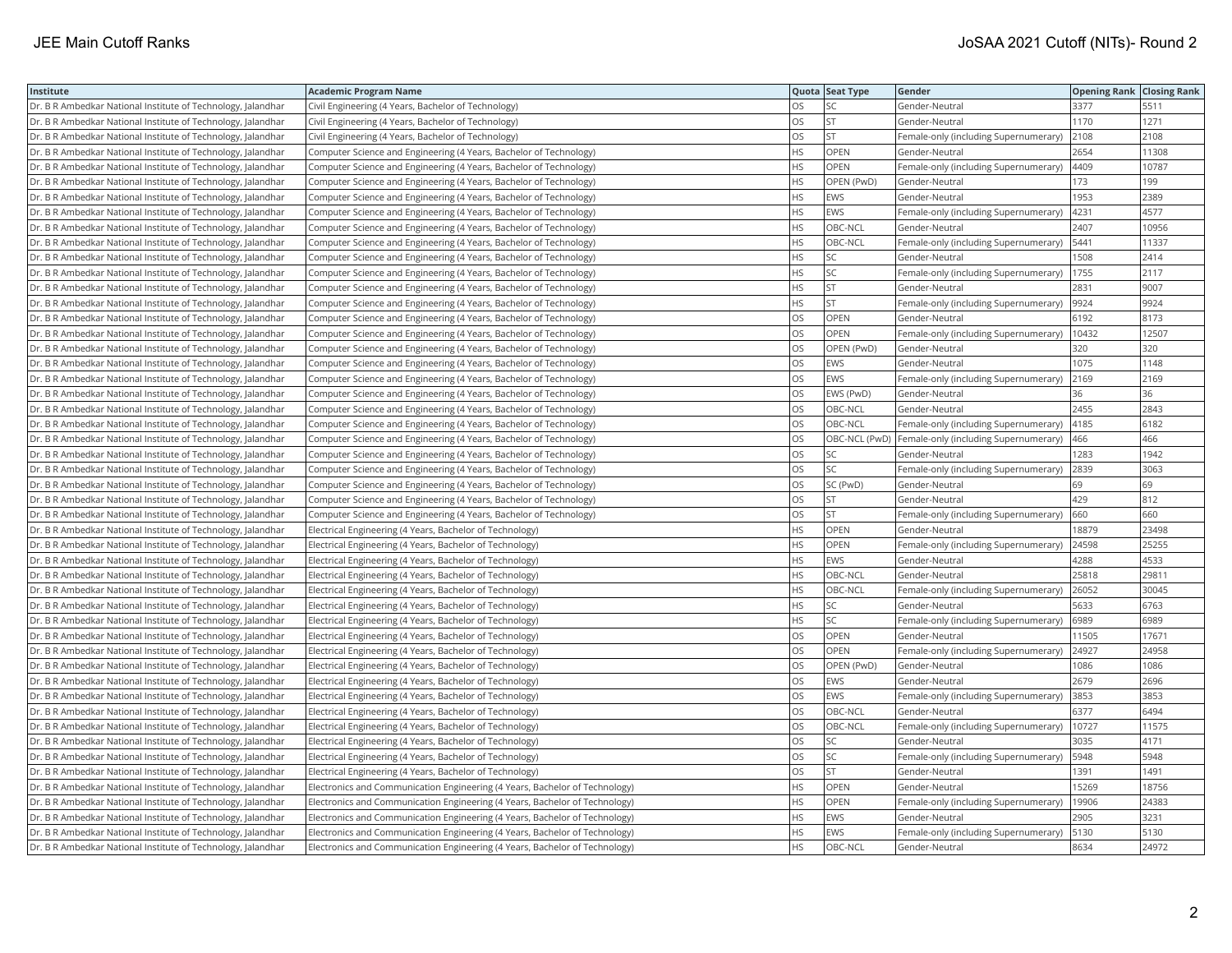| Institute                                                    | <b>Academic Program Name</b>                                                |           | Quota Seat Type | Gender                                | <b>Opening Rank Closing Rank</b> |       |
|--------------------------------------------------------------|-----------------------------------------------------------------------------|-----------|-----------------|---------------------------------------|----------------------------------|-------|
| Dr. B R Ambedkar National Institute of Technology, Jalandhar | Electronics and Communication Engineering (4 Years, Bachelor of Technology) | HS        | OBC-NCL         | Female-only (including Supernumerary) | 17666                            | 25285 |
| Dr. B R Ambedkar National Institute of Technology, Jalandhar | Electronics and Communication Engineering (4 Years, Bachelor of Technology) | HS        | SC              | Gender-Neutral                        | 4850                             | 5439  |
| Dr. B R Ambedkar National Institute of Technology, Jalandhar | Electronics and Communication Engineering (4 Years, Bachelor of Technology) | HS.       | SC              | Female-only (including Supernumerary) | 4271                             | 4395  |
| Dr. B R Ambedkar National Institute of Technology, Jalandhar | Electronics and Communication Engineering (4 Years, Bachelor of Technology) | HS.       | <b>ST</b>       | Gender-Neutral                        | 19355                            | 19355 |
| Dr. B R Ambedkar National Institute of Technology, Jalandhar | Electronics and Communication Engineering (4 Years, Bachelor of Technology) | OS.       | <b>OPEN</b>     | Gender-Neutral                        | 8773                             | 13387 |
| Dr. B R Ambedkar National Institute of Technology, Jalandhar | Electronics and Communication Engineering (4 Years, Bachelor of Technology) | OS        | OPEN            | Female-only (including Supernumerary) | 17358                            | 19182 |
| Dr. B R Ambedkar National Institute of Technology, Jalandhar | Electronics and Communication Engineering (4 Years, Bachelor of Technology) | OS.       | OPEN (PwD)      | Gender-Neutral                        | 440                              | 440   |
| Dr. B R Ambedkar National Institute of Technology, Jalandhar | Electronics and Communication Engineering (4 Years, Bachelor of Technology) | <b>OS</b> | OPEN (PwD)      | Female-only (including Supernumerary) | 1445                             | 1445  |
| Dr. B R Ambedkar National Institute of Technology, Jalandhar | Electronics and Communication Engineering (4 Years, Bachelor of Technology) | <b>OS</b> | EWS             | Gender-Neutral                        | 1775                             | 1838  |
| Dr. B R Ambedkar National Institute of Technology, Jalandhar | Electronics and Communication Engineering (4 Years, Bachelor of Technology) | <b>OS</b> | EWS             | Female-only (including Supernumerary) | 3560                             | 3560  |
| Dr. B R Ambedkar National Institute of Technology, Jalandhar | Electronics and Communication Engineering (4 Years, Bachelor of Technology) | OS.       | EWS (PwD)       | Gender-Neutral                        | 89                               | 89    |
| Dr. B R Ambedkar National Institute of Technology, Jalandhar | Electronics and Communication Engineering (4 Years, Bachelor of Technology) | OS        | OBC-NCL         | Gender-Neutral                        | 4094                             | 4902  |
| Dr. B R Ambedkar National Institute of Technology, Jalandhar | Electronics and Communication Engineering (4 Years, Bachelor of Technology) | OS        | OBC-NCL         | Female-only (including Supernumerary) | 8424                             | 9388  |
| Dr. B R Ambedkar National Institute of Technology, Jalandhar | Electronics and Communication Engineering (4 Years, Bachelor of Technology) | OS.       | OBC-NCL (PwD)   | Gender-Neutral                        | 383                              | 383   |
| Dr. B R Ambedkar National Institute of Technology, Jalandhar | Electronics and Communication Engineering (4 Years, Bachelor of Technology) | OS        | SC              | Gender-Neutral                        | 2492                             | 2952  |
| Dr. B R Ambedkar National Institute of Technology, Jalandhar | Electronics and Communication Engineering (4 Years, Bachelor of Technology) | OS.       | SC              | Female-only (including Supernumerary) | 4270                             | 5128  |
| Dr. B R Ambedkar National Institute of Technology, Jalandhar | Electronics and Communication Engineering (4 Years, Bachelor of Technology) | OS.       | <b>ST</b>       | Gender-Neutral                        | 953                              | 1306  |
| Dr. B R Ambedkar National Institute of Technology, Jalandhar | Industrial and Production Engineering (4 Years, Bachelor of Technology)     | HS.       | <b>OPEN</b>     | Gender-Neutral                        | 43065                            | 62784 |
| Dr. B R Ambedkar National Institute of Technology, Jalandhar | Industrial and Production Engineering (4 Years, Bachelor of Technology)     | HS.       | <b>OPEN</b>     | Female-only (including Supernumerary) | 52265                            | 61170 |
| Dr. B R Ambedkar National Institute of Technology, Jalandhar | Industrial and Production Engineering (4 Years, Bachelor of Technology)     | HS        | EWS             | Gender-Neutral                        | 11107                            | 12768 |
| Dr. B R Ambedkar National Institute of Technology, Jalandhar | Industrial and Production Engineering (4 Years, Bachelor of Technology)     | HS.       | OBC-NCL         | Gender-Neutral                        | 35442                            | 92512 |
| Dr. B R Ambedkar National Institute of Technology, Jalandhar | Industrial and Production Engineering (4 Years, Bachelor of Technology)     | HS.       | OBC-NCL         | Female-only (including Supernumerary) | 86449                            | 90829 |
| Dr. B R Ambedkar National Institute of Technology, Jalandhar | Industrial and Production Engineering (4 Years, Bachelor of Technology)     | HS.       | SC              | Gender-Neutral                        | 8661                             | 15379 |
| Dr. B R Ambedkar National Institute of Technology, Jalandhar | Industrial and Production Engineering (4 Years, Bachelor of Technology)     | HS.       | SC              | Female-only (including Supernumerary) | 17407                            | 18115 |
| Dr. B R Ambedkar National Institute of Technology, Jalandhar | Industrial and Production Engineering (4 Years, Bachelor of Technology)     | <b>OS</b> | <b>OPEN</b>     | Gender-Neutral                        | 33213                            | 39684 |
| Dr. B R Ambedkar National Institute of Technology, Jalandhar | Industrial and Production Engineering (4 Years, Bachelor of Technology)     | <b>OS</b> | <b>OPEN</b>     | Female-only (including Supernumerary) | 41149                            | 46366 |
| Dr. B R Ambedkar National Institute of Technology, Jalandhar | Industrial and Production Engineering (4 Years, Bachelor of Technology)     | OS        | EWS             | Gender-Neutral                        | 6050                             | 6142  |
| Dr. B R Ambedkar National Institute of Technology, Jalandhar | Industrial and Production Engineering (4 Years, Bachelor of Technology)     | OS.       | EWS             | Female-only (including Supernumerary) | 7824                             | 7824  |
| Dr. B R Ambedkar National Institute of Technology, Jalandhar | Industrial and Production Engineering (4 Years, Bachelor of Technology)     | OS        | OBC-NCL         | Gender-Neutral                        | 10979                            | 12528 |
| Dr. B R Ambedkar National Institute of Technology, Jalandhar | Industrial and Production Engineering (4 Years, Bachelor of Technology)     | OS.       | OBC-NCL         | Female-only (including Supernumerary) | 16601                            | 18470 |
| Dr. B R Ambedkar National Institute of Technology, Jalandhar | Industrial and Production Engineering (4 Years, Bachelor of Technology)     | OS        | SC              | Gender-Neutral                        | 6650                             | 7382  |
| Dr. B R Ambedkar National Institute of Technology, Jalandhar | Industrial and Production Engineering (4 Years, Bachelor of Technology)     | OS.       | SC              | Female-only (including Supernumerary) | 9567                             | 9567  |
| Dr. B R Ambedkar National Institute of Technology, Jalandhar | Industrial and Production Engineering (4 Years, Bachelor of Technology)     | OS        | <b>ST</b>       | Gender-Neutral                        | 2922                             | 3157  |
| Dr. B R Ambedkar National Institute of Technology, Jalandhar | Industrial and Production Engineering (4 Years, Bachelor of Technology)     | OS        | <b>ST</b>       | Female-only (including Supernumerary) | 3831                             | 3831  |
| Dr. B R Ambedkar National Institute of Technology, Jalandhar | Information Technology (4 Years, Bachelor of Technology)                    | HS.       | <b>OPEN</b>     | Gender-Neutral                        | 12171                            | 15847 |
| Dr. B R Ambedkar National Institute of Technology, Jalandhar | Information Technology (4 Years, Bachelor of Technology)                    | HS.       | OPEN            | Female-only (including Supernumerary) | 14612                            | 19252 |
| Dr. B R Ambedkar National Institute of Technology, Jalandhar | Information Technology (4 Years, Bachelor of Technology)                    | ΗS        | OPEN (PwD)      | Gender-Neutral                        | 246                              | 246   |
| Dr. B R Ambedkar National Institute of Technology, Jalandhar | Information Technology (4 Years, Bachelor of Technology)                    | HS.       | EWS             | Gender-Neutral                        | 2527                             | 2835  |
| Dr. B R Ambedkar National Institute of Technology, Jalandhar | Information Technology (4 Years, Bachelor of Technology)                    | HS.       | <b>EWS</b>      | Female-only (including Supernumerary) | 4647                             | 4647  |
| Dr. B R Ambedkar National Institute of Technology, Jalandhar | Information Technology (4 Years, Bachelor of Technology)                    | HS.       | OBC-NCL         | Gender-Neutral                        | 10985                            | 17548 |
| Dr. B R Ambedkar National Institute of Technology, Jalandhar | Information Technology (4 Years, Bachelor of Technology)                    | HS        | OBC-NCL         | Female-only (including Supernumerary) | 12316                            | 19846 |
| Dr. B R Ambedkar National Institute of Technology, Jalandhar | Information Technology (4 Years, Bachelor of Technology)                    | HS        | SC              | Gender-Neutral                        | 2585                             | 3749  |
| Dr. B R Ambedkar National Institute of Technology, Jalandhar | Information Technology (4 Years, Bachelor of Technology)                    | HS        | SC              | Female-only (including Supernumerary) | 3488                             | 4099  |
| Dr. B R Ambedkar National Institute of Technology, Jalandhar | Information Technology (4 Years, Bachelor of Technology)                    | HS.       | ST              | Gender-Neutral                        | 14671                            | 31558 |
| Dr. B R Ambedkar National Institute of Technology, Jalandhar | Information Technology (4 Years, Bachelor of Technology)                    | OS.       | OPEN            | Gender-Neutral                        | 8193                             | 9929  |
| Dr. B R Ambedkar National Institute of Technology, Jalandhar | Information Technology (4 Years, Bachelor of Technology)                    | OS.       | <b>OPEN</b>     | Female-only (including Supernumerary) | 13363                            | 14876 |
| Dr. B R Ambedkar National Institute of Technology, Jalandhar | Information Technology (4 Years, Bachelor of Technology)                    | OS        | OPEN (PwD)      | Gender-Neutral                        | 409                              | 409   |
| Dr. B R Ambedkar National Institute of Technology, Jalandhar | Information Technology (4 Years, Bachelor of Technology)                    | OS.       | EWS             | Gender-Neutral                        | 1282                             | 1414  |
| Dr. B R Ambedkar National Institute of Technology, Jalandhar | Information Technology (4 Years, Bachelor of Technology)                    | OS        | EWS             | Female-only (including Supernumerary) | 2315                             | 2582  |
| Dr. B R Ambedkar National Institute of Technology, Jalandhar | Information Technology (4 Years, Bachelor of Technology)                    | <b>OS</b> | OBC-NCL         | Gender-Neutral                        | 2902                             | 3453  |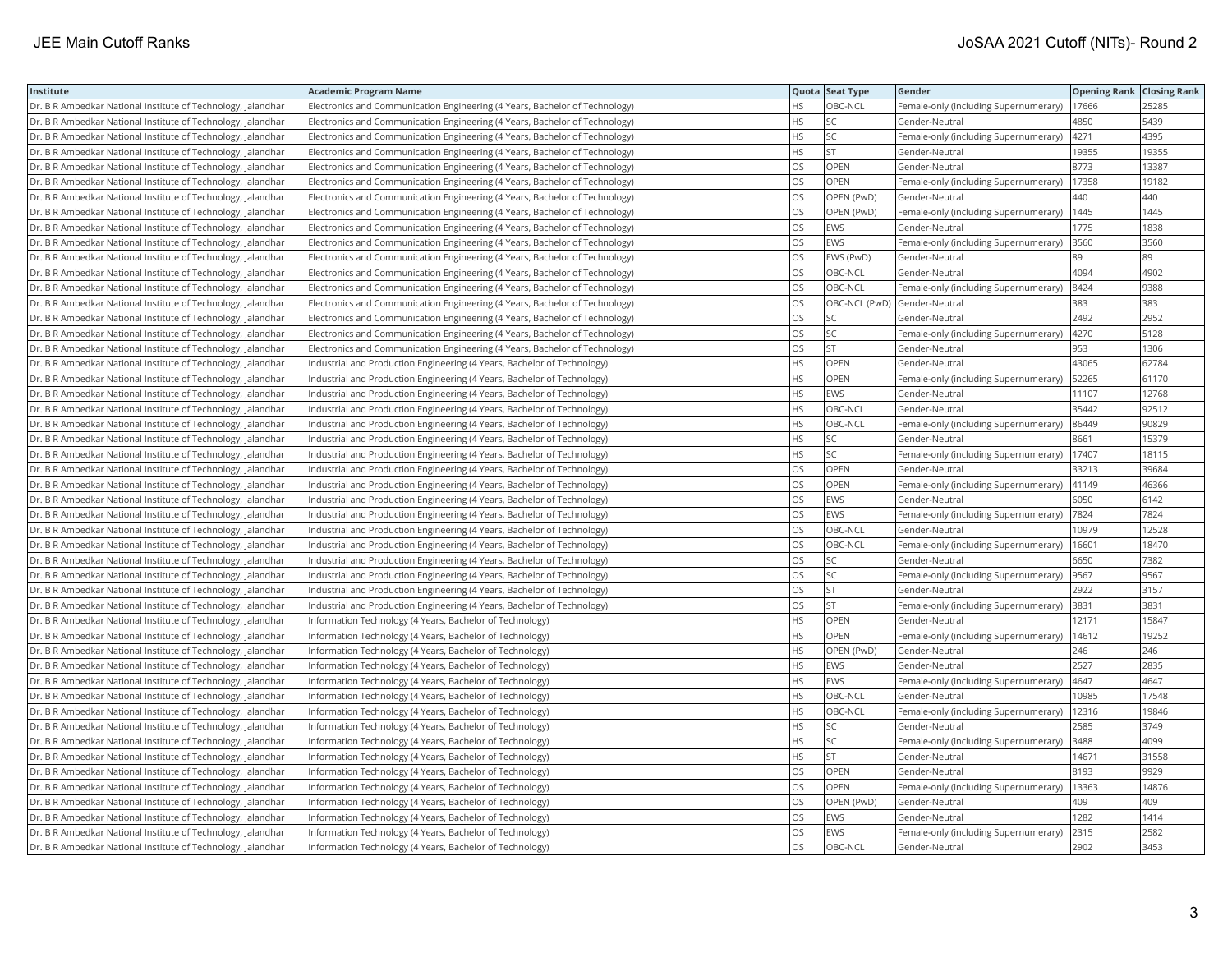| Institute                                                    | <b>Academic Program Name</b>                                              |           | Quota Seat Type | Gender                                | <b>Opening Rank Closing Rank</b> |        |
|--------------------------------------------------------------|---------------------------------------------------------------------------|-----------|-----------------|---------------------------------------|----------------------------------|--------|
| Dr. B R Ambedkar National Institute of Technology, Jalandhar | Information Technology (4 Years, Bachelor of Technology)                  | <b>OS</b> | OBC-NCL         | Female-only (including Supernumerary) | 6282                             | 6635   |
| Dr. B R Ambedkar National Institute of Technology, Jalandhar | Information Technology (4 Years, Bachelor of Technology)                  | los       | OBC-NCL (PwD)   | Gender-Neutral                        | 237                              | 237    |
| Dr. B R Ambedkar National Institute of Technology, Jalandhar | Information Technology (4 Years, Bachelor of Technology)                  | los       | SC              | Gender-Neutral                        | 1588                             | 2454   |
| Dr. B R Ambedkar National Institute of Technology, Jalandhar | Information Technology (4 Years, Bachelor of Technology)                  | los       | SC              | Female-only (including Supernumerary) | 3132                             | 3466   |
| Dr. B R Ambedkar National Institute of Technology, Jalandhar | Information Technology (4 Years, Bachelor of Technology)                  | los       | <b>ST</b>       | Gender-Neutral                        | 922                              | 1102   |
| Dr. B R Ambedkar National Institute of Technology, Jalandhar | Instrumentation and Control Engineering (4 Years, Bachelor of Technology) | HS        | OPEN            | Gender-Neutral                        | 24212                            | 39035  |
| Dr. B R Ambedkar National Institute of Technology, Jalandhar | Instrumentation and Control Engineering (4 Years, Bachelor of Technology) | <b>HS</b> | <b>OPEN</b>     | Female-only (including Supernumerary) | 27160                            | 33803  |
| Dr. B R Ambedkar National Institute of Technology, Jalandhar | Instrumentation and Control Engineering (4 Years, Bachelor of Technology) | <b>HS</b> | EWS             | Gender-Neutral                        | 5909                             | 8529   |
| Dr. B R Ambedkar National Institute of Technology, Jalandhar | Instrumentation and Control Engineering (4 Years, Bachelor of Technology) | l HS      | OBC-NCL         | Gender-Neutral                        | 37507                            | 81274  |
| Dr. B R Ambedkar National Institute of Technology, Jalandhar | Instrumentation and Control Engineering (4 Years, Bachelor of Technology) | <b>HS</b> | OBC-NCL         | Female-only (including Supernumerary) | 47907                            | 58771  |
| Dr. B R Ambedkar National Institute of Technology, Jalandhar | Instrumentation and Control Engineering (4 Years, Bachelor of Technology) | HS.       | SC              | Gender-Neutral                        | 8284                             | 14430  |
| Dr. B R Ambedkar National Institute of Technology, Jalandhar | Instrumentation and Control Engineering (4 Years, Bachelor of Technology) | HS.       | SC              | Female-only (including Supernumerary) | 10138                            | 13135  |
| Dr. B R Ambedkar National Institute of Technology, Jalandhar | Instrumentation and Control Engineering (4 Years, Bachelor of Technology) | los       | <b>OPEN</b>     | Gender-Neutral                        | 17530                            | 29582  |
| Dr. B R Ambedkar National Institute of Technology, Jalandhar | Instrumentation and Control Engineering (4 Years, Bachelor of Technology) | los       | <b>OPEN</b>     | Female-only (including Supernumerary) | 21941                            | 30625  |
| Dr. B R Ambedkar National Institute of Technology, Jalandhar | Instrumentation and Control Engineering (4 Years, Bachelor of Technology) | los       | OPEN (PwD)      | Gender-Neutral                        | 1517                             | 1517   |
| Dr. B R Ambedkar National Institute of Technology, Jalandhar | Instrumentation and Control Engineering (4 Years, Bachelor of Technology) | los       | EWS             | Gender-Neutral                        | 4434                             | 4624   |
| Dr. B R Ambedkar National Institute of Technology, Jalandhar | Instrumentation and Control Engineering (4 Years, Bachelor of Technology) | los       | EWS             | Female-only (including Supernumerary) | 6516                             | 6516   |
| Dr. B R Ambedkar National Institute of Technology, Jalandhar | Instrumentation and Control Engineering (4 Years, Bachelor of Technology) | los       | OBC-NCL         | Gender-Neutral                        | 8608                             | 10491  |
| Dr. B R Ambedkar National Institute of Technology, Jalandhar | Instrumentation and Control Engineering (4 Years, Bachelor of Technology) | los       | OBC-NCL         | Female-only (including Supernumerary) | 14745                            | 15623  |
| Dr. B R Ambedkar National Institute of Technology, Jalandhar | Instrumentation and Control Engineering (4 Years, Bachelor of Technology) | los       | SC              | Gender-Neutral                        | 5295                             | 6207   |
| Dr. B R Ambedkar National Institute of Technology, Jalandhar | Instrumentation and Control Engineering (4 Years, Bachelor of Technology) | los       | SC              | Female-only (including Supernumerary) | 7686                             | 9545   |
| Dr. B R Ambedkar National Institute of Technology, Jalandhar | Instrumentation and Control Engineering (4 Years, Bachelor of Technology) | los       | <b>ST</b>       | Gender-Neutral                        | 2521                             | 2698   |
| Dr. B R Ambedkar National Institute of Technology, Jalandhar | Mechanical Engineering (4 Years, Bachelor of Technology)                  | <b>HS</b> | <b>OPEN</b>     | Gender-Neutral                        | 20870                            | 34877  |
| Dr. B R Ambedkar National Institute of Technology, Jalandhar | Mechanical Engineering (4 Years, Bachelor of Technology)                  | <b>HS</b> | <b>OPEN</b>     | Female-only (including Supernumerary) | 40628                            | 53142  |
| Dr. B R Ambedkar National Institute of Technology, Jalandhar | Mechanical Engineering (4 Years, Bachelor of Technology)                  | <b>HS</b> | EWS             | Gender-Neutral                        | 5704                             | 7437   |
| Dr. B R Ambedkar National Institute of Technology, Jalandhar | Mechanical Engineering (4 Years, Bachelor of Technology)                  | HS        | EWS             | Female-only (including Supernumerary) | 14588                            | 14588  |
| Dr. B R Ambedkar National Institute of Technology, Jalandhar | Mechanical Engineering (4 Years, Bachelor of Technology)                  | HS.       | OBC-NCL         | Gender-Neutral                        | 27517                            | 37417  |
| Dr. B R Ambedkar National Institute of Technology, Jalandhar | Mechanical Engineering (4 Years, Bachelor of Technology)                  | <b>HS</b> | OBC-NCL         | Female-only (including Supernumerary) | 37631                            | 50373  |
| Dr. B R Ambedkar National Institute of Technology, Jalandhar | Mechanical Engineering (4 Years, Bachelor of Technology)                  | HS.       | SC              | Gender-Neutral                        | 7298                             | 8062   |
| Dr. B R Ambedkar National Institute of Technology, Jalandhar | Mechanical Engineering (4 Years, Bachelor of Technology)                  | HS        | SC              | Female-only (including Supernumerary) | 10205                            | 11000  |
| Dr. B R Ambedkar National Institute of Technology, Jalandhar | Mechanical Engineering (4 Years, Bachelor of Technology)                  | <b>HS</b> | <b>ST</b>       | Gender-Neutral                        | 5752                             | 5752   |
| Dr. B R Ambedkar National Institute of Technology, Jalandhar | Mechanical Engineering (4 Years, Bachelor of Technology)                  | <b>OS</b> | OPEN            | Gender-Neutral                        | 20169                            | 25915  |
| Dr. B R Ambedkar National Institute of Technology, Jalandhar | Mechanical Engineering (4 Years, Bachelor of Technology)                  | los       | <b>OPEN</b>     | Female-only (including Supernumerary) | 34164                            | 37751  |
| Dr. B R Ambedkar National Institute of Technology, Jalandhar | Mechanical Engineering (4 Years, Bachelor of Technology)                  | los       | OPEN (PwD)      | Gender-Neutral                        | 1608                             | 1608   |
| Dr. B R Ambedkar National Institute of Technology, Jalandhar | Mechanical Engineering (4 Years, Bachelor of Technology)                  | los       | EWS             | Gender-Neutral                        | 3806                             | 3847   |
| Dr. B R Ambedkar National Institute of Technology, Jalandhar | Mechanical Engineering (4 Years, Bachelor of Technology)                  | los       | EWS             | Female-only (including Supernumerary) | 6174                             | 6174   |
| Dr. B R Ambedkar National Institute of Technology, Jalandhar | Mechanical Engineering (4 Years, Bachelor of Technology)                  | los       | OBC-NCL         | Gender-Neutral                        | 8081                             | 8941   |
| Dr. B R Ambedkar National Institute of Technology, Jalandhar | Mechanical Engineering (4 Years, Bachelor of Technology)                  | los       | OBC-NCL         | Female-only (including Supernumerary) | 15843                            | 16501  |
| Dr. B R Ambedkar National Institute of Technology, Jalandhar | Mechanical Engineering (4 Years, Bachelor of Technology)                  | los       | SC              | Gender-Neutral                        | 4603                             | 5548   |
| Dr. B R Ambedkar National Institute of Technology, Jalandhar | Mechanical Engineering (4 Years, Bachelor of Technology)                  | los       | SC              | Female-only (including Supernumerary) | 7278                             | 8114   |
| Dr. B R Ambedkar National Institute of Technology, Jalandhar | Mechanical Engineering (4 Years, Bachelor of Technology)                  | los       | <b>ST</b>       | Gender-Neutral                        | 1655                             | 2060   |
| Dr. B R Ambedkar National Institute of Technology, Jalandhar | Mechanical Engineering (4 Years, Bachelor of Technology)                  | los       | <b>ST</b>       | Female-only (including Supernumerary) | 2668                             | 2668   |
| Dr. B R Ambedkar National Institute of Technology, Jalandhar | Textile Technology (4 Years, Bachelor of Technology)                      | HS        | OPEN            | Gender-Neutral                        | 61507                            | 71994  |
| Dr. B R Ambedkar National Institute of Technology, Jalandhar | Textile Technology (4 Years, Bachelor of Technology)                      | <b>HS</b> | <b>OPEN</b>     | Female-only (including Supernumerary) | 43191                            | 65794  |
| Dr. B R Ambedkar National Institute of Technology, Jalandhar | Textile Technology (4 Years, Bachelor of Technology)                      | HS        | EWS             | Gender-Neutral                        | 14607                            | 17721  |
| Dr. B R Ambedkar National Institute of Technology, Jalandhar | Textile Technology (4 Years, Bachelor of Technology)                      | <b>HS</b> | EWS             | Female-only (including Supernumerary) | 13731                            | 13731  |
| Dr. B R Ambedkar National Institute of Technology, Jalandhar | Textile Technology (4 Years, Bachelor of Technology)                      | HS        | OBC-NCL         | Gender-Neutral                        | 82026                            | 101043 |
| Dr. B R Ambedkar National Institute of Technology, Jalandhar | Textile Technology (4 Years, Bachelor of Technology)                      | <b>HS</b> | OBC-NCL         | Female-only (including Supernumerary) | 94897                            | 95858  |
| Dr. B R Ambedkar National Institute of Technology, Jalandhar | Textile Technology (4 Years, Bachelor of Technology)                      | <b>HS</b> | SC              | Gender-Neutral                        | 12365                            | 16706  |
| Dr. B R Ambedkar National Institute of Technology, Jalandhar | Textile Technology (4 Years, Bachelor of Technology)                      | <b>HS</b> | SC              | Female-only (including Supernumerary) | 15904                            | 15904  |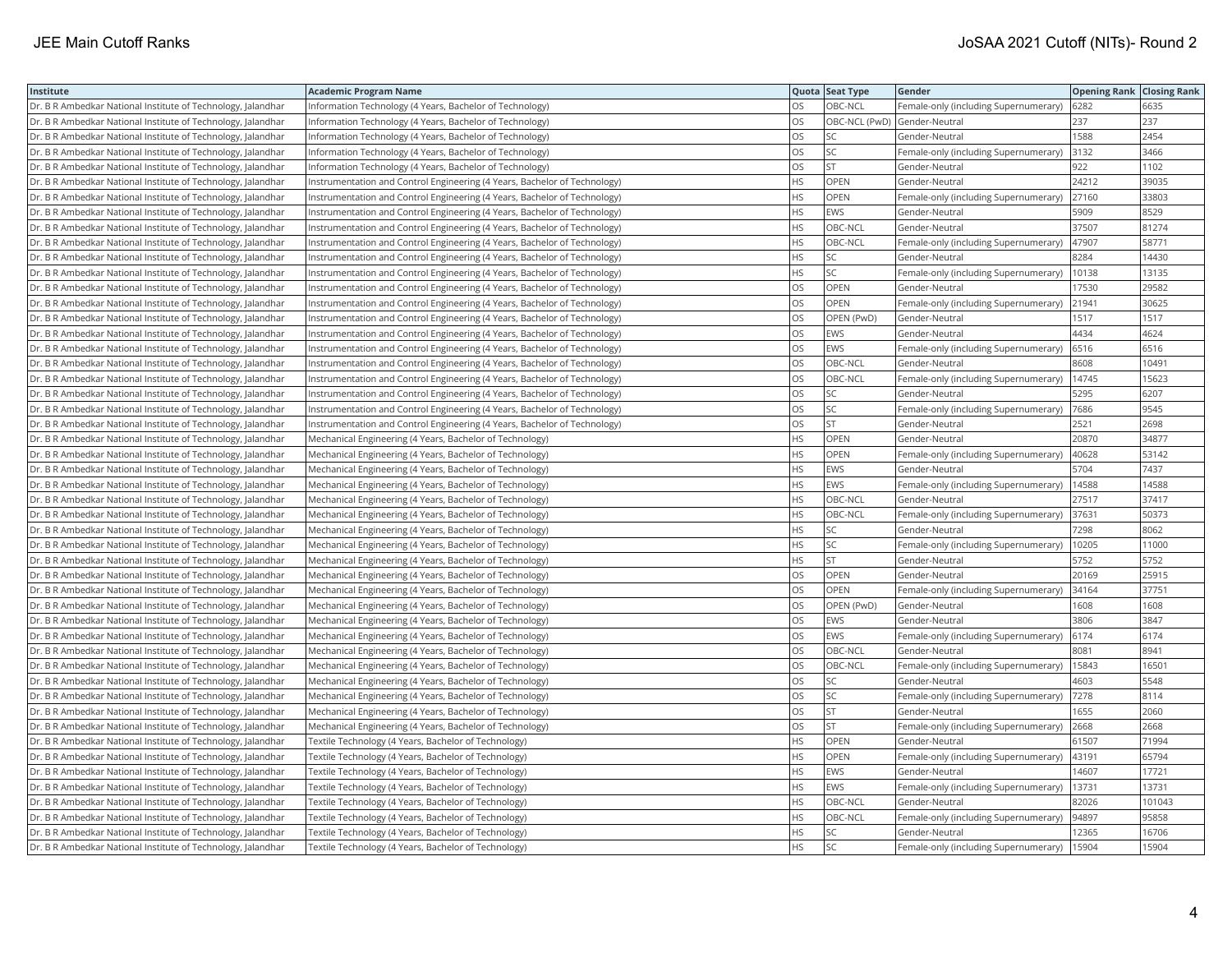| Institute                                                    | <b>Academic Program Name</b>                           |           | Quota Seat Type | Gender                                    | <b>Opening Rank Closing Rank</b> |       |
|--------------------------------------------------------------|--------------------------------------------------------|-----------|-----------------|-------------------------------------------|----------------------------------|-------|
| Dr. B R Ambedkar National Institute of Technology, Jalandhar | Textile Technology (4 Years, Bachelor of Technology)   | HS.       | <b>ST</b>       | Female-only (including Supernumerary)     | 27312                            | 27312 |
| Dr. B R Ambedkar National Institute of Technology, Jalandhar | Textile Technology (4 Years, Bachelor of Technology)   | OS        | OPEN            | Gender-Neutral                            | 32670                            | 42646 |
| Dr. B R Ambedkar National Institute of Technology, Jalandhar | Textile Technology (4 Years, Bachelor of Technology)   | OS        | OPEN            | Female-only (including Supernumerary)     | 35926                            | 48402 |
| Dr. B R Ambedkar National Institute of Technology, Jalandhar | Textile Technology (4 Years, Bachelor of Technology)   | OS        | EWS             | Gender-Neutral                            | 6472                             | 6568  |
| Dr. B R Ambedkar National Institute of Technology, Jalandhar | Textile Technology (4 Years, Bachelor of Technology)   | OS        | EWS             | Female-only (including Supernumerary)     | 8428                             | 8428  |
| Dr. B R Ambedkar National Institute of Technology, Jalandhar | Textile Technology (4 Years, Bachelor of Technology)   | OS        | OBC-NCL         | Gender-Neutral                            | 11832                            | 13536 |
| Dr. B R Ambedkar National Institute of Technology, Jalandhar | Textile Technology (4 Years, Bachelor of Technology)   | OS        | OBC-NCL         | Female-only (including Supernumerary)     | 19405                            | 19870 |
| Dr. B R Ambedkar National Institute of Technology, Jalandhar | Textile Technology (4 Years, Bachelor of Technology)   | OS        | SC              | Gender-Neutral                            | 7775                             | 8293  |
| Dr. B R Ambedkar National Institute of Technology, Jalandhar | Textile Technology (4 Years, Bachelor of Technology)   | OS        | SC              | Female-only (including Supernumerary)     | 8518                             | 8518  |
| Dr. B R Ambedkar National Institute of Technology, Jalandhar | Textile Technology (4 Years, Bachelor of Technology)   | <b>OS</b> | <b>ST</b>       | Gender-Neutral                            | 3354                             | 3627  |
| Dr. B R Ambedkar National Institute of Technology, Jalandhar | Textile Technology (4 Years, Bachelor of Technology)   | OS        | <b>ST</b>       | Female-only (including Supernumerary)     | 3257                             | 3257  |
| Malaviya National Institute of Technology Jaipur             | Architecture (5 Years, Bachelor of Architecture)       | HS.       | OPEN            | Gender-Neutral                            | 286                              | 2149  |
| Malaviya National Institute of Technology Jaipur             | Architecture (5 Years, Bachelor of Architecture)       | HS        | OPEN            | Female-only (including Supernumerary)     | 634                              | 1189  |
| Malaviya National Institute of Technology Jaipur             | Architecture (5 Years, Bachelor of Architecture)       | HS.       | EWS             | Gender-Neutral                            | 294                              | 371   |
| Malaviya National Institute of Technology Jaipur             | Architecture (5 Years, Bachelor of Architecture)       | ΗS        | OBC-NCL         | Gender-Neutral                            | 803                              | 1842  |
| Malaviya National Institute of Technology Jaipur             | Architecture (5 Years, Bachelor of Architecture)       | HS.       | OBC-NCL         | Female-only (including Supernumerary)     | 809                              | 990   |
| Malaviya National Institute of Technology Jaipur             | Architecture (5 Years, Bachelor of Architecture)       | HS        | SC              | Gender-Neutral                            | 304                              | 983   |
| Malaviya National Institute of Technology Jaipur             | Architecture (5 Years, Bachelor of Architecture)       | HS.       | SC              | Female-only (including Supernumerary)     | 773                              | 773   |
| Malaviya National Institute of Technology Jaipur             | Architecture (5 Years, Bachelor of Architecture)       | HS.       | <b>ST</b>       | Gender-Neutral                            | 136                              | 329   |
| Malaviya National Institute of Technology Jaipur             | Architecture (5 Years, Bachelor of Architecture)       | HS.       | <b>ST</b>       | Female-only (including Supernumerary)     | 408                              | 408   |
| Malaviya National Institute of Technology Jaipur             | Architecture (5 Years, Bachelor of Architecture)       | OS        | OPEN            | Gender-Neutral                            | 478                              | 748   |
| Malaviya National Institute of Technology Jaipur             | Architecture (5 Years, Bachelor of Architecture)       | OS        | OPEN            | Female-only (including Supernumerary)     | 323                              | 507   |
| Malaviya National Institute of Technology Jaipur             | Architecture (5 Years, Bachelor of Architecture)       | OS        | EWS             | Gender-Neutral                            | 213                              | 247   |
| Malaviya National Institute of Technology Jaipur             | Architecture (5 Years, Bachelor of Architecture)       | OS.       | EWS             | Female-only (including Supernumerary)     | 171                              | 171   |
| Malaviya National Institute of Technology Jaipur             | Architecture (5 Years, Bachelor of Architecture)       | OS        | OBC-NCL         | Gender-Neutral                            | 321                              | 469   |
| Malaviya National Institute of Technology Jaipur             | Architecture (5 Years, Bachelor of Architecture)       | OS        | OBC-NCL         | Female-only (including Supernumerary) 420 |                                  | 436   |
| Malaviya National Institute of Technology Jaipur             | Architecture (5 Years, Bachelor of Architecture)       | OS        | SC              | Gender-Neutral                            | 138                              | 208   |
| Malaviya National Institute of Technology Jaipur             | Architecture (5 Years, Bachelor of Architecture)       | OS.       | SC              | Female-only (including Supernumerary)     | 85                               | 85    |
| Malaviya National Institute of Technology Jaipur             | Architecture (5 Years, Bachelor of Architecture)       | OS.       | <b>ST</b>       | Gender-Neutral                            | 66                               | 104   |
| Malaviya National Institute of Technology Jaipur             | Architecture (5 Years, Bachelor of Architecture)       | OS.       | <b>ST</b>       | Female-only (including Supernumerary)     | 96                               | 96    |
| Malaviya National Institute of Technology Jaipur             | Chemical Engineering (4 Years, Bachelor of Technology) | HS.       | OPEN            | Gender-Neutral                            | 13913                            | 22645 |
| Malaviya National Institute of Technology Jaipur             | Chemical Engineering (4 Years, Bachelor of Technology) | HS.       | OPEN            | Female-only (including Supernumerary)     | 14083                            | 23478 |
| Malaviya National Institute of Technology Jaipur             | Chemical Engineering (4 Years, Bachelor of Technology) | HS.       | OPEN (PwD)      | Gender-Neutral                            | 2473                             | 2473  |
| Malaviya National Institute of Technology Jaipur             | Chemical Engineering (4 Years, Bachelor of Technology) | HS.       | EWS             | Gender-Neutral                            | 3500                             | 3765  |
| Malaviya National Institute of Technology Jaipur             | Chemical Engineering (4 Years, Bachelor of Technology) | HS.       | EWS             | Female-only (including Supernumerary)     | 6001                             | 6001  |
| Malaviya National Institute of Technology Jaipur             | Chemical Engineering (4 Years, Bachelor of Technology) | HS.       | OBC-NCL         | Gender-Neutral                            | 6668                             | 8257  |
| Malaviya National Institute of Technology Jaipur             | Chemical Engineering (4 Years, Bachelor of Technology) | HS.       | OBC-NCL         | Female-only (including Supernumerary)     | 8681                             | 13940 |
| Malaviya National Institute of Technology Jaipur             | Chemical Engineering (4 Years, Bachelor of Technology) | HS.       | SC              | Gender-Neutral                            | 3484                             | 4545  |
| Malaviya National Institute of Technology Jaipur             | Chemical Engineering (4 Years, Bachelor of Technology) | HS        | SC              | Female-only (including Supernumerary)     | 5387                             | 5537  |
| Malaviya National Institute of Technology Jaipur             | Chemical Engineering (4 Years, Bachelor of Technology) | HS        | <b>ST</b>       | Gender-Neutral                            | 1608                             | 1947  |
| Malaviya National Institute of Technology Jaipur             | Chemical Engineering (4 Years, Bachelor of Technology) | HS        | ST              | Female-only (including Supernumerary)     | 1413                             | 1413  |
| Malaviya National Institute of Technology Jaipur             | Chemical Engineering (4 Years, Bachelor of Technology) | OS        | OPEN            | Gender-Neutral                            | 14801                            | 21244 |
| Malaviya National Institute of Technology Jaipur             | Chemical Engineering (4 Years, Bachelor of Technology) | OS.       | <b>OPEN</b>     | Female-only (including Supernumerary)     | 22814                            | 26366 |
| Malaviya National Institute of Technology Jaipur             | Chemical Engineering (4 Years, Bachelor of Technology) | OS.       | OPEN (PwD)      | Gender-Neutral                            | 964                              | 964   |
| Malaviya National Institute of Technology Jaipur             | Chemical Engineering (4 Years, Bachelor of Technology) | OS.       | EWS             | Gender-Neutral                            | 3046                             | 3497  |
| Malaviya National Institute of Technology Jaipur             | Chemical Engineering (4 Years, Bachelor of Technology) | OS        | EWS             | Female-only (including Supernumerary)     | 5420                             | 5420  |
| Malaviya National Institute of Technology Jaipur             | Chemical Engineering (4 Years, Bachelor of Technology) | OS        | OBC-NCL         | Gender-Neutral                            | 6852                             | 7507  |
| Malaviya National Institute of Technology Jaipur             | Chemical Engineering (4 Years, Bachelor of Technology) | OS.       | OBC-NCL         | Female-only (including Supernumerary)     | 12029                            | 13825 |
| Malaviya National Institute of Technology Jaipur             | Chemical Engineering (4 Years, Bachelor of Technology) | OS        | OBC-NCL (PwD)   | Gender-Neutral                            | 748                              | 748   |
| Malaviya National Institute of Technology Jaipur             | Chemical Engineering (4 Years, Bachelor of Technology) | <b>OS</b> | <b>SC</b>       | Gender-Neutral                            | 4129                             | 5198  |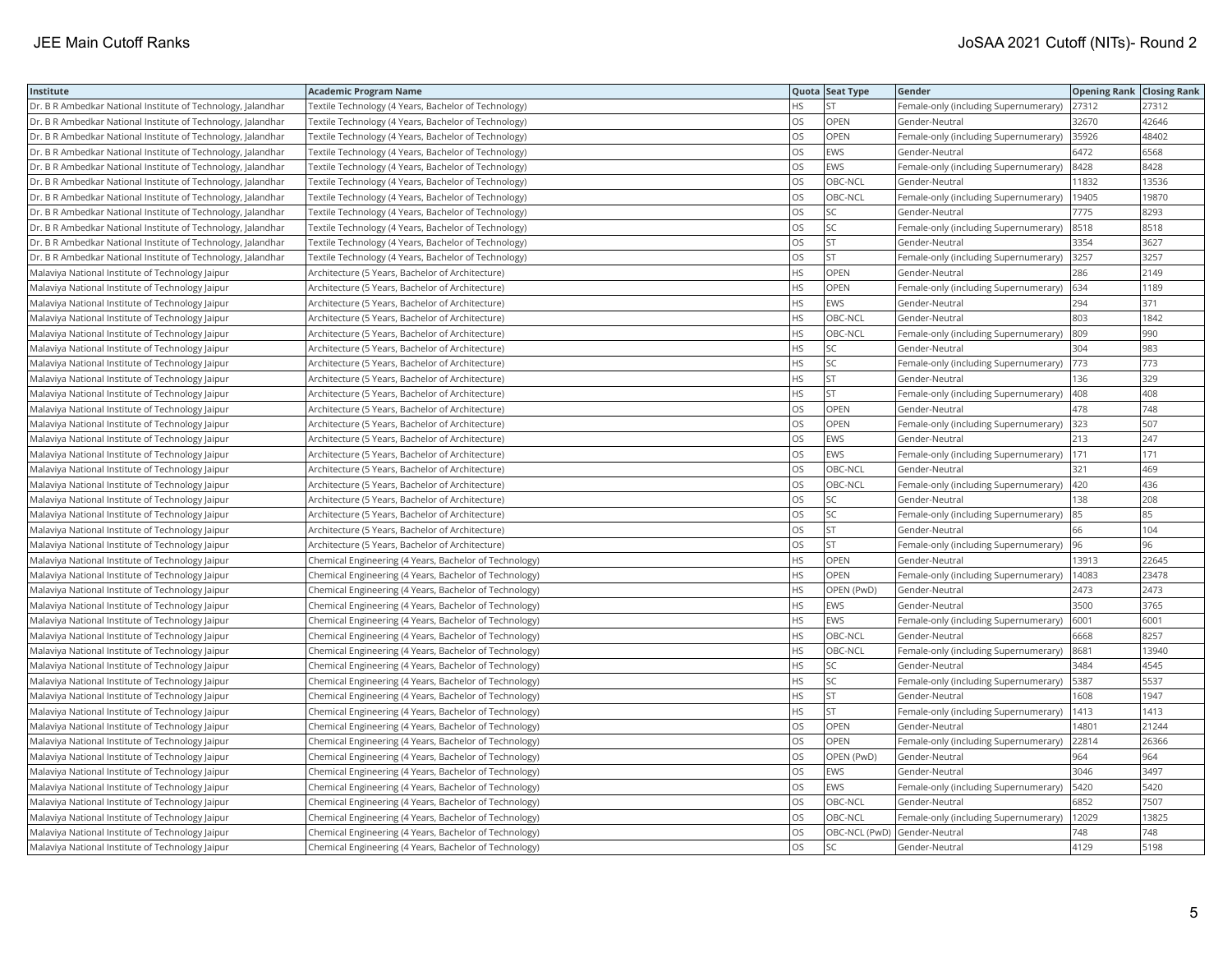| Institute                                        | <b>Academic Program Name</b>                                       |           | Quota Seat Type | Gender                                | <b>Opening Rank Closing Rank</b> |       |
|--------------------------------------------------|--------------------------------------------------------------------|-----------|-----------------|---------------------------------------|----------------------------------|-------|
| Malaviya National Institute of Technology Jaipur | Chemical Engineering (4 Years, Bachelor of Technology)             | <b>OS</b> | SC              | Female-only (including Supernumerary) | 5984                             | 6383  |
| Malaviya National Institute of Technology Jaipur | Chemical Engineering (4 Years, Bachelor of Technology)             | OS        | <b>ST</b>       | Gender-Neutral                        | 1308                             | 2388  |
| Malaviya National Institute of Technology Jaipur | Chemical Engineering (4 Years, Bachelor of Technology)             | <b>OS</b> | <b>ST</b>       | Female-only (including Supernumerary) | 2958                             | 2958  |
| Malaviya National Institute of Technology Jaipur | Civil Engineering (4 Years, Bachelor of Technology)                | HS        | OPEN            | Gender-Neutral                        | 14075                            | 23821 |
| Malaviya National Institute of Technology Jaipur | Civil Engineering (4 Years, Bachelor of Technology)                | <b>HS</b> | OPEN            | Female-only (including Supernumerary) | 22196                            | 31095 |
| Malaviya National Institute of Technology Jaipur | Civil Engineering (4 Years, Bachelor of Technology)                | <b>HS</b> | OPEN (PwD)      | Gender-Neutral                        | 1153                             | 1215  |
| Malaviya National Institute of Technology Jaipur | Civil Engineering (4 Years, Bachelor of Technology)                | <b>HS</b> | <b>EWS</b>      | Gender-Neutral                        | 3543                             | 3849  |
| Malaviya National Institute of Technology Jaipur | Civil Engineering (4 Years, Bachelor of Technology)                | <b>HS</b> | EWS             | Female-only (including Supernumerary) | 5037                             | 5037  |
| Malaviya National Institute of Technology Jaipur | Civil Engineering (4 Years, Bachelor of Technology)                | <b>HS</b> | OBC-NCL         | Gender-Neutral                        | 5663                             | 7441  |
| Malaviya National Institute of Technology Jaipur | Civil Engineering (4 Years, Bachelor of Technology)                | HS        | OBC-NCL         | Female-only (including Supernumerary) | 10855                            | 13834 |
| Malaviya National Institute of Technology Jaipur | Civil Engineering (4 Years, Bachelor of Technology)                | <b>HS</b> | SC              | Gender-Neutral                        | 1226                             | 3110  |
| Malaviya National Institute of Technology Jaipur | Civil Engineering (4 Years, Bachelor of Technology)                | <b>HS</b> | SC              | Female-only (including Supernumerary) | 3917                             | 3969  |
| Malaviya National Institute of Technology Jaipur | Civil Engineering (4 Years, Bachelor of Technology)                | HS        | ST              | Gender-Neutral                        | 208                              | 424   |
| Malaviya National Institute of Technology Jaipur | Civil Engineering (4 Years, Bachelor of Technology)                | HS        | <b>ST</b>       | Female-only (including Supernumerary) | 631                              | 631   |
| Malaviya National Institute of Technology Jaipur | Civil Engineering (4 Years, Bachelor of Technology)                | OS        | <b>OPEN</b>     | Gender-Neutral                        | 11345                            | 25458 |
| Malaviya National Institute of Technology Jaipur | Civil Engineering (4 Years, Bachelor of Technology)                | OS        | OPEN            | Female-only (including Supernumerary) | 33760                            | 36162 |
| Malaviya National Institute of Technology Jaipur | Civil Engineering (4 Years, Bachelor of Technology)                | OS        | OPEN (PwD)      | Gender-Neutral                        | 980                              | 980   |
| Malaviya National Institute of Technology Jaipur | Civil Engineering (4 Years, Bachelor of Technology)                | OS        | EWS             | Gender-Neutral                        | 3778                             | 3850  |
| Malaviya National Institute of Technology Jaipur | Civil Engineering (4 Years, Bachelor of Technology)                | OS        | EWS             | Female-only (including Supernumerary) | 6700                             | 6700  |
| Malaviya National Institute of Technology Jaipur | Civil Engineering (4 Years, Bachelor of Technology)                | OS        | EWS (PwD)       | Gender-Neutral                        | 132                              | 132   |
| Malaviya National Institute of Technology Jaipur | Civil Engineering (4 Years, Bachelor of Technology)                | OS        | OBC-NCL         | Gender-Neutral                        | 6784                             | 8652  |
| Malaviya National Institute of Technology Jaipur | Civil Engineering (4 Years, Bachelor of Technology)                | OS        | OBC-NCL         | Female-only (including Supernumerary) | 13970                            | 14917 |
| Malaviya National Institute of Technology Jaipur | Civil Engineering (4 Years, Bachelor of Technology)                | OS        | SC              | Gender-Neutral                        | 2648                             | 3905  |
| Malaviya National Institute of Technology Jaipur | Civil Engineering (4 Years, Bachelor of Technology)                | OS        | SC              | Female-only (including Supernumerary) | 6036                             | 6223  |
| Malaviya National Institute of Technology Jaipur | Civil Engineering (4 Years, Bachelor of Technology)                | OS        | <b>ST</b>       | Gender-Neutral                        | 462                              | 795   |
| Malaviya National Institute of Technology Jaipur | Civil Engineering (4 Years, Bachelor of Technology)                | OS        | ST              | Female-only (including Supernumerary) | 1390                             | 1390  |
| Malaviya National Institute of Technology Jaipur | Computer Science and Engineering (4 Years, Bachelor of Technology) | <b>HS</b> | OPEN            | Gender-Neutral                        | 340                              | 3567  |
| Malaviya National Institute of Technology Jaipur | Computer Science and Engineering (4 Years, Bachelor of Technology) | HS        | <b>OPEN</b>     | Female-only (including Supernumerary) | 3412                             | 6843  |
| Malaviya National Institute of Technology Jaipur | Computer Science and Engineering (4 Years, Bachelor of Technology) | <b>HS</b> | OPEN (PwD)      | Gender-Neutral                        | 215                              | 215   |
| Malaviya National Institute of Technology Jaipur | Computer Science and Engineering (4 Years, Bachelor of Technology) | <b>HS</b> | <b>EWS</b>      | Gender-Neutral                        | 558                              | 612   |
| Malaviya National Institute of Technology Jaipur | Computer Science and Engineering (4 Years, Bachelor of Technology) | HS        | EWS             | Female-only (including Supernumerary) | 1563                             | 1563  |
| Malaviya National Institute of Technology Jaipur | Computer Science and Engineering (4 Years, Bachelor of Technology) | <b>HS</b> | EWS (PwD)       | Gender-Neutral                        | 111                              | 111   |
| Malaviya National Institute of Technology Jaipur | Computer Science and Engineering (4 Years, Bachelor of Technology) | <b>HS</b> | OBC-NCL         | Gender-Neutral                        | 1025                             | 2212  |
| Malaviya National Institute of Technology Jaipur | Computer Science and Engineering (4 Years, Bachelor of Technology) | <b>HS</b> | OBC-NCL         | Female-only (including Supernumerary) | 2753                             | 3003  |
| Malaviya National Institute of Technology Jaipur | Computer Science and Engineering (4 Years, Bachelor of Technology) | HS        |                 | OBC-NCL (PwD) Gender-Neutral          | 105                              | 105   |
| Malaviya National Institute of Technology Jaipur | Computer Science and Engineering (4 Years, Bachelor of Technology) | <b>HS</b> | SC              | Gender-Neutral                        | 431                              | 1124  |
| Malaviya National Institute of Technology Jaipur | Computer Science and Engineering (4 Years, Bachelor of Technology) | <b>HS</b> | SC              | Female-only (including Supernumerary) | 1059                             | 2777  |
| Malaviya National Institute of Technology Jaipur | Computer Science and Engineering (4 Years, Bachelor of Technology) | HS        | <b>ST</b>       | Gender-Neutral                        | 369                              | 410   |
| Malaviya National Institute of Technology Jaipur | Computer Science and Engineering (4 Years, Bachelor of Technology) | <b>HS</b> | ST              | Female-only (including Supernumerary) | 425                              | 425   |
| Malaviya National Institute of Technology Jaipur | Computer Science and Engineering (4 Years, Bachelor of Technology) | OS        | <b>OPEN</b>     | Gender-Neutral                        | 24                               | 2726  |
| Malaviya National Institute of Technology Jaipur | Computer Science and Engineering (4 Years, Bachelor of Technology) | OS        | OPEN            | Female-only (including Supernumerary) | 1863                             | 5106  |
| Malaviya National Institute of Technology Jaipur | Computer Science and Engineering (4 Years, Bachelor of Technology) | OS        | OPEN (PwD)      | Gender-Neutral                        | 91                               | 91    |
| Malaviya National Institute of Technology Jaipur | Computer Science and Engineering (4 Years, Bachelor of Technology) | OS        | OPEN (PwD)      | Female-only (including Supernumerary) | 163                              | 163   |
| Malaviya National Institute of Technology Jaipur | Computer Science and Engineering (4 Years, Bachelor of Technology) | OS        | EWS             | Gender-Neutral                        | 274                              | 405   |
| Malaviya National Institute of Technology Jaipur | Computer Science and Engineering (4 Years, Bachelor of Technology) | OS        | EWS             | Female-only (including Supernumerary) | 575                              | 575   |
| Malaviya National Institute of Technology Jaipur | Computer Science and Engineering (4 Years, Bachelor of Technology) | <b>OS</b> | OBC-NCL         | Gender-Neutral                        | 1023                             | 1389  |
| Malaviya National Institute of Technology Jaipur | Computer Science and Engineering (4 Years, Bachelor of Technology) | OS        | OBC-NCL         | Female-only (including Supernumerary) | 1327                             | 2984  |
| Malaviya National Institute of Technology Jaipur | Computer Science and Engineering (4 Years, Bachelor of Technology) | OS        |                 | OBC-NCL (PwD) Gender-Neutral          | 85                               | 85    |
| Malaviya National Institute of Technology Jaipur | Computer Science and Engineering (4 Years, Bachelor of Technology) | OS        | SC              | Gender-Neutral                        | 197                              | 996   |
| Malaviya National Institute of Technology Jaipur | Computer Science and Engineering (4 Years, Bachelor of Technology) | <b>OS</b> | <b>SC</b>       | Female-only (including Supernumerary) | 1113                             | 1113  |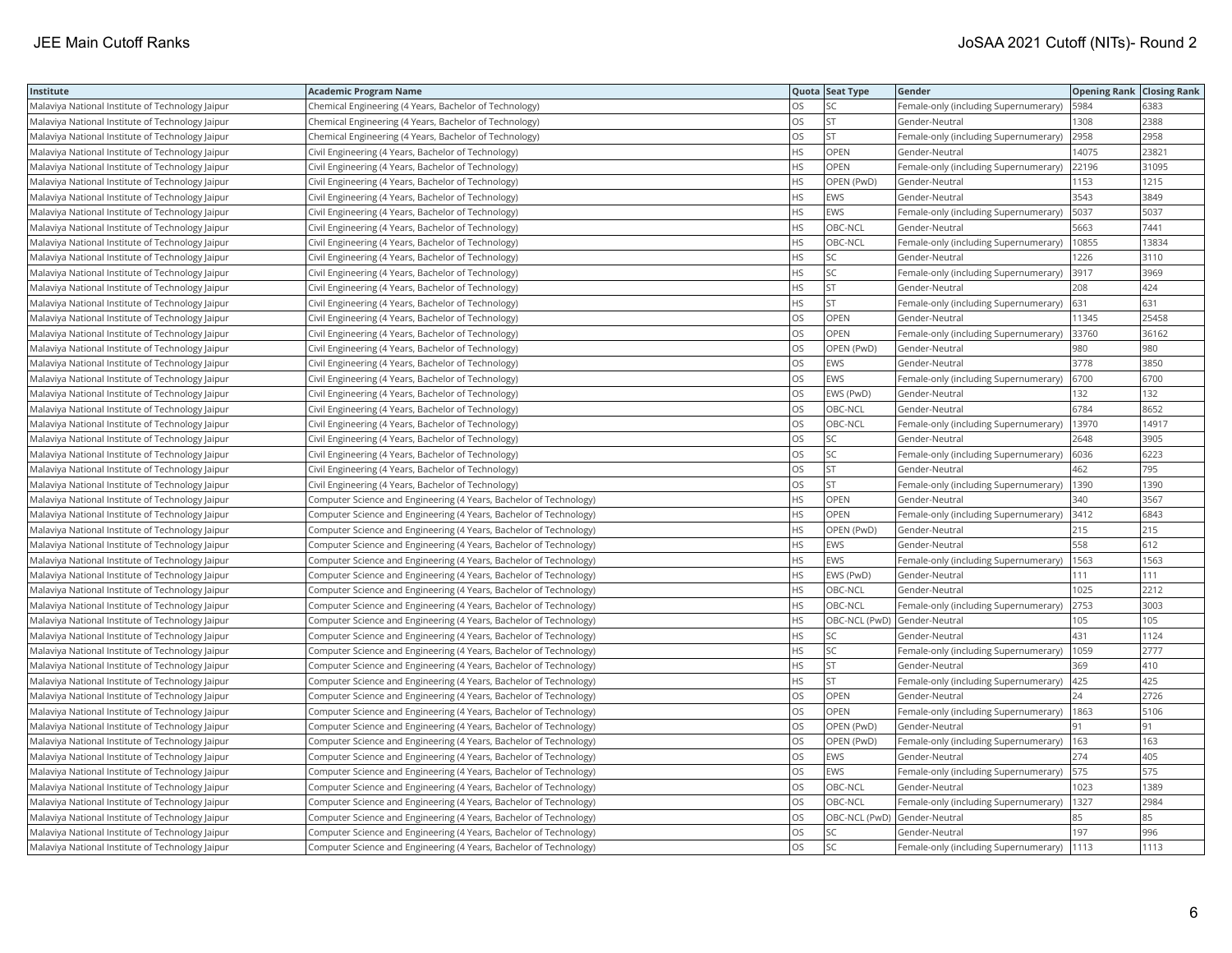| Institute                                        | <b>Academic Program Name</b>                                                |           | Quota Seat Type              | Gender                                | <b>Opening Rank Closing Rank</b> |       |
|--------------------------------------------------|-----------------------------------------------------------------------------|-----------|------------------------------|---------------------------------------|----------------------------------|-------|
| Malaviya National Institute of Technology Jaipur | Computer Science and Engineering (4 Years, Bachelor of Technology)          | <b>OS</b> | SC (PwD)                     | Gender-Neutral                        | 78                               | 78    |
| Malaviya National Institute of Technology Jaipur | Computer Science and Engineering (4 Years, Bachelor of Technology)          | OS        | <b>ST</b>                    | Gender-Neutral                        | 237                              | 290   |
| Malaviya National Institute of Technology Jaipur | Computer Science and Engineering (4 Years, Bachelor of Technology)          | <b>OS</b> | <b>ST</b>                    | Female-only (including Supernumerary) | 335                              | 335   |
| Malaviya National Institute of Technology Jaipur | Electrical Engineering (4 Years, Bachelor of Technology)                    | HS        | OPEN                         | Gender-Neutral                        | 8327                             | 12324 |
| Malaviya National Institute of Technology Jaipur | Electrical Engineering (4 Years, Bachelor of Technology)                    | <b>HS</b> | OPEN                         | Female-only (including Supernumerary) | 13526                            | 17741 |
| Malaviya National Institute of Technology Jaipur | Electrical Engineering (4 Years, Bachelor of Technology)                    | HS        | OPEN (PwD)                   | Female-only (including Supernumerary) | 241                              | 241   |
| Malaviya National Institute of Technology Jaipur | Electrical Engineering (4 Years, Bachelor of Technology)                    | <b>HS</b> | <b>EWS</b>                   | Gender-Neutral                        | 1664                             | 1843  |
| Malaviya National Institute of Technology Jaipur | Electrical Engineering (4 Years, Bachelor of Technology)                    | <b>HS</b> | EWS                          | Female-only (including Supernumerary) | 2769                             | 2769  |
| Malaviya National Institute of Technology Jaipur | Electrical Engineering (4 Years, Bachelor of Technology)                    | <b>HS</b> | OBC-NCL                      | Gender-Neutral                        | 2864                             | 4388  |
| Malaviya National Institute of Technology Jaipur | Electrical Engineering (4 Years, Bachelor of Technology)                    | HS        | OBC-NCL                      | Female-only (including Supernumerary) | 7868                             | 7920  |
| Malaviya National Institute of Technology Jaipur | Electrical Engineering (4 Years, Bachelor of Technology)                    | <b>HS</b> | OBC-NCL (PwD) Gender-Neutral |                                       | 641                              | 641   |
| Malaviya National Institute of Technology Jaipur | Electrical Engineering (4 Years, Bachelor of Technology)                    | <b>HS</b> | SC                           | Gender-Neutral                        | 1287                             | 2500  |
| Malaviya National Institute of Technology Jaipur | Electrical Engineering (4 Years, Bachelor of Technology)                    | HS        | SC                           | Female-only (including Supernumerary) | 3401                             | 3401  |
| Malaviya National Institute of Technology Jaipur | Electrical Engineering (4 Years, Bachelor of Technology)                    | HS        | ST                           | Gender-Neutral                        | 367                              | 496   |
| Malaviya National Institute of Technology Jaipur | Electrical Engineering (4 Years, Bachelor of Technology)                    | <b>HS</b> | <b>ST</b>                    | Female-only (including Supernumerary) | 949                              | 949   |
| Malaviya National Institute of Technology Jaipur | Electrical Engineering (4 Years, Bachelor of Technology)                    | OS        | OPEN                         | Gender-Neutral                        | 10012                            | 12804 |
| Malaviya National Institute of Technology Jaipur | Electrical Engineering (4 Years, Bachelor of Technology)                    | OS        | OPEN                         | Female-only (including Supernumerary) | 14425                            | 20121 |
| Malaviya National Institute of Technology Jaipur | Electrical Engineering (4 Years, Bachelor of Technology)                    | OS        | OPEN (PwD)                   | Gender-Neutral                        | 588                              | 588   |
| Malaviya National Institute of Technology Jaipur | Electrical Engineering (4 Years, Bachelor of Technology)                    | OS        | EWS                          | Gender-Neutral                        | 1708                             | 1833  |
| Malaviya National Institute of Technology Jaipur | Electrical Engineering (4 Years, Bachelor of Technology)                    | OS        | EWS                          | Female-only (including Supernumerary) | 3306                             | 3306  |
| Malaviya National Institute of Technology Jaipur | Electrical Engineering (4 Years, Bachelor of Technology)                    | OS        | OBC-NCL                      | Gender-Neutral                        | 3924                             | 4698  |
| Malaviya National Institute of Technology Jaipur | Electrical Engineering (4 Years, Bachelor of Technology)                    | OS        | OBC-NCL                      | Female-only (including Supernumerary) | 8494                             | 9609  |
| Malaviya National Institute of Technology Jaipur | Electrical Engineering (4 Years, Bachelor of Technology)                    | OS        | OBC-NCL (PwD) Gender-Neutral |                                       | 438                              | 438   |
| Malaviya National Institute of Technology Jaipur | Electrical Engineering (4 Years, Bachelor of Technology)                    | OS        | SC                           | Gender-Neutral                        | 2052                             | 2807  |
| Malaviya National Institute of Technology Jaipur | Electrical Engineering (4 Years, Bachelor of Technology)                    | OS        | SC                           | Female-only (including Supernumerary) | 3993                             | 4081  |
| Malaviya National Institute of Technology Jaipur | Electrical Engineering (4 Years, Bachelor of Technology)                    | OS        | ST                           | Gender-Neutral                        | 401                              | 1054  |
| Malaviya National Institute of Technology Jaipur | Electrical Engineering (4 Years, Bachelor of Technology)                    | OS        | ST                           | Female-only (including Supernumerary) | 1339                             | 1339  |
| Malaviya National Institute of Technology Jaipur | Electronics and Communication Engineering (4 Years, Bachelor of Technology) | HS        | OPEN                         | Gender-Neutral                        | 4695                             | 8044  |
| Malaviya National Institute of Technology Jaipur | Electronics and Communication Engineering (4 Years, Bachelor of Technology) | <b>HS</b> | <b>OPEN</b>                  | Female-only (including Supernumerary) | 8467                             | 11395 |
| Malaviya National Institute of Technology Jaipur | Electronics and Communication Engineering (4 Years, Bachelor of Technology) | <b>HS</b> | OPEN (PwD)                   | Female-only (including Supernumerary) | 562                              | 562   |
| Malaviya National Institute of Technology Jaipur | Electronics and Communication Engineering (4 Years, Bachelor of Technology) | HS        | EWS                          | Gender-Neutral                        | 1065                             | 1132  |
| Malaviya National Institute of Technology Jaipur | Electronics and Communication Engineering (4 Years, Bachelor of Technology) | <b>HS</b> | <b>EWS</b>                   | Female-only (including Supernumerary) | 2173                             | 2173  |
| Malaviya National Institute of Technology Jaipur | Electronics and Communication Engineering (4 Years, Bachelor of Technology) | <b>HS</b> | OBC-NCL                      | Gender-Neutral                        | 2524                             | 3281  |
| Malaviya National Institute of Technology Jaipur | Electronics and Communication Engineering (4 Years, Bachelor of Technology) | <b>HS</b> | OBC-NCL                      | Female-only (including Supernumerary) | 3019                             | 5076  |
| Malaviya National Institute of Technology Jaipur | Electronics and Communication Engineering (4 Years, Bachelor of Technology) | HS        |                              | OBC-NCL (PwD) Gender-Neutral          | 245                              | 245   |
| Malaviya National Institute of Technology Jaipur | Electronics and Communication Engineering (4 Years, Bachelor of Technology) | <b>HS</b> | SC                           | Gender-Neutral                        | 869                              | 2295  |
| Malaviya National Institute of Technology Jaipur | Electronics and Communication Engineering (4 Years, Bachelor of Technology) | <b>HS</b> | SC                           | Female-only (including Supernumerary) | 3087                             | 3087  |
| Malaviya National Institute of Technology Jaipur | Electronics and Communication Engineering (4 Years, Bachelor of Technology) | <b>HS</b> | <b>ST</b>                    | Gender-Neutral                        | 523                              | 789   |
| Malaviya National Institute of Technology Jaipur | Electronics and Communication Engineering (4 Years, Bachelor of Technology) | <b>HS</b> | ST                           | Female-only (including Supernumerary) | 943                              | 943   |
| Malaviya National Institute of Technology Jaipur | Electronics and Communication Engineering (4 Years, Bachelor of Technology) | OS        | <b>OPEN</b>                  | Gender-Neutral                        | 3420                             | 8714  |
| Malaviya National Institute of Technology Jaipur | Electronics and Communication Engineering (4 Years, Bachelor of Technology) | OS        | OPEN                         | Female-only (including Supernumerary) | 6541                             | 12575 |
| Malaviya National Institute of Technology Jaipur | Electronics and Communication Engineering (4 Years, Bachelor of Technology) | OS        | OPEN (PwD)                   | Female-only (including Supernumerary) | 945                              | 945   |
| Malaviya National Institute of Technology Jaipur | Electronics and Communication Engineering (4 Years, Bachelor of Technology) | OS        | EWS                          | Gender-Neutral                        | 1219                             | 1269  |
| Malaviya National Institute of Technology Jaipur | Electronics and Communication Engineering (4 Years, Bachelor of Technology) | <b>OS</b> | EWS                          | Female-only (including Supernumerary) | 1756                             | 1756  |
| Malaviya National Institute of Technology Jaipur | Electronics and Communication Engineering (4 Years, Bachelor of Technology) | OS        | EWS (PwD)                    | Gender-Neutral                        | 57                               | 57    |
| Malaviya National Institute of Technology Jaipur | Electronics and Communication Engineering (4 Years, Bachelor of Technology) | OS        | OBC-NCL                      | Gender-Neutral                        | 2979                             | 3352  |
| Malaviya National Institute of Technology Jaipur | Electronics and Communication Engineering (4 Years, Bachelor of Technology) | OS        | OBC-NCL                      | Female-only (including Supernumerary) | 5561                             | 6321  |
| Malaviya National Institute of Technology Jaipur | Electronics and Communication Engineering (4 Years, Bachelor of Technology) | OS        |                              | OBC-NCL (PwD) Gender-Neutral          | 164                              | 164   |
| Malaviya National Institute of Technology Jaipur | Electronics and Communication Engineering (4 Years, Bachelor of Technology) | OS        | SC                           | Gender-Neutral                        | 999                              | 2123  |
| Malaviya National Institute of Technology Jaipur | Electronics and Communication Engineering (4 Years, Bachelor of Technology) | <b>OS</b> | <b>SC</b>                    | Female-only (including Supernumerary) | 2649                             | 2649  |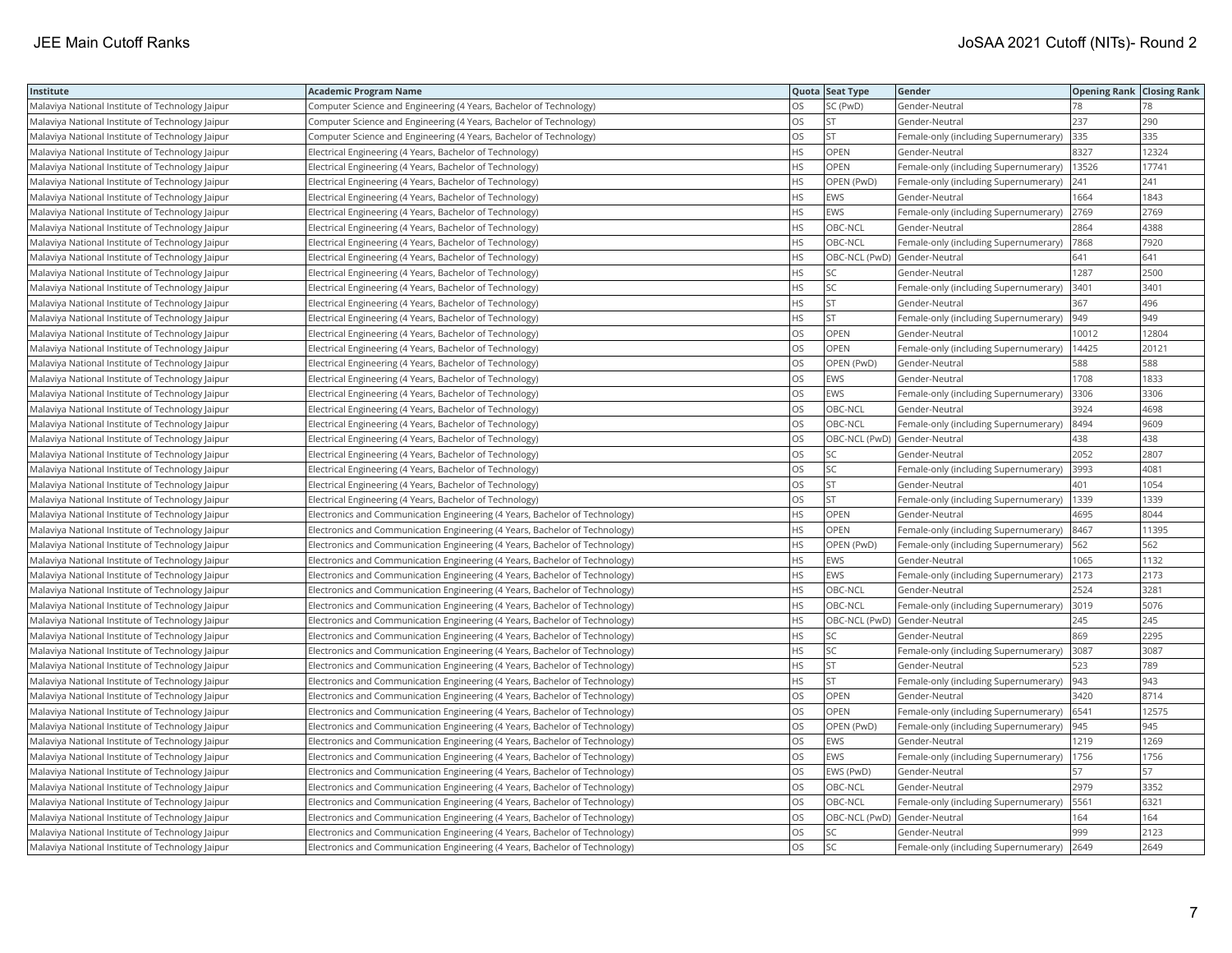| Institute                                            | <b>Academic Program Name</b>                                                |           | Quota Seat Type | Gender                                | <b>Opening Rank Closing Rank</b> |       |
|------------------------------------------------------|-----------------------------------------------------------------------------|-----------|-----------------|---------------------------------------|----------------------------------|-------|
| Malaviya National Institute of Technology Jaipur     | Electronics and Communication Engineering (4 Years, Bachelor of Technology) | <b>OS</b> | <b>ST</b>       | Gender-Neutral                        | 604                              | 772   |
| Malaviya National Institute of Technology Jaipur     | Electronics and Communication Engineering (4 Years, Bachelor of Technology) | OS        | ST              | Female-only (including Supernumerary) | 976                              | 976   |
| Malaviya National Institute of Technology Jaipur     | Mechanical Engineering (4 Years, Bachelor of Technology)                    | <b>HS</b> | OPEN            | Gender-Neutral                        | 12673                            | 16637 |
| Malaviya National Institute of Technology Jaipur     | Mechanical Engineering (4 Years, Bachelor of Technology)                    | <b>HS</b> | OPEN            | Female-only (including Supernumerary) | 24768                            | 26712 |
| Malaviya National Institute of Technology Jaipur     | Mechanical Engineering (4 Years, Bachelor of Technology)                    | HS        | OPEN (PwD)      | Gender-Neutral                        | 1245                             | 1245  |
| Malaviya National Institute of Technology Jaipur     | Mechanical Engineering (4 Years, Bachelor of Technology)                    | HS        | EWS             | Gender-Neutral                        | 2583                             | 2892  |
| Malaviya National Institute of Technology Jaipur     | Mechanical Engineering (4 Years, Bachelor of Technology)                    | <b>HS</b> | EWS             | Female-only (including Supernumerary) | 5484                             | 5484  |
| Malaviya National Institute of Technology Jaipur     | Mechanical Engineering (4 Years, Bachelor of Technology)                    | HS        | OBC-NCL         | Gender-Neutral                        | 4660                             | 6341  |
| Malaviya National Institute of Technology Jaipur     | Mechanical Engineering (4 Years, Bachelor of Technology)                    | HS        | OBC-NCL         | Female-only (including Supernumerary) | 6385                             | 14228 |
| Malaviya National Institute of Technology Jaipur     | Mechanical Engineering (4 Years, Bachelor of Technology)                    | <b>HS</b> | SC              | Gender-Neutral                        | 2407                             | 3492  |
| Malaviya National Institute of Technology Jaipur     | Mechanical Engineering (4 Years, Bachelor of Technology)                    | <b>HS</b> | SC              | Female-only (including Supernumerary) | 5650                             | 5888  |
| Malaviya National Institute of Technology Jaipur     | Mechanical Engineering (4 Years, Bachelor of Technology)                    | HS        | ST              | Gender-Neutral                        | 741                              | 1057  |
| Malaviya National Institute of Technology Jaipur     | Mechanical Engineering (4 Years, Bachelor of Technology)                    | HS        | <b>ST</b>       | Female-only (including Supernumerary) | 1137                             | 1137  |
| Malaviya National Institute of Technology Jaipur     | Mechanical Engineering (4 Years, Bachelor of Technology)                    | <b>OS</b> | OPEN            | Gender-Neutral                        | 9779                             | 17478 |
| Malaviya National Institute of Technology Jaipur     | Mechanical Engineering (4 Years, Bachelor of Technology)                    | OS        | OPEN            | Female-only (including Supernumerary) | 23395                            | 26592 |
| Malaviya National Institute of Technology Jaipur     | Mechanical Engineering (4 Years, Bachelor of Technology)                    | OS        | OPEN (PwD)      | Gender-Neutral                        | 901                              | 901   |
| Malaviya National Institute of Technology Jaipur     | Mechanical Engineering (4 Years, Bachelor of Technology)                    | OS        | EWS             | Gender-Neutral                        | 2658                             | 2781  |
| Malaviya National Institute of Technology Jaipur     | Mechanical Engineering (4 Years, Bachelor of Technology)                    | OS        | EWS             | Female-only (including Supernumerary) | 5060                             | 5060  |
| Malaviya National Institute of Technology Jaipur     | Mechanical Engineering (4 Years, Bachelor of Technology)                    | OS        | EWS (PwD)       | Gender-Neutral                        | 217                              | 217   |
| Malaviya National Institute of Technology Jaipur     | Mechanical Engineering (4 Years, Bachelor of Technology)                    | OS        | OBC-NCL         | Gender-Neutral                        | 5083                             | 6498  |
| Malaviya National Institute of Technology Jaipur     | Mechanical Engineering (4 Years, Bachelor of Technology)                    | OS        | OBC-NCL         | Female-only (including Supernumerary) | 14258                            | 14802 |
| Malaviya National Institute of Technology Jaipur     | Mechanical Engineering (4 Years, Bachelor of Technology)                    | <b>OS</b> | SC              | Gender-Neutral                        | 3036                             | 4110  |
| Malaviya National Institute of Technology Jaipur     | Mechanical Engineering (4 Years, Bachelor of Technology)                    | OS        | SC              | Female-only (including Supernumerary) | 5944                             | 5944  |
| Malaviya National Institute of Technology Jaipur     | Mechanical Engineering (4 Years, Bachelor of Technology)                    | OS        | <b>ST</b>       | Gender-Neutral                        | 687                              | 1238  |
| Malaviya National Institute of Technology Jaipur     | Mechanical Engineering (4 Years, Bachelor of Technology)                    | <b>OS</b> | <b>ST</b>       | Female-only (including Supernumerary) | 2562                             | 2562  |
| Malaviya National Institute of Technology Jaipur     | Metallurgical and Materials Engineering (4 Years, Bachelor of Technology)   | HS        | OPEN            | Gender-Neutral                        | 23824                            | 32993 |
| Malaviya National Institute of Technology Jaipur     | Metallurgical and Materials Engineering (4 Years, Bachelor of Technology)   | HS        | <b>OPEN</b>     | Female-only (including Supernumerary) | 34496                            | 37306 |
| Malaviya National Institute of Technology Jaipur     | Metallurgical and Materials Engineering (4 Years, Bachelor of Technology)   | HS        | EWS             | Gender-Neutral                        | 5019                             | 5201  |
| Malaviya National Institute of Technology Jaipur     | Metallurgical and Materials Engineering (4 Years, Bachelor of Technology)   | <b>HS</b> | <b>EWS</b>      | Female-only (including Supernumerary) | 6746                             | 6754  |
| Malaviya National Institute of Technology Jaipur     | Metallurgical and Materials Engineering (4 Years, Bachelor of Technology)   | HS        | OBC-NCL         | Gender-Neutral                        | 10124                            | 11272 |
| Malaviya National Institute of Technology Jaipur     | Metallurgical and Materials Engineering (4 Years, Bachelor of Technology)   | <b>HS</b> | OBC-NCL         | Female-only (including Supernumerary) | 14196                            | 16330 |
| Malaviya National Institute of Technology Jaipur     | Metallurgical and Materials Engineering (4 Years, Bachelor of Technology)   | HS        | SC              | Gender-Neutral                        | 5114                             | 6785  |
| Malaviya National Institute of Technology Jaipur     | Metallurgical and Materials Engineering (4 Years, Bachelor of Technology)   | <b>HS</b> | SC              | Female-only (including Supernumerary) | 6103                             | 7222  |
| Malaviya National Institute of Technology Jaipur     | Metallurgical and Materials Engineering (4 Years, Bachelor of Technology)   | HS        | ST              | Gender-Neutral                        | 2159                             | 2462  |
| Malaviya National Institute of Technology Jaipur     | Metallurgical and Materials Engineering (4 Years, Bachelor of Technology)   | HS        | <b>ST</b>       | Female-only (including Supernumerary) | 2827                             | 3447  |
| Malaviya National Institute of Technology Jaipur     | Metallurgical and Materials Engineering (4 Years, Bachelor of Technology)   | OS        | OPEN            | Gender-Neutral                        | 26258                            | 32372 |
| Malaviya National Institute of Technology Jaipur     | Metallurgical and Materials Engineering (4 Years, Bachelor of Technology)   | OS        | OPEN            | Female-only (including Supernumerary) | 37253                            | 40064 |
| Malaviya National Institute of Technology Jaipur     | Metallurgical and Materials Engineering (4 Years, Bachelor of Technology)   | <b>OS</b> | OPEN (PwD)      | Gender-Neutral                        | 1225                             | 1225  |
| Malaviya National Institute of Technology Jaipur     | Metallurgical and Materials Engineering (4 Years, Bachelor of Technology)   | OS        | EWS             | Gender-Neutral                        | 4959                             | 5207  |
| Malaviya National Institute of Technology Jaipur     | Metallurgical and Materials Engineering (4 Years, Bachelor of Technology)   | OS        | EWS             | Female-only (including Supernumerary) | 7023                             | 7084  |
| Malaviya National Institute of Technology Jaipur     | Metallurgical and Materials Engineering (4 Years, Bachelor of Technology)   | OS        | OBC-NCL         | Gender-Neutral                        | 9736                             | 11437 |
| Malaviya National Institute of Technology Jaipur     | Metallurgical and Materials Engineering (4 Years, Bachelor of Technology)   | OS        | OBC-NCL         | Female-only (including Supernumerary) | 17500                            | 18683 |
| Malaviya National Institute of Technology Jaipur     | Metallurgical and Materials Engineering (4 Years, Bachelor of Technology)   | OS        | SC              | Gender-Neutral                        | 5257                             | 6485  |
| Malaviya National Institute of Technology Jaipur     | Metallurgical and Materials Engineering (4 Years, Bachelor of Technology)   | <b>OS</b> | SC              | Female-only (including Supernumerary) | 8243                             | 8517  |
| Malaviya National Institute of Technology Jaipur     | Metallurgical and Materials Engineering (4 Years, Bachelor of Technology)   | OS        | <b>ST</b>       | Gender-Neutral                        | 2502                             | 2729  |
| Malaviya National Institute of Technology Jaipur     | Metallurgical and Materials Engineering (4 Years, Bachelor of Technology)   | <b>OS</b> | <b>ST</b>       | Female-only (including Supernumerary) | 3469                             | 3469  |
| Maulana Azad National Institute of Technology Bhopal | Architecture (5 Years, Bachelor of Architecture)                            | HS        | OPEN            | Gender-Neutral                        | 502                              | 2480  |
| Maulana Azad National Institute of Technology Bhopal | Architecture (5 Years, Bachelor of Architecture)                            | HS        | OPEN            | Female-only (including Supernumerary) | 176                              | 1604  |
| Maulana Azad National Institute of Technology Bhopal | Architecture (5 Years, Bachelor of Architecture)                            | HS        | EWS             | Gender-Neutral                        | 289                              | 453   |
| Maulana Azad National Institute of Technology Bhopal | Architecture (5 Years, Bachelor of Architecture)                            | <b>HS</b> | EWS             | Female-only (including Supernumerary) | 256                              | 256   |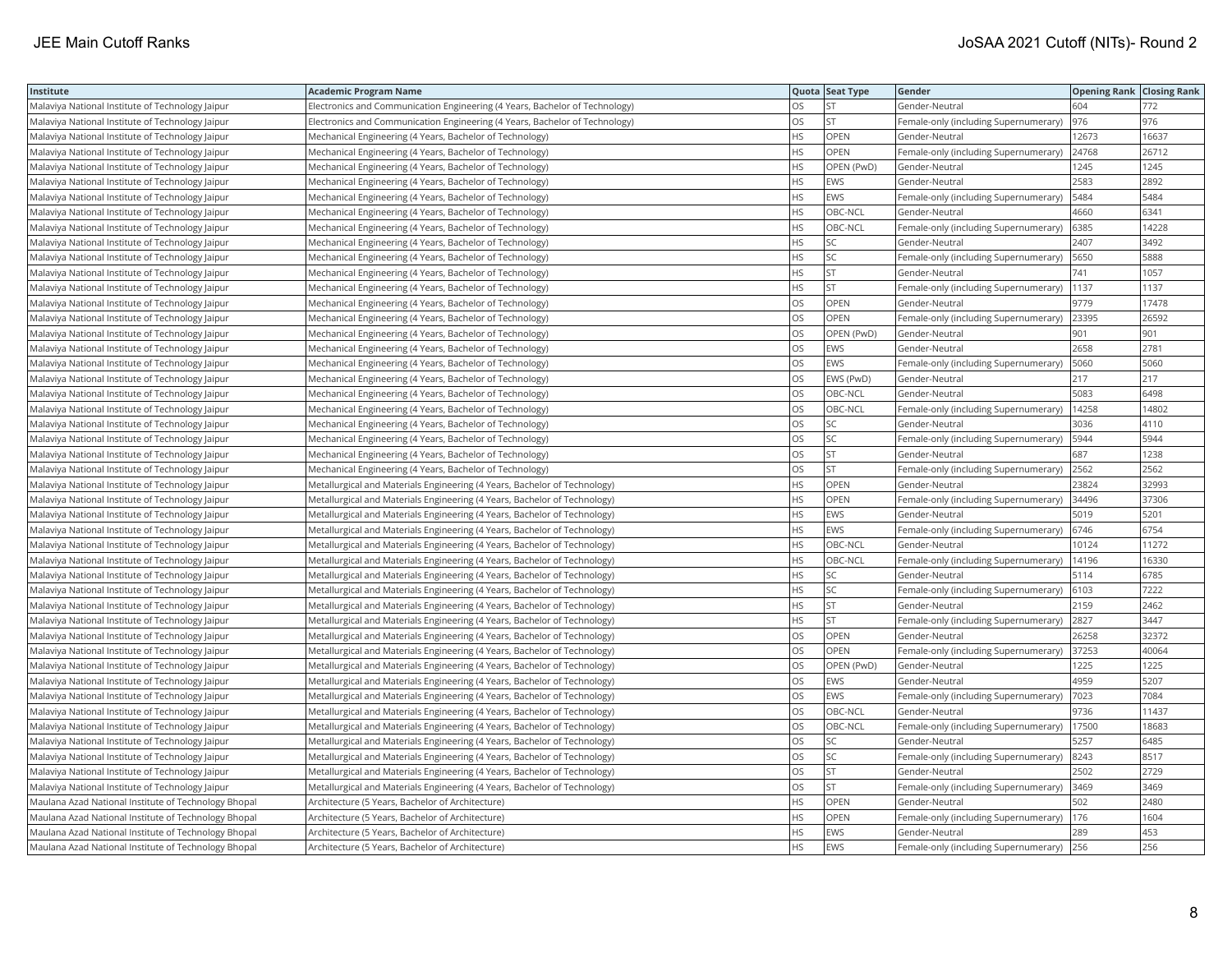| Institute                                            | <b>Academic Program Name</b>                           |           | Quota Seat Type | Gender                                | <b>Opening Rank Closing Rank</b> |       |
|------------------------------------------------------|--------------------------------------------------------|-----------|-----------------|---------------------------------------|----------------------------------|-------|
| Maulana Azad National Institute of Technology Bhopal | Architecture (5 Years, Bachelor of Architecture)       | HS        | OBC-NCL         | Gender-Neutral                        | 812                              | 2953  |
| Maulana Azad National Institute of Technology Bhopal | Architecture (5 Years, Bachelor of Architecture)       | HS.       | OBC-NCL         | Female-only (including Supernumerary) | 748                              | 940   |
| Maulana Azad National Institute of Technology Bhopal | Architecture (5 Years, Bachelor of Architecture)       | HS.       | SC              | Gender-Neutral                        | 249                              | 503   |
| Maulana Azad National Institute of Technology Bhopal | Architecture (5 Years, Bachelor of Architecture)       | HS.       | SC              | Female-only (including Supernumerary) | 354                              | 354   |
| Maulana Azad National Institute of Technology Bhopal | Architecture (5 Years, Bachelor of Architecture)       | HS        | <b>ST</b>       | Gender-Neutral                        | 301                              | 388   |
| Maulana Azad National Institute of Technology Bhopal | Architecture (5 Years, Bachelor of Architecture)       | HS        | <b>ST</b>       | Female-only (including Supernumerary) | 287                              | 287   |
| Maulana Azad National Institute of Technology Bhopal | Architecture (5 Years, Bachelor of Architecture)       | OS.       | <b>OPEN</b>     | Gender-Neutral                        | 732                              | 865   |
| Maulana Azad National Institute of Technology Bhopal | Architecture (5 Years, Bachelor of Architecture)       | <b>OS</b> | <b>OPEN</b>     | Female-only (including Supernumerary) | 534                              | 671   |
| Maulana Azad National Institute of Technology Bhopal | Architecture (5 Years, Bachelor of Architecture)       | OS.       | EWS             | Gender-Neutral                        | 170                              | 205   |
| Maulana Azad National Institute of Technology Bhopal | Architecture (5 Years, Bachelor of Architecture)       | OS        | EWS             | Female-only (including Supernumerary) | 116                              | 116   |
| Maulana Azad National Institute of Technology Bhopal | Architecture (5 Years, Bachelor of Architecture)       | OS        | OBC-NCL         | Gender-Neutral                        | 242                              | 456   |
| Maulana Azad National Institute of Technology Bhopal | Architecture (5 Years, Bachelor of Architecture)       | OS        | OBC-NCL         | Female-only (including Supernumerary) | 392                              | 430   |
| Maulana Azad National Institute of Technology Bhopal | Architecture (5 Years, Bachelor of Architecture)       | OS        | SC              | Gender-Neutral                        | 219                              | 253   |
| Maulana Azad National Institute of Technology Bhopal | Architecture (5 Years, Bachelor of Architecture)       | OS        | SC              | Female-only (including Supernumerary) | 207                              | 233   |
| Maulana Azad National Institute of Technology Bhopal | Architecture (5 Years, Bachelor of Architecture)       | OS.       | <b>ST</b>       | Gender-Neutral                        | 83                               | 105   |
| Maulana Azad National Institute of Technology Bhopal | Architecture (5 Years, Bachelor of Architecture)       | OS        | <b>ST</b>       | Female-only (including Supernumerary) | 93                               | 93    |
| Maulana Azad National Institute of Technology Bhopal | Chemical Engineering (4 Years, Bachelor of Technology) | HS        | OPEN            | Gender-Neutral                        | 11335                            | 28810 |
| Maulana Azad National Institute of Technology Bhopal | Chemical Engineering (4 Years, Bachelor of Technology) | HS.       | <b>OPEN</b>     | Female-only (including Supernumerary) | 36872                            | 38260 |
| Maulana Azad National Institute of Technology Bhopal | Chemical Engineering (4 Years, Bachelor of Technology) | HS.       | EWS             | Gender-Neutral                        | 4595                             | 4752  |
| Maulana Azad National Institute of Technology Bhopal | Chemical Engineering (4 Years, Bachelor of Technology) | HS.       | EWS             | Female-only (including Supernumerary) | 6195                             | 6195  |
| Maulana Azad National Institute of Technology Bhopal | Chemical Engineering (4 Years, Bachelor of Technology) | HS.       | OBC-NCL         | Gender-Neutral                        | 8456                             | 12159 |
| Maulana Azad National Institute of Technology Bhopal | Chemical Engineering (4 Years, Bachelor of Technology) | HS.       | OBC-NCL         | Female-only (including Supernumerary) | 14273                            | 15586 |
| Maulana Azad National Institute of Technology Bhopal | Chemical Engineering (4 Years, Bachelor of Technology) | HS.       | <b>SC</b>       | Gender-Neutral                        | 5214                             | 6517  |
| Maulana Azad National Institute of Technology Bhopal | Chemical Engineering (4 Years, Bachelor of Technology) | HS.       | SC              | Female-only (including Supernumerary) | 4842                             | 4842  |
| Maulana Azad National Institute of Technology Bhopal | Chemical Engineering (4 Years, Bachelor of Technology) | HS.       | <b>ST</b>       | Gender-Neutral                        | 2670                             | 2911  |
| Maulana Azad National Institute of Technology Bhopal | Chemical Engineering (4 Years, Bachelor of Technology) | HS        | <b>ST</b>       | Female-only (including Supernumerary) | 2233                             | 2233  |
| Maulana Azad National Institute of Technology Bhopal | Chemical Engineering (4 Years, Bachelor of Technology) | OS.       | OPEN            | Gender-Neutral                        | 24255                            | 27832 |
| Maulana Azad National Institute of Technology Bhopal | Chemical Engineering (4 Years, Bachelor of Technology) | OS        | OPEN            | Female-only (including Supernumerary) | 30420                            | 33416 |
| Maulana Azad National Institute of Technology Bhopal | Chemical Engineering (4 Years, Bachelor of Technology) | OS.       | OPEN (PwD)      | Gender-Neutral                        | 1920                             | 1920  |
| Maulana Azad National Institute of Technology Bhopal | Chemical Engineering (4 Years, Bachelor of Technology) | OS.       | EWS             | Gender-Neutral                        | 4141                             | 4194  |
| Maulana Azad National Institute of Technology Bhopal | Chemical Engineering (4 Years, Bachelor of Technology) | OS        | EWS             | Female-only (including Supernumerary) | 6063                             | 6063  |
| Maulana Azad National Institute of Technology Bhopal | Chemical Engineering (4 Years, Bachelor of Technology) | OS        | OBC-NCL         | Gender-Neutral                        | 8873                             | 9948  |
| Maulana Azad National Institute of Technology Bhopal | Chemical Engineering (4 Years, Bachelor of Technology) | OS        | OBC-NCL         | Female-only (including Supernumerary) | 14240                            | 14309 |
| Maulana Azad National Institute of Technology Bhopal | Chemical Engineering (4 Years, Bachelor of Technology) | OS        | OBC-NCL (PwD)   | Gender-Neutral                        | 924                              | 924   |
| Maulana Azad National Institute of Technology Bhopal | Chemical Engineering (4 Years, Bachelor of Technology) | OS        | SC              | Gender-Neutral                        | 4436                             | 5838  |
| Maulana Azad National Institute of Technology Bhopal | Chemical Engineering (4 Years, Bachelor of Technology) | OS.       | SC              | Female-only (including Supernumerary) | 7255                             | 7255  |
| Maulana Azad National Institute of Technology Bhopal | Chemical Engineering (4 Years, Bachelor of Technology) | OS        | <b>ST</b>       | Gender-Neutral                        | 2476                             | 2818  |
| Maulana Azad National Institute of Technology Bhopal | Civil Engineering (4 Years, Bachelor of Technology)    | HS.       | OPEN            | Gender-Neutral                        | 27959                            | 34605 |
| Maulana Azad National Institute of Technology Bhopal | Civil Engineering (4 Years, Bachelor of Technology)    | HS        | OPEN            | Female-only (including Supernumerary) | 39376                            | 44836 |
| Maulana Azad National Institute of Technology Bhopal | Civil Engineering (4 Years, Bachelor of Technology)    | HS        | OPEN (PwD)      | Gender-Neutral                        | 1513                             | 1513  |
| Maulana Azad National Institute of Technology Bhopal | Civil Engineering (4 Years, Bachelor of Technology)    | HS        | EWS             | Gender-Neutral                        | 5232                             | 5712  |
| Maulana Azad National Institute of Technology Bhopal | Civil Engineering (4 Years, Bachelor of Technology)    | HS.       | EWS             | Female-only (including Supernumerary) | 6829                             | 6829  |
| Maulana Azad National Institute of Technology Bhopal | Civil Engineering (4 Years, Bachelor of Technology)    | HS.       | OBC-NCL         | Gender-Neutral                        | 10927                            | 13359 |
| Maulana Azad National Institute of Technology Bhopal | Civil Engineering (4 Years, Bachelor of Technology)    | HS.       | OBC-NCL         | Female-only (including Supernumerary) | 17487                            | 18987 |
| Maulana Azad National Institute of Technology Bhopal | Civil Engineering (4 Years, Bachelor of Technology)    | HS        | SC              | Gender-Neutral                        | 5052                             | 6668  |
| Maulana Azad National Institute of Technology Bhopal | Civil Engineering (4 Years, Bachelor of Technology)    | HS.       | SC              | Female-only (including Supernumerary) | 7606                             | 7624  |
| Maulana Azad National Institute of Technology Bhopal | Civil Engineering (4 Years, Bachelor of Technology)    | HS.       | <b>ST</b>       | Gender-Neutral                        | 1218                             | 1970  |
| Maulana Azad National Institute of Technology Bhopal | Civil Engineering (4 Years, Bachelor of Technology)    | HS.       | <b>ST</b>       | Female-only (including Supernumerary) | 1222                             | 1222  |
| Maulana Azad National Institute of Technology Bhopal | Civil Engineering (4 Years, Bachelor of Technology)    | OS        | <b>OPEN</b>     | Gender-Neutral                        | 26158                            | 30518 |
| Maulana Azad National Institute of Technology Bhopal | Civil Engineering (4 Years, Bachelor of Technology)    | <b>OS</b> | <b>OPEN</b>     | Female-only (including Supernumerary) | 36703                            | 40597 |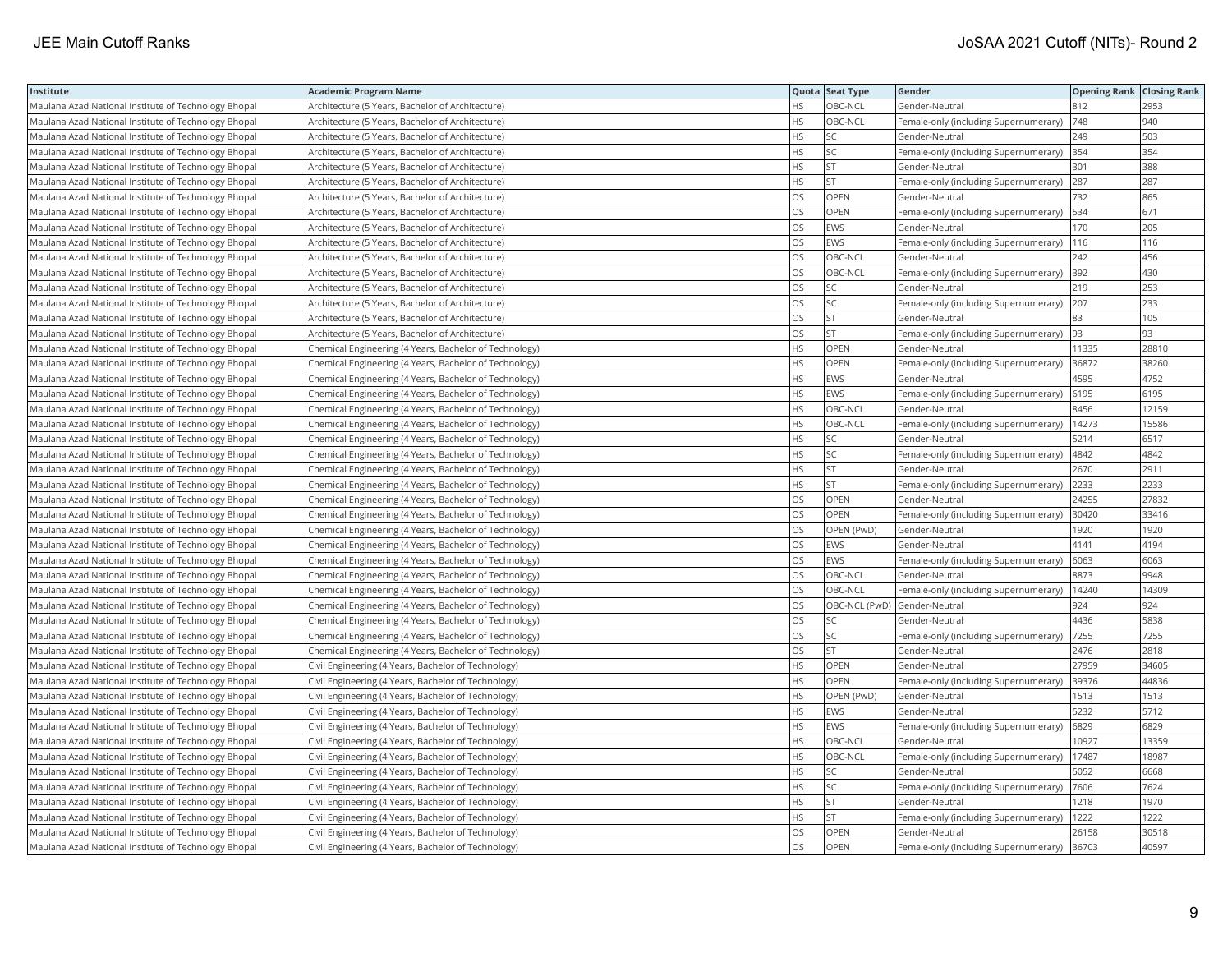| Institute                                            | <b>Academic Program Name</b>                                       |           | Quota Seat Type              | Gender                                       | <b>Opening Rank Closing Rank</b> |       |
|------------------------------------------------------|--------------------------------------------------------------------|-----------|------------------------------|----------------------------------------------|----------------------------------|-------|
| Maulana Azad National Institute of Technology Bhopal | Civil Engineering (4 Years, Bachelor of Technology)                | OS        | OPEN (PwD)                   | Gender-Neutral                               | 1095                             | 1095  |
| Maulana Azad National Institute of Technology Bhopal | Civil Engineering (4 Years, Bachelor of Technology)                | OS        | EWS                          | Gender-Neutral                               | 4571                             | 4660  |
| Maulana Azad National Institute of Technology Bhopal | Civil Engineering (4 Years, Bachelor of Technology)                | OS.       | EWS                          | Female-only (including Supernumerary)        | 6623                             | 6623  |
| Maulana Azad National Institute of Technology Bhopal | Civil Engineering (4 Years, Bachelor of Technology)                | OS        | EWS (PwD)                    | Gender-Neutral                               | 153                              | 153   |
| Maulana Azad National Institute of Technology Bhopal | Civil Engineering (4 Years, Bachelor of Technology)                | OS.       | OBC-NCL                      | Gender-Neutral                               | 7596                             | 9974  |
| Maulana Azad National Institute of Technology Bhopal | Civil Engineering (4 Years, Bachelor of Technology)                | OS        | OBC-NCL                      | Female-only (including Supernumerary)        | 16278                            | 16654 |
| Maulana Azad National Institute of Technology Bhopal | Civil Engineering (4 Years, Bachelor of Technology)                | OS.       | OBC-NCL (PwD)                | Gender-Neutral                               | 577                              | 577   |
| Maulana Azad National Institute of Technology Bhopal | Civil Engineering (4 Years, Bachelor of Technology)                | <b>OS</b> | SC                           | Gender-Neutral                               | 3952                             | 5175  |
| Maulana Azad National Institute of Technology Bhopal | Civil Engineering (4 Years, Bachelor of Technology)                | OS.       | SC                           | Female-only (including Supernumerary)        | 5715                             | 5979  |
| Maulana Azad National Institute of Technology Bhopal | Civil Engineering (4 Years, Bachelor of Technology)                | OS        | <b>ST</b>                    | Gender-Neutral                               | 1252                             | 1348  |
| Maulana Azad National Institute of Technology Bhopal | Civil Engineering (4 Years, Bachelor of Technology)                | OS        | <b>ST</b>                    | Female-only (including Supernumerary)        | 2117                             | 2117  |
| Maulana Azad National Institute of Technology Bhopal | Computer Science and Engineering (4 Years, Bachelor of Technology) | HS        | OPEN                         | Gender-Neutral                               | 4094                             | 9142  |
| Maulana Azad National Institute of Technology Bhopal | Computer Science and Engineering (4 Years, Bachelor of Technology) | HS        | OPEN                         | Female-only (including Supernumerary)        | 11046                            | 17138 |
| Maulana Azad National Institute of Technology Bhopal | Computer Science and Engineering (4 Years, Bachelor of Technology) | HS.       | OPEN (PwD)                   | Gender-Neutral                               | 259                              | 310   |
| Maulana Azad National Institute of Technology Bhopal | Computer Science and Engineering (4 Years, Bachelor of Technology) | HS.       | OPEN (PwD)                   | Female-only (including Supernumerary)        | 481                              | 481   |
| Maulana Azad National Institute of Technology Bhopal | Computer Science and Engineering (4 Years, Bachelor of Technology) | HS.       | <b>EWS</b>                   | Gender-Neutral                               | 1164                             | 1351  |
| Maulana Azad National Institute of Technology Bhopal | Computer Science and Engineering (4 Years, Bachelor of Technology) | HS        | EWS                          | Female-only (including Supernumerary)        | 2378                             | 2801  |
| Maulana Azad National Institute of Technology Bhopal | Computer Science and Engineering (4 Years, Bachelor of Technology) | HS.       | OBC-NCL                      | Gender-Neutral                               | 2382                             | 3620  |
| Maulana Azad National Institute of Technology Bhopal | Computer Science and Engineering (4 Years, Bachelor of Technology) | HS        | OBC-NCL                      | Female-only (including Supernumerary)        | 4086                             | 6482  |
| Maulana Azad National Institute of Technology Bhopal | Computer Science and Engineering (4 Years, Bachelor of Technology) | HS.       | OBC-NCL (PwD)                | Gender-Neutral                               | 160                              | 220   |
| Maulana Azad National Institute of Technology Bhopal | Computer Science and Engineering (4 Years, Bachelor of Technology) | HS        | SC                           | Gender-Neutral                               | 1114                             | 2271  |
| Maulana Azad National Institute of Technology Bhopal | Computer Science and Engineering (4 Years, Bachelor of Technology) | HS        | SC                           | Female-only (including Supernumerary)        | 1834                             | 3298  |
| Maulana Azad National Institute of Technology Bhopal | Computer Science and Engineering (4 Years, Bachelor of Technology) | HS        | SC (PwD)                     | Gender-Neutral                               | 114                              | 114   |
| Maulana Azad National Institute of Technology Bhopal | Computer Science and Engineering (4 Years, Bachelor of Technology) | HS.       | <b>ST</b>                    | Gender-Neutral                               | 731                              | 1096  |
| Maulana Azad National Institute of Technology Bhopal | Computer Science and Engineering (4 Years, Bachelor of Technology) | HS.       | <b>ST</b>                    | Female-only (including Supernumerary)        | 539                              | 920   |
| Maulana Azad National Institute of Technology Bhopal | Computer Science and Engineering (4 Years, Bachelor of Technology) | OS        | OPEN                         | Gender-Neutral                               | 3926                             | 6472  |
| Maulana Azad National Institute of Technology Bhopal | Computer Science and Engineering (4 Years, Bachelor of Technology) | OS.       | OPEN                         | Female-only (including Supernumerary)   7877 |                                  | 10052 |
| Maulana Azad National Institute of Technology Bhopal | Computer Science and Engineering (4 Years, Bachelor of Technology) | OS.       | OPEN (PwD)                   | Gender-Neutral                               | 221                              | 314   |
| Maulana Azad National Institute of Technology Bhopal | Computer Science and Engineering (4 Years, Bachelor of Technology) | OS        | EWS                          | Gender-Neutral                               | 823                              | 912   |
| Maulana Azad National Institute of Technology Bhopal | Computer Science and Engineering (4 Years, Bachelor of Technology) | OS        | EWS                          | Female-only (including Supernumerary)        | 1934                             | 1978  |
| Maulana Azad National Institute of Technology Bhopal | Computer Science and Engineering (4 Years, Bachelor of Technology) | OS.       | EWS (PwD)                    | Gender-Neutral                               | 40                               | 40    |
| Maulana Azad National Institute of Technology Bhopal | Computer Science and Engineering (4 Years, Bachelor of Technology) | OS        | OBC-NCL                      | Gender-Neutral                               | 1485                             | 2425  |
| Maulana Azad National Institute of Technology Bhopal | Computer Science and Engineering (4 Years, Bachelor of Technology) | OS.       | OBC-NCL                      | Female-only (including Supernumerary)        | 3746                             | 4899  |
| Maulana Azad National Institute of Technology Bhopal | Computer Science and Engineering (4 Years, Bachelor of Technology) | OS        | OBC-NCL (PwD)                | Gender-Neutral                               | 142                              | 142   |
| Maulana Azad National Institute of Technology Bhopal | Computer Science and Engineering (4 Years, Bachelor of Technology) | OS        | SC                           | Gender-Neutral                               | 1247                             | 1723  |
| Maulana Azad National Institute of Technology Bhopal | Computer Science and Engineering (4 Years, Bachelor of Technology) | OS        | SC                           | Female-only (including Supernumerary)        | 1711                             | 2693  |
| Maulana Azad National Institute of Technology Bhopal | Computer Science and Engineering (4 Years, Bachelor of Technology) | OS.       | <b>ST</b>                    | Gender-Neutral                               | 493                              | 692   |
| Maulana Azad National Institute of Technology Bhopal | Computer Science and Engineering (4 Years, Bachelor of Technology) | OS.       | <b>ST</b>                    | Female-only (including Supernumerary)        | 790                              | 919   |
| Maulana Azad National Institute of Technology Bhopal | Computer Science and Engineering (4 Years, Bachelor of Technology) | OS.       | ST (PwD)                     | Gender-Neutral                               | 18                               | 18    |
| Maulana Azad National Institute of Technology Bhopal | Electrical Engineering (4 Years, Bachelor of Technology)           | <b>HS</b> | OPEN                         | Gender-Neutral                               | 14137                            | 18827 |
| Maulana Azad National Institute of Technology Bhopal | Electrical Engineering (4 Years, Bachelor of Technology)           | HS        | OPEN                         | Female-only (including Supernumerary)        | 21441                            | 28879 |
| Maulana Azad National Institute of Technology Bhopal | Electrical Engineering (4 Years, Bachelor of Technology)           | HS        | OPEN (PwD)                   | Gender-Neutral                               | 914                              | 1111  |
| Maulana Azad National Institute of Technology Bhopal | Electrical Engineering (4 Years, Bachelor of Technology)           | ΗS        | EWS                          | Gender-Neutral                               | 2649                             | 2943  |
| Maulana Azad National Institute of Technology Bhopal | Electrical Engineering (4 Years, Bachelor of Technology)           | HS.       | EWS                          | Female-only (including Supernumerary)        | 4334                             | 4334  |
| Maulana Azad National Institute of Technology Bhopal | Electrical Engineering (4 Years, Bachelor of Technology)           | HS        | EWS (PwD)                    | Gender-Neutral                               | 194                              | 194   |
| Maulana Azad National Institute of Technology Bhopal | Electrical Engineering (4 Years, Bachelor of Technology)           | HS.       | OBC-NCL                      | Gender-Neutral                               | 5978                             | 7531  |
| Maulana Azad National Institute of Technology Bhopal | Electrical Engineering (4 Years, Bachelor of Technology)           | HS        | OBC-NCL                      | Female-only (including Supernumerary)        | 10836                            | 14206 |
| Maulana Azad National Institute of Technology Bhopal | Electrical Engineering (4 Years, Bachelor of Technology)           | HS.       | OBC-NCL (PwD) Gender-Neutral |                                              | 645                              | 645   |
| Maulana Azad National Institute of Technology Bhopal | Electrical Engineering (4 Years, Bachelor of Technology)           | HS        | SC                           | Gender-Neutral                               | 3472                             | 4775  |
| Maulana Azad National Institute of Technology Bhopal | Electrical Engineering (4 Years, Bachelor of Technology)           | HS.       | SC                           | Female-only (including Supernumerary)        | 4563                             | 4763  |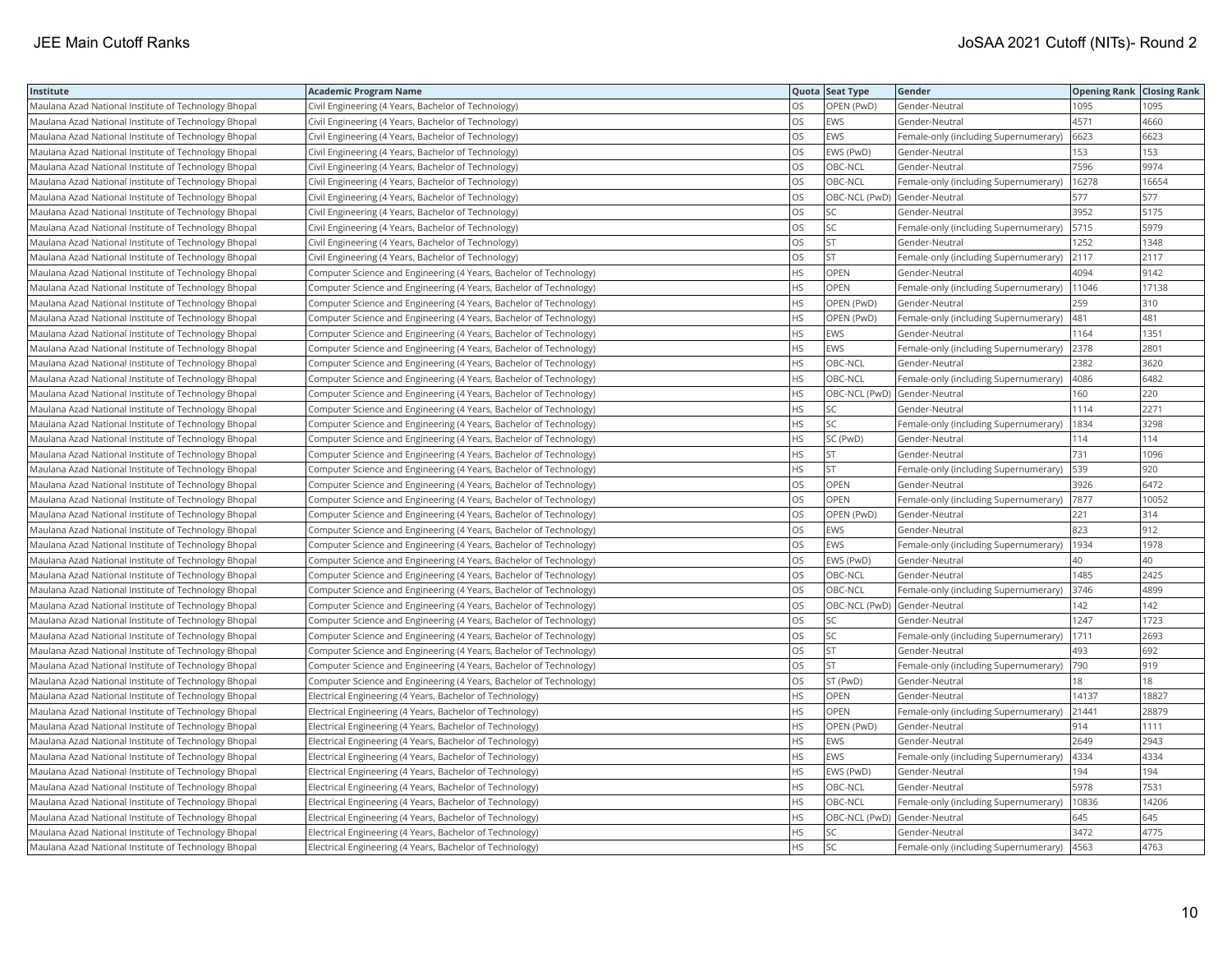| Institute                                            | <b>Academic Program Name</b>                                                      |           | Quota Seat Type              | Gender                                | <b>Opening Rank Closing Rank</b> |       |
|------------------------------------------------------|-----------------------------------------------------------------------------------|-----------|------------------------------|---------------------------------------|----------------------------------|-------|
| Maulana Azad National Institute of Technology Bhopal | Electrical Engineering (4 Years, Bachelor of Technology)                          | HS.       | <b>ST</b>                    | Gender-Neutral                        | 1077                             | 1950  |
| Maulana Azad National Institute of Technology Bhopal | Electrical Engineering (4 Years, Bachelor of Technology)                          | HS        | <b>ST</b>                    | Female-only (including Supernumerary) | 2042                             | 2042  |
| Maulana Azad National Institute of Technology Bhopal | Electrical Engineering (4 Years, Bachelor of Technology)                          | OS        | <b>OPEN</b>                  | Gender-Neutral                        | 13698                            | 16063 |
| Maulana Azad National Institute of Technology Bhopal | Electrical Engineering (4 Years, Bachelor of Technology)                          | OS        | OPEN                         | Female-only (including Supernumerary) | 20980                            | 23670 |
| Maulana Azad National Institute of Technology Bhopal | Electrical Engineering (4 Years, Bachelor of Technology)                          | OS        | OPEN (PwD)                   | Gender-Neutral                        | 748                              | 748   |
| Maulana Azad National Institute of Technology Bhopal | Electrical Engineering (4 Years, Bachelor of Technology)                          | <b>OS</b> | <b>EWS</b>                   | Gender-Neutral                        | 2234                             | 2665  |
| Maulana Azad National Institute of Technology Bhopal | Electrical Engineering (4 Years, Bachelor of Technology)                          | <b>OS</b> | <b>EWS</b>                   | Female-only (including Supernumerary) | 3593                             | 3593  |
| Maulana Azad National Institute of Technology Bhopal | Electrical Engineering (4 Years, Bachelor of Technology)                          | <b>OS</b> | OBC-NCL                      | Gender-Neutral                        | 5257                             | 6155  |
| Maulana Azad National Institute of Technology Bhopal | Electrical Engineering (4 Years, Bachelor of Technology)                          | OS        | OBC-NCL                      | Female-only (including Supernumerary) | 8343                             | 11450 |
| Maulana Azad National Institute of Technology Bhopal | Electrical Engineering (4 Years, Bachelor of Technology)                          | <b>OS</b> | OBC-NCL (PwD) Gender-Neutral |                                       | 530                              | 530   |
| Maulana Azad National Institute of Technology Bhopal | Electrical Engineering (4 Years, Bachelor of Technology)                          | OS        | SC                           | Gender-Neutral                        | 3297                             | 3830  |
| Maulana Azad National Institute of Technology Bhopal | Electrical Engineering (4 Years, Bachelor of Technology)                          | OS        | SC                           | Female-only (including Supernumerary) | 5296                             | 5566  |
| Maulana Azad National Institute of Technology Bhopal | Electrical Engineering (4 Years, Bachelor of Technology)                          | OS        | <b>ST</b>                    | Gender-Neutral                        | 1316                             | 1604  |
| Maulana Azad National Institute of Technology Bhopal | Electrical Engineering (4 Years, Bachelor of Technology)                          | OS.       | <b>ST</b>                    | Female-only (including Supernumerary) | 1855                             | 1855  |
| Maulana Azad National Institute of Technology Bhopal | Electronics and Communication Engineering (4 Years, Bachelor of Technology)       | HS.       | <b>OPEN</b>                  | Gender-Neutral                        | 10722                            | 14690 |
| Maulana Azad National Institute of Technology Bhopal | Electronics and Communication Engineering (4 Years, Bachelor of Technology)       | HS        | OPEN                         | Female-only (including Supernumerary) | 17564                            | 20931 |
| Maulana Azad National Institute of Technology Bhopal | Electronics and Communication Engineering (4 Years, Bachelor of Technology)       | HS.       | OPEN (PwD)                   | Gender-Neutral                        | 500                              | 775   |
| Maulana Azad National Institute of Technology Bhopal | Electronics and Communication Engineering (4 Years, Bachelor of Technology)       | HS        | <b>EWS</b>                   | Gender-Neutral                        | 2048                             | 2448  |
| Maulana Azad National Institute of Technology Bhopal | Electronics and Communication Engineering (4 Years, Bachelor of Technology)       | HS        | EWS                          | Female-only (including Supernumerary) | 3469                             | 4278  |
| Maulana Azad National Institute of Technology Bhopal | Electronics and Communication Engineering (4 Years, Bachelor of Technology)       | HS        | OBC-NCL                      | Gender-Neutral                        | 4084                             | 5941  |
| Maulana Azad National Institute of Technology Bhopal | Electronics and Communication Engineering (4 Years, Bachelor of Technology)       | HS.       | OBC-NCL                      | Female-only (including Supernumerary) | 8437                             | 10119 |
| Maulana Azad National Institute of Technology Bhopal | Electronics and Communication Engineering (4 Years, Bachelor of Technology)       | HS        | OBC-NCL (PwD)                | Gender-Neutral                        | 352                              | 352   |
| Maulana Azad National Institute of Technology Bhopal | Electronics and Communication Engineering (4 Years, Bachelor of Technology)       | HS.       | <b>SC</b>                    | Gender-Neutral                        | 2941                             | 3664  |
| Maulana Azad National Institute of Technology Bhopal | Electronics and Communication Engineering (4 Years, Bachelor of Technology)       | HS        | SC                           | Female-only (including Supernumerary) | 3696                             | 4299  |
| Maulana Azad National Institute of Technology Bhopal | Electronics and Communication Engineering (4 Years, Bachelor of Technology)       | HS        | <b>ST</b>                    | Gender-Neutral                        | 1438                             | 1697  |
| Maulana Azad National Institute of Technology Bhopal | Electronics and Communication Engineering (4 Years, Bachelor of Technology)       | <b>HS</b> | <b>ST</b>                    | Female-only (including Supernumerary) | 1595                             | 1595  |
| Maulana Azad National Institute of Technology Bhopal | Electronics and Communication Engineering (4 Years, Bachelor of Technology)       | OS        | OPEN                         | Gender-Neutral                        | 9842                             | 12568 |
| Maulana Azad National Institute of Technology Bhopal | Electronics and Communication Engineering (4 Years, Bachelor of Technology)       | OS        | <b>OPEN</b>                  | Female-only (including Supernumerary) | 13305                            | 17608 |
| Maulana Azad National Institute of Technology Bhopal | Electronics and Communication Engineering (4 Years, Bachelor of Technology)       | OS        | OPEN (PwD)                   | Gender-Neutral                        | 357                              | 423   |
| Maulana Azad National Institute of Technology Bhopal | Electronics and Communication Engineering (4 Years, Bachelor of Technology)       | OS        | <b>EWS</b>                   | Gender-Neutral                        | 1724                             | 1798  |
| Maulana Azad National Institute of Technology Bhopal | Electronics and Communication Engineering (4 Years, Bachelor of Technology)       | OS        | EWS                          | Female-only (including Supernumerary) | 2677                             | 2878  |
| Maulana Azad National Institute of Technology Bhopal | Electronics and Communication Engineering (4 Years, Bachelor of Technology)       | OS        | OBC-NCL                      | Gender-Neutral                        | 3166                             | 4641  |
| Maulana Azad National Institute of Technology Bhopal | Electronics and Communication Engineering (4 Years, Bachelor of Technology)       | OS        | OBC-NCL                      | Female-only (including Supernumerary) | 7224                             | 7823  |
| Maulana Azad National Institute of Technology Bhopal | Electronics and Communication Engineering (4 Years, Bachelor of Technology)       | OS        | OBC-NCL (PwD)                | Gender-Neutral                        | 324                              | 324   |
| Maulana Azad National Institute of Technology Bhopal | Electronics and Communication Engineering (4 Years, Bachelor of Technology)       | OS        | SC                           | Gender-Neutral                        | 2386                             | 3145  |
| Maulana Azad National Institute of Technology Bhopal | Electronics and Communication Engineering (4 Years, Bachelor of Technology)       | OS        | SC                           | Female-only (including Supernumerary) | 3723                             | 4172  |
| Maulana Azad National Institute of Technology Bhopal | Electronics and Communication Engineering (4 Years, Bachelor of Technology)       | <b>OS</b> | <b>ST</b>                    | Gender-Neutral                        | 989                              | 1172  |
| Maulana Azad National Institute of Technology Bhopal | Electronics and Communication Engineering (4 Years, Bachelor of Technology)       | OS        | <b>ST</b>                    | Female-only (including Supernumerary) | 1090                             | 1090  |
| Maulana Azad National Institute of Technology Bhopal | Materials Science and Metallurgical Engineering (4 Years, Bachelor of Technology) | HS        | <b>OPEN</b>                  | Gender-Neutral                        | 30412                            | 38306 |
| Maulana Azad National Institute of Technology Bhopal | Materials Science and Metallurgical Engineering (4 Years, Bachelor of Technology) | HS        | OPEN                         | Female-only (including Supernumerary) | 45240                            | 46790 |
| Maulana Azad National Institute of Technology Bhopal | Materials Science and Metallurgical Engineering (4 Years, Bachelor of Technology) | <b>HS</b> | EWS                          | Gender-Neutral                        | 5789                             | 5900  |
| Maulana Azad National Institute of Technology Bhopal | Materials Science and Metallurgical Engineering (4 Years, Bachelor of Technology) | HS        | EWS                          | Female-only (including Supernumerary) | 7320                             | 7320  |
| Maulana Azad National Institute of Technology Bhopal | Materials Science and Metallurgical Engineering (4 Years, Bachelor of Technology) | НS        | OBC-NCL                      | Gender-Neutral                        | 11685                            | 14007 |
| Maulana Azad National Institute of Technology Bhopal | Materials Science and Metallurgical Engineering (4 Years, Bachelor of Technology) | HS.       | OBC-NCL                      | Female-only (including Supernumerary) | 19547                            | 19549 |
| Maulana Azad National Institute of Technology Bhopal | Materials Science and Metallurgical Engineering (4 Years, Bachelor of Technology) | НS        | SC                           | Gender-Neutral                        | 6713                             | 8272  |
| Maulana Azad National Institute of Technology Bhopal | Materials Science and Metallurgical Engineering (4 Years, Bachelor of Technology) | HS.       | SC                           | Female-only (including Supernumerary) | 8210                             | 8210  |
| Maulana Azad National Institute of Technology Bhopal | Materials Science and Metallurgical Engineering (4 Years, Bachelor of Technology) | HS        | <b>ST</b>                    | Gender-Neutral                        | 3104                             | 3237  |
| Maulana Azad National Institute of Technology Bhopal | Materials Science and Metallurgical Engineering (4 Years, Bachelor of Technology) | HS.       | <b>ST</b>                    | Female-only (including Supernumerary) | 3131                             | 3131  |
| Maulana Azad National Institute of Technology Bhopal | Materials Science and Metallurgical Engineering (4 Years, Bachelor of Technology) | OS        | OPEN                         | Gender-Neutral                        | 31669                            | 37506 |
| Maulana Azad National Institute of Technology Bhopal | Materials Science and Metallurgical Engineering (4 Years, Bachelor of Technology) | <b>OS</b> | <b>OPEN</b>                  | Female-only (including Supernumerary) | 41249                            | 43384 |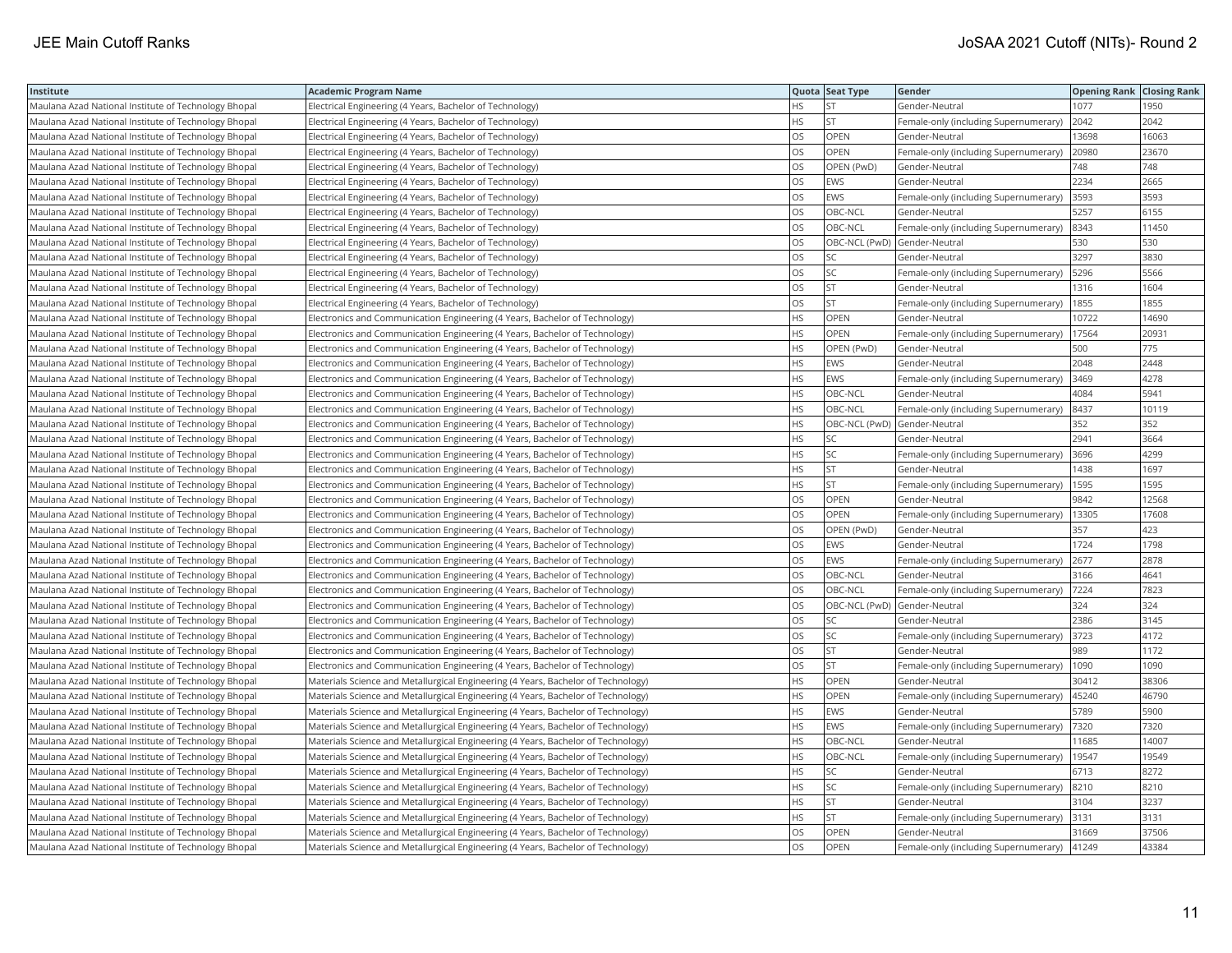| Institute                                            | <b>Academic Program Name</b>                                                            |           | Quota Seat Type | Gender                                | <b>Opening Rank Closing Rank</b> |       |
|------------------------------------------------------|-----------------------------------------------------------------------------------------|-----------|-----------------|---------------------------------------|----------------------------------|-------|
| Maulana Azad National Institute of Technology Bhopal | Materials Science and Metallurgical Engineering (4 Years, Bachelor of Technology)       | OS.       | EWS             | Gender-Neutral                        | 5665                             | 5773  |
| Maulana Azad National Institute of Technology Bhopal | Materials Science and Metallurgical Engineering (4 Years, Bachelor of Technology)       | OS        | EWS             | Female-only (including Supernumerary) | 8142                             | 8142  |
| Maulana Azad National Institute of Technology Bhopal | Materials Science and Metallurgical Engineering (4 Years, Bachelor of Technology)       | <b>OS</b> | OBC-NCL         | Gender-Neutral                        | 11559                            | 12410 |
| Maulana Azad National Institute of Technology Bhopal | Materials Science and Metallurgical Engineering (4 Years, Bachelor of Technology)       | OS.       | OBC-NCL         | Female-only (including Supernumerary) | 16762                            | 17555 |
| Maulana Azad National Institute of Technology Bhopal | Materials Science and Metallurgical Engineering (4 Years, Bachelor of Technology)       | <b>OS</b> | SC              | Gender-Neutral                        | 6851                             | 7286  |
| Maulana Azad National Institute of Technology Bhopal | Materials Science and Metallurgical Engineering (4 Years, Bachelor of Technology)       | OS        | SC              | Female-only (including Supernumerary) | 9052                             | 9052  |
| Maulana Azad National Institute of Technology Bhopal | Materials Science and Metallurgical Engineering (4 Years, Bachelor of Technology)       | <b>OS</b> | <b>ST</b>       | Gender-Neutral                        | 2540                             | 2912  |
| Maulana Azad National Institute of Technology Bhopal | Mathematics and Data Science (5 Years, Bachelor and Master of Technology (Dual Degree)) | HS.       | <b>OPEN</b>     | Gender-Neutral                        | 10955                            | 12876 |
| Maulana Azad National Institute of Technology Bhopal | Mathematics and Data Science (5 Years, Bachelor and Master of Technology (Dual Degree)) | HS.       | <b>OPEN</b>     | Female-only (including Supernumerary) | 23692                            | 23692 |
| Maulana Azad National Institute of Technology Bhopal | Mathematics and Data Science (5 Years, Bachelor and Master of Technology (Dual Degree)) | HS.       | EWS             | Gender-Neutral                        | 1732                             | 1732  |
| Maulana Azad National Institute of Technology Bhopal | Mathematics and Data Science (5 Years, Bachelor and Master of Technology (Dual Degree)) | HS        | EWS             | Female-only (including Supernumerary) | 5611                             | 5611  |
| Maulana Azad National Institute of Technology Bhopal | Mathematics and Data Science (5 Years, Bachelor and Master of Technology (Dual Degree)) | HS        | OBC-NCL         | Gender-Neutral                        | 3844                             | 4040  |
| Maulana Azad National Institute of Technology Bhopal | Mathematics and Data Science (5 Years, Bachelor and Master of Technology (Dual Degree)) | HS.       | OBC-NCL         | Female-only (including Supernumerary) | 10364                            | 10364 |
| Maulana Azad National Institute of Technology Bhopal | Mathematics and Data Science (5 Years, Bachelor and Master of Technology (Dual Degree)) | HS.       | SC              | Gender-Neutral                        | 2763                             | 4373  |
| Maulana Azad National Institute of Technology Bhopal | Mathematics and Data Science (5 Years, Bachelor and Master of Technology (Dual Degree)) | HS.       | <b>ST</b>       | Gender-Neutral                        | 2913                             | 2913  |
| Maulana Azad National Institute of Technology Bhopal | Mathematics and Data Science (5 Years, Bachelor and Master of Technology (Dual Degree)) | OS        | OPEN            | Gender-Neutral                        | 8231                             | 12908 |
| Maulana Azad National Institute of Technology Bhopal | Mathematics and Data Science (5 Years, Bachelor and Master of Technology (Dual Degree)) | OS        | <b>OPEN</b>     | Female-only (including Supernumerary) | 14496                            | 14496 |
| Maulana Azad National Institute of Technology Bhopal | Mathematics and Data Science (5 Years, Bachelor and Master of Technology (Dual Degree)) | OS        | EWS             | Gender-Neutral                        | 1808                             | 1808  |
| Maulana Azad National Institute of Technology Bhopal | Mathematics and Data Science (5 Years, Bachelor and Master of Technology (Dual Degree)) | OS        | OBC-NCL         | Gender-Neutral                        | 3969                             | 4817  |
| Maulana Azad National Institute of Technology Bhopal | Mathematics and Data Science (5 Years, Bachelor and Master of Technology (Dual Degree)) | OS        | OBC-NCL         | Female-only (including Supernumerary) | 11148                            | 11148 |
| Maulana Azad National Institute of Technology Bhopal | Mathematics and Data Science (5 Years, Bachelor and Master of Technology (Dual Degree)) | OS        | SC              | Gender-Neutral                        | 2333                             | 3422  |
| Maulana Azad National Institute of Technology Bhopal | Mathematics and Data Science (5 Years, Bachelor and Master of Technology (Dual Degree)) | OS        | SC              | Female-only (including Supernumerary) | 4316                             | 4316  |
| Maulana Azad National Institute of Technology Bhopal | Mathematics and Data Science (5 Years, Bachelor and Master of Technology (Dual Degree)) | OS.       | <b>ST</b>       | Gender-Neutral                        | 1646                             | 1646  |
| Maulana Azad National Institute of Technology Bhopal | Mechanical Engineering (4 Years, Bachelor of Technology)                                | HS.       | OPEN            | Gender-Neutral                        | 18598                            | 26448 |
| Maulana Azad National Institute of Technology Bhopal | Mechanical Engineering (4 Years, Bachelor of Technology)                                | HS.       | OPEN            | Female-only (including Supernumerary) | 33351                            | 41165 |
| Maulana Azad National Institute of Technology Bhopal | Mechanical Engineering (4 Years, Bachelor of Technology)                                | HS        | OPEN (PwD)      | Gender-Neutral                        | 579                              | 1499  |
| Maulana Azad National Institute of Technology Bhopal | Mechanical Engineering (4 Years, Bachelor of Technology)                                | HS.       | EWS             | Gender-Neutral                        | 3891                             | 4240  |
| Maulana Azad National Institute of Technology Bhopal | Mechanical Engineering (4 Years, Bachelor of Technology)                                | HS        | EWS             | Female-only (including Supernumerary) | 6699                             | 6740  |
| Maulana Azad National Institute of Technology Bhopal | Mechanical Engineering (4 Years, Bachelor of Technology)                                | HS.       | OBC-NCL         | Gender-Neutral                        | 7580                             | 10449 |
| Maulana Azad National Institute of Technology Bhopal | Mechanical Engineering (4 Years, Bachelor of Technology)                                | HS.       | OBC-NCL         | Female-only (including Supernumerary) | 14589                            | 17961 |
| Maulana Azad National Institute of Technology Bhopal | Mechanical Engineering (4 Years, Bachelor of Technology)                                | HS.       | OBC-NCL (PwD)   | Gender-Neutral                        | 667                              | 667   |
| Maulana Azad National Institute of Technology Bhopal | Mechanical Engineering (4 Years, Bachelor of Technology)                                | HS.       | SC              | Gender-Neutral                        | 4048                             | 6630  |
| Maulana Azad National Institute of Technology Bhopal | Mechanical Engineering (4 Years, Bachelor of Technology)                                | HS.       | SC              | Female-only (including Supernumerary) | 4569                             | 7936  |
| Maulana Azad National Institute of Technology Bhopal | Mechanical Engineering (4 Years, Bachelor of Technology)                                | HS.       | <b>ST</b>       | Gender-Neutral                        | 1362                             | 2813  |
| Maulana Azad National Institute of Technology Bhopal | Mechanical Engineering (4 Years, Bachelor of Technology)                                | HS.       | ST              | Female-only (including Supernumerary) | 2065                             | 2065  |
| Maulana Azad National Institute of Technology Bhopal | Mechanical Engineering (4 Years, Bachelor of Technology)                                | OS.       | <b>OPEN</b>     | Gender-Neutral                        | 16403                            | 23375 |
| Maulana Azad National Institute of Technology Bhopal | Mechanical Engineering (4 Years, Bachelor of Technology)                                | OS        | OPEN            | Female-only (including Supernumerary) | 29182                            | 35179 |
| Maulana Azad National Institute of Technology Bhopal | Mechanical Engineering (4 Years, Bachelor of Technology)                                | OS.       | OPEN (PwD)      | Gender-Neutral                        | 1226                             | 1457  |
| Maulana Azad National Institute of Technology Bhopal | Mechanical Engineering (4 Years, Bachelor of Technology)                                | OS        | EWS             | Gender-Neutral                        | 3372                             | 3641  |
| Maulana Azad National Institute of Technology Bhopal | Mechanical Engineering (4 Years, Bachelor of Technology)                                | OS.       | EWS             | Female-only (including Supernumerary) | 5959                             | 6222  |
| Maulana Azad National Institute of Technology Bhopal | Mechanical Engineering (4 Years, Bachelor of Technology)                                | OS        | EWS (PwD)       | Gender-Neutral                        | 219                              | 219   |
| Maulana Azad National Institute of Technology Bhopal | Mechanical Engineering (4 Years, Bachelor of Technology)                                | OS.       | OBC-NCL         | Gender-Neutral                        | 7163                             | 8693  |
| Maulana Azad National Institute of Technology Bhopal | Mechanical Engineering (4 Years, Bachelor of Technology)                                | OS        | OBC-NCL         | Female-only (including Supernumerary) | 14168                            | 15569 |
| Maulana Azad National Institute of Technology Bhopal | Mechanical Engineering (4 Years, Bachelor of Technology)                                | OS.       | OBC-NCL (PwD)   | Gender-Neutral                        | 854                              | 854   |
| Maulana Azad National Institute of Technology Bhopal | Mechanical Engineering (4 Years, Bachelor of Technology)                                | OS        | SC              | Gender-Neutral                        | 4024                             | 5221  |
| Maulana Azad National Institute of Technology Bhopal | Mechanical Engineering (4 Years, Bachelor of Technology)                                | OS.       | SC              | Female-only (including Supernumerary) | 6666                             | 7793  |
| Maulana Azad National Institute of Technology Bhopal | Mechanical Engineering (4 Years, Bachelor of Technology)                                | OS        | <b>ST</b>       | Gender-Neutral                        | 1395                             | 2127  |
| Maulana Azad National Institute of Technology Bhopal | Mechanical Engineering (4 Years, Bachelor of Technology)                                | OS.       | <b>ST</b>       | Female-only (including Supernumerary) | 2659                             | 2659  |
| Maulana Azad National Institute of Technology Bhopal | Planning (4 Years, Bachelor of Planning)                                                | HS.       | <b>OPEN</b>     | Gender-Neutral                        | 1203                             | 2931  |
| Maulana Azad National Institute of Technology Bhopal | Planning (4 Years, Bachelor of Planning)                                                | <b>HS</b> | <b>OPEN</b>     | Female-only (including Supernumerary) | 1895                             | 2518  |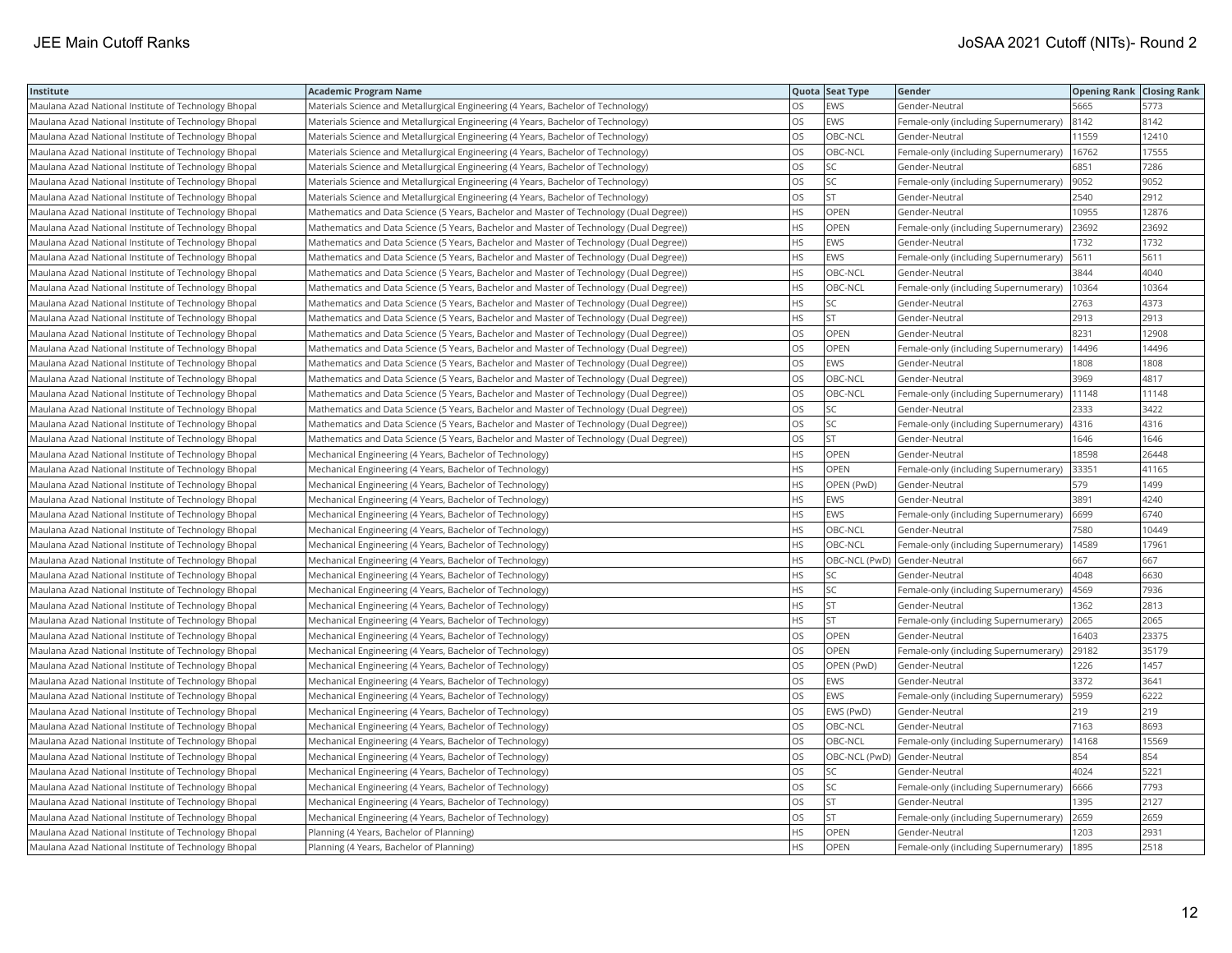| Institute                                                | <b>Academic Program Name</b>                           |           | Quota Seat Type | Gender                                | <b>Opening Rank Closing Rank</b> |       |
|----------------------------------------------------------|--------------------------------------------------------|-----------|-----------------|---------------------------------------|----------------------------------|-------|
| Maulana Azad National Institute of Technology Bhopal     | Planning (4 Years, Bachelor of Planning)               | HS        | EWS             | Gender-Neutral                        | 256                              | 429   |
| Maulana Azad National Institute of Technology Bhopal     | Planning (4 Years, Bachelor of Planning)               | HS.       | EWS             | Female-only (including Supernumerary) | 500                              | 500   |
| Maulana Azad National Institute of Technology Bhopal     | Planning (4 Years, Bachelor of Planning)               | HS.       | OBC-NCL         | Gender-Neutral                        | 875                              | 2166  |
| Maulana Azad National Institute of Technology Bhopal     | Planning (4 Years, Bachelor of Planning)               | HS.       | OBC-NCL         | Female-only (including Supernumerary) | 1791                             | 1791  |
| Maulana Azad National Institute of Technology Bhopal     | Planning (4 Years, Bachelor of Planning)               | HS.       | SC              | Gender-Neutral                        | 329                              | 500   |
| Maulana Azad National Institute of Technology Bhopal     | Planning (4 Years, Bachelor of Planning)               | HS.       | SC              | Female-only (including Supernumerary) | 296                              | 296   |
| Maulana Azad National Institute of Technology Bhopal     | Planning (4 Years, Bachelor of Planning)               | HS.       | <b>ST</b>       | Gender-Neutral                        | 159                              | 330   |
| Maulana Azad National Institute of Technology Bhopal     | Planning (4 Years, Bachelor of Planning)               | <b>OS</b> | <b>OPEN</b>     | Gender-Neutral                        | 284                              | 539   |
| Maulana Azad National Institute of Technology Bhopal     | Planning (4 Years, Bachelor of Planning)               | OS        | OPEN            | Female-only (including Supernumerary) | 257                              | 451   |
| Maulana Azad National Institute of Technology Bhopal     | Planning (4 Years, Bachelor of Planning)               | OS        | EWS             | Gender-Neutral                        | 73                               | 106   |
| Maulana Azad National Institute of Technology Bhopal     | Planning (4 Years, Bachelor of Planning)               | OS        | OBC-NCL         | Gender-Neutral                        | 238                              | 352   |
| Maulana Azad National Institute of Technology Bhopal     | Planning (4 Years, Bachelor of Planning)               | OS        | OBC-NCL         | Female-only (including Supernumerary) | 254                              | 296   |
| Maulana Azad National Institute of Technology Bhopal     | Planning (4 Years, Bachelor of Planning)               | OS        | SC              | Gender-Neutral                        | 68                               | 128   |
| Maulana Azad National Institute of Technology Bhopal     | Planning (4 Years, Bachelor of Planning)               | OS.       | SC              | Female-only (including Supernumerary) | 125                              | 125   |
| Maulana Azad National Institute of Technology Bhopal     | Planning (4 Years, Bachelor of Planning)               | OS.       | <b>ST</b>       | Gender-Neutral                        | 59                               | 59    |
| Maulana Azad National Institute of Technology Bhopal     | Planning (4 Years, Bachelor of Planning)               | OS        | <b>ST</b>       | Female-only (including Supernumerary) | 81                               | 81    |
| Motilal Nehru National Institute of Technology Allahabad | Bio Technology (4 Years, Bachelor of Technology)       | HS.       | OPEN            | Gender-Neutral                        | 19411                            | 29125 |
| Motilal Nehru National Institute of Technology Allahabad | Bio Technology (4 Years, Bachelor of Technology)       | HS.       | <b>OPEN</b>     | Female-only (including Supernumerary) | 26951                            | 30386 |
| Motilal Nehru National Institute of Technology Allahabad | Bio Technology (4 Years, Bachelor of Technology)       | HS        | EWS             | Gender-Neutral                        | 4398                             | 4413  |
| Motilal Nehru National Institute of Technology Allahabad | Bio Technology (4 Years, Bachelor of Technology)       | HS        | EWS             | Female-only (including Supernumerary) | 8833                             | 8833  |
| Motilal Nehru National Institute of Technology Allahabad | Bio Technology (4 Years, Bachelor of Technology)       | HS        | OBC-NCL         | Gender-Neutral                        | 8039                             | 10877 |
| Motilal Nehru National Institute of Technology Allahabad | Bio Technology (4 Years, Bachelor of Technology)       | HS.       | OBC-NCL         | Female-only (including Supernumerary) | 14757                            | 14757 |
| Motilal Nehru National Institute of Technology Allahabad | Bio Technology (4 Years, Bachelor of Technology)       | HS.       | SC              | Gender-Neutral                        | 4152                             | 5918  |
| Motilal Nehru National Institute of Technology Allahabad | Bio Technology (4 Years, Bachelor of Technology)       | HS.       | SC              | Female-only (including Supernumerary) | 6941                             | 6941  |
| Motilal Nehru National Institute of Technology Allahabad | Bio Technology (4 Years, Bachelor of Technology)       | HS        | <b>ST</b>       | Gender-Neutral                        | 4086                             | 4137  |
| Motilal Nehru National Institute of Technology Allahabad | Bio Technology (4 Years, Bachelor of Technology)       | OS        | OPEN            | Gender-Neutral                        | 24630                            | 31168 |
| Motilal Nehru National Institute of Technology Allahabad | Bio Technology (4 Years, Bachelor of Technology)       | OS        | OPEN            | Female-only (including Supernumerary) | 30558                            | 31625 |
| Motilal Nehru National Institute of Technology Allahabad | Bio Technology (4 Years, Bachelor of Technology)       | OS        | OPEN (PwD)      | Gender-Neutral                        | 2200                             | 2200  |
| Motilal Nehru National Institute of Technology Allahabad | Bio Technology (4 Years, Bachelor of Technology)       | OS        | EWS             | Gender-Neutral                        | 4984                             | 5244  |
| Motilal Nehru National Institute of Technology Allahabad | Bio Technology (4 Years, Bachelor of Technology)       | OS.       | EWS             | Female-only (including Supernumerary) | 6139                             | 6139  |
| Motilal Nehru National Institute of Technology Allahabad | Bio Technology (4 Years, Bachelor of Technology)       | OS        | OBC-NCL         | Gender-Neutral                        | 10376                            | 11355 |
| Motilal Nehru National Institute of Technology Allahabad | Bio Technology (4 Years, Bachelor of Technology)       | OS        | OBC-NCL         | Female-only (including Supernumerary) | 14964                            | 14964 |
| Motilal Nehru National Institute of Technology Allahabad | Bio Technology (4 Years, Bachelor of Technology)       | OS        | SC              | Gender-Neutral                        | 6255                             | 6794  |
| Motilal Nehru National Institute of Technology Allahabad | Bio Technology (4 Years, Bachelor of Technology)       | OS        | SC              | Female-only (including Supernumerary) | 7727                             | 7727  |
| Motilal Nehru National Institute of Technology Allahabad | Bio Technology (4 Years, Bachelor of Technology)       | <b>OS</b> | ST              | Gender-Neutral                        | 2746                             | 2857  |
| Motilal Nehru National Institute of Technology Allahabad | Bio Technology (4 Years, Bachelor of Technology)       | OS        | <b>ST</b>       | Female-only (including Supernumerary) | 3127                             | 3127  |
| Motilal Nehru National Institute of Technology Allahabad | Chemical Engineering (4 Years, Bachelor of Technology) | HS.       | <b>OPEN</b>     | Gender-Neutral                        | 7761                             | 17329 |
| Motilal Nehru National Institute of Technology Allahabad | Chemical Engineering (4 Years, Bachelor of Technology) | HS.       | OPEN            | Female-only (including Supernumerary) | 22629                            | 22723 |
| Motilal Nehru National Institute of Technology Allahabad | Chemical Engineering (4 Years, Bachelor of Technology) | HS        | OPEN (PwD)      | Gender-Neutral                        | 975                              | 975   |
| Motilal Nehru National Institute of Technology Allahabad | Chemical Engineering (4 Years, Bachelor of Technology) | HS        | EWS             | Gender-Neutral                        | 2480                             | 2483  |
| Motilal Nehru National Institute of Technology Allahabad | Chemical Engineering (4 Years, Bachelor of Technology) | HS        | EWS             | Female-only (including Supernumerary) | 4629                             | 4629  |
| Motilal Nehru National Institute of Technology Allahabad | Chemical Engineering (4 Years, Bachelor of Technology) | ΗS        | OBC-NCL         | Gender-Neutral                        | 4122                             | 6704  |
| Motilal Nehru National Institute of Technology Allahabad | Chemical Engineering (4 Years, Bachelor of Technology) | НS        | OBC-NCL         | Female-only (including Supernumerary) | 11060                            | 11060 |
| Motilal Nehru National Institute of Technology Allahabad | Chemical Engineering (4 Years, Bachelor of Technology) | HS.       | SC              | Gender-Neutral                        | 3679                             | 4007  |
| Motilal Nehru National Institute of Technology Allahabad | Chemical Engineering (4 Years, Bachelor of Technology) | HS.       | SC              | Female-only (including Supernumerary) | 4712                             | 5506  |
| Motilal Nehru National Institute of Technology Allahabad | Chemical Engineering (4 Years, Bachelor of Technology) | HS.       | <b>ST</b>       | Gender-Neutral                        | 1938                             | 2842  |
| Motilal Nehru National Institute of Technology Allahabad | Chemical Engineering (4 Years, Bachelor of Technology) | OS        | OPEN            | Gender-Neutral                        | 15711                            | 19059 |
| Motilal Nehru National Institute of Technology Allahabad | Chemical Engineering (4 Years, Bachelor of Technology) | <b>OS</b> | <b>OPEN</b>     | Female-only (including Supernumerary) | 23906                            | 25829 |
| Motilal Nehru National Institute of Technology Allahabad | Chemical Engineering (4 Years, Bachelor of Technology) | OS        | EWS             | Gender-Neutral                        | 2732                             | 2732  |
| Motilal Nehru National Institute of Technology Allahabad | Chemical Engineering (4 Years, Bachelor of Technology) | <b>OS</b> | EWS             | Female-only (including Supernumerary) | 5777                             | 5777  |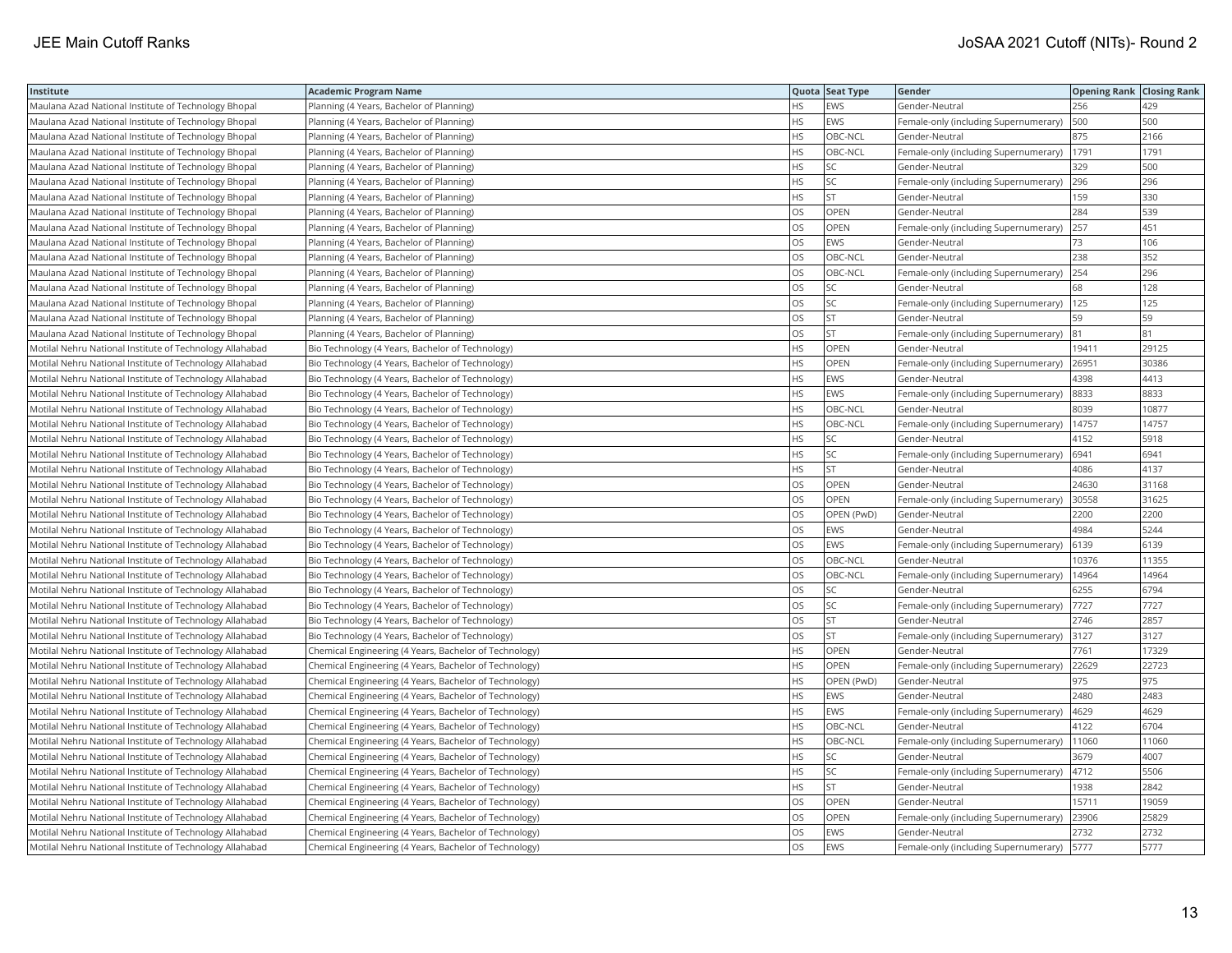| Institute                                                | <b>Academic Program Name</b>                                       |           | Quota Seat Type | Gender                                                | <b>Opening Rank Closing Rank</b> |       |
|----------------------------------------------------------|--------------------------------------------------------------------|-----------|-----------------|-------------------------------------------------------|----------------------------------|-------|
| Motilal Nehru National Institute of Technology Allahabad | Chemical Engineering (4 Years, Bachelor of Technology)             | OS.       | EWS (PwD)       | Gender-Neutral                                        | 204                              | 204   |
| Motilal Nehru National Institute of Technology Allahabad | Chemical Engineering (4 Years, Bachelor of Technology)             | OS        | OBC-NCL         | Gender-Neutral                                        | 5889                             | 6681  |
| Motilal Nehru National Institute of Technology Allahabad | Chemical Engineering (4 Years, Bachelor of Technology)             | <b>OS</b> | OBC-NCL         | Female-only (including Supernumerary)                 | 9888                             | 9888  |
| Motilal Nehru National Institute of Technology Allahabad | Chemical Engineering (4 Years, Bachelor of Technology)             | OS        | OBC-NCL (PwD)   | Gender-Neutral                                        | 410                              | 410   |
| Motilal Nehru National Institute of Technology Allahabad | Chemical Engineering (4 Years, Bachelor of Technology)             | OS        | SC              | Gender-Neutral                                        | 4260                             | 4718  |
| Motilal Nehru National Institute of Technology Allahabad | Chemical Engineering (4 Years, Bachelor of Technology)             | OS        | SC              | Female-only (including Supernumerary)                 | 4809                             | 4809  |
| Motilal Nehru National Institute of Technology Allahabad | Chemical Engineering (4 Years, Bachelor of Technology)             | <b>OS</b> | <b>ST</b>       | Gender-Neutral                                        | 1871                             | 1943  |
| Motilal Nehru National Institute of Technology Allahabad | Civil Engineering (4 Years, Bachelor of Technology)                | HS.       | <b>OPEN</b>     | Gender-Neutral                                        | 9065                             | 21986 |
| Motilal Nehru National Institute of Technology Allahabad | Civil Engineering (4 Years, Bachelor of Technology)                | HS.       | OPEN            | Female-only (including Supernumerary)                 | 30446                            | 32878 |
| Motilal Nehru National Institute of Technology Allahabad | Civil Engineering (4 Years, Bachelor of Technology)                | HS.       | OPEN (PwD)      | Gender-Neutral                                        | 985                              | 985   |
| Motilal Nehru National Institute of Technology Allahabad | Civil Engineering (4 Years, Bachelor of Technology)                | HS.       | <b>EWS</b>      | Gender-Neutral                                        | 3171                             | 3639  |
| Motilal Nehru National Institute of Technology Allahabad | Civil Engineering (4 Years, Bachelor of Technology)                | HS        | EWS             | Female-only (including Supernumerary)                 | 6490                             | 6490  |
| Motilal Nehru National Institute of Technology Allahabad | Civil Engineering (4 Years, Bachelor of Technology)                | HS        | OBC-NCL         | Gender-Neutral                                        | 5101                             | 7059  |
| Motilal Nehru National Institute of Technology Allahabad | Civil Engineering (4 Years, Bachelor of Technology)                | HS.       | OBC-NCL         | Female-only (including Supernumerary)                 | 12368                            | 13938 |
| Motilal Nehru National Institute of Technology Allahabad | Civil Engineering (4 Years, Bachelor of Technology)                | ΗS        | OBC-NCL (PwD)   | Gender-Neutral                                        | 646                              | 646   |
| Motilal Nehru National Institute of Technology Allahabad | Civil Engineering (4 Years, Bachelor of Technology)                | HS.       | SC              | Gender-Neutral                                        | 2118                             | 3221  |
| Motilal Nehru National Institute of Technology Allahabad | Civil Engineering (4 Years, Bachelor of Technology)                | HS.       | SC              | Female-only (including Supernumerary)                 | 4925                             | 5396  |
| Motilal Nehru National Institute of Technology Allahabad | Civil Engineering (4 Years, Bachelor of Technology)                | HS.       | <b>ST</b>       | Gender-Neutral                                        | 2285                             | 2846  |
| Motilal Nehru National Institute of Technology Allahabad | Civil Engineering (4 Years, Bachelor of Technology)                | HS.       | <b>ST</b>       | Female-only (including Supernumerary)                 | 4316                             | 4316  |
| Motilal Nehru National Institute of Technology Allahabad | Civil Engineering (4 Years, Bachelor of Technology)                | OS.       | OPEN            | Gender-Neutral                                        | 16455                            | 24325 |
| Motilal Nehru National Institute of Technology Allahabad | Civil Engineering (4 Years, Bachelor of Technology)                | OS        | OPEN            | Female-only (including Supernumerary)                 | 33895                            | 34948 |
| Motilal Nehru National Institute of Technology Allahabad | Civil Engineering (4 Years, Bachelor of Technology)                | OS        | OPEN (PwD)      | Gender-Neutral                                        | 783                              | 783   |
| Motilal Nehru National Institute of Technology Allahabad | Civil Engineering (4 Years, Bachelor of Technology)                | <b>OS</b> | OPEN (PwD)      | Female-only (including Supernumerary)                 | 2081                             | 2081  |
| Motilal Nehru National Institute of Technology Allahabad | Civil Engineering (4 Years, Bachelor of Technology)                | OS        | EWS             | Gender-Neutral                                        | 3523                             | 3606  |
| Motilal Nehru National Institute of Technology Allahabad | Civil Engineering (4 Years, Bachelor of Technology)                | <b>OS</b> | EWS             | Female-only (including Supernumerary)                 | 5919                             | 5919  |
| Motilal Nehru National Institute of Technology Allahabad | Civil Engineering (4 Years, Bachelor of Technology)                | <b>OS</b> | EWS (PwD)       | Gender-Neutral                                        | 113                              | 113   |
| Motilal Nehru National Institute of Technology Allahabad | Civil Engineering (4 Years, Bachelor of Technology)                | OS        | OBC-NCL         | Gender-Neutral                                        | 5770                             | 7645  |
| Motilal Nehru National Institute of Technology Allahabad | Civil Engineering (4 Years, Bachelor of Technology)                | OS        | OBC-NCL         | Female-only (including Supernumerary)                 | 13656                            | 15359 |
| Motilal Nehru National Institute of Technology Allahabad | Civil Engineering (4 Years, Bachelor of Technology)                | OS        | SC              | Gender-Neutral                                        | 1977                             | 3599  |
| Motilal Nehru National Institute of Technology Allahabad | Civil Engineering (4 Years, Bachelor of Technology)                | OS        | SC              | Female-only (including Supernumerary)                 | 5609                             | 5765  |
| Motilal Nehru National Institute of Technology Allahabad | Civil Engineering (4 Years, Bachelor of Technology)                | OS        | <b>ST</b>       | Gender-Neutral                                        | 690                              | 1040  |
| Motilal Nehru National Institute of Technology Allahabad | Civil Engineering (4 Years, Bachelor of Technology)                | OS.       | <b>ST</b>       | Female-only (including Supernumerary)                 | 1594                             | 1594  |
| Motilal Nehru National Institute of Technology Allahabad | Computer Science and Engineering (4 Years, Bachelor of Technology) | HS.       | OPEN            | Gender-Neutral                                        | 1077                             | 4553  |
| Motilal Nehru National Institute of Technology Allahabad | Computer Science and Engineering (4 Years, Bachelor of Technology) | HS.       | OPEN            | Female-only (including Supernumerary)                 | 4025                             | 9606  |
| Motilal Nehru National Institute of Technology Allahabad | Computer Science and Engineering (4 Years, Bachelor of Technology) | HS.       | OPEN (PwD)      | Gender-Neutral                                        | 168                              | 207   |
| Motilal Nehru National Institute of Technology Allahabad | Computer Science and Engineering (4 Years, Bachelor of Technology) | HS.       | OPEN (PwD)      | Female-only (including Supernumerary)                 | 375                              | 375   |
| Motilal Nehru National Institute of Technology Allahabad | Computer Science and Engineering (4 Years, Bachelor of Technology) | ΗS        | EWS             | Gender-Neutral                                        | 511                              | 775   |
| Motilal Nehru National Institute of Technology Allahabad | Computer Science and Engineering (4 Years, Bachelor of Technology) | HS.       | EWS             | Female-only (including Supernumerary)                 | 1272                             | 1890  |
| Motilal Nehru National Institute of Technology Allahabad | Computer Science and Engineering (4 Years, Bachelor of Technology) | HS.       | OBC-NCL         | Gender-Neutral                                        | 830                              | 1821  |
| Motilal Nehru National Institute of Technology Allahabad | Computer Science and Engineering (4 Years, Bachelor of Technology) | HS.       | OBC-NCL         | Female-only (including Supernumerary)                 | 2162                             | 3637  |
| Motilal Nehru National Institute of Technology Allahabad | Computer Science and Engineering (4 Years, Bachelor of Technology) | HS        | OBC-NCL (PwD)   | Gender-Neutral                                        | 73                               | 88    |
| Motilal Nehru National Institute of Technology Allahabad | Computer Science and Engineering (4 Years, Bachelor of Technology) | HS        |                 | OBC-NCL (PwD)   Female-only (including Supernumerary) | 234                              | 234   |
| Motilal Nehru National Institute of Technology Allahabad | Computer Science and Engineering (4 Years, Bachelor of Technology) | HS        | SC              | Gender-Neutral                                        | 330                              | 881   |
| Motilal Nehru National Institute of Technology Allahabad | Computer Science and Engineering (4 Years, Bachelor of Technology) | ΗS        | SC              | Female-only (including Supernumerary)                 | 1770                             | 2441  |
| Motilal Nehru National Institute of Technology Allahabad | Computer Science and Engineering (4 Years, Bachelor of Technology) | HS.       | SC (PwD)        | Gender-Neutral                                        | 14                               | 14    |
| Motilal Nehru National Institute of Technology Allahabad | Computer Science and Engineering (4 Years, Bachelor of Technology) | HS.       | <b>ST</b>       | Gender-Neutral                                        | 76                               | 864   |
| Motilal Nehru National Institute of Technology Allahabad | Computer Science and Engineering (4 Years, Bachelor of Technology) | HS.       | <b>ST</b>       | Female-only (including Supernumerary)                 | 2077                             | 3133  |
| Motilal Nehru National Institute of Technology Allahabad | Computer Science and Engineering (4 Years, Bachelor of Technology) | OS.       | <b>OPEN</b>     | Gender-Neutral                                        | 408                              | 2561  |
| Motilal Nehru National Institute of Technology Allahabad | Computer Science and Engineering (4 Years, Bachelor of Technology) | OS        | OPEN            | Female-only (including Supernumerary)                 | 1509                             | 3863  |
| Motilal Nehru National Institute of Technology Allahabad | Computer Science and Engineering (4 Years, Bachelor of Technology) | <b>OS</b> | OPEN (PwD)      | Gender-Neutral                                        | 75                               | 138   |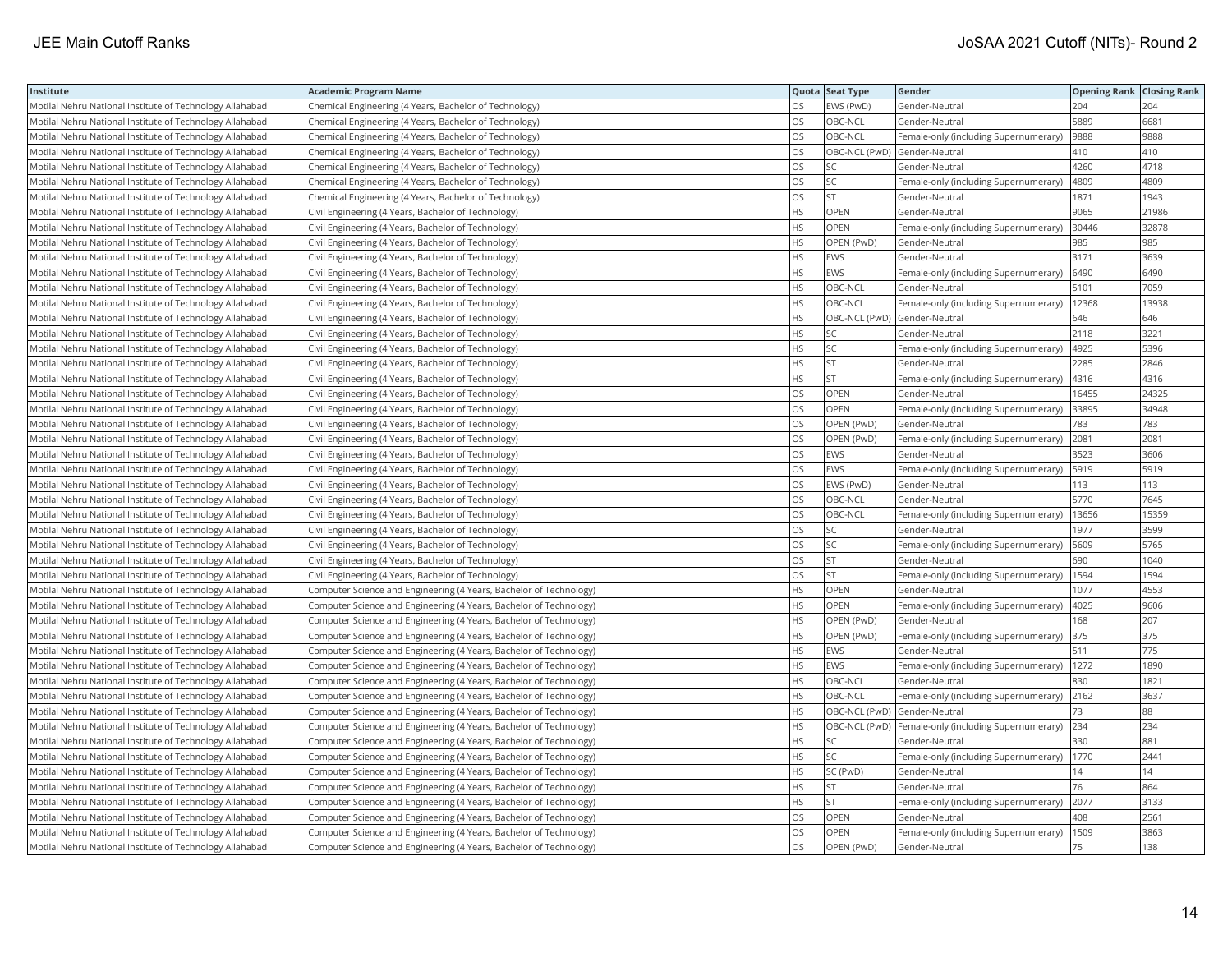| Institute                                                | <b>Academic Program Name</b>                                                |           | Quota Seat Type | Gender                                | <b>Opening Rank Closing Rank</b> |       |
|----------------------------------------------------------|-----------------------------------------------------------------------------|-----------|-----------------|---------------------------------------|----------------------------------|-------|
| Motilal Nehru National Institute of Technology Allahabad | Computer Science and Engineering (4 Years, Bachelor of Technology)          | OS.       | EWS             | Gender-Neutral                        | 264                              | 367   |
| Motilal Nehru National Institute of Technology Allahabad | Computer Science and Engineering (4 Years, Bachelor of Technology)          | OS        | <b>EWS</b>      | Female-only (including Supernumerary) | 1224                             | 1287  |
| Motilal Nehru National Institute of Technology Allahabad | Computer Science and Engineering (4 Years, Bachelor of Technology)          | OS.       | EWS (PwD)       | Female-only (including Supernumerary) | 80                               | 80    |
| Motilal Nehru National Institute of Technology Allahabad | Computer Science and Engineering (4 Years, Bachelor of Technology)          | OS        | OBC-NCL         | Gender-Neutral                        | 546                              | 1214  |
| Motilal Nehru National Institute of Technology Allahabad | Computer Science and Engineering (4 Years, Bachelor of Technology)          | OS        | OBC-NCL         | Female-only (including Supernumerary) | 1496                             | 2983  |
| Motilal Nehru National Institute of Technology Allahabad | Computer Science and Engineering (4 Years, Bachelor of Technology)          | <b>OS</b> | OBC-NCL (PwD)   | Gender-Neutral                        | 48                               | 69    |
| Motilal Nehru National Institute of Technology Allahabad | Computer Science and Engineering (4 Years, Bachelor of Technology)          | OS.       | <b>SC</b>       | Gender-Neutral                        | 42                               | 906   |
| Motilal Nehru National Institute of Technology Allahabad | Computer Science and Engineering (4 Years, Bachelor of Technology)          | <b>OS</b> | SC              | Female-only (including Supernumerary) | 1241                             | 1809  |
| Motilal Nehru National Institute of Technology Allahabad | Computer Science and Engineering (4 Years, Bachelor of Technology)          | OS        | SC (PwD)        | Gender-Neutral                        | 18                               | 18    |
| Motilal Nehru National Institute of Technology Allahabad | Computer Science and Engineering (4 Years, Bachelor of Technology)          | OS        | <b>ST</b>       | Gender-Neutral                        | 180                              | 391   |
| Motilal Nehru National Institute of Technology Allahabad | Computer Science and Engineering (4 Years, Bachelor of Technology)          | OS        | <b>ST</b>       | Female-only (including Supernumerary) | 456                              | 599   |
| Motilal Nehru National Institute of Technology Allahabad | Computer Science and Engineering (4 Years, Bachelor of Technology)          | OS        | ST (PwD)        | Gender-Neutral                        |                                  |       |
| Motilal Nehru National Institute of Technology Allahabad | Electrical Engineering (4 Years, Bachelor of Technology)                    | ΗS        | OPEN            | Gender-Neutral                        | 8402                             | 10661 |
| Motilal Nehru National Institute of Technology Allahabad | Electrical Engineering (4 Years, Bachelor of Technology)                    | HS.       | <b>OPEN</b>     | Female-only (including Supernumerary) | 15060                            | 20379 |
| Motilal Nehru National Institute of Technology Allahabad | Electrical Engineering (4 Years, Bachelor of Technology)                    | HS        | OPEN (PwD)      | Gender-Neutral                        | 727                              | 727   |
| Motilal Nehru National Institute of Technology Allahabad | Electrical Engineering (4 Years, Bachelor of Technology)                    | HS.       | <b>EWS</b>      | Gender-Neutral                        | 1480                             | 1618  |
| Motilal Nehru National Institute of Technology Allahabad | Electrical Engineering (4 Years, Bachelor of Technology)                    | HS.       | <b>EWS</b>      | Female-only (including Supernumerary) | 2986                             | 2986  |
| Motilal Nehru National Institute of Technology Allahabad | Electrical Engineering (4 Years, Bachelor of Technology)                    | HS.       | OBC-NCL         | Gender-Neutral                        | 3247                             | 4144  |
| Motilal Nehru National Institute of Technology Allahabad | Electrical Engineering (4 Years, Bachelor of Technology)                    | HS.       | OBC-NCL         | Female-only (including Supernumerary) | 5715                             | 6290  |
| Motilal Nehru National Institute of Technology Allahabad | Electrical Engineering (4 Years, Bachelor of Technology)                    | HS.       | OBC-NCL (PwD)   | Gender-Neutral                        | 455                              | 455   |
| Motilal Nehru National Institute of Technology Allahabad | Electrical Engineering (4 Years, Bachelor of Technology)                    | HS.       | SC              | Gender-Neutral                        | 1647                             | 2039  |
| Motilal Nehru National Institute of Technology Allahabad | Electrical Engineering (4 Years, Bachelor of Technology)                    | HS.       | SC              | Female-only (including Supernumerary) | 3891                             | 3897  |
| Motilal Nehru National Institute of Technology Allahabad | Electrical Engineering (4 Years, Bachelor of Technology)                    | HS.       | <b>ST</b>       | Gender-Neutral                        | 1922                             | 2130  |
| Motilal Nehru National Institute of Technology Allahabad | Electrical Engineering (4 Years, Bachelor of Technology)                    | HS.       | <b>ST</b>       | Female-only (including Supernumerary) | 3997                             | 3997  |
| Motilal Nehru National Institute of Technology Allahabad | Electrical Engineering (4 Years, Bachelor of Technology)                    | OS        | OPEN            | Gender-Neutral                        | 8417                             | 10776 |
| Motilal Nehru National Institute of Technology Allahabad | Electrical Engineering (4 Years, Bachelor of Technology)                    | OS        | OPEN            | Female-only (including Supernumerary) | 15802                            | 16505 |
| Motilal Nehru National Institute of Technology Allahabad | Electrical Engineering (4 Years, Bachelor of Technology)                    | OS        | OPEN (PwD)      | Gender-Neutral                        | 468                              | 468   |
| Motilal Nehru National Institute of Technology Allahabad | Electrical Engineering (4 Years, Bachelor of Technology)                    | OS        | OPEN (PwD)      | Female-only (including Supernumerary) | 1340                             | 1340  |
| Motilal Nehru National Institute of Technology Allahabad | Electrical Engineering (4 Years, Bachelor of Technology)                    | OS        | EWS             | Gender-Neutral                        | 1409                             | 1677  |
| Motilal Nehru National Institute of Technology Allahabad | Electrical Engineering (4 Years, Bachelor of Technology)                    | OS.       | EWS             | Female-only (including Supernumerary) | 3341                             | 3341  |
| Motilal Nehru National Institute of Technology Allahabad | Electrical Engineering (4 Years, Bachelor of Technology)                    | OS        | OBC-NCL         | Gender-Neutral                        | 3078                             | 3905  |
| Motilal Nehru National Institute of Technology Allahabad | Electrical Engineering (4 Years, Bachelor of Technology)                    | OS        | OBC-NCL         | Female-only (including Supernumerary) | 8067                             | 8727  |
| Motilal Nehru National Institute of Technology Allahabad | Electrical Engineering (4 Years, Bachelor of Technology)                    | OS        | OBC-NCL (PwD)   | Gender-Neutral                        | 202                              | 202   |
| Motilal Nehru National Institute of Technology Allahabad | Electrical Engineering (4 Years, Bachelor of Technology)                    | OS        | SC              | Gender-Neutral                        | 2329                             | 3097  |
| Motilal Nehru National Institute of Technology Allahabad | Electrical Engineering (4 Years, Bachelor of Technology)                    | OS        | SC              | Female-only (including Supernumerary) | 4237                             | 4248  |
| Motilal Nehru National Institute of Technology Allahabad | Electrical Engineering (4 Years, Bachelor of Technology)                    | OS        | <b>ST</b>       | Gender-Neutral                        | 607                              | 838   |
| Motilal Nehru National Institute of Technology Allahabad | Electrical Engineering (4 Years, Bachelor of Technology)                    | OS.       | <b>ST</b>       | Female-only (including Supernumerary) | 1742                             | 1742  |
| Motilal Nehru National Institute of Technology Allahabad | Electronics and Communication Engineering (4 Years, Bachelor of Technology) | HS.       | OPEN            | Gender-Neutral                        | 4608                             | 8606  |
| Motilal Nehru National Institute of Technology Allahabad | Electronics and Communication Engineering (4 Years, Bachelor of Technology) | HS        | OPEN            | Female-only (including Supernumerary) | 10804                            | 12828 |
| Motilal Nehru National Institute of Technology Allahabad | Electronics and Communication Engineering (4 Years, Bachelor of Technology) | HS        | OPEN (PwD)      | Gender-Neutral                        | 288                              | 288   |
| Motilal Nehru National Institute of Technology Allahabad | Electronics and Communication Engineering (4 Years, Bachelor of Technology) | HS        | OPEN (PwD)      | Female-only (including Supernumerary) | 969                              | 969   |
| Motilal Nehru National Institute of Technology Allahabad | Electronics and Communication Engineering (4 Years, Bachelor of Technology) | ΗS        | EWS             | Gender-Neutral                        | 1069                             | 1250  |
| Motilal Nehru National Institute of Technology Allahabad | Electronics and Communication Engineering (4 Years, Bachelor of Technology) | НS        | EWS             | Female-only (including Supernumerary) | 2313                             | 2974  |
| Motilal Nehru National Institute of Technology Allahabad | Electronics and Communication Engineering (4 Years, Bachelor of Technology) | HS.       | <b>OBC-NCL</b>  | Gender-Neutral                        | 2253                             | 3161  |
| Motilal Nehru National Institute of Technology Allahabad | Electronics and Communication Engineering (4 Years, Bachelor of Technology) | HS.       | OBC-NCL         | Female-only (including Supernumerary) | 3894                             | 5415  |
| Motilal Nehru National Institute of Technology Allahabad | Electronics and Communication Engineering (4 Years, Bachelor of Technology) | HS.       | OBC-NCL (PwD)   | Gender-Neutral                        | 194                              | 194   |
| Motilal Nehru National Institute of Technology Allahabad | Electronics and Communication Engineering (4 Years, Bachelor of Technology) | HS        | SC              | Gender-Neutral                        | 1296                             | 1929  |
| Motilal Nehru National Institute of Technology Allahabad | Electronics and Communication Engineering (4 Years, Bachelor of Technology) | HS        | SC              | Female-only (including Supernumerary) | 3071                             | 3150  |
| Motilal Nehru National Institute of Technology Allahabad | Electronics and Communication Engineering (4 Years, Bachelor of Technology) | HS        | <b>ST</b>       | Gender-Neutral                        | 1116                             | 1788  |
| Motilal Nehru National Institute of Technology Allahabad | Electronics and Communication Engineering (4 Years, Bachelor of Technology) | <b>HS</b> | <b>ST</b>       | Female-only (including Supernumerary) | 4049                             | 4049  |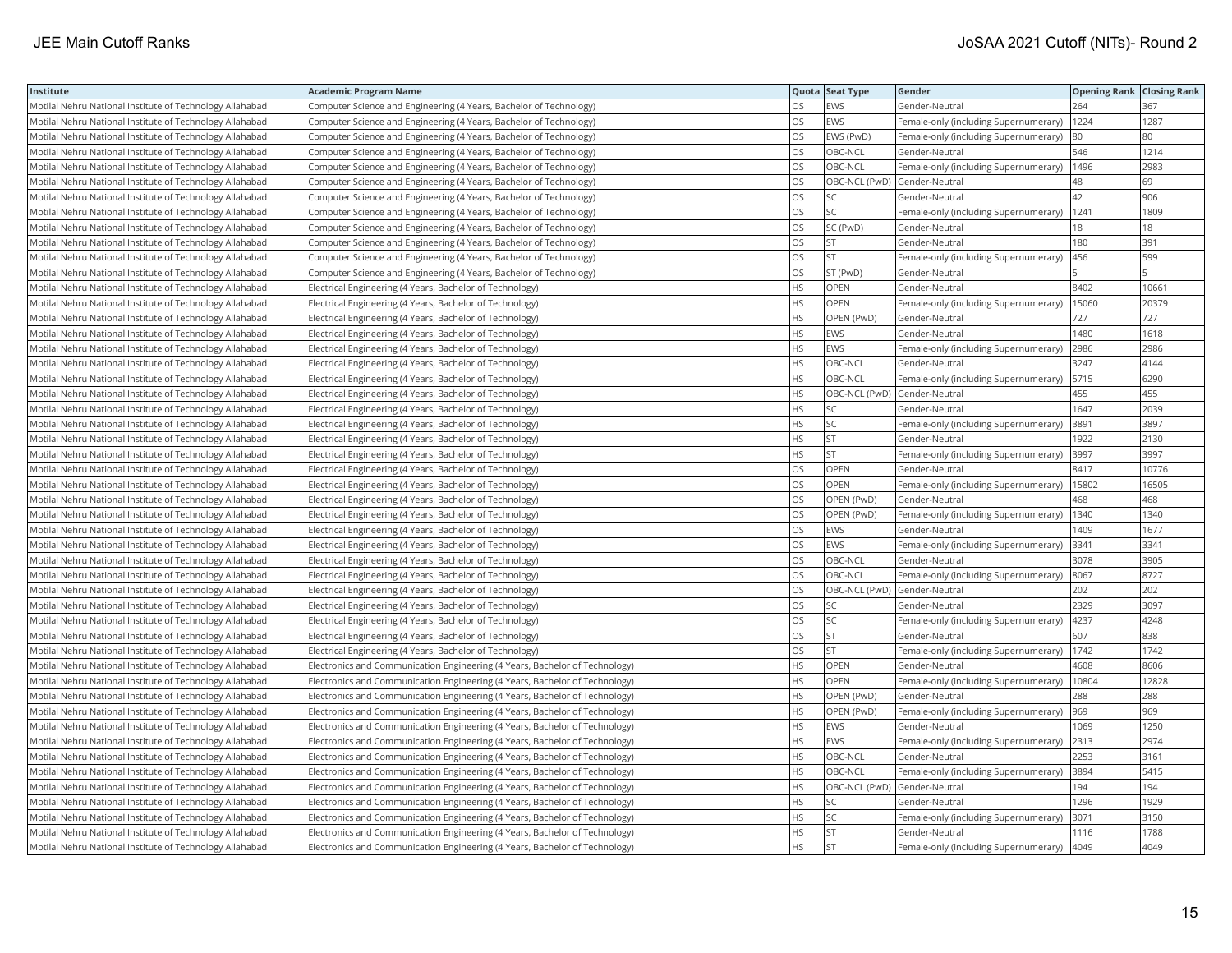| Institute                                                | <b>Academic Program Name</b>                                                |           | Quota Seat Type | Gender                                | <b>Opening Rank Closing Rank</b> |       |
|----------------------------------------------------------|-----------------------------------------------------------------------------|-----------|-----------------|---------------------------------------|----------------------------------|-------|
| Motilal Nehru National Institute of Technology Allahabad | Electronics and Communication Engineering (4 Years, Bachelor of Technology) | OS        | OPEN            | Gender-Neutral                        | 4220                             | 7703  |
| Motilal Nehru National Institute of Technology Allahabad | Electronics and Communication Engineering (4 Years, Bachelor of Technology) | OS        | OPEN            | Female-only (including Supernumerary) | 6246                             | 13058 |
| Motilal Nehru National Institute of Technology Allahabad | Electronics and Communication Engineering (4 Years, Bachelor of Technology) | OS.       | OPEN (PwD)      | Gender-Neutral                        | 431                              | 431   |
| Motilal Nehru National Institute of Technology Allahabad | Electronics and Communication Engineering (4 Years, Bachelor of Technology) | OS        | OPEN (PwD)      | Female-only (including Supernumerary) | 871                              | 871   |
| Motilal Nehru National Institute of Technology Allahabad | Electronics and Communication Engineering (4 Years, Bachelor of Technology) | OS.       | <b>EWS</b>      | Gender-Neutral                        | 995                              | 1159  |
| Motilal Nehru National Institute of Technology Allahabad | Electronics and Communication Engineering (4 Years, Bachelor of Technology) | <b>OS</b> | EWS             | Female-only (including Supernumerary) | 2115                             | 2115  |
| Motilal Nehru National Institute of Technology Allahabad | Electronics and Communication Engineering (4 Years, Bachelor of Technology) | <b>OS</b> | EWS (PwD)       | Female-only (including Supernumerary) | 140                              | 140   |
| Motilal Nehru National Institute of Technology Allahabad | Electronics and Communication Engineering (4 Years, Bachelor of Technology) | <b>OS</b> | OBC-NCL         | Gender-Neutral                        | 2133                             | 3004  |
| Motilal Nehru National Institute of Technology Allahabad | Electronics and Communication Engineering (4 Years, Bachelor of Technology) | OS.       | OBC-NCL         | Female-only (including Supernumerary) | 3710                             | 5428  |
| Motilal Nehru National Institute of Technology Allahabad | Electronics and Communication Engineering (4 Years, Bachelor of Technology) | OS.       | OBC-NCL (PwD)   | Gender-Neutral                        | 162                              | 162   |
| Motilal Nehru National Institute of Technology Allahabad | Electronics and Communication Engineering (4 Years, Bachelor of Technology) | OS        | SC              | Gender-Neutral                        | 1235                             | 2139  |
| Motilal Nehru National Institute of Technology Allahabad | Electronics and Communication Engineering (4 Years, Bachelor of Technology) | OS        | SC              | Female-only (including Supernumerary) | 2741                             | 3463  |
| Motilal Nehru National Institute of Technology Allahabad | Electronics and Communication Engineering (4 Years, Bachelor of Technology) | OS        | ST              | Gender-Neutral                        | 665                              | 806   |
| Motilal Nehru National Institute of Technology Allahabad | Electronics and Communication Engineering (4 Years, Bachelor of Technology) | OS.       | <b>ST</b>       | Female-only (including Supernumerary) | 879                              | 1075  |
| Motilal Nehru National Institute of Technology Allahabad | Mechanical Engineering (4 Years, Bachelor of Technology)                    | HS        | <b>OPEN</b>     | Gender-Neutral                        | 12304                            | 16376 |
| Motilal Nehru National Institute of Technology Allahabad | Mechanical Engineering (4 Years, Bachelor of Technology)                    | HS.       | OPEN            | Female-only (including Supernumerary) | 22044                            | 26636 |
| Motilal Nehru National Institute of Technology Allahabad | Mechanical Engineering (4 Years, Bachelor of Technology)                    | HS.       | OPEN (PwD)      | Gender-Neutral                        | 883                              | 883   |
| Motilal Nehru National Institute of Technology Allahabad | Mechanical Engineering (4 Years, Bachelor of Technology)                    | HS.       | <b>EWS</b>      | Gender-Neutral                        | 2352                             | 2439  |
| Motilal Nehru National Institute of Technology Allahabad | Mechanical Engineering (4 Years, Bachelor of Technology)                    | HS.       | EWS             | Female-only (including Supernumerary) | 4710                             | 4823  |
| Motilal Nehru National Institute of Technology Allahabad | Mechanical Engineering (4 Years, Bachelor of Technology)                    | HS.       | EWS (PwD)       | Gender-Neutral                        | 212                              | 212   |
| Motilal Nehru National Institute of Technology Allahabad | Mechanical Engineering (4 Years, Bachelor of Technology)                    | HS.       | OBC-NCL         | Gender-Neutral                        | 3477                             | 6095  |
| Motilal Nehru National Institute of Technology Allahabad | Mechanical Engineering (4 Years, Bachelor of Technology)                    | HS        | OBC-NCL         | Female-only (including Supernumerary) | 11794                            | 12817 |
| Motilal Nehru National Institute of Technology Allahabad | Mechanical Engineering (4 Years, Bachelor of Technology)                    | HS.       | OBC-NCL (PwD)   | Gender-Neutral                        | 468                              | 468   |
| Motilal Nehru National Institute of Technology Allahabad | Mechanical Engineering (4 Years, Bachelor of Technology)                    | HS.       | SC              | Gender-Neutral                        | 391                              | 3819  |
| Motilal Nehru National Institute of Technology Allahabad | Mechanical Engineering (4 Years, Bachelor of Technology)                    | HS.       | SC              | Female-only (including Supernumerary) | 5399                             | 5844  |
| Motilal Nehru National Institute of Technology Allahabad | Mechanical Engineering (4 Years, Bachelor of Technology)                    | HS        | <b>ST</b>       | Gender-Neutral                        | 2149                             | 3396  |
| Motilal Nehru National Institute of Technology Allahabad | Mechanical Engineering (4 Years, Bachelor of Technology)                    | HS.       | <b>ST</b>       | Female-only (including Supernumerary) | 5614                             | 5614  |
| Motilal Nehru National Institute of Technology Allahabad | Mechanical Engineering (4 Years, Bachelor of Technology)                    | OS        | OPEN            | Gender-Neutral                        | 10310                            | 16221 |
| Motilal Nehru National Institute of Technology Allahabad | Mechanical Engineering (4 Years, Bachelor of Technology)                    | OS        | <b>OPEN</b>     | Female-only (including Supernumerary) | 16831                            | 26213 |
| Motilal Nehru National Institute of Technology Allahabad | Mechanical Engineering (4 Years, Bachelor of Technology)                    | OS.       | OPEN (PwD)      | Gender-Neutral                        | 729                              | 729   |
| Motilal Nehru National Institute of Technology Allahabad | Mechanical Engineering (4 Years, Bachelor of Technology)                    | OS        | OPEN (PwD)      | Female-only (including Supernumerary) | 1179                             | 1179  |
| Motilal Nehru National Institute of Technology Allahabad | Mechanical Engineering (4 Years, Bachelor of Technology)                    | OS        | <b>EWS</b>      | Gender-Neutral                        | 2307                             | 2676  |
| Motilal Nehru National Institute of Technology Allahabad | Mechanical Engineering (4 Years, Bachelor of Technology)                    | OS        | EWS             | Female-only (including Supernumerary) | 5565                             | 5813  |
| Motilal Nehru National Institute of Technology Allahabad | Mechanical Engineering (4 Years, Bachelor of Technology)                    | OS.       | OBC-NCL         | Gender-Neutral                        | 4404                             | 5919  |
| Motilal Nehru National Institute of Technology Allahabad | Mechanical Engineering (4 Years, Bachelor of Technology)                    | OS.       | OBC-NCL         | Female-only (including Supernumerary) | 12048                            | 13059 |
| Motilal Nehru National Institute of Technology Allahabad | Mechanical Engineering (4 Years, Bachelor of Technology)                    | OS        | OBC-NCL (PwD)   | Gender-Neutral                        | 294                              | 294   |
| Motilal Nehru National Institute of Technology Allahabad | Mechanical Engineering (4 Years, Bachelor of Technology)                    | OS.       | <b>SC</b>       | Gender-Neutral                        | 3113                             | 3812  |
| Motilal Nehru National Institute of Technology Allahabad | Mechanical Engineering (4 Years, Bachelor of Technology)                    | OS        | SC              | Female-only (including Supernumerary) | 4374                             | 6521  |
| Motilal Nehru National Institute of Technology Allahabad | Mechanical Engineering (4 Years, Bachelor of Technology)                    | OS        | <b>ST</b>       | Gender-Neutral                        | 1214                             | 1476  |
| Motilal Nehru National Institute of Technology Allahabad | Mechanical Engineering (4 Years, Bachelor of Technology)                    | OS        | <b>ST</b>       | Female-only (including Supernumerary) | 2365                             | 2365  |
| Motilal Nehru National Institute of Technology Allahabad | Production and Industrial Engineering (4 Years, Bachelor of Technology)     | HS        | <b>OPEN</b>     | Gender-Neutral                        | 19878                            | 27243 |
| Motilal Nehru National Institute of Technology Allahabad | Production and Industrial Engineering (4 Years, Bachelor of Technology)     | ΗS        | OPEN            | Female-only (including Supernumerary) | 34843                            | 39252 |
| Motilal Nehru National Institute of Technology Allahabad | Production and Industrial Engineering (4 Years, Bachelor of Technology)     | НS        | EWS             | Gender-Neutral                        | 4019                             | 4037  |
| Motilal Nehru National Institute of Technology Allahabad | Production and Industrial Engineering (4 Years, Bachelor of Technology)     | HS.       | EWS             | Female-only (including Supernumerary) | 6862                             | 6862  |
| Motilal Nehru National Institute of Technology Allahabad | Production and Industrial Engineering (4 Years, Bachelor of Technology)     | HS        | OBC-NCL         | Gender-Neutral                        | 7063                             | 9675  |
| Motilal Nehru National Institute of Technology Allahabad | Production and Industrial Engineering (4 Years, Bachelor of Technology)     | HS.       | OBC-NCL         | Female-only (including Supernumerary) | 11676                            | 11676 |
| Motilal Nehru National Institute of Technology Allahabad | Production and Industrial Engineering (4 Years, Bachelor of Technology)     | HS.       | SC              | Gender-Neutral                        | 5168                             | 5594  |
| Motilal Nehru National Institute of Technology Allahabad | Production and Industrial Engineering (4 Years, Bachelor of Technology)     | HS.       | SC              | Female-only (including Supernumerary) | 7426                             | 7426  |
| Motilal Nehru National Institute of Technology Allahabad | Production and Industrial Engineering (4 Years, Bachelor of Technology)     | HS.       | <b>ST</b>       | Gender-Neutral                        | 3507                             | 4091  |
| Motilal Nehru National Institute of Technology Allahabad | Production and Industrial Engineering (4 Years, Bachelor of Technology)     | OS.       | <b>OPEN</b>     | Gender-Neutral                        | 17673                            | 26844 |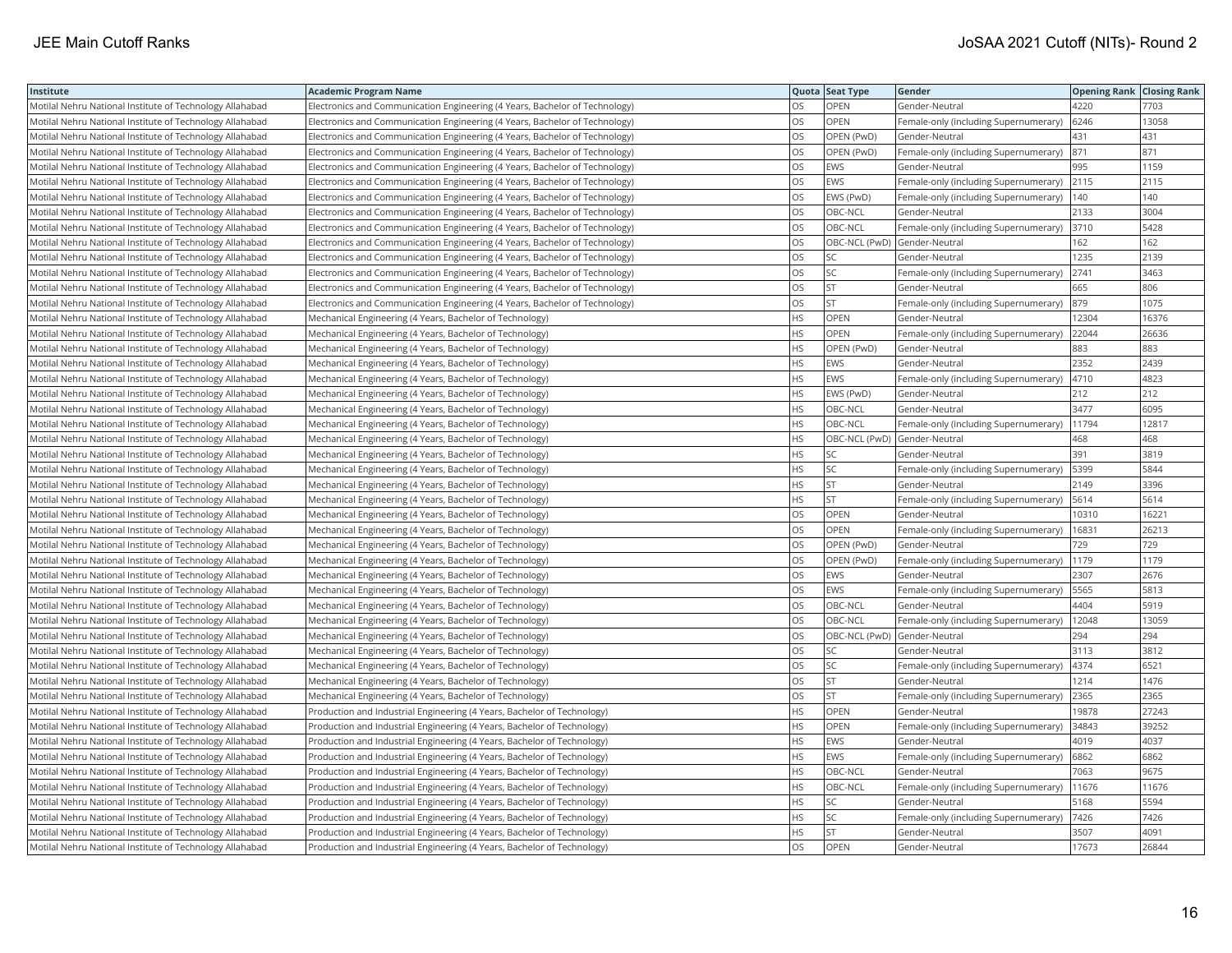| Institute                                                | <b>Academic Program Name</b>                                                  |           | Quota Seat Type | Gender                                | <b>Opening Rank Closing Rank</b> |        |
|----------------------------------------------------------|-------------------------------------------------------------------------------|-----------|-----------------|---------------------------------------|----------------------------------|--------|
| Motilal Nehru National Institute of Technology Allahabad | Production and Industrial Engineering (4 Years, Bachelor of Technology)       | OS.       | <b>OPEN</b>     | Female-only (including Supernumerary) | 36432                            | 38817  |
| Motilal Nehru National Institute of Technology Allahabad | Production and Industrial Engineering (4 Years, Bachelor of Technology)       | OS        | OPEN (PwD)      | Gender-Neutral                        | 1414                             | 1414   |
| Motilal Nehru National Institute of Technology Allahabad | Production and Industrial Engineering (4 Years, Bachelor of Technology)       | OS        | EWS             | Gender-Neutral                        | 4195                             | 4499   |
| Motilal Nehru National Institute of Technology Allahabad | Production and Industrial Engineering (4 Years, Bachelor of Technology)       | OS        | EWS             | Female-only (including Supernumerary) | 6401                             | 6401   |
| Motilal Nehru National Institute of Technology Allahabad | Production and Industrial Engineering (4 Years, Bachelor of Technology)       | OS        | OBC-NCL         | Gender-Neutral                        | 8523                             | 10029  |
| Motilal Nehru National Institute of Technology Allahabad | Production and Industrial Engineering (4 Years, Bachelor of Technology)       | <b>OS</b> | OBC-NCL         | Female-only (including Supernumerary) | 15866                            | 15866  |
| Motilal Nehru National Institute of Technology Allahabad | Production and Industrial Engineering (4 Years, Bachelor of Technology)       | <b>OS</b> | <b>SC</b>       | Gender-Neutral                        | 5161                             | 6335   |
| Motilal Nehru National Institute of Technology Allahabad | Production and Industrial Engineering (4 Years, Bachelor of Technology)       | OS        | SC              | Female-only (including Supernumerary) | 8760                             | 8760   |
| Motilal Nehru National Institute of Technology Allahabad | Production and Industrial Engineering (4 Years, Bachelor of Technology)       | OS        | <b>ST</b>       | Gender-Neutral                        | 2182                             | 2182   |
| Motilal Nehru National Institute of Technology Allahabad | Production and Industrial Engineering (4 Years, Bachelor of Technology)       | OS        | <b>ST</b>       | Female-only (including Supernumerary) | 4119                             | 4119   |
| National Institute of Technology Agartala                | Biotechnology and Biochemical Engineering (4 Years, Bachelor of Technology)   | <b>HS</b> | <b>OPEN</b>     | Gender-Neutral                        | 75769                            | 180310 |
| National Institute of Technology Agartala                | Biotechnology and Biochemical Engineering (4 Years, Bachelor of Technology)   | HS.       | OPEN            | Female-only (including Supernumerary) | 124038                           | 132413 |
| National Institute of Technology Agartala                | Biotechnology and Biochemical Engineering (4 Years, Bachelor of Technology)   | HS        | EWS             | Gender-Neutral                        | 40498                            | 55189  |
| National Institute of Technology Agartala                | Biotechnology and Biochemical Engineering (4 Years, Bachelor of Technology)   | HS.       | SC              | Gender-Neutral                        | 21495                            | 29737  |
| National Institute of Technology Agartala                | Biotechnology and Biochemical Engineering (4 Years, Bachelor of Technology)   | HS        | SC              | Female-only (including Supernumerary) | 20192                            | 20192  |
| National Institute of Technology Agartala                | Biotechnology and Biochemical Engineering (4 Years, Bachelor of Technology)   | HS.       | <b>ST</b>       | Gender-Neutral                        | 8662                             | 17716  |
| National Institute of Technology Agartala                | Biotechnology and Biochemical Engineering (4 Years, Bachelor of Technology)   | HS        | <b>ST</b>       | Female-only (including Supernumerary) | 12375                            | 14243  |
| National Institute of Technology Agartala                | Biotechnology and Biochemical Engineering (4 Years, Bachelor of Technology)   | OS        | <b>OPEN</b>     | Gender-Neutral                        | 40740                            | 46253  |
| National Institute of Technology Agartala                | Biotechnology and Biochemical Engineering (4 Years, Bachelor of Technology)   | OS        | <b>OPEN</b>     | Female-only (including Supernumerary) | 48017                            | 48741  |
| National Institute of Technology Agartala                | Biotechnology and Biochemical Engineering (4 Years, Bachelor of Technology)   | <b>OS</b> | EWS             | Gender-Neutral                        | 7243                             | 7510   |
| National Institute of Technology Agartala                | Biotechnology and Biochemical Engineering (4 Years, Bachelor of Technology)   | OS        | OBC-NCL         | Gender-Neutral                        | 13770                            | 14482  |
| National Institute of Technology Agartala                | Biotechnology and Biochemical Engineering (4 Years, Bachelor of Technology)   | <b>OS</b> | OBC-NCL         | Female-only (including Supernumerary) | 19360                            | 19972  |
| National Institute of Technology Agartala                | Biotechnology and Biochemical Engineering (4 Years, Bachelor of Technology)   | OS        | SC              | Gender-Neutral                        | 7648                             | 7964   |
| National Institute of Technology Agartala                | Biotechnology and Biochemical Engineering (4 Years, Bachelor of Technology)   | OS        | SC              | Female-only (including Supernumerary) | 8148                             | 8148   |
| National Institute of Technology Agartala                | Biotechnology and Biochemical Engineering (4 Years, Bachelor of Technology)   | OS        | <b>ST</b>       | Gender-Neutral                        | 3564                             | 3568   |
| National Institute of Technology Agartala                | Chemical Engineering (4 Years, Bachelor of Technology)                        | HS        | OPEN            | Gender-Neutral                        | 137081                           | 173159 |
| National Institute of Technology Agartala                | Chemical Engineering (4 Years, Bachelor of Technology)                        | HS        | <b>OPEN</b>     | Female-only (including Supernumerary) | 143402                           | 168680 |
| National Institute of Technology Agartala                | Chemical Engineering (4 Years, Bachelor of Technology)                        | HS        | EWS             | Gender-Neutral                        | 27750                            | 46866  |
| National Institute of Technology Agartala                | Chemical Engineering (4 Years, Bachelor of Technology)                        | HS.       | EWS             | Female-only (including Supernumerary) | 32257                            | 32257  |
| National Institute of Technology Agartala                | Chemical Engineering (4 Years, Bachelor of Technology)                        | HS        | SC              | Gender-Neutral                        | 21861                            | 26058  |
| National Institute of Technology Agartala                | Chemical Engineering (4 Years, Bachelor of Technology)                        | HS.       | SC              | Female-only (including Supernumerary) | 25357                            | 25357  |
| National Institute of Technology Agartala                | Chemical Engineering (4 Years, Bachelor of Technology)                        | HS        | <b>ST</b>       | Gender-Neutral                        | 14481                            | 19373  |
| National Institute of Technology Agartala                | Chemical Engineering (4 Years, Bachelor of Technology)                        | HS        | <b>ST</b>       | Female-only (including Supernumerary) | 13685                            | 19278  |
| National Institute of Technology Agartala                | Chemical Engineering (4 Years, Bachelor of Technology)                        | OS        | OPEN            | Gender-Neutral                        | 39596                            | 42101  |
| National Institute of Technology Agartala                | Chemical Engineering (4 Years, Bachelor of Technology)                        | OS        | <b>OPEN</b>     | Female-only (including Supernumerary) | 39607                            | 47122  |
| National Institute of Technology Agartala                | Chemical Engineering (4 Years, Bachelor of Technology)                        | OS        | EWS             | Gender-Neutral                        | 6445                             | 6462   |
| National Institute of Technology Agartala                | Chemical Engineering (4 Years, Bachelor of Technology)                        | <b>OS</b> | EWS             | Female-only (including Supernumerary) | 7822                             | 7822   |
| National Institute of Technology Agartala                | Chemical Engineering (4 Years, Bachelor of Technology)                        | OS.       | OBC-NCL         | Gender-Neutral                        | 11842                            | 13148  |
| National Institute of Technology Agartala                | Chemical Engineering (4 Years, Bachelor of Technology)                        | OS        | OBC-NCL         | Female-only (including Supernumerary) | 17495                            | 19223  |
| National Institute of Technology Agartala                | Chemical Engineering (4 Years, Bachelor of Technology)                        | OS        | SC              | Gender-Neutral                        | 7721                             | 8010   |
| National Institute of Technology Agartala                | Chemical Engineering (4 Years, Bachelor of Technology)                        | OS        | SC              | Female-only (including Supernumerary) | 5752                             | 5752   |
| National Institute of Technology Agartala                | Chemical Engineering (4 Years, Bachelor of Technology)                        | OS        | <b>ST</b>       | Gender-Neutral                        | 2864                             | 2901   |
| National Institute of Technology Agartala                | Chemical Engineering (4 Years, Bachelor of Technology)                        | OS        | <b>ST</b>       | Female-only (including Supernumerary) | 3436                             | 3436   |
| National Institute of Technology Agartala                | Chemistry (5 Years, Bachelor of Science and Master of Science (Dual Degree))  | HS.       | <b>OPEN</b>     | Gender-Neutral                        | 97019                            | 178963 |
| National Institute of Technology Agartala                | Chemistry (5 Years, Bachelor of Science and Master of Science (Dual Degree))  | HS        | EWS             | Gender-Neutral                        | 41059                            | 41059  |
| National Institute of Technology Agartala                | Chemistry (5 Years, Bachelor of Science and Master of Science (Dual Degree))  | HS.       | SC              | Gender-Neutral                        | 13184                            | 18910  |
| National Institute of Technology Agartala                | Chemistry (5 Years, Bachelor of Science and Master of Science (Dual Degree))  | HS        | <b>ST</b>       | Gender-Neutral                        | 11407                            | 15003  |
| National Institute of Technology Agartala                | (Chemistry (5 Years, Bachelor of Science and Master of Science (Dual Degree)) | OS        | <b>OPEN</b>     | Gender-Neutral                        | 47223                            | 49585  |
| National Institute of Technology Agartala                | Chemistry (5 Years, Bachelor of Science and Master of Science (Dual Degree))  | OS        | EWS             | Gender-Neutral                        | 7825                             | 7915   |
| National Institute of Technology Agartala                | Chemistry (5 Years, Bachelor of Science and Master of Science (Dual Degree))  | <b>OS</b> | OBC-NCL         | Gender-Neutral                        | 15101                            | 15388  |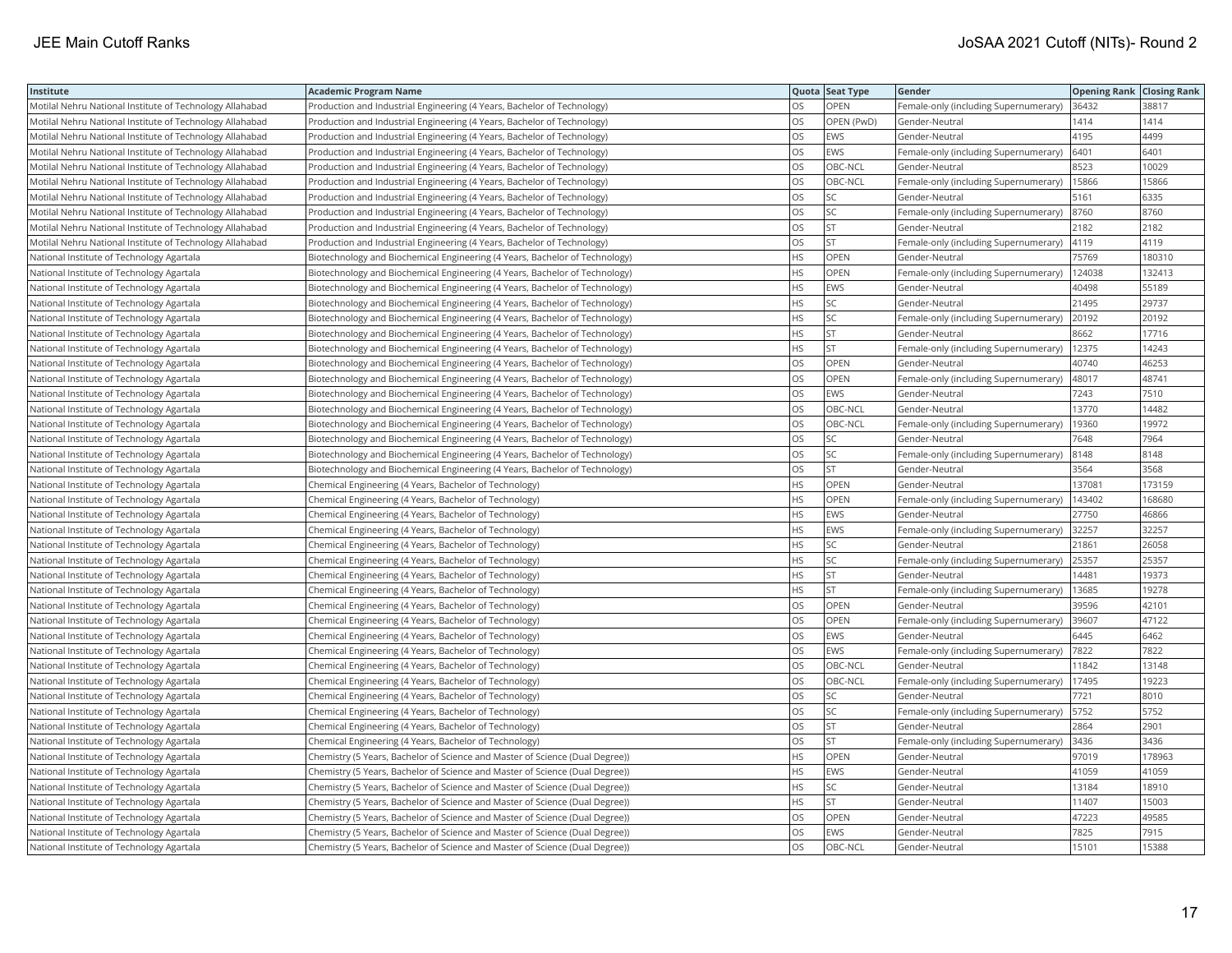| <b>OS</b><br>National Institute of Technology Agartala<br>Chemistry (5 Years, Bachelor of Science and Master of Science (Dual Degree))<br>SC.<br>Gender-Neutral<br>9471<br>9512<br>OS<br><b>ST</b><br>3645<br>National Institute of Technology Agartala<br>Chemistry (5 Years, Bachelor of Science and Master of Science (Dual Degree))<br>Gender-Neutral<br>3645<br><b>HS</b><br>OPEN<br>89232<br>160334<br>Civil Engineering (4 Years, Bachelor of Technology)<br>National Institute of Technology Agartala<br>Gender-Neutral<br><b>HS</b><br>OPEN<br>86933<br>146440<br>National Institute of Technology Agartala<br>Civil Engineering (4 Years, Bachelor of Technology)<br>Female-only (including Supernumerary)<br><b>HS</b><br>Civil Engineering (4 Years, Bachelor of Technology)<br>EWS<br>27172<br>46855<br>National Institute of Technology Agartala<br>Gender-Neutral<br><b>HS</b><br>EWS<br>27195<br>27195<br>National Institute of Technology Agartala<br>Civil Engineering (4 Years, Bachelor of Technology)<br>Female-only (including Supernumerary)<br><b>HS</b><br>SC<br>14782<br>19703<br>National Institute of Technology Agartala<br>Civil Engineering (4 Years, Bachelor of Technology)<br>Gender-Neutral<br><b>HS</b><br>SC<br>13874<br>National Institute of Technology Agartala<br>Civil Engineering (4 Years, Bachelor of Technology)<br>Female-only (including Supernumerary)<br>16920<br><b>HS</b><br><b>ST</b><br>2145<br>7174<br>National Institute of Technology Agartala<br>Civil Engineering (4 Years, Bachelor of Technology)<br>Gender-Neutral<br><b>HS</b><br><b>ST</b><br>3661<br>8199<br>Female-only (including Supernumerary)<br>National Institute of Technology Agartala<br>Civil Engineering (4 Years, Bachelor of Technology)<br>OS<br>OPEN<br>42189<br>38398<br>Civil Engineering (4 Years, Bachelor of Technology)<br>National Institute of Technology Agartala<br>Gender-Neutral<br>OS<br>OPEN<br>48600<br>52479<br>Civil Engineering (4 Years, Bachelor of Technology)<br>Female-only (including Supernumerary)<br>National Institute of Technology Agartala<br>OS<br>OPEN (PwD)<br>1234<br>2019<br>National Institute of Technology Agartala<br>Civil Engineering (4 Years, Bachelor of Technology)<br>Gender-Neutral<br><b>OS</b><br>6522<br>National Institute of Technology Agartala<br>Civil Engineering (4 Years, Bachelor of Technology)<br><b>EWS</b><br>Gender-Neutral<br>6383<br>OS<br>EWS<br>8286<br>8286<br>National Institute of Technology Agartala<br>Civil Engineering (4 Years, Bachelor of Technology)<br>Female-only (including Supernumerary)<br>OS<br>OBC-NCL<br>11534<br>12759<br>National Institute of Technology Agartala<br>Civil Engineering (4 Years, Bachelor of Technology)<br>Gender-Neutral<br>OS<br>OBC-NCL<br>19956<br>Female-only (including Supernumerary)<br>19675<br>National Institute of Technology Agartala<br>Civil Engineering (4 Years, Bachelor of Technology)<br><b>OS</b><br>OBC-NCL (PwD) Gender-Neutral<br>859<br>Civil Engineering (4 Years, Bachelor of Technology)<br>859<br>National Institute of Technology Agartala<br>OS<br>SC<br>6746<br>7427<br>Civil Engineering (4 Years, Bachelor of Technology)<br>Gender-Neutral<br>National Institute of Technology Agartala<br>OS<br>SC<br>8487<br>Civil Engineering (4 Years, Bachelor of Technology)<br>8568<br>National Institute of Technology Agartala<br>Female-only (including Supernumerary)<br><b>OS</b><br><b>ST</b><br>2086<br>2290<br>National Institute of Technology Agartala<br>Civil Engineering (4 Years, Bachelor of Technology)<br>Gender-Neutral |
|--------------------------------------------------------------------------------------------------------------------------------------------------------------------------------------------------------------------------------------------------------------------------------------------------------------------------------------------------------------------------------------------------------------------------------------------------------------------------------------------------------------------------------------------------------------------------------------------------------------------------------------------------------------------------------------------------------------------------------------------------------------------------------------------------------------------------------------------------------------------------------------------------------------------------------------------------------------------------------------------------------------------------------------------------------------------------------------------------------------------------------------------------------------------------------------------------------------------------------------------------------------------------------------------------------------------------------------------------------------------------------------------------------------------------------------------------------------------------------------------------------------------------------------------------------------------------------------------------------------------------------------------------------------------------------------------------------------------------------------------------------------------------------------------------------------------------------------------------------------------------------------------------------------------------------------------------------------------------------------------------------------------------------------------------------------------------------------------------------------------------------------------------------------------------------------------------------------------------------------------------------------------------------------------------------------------------------------------------------------------------------------------------------------------------------------------------------------------------------------------------------------------------------------------------------------------------------------------------------------------------------------------------------------------------------------------------------------------------------------------------------------------------------------------------------------------------------------------------------------------------------------------------------------------------------------------------------------------------------------------------------------------------------------------------------------------------------------------------------------------------------------------------------------------------------------------------------------------------------------------------------------------------------------------------------------------------------------------------------------------------------------------------------------------------------------------------------------------------------------------------------------------------------------------------------------------------------------------------------------------|
|                                                                                                                                                                                                                                                                                                                                                                                                                                                                                                                                                                                                                                                                                                                                                                                                                                                                                                                                                                                                                                                                                                                                                                                                                                                                                                                                                                                                                                                                                                                                                                                                                                                                                                                                                                                                                                                                                                                                                                                                                                                                                                                                                                                                                                                                                                                                                                                                                                                                                                                                                                                                                                                                                                                                                                                                                                                                                                                                                                                                                                                                                                                                                                                                                                                                                                                                                                                                                                                                                                                                                                                                                    |
|                                                                                                                                                                                                                                                                                                                                                                                                                                                                                                                                                                                                                                                                                                                                                                                                                                                                                                                                                                                                                                                                                                                                                                                                                                                                                                                                                                                                                                                                                                                                                                                                                                                                                                                                                                                                                                                                                                                                                                                                                                                                                                                                                                                                                                                                                                                                                                                                                                                                                                                                                                                                                                                                                                                                                                                                                                                                                                                                                                                                                                                                                                                                                                                                                                                                                                                                                                                                                                                                                                                                                                                                                    |
|                                                                                                                                                                                                                                                                                                                                                                                                                                                                                                                                                                                                                                                                                                                                                                                                                                                                                                                                                                                                                                                                                                                                                                                                                                                                                                                                                                                                                                                                                                                                                                                                                                                                                                                                                                                                                                                                                                                                                                                                                                                                                                                                                                                                                                                                                                                                                                                                                                                                                                                                                                                                                                                                                                                                                                                                                                                                                                                                                                                                                                                                                                                                                                                                                                                                                                                                                                                                                                                                                                                                                                                                                    |
|                                                                                                                                                                                                                                                                                                                                                                                                                                                                                                                                                                                                                                                                                                                                                                                                                                                                                                                                                                                                                                                                                                                                                                                                                                                                                                                                                                                                                                                                                                                                                                                                                                                                                                                                                                                                                                                                                                                                                                                                                                                                                                                                                                                                                                                                                                                                                                                                                                                                                                                                                                                                                                                                                                                                                                                                                                                                                                                                                                                                                                                                                                                                                                                                                                                                                                                                                                                                                                                                                                                                                                                                                    |
|                                                                                                                                                                                                                                                                                                                                                                                                                                                                                                                                                                                                                                                                                                                                                                                                                                                                                                                                                                                                                                                                                                                                                                                                                                                                                                                                                                                                                                                                                                                                                                                                                                                                                                                                                                                                                                                                                                                                                                                                                                                                                                                                                                                                                                                                                                                                                                                                                                                                                                                                                                                                                                                                                                                                                                                                                                                                                                                                                                                                                                                                                                                                                                                                                                                                                                                                                                                                                                                                                                                                                                                                                    |
|                                                                                                                                                                                                                                                                                                                                                                                                                                                                                                                                                                                                                                                                                                                                                                                                                                                                                                                                                                                                                                                                                                                                                                                                                                                                                                                                                                                                                                                                                                                                                                                                                                                                                                                                                                                                                                                                                                                                                                                                                                                                                                                                                                                                                                                                                                                                                                                                                                                                                                                                                                                                                                                                                                                                                                                                                                                                                                                                                                                                                                                                                                                                                                                                                                                                                                                                                                                                                                                                                                                                                                                                                    |
|                                                                                                                                                                                                                                                                                                                                                                                                                                                                                                                                                                                                                                                                                                                                                                                                                                                                                                                                                                                                                                                                                                                                                                                                                                                                                                                                                                                                                                                                                                                                                                                                                                                                                                                                                                                                                                                                                                                                                                                                                                                                                                                                                                                                                                                                                                                                                                                                                                                                                                                                                                                                                                                                                                                                                                                                                                                                                                                                                                                                                                                                                                                                                                                                                                                                                                                                                                                                                                                                                                                                                                                                                    |
|                                                                                                                                                                                                                                                                                                                                                                                                                                                                                                                                                                                                                                                                                                                                                                                                                                                                                                                                                                                                                                                                                                                                                                                                                                                                                                                                                                                                                                                                                                                                                                                                                                                                                                                                                                                                                                                                                                                                                                                                                                                                                                                                                                                                                                                                                                                                                                                                                                                                                                                                                                                                                                                                                                                                                                                                                                                                                                                                                                                                                                                                                                                                                                                                                                                                                                                                                                                                                                                                                                                                                                                                                    |
|                                                                                                                                                                                                                                                                                                                                                                                                                                                                                                                                                                                                                                                                                                                                                                                                                                                                                                                                                                                                                                                                                                                                                                                                                                                                                                                                                                                                                                                                                                                                                                                                                                                                                                                                                                                                                                                                                                                                                                                                                                                                                                                                                                                                                                                                                                                                                                                                                                                                                                                                                                                                                                                                                                                                                                                                                                                                                                                                                                                                                                                                                                                                                                                                                                                                                                                                                                                                                                                                                                                                                                                                                    |
|                                                                                                                                                                                                                                                                                                                                                                                                                                                                                                                                                                                                                                                                                                                                                                                                                                                                                                                                                                                                                                                                                                                                                                                                                                                                                                                                                                                                                                                                                                                                                                                                                                                                                                                                                                                                                                                                                                                                                                                                                                                                                                                                                                                                                                                                                                                                                                                                                                                                                                                                                                                                                                                                                                                                                                                                                                                                                                                                                                                                                                                                                                                                                                                                                                                                                                                                                                                                                                                                                                                                                                                                                    |
|                                                                                                                                                                                                                                                                                                                                                                                                                                                                                                                                                                                                                                                                                                                                                                                                                                                                                                                                                                                                                                                                                                                                                                                                                                                                                                                                                                                                                                                                                                                                                                                                                                                                                                                                                                                                                                                                                                                                                                                                                                                                                                                                                                                                                                                                                                                                                                                                                                                                                                                                                                                                                                                                                                                                                                                                                                                                                                                                                                                                                                                                                                                                                                                                                                                                                                                                                                                                                                                                                                                                                                                                                    |
|                                                                                                                                                                                                                                                                                                                                                                                                                                                                                                                                                                                                                                                                                                                                                                                                                                                                                                                                                                                                                                                                                                                                                                                                                                                                                                                                                                                                                                                                                                                                                                                                                                                                                                                                                                                                                                                                                                                                                                                                                                                                                                                                                                                                                                                                                                                                                                                                                                                                                                                                                                                                                                                                                                                                                                                                                                                                                                                                                                                                                                                                                                                                                                                                                                                                                                                                                                                                                                                                                                                                                                                                                    |
|                                                                                                                                                                                                                                                                                                                                                                                                                                                                                                                                                                                                                                                                                                                                                                                                                                                                                                                                                                                                                                                                                                                                                                                                                                                                                                                                                                                                                                                                                                                                                                                                                                                                                                                                                                                                                                                                                                                                                                                                                                                                                                                                                                                                                                                                                                                                                                                                                                                                                                                                                                                                                                                                                                                                                                                                                                                                                                                                                                                                                                                                                                                                                                                                                                                                                                                                                                                                                                                                                                                                                                                                                    |
|                                                                                                                                                                                                                                                                                                                                                                                                                                                                                                                                                                                                                                                                                                                                                                                                                                                                                                                                                                                                                                                                                                                                                                                                                                                                                                                                                                                                                                                                                                                                                                                                                                                                                                                                                                                                                                                                                                                                                                                                                                                                                                                                                                                                                                                                                                                                                                                                                                                                                                                                                                                                                                                                                                                                                                                                                                                                                                                                                                                                                                                                                                                                                                                                                                                                                                                                                                                                                                                                                                                                                                                                                    |
|                                                                                                                                                                                                                                                                                                                                                                                                                                                                                                                                                                                                                                                                                                                                                                                                                                                                                                                                                                                                                                                                                                                                                                                                                                                                                                                                                                                                                                                                                                                                                                                                                                                                                                                                                                                                                                                                                                                                                                                                                                                                                                                                                                                                                                                                                                                                                                                                                                                                                                                                                                                                                                                                                                                                                                                                                                                                                                                                                                                                                                                                                                                                                                                                                                                                                                                                                                                                                                                                                                                                                                                                                    |
|                                                                                                                                                                                                                                                                                                                                                                                                                                                                                                                                                                                                                                                                                                                                                                                                                                                                                                                                                                                                                                                                                                                                                                                                                                                                                                                                                                                                                                                                                                                                                                                                                                                                                                                                                                                                                                                                                                                                                                                                                                                                                                                                                                                                                                                                                                                                                                                                                                                                                                                                                                                                                                                                                                                                                                                                                                                                                                                                                                                                                                                                                                                                                                                                                                                                                                                                                                                                                                                                                                                                                                                                                    |
|                                                                                                                                                                                                                                                                                                                                                                                                                                                                                                                                                                                                                                                                                                                                                                                                                                                                                                                                                                                                                                                                                                                                                                                                                                                                                                                                                                                                                                                                                                                                                                                                                                                                                                                                                                                                                                                                                                                                                                                                                                                                                                                                                                                                                                                                                                                                                                                                                                                                                                                                                                                                                                                                                                                                                                                                                                                                                                                                                                                                                                                                                                                                                                                                                                                                                                                                                                                                                                                                                                                                                                                                                    |
|                                                                                                                                                                                                                                                                                                                                                                                                                                                                                                                                                                                                                                                                                                                                                                                                                                                                                                                                                                                                                                                                                                                                                                                                                                                                                                                                                                                                                                                                                                                                                                                                                                                                                                                                                                                                                                                                                                                                                                                                                                                                                                                                                                                                                                                                                                                                                                                                                                                                                                                                                                                                                                                                                                                                                                                                                                                                                                                                                                                                                                                                                                                                                                                                                                                                                                                                                                                                                                                                                                                                                                                                                    |
|                                                                                                                                                                                                                                                                                                                                                                                                                                                                                                                                                                                                                                                                                                                                                                                                                                                                                                                                                                                                                                                                                                                                                                                                                                                                                                                                                                                                                                                                                                                                                                                                                                                                                                                                                                                                                                                                                                                                                                                                                                                                                                                                                                                                                                                                                                                                                                                                                                                                                                                                                                                                                                                                                                                                                                                                                                                                                                                                                                                                                                                                                                                                                                                                                                                                                                                                                                                                                                                                                                                                                                                                                    |
|                                                                                                                                                                                                                                                                                                                                                                                                                                                                                                                                                                                                                                                                                                                                                                                                                                                                                                                                                                                                                                                                                                                                                                                                                                                                                                                                                                                                                                                                                                                                                                                                                                                                                                                                                                                                                                                                                                                                                                                                                                                                                                                                                                                                                                                                                                                                                                                                                                                                                                                                                                                                                                                                                                                                                                                                                                                                                                                                                                                                                                                                                                                                                                                                                                                                                                                                                                                                                                                                                                                                                                                                                    |
|                                                                                                                                                                                                                                                                                                                                                                                                                                                                                                                                                                                                                                                                                                                                                                                                                                                                                                                                                                                                                                                                                                                                                                                                                                                                                                                                                                                                                                                                                                                                                                                                                                                                                                                                                                                                                                                                                                                                                                                                                                                                                                                                                                                                                                                                                                                                                                                                                                                                                                                                                                                                                                                                                                                                                                                                                                                                                                                                                                                                                                                                                                                                                                                                                                                                                                                                                                                                                                                                                                                                                                                                                    |
| <b>OS</b><br><b>ST</b><br>Female-only (including Supernumerary)<br>2015<br>2015<br>National Institute of Technology Agartala<br>Civil Engineering (4 Years, Bachelor of Technology)                                                                                                                                                                                                                                                                                                                                                                                                                                                                                                                                                                                                                                                                                                                                                                                                                                                                                                                                                                                                                                                                                                                                                                                                                                                                                                                                                                                                                                                                                                                                                                                                                                                                                                                                                                                                                                                                                                                                                                                                                                                                                                                                                                                                                                                                                                                                                                                                                                                                                                                                                                                                                                                                                                                                                                                                                                                                                                                                                                                                                                                                                                                                                                                                                                                                                                                                                                                                                                |
| <b>HS</b><br>OPEN<br>114455<br>190377<br>National Institute of Technology Agartala<br>Computational Mathematics (5 Years, Bachelor and Master of Technology (Dual Degree))<br>Gender-Neutral                                                                                                                                                                                                                                                                                                                                                                                                                                                                                                                                                                                                                                                                                                                                                                                                                                                                                                                                                                                                                                                                                                                                                                                                                                                                                                                                                                                                                                                                                                                                                                                                                                                                                                                                                                                                                                                                                                                                                                                                                                                                                                                                                                                                                                                                                                                                                                                                                                                                                                                                                                                                                                                                                                                                                                                                                                                                                                                                                                                                                                                                                                                                                                                                                                                                                                                                                                                                                       |
| <b>HS</b><br>46823<br>EWS<br>46823<br>National Institute of Technology Agartala<br>Computational Mathematics (5 Years, Bachelor and Master of Technology (Dual Degree))<br>Gender-Neutral                                                                                                                                                                                                                                                                                                                                                                                                                                                                                                                                                                                                                                                                                                                                                                                                                                                                                                                                                                                                                                                                                                                                                                                                                                                                                                                                                                                                                                                                                                                                                                                                                                                                                                                                                                                                                                                                                                                                                                                                                                                                                                                                                                                                                                                                                                                                                                                                                                                                                                                                                                                                                                                                                                                                                                                                                                                                                                                                                                                                                                                                                                                                                                                                                                                                                                                                                                                                                          |
| <b>HS</b><br>SC<br>23345<br>24742<br>Computational Mathematics (5 Years, Bachelor and Master of Technology (Dual Degree))<br>National Institute of Technology Agartala<br>Gender-Neutral                                                                                                                                                                                                                                                                                                                                                                                                                                                                                                                                                                                                                                                                                                                                                                                                                                                                                                                                                                                                                                                                                                                                                                                                                                                                                                                                                                                                                                                                                                                                                                                                                                                                                                                                                                                                                                                                                                                                                                                                                                                                                                                                                                                                                                                                                                                                                                                                                                                                                                                                                                                                                                                                                                                                                                                                                                                                                                                                                                                                                                                                                                                                                                                                                                                                                                                                                                                                                           |
| HS<br>ST<br>2841<br>21024<br>Computational Mathematics (5 Years, Bachelor and Master of Technology (Dual Degree))<br>Gender-Neutral<br>National Institute of Technology Agartala                                                                                                                                                                                                                                                                                                                                                                                                                                                                                                                                                                                                                                                                                                                                                                                                                                                                                                                                                                                                                                                                                                                                                                                                                                                                                                                                                                                                                                                                                                                                                                                                                                                                                                                                                                                                                                                                                                                                                                                                                                                                                                                                                                                                                                                                                                                                                                                                                                                                                                                                                                                                                                                                                                                                                                                                                                                                                                                                                                                                                                                                                                                                                                                                                                                                                                                                                                                                                                   |
| OS<br>OPEN<br>16735<br>31950<br>National Institute of Technology Agartala<br>Computational Mathematics (5 Years, Bachelor and Master of Technology (Dual Degree))<br>Gender-Neutral                                                                                                                                                                                                                                                                                                                                                                                                                                                                                                                                                                                                                                                                                                                                                                                                                                                                                                                                                                                                                                                                                                                                                                                                                                                                                                                                                                                                                                                                                                                                                                                                                                                                                                                                                                                                                                                                                                                                                                                                                                                                                                                                                                                                                                                                                                                                                                                                                                                                                                                                                                                                                                                                                                                                                                                                                                                                                                                                                                                                                                                                                                                                                                                                                                                                                                                                                                                                                                |
| OS<br>EWS<br>5302<br>5302<br>National Institute of Technology Agartala<br>Computational Mathematics (5 Years, Bachelor and Master of Technology (Dual Degree))<br>Gender-Neutral                                                                                                                                                                                                                                                                                                                                                                                                                                                                                                                                                                                                                                                                                                                                                                                                                                                                                                                                                                                                                                                                                                                                                                                                                                                                                                                                                                                                                                                                                                                                                                                                                                                                                                                                                                                                                                                                                                                                                                                                                                                                                                                                                                                                                                                                                                                                                                                                                                                                                                                                                                                                                                                                                                                                                                                                                                                                                                                                                                                                                                                                                                                                                                                                                                                                                                                                                                                                                                   |
| <b>OS</b><br>8288<br>National Institute of Technology Agartala<br>Computational Mathematics (5 Years, Bachelor and Master of Technology (Dual Degree))<br>OBC-NCL<br>Gender-Neutral<br>11020                                                                                                                                                                                                                                                                                                                                                                                                                                                                                                                                                                                                                                                                                                                                                                                                                                                                                                                                                                                                                                                                                                                                                                                                                                                                                                                                                                                                                                                                                                                                                                                                                                                                                                                                                                                                                                                                                                                                                                                                                                                                                                                                                                                                                                                                                                                                                                                                                                                                                                                                                                                                                                                                                                                                                                                                                                                                                                                                                                                                                                                                                                                                                                                                                                                                                                                                                                                                                       |
| OS<br>SC<br>6773<br>8230<br>National Institute of Technology Agartala<br>Computational Mathematics (5 Years, Bachelor and Master of Technology (Dual Degree))<br>Gender-Neutral                                                                                                                                                                                                                                                                                                                                                                                                                                                                                                                                                                                                                                                                                                                                                                                                                                                                                                                                                                                                                                                                                                                                                                                                                                                                                                                                                                                                                                                                                                                                                                                                                                                                                                                                                                                                                                                                                                                                                                                                                                                                                                                                                                                                                                                                                                                                                                                                                                                                                                                                                                                                                                                                                                                                                                                                                                                                                                                                                                                                                                                                                                                                                                                                                                                                                                                                                                                                                                    |
| OS<br><b>ST</b><br>2538<br>2538<br>National Institute of Technology Agartala<br>Computational Mathematics (5 Years, Bachelor and Master of Technology (Dual Degree))<br>Gender-Neutral                                                                                                                                                                                                                                                                                                                                                                                                                                                                                                                                                                                                                                                                                                                                                                                                                                                                                                                                                                                                                                                                                                                                                                                                                                                                                                                                                                                                                                                                                                                                                                                                                                                                                                                                                                                                                                                                                                                                                                                                                                                                                                                                                                                                                                                                                                                                                                                                                                                                                                                                                                                                                                                                                                                                                                                                                                                                                                                                                                                                                                                                                                                                                                                                                                                                                                                                                                                                                             |
| <b>HS</b><br>OPEN<br>15366<br>59967<br>Computer Science and Engineering (4 Years, Bachelor of Technology)<br>National Institute of Technology Agartala<br>Gender-Neutral                                                                                                                                                                                                                                                                                                                                                                                                                                                                                                                                                                                                                                                                                                                                                                                                                                                                                                                                                                                                                                                                                                                                                                                                                                                                                                                                                                                                                                                                                                                                                                                                                                                                                                                                                                                                                                                                                                                                                                                                                                                                                                                                                                                                                                                                                                                                                                                                                                                                                                                                                                                                                                                                                                                                                                                                                                                                                                                                                                                                                                                                                                                                                                                                                                                                                                                                                                                                                                           |
| <b>HS</b><br>OPEN<br>47397<br>29525<br>National Institute of Technology Agartala<br>Computer Science and Engineering (4 Years, Bachelor of Technology)<br>Female-only (including Supernumerary)                                                                                                                                                                                                                                                                                                                                                                                                                                                                                                                                                                                                                                                                                                                                                                                                                                                                                                                                                                                                                                                                                                                                                                                                                                                                                                                                                                                                                                                                                                                                                                                                                                                                                                                                                                                                                                                                                                                                                                                                                                                                                                                                                                                                                                                                                                                                                                                                                                                                                                                                                                                                                                                                                                                                                                                                                                                                                                                                                                                                                                                                                                                                                                                                                                                                                                                                                                                                                    |
| HS<br>OPEN (PwD)<br>756<br>756<br>Computer Science and Engineering (4 Years, Bachelor of Technology)<br>Gender-Neutral<br>National Institute of Technology Agartala                                                                                                                                                                                                                                                                                                                                                                                                                                                                                                                                                                                                                                                                                                                                                                                                                                                                                                                                                                                                                                                                                                                                                                                                                                                                                                                                                                                                                                                                                                                                                                                                                                                                                                                                                                                                                                                                                                                                                                                                                                                                                                                                                                                                                                                                                                                                                                                                                                                                                                                                                                                                                                                                                                                                                                                                                                                                                                                                                                                                                                                                                                                                                                                                                                                                                                                                                                                                                                                |
| <b>HS</b><br>9387<br>20114<br>National Institute of Technology Agartala<br>Computer Science and Engineering (4 Years, Bachelor of Technology)<br>EWS<br>Gender-Neutral                                                                                                                                                                                                                                                                                                                                                                                                                                                                                                                                                                                                                                                                                                                                                                                                                                                                                                                                                                                                                                                                                                                                                                                                                                                                                                                                                                                                                                                                                                                                                                                                                                                                                                                                                                                                                                                                                                                                                                                                                                                                                                                                                                                                                                                                                                                                                                                                                                                                                                                                                                                                                                                                                                                                                                                                                                                                                                                                                                                                                                                                                                                                                                                                                                                                                                                                                                                                                                             |
| <b>HS</b><br>EWS<br>14504<br>16667<br>National Institute of Technology Agartala<br>Computer Science and Engineering (4 Years, Bachelor of Technology)<br>Female-only (including Supernumerary)                                                                                                                                                                                                                                                                                                                                                                                                                                                                                                                                                                                                                                                                                                                                                                                                                                                                                                                                                                                                                                                                                                                                                                                                                                                                                                                                                                                                                                                                                                                                                                                                                                                                                                                                                                                                                                                                                                                                                                                                                                                                                                                                                                                                                                                                                                                                                                                                                                                                                                                                                                                                                                                                                                                                                                                                                                                                                                                                                                                                                                                                                                                                                                                                                                                                                                                                                                                                                     |
| <b>HS</b><br>SC<br>3385<br>7429<br>National Institute of Technology Agartala<br>Computer Science and Engineering (4 Years, Bachelor of Technology)<br>Gender-Neutral                                                                                                                                                                                                                                                                                                                                                                                                                                                                                                                                                                                                                                                                                                                                                                                                                                                                                                                                                                                                                                                                                                                                                                                                                                                                                                                                                                                                                                                                                                                                                                                                                                                                                                                                                                                                                                                                                                                                                                                                                                                                                                                                                                                                                                                                                                                                                                                                                                                                                                                                                                                                                                                                                                                                                                                                                                                                                                                                                                                                                                                                                                                                                                                                                                                                                                                                                                                                                                               |
| <b>HS</b><br>SC<br>5265<br>7456<br>Female-only (including Supernumerary)<br>National Institute of Technology Agartala<br>Computer Science and Engineering (4 Years, Bachelor of Technology)                                                                                                                                                                                                                                                                                                                                                                                                                                                                                                                                                                                                                                                                                                                                                                                                                                                                                                                                                                                                                                                                                                                                                                                                                                                                                                                                                                                                                                                                                                                                                                                                                                                                                                                                                                                                                                                                                                                                                                                                                                                                                                                                                                                                                                                                                                                                                                                                                                                                                                                                                                                                                                                                                                                                                                                                                                                                                                                                                                                                                                                                                                                                                                                                                                                                                                                                                                                                                        |
| <b>HS</b><br>ST<br>819<br>6239<br>Computer Science and Engineering (4 Years, Bachelor of Technology)<br>National Institute of Technology Agartala<br>Gender-Neutral                                                                                                                                                                                                                                                                                                                                                                                                                                                                                                                                                                                                                                                                                                                                                                                                                                                                                                                                                                                                                                                                                                                                                                                                                                                                                                                                                                                                                                                                                                                                                                                                                                                                                                                                                                                                                                                                                                                                                                                                                                                                                                                                                                                                                                                                                                                                                                                                                                                                                                                                                                                                                                                                                                                                                                                                                                                                                                                                                                                                                                                                                                                                                                                                                                                                                                                                                                                                                                                |
| <b>HS</b><br><b>ST</b><br>2513<br>4923<br>Female-only (including Supernumerary)<br>National Institute of Technology Agartala<br>Computer Science and Engineering (4 Years, Bachelor of Technology)                                                                                                                                                                                                                                                                                                                                                                                                                                                                                                                                                                                                                                                                                                                                                                                                                                                                                                                                                                                                                                                                                                                                                                                                                                                                                                                                                                                                                                                                                                                                                                                                                                                                                                                                                                                                                                                                                                                                                                                                                                                                                                                                                                                                                                                                                                                                                                                                                                                                                                                                                                                                                                                                                                                                                                                                                                                                                                                                                                                                                                                                                                                                                                                                                                                                                                                                                                                                                 |
| OS<br>OPEN<br>12074<br>18034<br>Computer Science and Engineering (4 Years, Bachelor of Technology)<br>National Institute of Technology Agartala<br>Gender-Neutral                                                                                                                                                                                                                                                                                                                                                                                                                                                                                                                                                                                                                                                                                                                                                                                                                                                                                                                                                                                                                                                                                                                                                                                                                                                                                                                                                                                                                                                                                                                                                                                                                                                                                                                                                                                                                                                                                                                                                                                                                                                                                                                                                                                                                                                                                                                                                                                                                                                                                                                                                                                                                                                                                                                                                                                                                                                                                                                                                                                                                                                                                                                                                                                                                                                                                                                                                                                                                                                  |
| <b>OS</b><br>OPEN<br>26126<br>29630<br>National Institute of Technology Agartala<br>Computer Science and Engineering (4 Years, Bachelor of Technology)<br>Female-only (including Supernumerary)                                                                                                                                                                                                                                                                                                                                                                                                                                                                                                                                                                                                                                                                                                                                                                                                                                                                                                                                                                                                                                                                                                                                                                                                                                                                                                                                                                                                                                                                                                                                                                                                                                                                                                                                                                                                                                                                                                                                                                                                                                                                                                                                                                                                                                                                                                                                                                                                                                                                                                                                                                                                                                                                                                                                                                                                                                                                                                                                                                                                                                                                                                                                                                                                                                                                                                                                                                                                                    |
| 225<br>OS<br>OPEN (PwD)<br>225<br>National Institute of Technology Agartala<br>Computer Science and Engineering (4 Years, Bachelor of Technology)<br>Gender-Neutral                                                                                                                                                                                                                                                                                                                                                                                                                                                                                                                                                                                                                                                                                                                                                                                                                                                                                                                                                                                                                                                                                                                                                                                                                                                                                                                                                                                                                                                                                                                                                                                                                                                                                                                                                                                                                                                                                                                                                                                                                                                                                                                                                                                                                                                                                                                                                                                                                                                                                                                                                                                                                                                                                                                                                                                                                                                                                                                                                                                                                                                                                                                                                                                                                                                                                                                                                                                                                                                |
| OS<br>2535<br>2753<br>National Institute of Technology Agartala<br>Computer Science and Engineering (4 Years, Bachelor of Technology)<br>EWS<br>Gender-Neutral                                                                                                                                                                                                                                                                                                                                                                                                                                                                                                                                                                                                                                                                                                                                                                                                                                                                                                                                                                                                                                                                                                                                                                                                                                                                                                                                                                                                                                                                                                                                                                                                                                                                                                                                                                                                                                                                                                                                                                                                                                                                                                                                                                                                                                                                                                                                                                                                                                                                                                                                                                                                                                                                                                                                                                                                                                                                                                                                                                                                                                                                                                                                                                                                                                                                                                                                                                                                                                                     |
| OS<br>5450<br>EWS<br>5251<br>National Institute of Technology Agartala<br>Computer Science and Engineering (4 Years, Bachelor of Technology)<br>Female-only (including Supernumerary)                                                                                                                                                                                                                                                                                                                                                                                                                                                                                                                                                                                                                                                                                                                                                                                                                                                                                                                                                                                                                                                                                                                                                                                                                                                                                                                                                                                                                                                                                                                                                                                                                                                                                                                                                                                                                                                                                                                                                                                                                                                                                                                                                                                                                                                                                                                                                                                                                                                                                                                                                                                                                                                                                                                                                                                                                                                                                                                                                                                                                                                                                                                                                                                                                                                                                                                                                                                                                              |
| <b>OS</b><br>6323<br>OBC-NCL<br>4341<br>National Institute of Technology Agartala<br>Computer Science and Engineering (4 Years, Bachelor of Technology)<br>Gender-Neutral                                                                                                                                                                                                                                                                                                                                                                                                                                                                                                                                                                                                                                                                                                                                                                                                                                                                                                                                                                                                                                                                                                                                                                                                                                                                                                                                                                                                                                                                                                                                                                                                                                                                                                                                                                                                                                                                                                                                                                                                                                                                                                                                                                                                                                                                                                                                                                                                                                                                                                                                                                                                                                                                                                                                                                                                                                                                                                                                                                                                                                                                                                                                                                                                                                                                                                                                                                                                                                          |
| OS<br>OBC-NCL<br>8888<br>9771<br>Female-only (including Supernumerary)<br>National Institute of Technology Agartala<br>Computer Science and Engineering (4 Years, Bachelor of Technology)                                                                                                                                                                                                                                                                                                                                                                                                                                                                                                                                                                                                                                                                                                                                                                                                                                                                                                                                                                                                                                                                                                                                                                                                                                                                                                                                                                                                                                                                                                                                                                                                                                                                                                                                                                                                                                                                                                                                                                                                                                                                                                                                                                                                                                                                                                                                                                                                                                                                                                                                                                                                                                                                                                                                                                                                                                                                                                                                                                                                                                                                                                                                                                                                                                                                                                                                                                                                                          |
| OS<br>3482<br>SC<br>2296<br>National Institute of Technology Agartala<br>Computer Science and Engineering (4 Years, Bachelor of Technology)<br>Gender-Neutral                                                                                                                                                                                                                                                                                                                                                                                                                                                                                                                                                                                                                                                                                                                                                                                                                                                                                                                                                                                                                                                                                                                                                                                                                                                                                                                                                                                                                                                                                                                                                                                                                                                                                                                                                                                                                                                                                                                                                                                                                                                                                                                                                                                                                                                                                                                                                                                                                                                                                                                                                                                                                                                                                                                                                                                                                                                                                                                                                                                                                                                                                                                                                                                                                                                                                                                                                                                                                                                      |
| OS<br>SC<br>4006<br>4473<br>National Institute of Technology Agartala<br>Computer Science and Engineering (4 Years, Bachelor of Technology)<br>Female-only (including Supernumerary)                                                                                                                                                                                                                                                                                                                                                                                                                                                                                                                                                                                                                                                                                                                                                                                                                                                                                                                                                                                                                                                                                                                                                                                                                                                                                                                                                                                                                                                                                                                                                                                                                                                                                                                                                                                                                                                                                                                                                                                                                                                                                                                                                                                                                                                                                                                                                                                                                                                                                                                                                                                                                                                                                                                                                                                                                                                                                                                                                                                                                                                                                                                                                                                                                                                                                                                                                                                                                               |
| <b>OS</b><br>National Institute of Technology Agartala<br>Computer Science and Engineering (4 Years, Bachelor of Technology)<br><b>ST</b><br>1281<br>1361<br>Gender-Neutral                                                                                                                                                                                                                                                                                                                                                                                                                                                                                                                                                                                                                                                                                                                                                                                                                                                                                                                                                                                                                                                                                                                                                                                                                                                                                                                                                                                                                                                                                                                                                                                                                                                                                                                                                                                                                                                                                                                                                                                                                                                                                                                                                                                                                                                                                                                                                                                                                                                                                                                                                                                                                                                                                                                                                                                                                                                                                                                                                                                                                                                                                                                                                                                                                                                                                                                                                                                                                                        |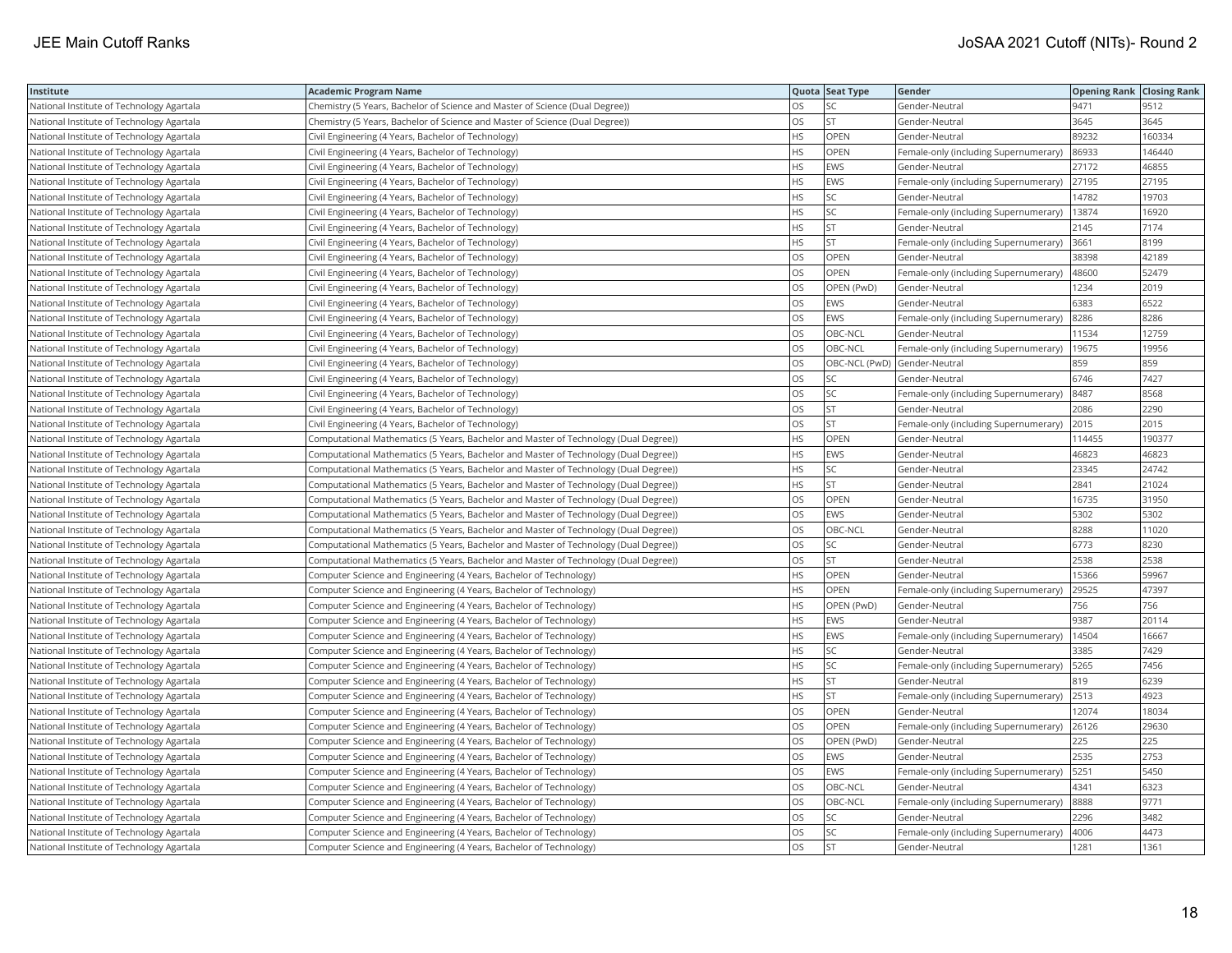| Institute                                 | <b>Academic Program Name</b>                                                  |           | Quota Seat Type | Gender                                |        | <b>Opening Rank Closing Rank</b> |
|-------------------------------------------|-------------------------------------------------------------------------------|-----------|-----------------|---------------------------------------|--------|----------------------------------|
| National Institute of Technology Agartala | Computer Science and Engineering (4 Years, Bachelor of Technology)            | OS.       |                 | Female-only (including Supernumerary) | 1220   | 1220                             |
| National Institute of Technology Agartala | Electrical Engineering (4 Years, Bachelor of Technology)                      | <b>HS</b> | OPEN            | Gender-Neutral                        | 84312  | 103153                           |
| National Institute of Technology Agartala | Electrical Engineering (4 Years, Bachelor of Technology)                      | <b>HS</b> | OPEN            | Female-only (including Supernumerary) | 78247  | 88986                            |
| National Institute of Technology Agartala | Electrical Engineering (4 Years, Bachelor of Technology)                      | <b>HS</b> | EWS             | Gender-Neutral                        | 28967  | 31119                            |
| National Institute of Technology Agartala | Electrical Engineering (4 Years, Bachelor of Technology)                      | <b>HS</b> | EWS             | Female-only (including Supernumerary) | 28824  | 28824                            |
| National Institute of Technology Agartala | Electrical Engineering (4 Years, Bachelor of Technology)                      | <b>HS</b> | SC              | Gender-Neutral                        | 9588   | 14448                            |
| National Institute of Technology Agartala | Electrical Engineering (4 Years, Bachelor of Technology)                      | <b>HS</b> | SC              | Female-only (including Supernumerary) | 17295  | 24540                            |
| National Institute of Technology Agartala | Electrical Engineering (4 Years, Bachelor of Technology)                      | <b>HS</b> | <b>ST</b>       | Gender-Neutral                        | 6784   | 12672                            |
| National Institute of Technology Agartala | Electrical Engineering (4 Years, Bachelor of Technology)                      | <b>HS</b> | <b>ST</b>       | Female-only (including Supernumerary) | 7068   | 11332                            |
| National Institute of Technology Agartala | Electrical Engineering (4 Years, Bachelor of Technology)                      | los       | OPEN            | Gender-Neutral                        | 26831  | 33423                            |
| National Institute of Technology Agartala | Electrical Engineering (4 Years, Bachelor of Technology)                      | OS        | OPEN            | Female-only (including Supernumerary) | 34854  | 43804                            |
| National Institute of Technology Agartala | Electrical Engineering (4 Years, Bachelor of Technology)                      | OS        | EWS             | Gender-Neutral                        | 5024   | 5252                             |
| National Institute of Technology Agartala | Electrical Engineering (4 Years, Bachelor of Technology)                      | OS        | EWS             | Female-only (including Supernumerary) | 7032   | 7032                             |
| National Institute of Technology Agartala | Electrical Engineering (4 Years, Bachelor of Technology)                      | <b>OS</b> | OBC-NCL         | Gender-Neutral                        | 8615   | 9704                             |
| National Institute of Technology Agartala | Electrical Engineering (4 Years, Bachelor of Technology)                      | OS        | OBC-NCL         | Female-only (including Supernumerary) | 15677  | 17143                            |
| National Institute of Technology Agartala | Electrical Engineering (4 Years, Bachelor of Technology)                      | <b>OS</b> |                 | OBC-NCL (PwD) Gender-Neutral          | 721    | 721                              |
| National Institute of Technology Agartala | Electrical Engineering (4 Years, Bachelor of Technology)                      | OS        | SC              | Gender-Neutral                        | 5167   | 6169                             |
| National Institute of Technology Agartala | Electrical Engineering (4 Years, Bachelor of Technology)                      | <b>OS</b> | SC              | Female-only (including Supernumerary) | 7432   | 8980                             |
| National Institute of Technology Agartala | Electrical Engineering (4 Years, Bachelor of Technology)                      | OS        | ST              | Gender-Neutral                        | 2105   | 2292                             |
| National Institute of Technology Agartala | Electrical Engineering (4 Years, Bachelor of Technology)                      | OS        | ST.             | Female-only (including Supernumerary) | 2488   | 2488                             |
| National Institute of Technology Agartala | Electronics and Communication Engineering (4 Years, Bachelor of Technology)   | <b>HS</b> | OPEN            | Gender-Neutral                        | 59979  | 83239                            |
| National Institute of Technology Agartala | Electronics and Communication Engineering (4 Years, Bachelor of Technology)   | <b>HS</b> | OPEN            | Female-only (including Supernumerary) | 63757  | 78981                            |
| National Institute of Technology Agartala | Electronics and Communication Engineering (4 Years, Bachelor of Technology)   | <b>HS</b> | OPEN (PwD)      | Gender-Neutral                        | 1646   | 1646                             |
| National Institute of Technology Agartala | Electronics and Communication Engineering (4 Years, Bachelor of Technology)   | <b>HS</b> | EWS             | Gender-Neutral                        | 20366  | 24612                            |
| National Institute of Technology Agartala | Electronics and Communication Engineering (4 Years, Bachelor of Technology)   | <b>HS</b> | EWS             | Female-only (including Supernumerary) | 24015  | 24015                            |
| National Institute of Technology Agartala | Electronics and Communication Engineering (4 Years, Bachelor of Technology)   | <b>HS</b> | SC              | Gender-Neutral                        | 7485   | 11113                            |
| National Institute of Technology Agartala | Electronics and Communication Engineering (4 Years, Bachelor of Technology)   | <b>HS</b> | SC              | Female-only (including Supernumerary) | 8306   | 12784                            |
| National Institute of Technology Agartala | Electronics and Communication Engineering (4 Years, Bachelor of Technology)   | HS        | <b>ST</b>       | Gender-Neutral                        | 6707   | 12772                            |
| National Institute of Technology Agartala | Electronics and Communication Engineering (4 Years, Bachelor of Technology)   | <b>HS</b> | <b>ST</b>       | Female-only (including Supernumerary) | 6763   | 8084                             |
| National Institute of Technology Agartala | Electronics and Communication Engineering (4 Years, Bachelor of Technology)   | OS        | OPEN            | Gender-Neutral                        | 18138  | 26443                            |
| National Institute of Technology Agartala | Electronics and Communication Engineering (4 Years, Bachelor of Technology)   | <b>OS</b> | OPEN            | Female-only (including Supernumerary) | 30078  | 37904                            |
| National Institute of Technology Agartala | Electronics and Communication Engineering (4 Years, Bachelor of Technology)   | los       | EWS             | Gender-Neutral                        | 3936   | 4152                             |
| National Institute of Technology Agartala | Electronics and Communication Engineering (4 Years, Bachelor of Technology)   | <b>OS</b> | EWS             | Female-only (including Supernumerary) | 6483   | 6483                             |
| National Institute of Technology Agartala | Electronics and Communication Engineering (4 Years, Bachelor of Technology)   | los       | OBC-NCL         | Gender-Neutral                        | 6379   | 8495                             |
| National Institute of Technology Agartala | Electronics and Communication Engineering (4 Years, Bachelor of Technology)   | <b>OS</b> | OBC-NCL         | Female-only (including Supernumerary) | 11903  | 13494                            |
| National Institute of Technology Agartala | Electronics and Communication Engineering (4 Years, Bachelor of Technology)   | <b>OS</b> | SC              | Gender-Neutral                        | 4207   | 4870                             |
| National Institute of Technology Agartala | Electronics and Communication Engineering (4 Years, Bachelor of Technology)   | los       | SC              | Female-only (including Supernumerary) | 6581   | 7308                             |
| National Institute of Technology Agartala | Electronics and Communication Engineering (4 Years, Bachelor of Technology)   | <b>OS</b> | <b>ST</b>       | Gender-Neutral                        | 1574   | 1980                             |
| National Institute of Technology Agartala | Electronics and Communication Engineering (4 Years, Bachelor of Technology)   | <b>OS</b> | ST              | Female-only (including Supernumerary) | 2437   | 2437                             |
| National Institute of Technology Agartala | Electronics and Instrumentation Engineering (4 Years, Bachelor of Technology) | <b>HS</b> | OPEN            | Gender-Neutral                        | 100653 | 122222                           |
| National Institute of Technology Agartala | Electronics and Instrumentation Engineering (4 Years, Bachelor of Technology) | <b>HS</b> | OPEN            | Female-only (including Supernumerary) | 90705  | 110954                           |
| National Institute of Technology Agartala | Electronics and Instrumentation Engineering (4 Years, Bachelor of Technology) | <b>HS</b> | EWS             | Gender-Neutral                        | 26591  | 42523                            |
| National Institute of Technology Agartala | Electronics and Instrumentation Engineering (4 Years, Bachelor of Technology) | HS        | EWS             | Female-only (including Supernumerary) | 33272  | 33272                            |
| National Institute of Technology Agartala | Electronics and Instrumentation Engineering (4 Years, Bachelor of Technology) | <b>HS</b> | SC              | Gender-Neutral                        | 16372  | 21201                            |
| National Institute of Technology Agartala | Electronics and Instrumentation Engineering (4 Years, Bachelor of Technology) | HS        | SC              | Female-only (including Supernumerary) | 25087  | 28602                            |
| National Institute of Technology Agartala | Electronics and Instrumentation Engineering (4 Years, Bachelor of Technology) | <b>HS</b> | <b>ST</b>       | Gender-Neutral                        | 13033  | 21390                            |
| National Institute of Technology Agartala | Electronics and Instrumentation Engineering (4 Years, Bachelor of Technology) | <b>HS</b> | ST              | Female-only (including Supernumerary) | 18996  | 23730                            |
| National Institute of Technology Agartala | Electronics and Instrumentation Engineering (4 Years, Bachelor of Technology) | OS        | OPEN            | Gender-Neutral                        | 27070  | 36780                            |
| National Institute of Technology Agartala | Electronics and Instrumentation Engineering (4 Years, Bachelor of Technology) | OS        | OPEN            | Female-only (including Supernumerary) | 33573  | 42434                            |
| National Institute of Technology Agartala | Electronics and Instrumentation Engineering (4 Years, Bachelor of Technology) | los       | <b>EWS</b>      | Gender-Neutral                        | 5727   | 5910                             |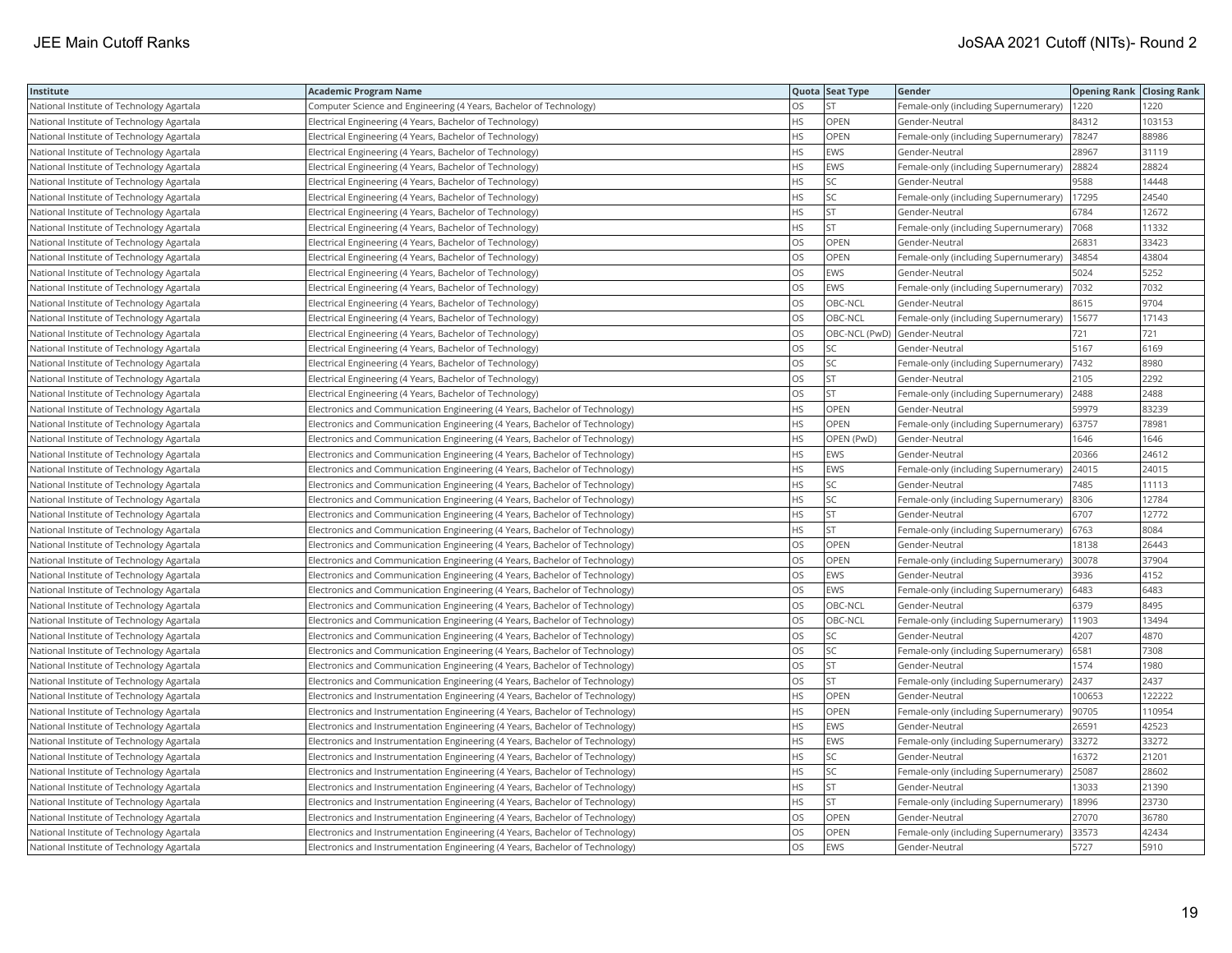| Institute                                 | <b>Academic Program Name</b>                                                               |           | Quota Seat Type | Gender                                | <b>Opening Rank Closing Rank</b> |        |
|-------------------------------------------|--------------------------------------------------------------------------------------------|-----------|-----------------|---------------------------------------|----------------------------------|--------|
| National Institute of Technology Agartala | Electronics and Instrumentation Engineering (4 Years, Bachelor of Technology)              | <b>OS</b> | EWS             | Female-only (including Supernumerary) | 7287                             | 7287   |
| National Institute of Technology Agartala | Electronics and Instrumentation Engineering (4 Years, Bachelor of Technology)              | los       | OBC-NCL         | Gender-Neutral                        | 10283                            | 11481  |
| National Institute of Technology Agartala | Electronics and Instrumentation Engineering (4 Years, Bachelor of Technology)              | los       | OBC-NCL         | Female-only (including Supernumerary) | 15057                            | 15644  |
| National Institute of Technology Agartala | Electronics and Instrumentation Engineering (4 Years, Bachelor of Technology)              | los       | SC              | Gender-Neutral                        | 5988                             | 6378   |
| National Institute of Technology Agartala | Electronics and Instrumentation Engineering (4 Years, Bachelor of Technology)              | los       | SC              | Female-only (including Supernumerary) | 9398                             | 9398   |
| National Institute of Technology Agartala | Electronics and Instrumentation Engineering (4 Years, Bachelor of Technology)              | <b>OS</b> | <b>ST</b>       | Gender-Neutral                        | 2632                             | 2676   |
| National Institute of Technology Agartala | Electronics and Instrumentation Engineering (4 Years, Bachelor of Technology)              | OS        | <b>ST</b>       | Female-only (including Supernumerary) | 4039                             | 4039   |
| National Institute of Technology Agartala | Engineering Physics (5 Years, Bachelor and Master of Technology (Dual Degree))             | <b>HS</b> | OPEN            | Gender-Neutral                        | 143729                           | 193148 |
| National Institute of Technology Agartala | Engineering Physics (5 Years, Bachelor and Master of Technology (Dual Degree))             | <b>HS</b> | EWS             | Gender-Neutral                        | 57208                            | 57208  |
| National Institute of Technology Agartala | Engineering Physics (5 Years, Bachelor and Master of Technology (Dual Degree))             | <b>HS</b> | SC              | Gender-Neutral                        | 19760                            | 29299  |
| National Institute of Technology Agartala | Engineering Physics (5 Years, Bachelor and Master of Technology (Dual Degree))             | <b>HS</b> | <b>ST</b>       | Gender-Neutral                        | 13310                            | 22251  |
| National Institute of Technology Agartala | Engineering Physics (5 Years, Bachelor and Master of Technology (Dual Degree))             | OS        | OPEN            | Gender-Neutral                        | 32789                            | 39759  |
| National Institute of Technology Agartala | Engineering Physics (5 Years, Bachelor and Master of Technology (Dual Degree))             | OS        | EWS             | Gender-Neutral                        | 6824                             | 6824   |
| National Institute of Technology Agartala | Engineering Physics (5 Years, Bachelor and Master of Technology (Dual Degree))             | <b>OS</b> | OBC-NCL         | Gender-Neutral                        | 12691                            | 13943  |
| National Institute of Technology Agartala | Engineering Physics (5 Years, Bachelor and Master of Technology (Dual Degree))             | OS        | SC              | Gender-Neutral                        | 7942                             | 7961   |
| National Institute of Technology Agartala | Engineering Physics (5 Years, Bachelor and Master of Technology (Dual Degree))             | <b>OS</b> | <b>ST</b>       | Gender-Neutral                        | 3850                             | 3850   |
| National Institute of Technology Agartala | Mathematics & Computing (5 Years, Bachelor of Science and Master of Science (Dual Degree)) | <b>HS</b> | OPEN            | Gender-Neutral                        | 87366                            | 152659 |
| National Institute of Technology Agartala | Mathematics & Computing (5 Years, Bachelor of Science and Master of Science (Dual Degree)) | <b>HS</b> | EWS             | Gender-Neutral                        | 61059                            | 61059  |
| National Institute of Technology Agartala | Mathematics & Computing (5 Years, Bachelor of Science and Master of Science (Dual Degree)) | HS        | SC              | Gender-Neutral                        | 24355                            | 26622  |
| National Institute of Technology Agartala | Mathematics & Computing (5 Years, Bachelor of Science and Master of Science (Dual Degree)) | <b>HS</b> | <b>ST</b>       | Gender-Neutral                        | 5486                             | 12190  |
| National Institute of Technology Agartala | Mathematics & Computing (5 Years, Bachelor of Science and Master of Science (Dual Degree)) | <b>OS</b> | OPEN            | Gender-Neutral                        | 14200                            | 31572  |
| National Institute of Technology Agartala | Mathematics & Computing (5 Years, Bachelor of Science and Master of Science (Dual Degree)) | los       | EWS             | Gender-Neutral                        | 5169                             | 5169   |
| National Institute of Technology Agartala | Mathematics & Computing (5 Years, Bachelor of Science and Master of Science (Dual Degree)) | <b>OS</b> | OBC-NCL         | Gender-Neutral                        | 11054                            | 11818  |
| National Institute of Technology Agartala | Mathematics & Computing (5 Years, Bachelor of Science and Master of Science (Dual Degree)) | OS        | SC              | Gender-Neutral                        | 6510                             | 6634   |
| National Institute of Technology Agartala | Mathematics & Computing (5 Years, Bachelor of Science and Master of Science (Dual Degree)) | OS        | <b>ST</b>       | Gender-Neutral                        | 1700                             | 1700   |
| National Institute of Technology Agartala | Mechanical Engineering (4 Years, Bachelor of Technology)                                   | <b>HS</b> | OPEN            | Gender-Neutral                        | 90714                            | 131703 |
| National Institute of Technology Agartala | Mechanical Engineering (4 Years, Bachelor of Technology)                                   | <b>HS</b> | OPEN            | Female-only (including Supernumerary) | 115136                           | 134595 |
| National Institute of Technology Agartala | Mechanical Engineering (4 Years, Bachelor of Technology)                                   | <b>HS</b> | EWS             | Gender-Neutral                        | 33216                            | 40415  |
| National Institute of Technology Agartala | Mechanical Engineering (4 Years, Bachelor of Technology)                                   | <b>HS</b> | EWS             | Female-only (including Supernumerary) | 33741                            | 33741  |
| National Institute of Technology Agartala | Mechanical Engineering (4 Years, Bachelor of Technology)                                   | HS        | SC              | Gender-Neutral                        | 14550                            | 18430  |
| National Institute of Technology Agartala | Mechanical Engineering (4 Years, Bachelor of Technology)                                   | <b>HS</b> | <b>SC</b>       | Female-only (including Supernumerary) | 15850                            | 25266  |
| National Institute of Technology Agartala | Mechanical Engineering (4 Years, Bachelor of Technology)                                   | HS        | <b>ST</b>       | Gender-Neutral                        | 9491                             | 17736  |
| National Institute of Technology Agartala | Mechanical Engineering (4 Years, Bachelor of Technology)                                   | <b>HS</b> | <b>ST</b>       | Female-only (including Supernumerary) | 10402                            | 17173  |
| National Institute of Technology Agartala | Mechanical Engineering (4 Years, Bachelor of Technology)                                   | OS        | OPEN            | Gender-Neutral                        | 31053                            | 36163  |
| National Institute of Technology Agartala | Mechanical Engineering (4 Years, Bachelor of Technology)                                   | OS        | OPEN            | Female-only (including Supernumerary) | 44369                            | 48581  |
| National Institute of Technology Agartala | Mechanical Engineering (4 Years, Bachelor of Technology)                                   | <b>OS</b> | OPEN (PwD)      | Gender-Neutral                        | 1441                             | 1953   |
| National Institute of Technology Agartala | Mechanical Engineering (4 Years, Bachelor of Technology)                                   | OS        | EWS             | Gender-Neutral                        | 5452                             | 5992   |
| National Institute of Technology Agartala | Mechanical Engineering (4 Years, Bachelor of Technology)                                   | <b>OS</b> | <b>EWS</b>      | Female-only (including Supernumerary) | 7790                             | 7790   |
| National Institute of Technology Agartala | Mechanical Engineering (4 Years, Bachelor of Technology)                                   | OS        | OBC-NCL         | Gender-Neutral                        | 10609                            | 12062  |
| National Institute of Technology Agartala | Mechanical Engineering (4 Years, Bachelor of Technology)                                   | OS        | OBC-NCL         | Female-only (including Supernumerary) | 17553                            | 18750  |
| National Institute of Technology Agartala | Mechanical Engineering (4 Years, Bachelor of Technology)                                   | <b>OS</b> | SC              | Gender-Neutral                        | 5769                             | 7061   |
| National Institute of Technology Agartala | Mechanical Engineering (4 Years, Bachelor of Technology)                                   | <b>OS</b> | SC              | Female-only (including Supernumerary) | 9172                             | 9690   |
| National Institute of Technology Agartala | Mechanical Engineering (4 Years, Bachelor of Technology)                                   | OS        | <b>ST</b>       | Gender-Neutral                        | 2681                             | 2733   |
| National Institute of Technology Agartala | Mechanical Engineering (4 Years, Bachelor of Technology)                                   | OS        | <b>ST</b>       | Female-only (including Supernumerary) | 3511                             | 3511   |
| National Institute of Technology Agartala | Physics (5 Years, Bachelor of Science and Master of Science (Dual Degree))                 | HS        | OPEN            | Gender-Neutral                        | 63570                            | 145701 |
| National Institute of Technology Agartala | Physics (5 Years, Bachelor of Science and Master of Science (Dual Degree))                 | HS        | EWS             | Gender-Neutral                        | 56603                            | 59084  |
| National Institute of Technology Agartala | Physics (5 Years, Bachelor of Science and Master of Science (Dual Degree))                 | HS        | SC              | Gender-Neutral                        | 13502                            | 14516  |
| National Institute of Technology Agartala | Physics (5 Years, Bachelor of Science and Master of Science (Dual Degree))                 | <b>HS</b> | <b>ST</b>       | Gender-Neutral                        | 9304                             | 16348  |
| National Institute of Technology Agartala | Physics (5 Years, Bachelor of Science and Master of Science (Dual Degree))                 | OS        | OPEN            | Gender-Neutral                        | 37444                            | 41618  |
| National Institute of Technology Agartala | Physics (5 Years, Bachelor of Science and Master of Science (Dual Degree))                 | los       | EWS             | Gender-Neutral                        | 7331                             | 7331   |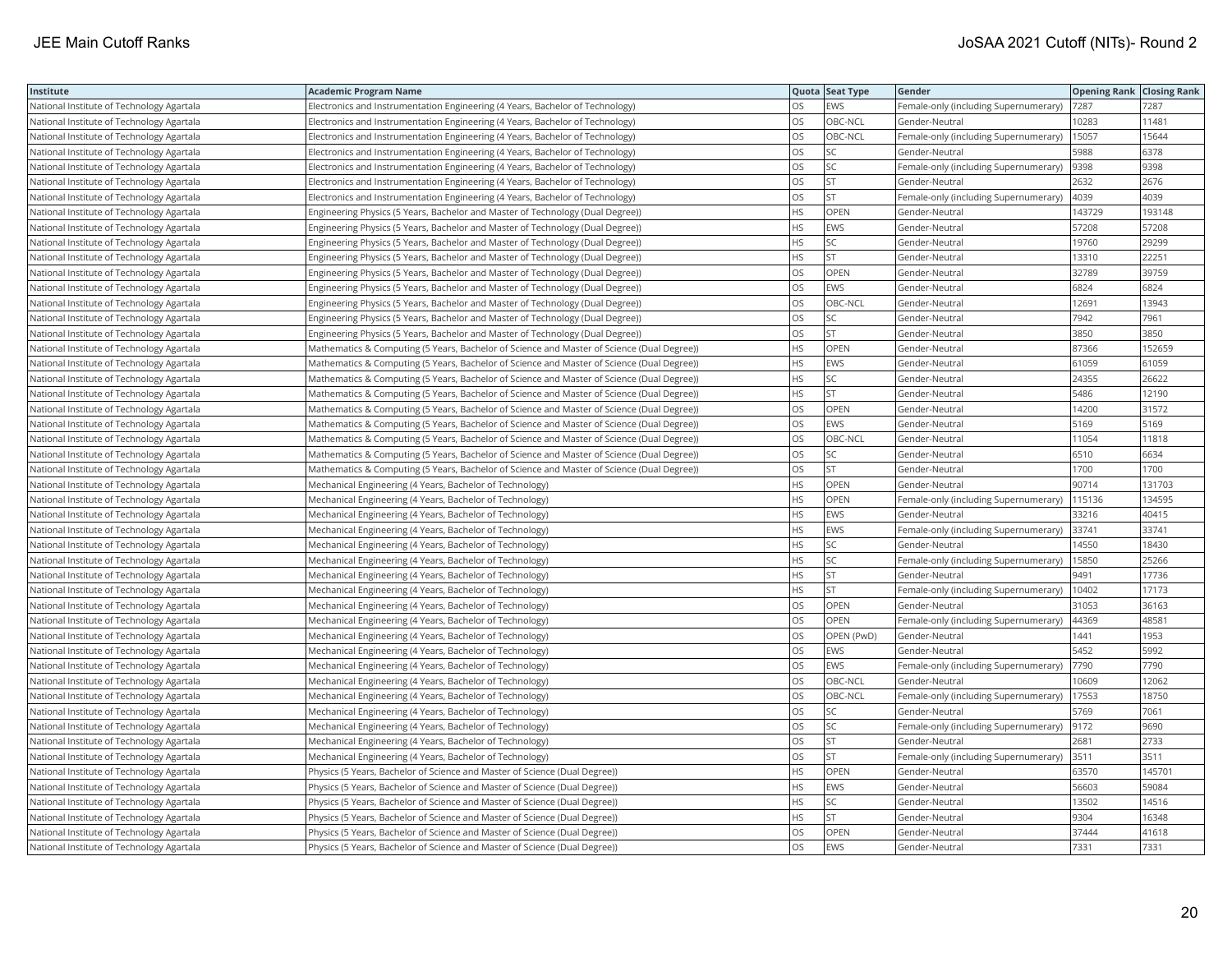| Institute                                 | <b>Academic Program Name</b>                                               |           | Quota Seat Type | Gender                                | <b>Opening Rank Closing Rank</b> |        |
|-------------------------------------------|----------------------------------------------------------------------------|-----------|-----------------|---------------------------------------|----------------------------------|--------|
| National Institute of Technology Agartala | Physics (5 Years, Bachelor of Science and Master of Science (Dual Degree)) | OS.       | OBC-NCL         | Gender-Neutral                        | 14654                            | 15094  |
| National Institute of Technology Agartala | Physics (5 Years, Bachelor of Science and Master of Science (Dual Degree)) | OS        | SC              | Gender-Neutral                        | 9028                             | 9055   |
| National Institute of Technology Agartala | Physics (5 Years, Bachelor of Science and Master of Science (Dual Degree)) | OS        | <b>ST</b>       | Gender-Neutral                        | 4064                             | 4064   |
| National Institute of Technology Agartala | Production Engineering (4 Years, Bachelor of Technology)                   | <b>HS</b> | OPEN            | Gender-Neutral                        | 176567                           | 206703 |
| National Institute of Technology Agartala | Production Engineering (4 Years, Bachelor of Technology)                   | <b>HS</b> | OPEN            | Female-only (including Supernumerary) | 173845                           | 198811 |
| National Institute of Technology Agartala | Production Engineering (4 Years, Bachelor of Technology)                   | HS        | EWS             | Gender-Neutral                        | 48521                            | 61644  |
| National Institute of Technology Agartala | Production Engineering (4 Years, Bachelor of Technology)                   | <b>HS</b> | <b>EWS</b>      | Female-only (including Supernumerary) | 54069                            | 54069  |
| National Institute of Technology Agartala | Production Engineering (4 Years, Bachelor of Technology)                   | HS        | SC              | Gender-Neutral                        | 23250                            | 29927  |
| National Institute of Technology Agartala | Production Engineering (4 Years, Bachelor of Technology)                   | HS        | SC              | Female-only (including Supernumerary) | 29867                            | 33698  |
| National Institute of Technology Agartala | Production Engineering (4 Years, Bachelor of Technology)                   | <b>HS</b> | <b>ST</b>       | Gender-Neutral                        | 20201                            | 31221  |
| National Institute of Technology Agartala | Production Engineering (4 Years, Bachelor of Technology)                   | <b>HS</b> | ST              | Female-only (including Supernumerary) | 22798                            | 22798  |
| National Institute of Technology Agartala | Production Engineering (4 Years, Bachelor of Technology)                   | OS        | OPEN            | Gender-Neutral                        | 39919                            | 47615  |
| National Institute of Technology Agartala | Production Engineering (4 Years, Bachelor of Technology)                   | OS        | OPEN            | Female-only (including Supernumerary) | 49459                            | 55185  |
| National Institute of Technology Agartala | Production Engineering (4 Years, Bachelor of Technology)                   | <b>OS</b> | <b>EWS</b>      | Gender-Neutral                        | 7257                             | 7493   |
| National Institute of Technology Agartala | Production Engineering (4 Years, Bachelor of Technology)                   | OS        | EWS             | Female-only (including Supernumerary) | 9100                             | 9100   |
| National Institute of Technology Agartala | Production Engineering (4 Years, Bachelor of Technology)                   | OS        | OBC-NCL         | Gender-Neutral                        | 13640                            | 14428  |
| National Institute of Technology Agartala | Production Engineering (4 Years, Bachelor of Technology)                   | OS        | OBC-NCL         | Female-only (including Supernumerary) | 20221                            | 20982  |
| National Institute of Technology Agartala | Production Engineering (4 Years, Bachelor of Technology)                   | OS        | SC              | Gender-Neutral                        | 8051                             | 8504   |
| National Institute of Technology Agartala | Production Engineering (4 Years, Bachelor of Technology)                   | OS        | SC              | Female-only (including Supernumerary) | 9728                             | 9759   |
| National Institute of Technology Agartala | Production Engineering (4 Years, Bachelor of Technology)                   | <b>OS</b> | <b>ST</b>       | Gender-Neutral                        | 3126                             | 3389   |
| National Institute of Technology Agartala | Production Engineering (4 Years, Bachelor of Technology)                   | OS        | <b>ST</b>       | Female-only (including Supernumerary) | 4132                             | 4132   |
| National Institute of Technology Calicut  | Architecture (5 Years, Bachelor of Architecture)                           | <b>HS</b> | OPEN            | Gender-Neutral                        | 181                              | 433    |
| National Institute of Technology Calicut  | Architecture (5 Years, Bachelor of Architecture)                           | HS        | OPEN            | Female-only (including Supernumerary) | 25                               | 178    |
| National Institute of Technology Calicut  | Architecture (5 Years, Bachelor of Architecture)                           | HS        | OPEN (PwD)      | Gender-Neutral                        |                                  |        |
| National Institute of Technology Calicut  | Architecture (5 Years, Bachelor of Architecture)                           | <b>HS</b> | <b>EWS</b>      | Gender-Neutral                        | 87                               | 480    |
| National Institute of Technology Calicut  | Architecture (5 Years, Bachelor of Architecture)                           | HS        | EWS             | Female-only (including Supernumerary) | 95                               | 95     |
| National Institute of Technology Calicut  | Architecture (5 Years, Bachelor of Architecture)                           | HS        | OBC-NCL         | Gender-Neutral                        | 119                              | 169    |
| National Institute of Technology Calicut  | Architecture (5 Years, Bachelor of Architecture)                           | HS        | OBC-NCL         | Female-only (including Supernumerary) | 118                              | 118    |
| National Institute of Technology Calicut  | Architecture (5 Years, Bachelor of Architecture)                           | <b>HS</b> | SC              | Gender-Neutral                        | 81                               | 182    |
| National Institute of Technology Calicut  | Architecture (5 Years, Bachelor of Architecture)                           | HS        | SC              | Female-only (including Supernumerary) | 18                               | 18     |
| National Institute of Technology Calicut  | Architecture (5 Years, Bachelor of Architecture)                           | <b>HS</b> | <b>ST</b>       | Gender-Neutral                        | 718                              | 718    |
| National Institute of Technology Calicut  | Architecture (5 Years, Bachelor of Architecture)                           | OS        | OPEN            | Gender-Neutral                        | 45                               | 415    |
| National Institute of Technology Calicut  | Architecture (5 Years, Bachelor of Architecture)                           | OS        | OPEN            | Female-only (including Supernumerary) | 99                               | 168    |
| National Institute of Technology Calicut  | Architecture (5 Years, Bachelor of Architecture)                           | OS        | OPEN (PwD)      | Gender-Neutral                        | 31                               | 31     |
| National Institute of Technology Calicut  | Architecture (5 Years, Bachelor of Architecture)                           | OS        | EWS             | Gender-Neutral                        | 51                               | 106    |
| National Institute of Technology Calicut  | Architecture (5 Years, Bachelor of Architecture)                           | OS        | EWS             | Female-only (including Supernumerary) | 150                              | 150    |
| National Institute of Technology Calicut  | Architecture (5 Years, Bachelor of Architecture)                           | OS        | OBC-NCL         | Gender-Neutral                        | 148                              | 312    |
| National Institute of Technology Calicut  | Architecture (5 Years, Bachelor of Architecture)                           | <b>OS</b> | OBC-NCL         | Female-only (including Supernumerary) | 284                              | 284    |
| National Institute of Technology Calicut  | Architecture (5 Years, Bachelor of Architecture)                           | OS        | SC              | Gender-Neutral                        | 50                               | 113    |
| National Institute of Technology Calicut  | Architecture (5 Years, Bachelor of Architecture)                           | OS        | <b>SC</b>       | Female-only (including Supernumerary) | 59                               | 59     |
| National Institute of Technology Calicut  | Architecture (5 Years, Bachelor of Architecture)                           | OS        | ST              | Gender-Neutral                        | 58                               | 58     |
| National Institute of Technology Calicut  | Architecture (5 Years, Bachelor of Architecture)                           | OS        | <b>ST</b>       | Female-only (including Supernumerary) | 28                               | 28     |
| National Institute of Technology Calicut  | Bio Technology (4 Years, Bachelor of Technology)                           | HS        | OPEN            | Gender-Neutral                        | 32485                            | 41557  |
| National Institute of Technology Calicut  | Bio Technology (4 Years, Bachelor of Technology)                           | <b>HS</b> | <b>OPEN</b>     | Female-only (including Supernumerary) | 26335                            | 26335  |
| National Institute of Technology Calicut  | Bio Technology (4 Years, Bachelor of Technology)                           | HS        | EWS             | Gender-Neutral                        | 22510                            | 49260  |
| National Institute of Technology Calicut  | Bio Technology (4 Years, Bachelor of Technology)                           | <b>HS</b> | OBC-NCL         | Gender-Neutral                        | 10606                            | 14121  |
| National Institute of Technology Calicut  | Bio Technology (4 Years, Bachelor of Technology)                           | HS        | OBC-NCL         | Female-only (including Supernumerary) | 12496                            | 12496  |
| National Institute of Technology Calicut  | Bio Technology (4 Years, Bachelor of Technology)                           | HS        | SC              | Gender-Neutral                        | 7045                             | 10514  |
| National Institute of Technology Calicut  | Bio Technology (4 Years, Bachelor of Technology)                           | HS        | SC              | Female-only (including Supernumerary) | 5682                             | 5682   |
| National Institute of Technology Calicut  | Bio Technology (4 Years, Bachelor of Technology)                           | <b>OS</b> | <b>OPEN</b>     | Gender-Neutral                        | 25290                            | 29104  |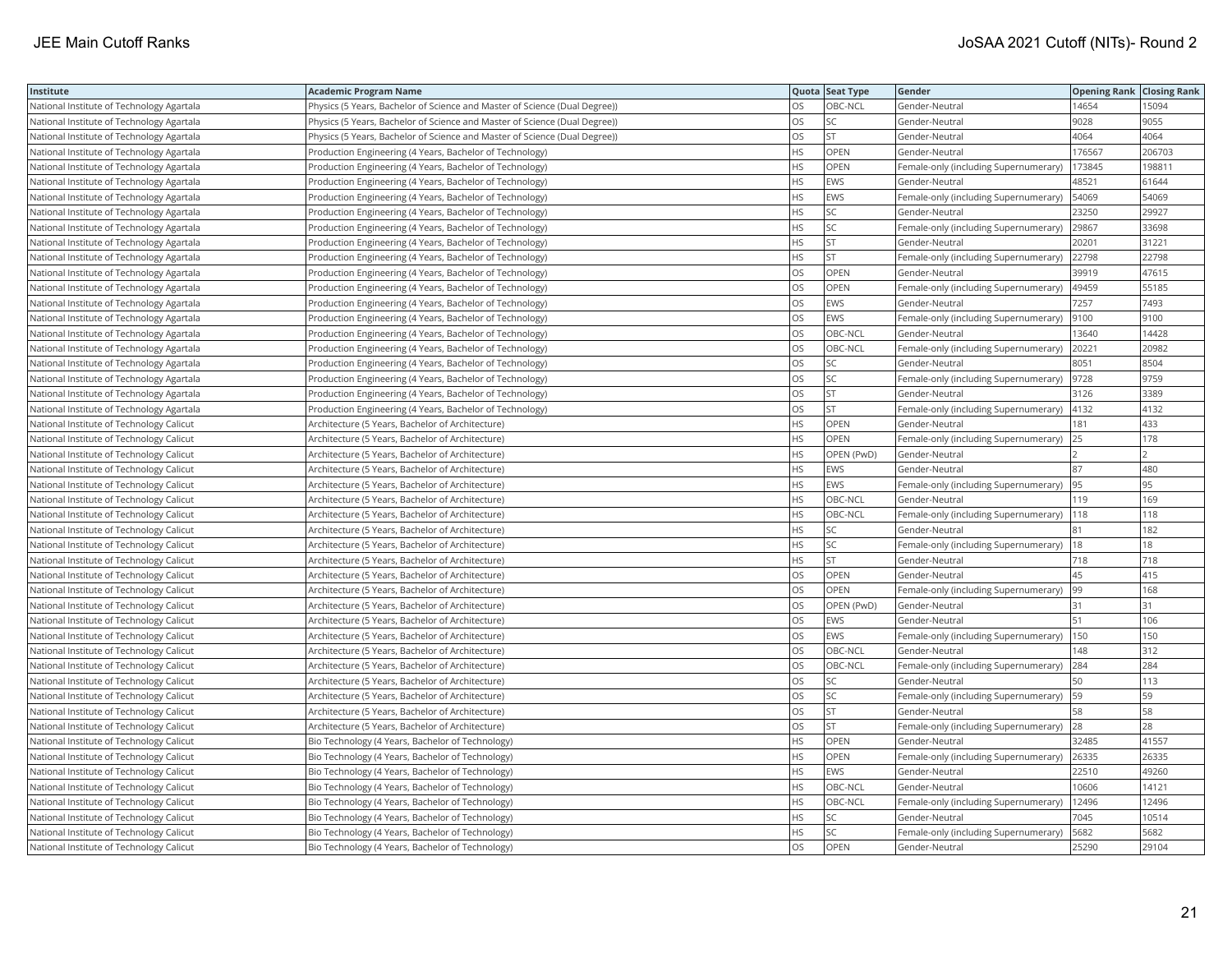| Institute                                | <b>Academic Program Name</b>                           |           | Quota Seat Type | Gender                                | <b>Opening Rank Closing Rank</b> |       |
|------------------------------------------|--------------------------------------------------------|-----------|-----------------|---------------------------------------|----------------------------------|-------|
| National Institute of Technology Calicut | Bio Technology (4 Years, Bachelor of Technology)       | OS.       | OPEN            | Female-only (including Supernumerary) | 27661                            | 28954 |
| National Institute of Technology Calicut | Bio Technology (4 Years, Bachelor of Technology)       | OS        | EWS             | Gender-Neutral                        | 5342                             | 5398  |
| National Institute of Technology Calicut | Bio Technology (4 Years, Bachelor of Technology)       | <b>OS</b> | OBC-NCL         | Gender-Neutral                        | 10487                            | 10860 |
| National Institute of Technology Calicut | Bio Technology (4 Years, Bachelor of Technology)       | los       | OBC-NCL         | Female-only (including Supernumerary) | 13386                            | 13386 |
| National Institute of Technology Calicut | Bio Technology (4 Years, Bachelor of Technology)       | OS        |                 | OBC-NCL (PwD) Gender-Neutral          | 431                              | 431   |
| National Institute of Technology Calicut | Bio Technology (4 Years, Bachelor of Technology)       | OS        | SC              | Gender-Neutral                        | 4604                             | 6092  |
| National Institute of Technology Calicut | Bio Technology (4 Years, Bachelor of Technology)       | los       | SC              | Female-only (including Supernumerary) | 5457                             | 5457  |
| National Institute of Technology Calicut | Bio Technology (4 Years, Bachelor of Technology)       | OS        | <b>ST</b>       | Gender-Neutral                        | 990                              | 990   |
| National Institute of Technology Calicut | Chemical Engineering (4 Years, Bachelor of Technology) | <b>HS</b> | OPEN            | Gender-Neutral                        | 23506                            | 36123 |
| National Institute of Technology Calicut | Chemical Engineering (4 Years, Bachelor of Technology) | <b>HS</b> | OPEN            | Female-only (including Supernumerary) | 31046                            | 35627 |
| National Institute of Technology Calicut | Chemical Engineering (4 Years, Bachelor of Technology) | <b>HS</b> | OPEN (PwD)      | Gender-Neutral                        | 2198                             | 2198  |
| National Institute of Technology Calicut | Chemical Engineering (4 Years, Bachelor of Technology) | <b>HS</b> | EWS             | Gender-Neutral                        | 32512                            | 32512 |
| National Institute of Technology Calicut | Chemical Engineering (4 Years, Bachelor of Technology) | HS        | EWS             | Female-only (including Supernumerary) | 22277                            | 22277 |
| National Institute of Technology Calicut | Chemical Engineering (4 Years, Bachelor of Technology) | <b>HS</b> | OBC-NCL         | Gender-Neutral                        | 9247                             | 12527 |
| National Institute of Technology Calicut | Chemical Engineering (4 Years, Bachelor of Technology) | HS        | OBC-NCL         | Female-only (including Supernumerary) | 9990                             | 12468 |
| National Institute of Technology Calicut | Chemical Engineering (4 Years, Bachelor of Technology) | <b>HS</b> | SΣ              | Gender-Neutral                        | 13344                            | 20346 |
| National Institute of Technology Calicut | Chemical Engineering (4 Years, Bachelor of Technology) | <b>HS</b> | SC              | Female-only (including Supernumerary) | 7798                             | 15540 |
| National Institute of Technology Calicut | Chemical Engineering (4 Years, Bachelor of Technology) | <b>HS</b> | <b>ST</b>       | Gender-Neutral                        | 26649                            | 26649 |
| National Institute of Technology Calicut | Chemical Engineering (4 Years, Bachelor of Technology) | OS        | OPEN            | Gender-Neutral                        | 17648                            | 22626 |
| National Institute of Technology Calicut | Chemical Engineering (4 Years, Bachelor of Technology) | OS        | OPEN            | Female-only (including Supernumerary) | 21692                            | 28445 |
| National Institute of Technology Calicut | Chemical Engineering (4 Years, Bachelor of Technology) | los       | OPEN (PwD)      | Gender-Neutral                        | 1229                             | 1229  |
| National Institute of Technology Calicut | Chemical Engineering (4 Years, Bachelor of Technology) | los       | EWS             | Gender-Neutral                        | 3362                             | 3663  |
| National Institute of Technology Calicut | Chemical Engineering (4 Years, Bachelor of Technology) | OS        | EWS             | Female-only (including Supernumerary) | 4894                             | 4894  |
| National Institute of Technology Calicut | Chemical Engineering (4 Years, Bachelor of Technology) | OS        | OBC-NCL         | Gender-Neutral                        | 6822                             | 8290  |
| National Institute of Technology Calicut | Chemical Engineering (4 Years, Bachelor of Technology) | los       | OBC-NCL         | Female-only (including Supernumerary) | 12366                            | 14247 |
| National Institute of Technology Calicut | Chemical Engineering (4 Years, Bachelor of Technology) | los       |                 | OBC-NCL (PwD) Gender-Neutral          | 474                              | 474   |
| National Institute of Technology Calicut | Chemical Engineering (4 Years, Bachelor of Technology) | OS        | SC              | Gender-Neutral                        | 4318                             | 4887  |
| National Institute of Technology Calicut | Chemical Engineering (4 Years, Bachelor of Technology) | OS        | SC              | Female-only (including Supernumerary) | 5343                             | 5480  |
| National Institute of Technology Calicut | Chemical Engineering (4 Years, Bachelor of Technology) | <b>OS</b> | <b>ST</b>       | Gender-Neutral                        | 1190                             | 1663  |
| National Institute of Technology Calicut | Chemical Engineering (4 Years, Bachelor of Technology) | OS        | <b>ST</b>       | Female-only (including Supernumerary) | 2635                             | 2635  |
| National Institute of Technology Calicut | Civil Engineering (4 Years, Bachelor of Technology)    | <b>HS</b> | OPEN            | Gender-Neutral                        | 17748                            | 45678 |
| National Institute of Technology Calicut | Civil Engineering (4 Years, Bachelor of Technology)    | <b>HS</b> | OPEN            | Female-only (including Supernumerary) | 27999                            | 46662 |
| National Institute of Technology Calicut | Civil Engineering (4 Years, Bachelor of Technology)    | <b>HS</b> | EWS             | Female-only (including Supernumerary) | 50982                            | 50982 |
| National Institute of Technology Calicut | Civil Engineering (4 Years, Bachelor of Technology)    | HS        | OBC-NCL         | Gender-Neutral                        | 11703                            | 14833 |
| National Institute of Technology Calicut | Civil Engineering (4 Years, Bachelor of Technology)    | <b>HS</b> | OBC-NCL         | Female-only (including Supernumerary) | 14115                            | 14816 |
| National Institute of Technology Calicut | Civil Engineering (4 Years, Bachelor of Technology)    | <b>HS</b> | SC              | Gender-Neutral                        | 12754                            | 20905 |
| National Institute of Technology Calicut | Civil Engineering (4 Years, Bachelor of Technology)    | <b>HS</b> | SC              | Female-only (including Supernumerary) | 1472                             | 12575 |
| National Institute of Technology Calicut | Civil Engineering (4 Years, Bachelor of Technology)    | <b>HS</b> | <b>ST</b>       | Gender-Neutral                        | 8021                             | 19380 |
| National Institute of Technology Calicut | Civil Engineering (4 Years, Bachelor of Technology)    | <b>HS</b> | ST              | Female-only (including Supernumerary) | 9684                             | 9684  |
| National Institute of Technology Calicut | Civil Engineering (4 Years, Bachelor of Technology)    | los       | OPEN            | Gender-Neutral                        | 20070                            | 27214 |
| National Institute of Technology Calicut | Civil Engineering (4 Years, Bachelor of Technology)    | OS        | OPEN            | Female-only (including Supernumerary) | 32730                            | 34227 |
| National Institute of Technology Calicut | Civil Engineering (4 Years, Bachelor of Technology)    | <b>OS</b> | OPEN (PwD)      | Gender-Neutral                        | 1030                             | 1030  |
| National Institute of Technology Calicut | Civil Engineering (4 Years, Bachelor of Technology)    | OS        | OPEN (PwD)      | Female-only (including Supernumerary) | 1455                             | 1455  |
| National Institute of Technology Calicut | Civil Engineering (4 Years, Bachelor of Technology)    | OS        | EWS             | Gender-Neutral                        | 4059                             | 4186  |
| National Institute of Technology Calicut | Civil Engineering (4 Years, Bachelor of Technology)    | OS        | EWS             | Female-only (including Supernumerary) | 5133                             | 5133  |
| National Institute of Technology Calicut | Civil Engineering (4 Years, Bachelor of Technology)    | <b>OS</b> | EWS (PwD)       | Gender-Neutral                        | 208                              | 208   |
| National Institute of Technology Calicut | Civil Engineering (4 Years, Bachelor of Technology)    | los       | OBC-NCL         | Gender-Neutral                        | 6995                             | 8304  |
| National Institute of Technology Calicut | Civil Engineering (4 Years, Bachelor of Technology)    | <b>OS</b> | OBC-NCL         | Female-only (including Supernumerary) | 11156                            | 15475 |
| National Institute of Technology Calicut | Civil Engineering (4 Years, Bachelor of Technology)    | OS        | SC              | Gender-Neutral                        | 3553                             | 4274  |
| National Institute of Technology Calicut | Civil Engineering (4 Years, Bachelor of Technology)    | <b>OS</b> | SC              | Female-only (including Supernumerary) | 5232                             | 5578  |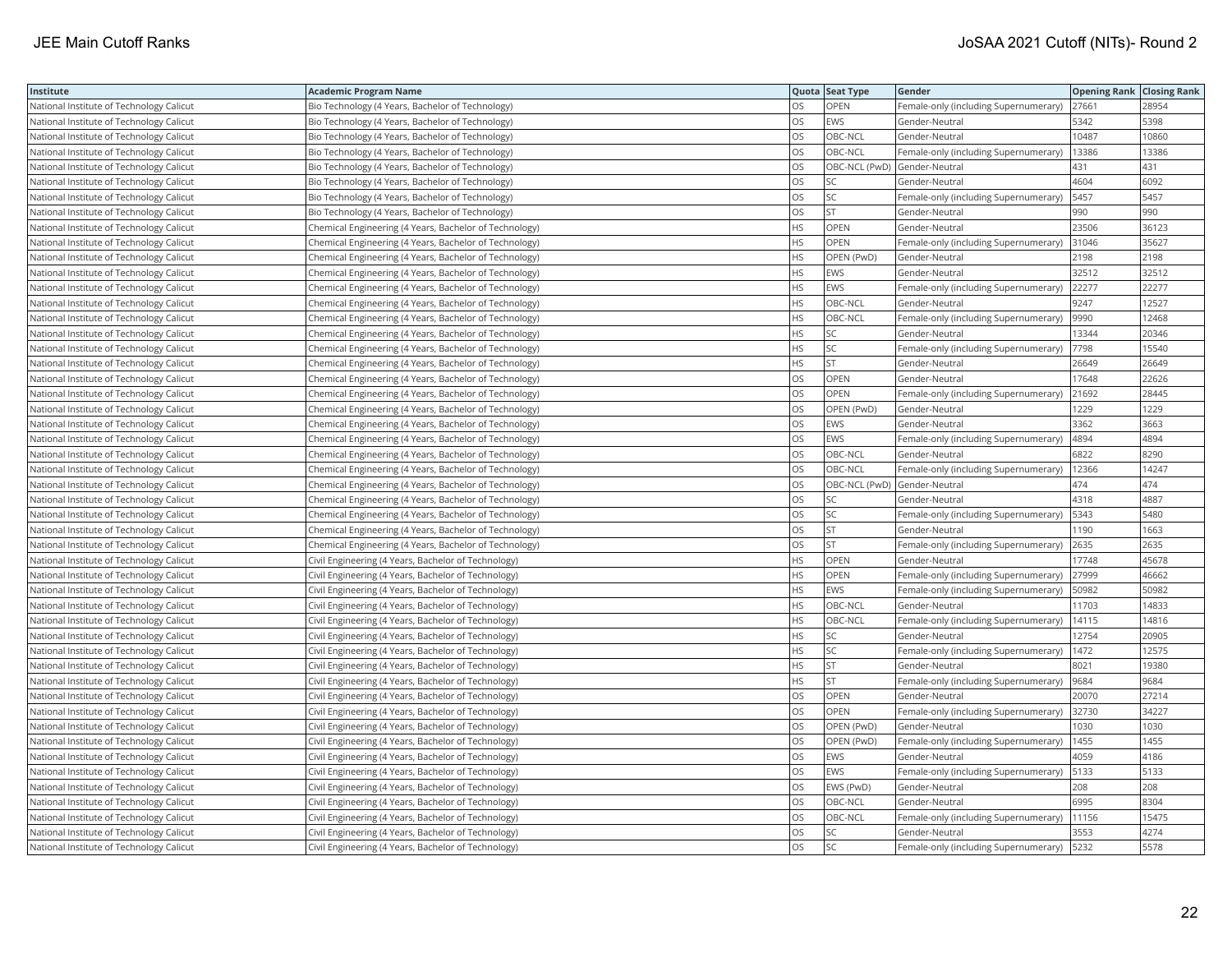| Institute                                | <b>Academic Program Name</b>                                             |           | Quota Seat Type | Gender                                              | <b>Opening Rank Closing Rank</b> |       |
|------------------------------------------|--------------------------------------------------------------------------|-----------|-----------------|-----------------------------------------------------|----------------------------------|-------|
| National Institute of Technology Calicut | Civil Engineering (4 Years, Bachelor of Technology)                      | OS.       |                 | Gender-Neutral                                      | 1250                             | 1392  |
| National Institute of Technology Calicut | Civil Engineering (4 Years, Bachelor of Technology)                      | OS        | <b>ST</b>       | Female-only (including Supernumerary)               | 1368                             | 1368  |
| National Institute of Technology Calicut | Computer Science and Engineering (4 Years, Bachelor of Technology)       | <b>HS</b> | OPEN            | Gender-Neutral                                      | 1404                             | 10158 |
| National Institute of Technology Calicut | Computer Science and Engineering (4 Years, Bachelor of Technology)       | <b>HS</b> | OPEN            | Female-only (including Supernumerary)               | 7833                             | 13963 |
| National Institute of Technology Calicut | Computer Science and Engineering (4 Years, Bachelor of Technology)       | <b>HS</b> | OPEN (PwD)      | Gender-Neutral                                      | 242                              | 242   |
| National Institute of Technology Calicut | Computer Science and Engineering (4 Years, Bachelor of Technology)       | <b>HS</b> | OPEN (PwD)      | Female-only (including Supernumerary)               | 217                              | 217   |
| National Institute of Technology Calicut | Computer Science and Engineering (4 Years, Bachelor of Technology)       | <b>HS</b> | <b>EWS</b>      | Gender-Neutral                                      | 1506                             | 14972 |
| National Institute of Technology Calicut | Computer Science and Engineering (4 Years, Bachelor of Technology)       | <b>HS</b> | <b>EWS</b>      | Female-only (including Supernumerary)               | 6586                             | 17634 |
| National Institute of Technology Calicut | Computer Science and Engineering (4 Years, Bachelor of Technology)       | <b>HS</b> | OBC-NCL         | Gender-Neutral                                      | 2001                             | 3716  |
| National Institute of Technology Calicut | Computer Science and Engineering (4 Years, Bachelor of Technology)       | <b>HS</b> | OBC-NCL         | Female-only (including Supernumerary)               | 4391                             | 5511  |
| National Institute of Technology Calicut | Computer Science and Engineering (4 Years, Bachelor of Technology)       | <b>HS</b> |                 | OBC-NCL (PwD) Gender-Neutral                        | 170                              | 170   |
| National Institute of Technology Calicut | Computer Science and Engineering (4 Years, Bachelor of Technology)       | <b>HS</b> |                 | OBC-NCL (PwD) Female-only (including Supernumerary) | 113                              | 113   |
| National Institute of Technology Calicut | Computer Science and Engineering (4 Years, Bachelor of Technology)       | HS        | SC              | Gender-Neutral                                      | 501                              | 4703  |
| National Institute of Technology Calicut | Computer Science and Engineering (4 Years, Bachelor of Technology)       | HS        | SC              | Female-only (including Supernumerary)               | 2629                             | 5485  |
| National Institute of Technology Calicut | Computer Science and Engineering (4 Years, Bachelor of Technology)       | <b>HS</b> | <b>ST</b>       | Gender-Neutral                                      | 563                              | 2485  |
| National Institute of Technology Calicut | Computer Science and Engineering (4 Years, Bachelor of Technology)       | <b>HS</b> | <b>ST</b>       | Female-only (including Supernumerary)               | 3633                             | 3633  |
| National Institute of Technology Calicut | Computer Science and Engineering (4 Years, Bachelor of Technology)       | <b>OS</b> | OPEN            | Gender-Neutral                                      | 180                              | 3086  |
| National Institute of Technology Calicut | Computer Science and Engineering (4 Years, Bachelor of Technology)       | OS        | OPEN            | Female-only (including Supernumerary)               | 2646                             | 4964  |
| National Institute of Technology Calicut | Computer Science and Engineering (4 Years, Bachelor of Technology)       | <b>OS</b> | OPEN (PwD)      | Gender-Neutral                                      | 114                              | 114   |
| National Institute of Technology Calicut | Computer Science and Engineering (4 Years, Bachelor of Technology)       | OS        | OPEN (PwD)      | Female-only (including Supernumerary)               | 248                              | 248   |
| National Institute of Technology Calicut | Computer Science and Engineering (4 Years, Bachelor of Technology)       | <b>OS</b> | EWS             | Gender-Neutral                                      | 319                              | 432   |
| National Institute of Technology Calicut | Computer Science and Engineering (4 Years, Bachelor of Technology)       | <b>OS</b> | EWS             | Female-only (including Supernumerary)               | 634                              | 647   |
| National Institute of Technology Calicut | Computer Science and Engineering (4 Years, Bachelor of Technology)       | <b>OS</b> | OBC-NCL         | Gender-Neutral                                      | 592                              | 1292  |
| National Institute of Technology Calicut | Computer Science and Engineering (4 Years, Bachelor of Technology)       | OS        | OBC-NCL         | Female-only (including Supernumerary)               | 1669                             | 2096  |
| National Institute of Technology Calicut | Computer Science and Engineering (4 Years, Bachelor of Technology)       | OS        |                 | OBC-NCL (PwD) Gender-Neutral                        | 56                               | 56    |
| National Institute of Technology Calicut | Computer Science and Engineering (4 Years, Bachelor of Technology)       | <b>OS</b> | SC              | Gender-Neutral                                      | 363                              | 621   |
| National Institute of Technology Calicut | Computer Science and Engineering (4 Years, Bachelor of Technology)       | OS        | SC              | Female-only (including Supernumerary)               | 987                              | 1204  |
| National Institute of Technology Calicut | Computer Science and Engineering (4 Years, Bachelor of Technology)       | OS        | SC (PwD)        | Gender-Neutral                                      | 15                               | 15    |
| National Institute of Technology Calicut | Computer Science and Engineering (4 Years, Bachelor of Technology)       | OS        | <b>ST</b>       | Gender-Neutral                                      | 128                              | 230   |
| National Institute of Technology Calicut | Computer Science and Engineering (4 Years, Bachelor of Technology)       | <b>OS</b> | <b>ST</b>       | Female-only (including Supernumerary)               | 358                              | 358   |
| National Institute of Technology Calicut | Computer Science and Engineering (4 Years, Bachelor of Technology)       | OS        | ST (PwD)        | Gender-Neutral                                      |                                  |       |
| National Institute of Technology Calicut | Electrical and Electronics Engineering (4 Years, Bachelor of Technology) | HS        | OPEN            | Gender-Neutral                                      | 11592                            | 19384 |
| National Institute of Technology Calicut | Electrical and Electronics Engineering (4 Years, Bachelor of Technology) | <b>HS</b> | OPEN            | Female-only (including Supernumerary)               | 16634                            | 25626 |
| National Institute of Technology Calicut | Electrical and Electronics Engineering (4 Years, Bachelor of Technology) | <b>HS</b> | OPEN (PwD)      | Gender-Neutral                                      | 1779                             | 1779  |
| National Institute of Technology Calicut | Electrical and Electronics Engineering (4 Years, Bachelor of Technology) | <b>HS</b> | EWS             | Gender-Neutral                                      | 5632                             | 74898 |
| National Institute of Technology Calicut | Electrical and Electronics Engineering (4 Years, Bachelor of Technology) | <b>HS</b> | EWS             | Female-only (including Supernumerary)               | 53129                            | 53129 |
| National Institute of Technology Calicut | Electrical and Electronics Engineering (4 Years, Bachelor of Technology) | <b>HS</b> | OBC-NCL         | Gender-Neutral                                      | 5193                             | 7460  |
| National Institute of Technology Calicut | Electrical and Electronics Engineering (4 Years, Bachelor of Technology) | <b>HS</b> | OBC-NCL         | Female-only (including Supernumerary)               | 6112                             | 8701  |
| National Institute of Technology Calicut | Electrical and Electronics Engineering (4 Years, Bachelor of Technology) | <b>HS</b> | SC              | Gender-Neutral                                      | 7171                             | 14137 |
| National Institute of Technology Calicut | Electrical and Electronics Engineering (4 Years, Bachelor of Technology) | <b>HS</b> | SC              | Female-only (including Supernumerary)               | 6425                             | 9050  |
| National Institute of Technology Calicut | Electrical and Electronics Engineering (4 Years, Bachelor of Technology) | <b>HS</b> | <b>ST</b>       | Gender-Neutral                                      | 7900                             | 17540 |
| National Institute of Technology Calicut | Electrical and Electronics Engineering (4 Years, Bachelor of Technology) | <b>HS</b> | <b>ST</b>       | Female-only (including Supernumerary)               | 8309                             | 8309  |
| National Institute of Technology Calicut | Electrical and Electronics Engineering (4 Years, Bachelor of Technology) | OS        | OPEN            | Gender-Neutral                                      | 7653                             | 11520 |
| National Institute of Technology Calicut | Electrical and Electronics Engineering (4 Years, Bachelor of Technology) | <b>OS</b> | <b>OPEN</b>     | Female-only (including Supernumerary)               | 12944                            | 14775 |
| National Institute of Technology Calicut | Electrical and Electronics Engineering (4 Years, Bachelor of Technology) | OS        | OPEN (PwD)      | Female-only (including Supernumerary)               | 1061                             | 1061  |
| National Institute of Technology Calicut | Electrical and Electronics Engineering (4 Years, Bachelor of Technology) | <b>OS</b> | <b>EWS</b>      | Gender-Neutral                                      | 1555                             | 1777  |
| National Institute of Technology Calicut | Electrical and Electronics Engineering (4 Years, Bachelor of Technology) | OS        | EWS             | Female-only (including Supernumerary)               | 2526                             | 2526  |
| National Institute of Technology Calicut | Electrical and Electronics Engineering (4 Years, Bachelor of Technology) | <b>OS</b> | OBC-NCL         | Gender-Neutral                                      | 3601                             | 4672  |
| National Institute of Technology Calicut | Electrical and Electronics Engineering (4 Years, Bachelor of Technology) | OS        | OBC-NCL         | Female-only (including Supernumerary)               | 5799                             | 6732  |
| National Institute of Technology Calicut | Electrical and Electronics Engineering (4 Years, Bachelor of Technology) | los       |                 | OBC-NCL (PwD) Gender-Neutral                        | 333                              | 333   |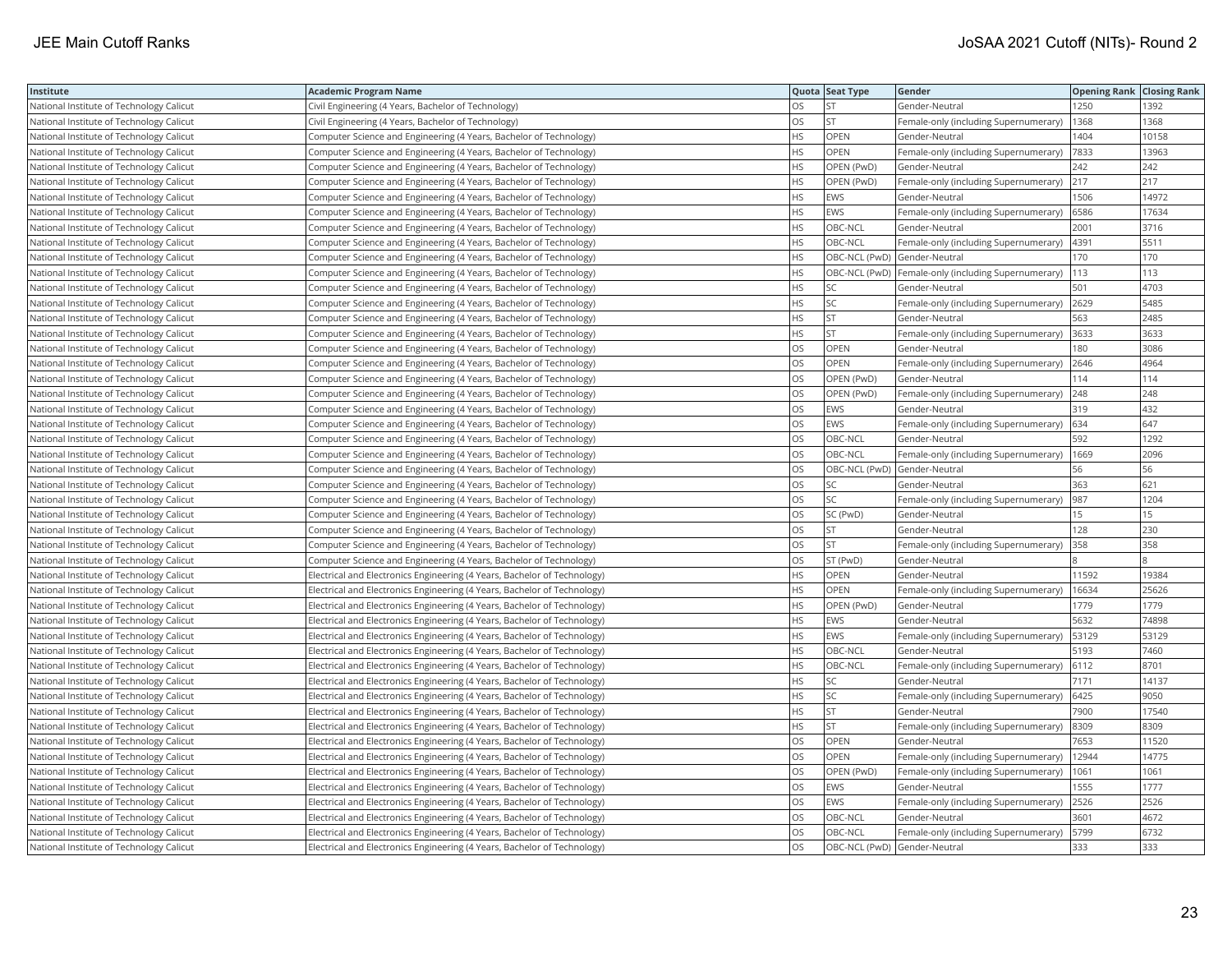| Institute                                | <b>Academic Program Name</b>                                                |           | Quota Seat Type | Gender                                              | <b>Opening Rank Closing Rank</b> |       |
|------------------------------------------|-----------------------------------------------------------------------------|-----------|-----------------|-----------------------------------------------------|----------------------------------|-------|
| National Institute of Technology Calicut | Electrical and Electronics Engineering (4 Years, Bachelor of Technology)    | OS.       |                 | OBC-NCL (PwD) Female-only (including Supernumerary) | 662                              | 662   |
| National Institute of Technology Calicut | Electrical and Electronics Engineering (4 Years, Bachelor of Technology)    | OS        |                 | Gender-Neutral                                      | 2030                             | 2652  |
| National Institute of Technology Calicut | Electrical and Electronics Engineering (4 Years, Bachelor of Technology)    | OS        | SC              | Female-only (including Supernumerary)               | 2912                             | 3139  |
| National Institute of Technology Calicut | Electrical and Electronics Engineering (4 Years, Bachelor of Technology)    | OS        | <b>ST</b>       | Gender-Neutral                                      | 652                              | 828   |
| National Institute of Technology Calicut | Electrical and Electronics Engineering (4 Years, Bachelor of Technology)    | OS        | <b>ST</b>       | Female-only (including Supernumerary)               | 1164                             | 1164  |
| National Institute of Technology Calicut | Electronics and Communication Engineering (4 Years, Bachelor of Technology) | <b>HS</b> | OPEN            | Gender-Neutral                                      | 6875                             | 14744 |
| National Institute of Technology Calicut | Electronics and Communication Engineering (4 Years, Bachelor of Technology) | <b>HS</b> | <b>OPEN</b>     | Female-only (including Supernumerary)               | 8738                             | 16423 |
| National Institute of Technology Calicut | Electronics and Communication Engineering (4 Years, Bachelor of Technology) | <b>HS</b> | OPEN (PwD)      | Female-only (including Supernumerary)               | 788                              | 788   |
| National Institute of Technology Calicut | Electronics and Communication Engineering (4 Years, Bachelor of Technology) | <b>HS</b> | EWS             | Gender-Neutral                                      | 3794                             | 25988 |
| National Institute of Technology Calicut | Electronics and Communication Engineering (4 Years, Bachelor of Technology) | <b>HS</b> | EWS             | Female-only (including Supernumerary)               | 22612                            | 27869 |
| National Institute of Technology Calicut | Electronics and Communication Engineering (4 Years, Bachelor of Technology) | <b>HS</b> | OBC-NCL         | Gender-Neutral                                      | 3390                             | 5158  |
| National Institute of Technology Calicut | Electronics and Communication Engineering (4 Years, Bachelor of Technology) | <b>HS</b> | OBC-NCL         | Female-only (including Supernumerary)               | 5010                             | 5876  |
| National Institute of Technology Calicut | Electronics and Communication Engineering (4 Years, Bachelor of Technology) | HS        |                 | OBC-NCL (PwD) Female-only (including Supernumerary) | 637                              | 637   |
| National Institute of Technology Calicut | Electronics and Communication Engineering (4 Years, Bachelor of Technology) | <b>HS</b> | SC              | Gender-Neutral                                      | 2718                             | 7141  |
| National Institute of Technology Calicut | Electronics and Communication Engineering (4 Years, Bachelor of Technology) | <b>HS</b> | <b>SC</b>       | Female-only (including Supernumerary)               | 4071                             | 6349  |
| National Institute of Technology Calicut | Electronics and Communication Engineering (4 Years, Bachelor of Technology) | <b>HS</b> | <b>ST</b>       | Gender-Neutral                                      | 4502                             | 16240 |
| National Institute of Technology Calicut | Electronics and Communication Engineering (4 Years, Bachelor of Technology) | <b>HS</b> | <b>ST</b>       | Female-only (including Supernumerary)               | 13896                            | 13896 |
| National Institute of Technology Calicut | Electronics and Communication Engineering (4 Years, Bachelor of Technology) | OS        | OPEN            | Gender-Neutral                                      | 5280                             | 7573  |
| National Institute of Technology Calicut | Electronics and Communication Engineering (4 Years, Bachelor of Technology) | <b>OS</b> | OPEN            | Female-only (including Supernumerary)               | 7708                             | 9530  |
| National Institute of Technology Calicut | Electronics and Communication Engineering (4 Years, Bachelor of Technology) | OS        | OPEN (PwD)      | Gender-Neutral                                      | 167                              | 167   |
| National Institute of Technology Calicut | Electronics and Communication Engineering (4 Years, Bachelor of Technology) | <b>OS</b> | OPEN (PwD)      | Female-only (including Supernumerary)               | 603                              | 603   |
| National Institute of Technology Calicut | Electronics and Communication Engineering (4 Years, Bachelor of Technology) | <b>OS</b> | EWS             | Gender-Neutral                                      | 942                              | 1073  |
| National Institute of Technology Calicut | Electronics and Communication Engineering (4 Years, Bachelor of Technology) | <b>OS</b> | <b>EWS</b>      | Female-only (including Supernumerary)               | 1286                             | 1286  |
| National Institute of Technology Calicut | Electronics and Communication Engineering (4 Years, Bachelor of Technology) | OS        | EWS (PwD)       | Female-only (including Supernumerary)               | 129                              | 129   |
| National Institute of Technology Calicut | Electronics and Communication Engineering (4 Years, Bachelor of Technology) | OS        | OBC-NCL         | Gender-Neutral                                      | 1626                             | 2739  |
| National Institute of Technology Calicut | Electronics and Communication Engineering (4 Years, Bachelor of Technology) | <b>OS</b> | OBC-NCL         | Female-only (including Supernumerary)               | 3551                             | 4621  |
| National Institute of Technology Calicut | Electronics and Communication Engineering (4 Years, Bachelor of Technology) | OS        |                 | OBC-NCL (PwD) Gender-Neutral                        | 140                              | 140   |
| National Institute of Technology Calicut | Electronics and Communication Engineering (4 Years, Bachelor of Technology) | OS        | SC              | Gender-Neutral                                      | 1185                             | 1767  |
| National Institute of Technology Calicut | Electronics and Communication Engineering (4 Years, Bachelor of Technology) | OS        | SC              | Female-only (including Supernumerary)               | 2435                             | 2577  |
| National Institute of Technology Calicut | Electronics and Communication Engineering (4 Years, Bachelor of Technology) | <b>OS</b> | SC (PwD)        | Gender-Neutral                                      | 64                               | 64    |
| National Institute of Technology Calicut | Electronics and Communication Engineering (4 Years, Bachelor of Technology) | OS        | <b>ST</b>       | Gender-Neutral                                      | 460                              | 580   |
| National Institute of Technology Calicut | Electronics and Communication Engineering (4 Years, Bachelor of Technology) | OS        | <b>ST</b>       | Female-only (including Supernumerary)               | 709                              | 709   |
| National Institute of Technology Calicut | Engineering Physics (4 Years, Bachelor of Technology)                       | <b>HS</b> | OPEN            | Gender-Neutral                                      | 24419                            | 33034 |
| National Institute of Technology Calicut | Engineering Physics (4 Years, Bachelor of Technology)                       | <b>HS</b> | OPEN            | Female-only (including Supernumerary)               | 42229                            | 42785 |
| National Institute of Technology Calicut | Engineering Physics (4 Years, Bachelor of Technology)                       | <b>HS</b> | EWS             | Gender-Neutral                                      | 14156                            | 14156 |
| National Institute of Technology Calicut | Engineering Physics (4 Years, Bachelor of Technology)                       | <b>HS</b> | OBC-NCL         | Gender-Neutral                                      | 8874                             | 10991 |
| National Institute of Technology Calicut | Engineering Physics (4 Years, Bachelor of Technology)                       | <b>HS</b> | OBC-NCL         | Female-only (including Supernumerary)               | 14858                            | 14858 |
| National Institute of Technology Calicut | Engineering Physics (4 Years, Bachelor of Technology)                       | <b>HS</b> | SC              | Gender-Neutral                                      | 9199                             | 9199  |
| National Institute of Technology Calicut | Engineering Physics (4 Years, Bachelor of Technology)                       | <b>HS</b> | SC              | Female-only (including Supernumerary)               | 10177                            | 10177 |
| National Institute of Technology Calicut | Engineering Physics (4 Years, Bachelor of Technology)                       | OS        | OPEN            | Gender-Neutral                                      | 12636                            | 17155 |
| National Institute of Technology Calicut | Engineering Physics (4 Years, Bachelor of Technology)                       | <b>OS</b> | OPEN            | Female-only (including Supernumerary)               | 22611                            | 22611 |
| National Institute of Technology Calicut | Engineering Physics (4 Years, Bachelor of Technology)                       | OS        | EWS             | Gender-Neutral                                      | 2816                             | 3149  |
| National Institute of Technology Calicut | Engineering Physics (4 Years, Bachelor of Technology)                       | OS        | OBC-NCL         | Gender-Neutral                                      | 6702                             | 6747  |
| National Institute of Technology Calicut | Engineering Physics (4 Years, Bachelor of Technology)                       | <b>OS</b> | OBC-NCL         | Female-only (including Supernumerary)               | 13955                            | 14393 |
| National Institute of Technology Calicut | Engineering Physics (4 Years, Bachelor of Technology)                       | OS        | SC              | Gender-Neutral                                      | 4589                             | 5062  |
| National Institute of Technology Calicut | Engineering Physics (4 Years, Bachelor of Technology)                       | <b>OS</b> | <b>SC</b>       | Female-only (including Supernumerary)               | 7359                             | 7359  |
| National Institute of Technology Calicut | Engineering Physics (4 Years, Bachelor of Technology)                       | OS        | <b>ST</b>       | Gender-Neutral                                      | 839                              | 1995  |
| National Institute of Technology Calicut | Materials Science and Engineering (4 Years, Bachelor of Technology)         | <b>HS</b> | OPEN            | Gender-Neutral                                      | 34748                            | 45634 |
| National Institute of Technology Calicut | Materials Science and Engineering (4 Years, Bachelor of Technology)         | <b>HS</b> | OPEN            | Female-only (including Supernumerary)               | 43900                            | 43900 |
| National Institute of Technology Calicut | Materials Science and Engineering (4 Years, Bachelor of Technology)         | <b>HS</b> | OBC-NCL         | Gender-Neutral                                      | 13890                            | 14854 |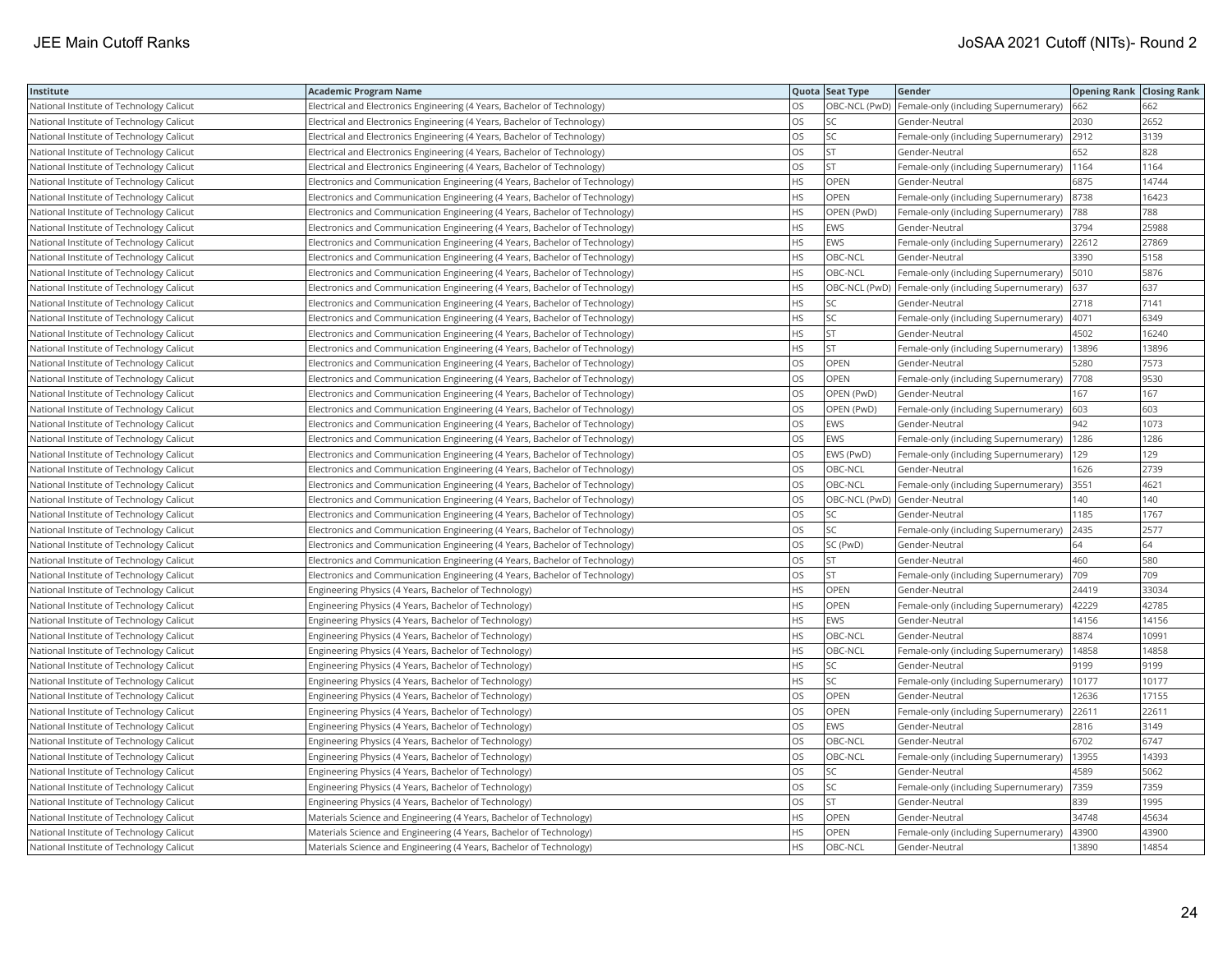| Institute                                | <b>Academic Program Name</b>                                        |           | Quota Seat Type | Gender                                | <b>Opening Rank Closing Rank</b> |       |
|------------------------------------------|---------------------------------------------------------------------|-----------|-----------------|---------------------------------------|----------------------------------|-------|
| National Institute of Technology Calicut | Materials Science and Engineering (4 Years, Bachelor of Technology) | HS.       | OBC-NCL         | Female-only (including Supernumerary) | 16525                            | 16525 |
| National Institute of Technology Calicut | Materials Science and Engineering (4 Years, Bachelor of Technology) | HS        | SC              | Gender-Neutral                        | 16636                            | 25456 |
| National Institute of Technology Calicut | Materials Science and Engineering (4 Years, Bachelor of Technology) | <b>HS</b> | SC              | Female-only (including Supernumerary) | 27907                            | 27907 |
| National Institute of Technology Calicut | Materials Science and Engineering (4 Years, Bachelor of Technology) | OS        | OPEN            | Gender-Neutral                        | 24861                            | 29884 |
| National Institute of Technology Calicut | Materials Science and Engineering (4 Years, Bachelor of Technology) | <b>OS</b> | OPEN            | Female-only (including Supernumerary) | 33092                            | 33092 |
| National Institute of Technology Calicut | Materials Science and Engineering (4 Years, Bachelor of Technology) | OS        | EWS             | Gender-Neutral                        | 5022                             | 5247  |
| National Institute of Technology Calicut | Materials Science and Engineering (4 Years, Bachelor of Technology) | <b>OS</b> | OBC-NCL         | Gender-Neutral                        | 8640                             | 10163 |
| National Institute of Technology Calicut | Materials Science and Engineering (4 Years, Bachelor of Technology) | los       | OBC-NCL         | Female-only (including Supernumerary) | 15637                            | 15637 |
| National Institute of Technology Calicut | Materials Science and Engineering (4 Years, Bachelor of Technology) | los       | SC              | Gender-Neutral                        | 6477                             | 6477  |
| National Institute of Technology Calicut | Materials Science and Engineering (4 Years, Bachelor of Technology) | OS        | SC              | Female-only (including Supernumerary) | 8068                             | 8068  |
| National Institute of Technology Calicut | Materials Science and Engineering (4 Years, Bachelor of Technology) | OS        | <b>ST</b>       | Gender-Neutral                        | 2171                             | 2171  |
| National Institute of Technology Calicut | Mechanical Engineering (4 Years, Bachelor of Technology)            | <b>HS</b> | OPEN            | Gender-Neutral                        | 13286                            | 27312 |
| National Institute of Technology Calicut | Mechanical Engineering (4 Years, Bachelor of Technology)            | <b>HS</b> | OPEN            | Female-only (including Supernumerary) | 21770                            | 33103 |
| National Institute of Technology Calicut | Mechanical Engineering (4 Years, Bachelor of Technology)            | <b>HS</b> | OPEN (PwD)      | Gender-Neutral                        | 498                              | 498   |
| National Institute of Technology Calicut | Mechanical Engineering (4 Years, Bachelor of Technology)            | <b>HS</b> | EWS             | Gender-Neutral                        | 9373                             | 29769 |
| National Institute of Technology Calicut | Mechanical Engineering (4 Years, Bachelor of Technology)            | <b>HS</b> | <b>EWS</b>      | Female-only (including Supernumerary) | 44891                            | 67965 |
| National Institute of Technology Calicut | Mechanical Engineering (4 Years, Bachelor of Technology)            | HS        | OBC-NCL         | Gender-Neutral                        | 6444                             | 8822  |
| National Institute of Technology Calicut | Mechanical Engineering (4 Years, Bachelor of Technology)            | <b>HS</b> | OBC-NCL         | Female-only (including Supernumerary) | 11404                            | 15439 |
| National Institute of Technology Calicut | Mechanical Engineering (4 Years, Bachelor of Technology)            | <b>HS</b> |                 | OBC-NCL (PwD) Gender-Neutral          | 981                              | 981   |
| National Institute of Technology Calicut | Mechanical Engineering (4 Years, Bachelor of Technology)            | <b>HS</b> | SΣ              | Gender-Neutral                        | 5152                             | 25888 |
| National Institute of Technology Calicut | Mechanical Engineering (4 Years, Bachelor of Technology)            | <b>HS</b> | SC              | Female-only (including Supernumerary) | 16890                            | 30378 |
| National Institute of Technology Calicut | Mechanical Engineering (4 Years, Bachelor of Technology)            | <b>HS</b> | <b>ST</b>       | Gender-Neutral                        | 2660                             | 2660  |
| National Institute of Technology Calicut | Mechanical Engineering (4 Years, Bachelor of Technology)            | <b>HS</b> | <b>ST</b>       | Female-only (including Supernumerary) | 13804                            | 13804 |
| National Institute of Technology Calicut | Mechanical Engineering (4 Years, Bachelor of Technology)            | los       | OPEN            | Gender-Neutral                        | 11041                            | 16865 |
| National Institute of Technology Calicut | Mechanical Engineering (4 Years, Bachelor of Technology)            | OS        | OPEN            | Female-only (including Supernumerary) | 20988                            | 24732 |
| National Institute of Technology Calicut | Mechanical Engineering (4 Years, Bachelor of Technology)            | <b>OS</b> | OPEN (PwD)      | Gender-Neutral                        | 621                              | 621   |
| National Institute of Technology Calicut | Mechanical Engineering (4 Years, Bachelor of Technology)            | <b>OS</b> | OPEN (PwD)      | Female-only (including Supernumerary) | 1905                             | 1905  |
| National Institute of Technology Calicut | Mechanical Engineering (4 Years, Bachelor of Technology)            | OS        | EWS             | Gender-Neutral                        | 2357                             | 2695  |
| National Institute of Technology Calicut | Mechanical Engineering (4 Years, Bachelor of Technology)            | <b>OS</b> | EWS             | Female-only (including Supernumerary) | 4706                             | 4729  |
| National Institute of Technology Calicut | Mechanical Engineering (4 Years, Bachelor of Technology)            | OS        | EWS (PwD)       | Gender-Neutral                        | 167                              | 167   |
| National Institute of Technology Calicut | Mechanical Engineering (4 Years, Bachelor of Technology)            | <b>OS</b> | OBC-NCL         | Gender-Neutral                        | 4687                             | 5817  |
| National Institute of Technology Calicut | Mechanical Engineering (4 Years, Bachelor of Technology)            | OS        | OBC-NCL         | Female-only (including Supernumerary) | 9547                             | 12099 |
| National Institute of Technology Calicut | Mechanical Engineering (4 Years, Bachelor of Technology)            | <b>OS</b> |                 | Gender-Neutral                        | 2950                             | 3985  |
| National Institute of Technology Calicut | Mechanical Engineering (4 Years, Bachelor of Technology)            | OS        | SC              | Female-only (including Supernumerary) | 5381                             | 5558  |
| National Institute of Technology Calicut | Mechanical Engineering (4 Years, Bachelor of Technology)            | <b>OS</b> | <b>ST</b>       | Gender-Neutral                        | 936                              | 1100  |
| National Institute of Technology Calicut | Mechanical Engineering (4 Years, Bachelor of Technology)            | OS        | <b>ST</b>       | Female-only (including Supernumerary) | 1706                             | 1729  |
| National Institute of Technology Calicut | Production Engineering (4 Years, Bachelor of Technology)            | <b>HS</b> | OPEN            | Gender-Neutral                        | 28638                            | 46352 |
| National Institute of Technology Calicut | Production Engineering (4 Years, Bachelor of Technology)            | <b>HS</b> | OPEN            | Female-only (including Supernumerary) | 48360                            | 52022 |
| National Institute of Technology Calicut | Production Engineering (4 Years, Bachelor of Technology)            | <b>HS</b> | OBC-NCL         | Gender-Neutral                        | 13021                            | 15155 |
| National Institute of Technology Calicut | Production Engineering (4 Years, Bachelor of Technology)            | <b>HS</b> | OBC-NCL         | Female-only (including Supernumerary) | 16272                            | 16272 |
| National Institute of Technology Calicut | Production Engineering (4 Years, Bachelor of Technology)            | <b>HS</b> | SC              | Gender-Neutral                        | 13714                            | 24379 |
| National Institute of Technology Calicut | Production Engineering (4 Years, Bachelor of Technology)            | <b>HS</b> | SC              | Female-only (including Supernumerary) | 17854                            | 17854 |
| National Institute of Technology Calicut | Production Engineering (4 Years, Bachelor of Technology)            | OS        | OPEN            | Gender-Neutral                        | 22651                            | 27381 |
| National Institute of Technology Calicut | Production Engineering (4 Years, Bachelor of Technology)            | <b>OS</b> | OPEN            | Female-only (including Supernumerary) | 38031                            | 38526 |
| National Institute of Technology Calicut | Production Engineering (4 Years, Bachelor of Technology)            | OS        | OPEN (PwD)      | Gender-Neutral                        | 1306                             | 1306  |
| National Institute of Technology Calicut | Production Engineering (4 Years, Bachelor of Technology)            | <b>OS</b> | EWS             | Gender-Neutral                        | 4919                             | 4955  |
| National Institute of Technology Calicut | Production Engineering (4 Years, Bachelor of Technology)            | OS        | EWS             | Female-only (including Supernumerary) | 7056                             | 7056  |
| National Institute of Technology Calicut | Production Engineering (4 Years, Bachelor of Technology)            | <b>OS</b> | OBC-NCL         | Gender-Neutral                        | 8577                             | 10332 |
| National Institute of Technology Calicut | Production Engineering (4 Years, Bachelor of Technology)            | OS        | OBC-NCL         | Female-only (including Supernumerary) | 14194                            | 14194 |
| National Institute of Technology Calicut | Production Engineering (4 Years, Bachelor of Technology)            | <b>OS</b> | SC              | Gender-Neutral                        | 5658                             | 6721  |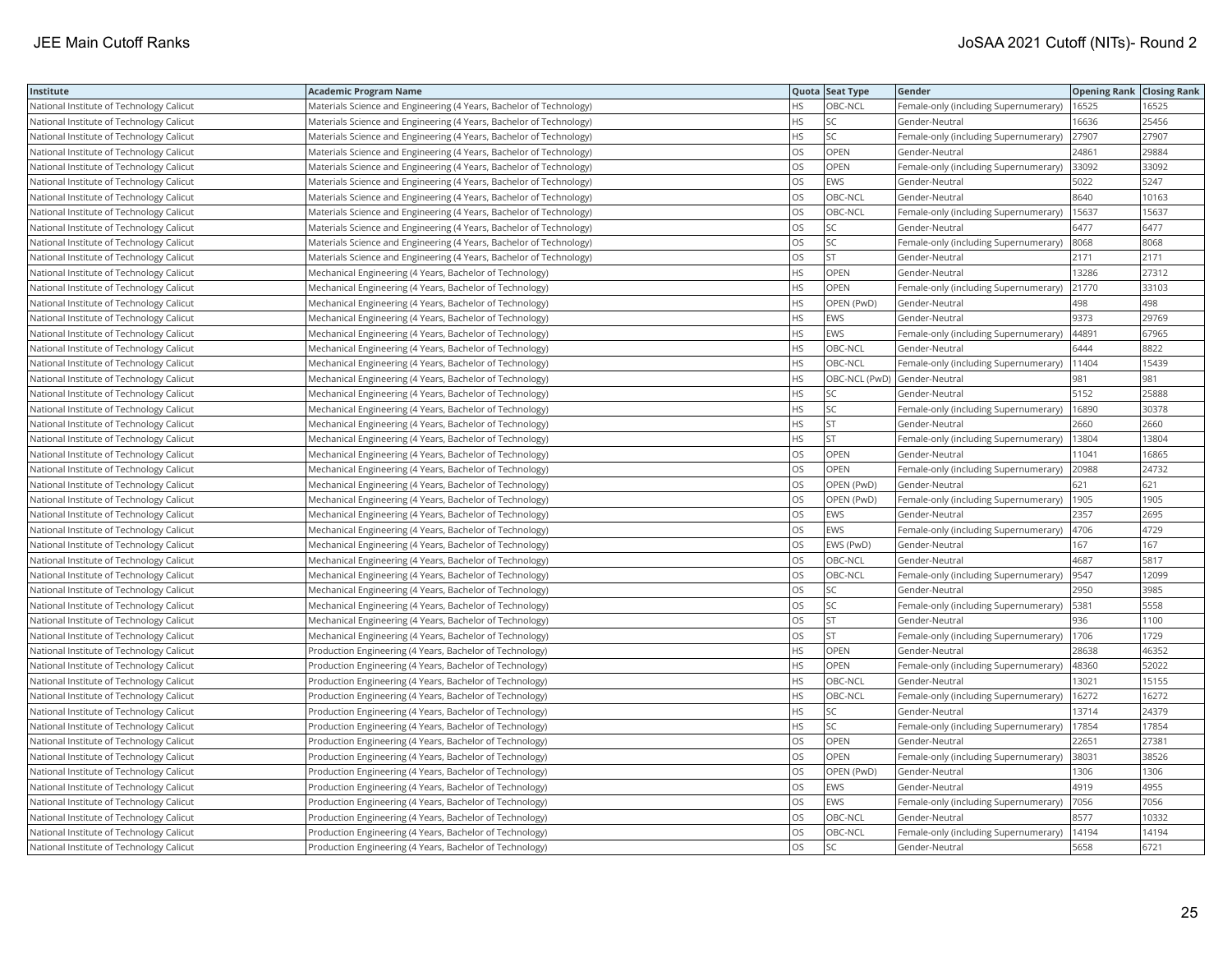| Institute                                | <b>Academic Program Name</b>                                                |           | Quota Seat Type | Gender                                | <b>Opening Rank Closing Rank</b> |       |
|------------------------------------------|-----------------------------------------------------------------------------|-----------|-----------------|---------------------------------------|----------------------------------|-------|
| National Institute of Technology Calicut | Production Engineering (4 Years, Bachelor of Technology)                    | OS.       | SC              | Female-only (including Supernumerary) | 8865                             | 8865  |
| National Institute of Technology Calicut | Production Engineering (4 Years, Bachelor of Technology)                    | OS        | <b>ST</b>       | Gender-Neutral                        | 1678                             | 1775  |
| National Institute of Technology Calicut | Production Engineering (4 Years, Bachelor of Technology)                    | OS        | <b>ST</b>       | Female-only (including Supernumerary) | 3597                             | 3597  |
| National Institute of Technology Delhi   | Computer Science and Engineering (4 Years, Bachelor of Technology)          | <b>HS</b> | OPEN            | Gender-Neutral                        | 634                              | 7721  |
| National Institute of Technology Delhi   | Computer Science and Engineering (4 Years, Bachelor of Technology)          | <b>HS</b> | OPEN            | Female-only (including Supernumerary) | 7176                             | 13774 |
| National Institute of Technology Delhi   | Computer Science and Engineering (4 Years, Bachelor of Technology)          | <b>HS</b> | OPEN (PwD)      | Gender-Neutral                        | 29                               | 29    |
| National Institute of Technology Delhi   | Computer Science and Engineering (4 Years, Bachelor of Technology)          | <b>HS</b> | EWS             | Gender-Neutral                        | 1008                             | 3081  |
| National Institute of Technology Delhi   | Computer Science and Engineering (4 Years, Bachelor of Technology)          | <b>HS</b> | OBC-NCL         | Gender-Neutral                        | 2024                             | 5928  |
| National Institute of Technology Delhi   | Computer Science and Engineering (4 Years, Bachelor of Technology)          | <b>HS</b> | OBC-NCL         | Female-only (including Supernumerary) | 7546                             | 9145  |
| National Institute of Technology Delhi   | Computer Science and Engineering (4 Years, Bachelor of Technology)          | <b>HS</b> |                 | OBC-NCL (PwD) Gender-Neutral          | 365                              | 365   |
| National Institute of Technology Delhi   | Computer Science and Engineering (4 Years, Bachelor of Technology)          | HS        | SC              | Gender-Neutral                        | 1943                             | 2878  |
| National Institute of Technology Delhi   | Computer Science and Engineering (4 Years, Bachelor of Technology)          | HS        | SC              | Female-only (including Supernumerary) | 1871                             | 1871  |
| National Institute of Technology Delhi   | Computer Science and Engineering (4 Years, Bachelor of Technology)          | HS        | ST              | Gender-Neutral                        | 1383                             | 1547  |
| National Institute of Technology Delhi   | Computer Science and Engineering (4 Years, Bachelor of Technology)          | <b>HS</b> | <b>ST</b>       | Female-only (including Supernumerary) | 3124                             | 3124  |
| National Institute of Technology Delhi   | Computer Science and Engineering (4 Years, Bachelor of Technology)          | OS        | OPEN            | Gender-Neutral                        | 3329                             | 7129  |
| National Institute of Technology Delhi   | Computer Science and Engineering (4 Years, Bachelor of Technology)          | OS        | OPEN            | Female-only (including Supernumerary) | 5340                             | 11868 |
| National Institute of Technology Delhi   | Computer Science and Engineering (4 Years, Bachelor of Technology)          | OS        | <b>EWS</b>      | Gender-Neutral                        | 1078                             | 1217  |
| National Institute of Technology Delhi   | Computer Science and Engineering (4 Years, Bachelor of Technology)          | OS        | EWS (PwD)       | Gender-Neutral                        | 49                               | 49    |
| National Institute of Technology Delhi   | Computer Science and Engineering (4 Years, Bachelor of Technology)          | OS        | OBC-NCL         | Gender-Neutral                        | 2811                             | 3016  |
| National Institute of Technology Delhi   | Computer Science and Engineering (4 Years, Bachelor of Technology)          | <b>OS</b> | OBC-NCL         | Female-only (including Supernumerary) | 3458                             | 4790  |
| National Institute of Technology Delhi   | Computer Science and Engineering (4 Years, Bachelor of Technology)          | OS        | SC.             | Gender-Neutral                        | 954                              | 1630  |
| National Institute of Technology Delhi   | Computer Science and Engineering (4 Years, Bachelor of Technology)          | OS.       | SC (PwD)        | Gender-Neutral                        | 36                               | 36    |
| National Institute of Technology Delhi   | Computer Science and Engineering (4 Years, Bachelor of Technology)          | OS        | <b>ST</b>       | Gender-Neutral                        | 235                              | 591   |
| National Institute of Technology Delhi   | Computer Science and Engineering (4 Years, Bachelor of Technology)          | OS        | <b>ST</b>       | Female-only (including Supernumerary) | 535                              | 535   |
| National Institute of Technology Delhi   | Electrical and Electronics Engineering (4 Years, Bachelor of Technology)    | <b>HS</b> | <b>OPEN</b>     | Gender-Neutral                        | 8281                             | 22505 |
| National Institute of Technology Delhi   | Electrical and Electronics Engineering (4 Years, Bachelor of Technology)    | <b>HS</b> | OPEN            | Female-only (including Supernumerary) | 23881                            | 24087 |
| National Institute of Technology Delhi   | Electrical and Electronics Engineering (4 Years, Bachelor of Technology)    | HS        | OPEN (PwD)      | Gender-Neutral                        | 719                              | 719   |
| National Institute of Technology Delhi   | Electrical and Electronics Engineering (4 Years, Bachelor of Technology)    | HS        | EWS             | Gender-Neutral                        | 4279                             | 4565  |
| National Institute of Technology Delhi   | Electrical and Electronics Engineering (4 Years, Bachelor of Technology)    | <b>HS</b> | OBC-NCL         | Gender-Neutral                        | 8051                             | 10349 |
| National Institute of Technology Delhi   | Electrical and Electronics Engineering (4 Years, Bachelor of Technology)    | HS        | OBC-NCL         | Female-only (including Supernumerary) | 14435                            | 16138 |
| National Institute of Technology Delhi   | Electrical and Electronics Engineering (4 Years, Bachelor of Technology)    | <b>HS</b> | SC              | Gender-Neutral                        | 3798                             | 5171  |
| National Institute of Technology Delhi   | Electrical and Electronics Engineering (4 Years, Bachelor of Technology)    | HS        | SC              | Female-only (including Supernumerary) | 6047                             | 6047  |
| National Institute of Technology Delhi   | Electrical and Electronics Engineering (4 Years, Bachelor of Technology)    | HS        | <b>ST</b>       | Gender-Neutral                        | 2749                             | 2868  |
| National Institute of Technology Delhi   | Electrical and Electronics Engineering (4 Years, Bachelor of Technology)    | HS        | ST              | Female-only (including Supernumerary) | 4935                             | 4935  |
| National Institute of Technology Delhi   | Electrical and Electronics Engineering (4 Years, Bachelor of Technology)    | OS        | OPEN            | Gender-Neutral                        | 13468                            | 17016 |
| National Institute of Technology Delhi   | Electrical and Electronics Engineering (4 Years, Bachelor of Technology)    | OS        | OPEN            | Female-only (including Supernumerary) | 21898                            | 22197 |
| National Institute of Technology Delhi   | Electrical and Electronics Engineering (4 Years, Bachelor of Technology)    | <b>OS</b> | EWS             | Gender-Neutral                        | 2402                             | 2784  |
| National Institute of Technology Delhi   | Electrical and Electronics Engineering (4 Years, Bachelor of Technology)    | <b>OS</b> | EWS (PwD)       | Gender-Neutral                        | 119                              | 119   |
| National Institute of Technology Delhi   | Electrical and Electronics Engineering (4 Years, Bachelor of Technology)    | OS        | OBC-NCL         | Gender-Neutral                        | 4856                             | 5944  |
| National Institute of Technology Delhi   | Electrical and Electronics Engineering (4 Years, Bachelor of Technology)    | OS        | OBC-NCL         | Female-only (including Supernumerary) | 9676                             | 11123 |
| National Institute of Technology Delhi   | Electrical and Electronics Engineering (4 Years, Bachelor of Technology)    | OS        | SC              | Gender-Neutral                        | 2516                             | 3556  |
| National Institute of Technology Delhi   | Electrical and Electronics Engineering (4 Years, Bachelor of Technology)    | OS        | SC              | Female-only (including Supernumerary) | 3495                             | 3547  |
| National Institute of Technology Delhi   | Electrical and Electronics Engineering (4 Years, Bachelor of Technology)    | OS        | <b>ST</b>       | Gender-Neutral                        | 917                              | 917   |
| National Institute of Technology Delhi   | Electrical and Electronics Engineering (4 Years, Bachelor of Technology)    | <b>OS</b> | <b>ST</b>       | Female-only (including Supernumerary) | 1179                             | 1179  |
| National Institute of Technology Delhi   | Electrical and Electronics Engineering (4 Years, Bachelor of Technology)    | OS        | ST (PwD)        | Gender-Neutral                        | 40                               | 40    |
| National Institute of Technology Delhi   | Electronics and Communication Engineering (4 Years, Bachelor of Technology) | <b>HS</b> | OPEN            | Gender-Neutral                        | 11622                            | 16392 |
| National Institute of Technology Delhi   | Electronics and Communication Engineering (4 Years, Bachelor of Technology) | HS        | OPEN            | Female-only (including Supernumerary) | 18771                            | 24065 |
| National Institute of Technology Delhi   | Electronics and Communication Engineering (4 Years, Bachelor of Technology) | <b>HS</b> | <b>EWS</b>      | Gender-Neutral                        | 3319                             | 4033  |
| National Institute of Technology Delhi   | Electronics and Communication Engineering (4 Years, Bachelor of Technology) | HS        | EWS (PwD)       | Gender-Neutral                        | 237                              | 237   |
| National Institute of Technology Delhi   | Electronics and Communication Engineering (4 Years, Bachelor of Technology) | <b>HS</b> | OBC-NCL         | Gender-Neutral                        | 6138                             | 7793  |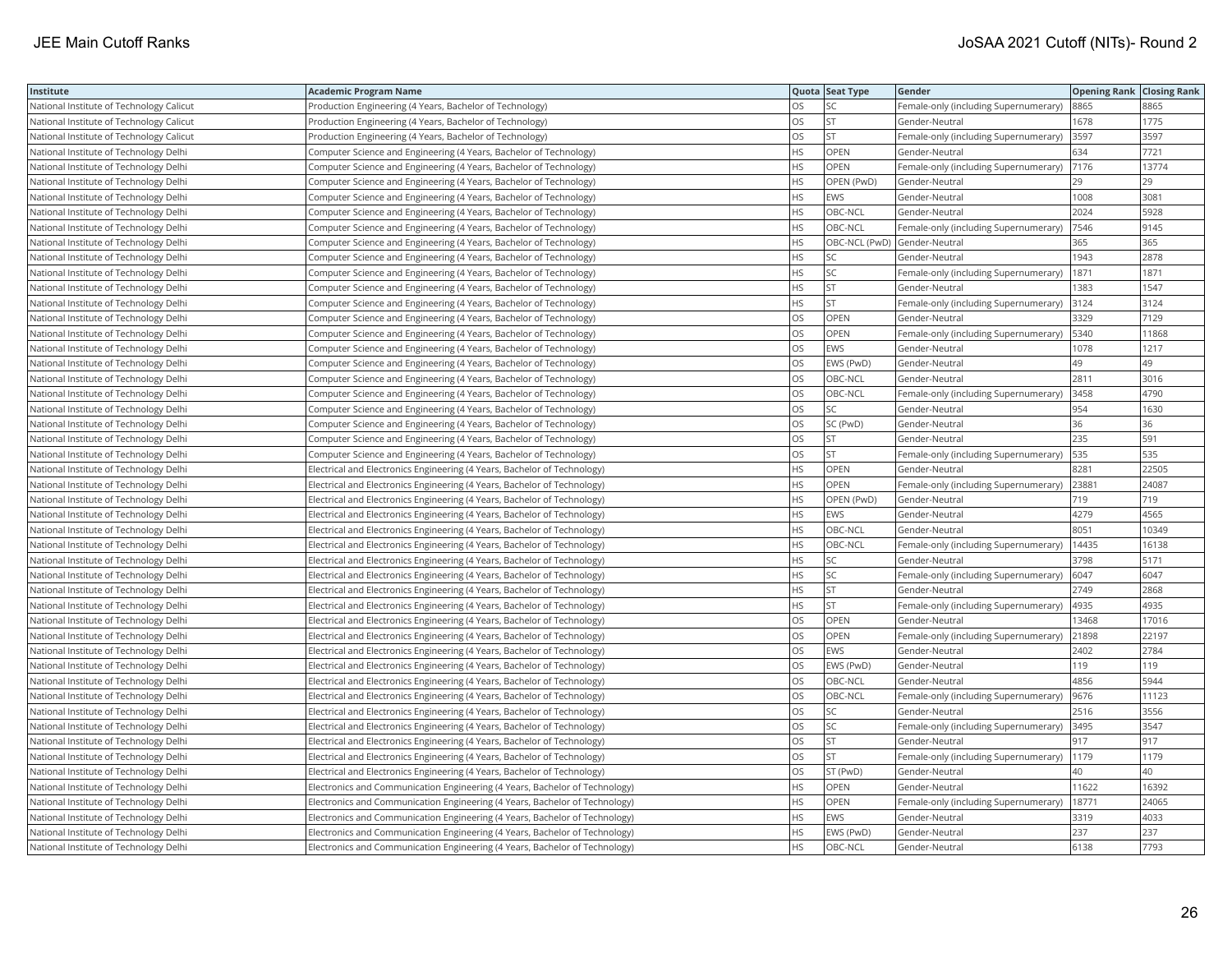| Institute                                 | <b>Academic Program Name</b>                                                |           | Quota Seat Type | Gender                                | <b>Opening Rank Closing Rank</b> |       |
|-------------------------------------------|-----------------------------------------------------------------------------|-----------|-----------------|---------------------------------------|----------------------------------|-------|
| National Institute of Technology Delhi    | Electronics and Communication Engineering (4 Years, Bachelor of Technology) | HS        | OBC-NCL         | Female-only (including Supernumerary) | 13087                            | 14010 |
| National Institute of Technology Delhi    | Electronics and Communication Engineering (4 Years, Bachelor of Technology) | HS        | SC              | Gender-Neutral                        | 3191                             | 4306  |
| National Institute of Technology Delhi    | Electronics and Communication Engineering (4 Years, Bachelor of Technology) | <b>HS</b> | SC              | Female-only (including Supernumerary) | 5505                             | 5505  |
| National Institute of Technology Delhi    | Electronics and Communication Engineering (4 Years, Bachelor of Technology) | HS        | ST              | Gender-Neutral                        | 1901                             | 2457  |
| National Institute of Technology Delhi    | Electronics and Communication Engineering (4 Years, Bachelor of Technology) | <b>HS</b> | ST              | Female-only (including Supernumerary) | 3477                             | 3477  |
| National Institute of Technology Delhi    | Electronics and Communication Engineering (4 Years, Bachelor of Technology) | OS        | OPEN            | Gender-Neutral                        | 7951                             | 13278 |
| National Institute of Technology Delhi    | Electronics and Communication Engineering (4 Years, Bachelor of Technology) | <b>OS</b> | <b>OPEN</b>     | Female-only (including Supernumerary) | 15112                            | 18450 |
| National Institute of Technology Delhi    | Electronics and Communication Engineering (4 Years, Bachelor of Technology) | OS        | OPEN (PwD)      | Gender-Neutral                        | 552                              | 552   |
| National Institute of Technology Delhi    | Electronics and Communication Engineering (4 Years, Bachelor of Technology) | OS        | EWS             | Gender-Neutral                        | 1806                             | 1872  |
| National Institute of Technology Delhi    | Electronics and Communication Engineering (4 Years, Bachelor of Technology) | OS        | OBC-NCL         | Gender-Neutral                        | 3591                             | 4830  |
| National Institute of Technology Delhi    | Electronics and Communication Engineering (4 Years, Bachelor of Technology) | OS        | OBC-NCL         | Female-only (including Supernumerary) | 7921                             | 8266  |
| National Institute of Technology Delhi    | Electronics and Communication Engineering (4 Years, Bachelor of Technology) | <b>OS</b> |                 | OBC-NCL (PwD) Gender-Neutral          | 204                              | 204   |
| National Institute of Technology Delhi    | Electronics and Communication Engineering (4 Years, Bachelor of Technology) | OS        | SС              | Gender-Neutral                        | 2574                             | 2843  |
| National Institute of Technology Delhi    | Electronics and Communication Engineering (4 Years, Bachelor of Technology) | <b>OS</b> | SC              | Female-only (including Supernumerary) | 2037                             | 2037  |
| National Institute of Technology Delhi    | Electronics and Communication Engineering (4 Years, Bachelor of Technology) | OS        | SC (PwD)        | Gender-Neutral                        | 79                               | 79    |
| National Institute of Technology Delhi    | Electronics and Communication Engineering (4 Years, Bachelor of Technology) | OS        | <b>ST</b>       | Gender-Neutral                        | 1198                             | 1206  |
| National Institute of Technology Durgapur | Bio Technology (4 Years, Bachelor of Technology)                            | HS        | OPEN            | Gender-Neutral                        | 33277                            | 39559 |
| National Institute of Technology Durgapur | Bio Technology (4 Years, Bachelor of Technology)                            | <b>HS</b> | OPEN            | Female-only (including Supernumerary) | 35396                            | 39141 |
| National Institute of Technology Durgapur | Bio Technology (4 Years, Bachelor of Technology)                            | HS        | OPEN (PwD)      | Gender-Neutral                        | 1020                             | 1020  |
| National Institute of Technology Durgapur | Bio Technology (4 Years, Bachelor of Technology)                            | <b>HS</b> | <b>EWS</b>      | Gender-Neutral                        | 9645                             | 10704 |
| National Institute of Technology Durgapur | Bio Technology (4 Years, Bachelor of Technology)                            | <b>HS</b> | EWS             | Female-only (including Supernumerary) | 8905                             | 8905  |
| National Institute of Technology Durgapur | Bio Technology (4 Years, Bachelor of Technology)                            | <b>HS</b> | OBC-NCL         | Gender-Neutral                        | 20080                            | 33218 |
| National Institute of Technology Durgapur | Bio Technology (4 Years, Bachelor of Technology)                            | HS        | OBC-NCL         | Female-only (including Supernumerary) | 16356                            | 28678 |
| National Institute of Technology Durgapur | Bio Technology (4 Years, Bachelor of Technology)                            | HS        | SC              | Gender-Neutral                        | 5597                             | 8001  |
| National Institute of Technology Durgapur | Bio Technology (4 Years, Bachelor of Technology)                            | <b>HS</b> | <b>SC</b>       | Female-only (including Supernumerary) | 5591                             | 5591  |
| National Institute of Technology Durgapur | Bio Technology (4 Years, Bachelor of Technology)                            | HS        | ST              | Gender-Neutral                        | 8766                             | 9574  |
| National Institute of Technology Durgapur | Bio Technology (4 Years, Bachelor of Technology)                            | HS        | <b>ST</b>       | Female-only (including Supernumerary) | 19973                            | 19973 |
| National Institute of Technology Durgapur | Bio Technology (4 Years, Bachelor of Technology)                            | OS        | OPEN            | Gender-Neutral                        | 31344                            | 40593 |
| National Institute of Technology Durgapur | Bio Technology (4 Years, Bachelor of Technology)                            | <b>OS</b> | <b>OPEN</b>     | Female-only (including Supernumerary) | 40721                            | 42826 |
| National Institute of Technology Durgapur | Bio Technology (4 Years, Bachelor of Technology)                            | OS        | EWS             | Gender-Neutral                        | 6259                             | 6354  |
| National Institute of Technology Durgapur | Bio Technology (4 Years, Bachelor of Technology)                            | OS        | EWS             | Female-only (including Supernumerary) | 6609                             | 6609  |
| National Institute of Technology Durgapur | Bio Technology (4 Years, Bachelor of Technology)                            | OS        | OBC-NCL         | Gender-Neutral                        | 11304                            | 12554 |
| National Institute of Technology Durgapur | Bio Technology (4 Years, Bachelor of Technology)                            | OS        | OBC-NCL         | Female-only (including Supernumerary) | 16800                            | 16863 |
| National Institute of Technology Durgapur | Bio Technology (4 Years, Bachelor of Technology)                            | OS        | SC              | Gender-Neutral                        | 6918                             | 7653  |
| National Institute of Technology Durgapur | Bio Technology (4 Years, Bachelor of Technology)                            | OS        | SC              | Female-only (including Supernumerary) | 6317                             | 6317  |
| National Institute of Technology Durgapur | Bio Technology (4 Years, Bachelor of Technology)                            | OS        | <b>ST</b>       | Gender-Neutral                        | 2353                             | 2696  |
| National Institute of Technology Durgapur | Biotechnology (5 Years, Bachelor and Master of Technology (Dual Degree))    | <b>HS</b> | OPEN            | Gender-Neutral                        | 35587                            | 35587 |
| National Institute of Technology Durgapur | Biotechnology (5 Years, Bachelor and Master of Technology (Dual Degree))    | <b>HS</b> | EWS             | Gender-Neutral                        | 11808                            | 11808 |
| National Institute of Technology Durgapur | Biotechnology (5 Years, Bachelor and Master of Technology (Dual Degree))    | HS        | OBC-NCL         | Gender-Neutral                        | 31905                            | 31905 |
| National Institute of Technology Durgapur | Biotechnology (5 Years, Bachelor and Master of Technology (Dual Degree))    | <b>HS</b> | SC              | Gender-Neutral                        | 2617                             | 2617  |
| National Institute of Technology Durgapur | Biotechnology (5 Years, Bachelor and Master of Technology (Dual Degree))    | OS        | OPEN            | Gender-Neutral                        | 30419                            | 30419 |
| National Institute of Technology Durgapur | Biotechnology (5 Years, Bachelor and Master of Technology (Dual Degree))    | OS        | OBC-NCL         | Gender-Neutral                        | 13180                            | 13180 |
| National Institute of Technology Durgapur | Biotechnology (5 Years, Bachelor and Master of Technology (Dual Degree))    | OS        | <b>ST</b>       | Female-only (including Supernumerary) | 3497                             | 3497  |
| National Institute of Technology Durgapur | Chemical Engineering (4 Years, Bachelor of Technology)                      | <b>HS</b> | <b>OPEN</b>     | Gender-Neutral                        | 23615                            | 28171 |
| National Institute of Technology Durgapur | Chemical Engineering (4 Years, Bachelor of Technology)                      | HS        | OPEN            | Female-only (including Supernumerary) | 24844                            | 30335 |
| National Institute of Technology Durgapur | Chemical Engineering (4 Years, Bachelor of Technology)                      | <b>HS</b> | OPEN (PwD)      | Gender-Neutral                        | 1856                             | 1856  |
| National Institute of Technology Durgapur | Chemical Engineering (4 Years, Bachelor of Technology)                      | HS        | EWS             | Gender-Neutral                        | 8158                             | 9059  |
| National Institute of Technology Durgapur | Chemical Engineering (4 Years, Bachelor of Technology)                      | HS        | <b>EWS</b>      | Female-only (including Supernumerary) | 14737                            | 14737 |
| National Institute of Technology Durgapur | Chemical Engineering (4 Years, Bachelor of Technology)                      | HS        | OBC-NCL         | Gender-Neutral                        | 13637                            | 25644 |
| National Institute of Technology Durgapur | Chemical Engineering (4 Years, Bachelor of Technology)                      | <b>HS</b> | OBC-NCL         | Female-only (including Supernumerary) | 24146                            | 32272 |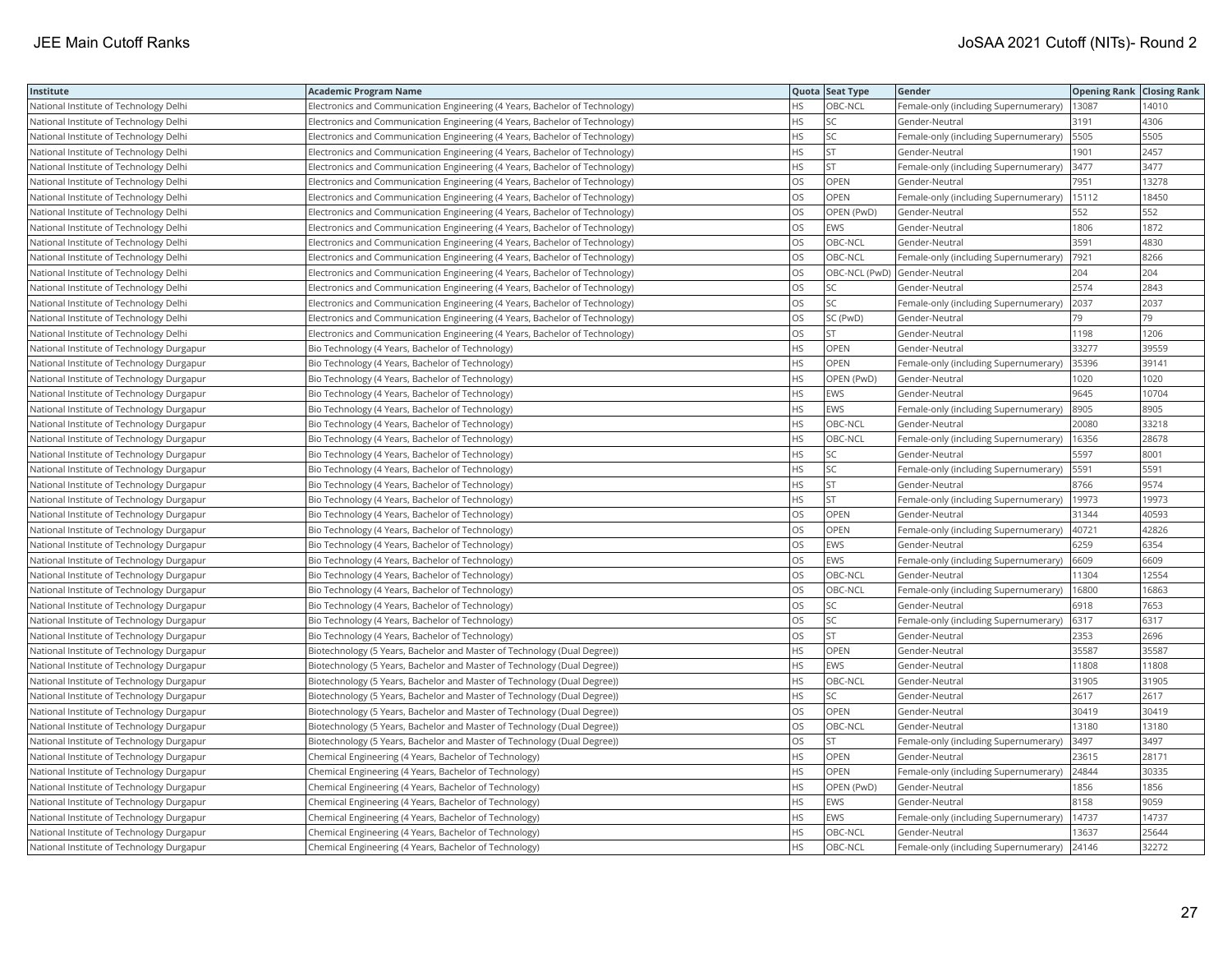| Institute                                 | <b>Academic Program Name</b>                                                    |           | Quota Seat Type | Gender                                | <b>Opening Rank Closing Rank</b> |       |
|-------------------------------------------|---------------------------------------------------------------------------------|-----------|-----------------|---------------------------------------|----------------------------------|-------|
| National Institute of Technology Durgapur | Chemical Engineering (4 Years, Bachelor of Technology)                          | <b>HS</b> | SC              | Gender-Neutral                        | 3498                             | 4928  |
| National Institute of Technology Durgapur | Chemical Engineering (4 Years, Bachelor of Technology)                          | HS        | SC              | Female-only (including Supernumerary) | 4425                             | 4425  |
| National Institute of Technology Durgapur | Chemical Engineering (4 Years, Bachelor of Technology)                          | <b>HS</b> | <b>ST</b>       | Gender-Neutral                        | 4809                             | 6925  |
| National Institute of Technology Durgapur | Chemical Engineering (4 Years, Bachelor of Technology)                          | <b>HS</b> | <b>ST</b>       | Female-only (including Supernumerary) | 9410                             | 9410  |
| National Institute of Technology Durgapur | Chemical Engineering (4 Years, Bachelor of Technology)                          | <b>OS</b> | OPEN            | Gender-Neutral                        | 17281                            | 28221 |
| National Institute of Technology Durgapur | Chemical Engineering (4 Years, Bachelor of Technology)                          | OS        | OPEN            | Female-only (including Supernumerary) | 32534                            | 35962 |
| National Institute of Technology Durgapur | Chemical Engineering (4 Years, Bachelor of Technology)                          | los       | OPEN (PwD)      | Gender-Neutral                        | 1567                             | 1567  |
| National Institute of Technology Durgapur | Chemical Engineering (4 Years, Bachelor of Technology)                          | los       | EWS             | Gender-Neutral                        | 4384                             | 4476  |
| National Institute of Technology Durgapur | Chemical Engineering (4 Years, Bachelor of Technology)                          | <b>OS</b> | EWS             | Female-only (including Supernumerary) | 6224                             | 6224  |
| National Institute of Technology Durgapur | Chemical Engineering (4 Years, Bachelor of Technology)                          | OS        | OBC-NCL         | Gender-Neutral                        | 8607                             | 9882  |
| National Institute of Technology Durgapur | Chemical Engineering (4 Years, Bachelor of Technology)                          | <b>OS</b> | OBC-NCL         | Female-only (including Supernumerary) | 14177                            | 14177 |
| National Institute of Technology Durgapur | Chemical Engineering (4 Years, Bachelor of Technology)                          | <b>OS</b> |                 | OBC-NCL (PwD) Gender-Neutral          | 851                              | 851   |
| National Institute of Technology Durgapur | Chemical Engineering (4 Years, Bachelor of Technology)                          | OS        | SC              | Gender-Neutral                        | 5071                             | 5921  |
| National Institute of Technology Durgapur | Chemical Engineering (4 Years, Bachelor of Technology)                          | OS        | SC              | Female-only (including Supernumerary) | 6399                             | 6399  |
| National Institute of Technology Durgapur | Chemical Engineering (4 Years, Bachelor of Technology)                          | <b>OS</b> | <b>ST</b>       | Gender-Neutral                        | 1692                             | 2084  |
| National Institute of Technology Durgapur | Chemical Engineering (4 Years, Bachelor of Technology)                          | OS        | ST              | Female-only (including Supernumerary) | 2898                             | 2898  |
| National Institute of Technology Durgapur | Chemical Engineering (5 Years, Bachelor and Master of Technology (Dual Degree)) | HS        | OPEN            | Female-only (including Supernumerary) | 26745                            | 26745 |
| National Institute of Technology Durgapur | Chemical Engineering (5 Years, Bachelor and Master of Technology (Dual Degree)) | <b>HS</b> | OBC-NCL         | Gender-Neutral                        | 17405                            | 17405 |
| National Institute of Technology Durgapur | Chemical Engineering (5 Years, Bachelor and Master of Technology (Dual Degree)) | <b>HS</b> | SC              | Gender-Neutral                        | 4971                             | 4971  |
| National Institute of Technology Durgapur | Chemical Engineering (5 Years, Bachelor and Master of Technology (Dual Degree)) | <b>OS</b> | OPEN            | Gender-Neutral                        | 29014                            | 29014 |
| National Institute of Technology Durgapur | Chemical Engineering (5 Years, Bachelor and Master of Technology (Dual Degree)) | OS        | EWS             | Female-only (including Supernumerary) | 6964                             | 6964  |
| National Institute of Technology Durgapur | Chemical Engineering (5 Years, Bachelor and Master of Technology (Dual Degree)) | los       | OBC-NCL         | Gender-Neutral                        | 11730                            | 11730 |
| National Institute of Technology Durgapur | Chemical Engineering (5 Years, Bachelor and Master of Technology (Dual Degree)) | los       | <b>ST</b>       | Female-only (including Supernumerary) | 3037                             | 3037  |
| National Institute of Technology Durgapur | Chemistry (5 Years, Integrated Master of Science)                               | <b>HS</b> | OPEN            | Gender-Neutral                        | 42072                            | 43464 |
| National Institute of Technology Durgapur | Chemistry (5 Years, Integrated Master of Science)                               | <b>HS</b> | OPEN            | Female-only (including Supernumerary) | 45576                            | 45576 |
| National Institute of Technology Durgapur | Chemistry (5 Years, Integrated Master of Science)                               | <b>HS</b> | EWS             | Gender-Neutral                        | 11473                            | 11473 |
| National Institute of Technology Durgapur | Chemistry (5 Years, Integrated Master of Science)                               | <b>HS</b> | OBC-NCL         | Gender-Neutral                        | 34052                            | 35853 |
| National Institute of Technology Durgapur | Chemistry (5 Years, Integrated Master of Science)                               | <b>HS</b> | SC              | Gender-Neutral                        | 9139                             | 9139  |
| National Institute of Technology Durgapur | Chemistry (5 Years, Integrated Master of Science)                               | HS        | <b>SC</b>       | Female-only (including Supernumerary) | 9320                             | 9320  |
| National Institute of Technology Durgapur | Chemistry (5 Years, Integrated Master of Science)                               | <b>OS</b> | OPEN            | Gender-Neutral                        | 41087                            | 44499 |
| National Institute of Technology Durgapur | Chemistry (5 Years, Integrated Master of Science)                               | OS        | OPEN            | Female-only (including Supernumerary) | 40229                            | 40229 |
| National Institute of Technology Durgapur | Chemistry (5 Years, Integrated Master of Science)                               | OS        | EWS             | Gender-Neutral                        | 6890                             | 6890  |
| National Institute of Technology Durgapur | Chemistry (5 Years, Integrated Master of Science)                               | los       | OBC-NCL         | Gender-Neutral                        | 14470                            | 14712 |
| National Institute of Technology Durgapur | Chemistry (5 Years, Integrated Master of Science)                               | <b>OS</b> | OBC-NCL         | Female-only (including Supernumerary) | 18867                            | 18867 |
| National Institute of Technology Durgapur | Chemistry (5 Years, Integrated Master of Science)                               | OS        | SC              | Gender-Neutral                        | 8074                             | 8074  |
| National Institute of Technology Durgapur | Chemistry (5 Years, Integrated Master of Science)                               | los       | <b>ST</b>       | Gender-Neutral                        | 1911                             | 1911  |
| National Institute of Technology Durgapur | Civil Engineering (4 Years, Bachelor of Technology)                             | <b>HS</b> | OPEN            | Gender-Neutral                        | 21801                            | 35604 |
| National Institute of Technology Durgapur | Civil Engineering (4 Years, Bachelor of Technology)                             | <b>HS</b> | OPEN            | Female-only (including Supernumerary) | 39371                            | 41406 |
| National Institute of Technology Durgapur | Civil Engineering (4 Years, Bachelor of Technology)                             | <b>HS</b> | EWS             | Gender-Neutral                        | 7496                             | 9440  |
| National Institute of Technology Durgapur | Civil Engineering (4 Years, Bachelor of Technology)                             | <b>HS</b> | EWS             | Female-only (including Supernumerary) | 21994                            | 21994 |
| National Institute of Technology Durgapur | Civil Engineering (4 Years, Bachelor of Technology)                             | <b>HS</b> | OBC-NCL         | Gender-Neutral                        | 16352                            | 27115 |
| National Institute of Technology Durgapur | Civil Engineering (4 Years, Bachelor of Technology)                             | <b>HS</b> | OBC-NCL         | Female-only (including Supernumerary) | 32117                            | 40065 |
| National Institute of Technology Durgapur | Civil Engineering (4 Years, Bachelor of Technology)                             | HS        | SC              | Gender-Neutral                        | 5651                             | 6637  |
| National Institute of Technology Durgapur | Civil Engineering (4 Years, Bachelor of Technology)                             | HS        | SC              | Female-only (including Supernumerary) | 6132                             | 8801  |
| National Institute of Technology Durgapur | Civil Engineering (4 Years, Bachelor of Technology)                             | HS        | <b>ST</b>       | Gender-Neutral                        | 2806                             | 7784  |
| National Institute of Technology Durgapur | Civil Engineering (4 Years, Bachelor of Technology)                             | <b>HS</b> | <b>ST</b>       | Female-only (including Supernumerary) | 9461                             | 9461  |
| National Institute of Technology Durgapur | Civil Engineering (4 Years, Bachelor of Technology)                             | OS        | OPEN            | Gender-Neutral                        | 23787                            | 31618 |
| National Institute of Technology Durgapur | Civil Engineering (4 Years, Bachelor of Technology)                             | <b>OS</b> | OPEN            | Female-only (including Supernumerary) | 37909                            | 39906 |
| National Institute of Technology Durgapur | Civil Engineering (4 Years, Bachelor of Technology)                             | OS        | EWS             | Gender-Neutral                        | 4838                             | 4950  |
| National Institute of Technology Durgapur | Civil Engineering (4 Years, Bachelor of Technology)                             | <b>OS</b> | EWS             | Female-only (including Supernumerary) | 6509                             | 6509  |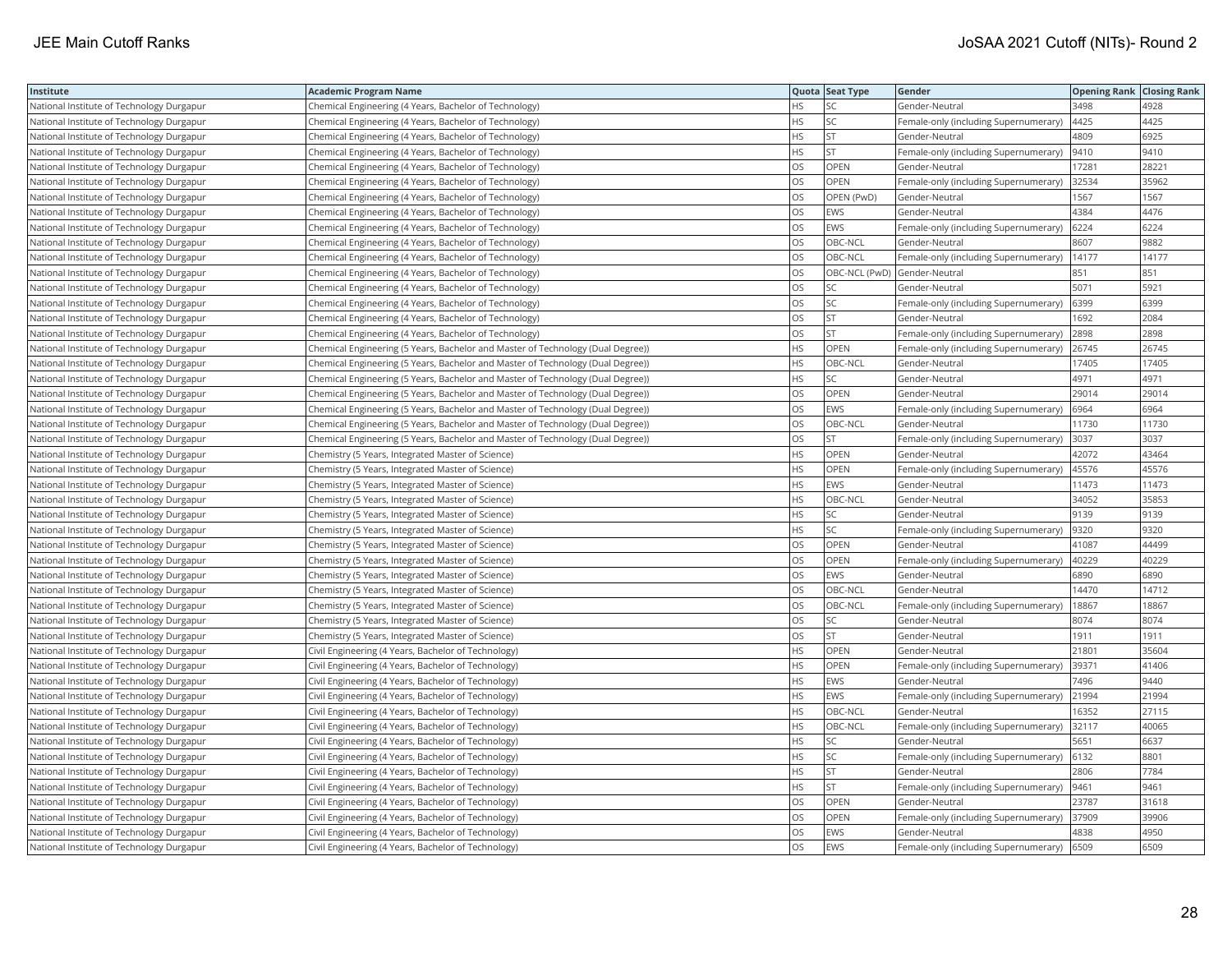| Institute                                 | <b>Academic Program Name</b>                                       |           | Quota Seat Type | Gender                                | <b>Opening Rank Closing Rank</b> |       |
|-------------------------------------------|--------------------------------------------------------------------|-----------|-----------------|---------------------------------------|----------------------------------|-------|
| National Institute of Technology Durgapur | Civil Engineering (4 Years, Bachelor of Technology)                | <b>OS</b> | OBC-NCL         | Gender-Neutral                        | 7640                             | 8986  |
| National Institute of Technology Durgapur | Civil Engineering (4 Years, Bachelor of Technology)                | OS        | OBC-NCL         | Female-only (including Supernumerary) | 13013                            | 16087 |
| National Institute of Technology Durgapur | Civil Engineering (4 Years, Bachelor of Technology)                | OS        |                 | OBC-NCL (PwD) Gender-Neutral          | 659                              | 659   |
| National Institute of Technology Durgapur | Civil Engineering (4 Years, Bachelor of Technology)                | los       | SC              | Gender-Neutral                        | 2611                             | 4529  |
| National Institute of Technology Durgapur | Civil Engineering (4 Years, Bachelor of Technology)                | OS        | SC              | Female-only (including Supernumerary) | 6449                             | 6449  |
| National Institute of Technology Durgapur | Civil Engineering (4 Years, Bachelor of Technology)                | <b>OS</b> | <b>ST</b>       | Gender-Neutral                        | 533                              | 1277  |
| National Institute of Technology Durgapur | Civil Engineering (4 Years, Bachelor of Technology)                | los       | <b>ST</b>       | Female-only (including Supernumerary) | 1359                             | 1359  |
| National Institute of Technology Durgapur | Computer Science and Engineering (4 Years, Bachelor of Technology) | <b>HS</b> | <b>OPEN</b>     | Gender-Neutral                        | 4406                             | 11109 |
| National Institute of Technology Durgapur | Computer Science and Engineering (4 Years, Bachelor of Technology) | <b>HS</b> | OPEN            | Female-only (including Supernumerary) | 5091                             | 16652 |
| National Institute of Technology Durgapur | Computer Science and Engineering (4 Years, Bachelor of Technology) | <b>HS</b> | OPEN (PwD)      | Gender-Neutral                        | 181                              | 181   |
| National Institute of Technology Durgapur | Computer Science and Engineering (4 Years, Bachelor of Technology) | <b>HS</b> | OPEN (PwD)      | Female-only (including Supernumerary) | 583                              | 583   |
| National Institute of Technology Durgapur | Computer Science and Engineering (4 Years, Bachelor of Technology) | <b>HS</b> | EWS             | Gender-Neutral                        | 1841                             | 3101  |
| National Institute of Technology Durgapur | Computer Science and Engineering (4 Years, Bachelor of Technology) | HS        | EWS             | Female-only (including Supernumerary) | 6246                             | 6711  |
| National Institute of Technology Durgapur | Computer Science and Engineering (4 Years, Bachelor of Technology) | HS        | OBC-NCL         | Gender-Neutral                        | 2923                             | 10698 |
| National Institute of Technology Durgapur | Computer Science and Engineering (4 Years, Bachelor of Technology) | <b>HS</b> | OBC-NCL         | Female-only (including Supernumerary) | 6911                             | 9597  |
| National Institute of Technology Durgapur | Computer Science and Engineering (4 Years, Bachelor of Technology) | HS        |                 | OBC-NCL (PwD) Gender-Neutral          | 117                              | 117   |
| National Institute of Technology Durgapur | Computer Science and Engineering (4 Years, Bachelor of Technology) | <b>HS</b> | SC              | Gender-Neutral                        | 256                              | 1789  |
| National Institute of Technology Durgapur | Computer Science and Engineering (4 Years, Bachelor of Technology) | <b>HS</b> | SC              | Female-only (including Supernumerary) | 1708                             | 2871  |
| National Institute of Technology Durgapur | Computer Science and Engineering (4 Years, Bachelor of Technology) | <b>HS</b> | SC (PwD)        | Gender-Neutral                        | 143                              | 143   |
| National Institute of Technology Durgapur | Computer Science and Engineering (4 Years, Bachelor of Technology) | <b>HS</b> | <b>ST</b>       | Gender-Neutral                        | 594                              | 1351  |
| National Institute of Technology Durgapur | Computer Science and Engineering (4 Years, Bachelor of Technology) | <b>HS</b> | <b>ST</b>       | Female-only (including Supernumerary) | 702                              | 1813  |
| National Institute of Technology Durgapur | Computer Science and Engineering (4 Years, Bachelor of Technology) | <b>OS</b> | OPEN            | Gender-Neutral                        | 3326                             | 7576  |
| National Institute of Technology Durgapur | Computer Science and Engineering (4 Years, Bachelor of Technology) | <b>OS</b> | OPEN            | Female-only (including Supernumerary) | 4869                             | 10345 |
| National Institute of Technology Durgapur | Computer Science and Engineering (4 Years, Bachelor of Technology) | OS        | OPEN (PwD)      | Gender-Neutral                        | 109                              | 109   |
| National Institute of Technology Durgapur | Computer Science and Engineering (4 Years, Bachelor of Technology) | OS        | EWS             | Gender-Neutral                        | 935                              | 1020  |
| National Institute of Technology Durgapur | Computer Science and Engineering (4 Years, Bachelor of Technology) | los       | EWS             | Female-only (including Supernumerary) | 1453                             | 2044  |
| National Institute of Technology Durgapur | Computer Science and Engineering (4 Years, Bachelor of Technology) | OS        | OBC-NCL         | Gender-Neutral                        | 1498                             | 2530  |
| National Institute of Technology Durgapur | Computer Science and Engineering (4 Years, Bachelor of Technology) | OS        | OBC-NCL         | Female-only (including Supernumerary) | 3522                             | 4988  |
| National Institute of Technology Durgapur | Computer Science and Engineering (4 Years, Bachelor of Technology) | OS        |                 | OBC-NCL (PwD) Gender-Neutral          | 108                              | 108   |
| National Institute of Technology Durgapur | Computer Science and Engineering (4 Years, Bachelor of Technology) | <b>OS</b> | SC              | Gender-Neutral                        | 1292                             | 1668  |
| National Institute of Technology Durgapur | Computer Science and Engineering (4 Years, Bachelor of Technology) | OS        | SC              | Female-only (including Supernumerary) | 1268                             | 2111  |
| National Institute of Technology Durgapur | Computer Science and Engineering (4 Years, Bachelor of Technology) | OS        | SC (PwD)        | Gender-Neutral                        | 55                               | 55    |
| National Institute of Technology Durgapur | Computer Science and Engineering (4 Years, Bachelor of Technology) | OS        | <b>ST</b>       | Gender-Neutral                        | 390                              | 528   |
| National Institute of Technology Durgapur | Computer Science and Engineering (4 Years, Bachelor of Technology) | OS        | <b>ST</b>       | Female-only (including Supernumerary) | 654                              | 727   |
| National Institute of Technology Durgapur | Computer Science and Engineering (4 Years, Bachelor of Technology) | OS        | ST (PwD)        | Female-only (including Supernumerary) | 35                               | 35    |
| National Institute of Technology Durgapur | Electrical Engineering (4 Years, Bachelor of Technology)           | <b>HS</b> | OPEN            | Gender-Neutral                        | 13906                            | 17976 |
| National Institute of Technology Durgapur | Electrical Engineering (4 Years, Bachelor of Technology)           | <b>HS</b> | OPEN            | Female-only (including Supernumerary) | 22154                            | 22951 |
| National Institute of Technology Durgapur | Electrical Engineering (4 Years, Bachelor of Technology)           | <b>HS</b> | OPEN (PwD)      | Gender-Neutral                        | 1078                             | 1078  |
| National Institute of Technology Durgapur | Electrical Engineering (4 Years, Bachelor of Technology)           | <b>HS</b> | EWS             | Gender-Neutral                        | 4510                             | 6052  |
| National Institute of Technology Durgapur | Electrical Engineering (4 Years, Bachelor of Technology)           | <b>HS</b> | EWS             | Female-only (including Supernumerary) | 11803                            | 11803 |
| National Institute of Technology Durgapur | Electrical Engineering (4 Years, Bachelor of Technology)           | <b>HS</b> | OBC-NCL         | Gender-Neutral                        | 6417                             | 18060 |
| National Institute of Technology Durgapur | Electrical Engineering (4 Years, Bachelor of Technology)           | <b>HS</b> | OBC-NCL         | Female-only (including Supernumerary) | 25603                            | 27099 |
| National Institute of Technology Durgapur | Electrical Engineering (4 Years, Bachelor of Technology)           | <b>HS</b> | SC              | Gender-Neutral                        | 2208                             | 3489  |
| National Institute of Technology Durgapur | Electrical Engineering (4 Years, Bachelor of Technology)           | <b>HS</b> | SC              | Female-only (including Supernumerary) | 3012                             | 3597  |
| National Institute of Technology Durgapur | Electrical Engineering (4 Years, Bachelor of Technology)           | HS        | ST              | Gender-Neutral                        | 2960                             | 3150  |
| National Institute of Technology Durgapur | Electrical Engineering (4 Years, Bachelor of Technology)           | <b>HS</b> | <b>ST</b>       | Female-only (including Supernumerary) | 4715                             | 7382  |
| National Institute of Technology Durgapur | Electrical Engineering (4 Years, Bachelor of Technology)           | OS        | OPEN            | Gender-Neutral                        | 12937                            | 16940 |
| National Institute of Technology Durgapur | Electrical Engineering (4 Years, Bachelor of Technology)           | OS        | OPEN            | Female-only (including Supernumerary) | 21983                            | 22746 |
| National Institute of Technology Durgapur | Electrical Engineering (4 Years, Bachelor of Technology)           | OS        | OPEN (PwD)      | Gender-Neutral                        | 976                              | 976   |
| National Institute of Technology Durgapur | Electrical Engineering (4 Years, Bachelor of Technology)           | <b>OS</b> | EWS             | Gender-Neutral                        | 2368                             | 2544  |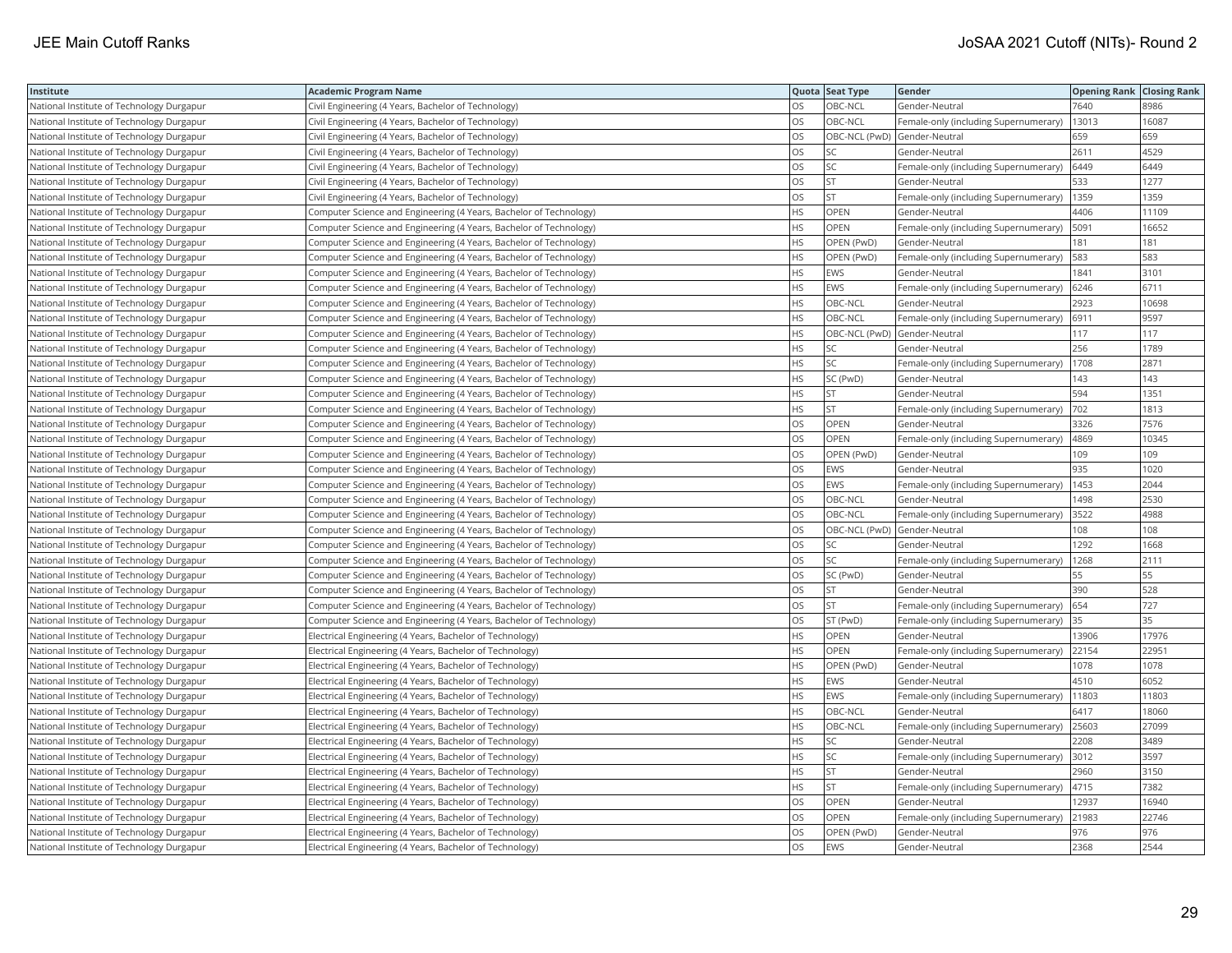| Institute                                 | <b>Academic Program Name</b>                                                |           | Quota Seat Type | Gender                                | <b>Opening Rank Closing Rank</b> |       |
|-------------------------------------------|-----------------------------------------------------------------------------|-----------|-----------------|---------------------------------------|----------------------------------|-------|
| National Institute of Technology Durgapur | Electrical Engineering (4 Years, Bachelor of Technology)                    | OS.       | EWS             | Female-only (including Supernumerary) | 3751                             | 3751  |
| National Institute of Technology Durgapur | Electrical Engineering (4 Years, Bachelor of Technology)                    | OS        | OBC-NCL         | Gender-Neutral                        | 4322                             | 6079  |
| National Institute of Technology Durgapur | Electrical Engineering (4 Years, Bachelor of Technology)                    | OS        | OBC-NCL         | Female-only (including Supernumerary) | 7880                             | 11257 |
| National Institute of Technology Durgapur | Electrical Engineering (4 Years, Bachelor of Technology)                    | <b>OS</b> | OBC-NCL (PwD)   | Gender-Neutral                        | 546                              | 546   |
| National Institute of Technology Durgapur | Electrical Engineering (4 Years, Bachelor of Technology)                    | OS        | SC              | Gender-Neutral                        | 2674                             | 3282  |
| National Institute of Technology Durgapur | Electrical Engineering (4 Years, Bachelor of Technology)                    | <b>OS</b> | SC              | Female-only (including Supernumerary) | 5117                             | 5748  |
| National Institute of Technology Durgapur | Electrical Engineering (4 Years, Bachelor of Technology)                    | los       | <b>ST</b>       | Gender-Neutral                        | 1389                             | 1420  |
| National Institute of Technology Durgapur | Electrical Engineering (4 Years, Bachelor of Technology)                    | <b>OS</b> | <b>ST</b>       | Female-only (including Supernumerary) | 1619                             | 1619  |
| National Institute of Technology Durgapur | Electronics and Communication Engineering (4 Years, Bachelor of Technology) | <b>HS</b> | OPEN            | Gender-Neutral                        | 11175                            | 13499 |
| National Institute of Technology Durgapur | Electronics and Communication Engineering (4 Years, Bachelor of Technology) | <b>HS</b> | <b>OPEN</b>     | Female-only (including Supernumerary) | 18483                            | 20659 |
| National Institute of Technology Durgapur | Electronics and Communication Engineering (4 Years, Bachelor of Technology) | <b>HS</b> | OPEN (PwD)      | Female-only (including Supernumerary) | 615                              | 615   |
| National Institute of Technology Durgapur | Electronics and Communication Engineering (4 Years, Bachelor of Technology) | <b>HS</b> | EWS             | Gender-Neutral                        | 3125                             | 4023  |
| National Institute of Technology Durgapur | Electronics and Communication Engineering (4 Years, Bachelor of Technology) | HS        | EWS             | Female-only (including Supernumerary) | 9506                             | 9506  |
| National Institute of Technology Durgapur | Electronics and Communication Engineering (4 Years, Bachelor of Technology) | <b>HS</b> | OBC-NCL         | Gender-Neutral                        | 6196                             | 13852 |
| National Institute of Technology Durgapur | Electronics and Communication Engineering (4 Years, Bachelor of Technology) | <b>HS</b> | OBC-NCL         | Female-only (including Supernumerary) | 15345                            | 23743 |
| National Institute of Technology Durgapur | Electronics and Communication Engineering (4 Years, Bachelor of Technology) | HS        |                 | OBC-NCL (PwD) Gender-Neutral          | 122                              | 122   |
| National Institute of Technology Durgapur | Electronics and Communication Engineering (4 Years, Bachelor of Technology) | <b>HS</b> |                 | Gender-Neutral                        | 1794                             | 2156  |
| National Institute of Technology Durgapur | Electronics and Communication Engineering (4 Years, Bachelor of Technology) | <b>HS</b> | SC              | Female-only (including Supernumerary) | 3352                             | 3352  |
| National Institute of Technology Durgapur | Electronics and Communication Engineering (4 Years, Bachelor of Technology) | <b>HS</b> | <b>ST</b>       | Gender-Neutral                        | 1836                             | 2544  |
| National Institute of Technology Durgapur | Electronics and Communication Engineering (4 Years, Bachelor of Technology) | <b>HS</b> | <b>ST</b>       | Female-only (including Supernumerary) | 6868                             | 6868  |
| National Institute of Technology Durgapur | Electronics and Communication Engineering (4 Years, Bachelor of Technology) | OS        | OPEN            | Gender-Neutral                        | 9567                             | 11998 |
| National Institute of Technology Durgapur | Electronics and Communication Engineering (4 Years, Bachelor of Technology) | <b>OS</b> | OPEN            | Female-only (including Supernumerary) | 12536                            | 16194 |
| National Institute of Technology Durgapur | Electronics and Communication Engineering (4 Years, Bachelor of Technology) | <b>OS</b> | OPEN (PwD)      | Gender-Neutral                        | 439                              | 439   |
| National Institute of Technology Durgapur | Electronics and Communication Engineering (4 Years, Bachelor of Technology) | OS        | EWS             | Gender-Neutral                        | 1593                             | 1685  |
| National Institute of Technology Durgapur | Electronics and Communication Engineering (4 Years, Bachelor of Technology) | OS        | EWS             | Female-only (including Supernumerary) | 3404                             | 3404  |
| National Institute of Technology Durgapur | Electronics and Communication Engineering (4 Years, Bachelor of Technology) | <b>OS</b> | OBC-NCL         | Gender-Neutral                        | 2846                             | 3853  |
| National Institute of Technology Durgapur | Electronics and Communication Engineering (4 Years, Bachelor of Technology) | OS        | OBC-NCL         | Female-only (including Supernumerary) | 6044                             | 6773  |
| National Institute of Technology Durgapur | Electronics and Communication Engineering (4 Years, Bachelor of Technology) | OS        | SC              | Gender-Neutral                        | 1948                             | 2545  |
| National Institute of Technology Durgapur | Electronics and Communication Engineering (4 Years, Bachelor of Technology) | OS        | SC              | Female-only (including Supernumerary) | 2812                             | 3197  |
| National Institute of Technology Durgapur | Electronics and Communication Engineering (4 Years, Bachelor of Technology) | <b>OS</b> | <b>ST</b>       | Gender-Neutral                        | 799                              | 814   |
| National Institute of Technology Durgapur | Electronics and Communication Engineering (4 Years, Bachelor of Technology) | OS        | <b>ST</b>       | Female-only (including Supernumerary) | 1581                             | 1581  |
| National Institute of Technology Durgapur | Mechanical Engineering (4 Years, Bachelor of Technology)                    | HS        | OPEN            | Gender-Neutral                        | 8632                             | 26256 |
| National Institute of Technology Durgapur | Mechanical Engineering (4 Years, Bachelor of Technology)                    | <b>HS</b> | OPEN            | Female-only (including Supernumerary) | 26453                            | 32256 |
| National Institute of Technology Durgapur | Mechanical Engineering (4 Years, Bachelor of Technology)                    | <b>HS</b> | OPEN (PwD)      | Gender-Neutral                        | 1511                             | 1511  |
| National Institute of Technology Durgapur | Mechanical Engineering (4 Years, Bachelor of Technology)                    | <b>HS</b> | EWS             | Gender-Neutral                        | 6659                             | 7199  |
| National Institute of Technology Durgapur | Mechanical Engineering (4 Years, Bachelor of Technology)                    | <b>HS</b> | EWS             | Female-only (including Supernumerary) | 15432                            | 17680 |
| National Institute of Technology Durgapur | Mechanical Engineering (4 Years, Bachelor of Technology)                    | <b>HS</b> | OBC-NCL         | Gender-Neutral                        | 18265                            | 24004 |
| National Institute of Technology Durgapur | Mechanical Engineering (4 Years, Bachelor of Technology)                    | <b>HS</b> | OBC-NCL         | Female-only (including Supernumerary) | 27652                            | 36826 |
| National Institute of Technology Durgapur | Mechanical Engineering (4 Years, Bachelor of Technology)                    | <b>HS</b> | SC              | Gender-Neutral                        | 3644                             | 5097  |
| National Institute of Technology Durgapur | Mechanical Engineering (4 Years, Bachelor of Technology)                    | <b>HS</b> | SC              | Female-only (including Supernumerary) | 5222                             | 7168  |
| National Institute of Technology Durgapur | Mechanical Engineering (4 Years, Bachelor of Technology)                    | <b>HS</b> | <b>ST</b>       | Gender-Neutral                        | 2685                             | 4422  |
| National Institute of Technology Durgapur | Mechanical Engineering (4 Years, Bachelor of Technology)                    | <b>HS</b> | <b>ST</b>       | Female-only (including Supernumerary) | 11904                            | 14223 |
| National Institute of Technology Durgapur | Mechanical Engineering (4 Years, Bachelor of Technology)                    | OS        | OPEN            | Gender-Neutral                        | 16992                            | 24516 |
| National Institute of Technology Durgapur | Mechanical Engineering (4 Years, Bachelor of Technology)                    | <b>OS</b> | OPEN            | Female-only (including Supernumerary) | 28777                            | 30811 |
| National Institute of Technology Durgapur | Mechanical Engineering (4 Years, Bachelor of Technology)                    | OS        | OPEN (PwD)      | Gender-Neutral                        | 1495                             | 1495  |
| National Institute of Technology Durgapur | Mechanical Engineering (4 Years, Bachelor of Technology)                    | <b>OS</b> | OPEN (PwD)      | Female-only (including Supernumerary) | 1810                             | 1810  |
| National Institute of Technology Durgapur | Mechanical Engineering (4 Years, Bachelor of Technology)                    | OS        | EWS             | Gender-Neutral                        | 3566                             | 3695  |
| National Institute of Technology Durgapur | Mechanical Engineering (4 Years, Bachelor of Technology)                    | <b>OS</b> | EWS             | Female-only (including Supernumerary) | 5723                             | 6500  |
| National Institute of Technology Durgapur | Mechanical Engineering (4 Years, Bachelor of Technology)                    | OS        | EWS (PwD)       | Gender-Neutral                        | 187                              | 187   |
| National Institute of Technology Durgapur | Mechanical Engineering (4 Years, Bachelor of Technology)                    | <b>OS</b> | OBC-NCL         | Gender-Neutral                        | 6771                             | 8078  |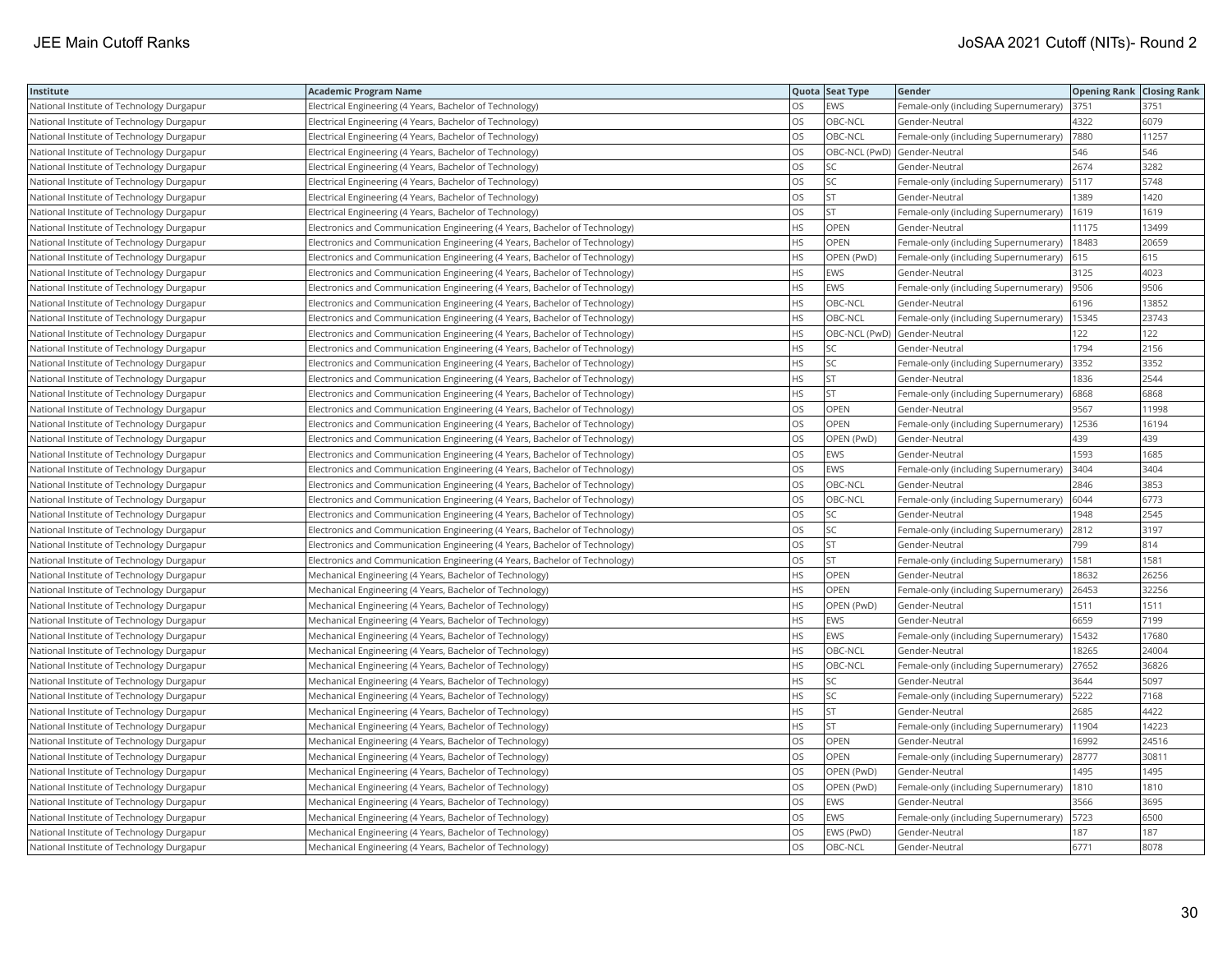| Institute                                 | <b>Academic Program Name</b>                                              |           | Quota Seat Type | Gender                                |        | <b>Opening Rank Closing Rank</b> |
|-------------------------------------------|---------------------------------------------------------------------------|-----------|-----------------|---------------------------------------|--------|----------------------------------|
| National Institute of Technology Durgapur | Mechanical Engineering (4 Years, Bachelor of Technology)                  | <b>OS</b> | OBC-NCL         | Female-only (including Supernumerary) | 12822  | 16017                            |
| National Institute of Technology Durgapur | Mechanical Engineering (4 Years, Bachelor of Technology)                  | OS        | OBC-NCL (PwD)   | Gender-Neutral                        | 597    | 597                              |
| National Institute of Technology Durgapur | Mechanical Engineering (4 Years, Bachelor of Technology)                  | OS        | SC              | Gender-Neutral                        | 3877   | 4773                             |
| National Institute of Technology Durgapur | Mechanical Engineering (4 Years, Bachelor of Technology)                  | OS        | SC              | Female-only (including Supernumerary) | 6354   | 7129                             |
| National Institute of Technology Durgapur | Mechanical Engineering (4 Years, Bachelor of Technology)                  | OS        | <b>ST</b>       | Gender-Neutral                        | 1409   | 1631                             |
| National Institute of Technology Durgapur | Mechanical Engineering (4 Years, Bachelor of Technology)                  | OS        | <b>ST</b>       | Female-only (including Supernumerary) | 2310   | 2373                             |
| National Institute of Technology Durgapur | Metallurgical and Materials Engineering (4 Years, Bachelor of Technology) | <b>HS</b> | <b>OPEN</b>     | Gender-Neutral                        | 29150  | 37944                            |
| National Institute of Technology Durgapur | Metallurgical and Materials Engineering (4 Years, Bachelor of Technology) | <b>HS</b> | OPEN            | Female-only (including Supernumerary) | 40595  | 45517                            |
| National Institute of Technology Durgapur | Metallurgical and Materials Engineering (4 Years, Bachelor of Technology) | <b>HS</b> | EWS             | Gender-Neutral                        | 9153   | 10124                            |
| National Institute of Technology Durgapur | Metallurgical and Materials Engineering (4 Years, Bachelor of Technology) | <b>HS</b> | EWS             | Female-only (including Supernumerary) | 23002  | 23002                            |
| National Institute of Technology Durgapur | Metallurgical and Materials Engineering (4 Years, Bachelor of Technology) | <b>HS</b> | OBC-NCL         | Gender-Neutral                        | 24859  | 31466                            |
| National Institute of Technology Durgapur | Metallurgical and Materials Engineering (4 Years, Bachelor of Technology) | <b>HS</b> | OBC-NCL         | Female-only (including Supernumerary) | 34542  | 34542                            |
| National Institute of Technology Durgapur | Metallurgical and Materials Engineering (4 Years, Bachelor of Technology) | HS        | SC              | Gender-Neutral                        | 6816   | 7589                             |
| National Institute of Technology Durgapur | Metallurgical and Materials Engineering (4 Years, Bachelor of Technology) | <b>HS</b> | <b>SC</b>       | Female-only (including Supernumerary) | 8900   | 8900                             |
| National Institute of Technology Durgapur | Metallurgical and Materials Engineering (4 Years, Bachelor of Technology) | HS        | <b>ST</b>       | Gender-Neutral                        | 5697   | 7778                             |
| National Institute of Technology Durgapur | Metallurgical and Materials Engineering (4 Years, Bachelor of Technology) | OS        | OPEN            | Gender-Neutral                        | 34144  | 38185                            |
| National Institute of Technology Durgapur | Metallurgical and Materials Engineering (4 Years, Bachelor of Technology) | OS        | OPEN            | Female-only (including Supernumerary) | 42766  | 44844                            |
| National Institute of Technology Durgapur | Metallurgical and Materials Engineering (4 Years, Bachelor of Technology) | <b>OS</b> | OPEN (PwD)      | Gender-Neutral                        | 2224   | 2224                             |
| National Institute of Technology Durgapur | Metallurgical and Materials Engineering (4 Years, Bachelor of Technology) | los       | EWS             | Gender-Neutral                        | 5824   | 6091                             |
| National Institute of Technology Durgapur | Metallurgical and Materials Engineering (4 Years, Bachelor of Technology) | <b>OS</b> | EWS             | Female-only (including Supernumerary) | 7453   | 7453                             |
| National Institute of Technology Durgapur | Metallurgical and Materials Engineering (4 Years, Bachelor of Technology) | los       | OBC-NCL         | Gender-Neutral                        | 10825  | 12205                            |
| National Institute of Technology Durgapur | Metallurgical and Materials Engineering (4 Years, Bachelor of Technology) | los       | OBC-NCL         | Female-only (including Supernumerary) | 17922  | 17922                            |
| National Institute of Technology Durgapur | Metallurgical and Materials Engineering (4 Years, Bachelor of Technology) | OS        | SC              | Gender-Neutral                        | 6619   | 7387                             |
| National Institute of Technology Durgapur | Metallurgical and Materials Engineering (4 Years, Bachelor of Technology) | OS        | SC              | Female-only (including Supernumerary) | 8677   | 8677                             |
| National Institute of Technology Durgapur | Metallurgical and Materials Engineering (4 Years, Bachelor of Technology) | los       | <b>ST</b>       | Gender-Neutral                        | 2165   | 2618                             |
| National Institute of Technology Durgapur | Metallurgical and Materials Engineering (4 Years, Bachelor of Technology) | OS        | ST              | Female-only (including Supernumerary) | 3197   | 3197                             |
| National Institute of Technology Goa      | Civil Engineering (4 Years, Bachelor of Technology)                       | GO        | OPEN            | Gender-Neutral                        | 43382  | 92307                            |
| National Institute of Technology Goa      | Civil Engineering (4 Years, Bachelor of Technology)                       | GO        | OPEN            | Female-only (including Supernumerary) | 133971 | 145271                           |
| National Institute of Technology Goa      | Civil Engineering (4 Years, Bachelor of Technology)                       | GO        | <b>EWS</b>      | Gender-Neutral                        | 59807  | 59807                            |
| National Institute of Technology Goa      | Civil Engineering (4 Years, Bachelor of Technology)                       | GO        | OBC-NCL         | Gender-Neutral                        | 92560  | 92560                            |
| National Institute of Technology Goa      | Civil Engineering (4 Years, Bachelor of Technology)                       | GO        | OBC-NCL         | Female-only (including Supernumerary) | 61699  | 61699                            |
| National Institute of Technology Goa      | Civil Engineering (4 Years, Bachelor of Technology)                       | GO        | <b>ST</b>       | Gender-Neutral                        | 8772   | 8772                             |
| National Institute of Technology Goa      | Civil Engineering (4 Years, Bachelor of Technology)                       | <b>HS</b> | OPEN            | Gender-Neutral                        | 69961  | 69961                            |
| National Institute of Technology Goa      | Civil Engineering (4 Years, Bachelor of Technology)                       | HS        | OBC-NCL         | Gender-Neutral                        | 41383  | 41383                            |
| National Institute of Technology Goa      | Civil Engineering (4 Years, Bachelor of Technology)                       | <b>HS</b> | SC              | Gender-Neutral                        | 9684   | 9684                             |
| National Institute of Technology Goa      | Civil Engineering (4 Years, Bachelor of Technology)                       | los       | OPEN            | Gender-Neutral                        | 18221  | 35726                            |
| National Institute of Technology Goa      | Civil Engineering (4 Years, Bachelor of Technology)                       | los       | OPEN            | Female-only (including Supernumerary) | 36321  | 40341                            |
| National Institute of Technology Goa      | Civil Engineering (4 Years, Bachelor of Technology)                       | <b>OS</b> | OPEN (PwD)      | Gender-Neutral                        | 1667   | 1667                             |
| National Institute of Technology Goa      | Civil Engineering (4 Years, Bachelor of Technology)                       | <b>OS</b> | EWS             | Gender-Neutral                        | 5386   | 5386                             |
| National Institute of Technology Goa      | Civil Engineering (4 Years, Bachelor of Technology)                       | OS        | OBC-NCL         | Gender-Neutral                        | 10030  | 10748                            |
| National Institute of Technology Goa      | Civil Engineering (4 Years, Bachelor of Technology)                       | OS        | OBC-NCL         | Female-only (including Supernumerary) | 16978  | 16978                            |
| National Institute of Technology Goa      | Civil Engineering (4 Years, Bachelor of Technology)                       | OS        | SC              | Gender-Neutral                        | 4948   | 5627                             |
| National Institute of Technology Goa      | Civil Engineering (4 Years, Bachelor of Technology)                       | OS        | SC              | Female-only (including Supernumerary) | 7081   | 7081                             |
| National Institute of Technology Goa      | Civil Engineering (4 Years, Bachelor of Technology)                       | <b>OS</b> | <b>ST</b>       | Gender-Neutral                        | 1732   | 1732                             |
| National Institute of Technology Goa      | Computer Science and Engineering (4 Years, Bachelor of Technology)        | GO        | OPEN            | Gender-Neutral                        | 17851  | 22693                            |
| National Institute of Technology Goa      | Computer Science and Engineering (4 Years, Bachelor of Technology)        | GO        | OPEN            | Female-only (including Supernumerary) | 17260  | 17260                            |
| National Institute of Technology Goa      | Computer Science and Engineering (4 Years, Bachelor of Technology)        | GO        | OPEN (PwD)      | Gender-Neutral                        | 885    | 885                              |
| National Institute of Technology Goa      | Computer Science and Engineering (4 Years, Bachelor of Technology)        | GO        | EWS             | Gender-Neutral                        | 5503   | 7134                             |
| National Institute of Technology Goa      | Computer Science and Engineering (4 Years, Bachelor of Technology)        | GO        | OBC-NCL         | Gender-Neutral                        | 13244  | 20310                            |
| National Institute of Technology Goa      | Computer Science and Engineering (4 Years, Bachelor of Technology)        | GO        | SC              | Gender-Neutral                        | 9850   | 22617                            |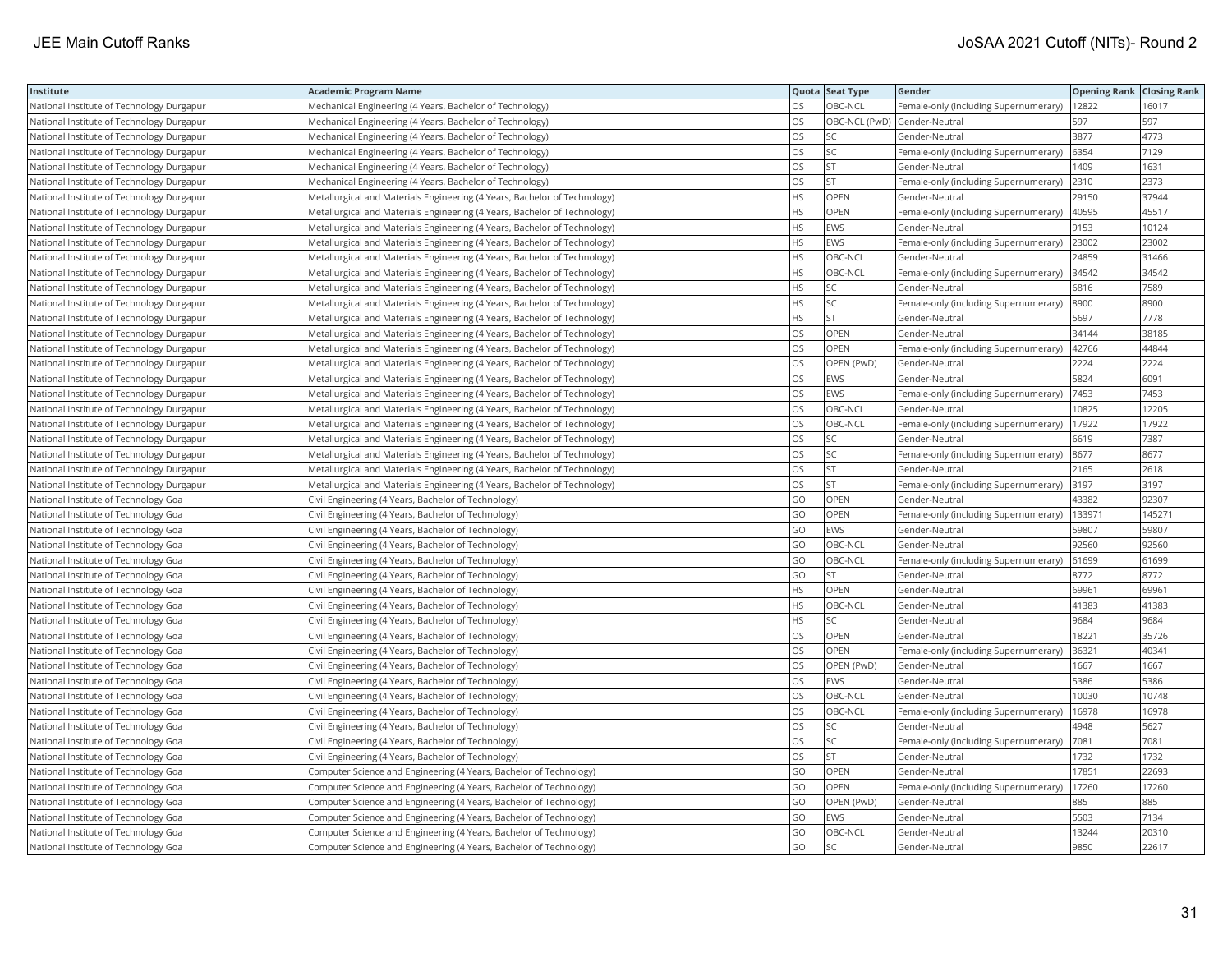| Institute                            | <b>Academic Program Name</b>                                                |           | Quota Seat Type | Gender                                | <b>Opening Rank   Closing Rank</b> |        |
|--------------------------------------|-----------------------------------------------------------------------------|-----------|-----------------|---------------------------------------|------------------------------------|--------|
| National Institute of Technology Goa | Computer Science and Engineering (4 Years, Bachelor of Technology)          | GO        | SC              | Female-only (including Supernumerary) | 20226                              | 20226  |
| National Institute of Technology Goa | Computer Science and Engineering (4 Years, Bachelor of Technology)          | GO        | <b>ST</b>       | Gender-Neutral                        | 6701                               | 6701   |
| National Institute of Technology Goa | Computer Science and Engineering (4 Years, Bachelor of Technology)          | GO        | <b>ST</b>       | Female-only (including Supernumerary) | 11662                              | 11662  |
| National Institute of Technology Goa | Computer Science and Engineering (4 Years, Bachelor of Technology)          | HS        | OPEN            | Gender-Neutral                        | 39030                              | 39030  |
| National Institute of Technology Goa | Computer Science and Engineering (4 Years, Bachelor of Technology)          | <b>HS</b> | OBC-NCL         | Gender-Neutral                        | 23434                              | 23434  |
| National Institute of Technology Goa | Computer Science and Engineering (4 Years, Bachelor of Technology)          | <b>HS</b> | OBC-NCL         | Female-only (including Supernumerary) | 16867                              | 16867  |
| National Institute of Technology Goa | Computer Science and Engineering (4 Years, Bachelor of Technology)          | <b>OS</b> | OPEN            | Gender-Neutral                        | 7773                               | 10145  |
| National Institute of Technology Goa | Computer Science and Engineering (4 Years, Bachelor of Technology)          | <b>OS</b> | OPEN            | Female-only (including Supernumerary) | 11251                              | 13995  |
| National Institute of Technology Goa | Computer Science and Engineering (4 Years, Bachelor of Technology)          | <b>OS</b> | EWS             | Gender-Neutral                        | 1534                               | 1534   |
| National Institute of Technology Goa | Computer Science and Engineering (4 Years, Bachelor of Technology)          | OS        | OBC-NCL         | Gender-Neutral                        | 2653                               | 3841   |
| National Institute of Technology Goa | Computer Science and Engineering (4 Years, Bachelor of Technology)          | <b>OS</b> | OBC-NCL         | Female-only (including Supernumerary) | 8502                               | 8502   |
| National Institute of Technology Goa | Computer Science and Engineering (4 Years, Bachelor of Technology)          | OS        | SC              | Gender-Neutral                        | 1290                               | 1919   |
| National Institute of Technology Goa | Computer Science and Engineering (4 Years, Bachelor of Technology)          | OS        | SC              | Female-only (including Supernumerary) | 2765                               | 2765   |
| National Institute of Technology Goa | Computer Science and Engineering (4 Years, Bachelor of Technology)          | OS        | ST              | Gender-Neutral                        | 284                                | 284    |
| National Institute of Technology Goa | Electrical and Electronics Engineering (4 Years, Bachelor of Technology)    | GO        | <b>OPEN</b>     | Gender-Neutral                        | 26823                              | 43894  |
| National Institute of Technology Goa | Electrical and Electronics Engineering (4 Years, Bachelor of Technology)    | GO        | OPEN            | Female-only (including Supernumerary) | 42126                              | 42126  |
| National Institute of Technology Goa | Electrical and Electronics Engineering (4 Years, Bachelor of Technology)    | GO        | EWS             | Gender-Neutral                        | 60419                              | 60419  |
| National Institute of Technology Goa | Electrical and Electronics Engineering (4 Years, Bachelor of Technology)    | GO        | OBC-NCL         | Gender-Neutral                        | 28943                              | 59927  |
| National Institute of Technology Goa | Electrical and Electronics Engineering (4 Years, Bachelor of Technology)    | GO        | OBC-NCL         | Female-only (including Supernumerary) | 43363                              | 43363  |
| National Institute of Technology Goa | Electrical and Electronics Engineering (4 Years, Bachelor of Technology)    | GO        | SC              | Gender-Neutral                        | 43076                              | 43076  |
| National Institute of Technology Goa | Electrical and Electronics Engineering (4 Years, Bachelor of Technology)    | GO        | <b>ST</b>       | Gender-Neutral                        | 7714                               | 7714   |
| National Institute of Technology Goa | Electrical and Electronics Engineering (4 Years, Bachelor of Technology)    | <b>HS</b> | OPEN            | Gender-Neutral                        | 69166                              | 69166  |
| National Institute of Technology Goa | Electrical and Electronics Engineering (4 Years, Bachelor of Technology)    | HS        | OPEN            | Female-only (including Supernumerary) | 176913                             | 176913 |
| National Institute of Technology Goa | Electrical and Electronics Engineering (4 Years, Bachelor of Technology)    | HS        | OBC-NCL         | Gender-Neutral                        | 37799                              | 37799  |
| National Institute of Technology Goa | Electrical and Electronics Engineering (4 Years, Bachelor of Technology)    | <b>HS</b> | SC              | Gender-Neutral                        | 11240                              | 11240  |
| National Institute of Technology Goa | Electrical and Electronics Engineering (4 Years, Bachelor of Technology)    | OS        | OPEN            | Gender-Neutral                        | 16322                              | 20497  |
| National Institute of Technology Goa | Electrical and Electronics Engineering (4 Years, Bachelor of Technology)    | OS        | OPEN            | Female-only (including Supernumerary) | 19491                              | 19491  |
| National Institute of Technology Goa | Electrical and Electronics Engineering (4 Years, Bachelor of Technology)    | OS        | OPEN (PwD)      | Gender-Neutral                        | 763                                | 763    |
| National Institute of Technology Goa | Electrical and Electronics Engineering (4 Years, Bachelor of Technology)    | OS.       | <b>EWS</b>      | Gender-Neutral                        | 3161                               | 3301   |
| National Institute of Technology Goa | Electrical and Electronics Engineering (4 Years, Bachelor of Technology)    | OS        | EWS             | Female-only (including Supernumerary) | 4966                               | 4966   |
| National Institute of Technology Goa | Electrical and Electronics Engineering (4 Years, Bachelor of Technology)    | OS        | OBC-NCL         | Gender-Neutral                        | 7586                               | 8105   |
| National Institute of Technology Goa | Electrical and Electronics Engineering (4 Years, Bachelor of Technology)    | <b>OS</b> | OBC-NCL         | Female-only (including Supernumerary) | 11785                              | 11785  |
| National Institute of Technology Goa | Electrical and Electronics Engineering (4 Years, Bachelor of Technology)    | OS        | SC              | Gender-Neutral                        | 4922                               | 5006   |
| National Institute of Technology Goa | Electrical and Electronics Engineering (4 Years, Bachelor of Technology)    | OS        | SC              | Female-only (including Supernumerary) | 5768                               | 5768   |
| National Institute of Technology Goa | Electrical and Electronics Engineering (4 Years, Bachelor of Technology)    | OS        | <b>ST</b>       | Gender-Neutral                        | 1792                               | 1792   |
| National Institute of Technology Goa | Electronics and Communication Engineering (4 Years, Bachelor of Technology) | GO        | <b>OPEN</b>     | Gender-Neutral                        | 31703                              | 40651  |
| National Institute of Technology Goa | Electronics and Communication Engineering (4 Years, Bachelor of Technology) | GO        | OPEN            | Female-only (including Supernumerary) | 26821                              | 26821  |
| National Institute of Technology Goa | Electronics and Communication Engineering (4 Years, Bachelor of Technology) | GO        | EWS             | Gender-Neutral                        | 37986                              | 37986  |
| National Institute of Technology Goa | Electronics and Communication Engineering (4 Years, Bachelor of Technology) | GO        | OBC-NCL         | Gender-Neutral                        | 28646                              | 40808  |
| National Institute of Technology Goa | Electronics and Communication Engineering (4 Years, Bachelor of Technology) | GO        | OBC-NCL         | Female-only (including Supernumerary) | 40555                              | 40555  |
| National Institute of Technology Goa | Electronics and Communication Engineering (4 Years, Bachelor of Technology) | GO        | SC              | Gender-Neutral                        | 26189                              | 31640  |
| National Institute of Technology Goa | Electronics and Communication Engineering (4 Years, Bachelor of Technology) | GO        | SC              | Female-only (including Supernumerary) | 14319                              | 14319  |
| National Institute of Technology Goa | Electronics and Communication Engineering (4 Years, Bachelor of Technology) | HS        | OPEN            | Gender-Neutral                        | 46113                              | 59590  |
| National Institute of Technology Goa | Electronics and Communication Engineering (4 Years, Bachelor of Technology) | <b>HS</b> | <b>OPEN</b>     | Female-only (including Supernumerary) | 95161                              | 95161  |
| National Institute of Technology Goa | Electronics and Communication Engineering (4 Years, Bachelor of Technology) | HS        | OBC-NCL         | Gender-Neutral                        | 33648                              | 33648  |
| National Institute of Technology Goa | Electronics and Communication Engineering (4 Years, Bachelor of Technology) | <b>HS</b> | <b>ST</b>       | Gender-Neutral                        | 4711                               | 4711   |
| National Institute of Technology Goa | Electronics and Communication Engineering (4 Years, Bachelor of Technology) | OS        | OPEN            | Gender-Neutral                        | 11832                              | 14251  |
| National Institute of Technology Goa | Electronics and Communication Engineering (4 Years, Bachelor of Technology) | OS        | OPEN            | Female-only (including Supernumerary) | 14091                              | 14091  |
| National Institute of Technology Goa | Electronics and Communication Engineering (4 Years, Bachelor of Technology) | OS        | EWS             | Gender-Neutral                        | 2301                               | 2409   |
| National Institute of Technology Goa | Electronics and Communication Engineering (4 Years, Bachelor of Technology) | <b>OS</b> | EWS             | Female-only (including Supernumerary) | 3576                               | 3576   |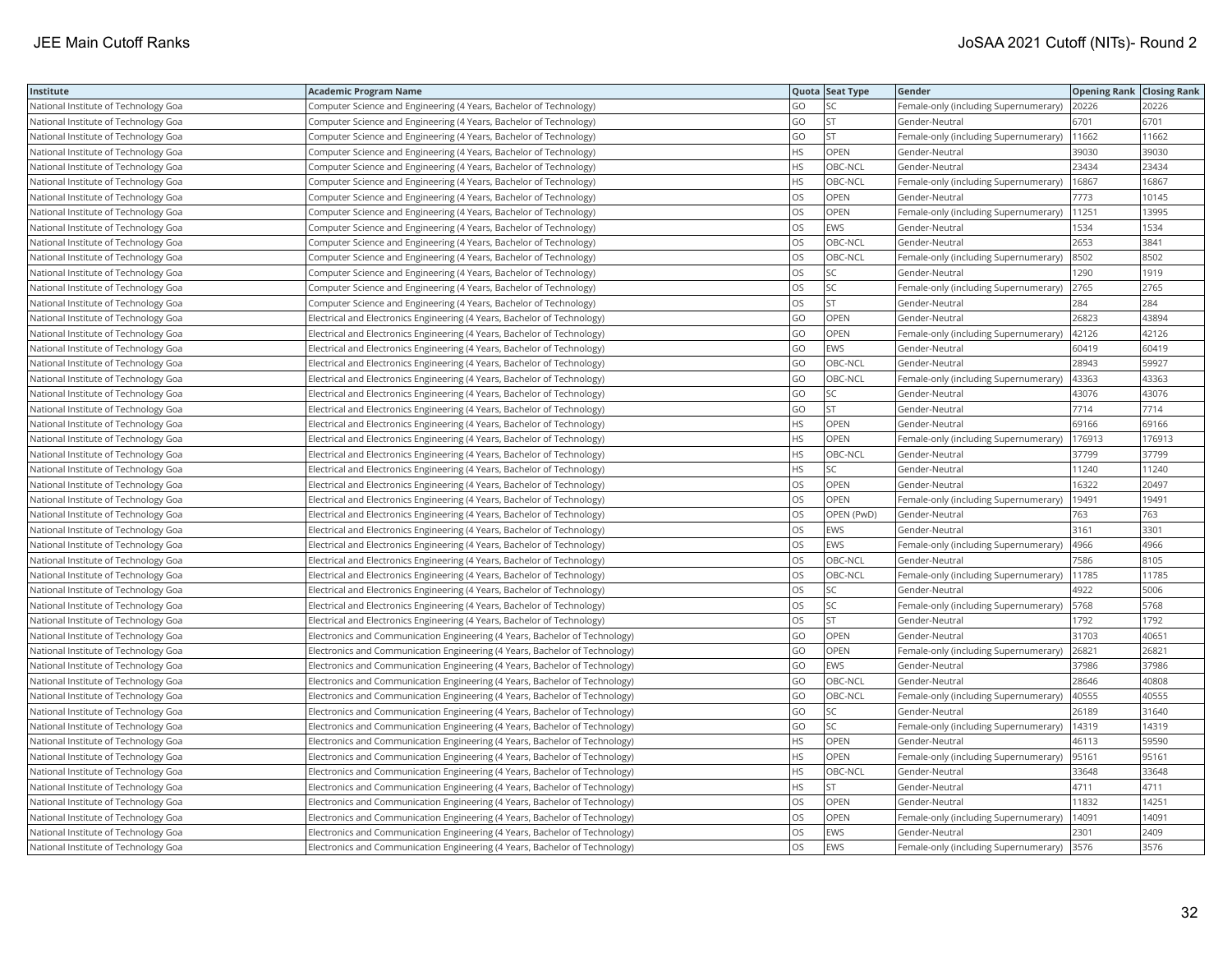| Institute                                 | <b>Academic Program Name</b>                                                |           | Quota Seat Type | Gender                                | <b>Opening Rank Closing Rank</b> |        |
|-------------------------------------------|-----------------------------------------------------------------------------|-----------|-----------------|---------------------------------------|----------------------------------|--------|
| National Institute of Technology Goa      | Electronics and Communication Engineering (4 Years, Bachelor of Technology) | OS.       | OBC-NCL         | Gender-Neutral                        | 5095                             | 5939   |
| National Institute of Technology Goa      | Electronics and Communication Engineering (4 Years, Bachelor of Technology) | OS        | OBC-NCL         | Female-only (including Supernumerary) | 10238                            | 10238  |
| National Institute of Technology Goa      | Electronics and Communication Engineering (4 Years, Bachelor of Technology) | OS        | SC              | Gender-Neutral                        | 2187                             | 3581   |
| National Institute of Technology Goa      | Electronics and Communication Engineering (4 Years, Bachelor of Technology) | OS        | ST              | Gender-Neutral                        | 1686                             | 1746   |
| National Institute of Technology Goa      | Electronics and Communication Engineering (4 Years, Bachelor of Technology) | OS        | ST              | Female-only (including Supernumerary) | 1784                             | 1784   |
| National Institute of Technology Goa      | Mechanical Engineering (4 Years, Bachelor of Technology)                    | GO        | OPEN            | Gender-Neutral                        | 31604                            | 54686  |
| National Institute of Technology Goa      | Mechanical Engineering (4 Years, Bachelor of Technology)                    | GO        | OPEN            | Female-only (including Supernumerary) | 54658                            | 62409  |
| National Institute of Technology Goa      | Mechanical Engineering (4 Years, Bachelor of Technology)                    | GO        | OBC-NCL         | Gender-Neutral                        | 81460                            | 156186 |
| National Institute of Technology Goa      | Mechanical Engineering (4 Years, Bachelor of Technology)                    | GO        | OBC-NCL         | Female-only (including Supernumerary) | 91198                            | 91198  |
| National Institute of Technology Goa      | Mechanical Engineering (4 Years, Bachelor of Technology)                    | GO        | SC              | Female-only (including Supernumerary) | 60127                            | 60127  |
| National Institute of Technology Goa      | Mechanical Engineering (4 Years, Bachelor of Technology)                    | GO        | ST              | Gender-Neutral                        | 13752                            | 13752  |
| National Institute of Technology Goa      | Mechanical Engineering (4 Years, Bachelor of Technology)                    | <b>HS</b> | OPEN            | Gender-Neutral                        | 69198                            | 108553 |
| National Institute of Technology Goa      | Mechanical Engineering (4 Years, Bachelor of Technology)                    | HS        | EWS             | Gender-Neutral                        | 22748                            | 22748  |
| National Institute of Technology Goa      | Mechanical Engineering (4 Years, Bachelor of Technology)                    | <b>OS</b> | OPEN            | Gender-Neutral                        | 19096                            | 26040  |
| National Institute of Technology Goa      | Mechanical Engineering (4 Years, Bachelor of Technology)                    | OS        | OPEN            | Female-only (including Supernumerary) | 35365                            | 35859  |
| National Institute of Technology Goa      | Mechanical Engineering (4 Years, Bachelor of Technology)                    | OS        | <b>EWS</b>      | Gender-Neutral                        | 4198                             | 4198   |
| National Institute of Technology Goa      | Mechanical Engineering (4 Years, Bachelor of Technology)                    | OS        | OBC-NCL         | Gender-Neutral                        | 8361                             | 9526   |
| National Institute of Technology Goa      | Mechanical Engineering (4 Years, Bachelor of Technology)                    | OS        | OBC-NCL         | Female-only (including Supernumerary) | 16173                            | 16173  |
| National Institute of Technology Goa      | Mechanical Engineering (4 Years, Bachelor of Technology)                    | OS        | OBC-NCL (PwD)   | Gender-Neutral                        | 756                              | 756    |
| National Institute of Technology Goa      | Mechanical Engineering (4 Years, Bachelor of Technology)                    | <b>OS</b> | SC              | Gender-Neutral                        | 5394                             | 5469   |
| National Institute of Technology Goa      | Mechanical Engineering (4 Years, Bachelor of Technology)                    | OS        | <b>ST</b>       | Gender-Neutral                        | 2352                             | 2352   |
| National Institute of Technology Hamirpur | Architecture (5 Years, Bachelor of Architecture)                            | <b>HS</b> | OPEN            | Gender-Neutral                        | 2591                             | 8662   |
| National Institute of Technology Hamirpur | Architecture (5 Years, Bachelor of Architecture)                            | HS        | OPEN            | Female-only (including Supernumerary) | 1540                             | 2338   |
| National Institute of Technology Hamirpur | Architecture (5 Years, Bachelor of Architecture)                            | HS        | EWS             | Gender-Neutral                        | 932                              | 1597   |
| National Institute of Technology Hamirpur | Architecture (5 Years, Bachelor of Architecture)                            | <b>HS</b> | OBC-NCL         | Gender-Neutral                        | 6609                             | 16715  |
| National Institute of Technology Hamirpur | Architecture (5 Years, Bachelor of Architecture)                            | HS        | OBC-NCL         | Female-only (including Supernumerary) | 5892                             | 5892   |
| National Institute of Technology Hamirpur | Architecture (5 Years, Bachelor of Architecture)                            | HS        | SC              | Gender-Neutral                        | 697                              | 1121   |
| National Institute of Technology Hamirpur | Architecture (5 Years, Bachelor of Architecture)                            | HS        | SC              | Female-only (including Supernumerary) | 807                              | 807    |
| National Institute of Technology Hamirpur | Architecture (5 Years, Bachelor of Architecture)                            | <b>HS</b> | <b>ST</b>       | Gender-Neutral                        | 432                              | 432    |
| National Institute of Technology Hamirpur | Architecture (5 Years, Bachelor of Architecture)                            | HS        | <b>ST</b>       | Female-only (including Supernumerary) | 280                              | 280    |
| National Institute of Technology Hamirpur | Architecture (5 Years, Bachelor of Architecture)                            | OS        | OPEN            | Gender-Neutral                        | 434                              | 1082   |
| National Institute of Technology Hamirpur | Architecture (5 Years, Bachelor of Architecture)                            | OS        | OPEN            | Female-only (including Supernumerary) | 935                              | 967    |
| National Institute of Technology Hamirpur | Architecture (5 Years, Bachelor of Architecture)                            | OS        | EWS             | Gender-Neutral                        | 209                              | 259    |
| National Institute of Technology Hamirpur | Architecture (5 Years, Bachelor of Architecture)                            | OS        | EWS             | Female-only (including Supernumerary) | 179                              | 179    |
| National Institute of Technology Hamirpur | Architecture (5 Years, Bachelor of Architecture)                            | OS        | OBC-NCL         | Gender-Neutral                        | 494                              | 506    |
| National Institute of Technology Hamirpur | Architecture (5 Years, Bachelor of Architecture)                            | OS        | OBC-NCL         | Female-only (including Supernumerary) | 441                              | 474    |
| National Institute of Technology Hamirpur | Architecture (5 Years, Bachelor of Architecture)                            | OS        | SC              | Gender-Neutral                        | 74                               | 236    |
| National Institute of Technology Hamirpur | Architecture (5 Years, Bachelor of Architecture)                            | OS        | SC              | Female-only (including Supernumerary) | 158                              | 158    |
| National Institute of Technology Hamirpur | Architecture (5 Years, Bachelor of Architecture)                            | OS        | ST              | Gender-Neutral                        | 62                               | 107    |
| National Institute of Technology Hamirpur | Chemical Engineering (4 Years, Bachelor of Technology)                      | <b>HS</b> | <b>OPEN</b>     | Gender-Neutral                        | 61883                            | 78659  |
| National Institute of Technology Hamirpur | Chemical Engineering (4 Years, Bachelor of Technology)                      | HS        | OPEN            | Female-only (including Supernumerary) | 91382                            | 108055 |
| National Institute of Technology Hamirpur | Chemical Engineering (4 Years, Bachelor of Technology)                      | HS        | OPEN (PwD)      | Gender-Neutral                        | 1767                             | 1767   |
| National Institute of Technology Hamirpur | Chemical Engineering (4 Years, Bachelor of Technology)                      | HS        | EWS             | Gender-Neutral                        | 14367                            | 15352  |
| National Institute of Technology Hamirpur | Chemical Engineering (4 Years, Bachelor of Technology)                      | <b>HS</b> | EWS             | Female-only (including Supernumerary) | 22509                            | 22509  |
| National Institute of Technology Hamirpur | Chemical Engineering (4 Years, Bachelor of Technology)                      | HS        | OBC-NCL         | Gender-Neutral                        | 79368                            | 96596  |
| National Institute of Technology Hamirpur | Chemical Engineering (4 Years, Bachelor of Technology)                      | <b>HS</b> | OBC-NCL         | Female-only (including Supernumerary) | 66971                            | 70118  |
| National Institute of Technology Hamirpur | Chemical Engineering (4 Years, Bachelor of Technology)                      | HS        | SC              | Gender-Neutral                        | 5096                             | 10967  |
| National Institute of Technology Hamirpur | Chemical Engineering (4 Years, Bachelor of Technology)                      | HS        | SC              | Female-only (including Supernumerary) | 11964                            | 11964  |
| National Institute of Technology Hamirpur | Chemical Engineering (4 Years, Bachelor of Technology)                      | HS        | ST              | Gender-Neutral                        | 3664                             | 5212   |
| National Institute of Technology Hamirpur | Chemical Engineering (4 Years, Bachelor of Technology)                      | <b>HS</b> | <b>ST</b>       | Female-only (including Supernumerary) | 4488                             | 4488   |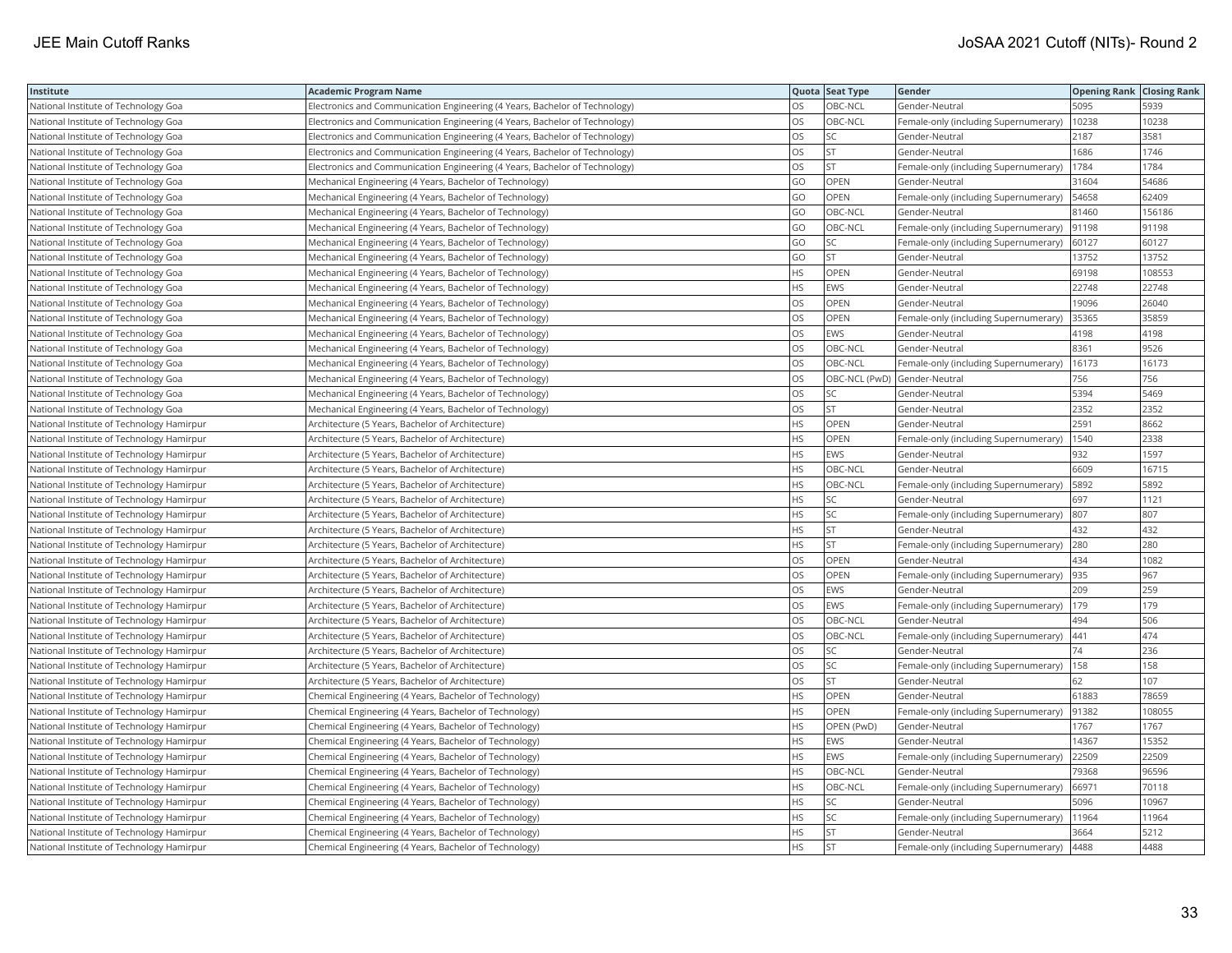| Institute                                 | <b>Academic Program Name</b>                                       |           | Quota Seat Type | Gender                                | <b>Opening Rank Closing Rank</b> |       |
|-------------------------------------------|--------------------------------------------------------------------|-----------|-----------------|---------------------------------------|----------------------------------|-------|
| National Institute of Technology Hamirpur | Chemical Engineering (4 Years, Bachelor of Technology)             | <b>OS</b> | OPEN            | Gender-Neutral                        | 26653                            | 32702 |
| National Institute of Technology Hamirpur | Chemical Engineering (4 Years, Bachelor of Technology)             | OS        | OPEN            | Female-only (including Supernumerary) | 39562                            | 40762 |
| National Institute of Technology Hamirpur | Chemical Engineering (4 Years, Bachelor of Technology)             | <b>OS</b> | OPEN (PwD)      | Gender-Neutral                        | 1824                             | 1824  |
| National Institute of Technology Hamirpur | Chemical Engineering (4 Years, Bachelor of Technology)             | OS        | EWS             | Gender-Neutral                        | 4926                             | 5264  |
| National Institute of Technology Hamirpur | Chemical Engineering (4 Years, Bachelor of Technology)             | los       | EWS             | Female-only (including Supernumerary) | 6837                             | 6837  |
| National Institute of Technology Hamirpur | Chemical Engineering (4 Years, Bachelor of Technology)             | OS        | OBC-NCL         | Gender-Neutral                        | 9373                             | 11204 |
| National Institute of Technology Hamirpur | Chemical Engineering (4 Years, Bachelor of Technology)             | los       | OBC-NCL         | Female-only (including Supernumerary) | 14899                            | 16822 |
| National Institute of Technology Hamirpur | Chemical Engineering (4 Years, Bachelor of Technology)             | los       | SC              | Gender-Neutral                        | 5644                             | 6671  |
| National Institute of Technology Hamirpur | Chemical Engineering (4 Years, Bachelor of Technology)             | <b>OS</b> | SC              | Female-only (including Supernumerary) | 7947                             | 7947  |
| National Institute of Technology Hamirpur | Chemical Engineering (4 Years, Bachelor of Technology)             | OS        | <b>ST</b>       | Gender-Neutral                        | 2528                             | 2885  |
| National Institute of Technology Hamirpur | Civil Engineering (4 Years, Bachelor of Technology)                | <b>HS</b> | OPEN            | Gender-Neutral                        | 31332                            | 72823 |
| National Institute of Technology Hamirpur | Civil Engineering (4 Years, Bachelor of Technology)                | <b>HS</b> | OPEN            | Female-only (including Supernumerary) | 79916                            | 98583 |
| National Institute of Technology Hamirpur | Civil Engineering (4 Years, Bachelor of Technology)                | <b>HS</b> | OPEN (PwD)      | Female-only (including Supernumerary) | 1368                             | 1368  |
| National Institute of Technology Hamirpur | Civil Engineering (4 Years, Bachelor of Technology)                | <b>HS</b> | EWS             | Gender-Neutral                        | 11735                            | 13354 |
| National Institute of Technology Hamirpur | Civil Engineering (4 Years, Bachelor of Technology)                | HS        | EWS             | Female-only (including Supernumerary) | 21652                            | 21652 |
| National Institute of Technology Hamirpur | Civil Engineering (4 Years, Bachelor of Technology)                | HS        | OBC-NCL         | Gender-Neutral                        | 39710                            | 78651 |
| National Institute of Technology Hamirpur | Civil Engineering (4 Years, Bachelor of Technology)                | HS        | OBC-NCL         | Female-only (including Supernumerary) | 58951                            | 75653 |
| National Institute of Technology Hamirpur | Civil Engineering (4 Years, Bachelor of Technology)                | <b>HS</b> | SC              | Gender-Neutral                        | 5107                             | 8361  |
| National Institute of Technology Hamirpur | Civil Engineering (4 Years, Bachelor of Technology)                | <b>HS</b> | SC              | Female-only (including Supernumerary) | 6726                             | 10939 |
| National Institute of Technology Hamirpur | Civil Engineering (4 Years, Bachelor of Technology)                | <b>HS</b> | SC (PwD)        | Gender-Neutral                        | 159                              | 159   |
| National Institute of Technology Hamirpur | Civil Engineering (4 Years, Bachelor of Technology)                | <b>HS</b> | <b>ST</b>       | Gender-Neutral                        | 1847                             | 2315  |
| National Institute of Technology Hamirpur | Civil Engineering (4 Years, Bachelor of Technology)                | <b>HS</b> | <b>ST</b>       | Female-only (including Supernumerary) | 4008                             | 4008  |
| National Institute of Technology Hamirpur | Civil Engineering (4 Years, Bachelor of Technology)                | los       | OPEN            | Gender-Neutral                        | 27748                            | 35292 |
| National Institute of Technology Hamirpur | Civil Engineering (4 Years, Bachelor of Technology)                | OS        | OPEN            | Female-only (including Supernumerary) | 40051                            | 44812 |
| National Institute of Technology Hamirpur | Civil Engineering (4 Years, Bachelor of Technology)                | OS        | OPEN (PwD)      | Gender-Neutral                        | 1913                             | 1913  |
| National Institute of Technology Hamirpur | Civil Engineering (4 Years, Bachelor of Technology)                | los       | EWS             | Gender-Neutral                        | 5330                             | 5400  |
| National Institute of Technology Hamirpur | Civil Engineering (4 Years, Bachelor of Technology)                | OS        | EWS             | Female-only (including Supernumerary) | 6976                             | 6976  |
| National Institute of Technology Hamirpur | Civil Engineering (4 Years, Bachelor of Technology)                | OS        | OBC-NCL         | Gender-Neutral                        | 8954                             | 10669 |
| National Institute of Technology Hamirpur | Civil Engineering (4 Years, Bachelor of Technology)                | <b>OS</b> | OBC-NCL         | Female-only (including Supernumerary) | 17822                            | 18651 |
| National Institute of Technology Hamirpur | Civil Engineering (4 Years, Bachelor of Technology)                | OS        |                 | OBC-NCL (PwD) Gender-Neutral          | 840                              | 840   |
| National Institute of Technology Hamirpur | Civil Engineering (4 Years, Bachelor of Technology)                | OS        | SС              | Gender-Neutral                        | 4600                             | 6057  |
| National Institute of Technology Hamirpur | Civil Engineering (4 Years, Bachelor of Technology)                | <b>OS</b> | <b>SC</b>       | Female-only (including Supernumerary) | 6605                             | 7121  |
| National Institute of Technology Hamirpur | Civil Engineering (4 Years, Bachelor of Technology)                | OS        | <b>ST</b>       | Gender-Neutral                        | 1404                             | 1573  |
| National Institute of Technology Hamirpur | Civil Engineering (4 Years, Bachelor of Technology)                | los       | <b>ST</b>       | Female-only (including Supernumerary) | 2644                             | 2644  |
| National Institute of Technology Hamirpur | Computer Science and Engineering (4 Years, Bachelor of Technology) | <b>HS</b> | OPEN            | Gender-Neutral                        | 11171                            | 19928 |
| National Institute of Technology Hamirpur | Computer Science and Engineering (4 Years, Bachelor of Technology) | <b>HS</b> | OPEN            | Female-only (including Supernumerary) | 12794                            | 31606 |
| National Institute of Technology Hamirpur | Computer Science and Engineering (4 Years, Bachelor of Technology) | <b>HS</b> | OPEN (PwD)      | Gender-Neutral                        | 666                              | 666   |
| National Institute of Technology Hamirpur | Computer Science and Engineering (4 Years, Bachelor of Technology) | <b>HS</b> | EWS             | Gender-Neutral                        | 3578                             | 4669  |
| National Institute of Technology Hamirpur | Computer Science and Engineering (4 Years, Bachelor of Technology) | <b>HS</b> | EWS             | Female-only (including Supernumerary) | 6471                             | 6471  |
| National Institute of Technology Hamirpur | Computer Science and Engineering (4 Years, Bachelor of Technology) | <b>HS</b> | OBC-NCL         | Gender-Neutral                        | 6814                             | 19969 |
| National Institute of Technology Hamirpur | Computer Science and Engineering (4 Years, Bachelor of Technology) | <b>HS</b> | OBC-NCL         | Female-only (including Supernumerary) | 9624                             | 13756 |
| National Institute of Technology Hamirpur | Computer Science and Engineering (4 Years, Bachelor of Technology) | <b>HS</b> | SC              | Gender-Neutral                        | 986                              | 2508  |
| National Institute of Technology Hamirpur | Computer Science and Engineering (4 Years, Bachelor of Technology) | HS        | SC              | Female-only (including Supernumerary) | 6191                             | 7603  |
| National Institute of Technology Hamirpur | Computer Science and Engineering (4 Years, Bachelor of Technology) | <b>HS</b> | <b>ST</b>       | Gender-Neutral                        | 482                              | 1418  |
| National Institute of Technology Hamirpur | Computer Science and Engineering (4 Years, Bachelor of Technology) | HS        | <b>ST</b>       | Female-only (including Supernumerary) | 797                              | 797   |
| National Institute of Technology Hamirpur | Computer Science and Engineering (4 Years, Bachelor of Technology) | OS        | OPEN            | Gender-Neutral                        | 874                              | 9238  |
| National Institute of Technology Hamirpur | Computer Science and Engineering (4 Years, Bachelor of Technology) | OS        | OPEN            | Female-only (including Supernumerary) | 5718                             | 12368 |
| National Institute of Technology Hamirpur | Computer Science and Engineering (4 Years, Bachelor of Technology) | OS        | OPEN (PwD)      | Gender-Neutral                        | 321                              | 321   |
| National Institute of Technology Hamirpur | Computer Science and Engineering (4 Years, Bachelor of Technology) | OS        | OPEN (PwD)      | Female-only (including Supernumerary) | 349                              | 349   |
| National Institute of Technology Hamirpur | Computer Science and Engineering (4 Years, Bachelor of Technology) | <b>OS</b> | EWS             | Gender-Neutral                        | 1283                             | 1375  |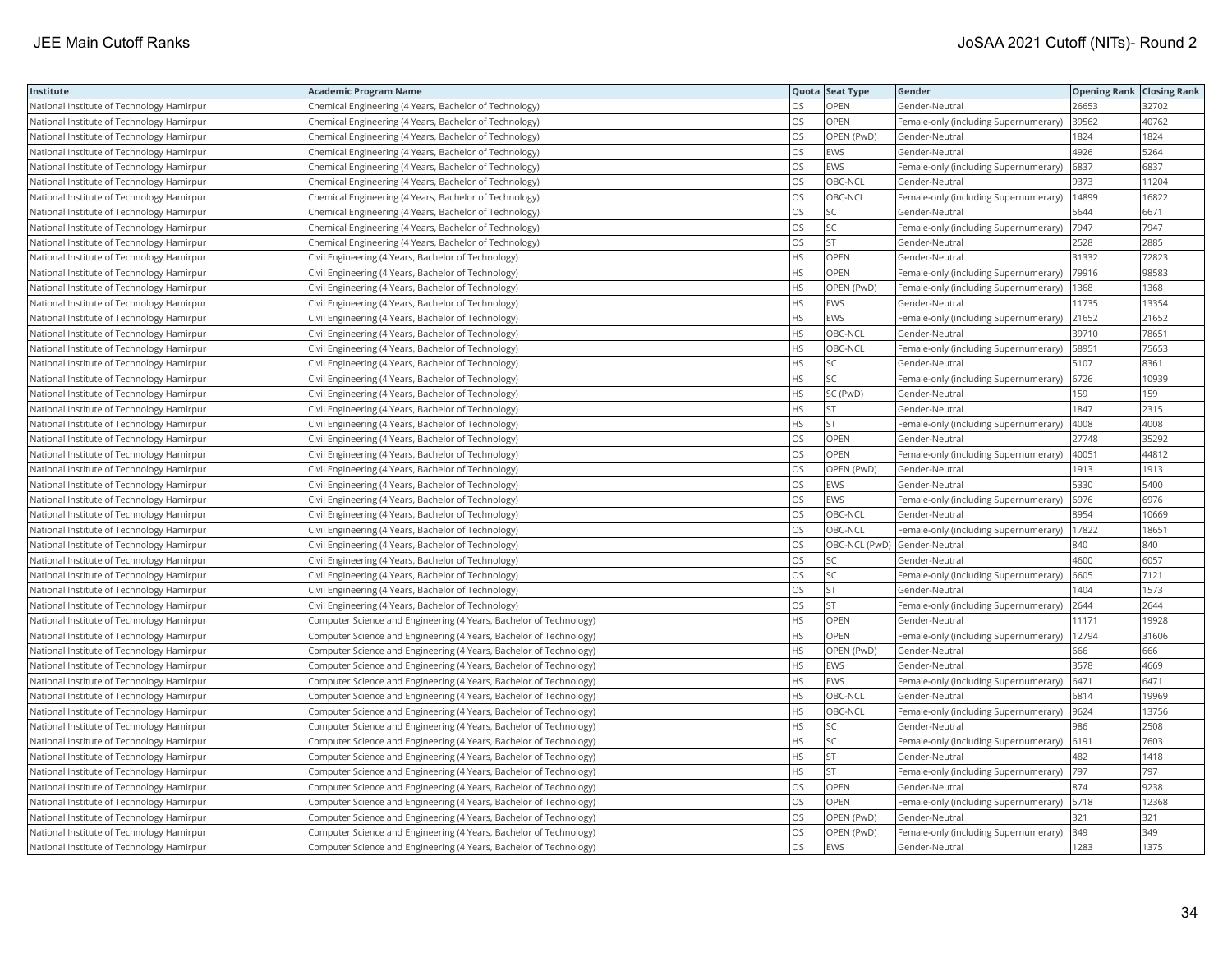| Institute                                 | <b>Academic Program Name</b>                                                                 |           | Quota Seat Type | Gender                                | <b>Opening Rank Closing Rank</b> |       |
|-------------------------------------------|----------------------------------------------------------------------------------------------|-----------|-----------------|---------------------------------------|----------------------------------|-------|
| National Institute of Technology Hamirpur | Computer Science and Engineering (4 Years, Bachelor of Technology)                           | <b>OS</b> | EWS             | Female-only (including Supernumerary) | 2236                             | 2236  |
| National Institute of Technology Hamirpur | Computer Science and Engineering (4 Years, Bachelor of Technology)                           | OS        | OBC-NCL         | Gender-Neutral                        | 2585                             | 3150  |
| National Institute of Technology Hamirpur | Computer Science and Engineering (4 Years, Bachelor of Technology)                           | <b>OS</b> | OBC-NCL         | Female-only (including Supernumerary) | 3050                             | 6525  |
| National Institute of Technology Hamirpur | Computer Science and Engineering (4 Years, Bachelor of Technology)                           | OS        | OBC-NCL (PwD)   | Gender-Neutral                        | 209                              | 209   |
| National Institute of Technology Hamirpur | Computer Science and Engineering (4 Years, Bachelor of Technology)                           | <b>OS</b> | SC              | Gender-Neutral                        | 1971                             | 2335  |
| National Institute of Technology Hamirpur | Computer Science and Engineering (4 Years, Bachelor of Technology)                           | OS        | SC              | Female-only (including Supernumerary) | 2819                             | 2869  |
| National Institute of Technology Hamirpur | Computer Science and Engineering (4 Years, Bachelor of Technology)                           | los       | <b>ST</b>       | Gender-Neutral                        | 808                              | 921   |
| National Institute of Technology Hamirpur | Computer Science and Engineering (4 Years, Bachelor of Technology)                           | <b>OS</b> | <b>ST</b>       | Female-only (including Supernumerary) | 951                              | 951   |
| National Institute of Technology Hamirpur | Computer Science and Engineering (5 Years, Bachelor and Master of Technology (Dual Degree))  | <b>HS</b> | OPEN            | Gender-Neutral                        | 17065                            | 21948 |
| National Institute of Technology Hamirpur | (Computer Science and Engineering (5 Years, Bachelor and Master of Technology (Dual Degree)) | <b>HS</b> | OPEN            | Female-only (including Supernumerary) | 29531                            | 29531 |
| National Institute of Technology Hamirpur | Computer Science and Engineering (5 Years, Bachelor and Master of Technology (Dual Degree))  | <b>HS</b> | OPEN (PwD)      | Gender-Neutral                        | 813                              | 813   |
| National Institute of Technology Hamirpur | Computer Science and Engineering (5 Years, Bachelor and Master of Technology (Dual Degree))  | <b>HS</b> | EWS             | Gender-Neutral                        | 5626                             | 5626  |
| National Institute of Technology Hamirpur | (Computer Science and Engineering (5 Years, Bachelor and Master of Technology (Dual Degree)) | <b>HS</b> | OBC-NCL         | Gender-Neutral                        | 7001                             | 22556 |
| National Institute of Technology Hamirpur | Computer Science and Engineering (5 Years, Bachelor and Master of Technology (Dual Degree))  | <b>HS</b> | OBC-NCL         | Female-only (including Supernumerary) | 26328                            | 26328 |
| National Institute of Technology Hamirpur | Computer Science and Engineering (5 Years, Bachelor and Master of Technology (Dual Degree))  | <b>HS</b> | SC              | Gender-Neutral                        | 1415                             | 1415  |
| National Institute of Technology Hamirpur | Computer Science and Engineering (5 Years, Bachelor and Master of Technology (Dual Degree))  | HS        | SC              | Female-only (including Supernumerary) | 7508                             | 7508  |
| National Institute of Technology Hamirpur | Computer Science and Engineering (5 Years, Bachelor and Master of Technology (Dual Degree))  | HS        | <b>ST</b>       | Gender-Neutral                        | 2397                             | 2397  |
| National Institute of Technology Hamirpur | Computer Science and Engineering (5 Years, Bachelor and Master of Technology (Dual Degree))  | OS        | OPEN            | Gender-Neutral                        | 9477                             | 11391 |
| National Institute of Technology Hamirpur | (Computer Science and Engineering (5 Years, Bachelor and Master of Technology (Dual Degree)) | OS        | OPEN            | Female-only (including Supernumerary) | 15484                            | 15484 |
| National Institute of Technology Hamirpur | Computer Science and Engineering (5 Years, Bachelor and Master of Technology (Dual Degree))  | OS        | EWS             | Gender-Neutral                        | 1674                             | 1674  |
| National Institute of Technology Hamirpur | Computer Science and Engineering (5 Years, Bachelor and Master of Technology (Dual Degree))  | OS        | EWS             | Female-only (including Supernumerary) | 3640                             | 3640  |
| National Institute of Technology Hamirpur | Computer Science and Engineering (5 Years, Bachelor and Master of Technology (Dual Degree))  | los       | OBC-NCL         | Gender-Neutral                        | 3550                             | 4166  |
| National Institute of Technology Hamirpur | Computer Science and Engineering (5 Years, Bachelor and Master of Technology (Dual Degree))  | los       | OBC-NCL         | Female-only (including Supernumerary) | 9438                             | 9438  |
| National Institute of Technology Hamirpur | Computer Science and Engineering (5 Years, Bachelor and Master of Technology (Dual Degree))  | OS        | SC              | Gender-Neutral                        | 1781                             | 1964  |
| National Institute of Technology Hamirpur | (Computer Science and Engineering (5 Years, Bachelor and Master of Technology (Dual Degree)) | OS        | <b>ST</b>       | Gender-Neutral                        | 1230                             | 1230  |
| National Institute of Technology Hamirpur | Electrical Engineering (4 Years, Bachelor of Technology)                                     | <b>HS</b> | OPEN            | Gender-Neutral                        | 26865                            | 49619 |
| National Institute of Technology Hamirpur | Electrical Engineering (4 Years, Bachelor of Technology)                                     | <b>HS</b> | OPEN            | Female-only (including Supernumerary) | 63369                            | 87897 |
| National Institute of Technology Hamirpur | Electrical Engineering (4 Years, Bachelor of Technology)                                     | HS        | OPEN (PwD)      | Gender-Neutral                        | 870                              | 870   |
| National Institute of Technology Hamirpur | Electrical Engineering (4 Years, Bachelor of Technology)                                     | <b>HS</b> | EWS             | Gender-Neutral                        | 8771                             | 10440 |
| National Institute of Technology Hamirpur | Electrical Engineering (4 Years, Bachelor of Technology)                                     | <b>HS</b> | <b>EWS</b>      | Female-only (including Supernumerary) | 18227                            | 18227 |
| National Institute of Technology Hamirpur | Electrical Engineering (4 Years, Bachelor of Technology)                                     | <b>HS</b> | OBC-NCL         | Gender-Neutral                        | 41975                            | 70071 |
| National Institute of Technology Hamirpur | Electrical Engineering (4 Years, Bachelor of Technology)                                     | <b>HS</b> | OBC-NCL         | Female-only (including Supernumerary) | 48562                            | 71754 |
| National Institute of Technology Hamirpur | Electrical Engineering (4 Years, Bachelor of Technology)                                     | <b>HS</b> | SC              | Gender-Neutral                        | 4947                             | 7981  |
| National Institute of Technology Hamirpur | Electrical Engineering (4 Years, Bachelor of Technology)                                     | <b>HS</b> | SC              | Female-only (including Supernumerary) | 9847                             | 10173 |
| National Institute of Technology Hamirpur | Electrical Engineering (4 Years, Bachelor of Technology)                                     | <b>HS</b> | <b>ST</b>       | Gender-Neutral                        | 1485                             | 3115  |
| National Institute of Technology Hamirpur | Electrical Engineering (4 Years, Bachelor of Technology)                                     | <b>HS</b> | <b>ST</b>       | Female-only (including Supernumerary) | 7829                             | 7829  |
| National Institute of Technology Hamirpur | Electrical Engineering (4 Years, Bachelor of Technology)                                     | los       | OPEN            | Gender-Neutral                        | 15155                            | 21128 |
| National Institute of Technology Hamirpur | Electrical Engineering (4 Years, Bachelor of Technology)                                     | OS        | OPEN            | Female-only (including Supernumerary) | 26607                            | 28700 |
| National Institute of Technology Hamirpur | Electrical Engineering (4 Years, Bachelor of Technology)                                     | <b>OS</b> | OPEN (PwD)      | Gender-Neutral                        | 1122                             | 1122  |
| National Institute of Technology Hamirpur | Electrical Engineering (4 Years, Bachelor of Technology)                                     | los       | EWS             | Gender-Neutral                        | 2990                             | 3262  |
| National Institute of Technology Hamirpur | Electrical Engineering (4 Years, Bachelor of Technology)                                     | OS        | EWS             | Female-only (including Supernumerary) | 4609                             | 4609  |
| National Institute of Technology Hamirpur | Electrical Engineering (4 Years, Bachelor of Technology)                                     | <b>OS</b> | OBC-NCL         | Gender-Neutral                        | 6437                             | 7386  |
| National Institute of Technology Hamirpur | Electrical Engineering (4 Years, Bachelor of Technology)                                     | OS        | OBC-NCL         | Female-only (including Supernumerary) | 12811                            | 13333 |
| National Institute of Technology Hamirpur | Electrical Engineering (4 Years, Bachelor of Technology)                                     | <b>OS</b> |                 | OBC-NCL (PwD) Gender-Neutral          | 565                              | 565   |
| National Institute of Technology Hamirpur | Electrical Engineering (4 Years, Bachelor of Technology)                                     | OS        | SC              | Gender-Neutral                        | 4128                             | 4438  |
| National Institute of Technology Hamirpur | Electrical Engineering (4 Years, Bachelor of Technology)                                     | OS        | SC              | Female-only (including Supernumerary) | 5789                             | 6039  |
| National Institute of Technology Hamirpur | Electrical Engineering (4 Years, Bachelor of Technology)                                     | OS        | ST              | Gender-Neutral                        | 1675                             | 1772  |
| National Institute of Technology Hamirpur | Electrical Engineering (4 Years, Bachelor of Technology)                                     | OS        | <b>ST</b>       | Female-only (including Supernumerary) | 2662                             | 2662  |
| National Institute of Technology Hamirpur | Electronics and Communication Engineering (4 Years, Bachelor of Technology)                  | <b>HS</b> | OPEN            | Gender-Neutral                        | 21594                            | 35230 |
| National Institute of Technology Hamirpur | Electronics and Communication Engineering (4 Years, Bachelor of Technology)                  | <b>HS</b> | <b>OPEN</b>     | Female-only (including Supernumerary) | 40614                            | 58933 |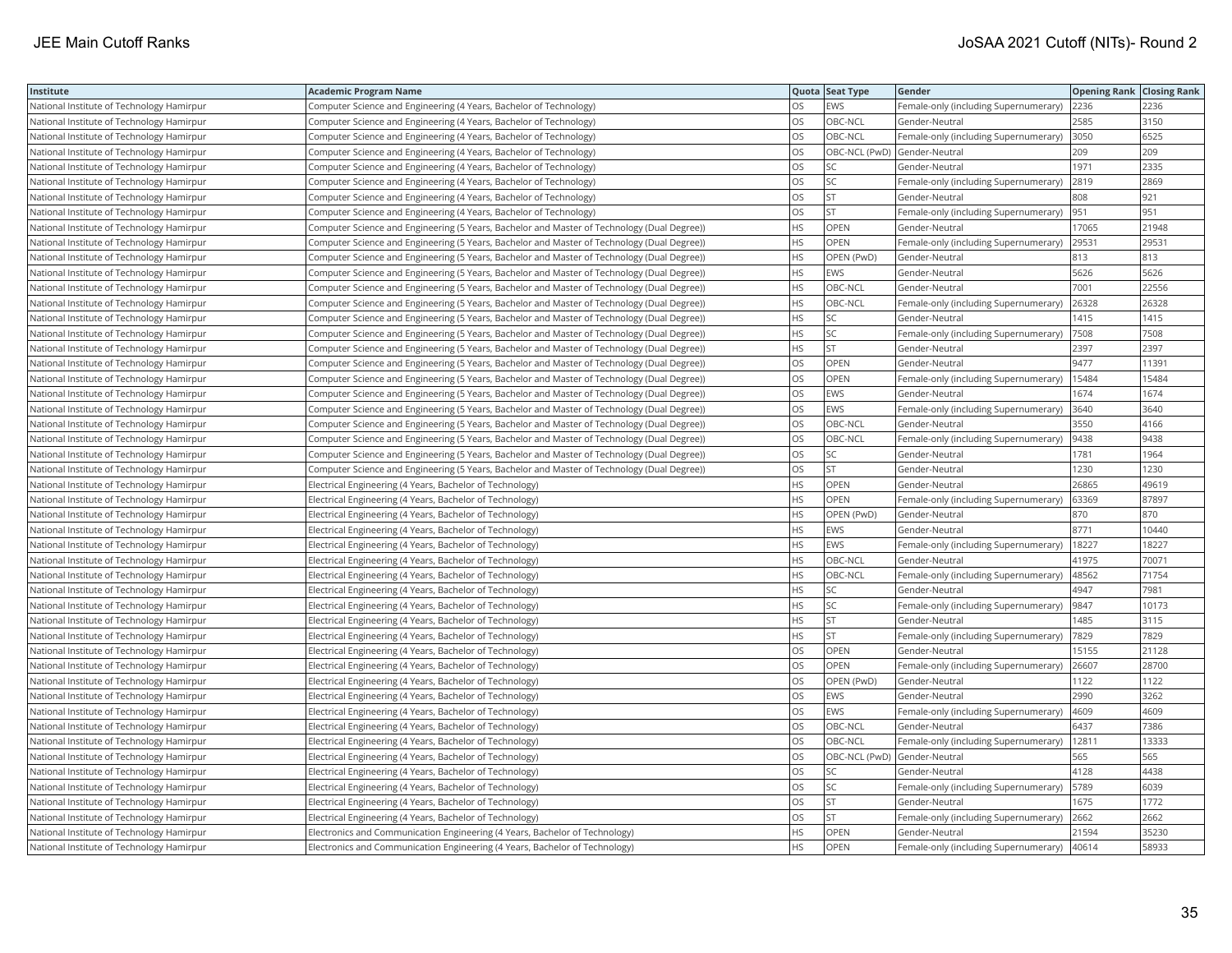| Institute                                 | <b>Academic Program Name</b>                                                                         |           | Quota Seat Type | Gender                                | <b>Opening Rank Closing Rank</b> |        |
|-------------------------------------------|------------------------------------------------------------------------------------------------------|-----------|-----------------|---------------------------------------|----------------------------------|--------|
| National Institute of Technology Hamirpur | Electronics and Communication Engineering (4 Years, Bachelor of Technology)                          | HS.       | OPEN (PwD)      | Gender-Neutral                        | 1348                             | 1348   |
| National Institute of Technology Hamirpur | Electronics and Communication Engineering (4 Years, Bachelor of Technology)                          | <b>HS</b> | EWS             | Gender-Neutral                        | 5385                             | 6835   |
| National Institute of Technology Hamirpur | Electronics and Communication Engineering (4 Years, Bachelor of Technology)                          | <b>HS</b> | EWS             | Female-only (including Supernumerary) | 13490                            | 13490  |
| National Institute of Technology Hamirpur | Electronics and Communication Engineering (4 Years, Bachelor of Technology)                          | <b>HS</b> | OBC-NCL         | Gender-Neutral                        | 21927                            | 40685  |
| National Institute of Technology Hamirpur | Electronics and Communication Engineering (4 Years, Bachelor of Technology)                          | <b>HS</b> | OBC-NCL         | Female-only (including Supernumerary) | 23633                            | 47330  |
| National Institute of Technology Hamirpur | Electronics and Communication Engineering (4 Years, Bachelor of Technology)                          | <b>HS</b> | SC              | Gender-Neutral                        | 4079                             | 5409   |
| National Institute of Technology Hamirpur | Electronics and Communication Engineering (4 Years, Bachelor of Technology)                          | <b>HS</b> | SC              | Female-only (including Supernumerary) | 7958                             | 10275  |
| National Institute of Technology Hamirpur | Electronics and Communication Engineering (4 Years, Bachelor of Technology)                          | <b>HS</b> | <b>ST</b>       | Gender-Neutral                        | 2188                             | 2669   |
| National Institute of Technology Hamirpur | Electronics and Communication Engineering (4 Years, Bachelor of Technology)                          | <b>HS</b> | ST              | Female-only (including Supernumerary) | 2745                             | 2745   |
| National Institute of Technology Hamirpur | Electronics and Communication Engineering (4 Years, Bachelor of Technology)                          | OS        | OPEN            | Gender-Neutral                        | 12048                            | 15109  |
| National Institute of Technology Hamirpur | Electronics and Communication Engineering (4 Years, Bachelor of Technology)                          | OS        | OPEN            | Female-only (including Supernumerary) | 17735                            | 21876  |
| National Institute of Technology Hamirpur | Electronics and Communication Engineering (4 Years, Bachelor of Technology)                          | OS        | OPEN (PwD)      | Female-only (including Supernumerary) | 1721                             | 1721   |
| National Institute of Technology Hamirpur | Electronics and Communication Engineering (4 Years, Bachelor of Technology)                          | OS        | EWS             | Gender-Neutral                        | 2086                             | 2421   |
| National Institute of Technology Hamirpur | Electronics and Communication Engineering (4 Years, Bachelor of Technology)                          | OS        | EWS             | Female-only (including Supernumerary) | 3592                             | 3592   |
| National Institute of Technology Hamirpur | Electronics and Communication Engineering (4 Years, Bachelor of Technology)                          | OS        | OBC-NCL         | Gender-Neutral                        | 4492                             | 5363   |
| National Institute of Technology Hamirpur | Electronics and Communication Engineering (4 Years, Bachelor of Technology)                          | OS        | OBC-NCL         | Female-only (including Supernumerary) | 9092                             | 10557  |
| National Institute of Technology Hamirpur | Electronics and Communication Engineering (4 Years, Bachelor of Technology)                          | OS        | SC              | Gender-Neutral                        | 3128                             | 3861   |
| National Institute of Technology Hamirpur | Electronics and Communication Engineering (4 Years, Bachelor of Technology)                          | <b>OS</b> | SC              | Female-only (including Supernumerary) | 5360                             | 5380   |
| National Institute of Technology Hamirpur | Electronics and Communication Engineering (4 Years, Bachelor of Technology)                          | OS        | <b>ST</b>       | Gender-Neutral                        | 1357                             | 1528   |
| National Institute of Technology Hamirpur | Electronics and Communication Engineering (4 Years, Bachelor of Technology)                          | los       | <b>ST</b>       | Female-only (including Supernumerary) | 1958                             | 1958   |
| National Institute of Technology Hamirpur | Electronics and Communication Engineering (5 Years, Bachelor and Master of Technology (Dual Degree)) | <b>HS</b> | OPEN            | Gender-Neutral                        | 36161                            | 40996  |
| National Institute of Technology Hamirpur | Electronics and Communication Engineering (5 Years, Bachelor and Master of Technology (Dual Degree)) | <b>HS</b> | OPEN            | Female-only (including Supernumerary) | 68626                            | 68626  |
| National Institute of Technology Hamirpur | Electronics and Communication Engineering (5 Years, Bachelor and Master of Technology (Dual Degree)) | <b>HS</b> | EWS             | Gender-Neutral                        | 7143                             | 7143   |
| National Institute of Technology Hamirpur | Electronics and Communication Engineering (5 Years, Bachelor and Master of Technology (Dual Degree)) | <b>HS</b> | EWS             | Female-only (including Supernumerary) | 17350                            | 17350  |
| National Institute of Technology Hamirpur | Electronics and Communication Engineering (5 Years, Bachelor and Master of Technology (Dual Degree)) | <b>HS</b> | OBC-NCL         | Gender-Neutral                        | 42172                            | 50110  |
| National Institute of Technology Hamirpur | (Electronics and Communication Engineering (5 Years, Bachelor and Master of Technology (Dual Degree) | <b>HS</b> | OBC-NCL         | Female-only (including Supernumerary) | 59170                            | 59170  |
| National Institute of Technology Hamirpur | Electronics and Communication Engineering (5 Years, Bachelor and Master of Technology (Dual Degree)) | <b>HS</b> | SC              | Gender-Neutral                        | 5573                             | 5891   |
| National Institute of Technology Hamirpur | Electronics and Communication Engineering (5 Years, Bachelor and Master of Technology (Dual Degree)) | HS        | <b>ST</b>       | Gender-Neutral                        | 2895                             | 2895   |
| National Institute of Technology Hamirpur | Electronics and Communication Engineering (5 Years, Bachelor and Master of Technology (Dual Degree)) | <b>OS</b> | OPEN            | Gender-Neutral                        | 9920                             | 17461  |
| National Institute of Technology Hamirpur | Electronics and Communication Engineering (5 Years, Bachelor and Master of Technology (Dual Degree)) | OS        | OPEN            | Female-only (including Supernumerary) | 27469                            | 27469  |
| National Institute of Technology Hamirpur | Electronics and Communication Engineering (5 Years, Bachelor and Master of Technology (Dual Degree)) | OS        | EWS             | Gender-Neutral                        | 2875                             | 2875   |
| National Institute of Technology Hamirpur | Electronics and Communication Engineering (5 Years, Bachelor and Master of Technology (Dual Degree)) | <b>OS</b> | OBC-NCL         | Gender-Neutral                        | 5526                             | 5968   |
| National Institute of Technology Hamirpur | Electronics and Communication Engineering (5 Years, Bachelor and Master of Technology (Dual Degree)) | los       | OBC-NCL         | Female-only (including Supernumerary) | 10802                            | 10802  |
| National Institute of Technology Hamirpur | Electronics and Communication Engineering (5 Years, Bachelor and Master of Technology (Dual Degree)) | OS        | SC              | Gender-Neutral                        | 4188                             | 4188   |
| National Institute of Technology Hamirpur | Electronics and Communication Engineering (5 Years, Bachelor and Master of Technology (Dual Degree)) | <b>OS</b> | SC              | Female-only (including Supernumerary) | 5907                             | 5907   |
| National Institute of Technology Hamirpur | Electronics and Communication Engineering (5 Years, Bachelor and Master of Technology (Dual Degree)) | OS        | <b>ST</b>       | Gender-Neutral                        | 1623                             | 1623   |
| National Institute of Technology Hamirpur | Engineering Physics (4 Years, Bachelor of Technology)                                                | <b>HS</b> | OPEN            | Gender-Neutral                        | 46510                            | 81437  |
| National Institute of Technology Hamirpur | Engineering Physics (4 Years, Bachelor of Technology)                                                | <b>HS</b> | OPEN            | Female-only (including Supernumerary) | 111277                           | 111569 |
| National Institute of Technology Hamirpur | Engineering Physics (4 Years, Bachelor of Technology)                                                | <b>HS</b> | EWS             | Gender-Neutral                        | 13884                            | 14403  |
| National Institute of Technology Hamirpur | Engineering Physics (4 Years, Bachelor of Technology)                                                | <b>HS</b> | EWS             | Female-only (including Supernumerary) | 33641                            | 33641  |
| National Institute of Technology Hamirpur | Engineering Physics (4 Years, Bachelor of Technology)                                                | <b>HS</b> | OBC-NCL         | Gender-Neutral                        | 97672                            | 127102 |
| National Institute of Technology Hamirpur | Engineering Physics (4 Years, Bachelor of Technology)                                                | <b>HS</b> | OBC-NCL         | Female-only (including Supernumerary) | 120292                           | 120292 |
| National Institute of Technology Hamirpur | Engineering Physics (4 Years, Bachelor of Technology)                                                | HS        | SC              | Gender-Neutral                        | 9664                             | 10641  |
| National Institute of Technology Hamirpur | Engineering Physics (4 Years, Bachelor of Technology)                                                | HS        | SC              | Female-only (including Supernumerary) | 13275                            | 13275  |
| National Institute of Technology Hamirpur | Engineering Physics (4 Years, Bachelor of Technology)                                                | HS        | <b>ST</b>       | Gender-Neutral                        | 5357                             | 5357   |
| National Institute of Technology Hamirpur | Engineering Physics (4 Years, Bachelor of Technology)                                                | <b>OS</b> | <b>OPEN</b>     | Gender-Neutral                        | 17967                            | 26477  |
| National Institute of Technology Hamirpur | Engineering Physics (4 Years, Bachelor of Technology)                                                | OS        | OPEN            | Female-only (including Supernumerary) | 36296                            | 39065  |
| National Institute of Technology Hamirpur | Engineering Physics (4 Years, Bachelor of Technology)                                                | <b>OS</b> | EWS             | Gender-Neutral                        | 4012                             | 4099   |
| National Institute of Technology Hamirpur | Engineering Physics (4 Years, Bachelor of Technology)                                                | OS        | OBC-NCL         | Gender-Neutral                        | 10543                            | 12146  |
| National Institute of Technology Hamirpur | Engineering Physics (4 Years, Bachelor of Technology)                                                | los       | OBC-NCL         | Female-only (including Supernumerary) | 17012                            | 17069  |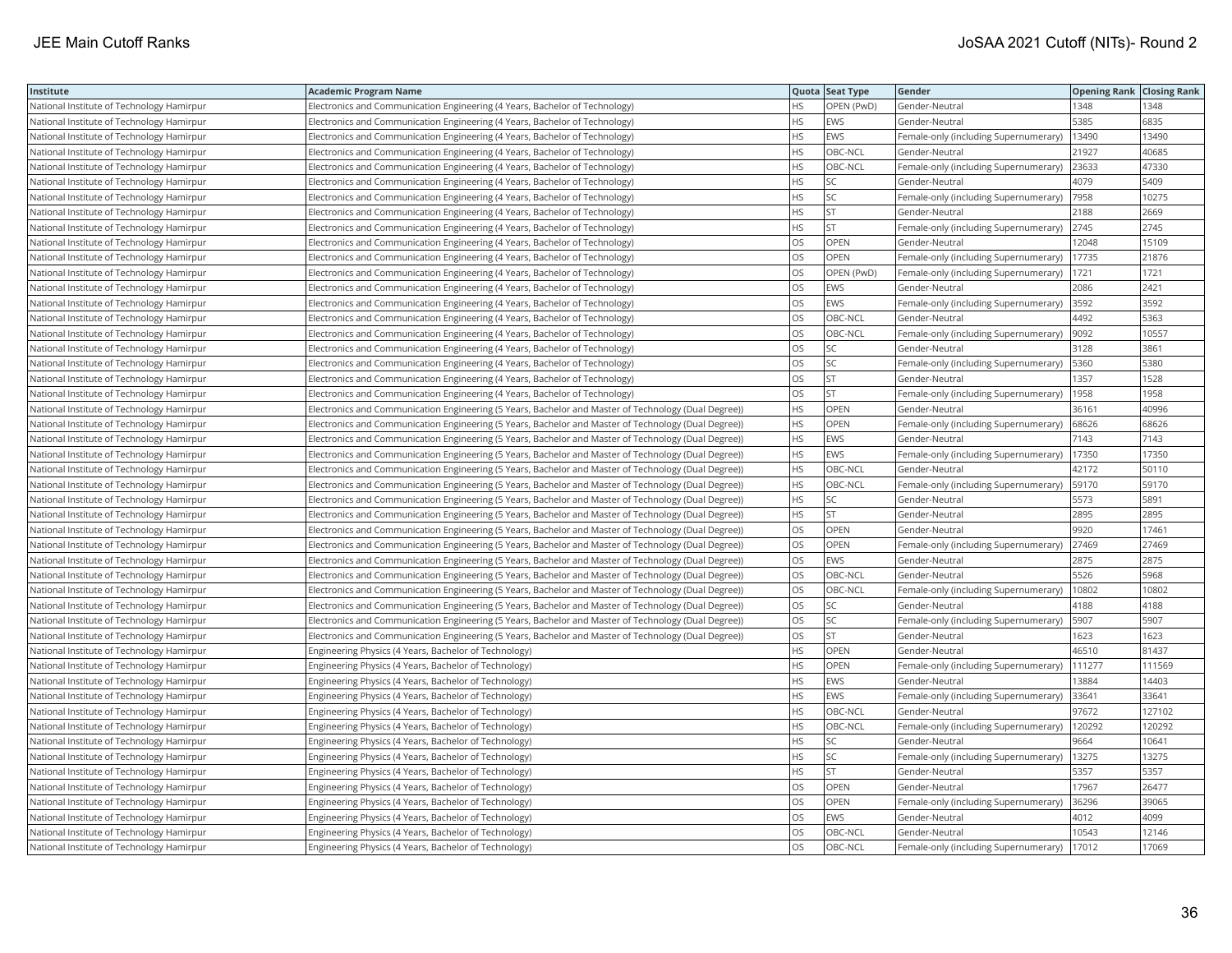| Institute                                 | <b>Academic Program Name</b>                                        |           | Quota Seat Type | Gender                                | <b>Opening Rank Closing Rank</b> |        |
|-------------------------------------------|---------------------------------------------------------------------|-----------|-----------------|---------------------------------------|----------------------------------|--------|
| National Institute of Technology Hamirpur | Engineering Physics (4 Years, Bachelor of Technology)               | <b>OS</b> | SC.             | Gender-Neutral                        | 6076                             | 6526   |
| National Institute of Technology Hamirpur | Engineering Physics (4 Years, Bachelor of Technology)               | OS        | <b>ST</b>       | Gender-Neutral                        | 2844                             | 2997   |
| National Institute of Technology Hamirpur | Engineering Physics (4 Years, Bachelor of Technology)               | OS        | <b>ST</b>       | Female-only (including Supernumerary) | 3752                             | 3752   |
| National Institute of Technology Hamirpur | Materials Science and Engineering (4 Years, Bachelor of Technology) | <b>HS</b> | OPEN            | Gender-Neutral                        | 79032                            | 85524  |
| National Institute of Technology Hamirpur | Materials Science and Engineering (4 Years, Bachelor of Technology) | <b>HS</b> | OPEN            | Female-only (including Supernumerary) | 116030                           | 116030 |
| National Institute of Technology Hamirpur | Materials Science and Engineering (4 Years, Bachelor of Technology) | <b>HS</b> | <b>EWS</b>      | Gender-Neutral                        | 15246                            | 15246  |
| National Institute of Technology Hamirpur | Materials Science and Engineering (4 Years, Bachelor of Technology) | <b>HS</b> | <b>EWS</b>      | Female-only (including Supernumerary) | 29333                            | 29333  |
| National Institute of Technology Hamirpur | Materials Science and Engineering (4 Years, Bachelor of Technology) | <b>HS</b> | OBC-NCL         | Gender-Neutral                        | 95753                            | 114848 |
| National Institute of Technology Hamirpur | Materials Science and Engineering (4 Years, Bachelor of Technology) | <b>HS</b> | OBC-NCL         | Female-only (including Supernumerary) | 83283                            | 83283  |
| National Institute of Technology Hamirpur | Materials Science and Engineering (4 Years, Bachelor of Technology) | <b>HS</b> | SC              | Gender-Neutral                        | 8480                             | 11583  |
| National Institute of Technology Hamirpur | Materials Science and Engineering (4 Years, Bachelor of Technology) | <b>HS</b> | ST              | Gender-Neutral                        | 5708                             | 5708   |
| National Institute of Technology Hamirpur | Materials Science and Engineering (4 Years, Bachelor of Technology) | <b>HS</b> | <b>ST</b>       | Female-only (including Supernumerary) | 8251                             | 8251   |
| National Institute of Technology Hamirpur | Materials Science and Engineering (4 Years, Bachelor of Technology) | OS        | OPEN            | Gender-Neutral                        | 29309                            | 38710  |
| National Institute of Technology Hamirpur | Materials Science and Engineering (4 Years, Bachelor of Technology) | <b>OS</b> | OPEN            | Female-only (including Supernumerary) | 42106                            | 45665  |
| National Institute of Technology Hamirpur | Materials Science and Engineering (4 Years, Bachelor of Technology) | <b>OS</b> | <b>EWS</b>      | Gender-Neutral                        | 6070                             | 6081   |
| National Institute of Technology Hamirpur | Materials Science and Engineering (4 Years, Bachelor of Technology) | OS        | OBC-NCL         | Gender-Neutral                        | 11503                            | 13138  |
| National Institute of Technology Hamirpur | Materials Science and Engineering (4 Years, Bachelor of Technology) | <b>OS</b> | OBC-NCL         | Female-only (including Supernumerary) | 18943                            | 18943  |
| National Institute of Technology Hamirpur | Materials Science and Engineering (4 Years, Bachelor of Technology) | OS        | SC              | Gender-Neutral                        | 6930                             | 7611   |
| National Institute of Technology Hamirpur | Materials Science and Engineering (4 Years, Bachelor of Technology) | OS        | SC              | Female-only (including Supernumerary) | 8512                             | 8512   |
| National Institute of Technology Hamirpur | Materials Science and Engineering (4 Years, Bachelor of Technology) | OS        | <b>ST</b>       | Gender-Neutral                        | 3044                             | 3044   |
| National Institute of Technology Hamirpur | Mathematics and Computing (4 Years, Bachelor of Technology)         | <b>HS</b> | OPEN            | Gender-Neutral                        | 23578                            | 40790  |
| National Institute of Technology Hamirpur | Mathematics and Computing (4 Years, Bachelor of Technology)         | <b>HS</b> | OPEN            | Female-only (including Supernumerary) | 33734                            | 43170  |
| National Institute of Technology Hamirpur | Mathematics and Computing (4 Years, Bachelor of Technology)         | <b>HS</b> | <b>EWS</b>      | Gender-Neutral                        | 7302                             | 7899   |
| National Institute of Technology Hamirpur | Mathematics and Computing (4 Years, Bachelor of Technology)         | <b>HS</b> | OBC-NCL         | Gender-Neutral                        | 33453                            | 68476  |
| National Institute of Technology Hamirpur | Mathematics and Computing (4 Years, Bachelor of Technology)         | <b>HS</b> | OBC-NCL         | Female-only (including Supernumerary) | 47299                            | 47299  |
| National Institute of Technology Hamirpur | Mathematics and Computing (4 Years, Bachelor of Technology)         | <b>HS</b> | SC              | Gender-Neutral                        | 4419                             | 7677   |
| National Institute of Technology Hamirpur | Mathematics and Computing (4 Years, Bachelor of Technology)         | HS        | SC              | Female-only (including Supernumerary) | 14392                            | 14392  |
| National Institute of Technology Hamirpur | Mathematics and Computing (4 Years, Bachelor of Technology)         | <b>HS</b> | <b>ST</b>       | Gender-Neutral                        | 2050                             | 2050   |
| National Institute of Technology Hamirpur | Mathematics and Computing (4 Years, Bachelor of Technology)         | <b>HS</b> | <b>ST</b>       | Female-only (including Supernumerary) | 5990                             | 5990   |
| National Institute of Technology Hamirpur | Mathematics and Computing (4 Years, Bachelor of Technology)         | <b>OS</b> | OPEN            | Gender-Neutral                        | 12710                            | 13340  |
| National Institute of Technology Hamirpur | Mathematics and Computing (4 Years, Bachelor of Technology)         | OS        | OPEN            | Female-only (including Supernumerary) | 13727                            | 20990  |
| National Institute of Technology Hamirpur | Mathematics and Computing (4 Years, Bachelor of Technology)         | OS        | OPEN (PwD)      | Gender-Neutral                        | 759                              | 759    |
| National Institute of Technology Hamirpur | Mathematics and Computing (4 Years, Bachelor of Technology)         | OS        | EWS             | Gender-Neutral                        | 1853                             | 1877   |
| National Institute of Technology Hamirpur | Mathematics and Computing (4 Years, Bachelor of Technology)         | <b>OS</b> | EWS             | Female-only (including Supernumerary) | 3957                             | 3957   |
| National Institute of Technology Hamirpur | Mathematics and Computing (4 Years, Bachelor of Technology)         | OS        | OBC-NCL         | Gender-Neutral                        | 3545                             | 4869   |
| National Institute of Technology Hamirpur | Mathematics and Computing (4 Years, Bachelor of Technology)         | OS        | OBC-NCL         | Female-only (including Supernumerary) | 9726                             | 9726   |
| National Institute of Technology Hamirpur | Mathematics and Computing (4 Years, Bachelor of Technology)         | <b>OS</b> | SC              | Gender-Neutral                        | 2604                             | 3587   |
| National Institute of Technology Hamirpur | Mathematics and Computing (4 Years, Bachelor of Technology)         | OS        | SC              | Female-only (including Supernumerary) | 5751                             | 5751   |
| National Institute of Technology Hamirpur | Mathematics and Computing (4 Years, Bachelor of Technology)         | OS        | <b>ST</b>       | Gender-Neutral                        | 1317                             | 1424   |
| National Institute of Technology Hamirpur | Mechanical Engineering (4 Years, Bachelor of Technology)            | <b>HS</b> | OPEN            | Gender-Neutral                        | 40443                            | 62067  |
| National Institute of Technology Hamirpur | Mechanical Engineering (4 Years, Bachelor of Technology)            | <b>HS</b> | OPEN            | Female-only (including Supernumerary) | 88358                            | 110182 |
| National Institute of Technology Hamirpur | Mechanical Engineering (4 Years, Bachelor of Technology)            | <b>HS</b> | OPEN (PwD)      | Gender-Neutral                        | 2656                             | 2656   |
| National Institute of Technology Hamirpur | Mechanical Engineering (4 Years, Bachelor of Technology)            | <b>HS</b> | EWS             | Gender-Neutral                        | 9697                             | 11461  |
| National Institute of Technology Hamirpur | Mechanical Engineering (4 Years, Bachelor of Technology)            | <b>HS</b> | EWS             | Female-only (including Supernumerary) | 22760                            | 22760  |
| National Institute of Technology Hamirpur | Mechanical Engineering (4 Years, Bachelor of Technology)            | HS        | OBC-NCL         | Gender-Neutral                        | 45255                            | 93918  |
| National Institute of Technology Hamirpur | Mechanical Engineering (4 Years, Bachelor of Technology)            | <b>HS</b> | OBC-NCL         | Female-only (including Supernumerary) | 81127                            | 114130 |
| National Institute of Technology Hamirpur | Mechanical Engineering (4 Years, Bachelor of Technology)            | HS        | SC              | Gender-Neutral                        | 7862                             | 9097   |
| National Institute of Technology Hamirpur | Mechanical Engineering (4 Years, Bachelor of Technology)            | <b>HS</b> | SC              | Female-only (including Supernumerary) | 15141                            | 15730  |
| National Institute of Technology Hamirpur | Mechanical Engineering (4 Years, Bachelor of Technology)            | <b>HS</b> | <b>ST</b>       | Gender-Neutral                        | 3655                             | 5048   |
| National Institute of Technology Hamirpur | Mechanical Engineering (4 Years, Bachelor of Technology)            | <b>HS</b> | <b>ST</b>       | Female-only (including Supernumerary) | 6676                             | 6676   |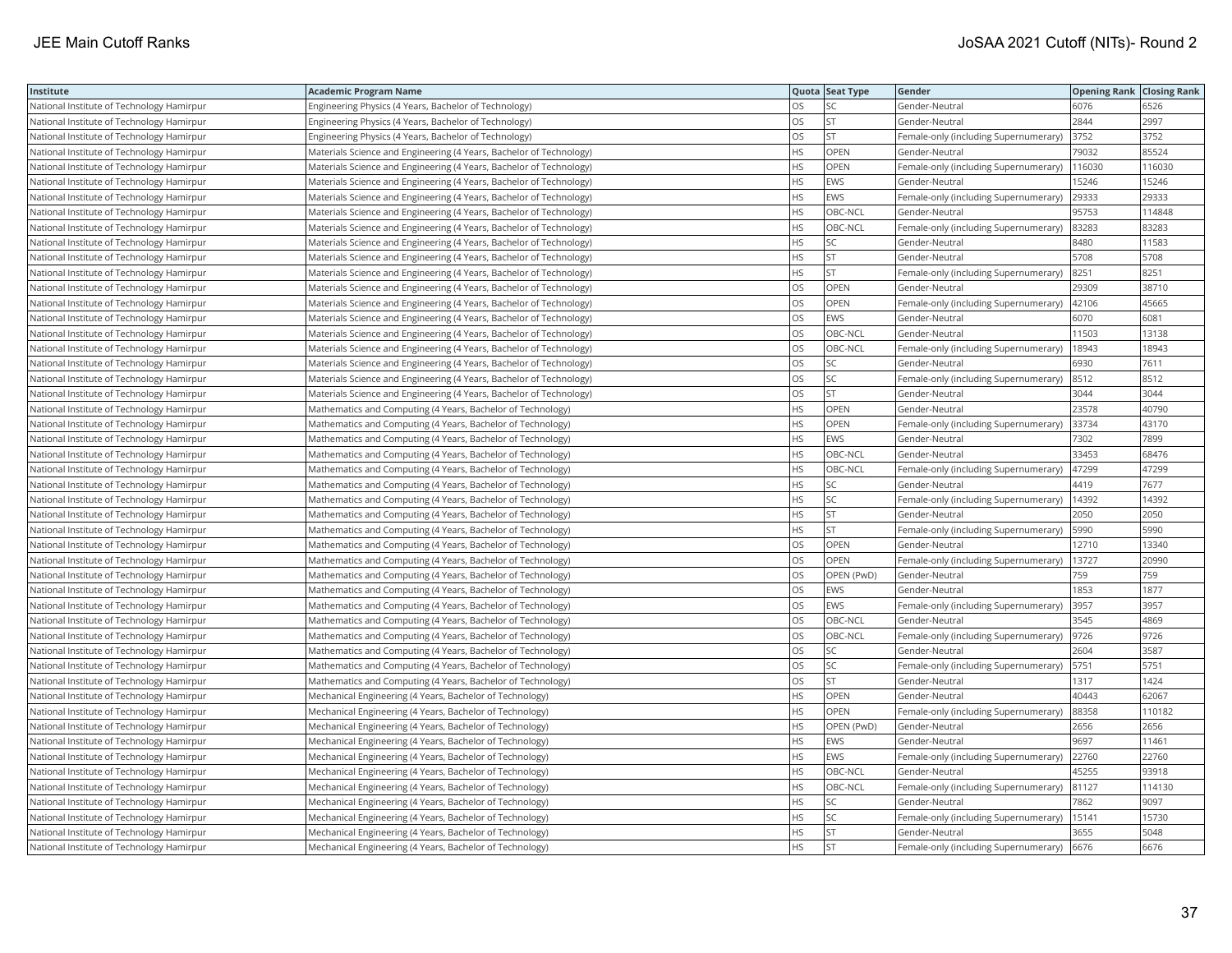| Institute                                             | <b>Academic Program Name</b>                              |           | Quota Seat Type              | Gender                                | <b>Opening Rank Closing Rank</b> |       |
|-------------------------------------------------------|-----------------------------------------------------------|-----------|------------------------------|---------------------------------------|----------------------------------|-------|
| National Institute of Technology Hamirpur             | Mechanical Engineering (4 Years, Bachelor of Technology)  | OS.       | <b>OPEN</b>                  | Gender-Neutral                        | 22564                            | 27791 |
| National Institute of Technology Hamirpur             | Mechanical Engineering (4 Years, Bachelor of Technology)  | OS        | OPEN                         | Female-only (including Supernumerary) | 35766                            | 39438 |
| National Institute of Technology Hamirpur             | Mechanical Engineering (4 Years, Bachelor of Technology)  | <b>OS</b> | OPEN (PwD)                   | Gender-Neutral                        | 1761                             | 1761  |
| National Institute of Technology Hamirpur             | Mechanical Engineering (4 Years, Bachelor of Technology)  | OS        | EWS                          | Gender-Neutral                        | 4147                             | 4228  |
| National Institute of Technology Hamirpur             | Mechanical Engineering (4 Years, Bachelor of Technology)  | OS        | EWS                          | Female-only (including Supernumerary) | 6834                             | 6834  |
| National Institute of Technology Hamirpur             | Mechanical Engineering (4 Years, Bachelor of Technology)  | OS        | OBC-NCL                      | Gender-Neutral                        | 7727                             | 9301  |
| National Institute of Technology Hamirpur             | Mechanical Engineering (4 Years, Bachelor of Technology)  | OS        | OBC-NCL                      | Female-only (including Supernumerary) | 17355                            | 17605 |
| National Institute of Technology Hamirpur             | Mechanical Engineering (4 Years, Bachelor of Technology)  | <b>OS</b> | OBC-NCL (PwD) Gender-Neutral |                                       | 1017                             | 1017  |
| National Institute of Technology Hamirpur             | Mechanical Engineering (4 Years, Bachelor of Technology)  | <b>OS</b> | SC                           | Gender-Neutral                        | 4463                             | 5695  |
| National Institute of Technology Hamirpur             | Mechanical Engineering (4 Years, Bachelor of Technology)  | OS        | SC                           | Female-only (including Supernumerary) | 7574                             | 8635  |
| National Institute of Technology Hamirpur             | Mechanical Engineering (4 Years, Bachelor of Technology)  | OS        | <b>ST</b>                    | Gender-Neutral                        | 2009                             | 2330  |
| National Institute of Technology Hamirpur             | Mechanical Engineering (4 Years, Bachelor of Technology)  | OS        | ST                           | Female-only (including Supernumerary) | 2996                             | 2996  |
| National Institute of Technology Karnataka, Surathkal | Artificial Intelligence (4 Years, Bachelor of Technology) | HS        | OPEN                         | Gender-Neutral                        | 3045                             | 3887  |
| National Institute of Technology Karnataka, Surathkal | Artificial Intelligence (4 Years, Bachelor of Technology) | HS        | OPEN                         | Female-only (including Supernumerary) | 5644                             | 5644  |
| National Institute of Technology Karnataka, Surathkal | Artificial Intelligence (4 Years, Bachelor of Technology) | HS        | OPEN (PwD)                   | Gender-Neutral                        | 212                              | 212   |
| National Institute of Technology Karnataka, Surathkal | Artificial Intelligence (4 Years, Bachelor of Technology) | HS        | EWS                          | Gender-Neutral                        | 1364                             | 1405  |
| National Institute of Technology Karnataka, Surathkal | Artificial Intelligence (4 Years, Bachelor of Technology) | HS        | EWS                          | Female-only (including Supernumerary) | 7799                             | 7799  |
| National Institute of Technology Karnataka, Surathkal | Artificial Intelligence (4 Years, Bachelor of Technology) | HS        | OBC-NCL                      | Gender-Neutral                        | 1687                             | 3174  |
| National Institute of Technology Karnataka, Surathkal | Artificial Intelligence (4 Years, Bachelor of Technology) | <b>HS</b> | OBC-NCL                      | Female-only (including Supernumerary) | 3819                             | 3819  |
| National Institute of Technology Karnataka, Surathkal | Artificial Intelligence (4 Years, Bachelor of Technology) | <b>HS</b> | SC                           | Gender-Neutral                        | 2040                             | 2094  |
| National Institute of Technology Karnataka, Surathkal | Artificial Intelligence (4 Years, Bachelor of Technology) | HS        | SC                           | Female-only (including Supernumerary) | 2507                             | 2507  |
| National Institute of Technology Karnataka, Surathkal | Artificial Intelligence (4 Years, Bachelor of Technology) | <b>HS</b> | <b>ST</b>                    | Gender-Neutral                        | 327                              | 327   |
| National Institute of Technology Karnataka, Surathkal | Artificial Intelligence (4 Years, Bachelor of Technology) | <b>OS</b> | OPEN                         | Gender-Neutral                        | 1125                             | 1798  |
| National Institute of Technology Karnataka, Surathkal | Artificial Intelligence (4 Years, Bachelor of Technology) | OS        | OPEN                         | Female-only (including Supernumerary) | 2022                             | 2647  |
| National Institute of Technology Karnataka, Surathkal | Artificial Intelligence (4 Years, Bachelor of Technology) | OS        | EWS                          | Gender-Neutral                        | 250                              | 250   |
| National Institute of Technology Karnataka, Surathkal | Artificial Intelligence (4 Years, Bachelor of Technology) | OS        | OBC-NCL                      | Gender-Neutral                        | 590                              | 782   |
| National Institute of Technology Karnataka, Surathkal | Artificial Intelligence (4 Years, Bachelor of Technology) | OS        | OBC-NCL                      | Female-only (including Supernumerary) | 2254                             | 2254  |
| National Institute of Technology Karnataka, Surathkal | Artificial Intelligence (4 Years, Bachelor of Technology) | OS        |                              | OBC-NCL (PwD) Gender-Neutral          | 19                               | 19    |
| National Institute of Technology Karnataka, Surathkal | Artificial Intelligence (4 Years, Bachelor of Technology) | OS        | SC                           | Gender-Neutral                        | 989                              | 1037  |
| National Institute of Technology Karnataka, Surathkal | Artificial Intelligence (4 Years, Bachelor of Technology) | <b>OS</b> | <b>ST</b>                    | Gender-Neutral                        | 203                              | 203   |
| National Institute of Technology Karnataka, Surathkal | Artificial Intelligence (4 Years, Bachelor of Technology) | OS        | <b>ST</b>                    | Female-only (including Supernumerary) | 518                              | 518   |
| National Institute of Technology Karnataka, Surathkal | Chemical Engineering (4 Years, Bachelor of Technology)    | <b>HS</b> | <b>OPEN</b>                  | Gender-Neutral                        | 12374                            | 18605 |
| National Institute of Technology Karnataka, Surathkal | Chemical Engineering (4 Years, Bachelor of Technology)    | <b>HS</b> | OPEN                         | Female-only (including Supernumerary) | 17427                            | 18044 |
| National Institute of Technology Karnataka, Surathkal | Chemical Engineering (4 Years, Bachelor of Technology)    | <b>HS</b> | OPEN (PwD)                   | Gender-Neutral                        | 911                              | 911   |
| National Institute of Technology Karnataka, Surathkal | Chemical Engineering (4 Years, Bachelor of Technology)    | HS        | EWS                          | Gender-Neutral                        | 3014                             | 3038  |
| National Institute of Technology Karnataka, Surathkal | Chemical Engineering (4 Years, Bachelor of Technology)    | <b>HS</b> | EWS                          | Female-only (including Supernumerary) | 10814                            | 10814 |
| National Institute of Technology Karnataka, Surathkal | Chemical Engineering (4 Years, Bachelor of Technology)    | <b>HS</b> | OBC-NCL                      | Gender-Neutral                        | 6876                             | 8168  |
| National Institute of Technology Karnataka, Surathkal | Chemical Engineering (4 Years, Bachelor of Technology)    | HS        | OBC-NCL                      | Female-only (including Supernumerary) | 14438                            | 16977 |
| National Institute of Technology Karnataka, Surathkal | Chemical Engineering (4 Years, Bachelor of Technology)    | <b>HS</b> | OBC-NCL (PwD) Gender-Neutral |                                       | 847                              | 847   |
| National Institute of Technology Karnataka, Surathkal | Chemical Engineering (4 Years, Bachelor of Technology)    | <b>HS</b> | <b>SC</b>                    | Gender-Neutral                        | 3262                             | 5156  |
| National Institute of Technology Karnataka, Surathkal | Chemical Engineering (4 Years, Bachelor of Technology)    | HS        | SC                           | Female-only (including Supernumerary) | 3409                             | 3409  |
| National Institute of Technology Karnataka, Surathkal | Chemical Engineering (4 Years, Bachelor of Technology)    | HS        | <b>ST</b>                    | Gender-Neutral                        | 855                              | 1849  |
| National Institute of Technology Karnataka, Surathkal | Chemical Engineering (4 Years, Bachelor of Technology)    | OS        | OPEN                         | Gender-Neutral                        | 10601                            | 12754 |
| National Institute of Technology Karnataka, Surathkal | Chemical Engineering (4 Years, Bachelor of Technology)    | OS        | <b>OPEN</b>                  | Female-only (including Supernumerary) | 20876                            | 21443 |
| National Institute of Technology Karnataka, Surathkal | Chemical Engineering (4 Years, Bachelor of Technology)    | OS        | OPEN (PwD)                   | Female-only (including Supernumerary) | 1798                             | 1798  |
| National Institute of Technology Karnataka, Surathkal | Chemical Engineering (4 Years, Bachelor of Technology)    | OS        | <b>EWS</b>                   | Gender-Neutral                        | 2089                             | 2190  |
| National Institute of Technology Karnataka, Surathkal | Chemical Engineering (4 Years, Bachelor of Technology)    | OS        | OBC-NCL                      | Gender-Neutral                        | 4959                             | 5452  |
| National Institute of Technology Karnataka, Surathkal | Chemical Engineering (4 Years, Bachelor of Technology)    | OS        | OBC-NCL                      | Female-only (including Supernumerary) | 9195                             | 9195  |
| National Institute of Technology Karnataka, Surathkal | Chemical Engineering (4 Years, Bachelor of Technology)    | OS        | SC                           | Gender-Neutral                        | 590                              | 2833  |
| National Institute of Technology Karnataka, Surathkal | Chemical Engineering (4 Years, Bachelor of Technology)    | <b>OS</b> | <b>SC</b>                    | Female-only (including Supernumerary) | 4053                             | 4053  |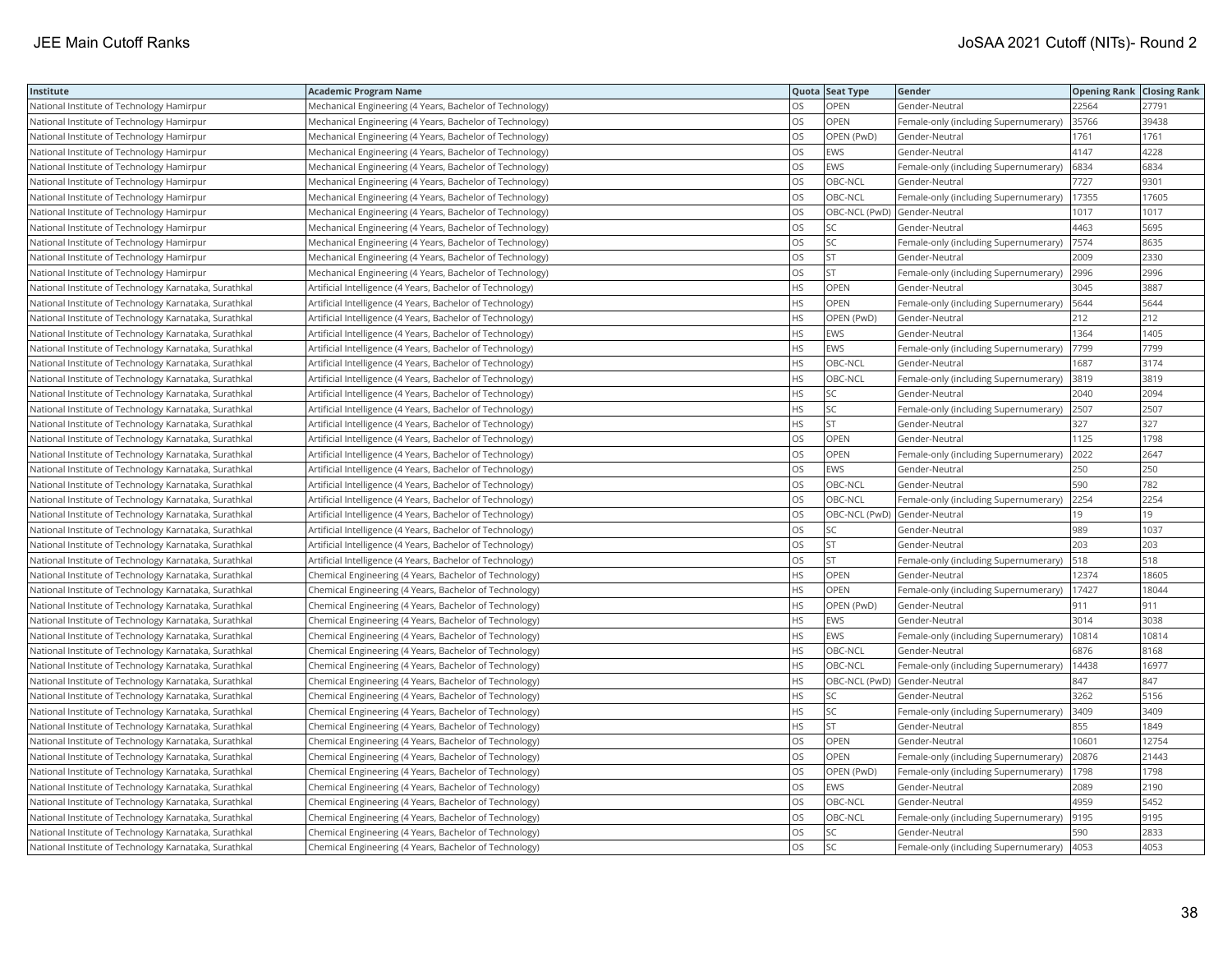| Institute                                             | <b>Academic Program Name</b>                                       |           | Quota Seat Type              | Gender                                | <b>Opening Rank Closing Rank</b> |       |
|-------------------------------------------------------|--------------------------------------------------------------------|-----------|------------------------------|---------------------------------------|----------------------------------|-------|
| National Institute of Technology Karnataka, Surathkal | Chemical Engineering (4 Years, Bachelor of Technology)             | OS.       | <b>ST</b>                    | Gender-Neutral                        | 843                              | 843   |
| National Institute of Technology Karnataka, Surathkal | Chemical Engineering (4 Years, Bachelor of Technology)             | OS        | <b>ST</b>                    | Female-only (including Supernumerary) | 1369                             | 1369  |
| National Institute of Technology Karnataka, Surathkal | Civil Engineering (4 Years, Bachelor of Technology)                | НS        | <b>OPEN</b>                  | Gender-Neutral                        | 7533                             | 27307 |
| National Institute of Technology Karnataka, Surathkal | Civil Engineering (4 Years, Bachelor of Technology)                | HS        | <b>OPEN</b>                  | Female-only (including Supernumerary) | 22035                            | 31569 |
| National Institute of Technology Karnataka, Surathkal | Civil Engineering (4 Years, Bachelor of Technology)                | HS        | OPEN (PwD)                   | Gender-Neutral                        | 686                              | 686   |
| National Institute of Technology Karnataka, Surathkal | Civil Engineering (4 Years, Bachelor of Technology)                | HS        | EWS                          | Gender-Neutral                        | 4498                             | 4751  |
| National Institute of Technology Karnataka, Surathkal | Civil Engineering (4 Years, Bachelor of Technology)                | HS.       | <b>EWS</b>                   | Female-only (including Supernumerary) | 8924                             | 8924  |
| National Institute of Technology Karnataka, Surathkal | Civil Engineering (4 Years, Bachelor of Technology)                | HS        | EWS (PwD)                    | Gender-Neutral                        | 190                              | 190   |
| National Institute of Technology Karnataka, Surathkal | Civil Engineering (4 Years, Bachelor of Technology)                | HS        | OBC-NCL                      | Gender-Neutral                        | 7717                             | 11494 |
| National Institute of Technology Karnataka, Surathkal | Civil Engineering (4 Years, Bachelor of Technology)                | <b>HS</b> | OBC-NCL                      | Female-only (including Supernumerary) | 12870                            | 16551 |
| National Institute of Technology Karnataka, Surathkal | Civil Engineering (4 Years, Bachelor of Technology)                | HS        | OBC-NCL (PwD) Gender-Neutral |                                       | 842                              | 842   |
| National Institute of Technology Karnataka, Surathkal | Civil Engineering (4 Years, Bachelor of Technology)                | HS        | SC                           | Gender-Neutral                        | 4840                             | 7878  |
| National Institute of Technology Karnataka, Surathkal | Civil Engineering (4 Years, Bachelor of Technology)                | HS        | SC                           | Female-only (including Supernumerary) | 5630                             | 6970  |
| National Institute of Technology Karnataka, Surathkal | Civil Engineering (4 Years, Bachelor of Technology)                | HS.       | <b>ST</b>                    | Gender-Neutral                        | 2001                             | 2062  |
| National Institute of Technology Karnataka, Surathkal | Civil Engineering (4 Years, Bachelor of Technology)                | HS        | <b>ST</b>                    | Female-only (including Supernumerary) | 1904                             | 1904  |
| National Institute of Technology Karnataka, Surathkal | Civil Engineering (4 Years, Bachelor of Technology)                | OS        | <b>OPEN</b>                  | Gender-Neutral                        | 9504                             | 16238 |
| National Institute of Technology Karnataka, Surathkal | Civil Engineering (4 Years, Bachelor of Technology)                | OS        | <b>OPEN</b>                  | Female-only (including Supernumerary) | 9202                             | 26442 |
| National Institute of Technology Karnataka, Surathkal | Civil Engineering (4 Years, Bachelor of Technology)                | OS        | OPEN (PwD)                   | Gender-Neutral                        | 354                              | 354   |
| National Institute of Technology Karnataka, Surathkal | Civil Engineering (4 Years, Bachelor of Technology)                | OS        | EWS                          | Gender-Neutral                        | 2231                             | 2859  |
| National Institute of Technology Karnataka, Surathkal | Civil Engineering (4 Years, Bachelor of Technology)                | <b>OS</b> | EWS                          | Female-only (including Supernumerary) | 4074                             | 4074  |
| National Institute of Technology Karnataka, Surathkal | Civil Engineering (4 Years, Bachelor of Technology)                | OS        | OBC-NCL                      | Gender-Neutral                        | 4378                             | 6228  |
| National Institute of Technology Karnataka, Surathkal | Civil Engineering (4 Years, Bachelor of Technology)                | <b>OS</b> | OBC-NCL                      | Female-only (including Supernumerary) | 10299                            | 10643 |
| National Institute of Technology Karnataka, Surathkal | Civil Engineering (4 Years, Bachelor of Technology)                | OS        | OBC-NCL (PwD)                | Female-only (including Supernumerary) | 696                              | 696   |
| National Institute of Technology Karnataka, Surathkal | Civil Engineering (4 Years, Bachelor of Technology)                | OS        | SC                           | Gender-Neutral                        | 1757                             | 2931  |
| National Institute of Technology Karnataka, Surathkal | Civil Engineering (4 Years, Bachelor of Technology)                | OS        | SC                           | Female-only (including Supernumerary) | 3555                             | 3555  |
| National Institute of Technology Karnataka, Surathkal | Civil Engineering (4 Years, Bachelor of Technology)                | OS        | ST                           | Gender-Neutral                        | 402                              | 506   |
| National Institute of Technology Karnataka, Surathkal | Civil Engineering (4 Years, Bachelor of Technology)                | OS        | <b>ST</b>                    | Female-only (including Supernumerary) | 471                              | 471   |
| National Institute of Technology Karnataka, Surathkal | Computer Science and Engineering (4 Years, Bachelor of Technology) | HS        | <b>OPEN</b>                  | Gender-Neutral                        | 164                              | 2821  |
| National Institute of Technology Karnataka, Surathkal | Computer Science and Engineering (4 Years, Bachelor of Technology) | HS.       | <b>OPEN</b>                  | Female-only (including Supernumerary) | 3605                             | 5221  |
| National Institute of Technology Karnataka, Surathkal | Computer Science and Engineering (4 Years, Bachelor of Technology) | HS        | OPEN (PwD)                   | Female-only (including Supernumerary) | 1021                             | 1021  |
| National Institute of Technology Karnataka, Surathkal | Computer Science and Engineering (4 Years, Bachelor of Technology) | HS.       | <b>EWS</b>                   | Gender-Neutral                        | 404                              | 837   |
| National Institute of Technology Karnataka, Surathkal | Computer Science and Engineering (4 Years, Bachelor of Technology) | HS        | EWS                          | Female-only (including Supernumerary) | 2412                             | 2412  |
| National Institute of Technology Karnataka, Surathkal | Computer Science and Engineering (4 Years, Bachelor of Technology) | HS        | OBC-NCL                      | Gender-Neutral                        | 604                              | 1567  |
| National Institute of Technology Karnataka, Surathkal | Computer Science and Engineering (4 Years, Bachelor of Technology) | HS        | OBC-NCL                      | Female-only (including Supernumerary) | 2291                             | 3790  |
| National Institute of Technology Karnataka, Surathkal | Computer Science and Engineering (4 Years, Bachelor of Technology) | HS        | OBC-NCL (PwD)                | Gender-Neutral                        | 129                              | 129   |
| National Institute of Technology Karnataka, Surathkal | Computer Science and Engineering (4 Years, Bachelor of Technology) | HS        | SC                           | Gender-Neutral                        | 147                              | 796   |
| National Institute of Technology Karnataka, Surathkal | Computer Science and Engineering (4 Years, Bachelor of Technology) | HS.       | SC                           | Female-only (including Supernumerary) | 2026                             | 2265  |
| National Institute of Technology Karnataka, Surathkal | Computer Science and Engineering (4 Years, Bachelor of Technology) | HS.       | <b>ST</b>                    | Gender-Neutral                        | 66                               | 264   |
| National Institute of Technology Karnataka, Surathkal | Computer Science and Engineering (4 Years, Bachelor of Technology) | HS        | <b>ST</b>                    | Female-only (including Supernumerary) | 261                              | 261   |
| National Institute of Technology Karnataka, Surathkal | Computer Science and Engineering (4 Years, Bachelor of Technology) | OS        | OPEN                         | Gender-Neutral                        | 34                               | 821   |
| National Institute of Technology Karnataka, Surathkal | Computer Science and Engineering (4 Years, Bachelor of Technology) | OS        | OPEN                         | Female-only (including Supernumerary) | 292                              | 1688  |
| National Institute of Technology Karnataka, Surathkal | Computer Science and Engineering (4 Years, Bachelor of Technology) | OS        | OPEN (PwD)                   | Gender-Neutral                        | 39                               | 39    |
| National Institute of Technology Karnataka, Surathkal | Computer Science and Engineering (4 Years, Bachelor of Technology) | OS        | EWS                          | Gender-Neutral                        | 103                              | 135   |
| National Institute of Technology Karnataka, Surathkal | Computer Science and Engineering (4 Years, Bachelor of Technology) | OS        | EWS                          | Female-only (including Supernumerary) | 300                              | 300   |
| National Institute of Technology Karnataka, Surathkal | Computer Science and Engineering (4 Years, Bachelor of Technology) | OS        | EWS (PwD)                    | Gender-Neutral                        | 12                               | 12    |
| National Institute of Technology Karnataka, Surathkal | Computer Science and Engineering (4 Years, Bachelor of Technology) | OS        | OBC-NCL                      | Gender-Neutral                        | 176                              | 348   |
| National Institute of Technology Karnataka, Surathkal | Computer Science and Engineering (4 Years, Bachelor of Technology) | OS        | OBC-NCL                      | Female-only (including Supernumerary) | 396                              | 950   |
| National Institute of Technology Karnataka, Surathkal | Computer Science and Engineering (4 Years, Bachelor of Technology) | OS        | OBC-NCL (PwD)                | Female-only (including Supernumerary) | 76                               | 76    |
| National Institute of Technology Karnataka, Surathkal | Computer Science and Engineering (4 Years, Bachelor of Technology) | OS        | SC                           | Gender-Neutral                        | 68                               | 346   |
| National Institute of Technology Karnataka, Surathkal | Computer Science and Engineering (4 Years, Bachelor of Technology) | <b>OS</b> | lsc                          | Female-only (including Supernumerary) | 302                              | 302   |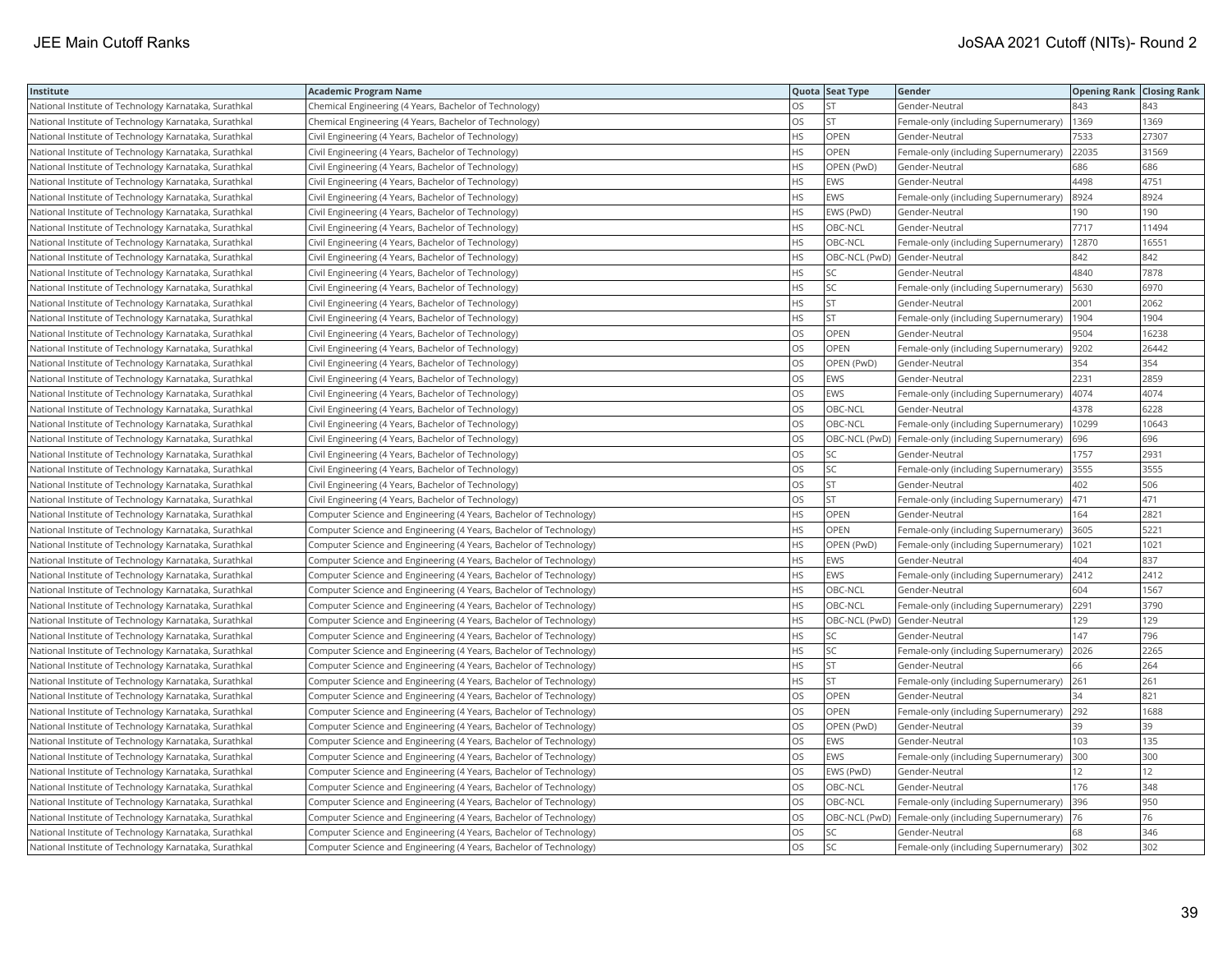| Institute                                             | <b>Academic Program Name</b>                                                |           | Quota Seat Type              | Gender                                    | <b>Opening Rank Closing Rank</b> |       |
|-------------------------------------------------------|-----------------------------------------------------------------------------|-----------|------------------------------|-------------------------------------------|----------------------------------|-------|
| National Institute of Technology Karnataka, Surathkal | Computer Science and Engineering (4 Years, Bachelor of Technology)          | OS.       | SC (PwD)                     | Gender-Neutral                            | 12                               | 12    |
| National Institute of Technology Karnataka, Surathkal | Computer Science and Engineering (4 Years, Bachelor of Technology)          | OS        | <b>ST</b>                    | Gender-Neutral                            | 13                               | 65    |
| National Institute of Technology Karnataka, Surathkal | Computer Science and Engineering (4 Years, Bachelor of Technology)          | OS        | <b>ST</b>                    | Female-only (including Supernumerary)     | 163                              | 163   |
| National Institute of Technology Karnataka, Surathkal | Electrical and Electronics Engineering (4 Years, Bachelor of Technology)    | HS        | <b>OPEN</b>                  | Gender-Neutral                            | 5241                             | 7444  |
| National Institute of Technology Karnataka, Surathkal | Electrical and Electronics Engineering (4 Years, Bachelor of Technology)    | HS        | OPEN                         | Female-only (including Supernumerary)     | 10040                            | 11435 |
| National Institute of Technology Karnataka, Surathkal | Electrical and Electronics Engineering (4 Years, Bachelor of Technology)    | HS        | OPEN (PwD)                   | Female-only (including Supernumerary)     | 1271                             | 1271  |
| National Institute of Technology Karnataka, Surathkal | Electrical and Electronics Engineering (4 Years, Bachelor of Technology)    | HS.       | <b>EWS</b>                   | Gender-Neutral                            | 2267                             | 2902  |
| National Institute of Technology Karnataka, Surathkal | Electrical and Electronics Engineering (4 Years, Bachelor of Technology)    | HS        | EWS                          | Female-only (including Supernumerary)     | 7873                             | 7873  |
| National Institute of Technology Karnataka, Surathkal | Electrical and Electronics Engineering (4 Years, Bachelor of Technology)    | HS        | OBC-NCL                      | Gender-Neutral                            | 3821                             | 4971  |
| National Institute of Technology Karnataka, Surathkal | Electrical and Electronics Engineering (4 Years, Bachelor of Technology)    | <b>HS</b> | <b>OBC-NCL</b>               | Female-only (including Supernumerary)     | 9363                             | 10839 |
| National Institute of Technology Karnataka, Surathkal | [Electrical and Electronics Engineering (4 Years, Bachelor of Technology)   | HS        | OBC-NCL (PwD) Gender-Neutral |                                           | 326                              | 326   |
| National Institute of Technology Karnataka, Surathkal | Electrical and Electronics Engineering (4 Years, Bachelor of Technology)    | HS        | SC                           | Gender-Neutral                            | 2325                             | 3485  |
| National Institute of Technology Karnataka, Surathkal | Electrical and Electronics Engineering (4 Years, Bachelor of Technology)    | НS        | SC                           | Female-only (including Supernumerary)     | 4391                             | 4391  |
| National Institute of Technology Karnataka, Surathkal | Electrical and Electronics Engineering (4 Years, Bachelor of Technology)    | HS.       | <b>ST</b>                    | Gender-Neutral                            | 996                              | 1047  |
| National Institute of Technology Karnataka, Surathkal | Electrical and Electronics Engineering (4 Years, Bachelor of Technology)    | HS        | <b>ST</b>                    | Female-only (including Supernumerary)     | 965                              | 965   |
| National Institute of Technology Karnataka, Surathkal | Electrical and Electronics Engineering (4 Years, Bachelor of Technology)    | OS        | OPEN                         | Gender-Neutral                            | 4687                             | 6255  |
| National Institute of Technology Karnataka, Surathkal | Electrical and Electronics Engineering (4 Years, Bachelor of Technology)    | OS        | <b>OPEN</b>                  | Female-only (including Supernumerary)     | 9624                             | 11045 |
| National Institute of Technology Karnataka, Surathkal | Electrical and Electronics Engineering (4 Years, Bachelor of Technology)    | OS        | OPEN (PwD)                   | Gender-Neutral                            | 183                              | 183   |
| National Institute of Technology Karnataka, Surathkal | Electrical and Electronics Engineering (4 Years, Bachelor of Technology)    | OS        | EWS                          | Gender-Neutral                            | 958                              | 1043  |
| National Institute of Technology Karnataka, Surathkal | Electrical and Electronics Engineering (4 Years, Bachelor of Technology)    | <b>OS</b> | <b>EWS</b>                   | Female-only (including Supernumerary)     | 1570                             | 1570  |
| National Institute of Technology Karnataka, Surathkal | Electrical and Electronics Engineering (4 Years, Bachelor of Technology)    | OS        | OBC-NCL                      | Gender-Neutral                            | 1698                             | 2774  |
| National Institute of Technology Karnataka, Surathkal | Electrical and Electronics Engineering (4 Years, Bachelor of Technology)    | OS.       | OBC-NCL                      | Female-only (including Supernumerary)     | 4498                             | 5430  |
| National Institute of Technology Karnataka, Surathkal | Electrical and Electronics Engineering (4 Years, Bachelor of Technology)    | OS        | OBC-NCL (PwD)                | Gender-Neutral                            | 115                              | 115   |
| National Institute of Technology Karnataka, Surathkal | Electrical and Electronics Engineering (4 Years, Bachelor of Technology)    | OS        | SC                           | Gender-Neutral                            | 992                              | 1369  |
| National Institute of Technology Karnataka, Surathkal | Electrical and Electronics Engineering (4 Years, Bachelor of Technology)    | OS        | SC                           | Female-only (including Supernumerary)     | 2182                             | 2289  |
| National Institute of Technology Karnataka, Surathkal | Electrical and Electronics Engineering (4 Years, Bachelor of Technology)    | OS        | ST                           | Gender-Neutral                            | 383                              | 519   |
| National Institute of Technology Karnataka, Surathkal | Electrical and Electronics Engineering (4 Years, Bachelor of Technology)    | OS.       | <b>ST</b>                    | Female-only (including Supernumerary)     | 1010                             | 1010  |
| National Institute of Technology Karnataka, Surathkal | Electronics and Communication Engineering (4 Years, Bachelor of Technology) | HS        | <b>OPEN</b>                  | Gender-Neutral                            | 4037                             | 5015  |
| National Institute of Technology Karnataka, Surathkal | Electronics and Communication Engineering (4 Years, Bachelor of Technology) | HS.       | <b>OPEN</b>                  | Female-only (including Supernumerary)     | 6955                             | 9294  |
| National Institute of Technology Karnataka, Surathkal | Electronics and Communication Engineering (4 Years, Bachelor of Technology) | HS        | OPEN (PwD)                   | Female-only (including Supernumerary)     | 1137                             | 1137  |
| National Institute of Technology Karnataka, Surathkal | Electronics and Communication Engineering (4 Years, Bachelor of Technology) | HS.       | EWS                          | Gender-Neutral                            | 1210                             | 2251  |
| National Institute of Technology Karnataka, Surathkal | Electronics and Communication Engineering (4 Years, Bachelor of Technology) | HS        | <b>EWS</b>                   | Female-only (including Supernumerary)     | 3955                             | 3955  |
| National Institute of Technology Karnataka, Surathkal | Electronics and Communication Engineering (4 Years, Bachelor of Technology) | HS        | OBC-NCL                      | Gender-Neutral                            | 2500                             | 3768  |
| National Institute of Technology Karnataka, Surathkal | Electronics and Communication Engineering (4 Years, Bachelor of Technology) | HS        | OBC-NCL                      | Female-only (including Supernumerary)     | 7637                             | 8467  |
| National Institute of Technology Karnataka, Surathkal | Electronics and Communication Engineering (4 Years, Bachelor of Technology) | HS        | SC                           | Gender-Neutral                            | 1196                             | 2309  |
| National Institute of Technology Karnataka, Surathkal | Electronics and Communication Engineering (4 Years, Bachelor of Technology) | HS        | SC.                          | Female-only (including Supernumerary)     | 3931                             | 3931  |
| National Institute of Technology Karnataka, Surathkal | Electronics and Communication Engineering (4 Years, Bachelor of Technology) | HS.       | SC (PwD)                     | Gender-Neutral                            | 106                              | 106   |
| National Institute of Technology Karnataka, Surathkal | Electronics and Communication Engineering (4 Years, Bachelor of Technology) | HS.       | <b>ST</b>                    | Gender-Neutral                            | 407                              | 815   |
| National Institute of Technology Karnataka, Surathkal | Electronics and Communication Engineering (4 Years, Bachelor of Technology) | HS        | <b>ST</b>                    | Female-only (including Supernumerary) 717 |                                  | 717   |
| National Institute of Technology Karnataka, Surathkal | Electronics and Communication Engineering (4 Years, Bachelor of Technology) | OS        | OPEN                         | Gender-Neutral                            | 1196                             | 3692  |
| National Institute of Technology Karnataka, Surathkal | Electronics and Communication Engineering (4 Years, Bachelor of Technology) | OS        | OPEN                         | Female-only (including Supernumerary)     | 3984                             | 6338  |
| National Institute of Technology Karnataka, Surathkal | Electronics and Communication Engineering (4 Years, Bachelor of Technology) | OS.       | OPEN (PwD)                   | Female-only (including Supernumerary)     | 688                              | 688   |
| National Institute of Technology Karnataka, Surathkal | Electronics and Communication Engineering (4 Years, Bachelor of Technology) | OS        | EWS                          | Gender-Neutral                            | 468                              | 533   |
| National Institute of Technology Karnataka, Surathkal | Electronics and Communication Engineering (4 Years, Bachelor of Technology) | OS.       | <b>EWS</b>                   | Female-only (including Supernumerary)     | 1029                             | 1029  |
| National Institute of Technology Karnataka, Surathkal | Electronics and Communication Engineering (4 Years, Bachelor of Technology) | OS        | EWS (PwD)                    | Gender-Neutral                            | 16                               | 16    |
| National Institute of Technology Karnataka, Surathkal | Electronics and Communication Engineering (4 Years, Bachelor of Technology) | <b>OS</b> | OBC-NCL                      | Gender-Neutral                            | 938                              | 1483  |
| National Institute of Technology Karnataka, Surathkal | Electronics and Communication Engineering (4 Years, Bachelor of Technology) | OS        | OBC-NCL                      | Female-only (including Supernumerary)     | 2082                             | 2813  |
| National Institute of Technology Karnataka, Surathkal | Electronics and Communication Engineering (4 Years, Bachelor of Technology) | OS        | OBC-NCL (PwD)                | Gender-Neutral                            | 65                               | 65    |
| National Institute of Technology Karnataka, Surathkal | Electronics and Communication Engineering (4 Years, Bachelor of Technology) | OS        | SC                           | Gender-Neutral                            | 613                              | 791   |
| National Institute of Technology Karnataka, Surathkal | Electronics and Communication Engineering (4 Years, Bachelor of Technology) | <b>OS</b> | SC                           | Female-only (including Supernumerary)     | 1335                             | 1685  |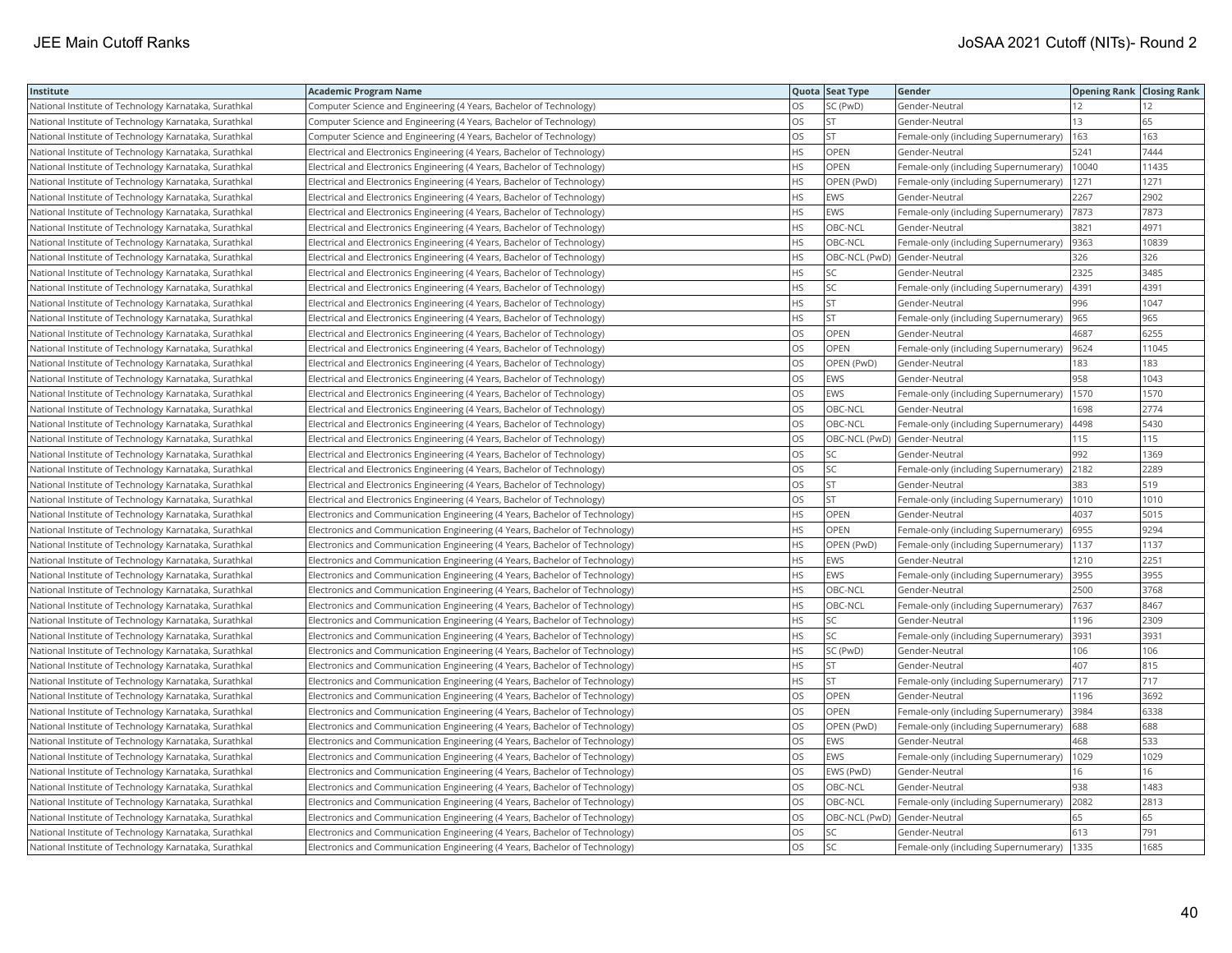| Institute                                             | <b>Academic Program Name</b>                                                |           | Quota Seat Type | Gender                                | <b>Opening Rank   Closing Rank</b> |       |
|-------------------------------------------------------|-----------------------------------------------------------------------------|-----------|-----------------|---------------------------------------|------------------------------------|-------|
| National Institute of Technology Karnataka, Surathkal | Electronics and Communication Engineering (4 Years, Bachelor of Technology) | OS        | <b>ST</b>       | Gender-Neutral                        | 267                                | 333   |
| National Institute of Technology Karnataka, Surathkal | Electronics and Communication Engineering (4 Years, Bachelor of Technology) | OS        | <b>ST</b>       | Female-only (including Supernumerary) | 707                                | 707   |
| National Institute of Technology Karnataka, Surathkal | Electronics and Communication Engineering (4 Years, Bachelor of Technology) | OS.       | ST (PwD)        | Gender-Neutral                        | 14                                 | 14    |
| National Institute of Technology Karnataka, Surathkal | Information Technology (4 Years, Bachelor of Technology)                    | HS.       | <b>OPEN</b>     | Gender-Neutral                        | 2908                               | 4072  |
| National Institute of Technology Karnataka, Surathkal | Information Technology (4 Years, Bachelor of Technology)                    | HS.       | OPEN            | Female-only (including Supernumerary) | 5343                               | 5974  |
| National Institute of Technology Karnataka, Surathkal | Information Technology (4 Years, Bachelor of Technology)                    | HS.       | OPEN (PwD)      | Gender-Neutral                        | 371                                | 371   |
| National Institute of Technology Karnataka, Surathkal | Information Technology (4 Years, Bachelor of Technology)                    | HS.       | EWS             | Gender-Neutral                        | 853                                | 918   |
| National Institute of Technology Karnataka, Surathkal | Information Technology (4 Years, Bachelor of Technology)                    | HS.       | <b>EWS</b>      | Female-only (including Supernumerary) | 6287                               | 6287  |
| National Institute of Technology Karnataka, Surathkal | Information Technology (4 Years, Bachelor of Technology)                    | HS        | OBC-NCL         | Gender-Neutral                        | 1771                               | 2612  |
| National Institute of Technology Karnataka, Surathkal | Information Technology (4 Years, Bachelor of Technology)                    | HS.       | OBC-NCL         | Female-only (including Supernumerary) | 3907                               | 5509  |
| National Institute of Technology Karnataka, Surathkal | Information Technology (4 Years, Bachelor of Technology)                    | HS        | SC              | Gender-Neutral                        | 820                                | 1077  |
| National Institute of Technology Karnataka, Surathkal | Information Technology (4 Years, Bachelor of Technology)                    | HS        | SC              | Female-only (including Supernumerary) | 2488                               | 2488  |
| National Institute of Technology Karnataka, Surathkal | Information Technology (4 Years, Bachelor of Technology)                    | HS.       | SC (PwD)        | Gender-Neutral                        | 141                                | 141   |
| National Institute of Technology Karnataka, Surathkal | Information Technology (4 Years, Bachelor of Technology)                    | HS.       | <b>ST</b>       | Gender-Neutral                        | 271                                | 271   |
| National Institute of Technology Karnataka, Surathkal | Information Technology (4 Years, Bachelor of Technology)                    | HS        | ST (PwD)        | Gender-Neutral                        | 37                                 | 37    |
| National Institute of Technology Karnataka, Surathkal | Information Technology (4 Years, Bachelor of Technology)                    | OS        | OPEN            | Gender-Neutral                        | 1227                               | 1821  |
| National Institute of Technology Karnataka, Surathkal | Information Technology (4 Years, Bachelor of Technology)                    | OS        | OPEN            | Female-only (including Supernumerary) | 3007                               | 3203  |
| National Institute of Technology Karnataka, Surathkal | Information Technology (4 Years, Bachelor of Technology)                    | OS.       | OPEN (PwD)      | Gender-Neutral                        | 100                                | 100   |
| National Institute of Technology Karnataka, Surathkal | Information Technology (4 Years, Bachelor of Technology)                    | OS.       | <b>EWS</b>      | Gender-Neutral                        | 197                                | 211   |
| National Institute of Technology Karnataka, Surathkal | Information Technology (4 Years, Bachelor of Technology)                    | OS.       | <b>EWS</b>      | Female-only (including Supernumerary) | 434                                | 434   |
| National Institute of Technology Karnataka, Surathkal | Information Technology (4 Years, Bachelor of Technology)                    | OS        | OBC-NCL         | Gender-Neutral                        | 447                                | 648   |
| National Institute of Technology Karnataka, Surathkal | Information Technology (4 Years, Bachelor of Technology)                    | OS.       | OBC-NCL         | Female-only (including Supernumerary) | 1620                               | 1947  |
| National Institute of Technology Karnataka, Surathkal | Information Technology (4 Years, Bachelor of Technology)                    | OS.       | OBC-NCL (PwD)   | Female-only (including Supernumerary) | 329                                | 329   |
| National Institute of Technology Karnataka, Surathkal | Information Technology (4 Years, Bachelor of Technology)                    | OS.       | <b>SC</b>       | Gender-Neutral                        | 362                                | 564   |
| National Institute of Technology Karnataka, Surathkal | Information Technology (4 Years, Bachelor of Technology)                    | OS        | SC              | Female-only (including Supernumerary) | 1065                               | 1065  |
| National Institute of Technology Karnataka, Surathkal | Information Technology (4 Years, Bachelor of Technology)                    | OS.       | <b>ST</b>       | Gender-Neutral                        | 77                                 | 226   |
| National Institute of Technology Karnataka, Surathkal | Information Technology (4 Years, Bachelor of Technology)                    | OS.       | <b>ST</b>       | Female-only (including Supernumerary) | 630                                | 630   |
| National Institute of Technology Karnataka, Surathkal | Mechanical Engineering (4 Years, Bachelor of Technology)                    | HS.       | OPEN            | Gender-Neutral                        | 6359                               | 12936 |
| National Institute of Technology Karnataka, Surathkal | Mechanical Engineering (4 Years, Bachelor of Technology)                    | HS.       | <b>OPEN</b>     | Female-only (including Supernumerary) | 15122                              | 19078 |
| National Institute of Technology Karnataka, Surathkal | Mechanical Engineering (4 Years, Bachelor of Technology)                    | ΗS        | OPEN (PwD)      | Gender-Neutral                        | 471                                | 922   |
| National Institute of Technology Karnataka, Surathkal | Mechanical Engineering (4 Years, Bachelor of Technology)                    | HS        | OPEN (PwD)      | Female-only (including Supernumerary) | 1335                               | 1335  |
| National Institute of Technology Karnataka, Surathkal | Mechanical Engineering (4 Years, Bachelor of Technology)                    | HS        | <b>EWS</b>      | Gender-Neutral                        | 3297                               | 4072  |
| National Institute of Technology Karnataka, Surathkal | Mechanical Engineering (4 Years, Bachelor of Technology)                    | HS.       | <b>EWS</b>      | Female-only (including Supernumerary) | 9190                               | 10318 |
| National Institute of Technology Karnataka, Surathkal | Mechanical Engineering (4 Years, Bachelor of Technology)                    | HS.       | OBC-NCL         | Gender-Neutral                        | 5102                               | 7222  |
| National Institute of Technology Karnataka, Surathkal | Mechanical Engineering (4 Years, Bachelor of Technology)                    | HS.       | OBC-NCL         | Female-only (including Supernumerary) | 11986                              | 16749 |
| National Institute of Technology Karnataka, Surathkal | Mechanical Engineering (4 Years, Bachelor of Technology)                    | HS.       | OBC-NCL (PwD)   | Gender-Neutral                        | 511                                | 511   |
| National Institute of Technology Karnataka, Surathkal | Mechanical Engineering (4 Years, Bachelor of Technology)                    | HS.       | SC              | Gender-Neutral                        | 4003                               | 5758  |
| National Institute of Technology Karnataka, Surathkal | Mechanical Engineering (4 Years, Bachelor of Technology)                    | HS.       | SC              | Female-only (including Supernumerary) | 5318                               | 6315  |
| National Institute of Technology Karnataka, Surathkal | Mechanical Engineering (4 Years, Bachelor of Technology)                    | HS        | <b>ST</b>       | Gender-Neutral                        | 852                                | 1770  |
| National Institute of Technology Karnataka, Surathkal | Mechanical Engineering (4 Years, Bachelor of Technology)                    | HS.       | <b>ST</b>       | Female-only (including Supernumerary) | 1422                               | 1665  |
| National Institute of Technology Karnataka, Surathkal | Mechanical Engineering (4 Years, Bachelor of Technology)                    | OS.       | OPEN            | Gender-Neutral                        | 6093                               | 10261 |
| National Institute of Technology Karnataka, Surathkal | Mechanical Engineering (4 Years, Bachelor of Technology)                    | OS        | OPEN            | Female-only (including Supernumerary) | 15218                              | 18259 |
| National Institute of Technology Karnataka, Surathkal | Mechanical Engineering (4 Years, Bachelor of Technology)                    | OS.       | OPEN (PwD)      | Gender-Neutral                        | 586                                | 586   |
| National Institute of Technology Karnataka, Surathkal | Mechanical Engineering (4 Years, Bachelor of Technology)                    | OS        | EWS             | Gender-Neutral                        | 1389                               | 1552  |
| National Institute of Technology Karnataka, Surathkal | Mechanical Engineering (4 Years, Bachelor of Technology)                    | OS        | EWS             | Female-only (including Supernumerary) | 3572                               | 3618  |
| National Institute of Technology Karnataka, Surathkal | Mechanical Engineering (4 Years, Bachelor of Technology)                    | OS.       | EWS (PwD)       | Gender-Neutral                        | 142                                | 142   |
| National Institute of Technology Karnataka, Surathkal | Mechanical Engineering (4 Years, Bachelor of Technology)                    | OS        | OBC-NCL         | Gender-Neutral                        | 2726                               | 4288  |
| National Institute of Technology Karnataka, Surathkal | Mechanical Engineering (4 Years, Bachelor of Technology)                    | OS        | OBC-NCL         | Female-only (including Supernumerary) | 7557                               | 9796  |
| National Institute of Technology Karnataka, Surathkal | Mechanical Engineering (4 Years, Bachelor of Technology)                    | OS        | OBC-NCL (PwD)   | Gender-Neutral                        | 276                                | 276   |
| National Institute of Technology Karnataka, Surathkal | Mechanical Engineering (4 Years, Bachelor of Technology)                    | <b>OS</b> | SC              | Gender-Neutral                        | 1526                               | 2379  |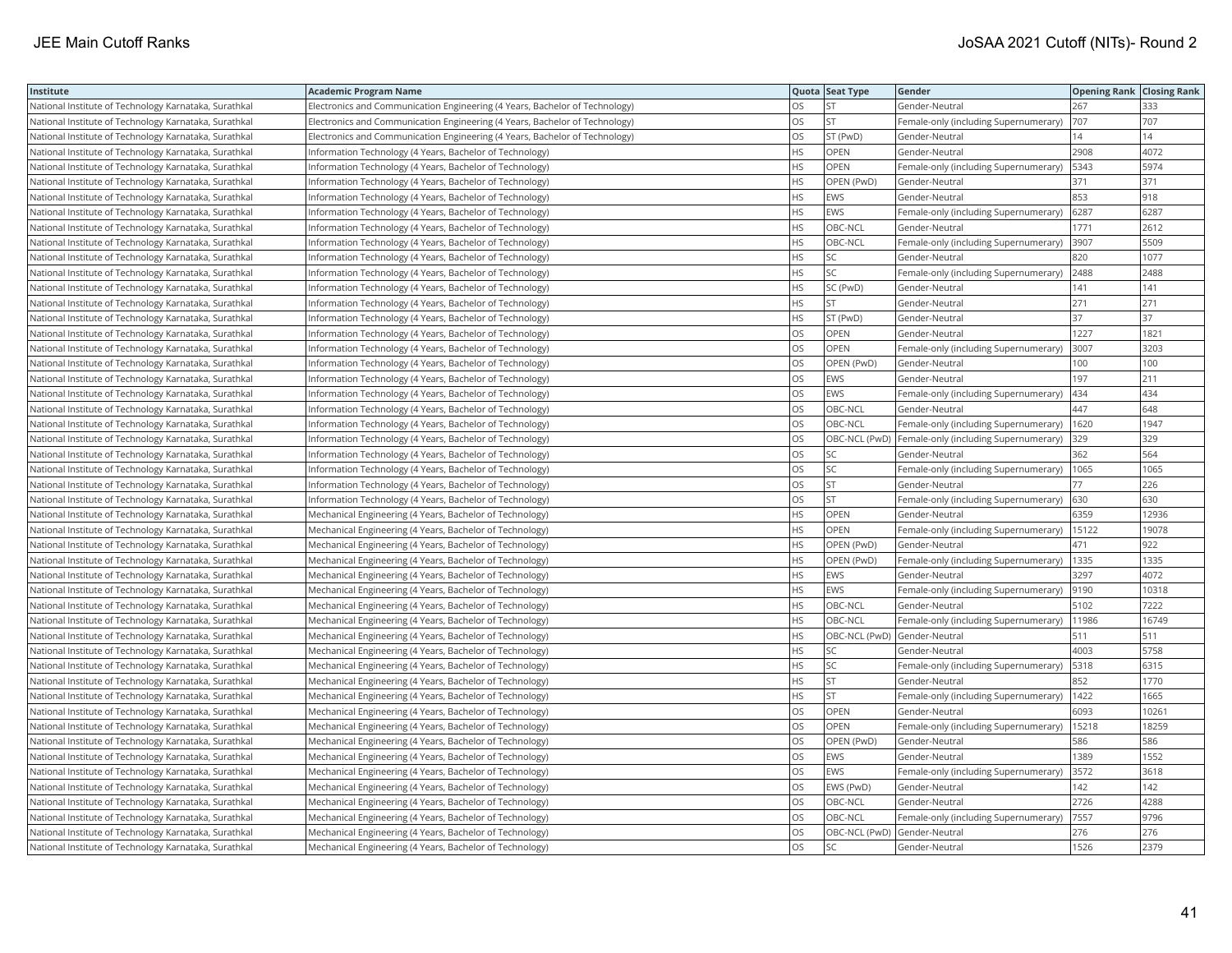| OS.<br>SC<br>4023<br>National Institute of Technology Karnataka, Surathkal<br>Mechanical Engineering (4 Years, Bachelor of Technology)<br>Female-only (including Supernumerary)<br>3940<br><b>ST</b><br>OS<br>914<br>National Institute of Technology Karnataka, Surathkal<br>Mechanical Engineering (4 Years, Bachelor of Technology)<br>Gender-Neutral<br>581<br>OS<br><b>ST</b><br>1393<br>1393<br>Female-only (including Supernumerary)<br>National Institute of Technology Karnataka, Surathkal<br>Mechanical Engineering (4 Years, Bachelor of Technology)<br>HS.<br><b>OPEN</b><br>17980<br>National Institute of Technology Karnataka, Surathkal<br>Metallurgical and Materials Engineering (4 Years, Bachelor of Technology)<br>Gender-Neutral<br>27365<br><b>HS</b><br><b>OPEN</b><br>22734<br>27465<br>National Institute of Technology Karnataka, Surathkal<br>Metallurgical and Materials Engineering (4 Years, Bachelor of Technology)<br>Female-only (including Supernumerary)<br>HS.<br>National Institute of Technology Karnataka, Surathkal<br>OPEN (PwD)<br>Gender-Neutral<br>1107<br>1107<br>Metallurgical and Materials Engineering (4 Years, Bachelor of Technology)<br>HS<br>4973<br>EWS<br>5710<br>National Institute of Technology Karnataka, Surathkal<br>Metallurgical and Materials Engineering (4 Years, Bachelor of Technology)<br>Gender-Neutral<br><b>HS</b><br>EWS<br>12124<br>12124<br>National Institute of Technology Karnataka, Surathkal<br>Metallurgical and Materials Engineering (4 Years, Bachelor of Technology)<br>Female-only (including Supernumerary)<br>HS<br>OBC-NCL<br>7814<br>12364<br>National Institute of Technology Karnataka, Surathkal<br>Metallurgical and Materials Engineering (4 Years, Bachelor of Technology)<br>Gender-Neutral<br>HS<br>20707<br>OBC-NCL<br>Female-only (including Supernumerary)<br>20272<br>National Institute of Technology Karnataka, Surathkal<br>Metallurgical and Materials Engineering (4 Years, Bachelor of Technology)<br>SC<br>ΗS<br>5142<br>7136<br>National Institute of Technology Karnataka, Surathkal<br>Metallurgical and Materials Engineering (4 Years, Bachelor of Technology)<br>Gender-Neutral<br>HS.<br>SC<br>8363<br>National Institute of Technology Karnataka, Surathkal<br>8363<br>Metallurgical and Materials Engineering (4 Years, Bachelor of Technology)<br>Female-only (including Supernumerary)<br><b>ST</b><br>HS.<br>2750<br>2992<br>National Institute of Technology Karnataka, Surathkal<br>Metallurgical and Materials Engineering (4 Years, Bachelor of Technology)<br>Gender-Neutral<br>OS<br><b>OPEN</b><br>13084<br>19909<br>National Institute of Technology Karnataka, Surathkal<br>Metallurgical and Materials Engineering (4 Years, Bachelor of Technology)<br>Gender-Neutral<br><b>OS</b><br><b>OPEN</b><br>32744<br>28603<br>National Institute of Technology Karnataka, Surathkal<br>Metallurgical and Materials Engineering (4 Years, Bachelor of Technology)<br>Female-only (including Supernumerary)<br>OS<br>OPEN (PwD)<br>1067<br>1067<br>National Institute of Technology Karnataka, Surathkal<br>Metallurgical and Materials Engineering (4 Years, Bachelor of Technology)<br>Gender-Neutral<br>OS<br>EWS<br>3167<br>3185<br>National Institute of Technology Karnataka, Surathkal<br>Metallurgical and Materials Engineering (4 Years, Bachelor of Technology)<br>Gender-Neutral<br>OS<br>OBC-NCL<br>6924<br>7485<br>National Institute of Technology Karnataka, Surathkal<br>Metallurgical and Materials Engineering (4 Years, Bachelor of Technology)<br>Gender-Neutral<br>OS<br>13440<br>OBC-NCL<br>13440<br>National Institute of Technology Karnataka, Surathkal<br>Metallurgical and Materials Engineering (4 Years, Bachelor of Technology)<br>Female-only (including Supernumerary)<br>OS<br>SC<br>3526<br>4283<br>National Institute of Technology Karnataka, Surathkal<br>Metallurgical and Materials Engineering (4 Years, Bachelor of Technology)<br>Gender-Neutral<br><b>OS</b><br>SC<br>6079<br>Female-only (including Supernumerary)<br>6079<br>National Institute of Technology Karnataka, Surathkal<br>Metallurgical and Materials Engineering (4 Years, Bachelor of Technology)<br>OS<br><b>ST</b><br>1479<br>1479<br>National Institute of Technology Karnataka, Surathkal<br>Metallurgical and Materials Engineering (4 Years, Bachelor of Technology)<br>Gender-Neutral<br><b>ST</b><br>OS<br>2647<br>2647<br>National Institute of Technology Karnataka, Surathkal<br>Metallurgical and Materials Engineering (4 Years, Bachelor of Technology)<br>Female-only (including Supernumerary)<br><b>HS</b><br><b>OPEN</b><br>32378<br>28106<br>National Institute of Technology Karnataka, Surathkal<br>Mining Engineering (4 Years, Bachelor of Technology)<br>Gender-Neutral<br>HS<br>OPEN<br>29626<br>31919<br>National Institute of Technology Karnataka, Surathkal<br>Female-only (including Supernumerary)<br>Mining Engineering (4 Years, Bachelor of Technology)<br>HS.<br>EWS<br>6426<br>6161<br>National Institute of Technology Karnataka, Surathkal<br>Mining Engineering (4 Years, Bachelor of Technology)<br>Gender-Neutral<br>EWS<br>HS.<br>11706<br>11706<br>National Institute of Technology Karnataka, Surathkal<br>Mining Engineering (4 Years, Bachelor of Technology)<br>Female-only (including Supernumerary)<br>HS.<br>OBC-NCL<br>11899<br>13129<br>National Institute of Technology Karnataka, Surathkal<br>Mining Engineering (4 Years, Bachelor of Technology)<br>Gender-Neutral<br>HS.<br>OBC-NCL<br>19665<br>20979<br>National Institute of Technology Karnataka, Surathkal<br>Mining Engineering (4 Years, Bachelor of Technology)<br>Female-only (including Supernumerary)<br>HS.<br>SC<br>9357<br>6303<br>National Institute of Technology Karnataka, Surathkal<br>Mining Engineering (4 Years, Bachelor of Technology)<br>Gender-Neutral<br>HS.<br>SC<br>8346<br>8346<br>National Institute of Technology Karnataka, Surathkal<br>Female-only (including Supernumerary)<br>Mining Engineering (4 Years, Bachelor of Technology)<br><b>ST</b><br>HS.<br>3252<br>2200<br>Gender-Neutral<br>National Institute of Technology Karnataka, Surathkal<br>Mining Engineering (4 Years, Bachelor of Technology)<br>OS.<br>OPEN<br>20359<br>24079<br>National Institute of Technology Karnataka, Surathkal<br>Mining Engineering (4 Years, Bachelor of Technology)<br>Gender-Neutral<br>OS<br>OPEN<br>33935<br>35274<br>National Institute of Technology Karnataka, Surathkal<br>Mining Engineering (4 Years, Bachelor of Technology)<br>Female-only (including Supernumerary)<br>OS.<br>EWS<br>National Institute of Technology Karnataka, Surathkal<br>Gender-Neutral<br>3679<br>3808<br>Mining Engineering (4 Years, Bachelor of Technology)<br><b>OS</b><br>OBC-NCL<br>7606<br>8581<br>National Institute of Technology Karnataka, Surathkal<br>Mining Engineering (4 Years, Bachelor of Technology)<br>Gender-Neutral |
|------------------------------------------------------------------------------------------------------------------------------------------------------------------------------------------------------------------------------------------------------------------------------------------------------------------------------------------------------------------------------------------------------------------------------------------------------------------------------------------------------------------------------------------------------------------------------------------------------------------------------------------------------------------------------------------------------------------------------------------------------------------------------------------------------------------------------------------------------------------------------------------------------------------------------------------------------------------------------------------------------------------------------------------------------------------------------------------------------------------------------------------------------------------------------------------------------------------------------------------------------------------------------------------------------------------------------------------------------------------------------------------------------------------------------------------------------------------------------------------------------------------------------------------------------------------------------------------------------------------------------------------------------------------------------------------------------------------------------------------------------------------------------------------------------------------------------------------------------------------------------------------------------------------------------------------------------------------------------------------------------------------------------------------------------------------------------------------------------------------------------------------------------------------------------------------------------------------------------------------------------------------------------------------------------------------------------------------------------------------------------------------------------------------------------------------------------------------------------------------------------------------------------------------------------------------------------------------------------------------------------------------------------------------------------------------------------------------------------------------------------------------------------------------------------------------------------------------------------------------------------------------------------------------------------------------------------------------------------------------------------------------------------------------------------------------------------------------------------------------------------------------------------------------------------------------------------------------------------------------------------------------------------------------------------------------------------------------------------------------------------------------------------------------------------------------------------------------------------------------------------------------------------------------------------------------------------------------------------------------------------------------------------------------------------------------------------------------------------------------------------------------------------------------------------------------------------------------------------------------------------------------------------------------------------------------------------------------------------------------------------------------------------------------------------------------------------------------------------------------------------------------------------------------------------------------------------------------------------------------------------------------------------------------------------------------------------------------------------------------------------------------------------------------------------------------------------------------------------------------------------------------------------------------------------------------------------------------------------------------------------------------------------------------------------------------------------------------------------------------------------------------------------------------------------------------------------------------------------------------------------------------------------------------------------------------------------------------------------------------------------------------------------------------------------------------------------------------------------------------------------------------------------------------------------------------------------------------------------------------------------------------------------------------------------------------------------------------------------------------------------------------------------------------------------------------------------------------------------------------------------------------------------------------------------------------------------------------------------------------------------------------------------------------------------------------------------------------------------------------------------------------------------------------------------------------------------------------------------------------------------------------------------------------------------------------------------------------------------------------------------------------------------------------------------------------------------------------------------------------------------------------------------------------------------------------------------------------------------------------------------------------------------------------------------------------------------------------------------------------------------------------------------------------------------------------------------------------------------------------------------------------------------------------------------------------------------------------------------------------------------------------------------------------------------------------------------------------------------------------------------------------------------------------------------------------------------------------------------------------------------------------------------------------------------------------------------------------------------------------------------------|
|                                                                                                                                                                                                                                                                                                                                                                                                                                                                                                                                                                                                                                                                                                                                                                                                                                                                                                                                                                                                                                                                                                                                                                                                                                                                                                                                                                                                                                                                                                                                                                                                                                                                                                                                                                                                                                                                                                                                                                                                                                                                                                                                                                                                                                                                                                                                                                                                                                                                                                                                                                                                                                                                                                                                                                                                                                                                                                                                                                                                                                                                                                                                                                                                                                                                                                                                                                                                                                                                                                                                                                                                                                                                                                                                                                                                                                                                                                                                                                                                                                                                                                                                                                                                                                                                                                                                                                                                                                                                                                                                                                                                                                                                                                                                                                                                                                                                                                                                                                                                                                                                                                                                                                                                                                                                                                                                                                                                                                                                                                                                                                                                                                                                                                                                                                                                                                                                                                                                                                                                                                                                                                                                                                                                                                                                                                                                                                                                                                                                                                                                                                                                                                                                                                                                                                                                                                                                                                                                                                                                            |
|                                                                                                                                                                                                                                                                                                                                                                                                                                                                                                                                                                                                                                                                                                                                                                                                                                                                                                                                                                                                                                                                                                                                                                                                                                                                                                                                                                                                                                                                                                                                                                                                                                                                                                                                                                                                                                                                                                                                                                                                                                                                                                                                                                                                                                                                                                                                                                                                                                                                                                                                                                                                                                                                                                                                                                                                                                                                                                                                                                                                                                                                                                                                                                                                                                                                                                                                                                                                                                                                                                                                                                                                                                                                                                                                                                                                                                                                                                                                                                                                                                                                                                                                                                                                                                                                                                                                                                                                                                                                                                                                                                                                                                                                                                                                                                                                                                                                                                                                                                                                                                                                                                                                                                                                                                                                                                                                                                                                                                                                                                                                                                                                                                                                                                                                                                                                                                                                                                                                                                                                                                                                                                                                                                                                                                                                                                                                                                                                                                                                                                                                                                                                                                                                                                                                                                                                                                                                                                                                                                                                            |
|                                                                                                                                                                                                                                                                                                                                                                                                                                                                                                                                                                                                                                                                                                                                                                                                                                                                                                                                                                                                                                                                                                                                                                                                                                                                                                                                                                                                                                                                                                                                                                                                                                                                                                                                                                                                                                                                                                                                                                                                                                                                                                                                                                                                                                                                                                                                                                                                                                                                                                                                                                                                                                                                                                                                                                                                                                                                                                                                                                                                                                                                                                                                                                                                                                                                                                                                                                                                                                                                                                                                                                                                                                                                                                                                                                                                                                                                                                                                                                                                                                                                                                                                                                                                                                                                                                                                                                                                                                                                                                                                                                                                                                                                                                                                                                                                                                                                                                                                                                                                                                                                                                                                                                                                                                                                                                                                                                                                                                                                                                                                                                                                                                                                                                                                                                                                                                                                                                                                                                                                                                                                                                                                                                                                                                                                                                                                                                                                                                                                                                                                                                                                                                                                                                                                                                                                                                                                                                                                                                                                            |
|                                                                                                                                                                                                                                                                                                                                                                                                                                                                                                                                                                                                                                                                                                                                                                                                                                                                                                                                                                                                                                                                                                                                                                                                                                                                                                                                                                                                                                                                                                                                                                                                                                                                                                                                                                                                                                                                                                                                                                                                                                                                                                                                                                                                                                                                                                                                                                                                                                                                                                                                                                                                                                                                                                                                                                                                                                                                                                                                                                                                                                                                                                                                                                                                                                                                                                                                                                                                                                                                                                                                                                                                                                                                                                                                                                                                                                                                                                                                                                                                                                                                                                                                                                                                                                                                                                                                                                                                                                                                                                                                                                                                                                                                                                                                                                                                                                                                                                                                                                                                                                                                                                                                                                                                                                                                                                                                                                                                                                                                                                                                                                                                                                                                                                                                                                                                                                                                                                                                                                                                                                                                                                                                                                                                                                                                                                                                                                                                                                                                                                                                                                                                                                                                                                                                                                                                                                                                                                                                                                                                            |
|                                                                                                                                                                                                                                                                                                                                                                                                                                                                                                                                                                                                                                                                                                                                                                                                                                                                                                                                                                                                                                                                                                                                                                                                                                                                                                                                                                                                                                                                                                                                                                                                                                                                                                                                                                                                                                                                                                                                                                                                                                                                                                                                                                                                                                                                                                                                                                                                                                                                                                                                                                                                                                                                                                                                                                                                                                                                                                                                                                                                                                                                                                                                                                                                                                                                                                                                                                                                                                                                                                                                                                                                                                                                                                                                                                                                                                                                                                                                                                                                                                                                                                                                                                                                                                                                                                                                                                                                                                                                                                                                                                                                                                                                                                                                                                                                                                                                                                                                                                                                                                                                                                                                                                                                                                                                                                                                                                                                                                                                                                                                                                                                                                                                                                                                                                                                                                                                                                                                                                                                                                                                                                                                                                                                                                                                                                                                                                                                                                                                                                                                                                                                                                                                                                                                                                                                                                                                                                                                                                                                            |
|                                                                                                                                                                                                                                                                                                                                                                                                                                                                                                                                                                                                                                                                                                                                                                                                                                                                                                                                                                                                                                                                                                                                                                                                                                                                                                                                                                                                                                                                                                                                                                                                                                                                                                                                                                                                                                                                                                                                                                                                                                                                                                                                                                                                                                                                                                                                                                                                                                                                                                                                                                                                                                                                                                                                                                                                                                                                                                                                                                                                                                                                                                                                                                                                                                                                                                                                                                                                                                                                                                                                                                                                                                                                                                                                                                                                                                                                                                                                                                                                                                                                                                                                                                                                                                                                                                                                                                                                                                                                                                                                                                                                                                                                                                                                                                                                                                                                                                                                                                                                                                                                                                                                                                                                                                                                                                                                                                                                                                                                                                                                                                                                                                                                                                                                                                                                                                                                                                                                                                                                                                                                                                                                                                                                                                                                                                                                                                                                                                                                                                                                                                                                                                                                                                                                                                                                                                                                                                                                                                                                            |
|                                                                                                                                                                                                                                                                                                                                                                                                                                                                                                                                                                                                                                                                                                                                                                                                                                                                                                                                                                                                                                                                                                                                                                                                                                                                                                                                                                                                                                                                                                                                                                                                                                                                                                                                                                                                                                                                                                                                                                                                                                                                                                                                                                                                                                                                                                                                                                                                                                                                                                                                                                                                                                                                                                                                                                                                                                                                                                                                                                                                                                                                                                                                                                                                                                                                                                                                                                                                                                                                                                                                                                                                                                                                                                                                                                                                                                                                                                                                                                                                                                                                                                                                                                                                                                                                                                                                                                                                                                                                                                                                                                                                                                                                                                                                                                                                                                                                                                                                                                                                                                                                                                                                                                                                                                                                                                                                                                                                                                                                                                                                                                                                                                                                                                                                                                                                                                                                                                                                                                                                                                                                                                                                                                                                                                                                                                                                                                                                                                                                                                                                                                                                                                                                                                                                                                                                                                                                                                                                                                                                            |
|                                                                                                                                                                                                                                                                                                                                                                                                                                                                                                                                                                                                                                                                                                                                                                                                                                                                                                                                                                                                                                                                                                                                                                                                                                                                                                                                                                                                                                                                                                                                                                                                                                                                                                                                                                                                                                                                                                                                                                                                                                                                                                                                                                                                                                                                                                                                                                                                                                                                                                                                                                                                                                                                                                                                                                                                                                                                                                                                                                                                                                                                                                                                                                                                                                                                                                                                                                                                                                                                                                                                                                                                                                                                                                                                                                                                                                                                                                                                                                                                                                                                                                                                                                                                                                                                                                                                                                                                                                                                                                                                                                                                                                                                                                                                                                                                                                                                                                                                                                                                                                                                                                                                                                                                                                                                                                                                                                                                                                                                                                                                                                                                                                                                                                                                                                                                                                                                                                                                                                                                                                                                                                                                                                                                                                                                                                                                                                                                                                                                                                                                                                                                                                                                                                                                                                                                                                                                                                                                                                                                            |
|                                                                                                                                                                                                                                                                                                                                                                                                                                                                                                                                                                                                                                                                                                                                                                                                                                                                                                                                                                                                                                                                                                                                                                                                                                                                                                                                                                                                                                                                                                                                                                                                                                                                                                                                                                                                                                                                                                                                                                                                                                                                                                                                                                                                                                                                                                                                                                                                                                                                                                                                                                                                                                                                                                                                                                                                                                                                                                                                                                                                                                                                                                                                                                                                                                                                                                                                                                                                                                                                                                                                                                                                                                                                                                                                                                                                                                                                                                                                                                                                                                                                                                                                                                                                                                                                                                                                                                                                                                                                                                                                                                                                                                                                                                                                                                                                                                                                                                                                                                                                                                                                                                                                                                                                                                                                                                                                                                                                                                                                                                                                                                                                                                                                                                                                                                                                                                                                                                                                                                                                                                                                                                                                                                                                                                                                                                                                                                                                                                                                                                                                                                                                                                                                                                                                                                                                                                                                                                                                                                                                            |
|                                                                                                                                                                                                                                                                                                                                                                                                                                                                                                                                                                                                                                                                                                                                                                                                                                                                                                                                                                                                                                                                                                                                                                                                                                                                                                                                                                                                                                                                                                                                                                                                                                                                                                                                                                                                                                                                                                                                                                                                                                                                                                                                                                                                                                                                                                                                                                                                                                                                                                                                                                                                                                                                                                                                                                                                                                                                                                                                                                                                                                                                                                                                                                                                                                                                                                                                                                                                                                                                                                                                                                                                                                                                                                                                                                                                                                                                                                                                                                                                                                                                                                                                                                                                                                                                                                                                                                                                                                                                                                                                                                                                                                                                                                                                                                                                                                                                                                                                                                                                                                                                                                                                                                                                                                                                                                                                                                                                                                                                                                                                                                                                                                                                                                                                                                                                                                                                                                                                                                                                                                                                                                                                                                                                                                                                                                                                                                                                                                                                                                                                                                                                                                                                                                                                                                                                                                                                                                                                                                                                            |
|                                                                                                                                                                                                                                                                                                                                                                                                                                                                                                                                                                                                                                                                                                                                                                                                                                                                                                                                                                                                                                                                                                                                                                                                                                                                                                                                                                                                                                                                                                                                                                                                                                                                                                                                                                                                                                                                                                                                                                                                                                                                                                                                                                                                                                                                                                                                                                                                                                                                                                                                                                                                                                                                                                                                                                                                                                                                                                                                                                                                                                                                                                                                                                                                                                                                                                                                                                                                                                                                                                                                                                                                                                                                                                                                                                                                                                                                                                                                                                                                                                                                                                                                                                                                                                                                                                                                                                                                                                                                                                                                                                                                                                                                                                                                                                                                                                                                                                                                                                                                                                                                                                                                                                                                                                                                                                                                                                                                                                                                                                                                                                                                                                                                                                                                                                                                                                                                                                                                                                                                                                                                                                                                                                                                                                                                                                                                                                                                                                                                                                                                                                                                                                                                                                                                                                                                                                                                                                                                                                                                            |
|                                                                                                                                                                                                                                                                                                                                                                                                                                                                                                                                                                                                                                                                                                                                                                                                                                                                                                                                                                                                                                                                                                                                                                                                                                                                                                                                                                                                                                                                                                                                                                                                                                                                                                                                                                                                                                                                                                                                                                                                                                                                                                                                                                                                                                                                                                                                                                                                                                                                                                                                                                                                                                                                                                                                                                                                                                                                                                                                                                                                                                                                                                                                                                                                                                                                                                                                                                                                                                                                                                                                                                                                                                                                                                                                                                                                                                                                                                                                                                                                                                                                                                                                                                                                                                                                                                                                                                                                                                                                                                                                                                                                                                                                                                                                                                                                                                                                                                                                                                                                                                                                                                                                                                                                                                                                                                                                                                                                                                                                                                                                                                                                                                                                                                                                                                                                                                                                                                                                                                                                                                                                                                                                                                                                                                                                                                                                                                                                                                                                                                                                                                                                                                                                                                                                                                                                                                                                                                                                                                                                            |
|                                                                                                                                                                                                                                                                                                                                                                                                                                                                                                                                                                                                                                                                                                                                                                                                                                                                                                                                                                                                                                                                                                                                                                                                                                                                                                                                                                                                                                                                                                                                                                                                                                                                                                                                                                                                                                                                                                                                                                                                                                                                                                                                                                                                                                                                                                                                                                                                                                                                                                                                                                                                                                                                                                                                                                                                                                                                                                                                                                                                                                                                                                                                                                                                                                                                                                                                                                                                                                                                                                                                                                                                                                                                                                                                                                                                                                                                                                                                                                                                                                                                                                                                                                                                                                                                                                                                                                                                                                                                                                                                                                                                                                                                                                                                                                                                                                                                                                                                                                                                                                                                                                                                                                                                                                                                                                                                                                                                                                                                                                                                                                                                                                                                                                                                                                                                                                                                                                                                                                                                                                                                                                                                                                                                                                                                                                                                                                                                                                                                                                                                                                                                                                                                                                                                                                                                                                                                                                                                                                                                            |
|                                                                                                                                                                                                                                                                                                                                                                                                                                                                                                                                                                                                                                                                                                                                                                                                                                                                                                                                                                                                                                                                                                                                                                                                                                                                                                                                                                                                                                                                                                                                                                                                                                                                                                                                                                                                                                                                                                                                                                                                                                                                                                                                                                                                                                                                                                                                                                                                                                                                                                                                                                                                                                                                                                                                                                                                                                                                                                                                                                                                                                                                                                                                                                                                                                                                                                                                                                                                                                                                                                                                                                                                                                                                                                                                                                                                                                                                                                                                                                                                                                                                                                                                                                                                                                                                                                                                                                                                                                                                                                                                                                                                                                                                                                                                                                                                                                                                                                                                                                                                                                                                                                                                                                                                                                                                                                                                                                                                                                                                                                                                                                                                                                                                                                                                                                                                                                                                                                                                                                                                                                                                                                                                                                                                                                                                                                                                                                                                                                                                                                                                                                                                                                                                                                                                                                                                                                                                                                                                                                                                            |
|                                                                                                                                                                                                                                                                                                                                                                                                                                                                                                                                                                                                                                                                                                                                                                                                                                                                                                                                                                                                                                                                                                                                                                                                                                                                                                                                                                                                                                                                                                                                                                                                                                                                                                                                                                                                                                                                                                                                                                                                                                                                                                                                                                                                                                                                                                                                                                                                                                                                                                                                                                                                                                                                                                                                                                                                                                                                                                                                                                                                                                                                                                                                                                                                                                                                                                                                                                                                                                                                                                                                                                                                                                                                                                                                                                                                                                                                                                                                                                                                                                                                                                                                                                                                                                                                                                                                                                                                                                                                                                                                                                                                                                                                                                                                                                                                                                                                                                                                                                                                                                                                                                                                                                                                                                                                                                                                                                                                                                                                                                                                                                                                                                                                                                                                                                                                                                                                                                                                                                                                                                                                                                                                                                                                                                                                                                                                                                                                                                                                                                                                                                                                                                                                                                                                                                                                                                                                                                                                                                                                            |
|                                                                                                                                                                                                                                                                                                                                                                                                                                                                                                                                                                                                                                                                                                                                                                                                                                                                                                                                                                                                                                                                                                                                                                                                                                                                                                                                                                                                                                                                                                                                                                                                                                                                                                                                                                                                                                                                                                                                                                                                                                                                                                                                                                                                                                                                                                                                                                                                                                                                                                                                                                                                                                                                                                                                                                                                                                                                                                                                                                                                                                                                                                                                                                                                                                                                                                                                                                                                                                                                                                                                                                                                                                                                                                                                                                                                                                                                                                                                                                                                                                                                                                                                                                                                                                                                                                                                                                                                                                                                                                                                                                                                                                                                                                                                                                                                                                                                                                                                                                                                                                                                                                                                                                                                                                                                                                                                                                                                                                                                                                                                                                                                                                                                                                                                                                                                                                                                                                                                                                                                                                                                                                                                                                                                                                                                                                                                                                                                                                                                                                                                                                                                                                                                                                                                                                                                                                                                                                                                                                                                            |
|                                                                                                                                                                                                                                                                                                                                                                                                                                                                                                                                                                                                                                                                                                                                                                                                                                                                                                                                                                                                                                                                                                                                                                                                                                                                                                                                                                                                                                                                                                                                                                                                                                                                                                                                                                                                                                                                                                                                                                                                                                                                                                                                                                                                                                                                                                                                                                                                                                                                                                                                                                                                                                                                                                                                                                                                                                                                                                                                                                                                                                                                                                                                                                                                                                                                                                                                                                                                                                                                                                                                                                                                                                                                                                                                                                                                                                                                                                                                                                                                                                                                                                                                                                                                                                                                                                                                                                                                                                                                                                                                                                                                                                                                                                                                                                                                                                                                                                                                                                                                                                                                                                                                                                                                                                                                                                                                                                                                                                                                                                                                                                                                                                                                                                                                                                                                                                                                                                                                                                                                                                                                                                                                                                                                                                                                                                                                                                                                                                                                                                                                                                                                                                                                                                                                                                                                                                                                                                                                                                                                            |
|                                                                                                                                                                                                                                                                                                                                                                                                                                                                                                                                                                                                                                                                                                                                                                                                                                                                                                                                                                                                                                                                                                                                                                                                                                                                                                                                                                                                                                                                                                                                                                                                                                                                                                                                                                                                                                                                                                                                                                                                                                                                                                                                                                                                                                                                                                                                                                                                                                                                                                                                                                                                                                                                                                                                                                                                                                                                                                                                                                                                                                                                                                                                                                                                                                                                                                                                                                                                                                                                                                                                                                                                                                                                                                                                                                                                                                                                                                                                                                                                                                                                                                                                                                                                                                                                                                                                                                                                                                                                                                                                                                                                                                                                                                                                                                                                                                                                                                                                                                                                                                                                                                                                                                                                                                                                                                                                                                                                                                                                                                                                                                                                                                                                                                                                                                                                                                                                                                                                                                                                                                                                                                                                                                                                                                                                                                                                                                                                                                                                                                                                                                                                                                                                                                                                                                                                                                                                                                                                                                                                            |
|                                                                                                                                                                                                                                                                                                                                                                                                                                                                                                                                                                                                                                                                                                                                                                                                                                                                                                                                                                                                                                                                                                                                                                                                                                                                                                                                                                                                                                                                                                                                                                                                                                                                                                                                                                                                                                                                                                                                                                                                                                                                                                                                                                                                                                                                                                                                                                                                                                                                                                                                                                                                                                                                                                                                                                                                                                                                                                                                                                                                                                                                                                                                                                                                                                                                                                                                                                                                                                                                                                                                                                                                                                                                                                                                                                                                                                                                                                                                                                                                                                                                                                                                                                                                                                                                                                                                                                                                                                                                                                                                                                                                                                                                                                                                                                                                                                                                                                                                                                                                                                                                                                                                                                                                                                                                                                                                                                                                                                                                                                                                                                                                                                                                                                                                                                                                                                                                                                                                                                                                                                                                                                                                                                                                                                                                                                                                                                                                                                                                                                                                                                                                                                                                                                                                                                                                                                                                                                                                                                                                            |
|                                                                                                                                                                                                                                                                                                                                                                                                                                                                                                                                                                                                                                                                                                                                                                                                                                                                                                                                                                                                                                                                                                                                                                                                                                                                                                                                                                                                                                                                                                                                                                                                                                                                                                                                                                                                                                                                                                                                                                                                                                                                                                                                                                                                                                                                                                                                                                                                                                                                                                                                                                                                                                                                                                                                                                                                                                                                                                                                                                                                                                                                                                                                                                                                                                                                                                                                                                                                                                                                                                                                                                                                                                                                                                                                                                                                                                                                                                                                                                                                                                                                                                                                                                                                                                                                                                                                                                                                                                                                                                                                                                                                                                                                                                                                                                                                                                                                                                                                                                                                                                                                                                                                                                                                                                                                                                                                                                                                                                                                                                                                                                                                                                                                                                                                                                                                                                                                                                                                                                                                                                                                                                                                                                                                                                                                                                                                                                                                                                                                                                                                                                                                                                                                                                                                                                                                                                                                                                                                                                                                            |
|                                                                                                                                                                                                                                                                                                                                                                                                                                                                                                                                                                                                                                                                                                                                                                                                                                                                                                                                                                                                                                                                                                                                                                                                                                                                                                                                                                                                                                                                                                                                                                                                                                                                                                                                                                                                                                                                                                                                                                                                                                                                                                                                                                                                                                                                                                                                                                                                                                                                                                                                                                                                                                                                                                                                                                                                                                                                                                                                                                                                                                                                                                                                                                                                                                                                                                                                                                                                                                                                                                                                                                                                                                                                                                                                                                                                                                                                                                                                                                                                                                                                                                                                                                                                                                                                                                                                                                                                                                                                                                                                                                                                                                                                                                                                                                                                                                                                                                                                                                                                                                                                                                                                                                                                                                                                                                                                                                                                                                                                                                                                                                                                                                                                                                                                                                                                                                                                                                                                                                                                                                                                                                                                                                                                                                                                                                                                                                                                                                                                                                                                                                                                                                                                                                                                                                                                                                                                                                                                                                                                            |
|                                                                                                                                                                                                                                                                                                                                                                                                                                                                                                                                                                                                                                                                                                                                                                                                                                                                                                                                                                                                                                                                                                                                                                                                                                                                                                                                                                                                                                                                                                                                                                                                                                                                                                                                                                                                                                                                                                                                                                                                                                                                                                                                                                                                                                                                                                                                                                                                                                                                                                                                                                                                                                                                                                                                                                                                                                                                                                                                                                                                                                                                                                                                                                                                                                                                                                                                                                                                                                                                                                                                                                                                                                                                                                                                                                                                                                                                                                                                                                                                                                                                                                                                                                                                                                                                                                                                                                                                                                                                                                                                                                                                                                                                                                                                                                                                                                                                                                                                                                                                                                                                                                                                                                                                                                                                                                                                                                                                                                                                                                                                                                                                                                                                                                                                                                                                                                                                                                                                                                                                                                                                                                                                                                                                                                                                                                                                                                                                                                                                                                                                                                                                                                                                                                                                                                                                                                                                                                                                                                                                            |
|                                                                                                                                                                                                                                                                                                                                                                                                                                                                                                                                                                                                                                                                                                                                                                                                                                                                                                                                                                                                                                                                                                                                                                                                                                                                                                                                                                                                                                                                                                                                                                                                                                                                                                                                                                                                                                                                                                                                                                                                                                                                                                                                                                                                                                                                                                                                                                                                                                                                                                                                                                                                                                                                                                                                                                                                                                                                                                                                                                                                                                                                                                                                                                                                                                                                                                                                                                                                                                                                                                                                                                                                                                                                                                                                                                                                                                                                                                                                                                                                                                                                                                                                                                                                                                                                                                                                                                                                                                                                                                                                                                                                                                                                                                                                                                                                                                                                                                                                                                                                                                                                                                                                                                                                                                                                                                                                                                                                                                                                                                                                                                                                                                                                                                                                                                                                                                                                                                                                                                                                                                                                                                                                                                                                                                                                                                                                                                                                                                                                                                                                                                                                                                                                                                                                                                                                                                                                                                                                                                                                            |
|                                                                                                                                                                                                                                                                                                                                                                                                                                                                                                                                                                                                                                                                                                                                                                                                                                                                                                                                                                                                                                                                                                                                                                                                                                                                                                                                                                                                                                                                                                                                                                                                                                                                                                                                                                                                                                                                                                                                                                                                                                                                                                                                                                                                                                                                                                                                                                                                                                                                                                                                                                                                                                                                                                                                                                                                                                                                                                                                                                                                                                                                                                                                                                                                                                                                                                                                                                                                                                                                                                                                                                                                                                                                                                                                                                                                                                                                                                                                                                                                                                                                                                                                                                                                                                                                                                                                                                                                                                                                                                                                                                                                                                                                                                                                                                                                                                                                                                                                                                                                                                                                                                                                                                                                                                                                                                                                                                                                                                                                                                                                                                                                                                                                                                                                                                                                                                                                                                                                                                                                                                                                                                                                                                                                                                                                                                                                                                                                                                                                                                                                                                                                                                                                                                                                                                                                                                                                                                                                                                                                            |
|                                                                                                                                                                                                                                                                                                                                                                                                                                                                                                                                                                                                                                                                                                                                                                                                                                                                                                                                                                                                                                                                                                                                                                                                                                                                                                                                                                                                                                                                                                                                                                                                                                                                                                                                                                                                                                                                                                                                                                                                                                                                                                                                                                                                                                                                                                                                                                                                                                                                                                                                                                                                                                                                                                                                                                                                                                                                                                                                                                                                                                                                                                                                                                                                                                                                                                                                                                                                                                                                                                                                                                                                                                                                                                                                                                                                                                                                                                                                                                                                                                                                                                                                                                                                                                                                                                                                                                                                                                                                                                                                                                                                                                                                                                                                                                                                                                                                                                                                                                                                                                                                                                                                                                                                                                                                                                                                                                                                                                                                                                                                                                                                                                                                                                                                                                                                                                                                                                                                                                                                                                                                                                                                                                                                                                                                                                                                                                                                                                                                                                                                                                                                                                                                                                                                                                                                                                                                                                                                                                                                            |
|                                                                                                                                                                                                                                                                                                                                                                                                                                                                                                                                                                                                                                                                                                                                                                                                                                                                                                                                                                                                                                                                                                                                                                                                                                                                                                                                                                                                                                                                                                                                                                                                                                                                                                                                                                                                                                                                                                                                                                                                                                                                                                                                                                                                                                                                                                                                                                                                                                                                                                                                                                                                                                                                                                                                                                                                                                                                                                                                                                                                                                                                                                                                                                                                                                                                                                                                                                                                                                                                                                                                                                                                                                                                                                                                                                                                                                                                                                                                                                                                                                                                                                                                                                                                                                                                                                                                                                                                                                                                                                                                                                                                                                                                                                                                                                                                                                                                                                                                                                                                                                                                                                                                                                                                                                                                                                                                                                                                                                                                                                                                                                                                                                                                                                                                                                                                                                                                                                                                                                                                                                                                                                                                                                                                                                                                                                                                                                                                                                                                                                                                                                                                                                                                                                                                                                                                                                                                                                                                                                                                            |
|                                                                                                                                                                                                                                                                                                                                                                                                                                                                                                                                                                                                                                                                                                                                                                                                                                                                                                                                                                                                                                                                                                                                                                                                                                                                                                                                                                                                                                                                                                                                                                                                                                                                                                                                                                                                                                                                                                                                                                                                                                                                                                                                                                                                                                                                                                                                                                                                                                                                                                                                                                                                                                                                                                                                                                                                                                                                                                                                                                                                                                                                                                                                                                                                                                                                                                                                                                                                                                                                                                                                                                                                                                                                                                                                                                                                                                                                                                                                                                                                                                                                                                                                                                                                                                                                                                                                                                                                                                                                                                                                                                                                                                                                                                                                                                                                                                                                                                                                                                                                                                                                                                                                                                                                                                                                                                                                                                                                                                                                                                                                                                                                                                                                                                                                                                                                                                                                                                                                                                                                                                                                                                                                                                                                                                                                                                                                                                                                                                                                                                                                                                                                                                                                                                                                                                                                                                                                                                                                                                                                            |
|                                                                                                                                                                                                                                                                                                                                                                                                                                                                                                                                                                                                                                                                                                                                                                                                                                                                                                                                                                                                                                                                                                                                                                                                                                                                                                                                                                                                                                                                                                                                                                                                                                                                                                                                                                                                                                                                                                                                                                                                                                                                                                                                                                                                                                                                                                                                                                                                                                                                                                                                                                                                                                                                                                                                                                                                                                                                                                                                                                                                                                                                                                                                                                                                                                                                                                                                                                                                                                                                                                                                                                                                                                                                                                                                                                                                                                                                                                                                                                                                                                                                                                                                                                                                                                                                                                                                                                                                                                                                                                                                                                                                                                                                                                                                                                                                                                                                                                                                                                                                                                                                                                                                                                                                                                                                                                                                                                                                                                                                                                                                                                                                                                                                                                                                                                                                                                                                                                                                                                                                                                                                                                                                                                                                                                                                                                                                                                                                                                                                                                                                                                                                                                                                                                                                                                                                                                                                                                                                                                                                            |
|                                                                                                                                                                                                                                                                                                                                                                                                                                                                                                                                                                                                                                                                                                                                                                                                                                                                                                                                                                                                                                                                                                                                                                                                                                                                                                                                                                                                                                                                                                                                                                                                                                                                                                                                                                                                                                                                                                                                                                                                                                                                                                                                                                                                                                                                                                                                                                                                                                                                                                                                                                                                                                                                                                                                                                                                                                                                                                                                                                                                                                                                                                                                                                                                                                                                                                                                                                                                                                                                                                                                                                                                                                                                                                                                                                                                                                                                                                                                                                                                                                                                                                                                                                                                                                                                                                                                                                                                                                                                                                                                                                                                                                                                                                                                                                                                                                                                                                                                                                                                                                                                                                                                                                                                                                                                                                                                                                                                                                                                                                                                                                                                                                                                                                                                                                                                                                                                                                                                                                                                                                                                                                                                                                                                                                                                                                                                                                                                                                                                                                                                                                                                                                                                                                                                                                                                                                                                                                                                                                                                            |
|                                                                                                                                                                                                                                                                                                                                                                                                                                                                                                                                                                                                                                                                                                                                                                                                                                                                                                                                                                                                                                                                                                                                                                                                                                                                                                                                                                                                                                                                                                                                                                                                                                                                                                                                                                                                                                                                                                                                                                                                                                                                                                                                                                                                                                                                                                                                                                                                                                                                                                                                                                                                                                                                                                                                                                                                                                                                                                                                                                                                                                                                                                                                                                                                                                                                                                                                                                                                                                                                                                                                                                                                                                                                                                                                                                                                                                                                                                                                                                                                                                                                                                                                                                                                                                                                                                                                                                                                                                                                                                                                                                                                                                                                                                                                                                                                                                                                                                                                                                                                                                                                                                                                                                                                                                                                                                                                                                                                                                                                                                                                                                                                                                                                                                                                                                                                                                                                                                                                                                                                                                                                                                                                                                                                                                                                                                                                                                                                                                                                                                                                                                                                                                                                                                                                                                                                                                                                                                                                                                                                            |
|                                                                                                                                                                                                                                                                                                                                                                                                                                                                                                                                                                                                                                                                                                                                                                                                                                                                                                                                                                                                                                                                                                                                                                                                                                                                                                                                                                                                                                                                                                                                                                                                                                                                                                                                                                                                                                                                                                                                                                                                                                                                                                                                                                                                                                                                                                                                                                                                                                                                                                                                                                                                                                                                                                                                                                                                                                                                                                                                                                                                                                                                                                                                                                                                                                                                                                                                                                                                                                                                                                                                                                                                                                                                                                                                                                                                                                                                                                                                                                                                                                                                                                                                                                                                                                                                                                                                                                                                                                                                                                                                                                                                                                                                                                                                                                                                                                                                                                                                                                                                                                                                                                                                                                                                                                                                                                                                                                                                                                                                                                                                                                                                                                                                                                                                                                                                                                                                                                                                                                                                                                                                                                                                                                                                                                                                                                                                                                                                                                                                                                                                                                                                                                                                                                                                                                                                                                                                                                                                                                                                            |
|                                                                                                                                                                                                                                                                                                                                                                                                                                                                                                                                                                                                                                                                                                                                                                                                                                                                                                                                                                                                                                                                                                                                                                                                                                                                                                                                                                                                                                                                                                                                                                                                                                                                                                                                                                                                                                                                                                                                                                                                                                                                                                                                                                                                                                                                                                                                                                                                                                                                                                                                                                                                                                                                                                                                                                                                                                                                                                                                                                                                                                                                                                                                                                                                                                                                                                                                                                                                                                                                                                                                                                                                                                                                                                                                                                                                                                                                                                                                                                                                                                                                                                                                                                                                                                                                                                                                                                                                                                                                                                                                                                                                                                                                                                                                                                                                                                                                                                                                                                                                                                                                                                                                                                                                                                                                                                                                                                                                                                                                                                                                                                                                                                                                                                                                                                                                                                                                                                                                                                                                                                                                                                                                                                                                                                                                                                                                                                                                                                                                                                                                                                                                                                                                                                                                                                                                                                                                                                                                                                                                            |
|                                                                                                                                                                                                                                                                                                                                                                                                                                                                                                                                                                                                                                                                                                                                                                                                                                                                                                                                                                                                                                                                                                                                                                                                                                                                                                                                                                                                                                                                                                                                                                                                                                                                                                                                                                                                                                                                                                                                                                                                                                                                                                                                                                                                                                                                                                                                                                                                                                                                                                                                                                                                                                                                                                                                                                                                                                                                                                                                                                                                                                                                                                                                                                                                                                                                                                                                                                                                                                                                                                                                                                                                                                                                                                                                                                                                                                                                                                                                                                                                                                                                                                                                                                                                                                                                                                                                                                                                                                                                                                                                                                                                                                                                                                                                                                                                                                                                                                                                                                                                                                                                                                                                                                                                                                                                                                                                                                                                                                                                                                                                                                                                                                                                                                                                                                                                                                                                                                                                                                                                                                                                                                                                                                                                                                                                                                                                                                                                                                                                                                                                                                                                                                                                                                                                                                                                                                                                                                                                                                                                            |
|                                                                                                                                                                                                                                                                                                                                                                                                                                                                                                                                                                                                                                                                                                                                                                                                                                                                                                                                                                                                                                                                                                                                                                                                                                                                                                                                                                                                                                                                                                                                                                                                                                                                                                                                                                                                                                                                                                                                                                                                                                                                                                                                                                                                                                                                                                                                                                                                                                                                                                                                                                                                                                                                                                                                                                                                                                                                                                                                                                                                                                                                                                                                                                                                                                                                                                                                                                                                                                                                                                                                                                                                                                                                                                                                                                                                                                                                                                                                                                                                                                                                                                                                                                                                                                                                                                                                                                                                                                                                                                                                                                                                                                                                                                                                                                                                                                                                                                                                                                                                                                                                                                                                                                                                                                                                                                                                                                                                                                                                                                                                                                                                                                                                                                                                                                                                                                                                                                                                                                                                                                                                                                                                                                                                                                                                                                                                                                                                                                                                                                                                                                                                                                                                                                                                                                                                                                                                                                                                                                                                            |
|                                                                                                                                                                                                                                                                                                                                                                                                                                                                                                                                                                                                                                                                                                                                                                                                                                                                                                                                                                                                                                                                                                                                                                                                                                                                                                                                                                                                                                                                                                                                                                                                                                                                                                                                                                                                                                                                                                                                                                                                                                                                                                                                                                                                                                                                                                                                                                                                                                                                                                                                                                                                                                                                                                                                                                                                                                                                                                                                                                                                                                                                                                                                                                                                                                                                                                                                                                                                                                                                                                                                                                                                                                                                                                                                                                                                                                                                                                                                                                                                                                                                                                                                                                                                                                                                                                                                                                                                                                                                                                                                                                                                                                                                                                                                                                                                                                                                                                                                                                                                                                                                                                                                                                                                                                                                                                                                                                                                                                                                                                                                                                                                                                                                                                                                                                                                                                                                                                                                                                                                                                                                                                                                                                                                                                                                                                                                                                                                                                                                                                                                                                                                                                                                                                                                                                                                                                                                                                                                                                                                            |
|                                                                                                                                                                                                                                                                                                                                                                                                                                                                                                                                                                                                                                                                                                                                                                                                                                                                                                                                                                                                                                                                                                                                                                                                                                                                                                                                                                                                                                                                                                                                                                                                                                                                                                                                                                                                                                                                                                                                                                                                                                                                                                                                                                                                                                                                                                                                                                                                                                                                                                                                                                                                                                                                                                                                                                                                                                                                                                                                                                                                                                                                                                                                                                                                                                                                                                                                                                                                                                                                                                                                                                                                                                                                                                                                                                                                                                                                                                                                                                                                                                                                                                                                                                                                                                                                                                                                                                                                                                                                                                                                                                                                                                                                                                                                                                                                                                                                                                                                                                                                                                                                                                                                                                                                                                                                                                                                                                                                                                                                                                                                                                                                                                                                                                                                                                                                                                                                                                                                                                                                                                                                                                                                                                                                                                                                                                                                                                                                                                                                                                                                                                                                                                                                                                                                                                                                                                                                                                                                                                                                            |
| <b>OS</b><br>14782<br>OBC-NCL<br>Female-only (including Supernumerary)<br>14782<br>National Institute of Technology Karnataka, Surathkal<br>Mining Engineering (4 Years, Bachelor of Technology)                                                                                                                                                                                                                                                                                                                                                                                                                                                                                                                                                                                                                                                                                                                                                                                                                                                                                                                                                                                                                                                                                                                                                                                                                                                                                                                                                                                                                                                                                                                                                                                                                                                                                                                                                                                                                                                                                                                                                                                                                                                                                                                                                                                                                                                                                                                                                                                                                                                                                                                                                                                                                                                                                                                                                                                                                                                                                                                                                                                                                                                                                                                                                                                                                                                                                                                                                                                                                                                                                                                                                                                                                                                                                                                                                                                                                                                                                                                                                                                                                                                                                                                                                                                                                                                                                                                                                                                                                                                                                                                                                                                                                                                                                                                                                                                                                                                                                                                                                                                                                                                                                                                                                                                                                                                                                                                                                                                                                                                                                                                                                                                                                                                                                                                                                                                                                                                                                                                                                                                                                                                                                                                                                                                                                                                                                                                                                                                                                                                                                                                                                                                                                                                                                                                                                                                                           |
| OS<br>SC<br>4965<br>Gender-Neutral<br>3681<br>National Institute of Technology Karnataka, Surathkal<br>Mining Engineering (4 Years, Bachelor of Technology)                                                                                                                                                                                                                                                                                                                                                                                                                                                                                                                                                                                                                                                                                                                                                                                                                                                                                                                                                                                                                                                                                                                                                                                                                                                                                                                                                                                                                                                                                                                                                                                                                                                                                                                                                                                                                                                                                                                                                                                                                                                                                                                                                                                                                                                                                                                                                                                                                                                                                                                                                                                                                                                                                                                                                                                                                                                                                                                                                                                                                                                                                                                                                                                                                                                                                                                                                                                                                                                                                                                                                                                                                                                                                                                                                                                                                                                                                                                                                                                                                                                                                                                                                                                                                                                                                                                                                                                                                                                                                                                                                                                                                                                                                                                                                                                                                                                                                                                                                                                                                                                                                                                                                                                                                                                                                                                                                                                                                                                                                                                                                                                                                                                                                                                                                                                                                                                                                                                                                                                                                                                                                                                                                                                                                                                                                                                                                                                                                                                                                                                                                                                                                                                                                                                                                                                                                                                |
| OS<br>SC<br>8905<br>8905<br>Mining Engineering (4 Years, Bachelor of Technology)<br>Female-only (including Supernumerary)<br>National Institute of Technology Karnataka, Surathkal                                                                                                                                                                                                                                                                                                                                                                                                                                                                                                                                                                                                                                                                                                                                                                                                                                                                                                                                                                                                                                                                                                                                                                                                                                                                                                                                                                                                                                                                                                                                                                                                                                                                                                                                                                                                                                                                                                                                                                                                                                                                                                                                                                                                                                                                                                                                                                                                                                                                                                                                                                                                                                                                                                                                                                                                                                                                                                                                                                                                                                                                                                                                                                                                                                                                                                                                                                                                                                                                                                                                                                                                                                                                                                                                                                                                                                                                                                                                                                                                                                                                                                                                                                                                                                                                                                                                                                                                                                                                                                                                                                                                                                                                                                                                                                                                                                                                                                                                                                                                                                                                                                                                                                                                                                                                                                                                                                                                                                                                                                                                                                                                                                                                                                                                                                                                                                                                                                                                                                                                                                                                                                                                                                                                                                                                                                                                                                                                                                                                                                                                                                                                                                                                                                                                                                                                                         |
| <b>ST</b><br>OS<br>1659<br>1659<br>National Institute of Technology Karnataka, Surathkal<br>Mining Engineering (4 Years, Bachelor of Technology)<br>Gender-Neutral                                                                                                                                                                                                                                                                                                                                                                                                                                                                                                                                                                                                                                                                                                                                                                                                                                                                                                                                                                                                                                                                                                                                                                                                                                                                                                                                                                                                                                                                                                                                                                                                                                                                                                                                                                                                                                                                                                                                                                                                                                                                                                                                                                                                                                                                                                                                                                                                                                                                                                                                                                                                                                                                                                                                                                                                                                                                                                                                                                                                                                                                                                                                                                                                                                                                                                                                                                                                                                                                                                                                                                                                                                                                                                                                                                                                                                                                                                                                                                                                                                                                                                                                                                                                                                                                                                                                                                                                                                                                                                                                                                                                                                                                                                                                                                                                                                                                                                                                                                                                                                                                                                                                                                                                                                                                                                                                                                                                                                                                                                                                                                                                                                                                                                                                                                                                                                                                                                                                                                                                                                                                                                                                                                                                                                                                                                                                                                                                                                                                                                                                                                                                                                                                                                                                                                                                                                         |
| <b>ST</b><br>OS<br>1830<br>1830<br>National Institute of Technology Karnataka, Surathkal<br>Mining Engineering (4 Years, Bachelor of Technology)<br>Female-only (including Supernumerary)                                                                                                                                                                                                                                                                                                                                                                                                                                                                                                                                                                                                                                                                                                                                                                                                                                                                                                                                                                                                                                                                                                                                                                                                                                                                                                                                                                                                                                                                                                                                                                                                                                                                                                                                                                                                                                                                                                                                                                                                                                                                                                                                                                                                                                                                                                                                                                                                                                                                                                                                                                                                                                                                                                                                                                                                                                                                                                                                                                                                                                                                                                                                                                                                                                                                                                                                                                                                                                                                                                                                                                                                                                                                                                                                                                                                                                                                                                                                                                                                                                                                                                                                                                                                                                                                                                                                                                                                                                                                                                                                                                                                                                                                                                                                                                                                                                                                                                                                                                                                                                                                                                                                                                                                                                                                                                                                                                                                                                                                                                                                                                                                                                                                                                                                                                                                                                                                                                                                                                                                                                                                                                                                                                                                                                                                                                                                                                                                                                                                                                                                                                                                                                                                                                                                                                                                                  |
| HS.<br>OPEN<br>160377<br>200209<br>National Institute of Technology Meghalaya<br>Civil Engineering (4 Years, Bachelor of Technology)<br>Gender-Neutral                                                                                                                                                                                                                                                                                                                                                                                                                                                                                                                                                                                                                                                                                                                                                                                                                                                                                                                                                                                                                                                                                                                                                                                                                                                                                                                                                                                                                                                                                                                                                                                                                                                                                                                                                                                                                                                                                                                                                                                                                                                                                                                                                                                                                                                                                                                                                                                                                                                                                                                                                                                                                                                                                                                                                                                                                                                                                                                                                                                                                                                                                                                                                                                                                                                                                                                                                                                                                                                                                                                                                                                                                                                                                                                                                                                                                                                                                                                                                                                                                                                                                                                                                                                                                                                                                                                                                                                                                                                                                                                                                                                                                                                                                                                                                                                                                                                                                                                                                                                                                                                                                                                                                                                                                                                                                                                                                                                                                                                                                                                                                                                                                                                                                                                                                                                                                                                                                                                                                                                                                                                                                                                                                                                                                                                                                                                                                                                                                                                                                                                                                                                                                                                                                                                                                                                                                                                     |
| HS.<br><b>OPEN</b><br>139212<br>266835<br>National Institute of Technology Meghalaya<br>Civil Engineering (4 Years, Bachelor of Technology)<br>Female-only (including Supernumerary)                                                                                                                                                                                                                                                                                                                                                                                                                                                                                                                                                                                                                                                                                                                                                                                                                                                                                                                                                                                                                                                                                                                                                                                                                                                                                                                                                                                                                                                                                                                                                                                                                                                                                                                                                                                                                                                                                                                                                                                                                                                                                                                                                                                                                                                                                                                                                                                                                                                                                                                                                                                                                                                                                                                                                                                                                                                                                                                                                                                                                                                                                                                                                                                                                                                                                                                                                                                                                                                                                                                                                                                                                                                                                                                                                                                                                                                                                                                                                                                                                                                                                                                                                                                                                                                                                                                                                                                                                                                                                                                                                                                                                                                                                                                                                                                                                                                                                                                                                                                                                                                                                                                                                                                                                                                                                                                                                                                                                                                                                                                                                                                                                                                                                                                                                                                                                                                                                                                                                                                                                                                                                                                                                                                                                                                                                                                                                                                                                                                                                                                                                                                                                                                                                                                                                                                                                       |
| <b>ST</b><br>HS.<br>4572<br>8420<br>National Institute of Technology Meghalaya<br>Civil Engineering (4 Years, Bachelor of Technology)<br>Gender-Neutral                                                                                                                                                                                                                                                                                                                                                                                                                                                                                                                                                                                                                                                                                                                                                                                                                                                                                                                                                                                                                                                                                                                                                                                                                                                                                                                                                                                                                                                                                                                                                                                                                                                                                                                                                                                                                                                                                                                                                                                                                                                                                                                                                                                                                                                                                                                                                                                                                                                                                                                                                                                                                                                                                                                                                                                                                                                                                                                                                                                                                                                                                                                                                                                                                                                                                                                                                                                                                                                                                                                                                                                                                                                                                                                                                                                                                                                                                                                                                                                                                                                                                                                                                                                                                                                                                                                                                                                                                                                                                                                                                                                                                                                                                                                                                                                                                                                                                                                                                                                                                                                                                                                                                                                                                                                                                                                                                                                                                                                                                                                                                                                                                                                                                                                                                                                                                                                                                                                                                                                                                                                                                                                                                                                                                                                                                                                                                                                                                                                                                                                                                                                                                                                                                                                                                                                                                                                    |
| <b>ST</b><br>HS.<br>6035<br>6461<br>National Institute of Technology Meghalaya<br>Civil Engineering (4 Years, Bachelor of Technology)<br>Female-only (including Supernumerary)                                                                                                                                                                                                                                                                                                                                                                                                                                                                                                                                                                                                                                                                                                                                                                                                                                                                                                                                                                                                                                                                                                                                                                                                                                                                                                                                                                                                                                                                                                                                                                                                                                                                                                                                                                                                                                                                                                                                                                                                                                                                                                                                                                                                                                                                                                                                                                                                                                                                                                                                                                                                                                                                                                                                                                                                                                                                                                                                                                                                                                                                                                                                                                                                                                                                                                                                                                                                                                                                                                                                                                                                                                                                                                                                                                                                                                                                                                                                                                                                                                                                                                                                                                                                                                                                                                                                                                                                                                                                                                                                                                                                                                                                                                                                                                                                                                                                                                                                                                                                                                                                                                                                                                                                                                                                                                                                                                                                                                                                                                                                                                                                                                                                                                                                                                                                                                                                                                                                                                                                                                                                                                                                                                                                                                                                                                                                                                                                                                                                                                                                                                                                                                                                                                                                                                                                                             |
| OS.<br><b>OPEN</b><br>38853<br>42866<br>National Institute of Technology Meghalaya<br>Civil Engineering (4 Years, Bachelor of Technology)<br>Gender-Neutral                                                                                                                                                                                                                                                                                                                                                                                                                                                                                                                                                                                                                                                                                                                                                                                                                                                                                                                                                                                                                                                                                                                                                                                                                                                                                                                                                                                                                                                                                                                                                                                                                                                                                                                                                                                                                                                                                                                                                                                                                                                                                                                                                                                                                                                                                                                                                                                                                                                                                                                                                                                                                                                                                                                                                                                                                                                                                                                                                                                                                                                                                                                                                                                                                                                                                                                                                                                                                                                                                                                                                                                                                                                                                                                                                                                                                                                                                                                                                                                                                                                                                                                                                                                                                                                                                                                                                                                                                                                                                                                                                                                                                                                                                                                                                                                                                                                                                                                                                                                                                                                                                                                                                                                                                                                                                                                                                                                                                                                                                                                                                                                                                                                                                                                                                                                                                                                                                                                                                                                                                                                                                                                                                                                                                                                                                                                                                                                                                                                                                                                                                                                                                                                                                                                                                                                                                                                |
| OPEN<br>OS<br>50427<br>50719<br>Female-only (including Supernumerary)<br>National Institute of Technology Meghalaya<br>Civil Engineering (4 Years, Bachelor of Technology)                                                                                                                                                                                                                                                                                                                                                                                                                                                                                                                                                                                                                                                                                                                                                                                                                                                                                                                                                                                                                                                                                                                                                                                                                                                                                                                                                                                                                                                                                                                                                                                                                                                                                                                                                                                                                                                                                                                                                                                                                                                                                                                                                                                                                                                                                                                                                                                                                                                                                                                                                                                                                                                                                                                                                                                                                                                                                                                                                                                                                                                                                                                                                                                                                                                                                                                                                                                                                                                                                                                                                                                                                                                                                                                                                                                                                                                                                                                                                                                                                                                                                                                                                                                                                                                                                                                                                                                                                                                                                                                                                                                                                                                                                                                                                                                                                                                                                                                                                                                                                                                                                                                                                                                                                                                                                                                                                                                                                                                                                                                                                                                                                                                                                                                                                                                                                                                                                                                                                                                                                                                                                                                                                                                                                                                                                                                                                                                                                                                                                                                                                                                                                                                                                                                                                                                                                                 |
| OS.<br>6874<br>6874<br>EWS<br>National Institute of Technology Meghalaya<br>Civil Engineering (4 Years, Bachelor of Technology)<br>Gender-Neutral                                                                                                                                                                                                                                                                                                                                                                                                                                                                                                                                                                                                                                                                                                                                                                                                                                                                                                                                                                                                                                                                                                                                                                                                                                                                                                                                                                                                                                                                                                                                                                                                                                                                                                                                                                                                                                                                                                                                                                                                                                                                                                                                                                                                                                                                                                                                                                                                                                                                                                                                                                                                                                                                                                                                                                                                                                                                                                                                                                                                                                                                                                                                                                                                                                                                                                                                                                                                                                                                                                                                                                                                                                                                                                                                                                                                                                                                                                                                                                                                                                                                                                                                                                                                                                                                                                                                                                                                                                                                                                                                                                                                                                                                                                                                                                                                                                                                                                                                                                                                                                                                                                                                                                                                                                                                                                                                                                                                                                                                                                                                                                                                                                                                                                                                                                                                                                                                                                                                                                                                                                                                                                                                                                                                                                                                                                                                                                                                                                                                                                                                                                                                                                                                                                                                                                                                                                                          |
| OS<br>OBC-NCL<br>11795<br>12248<br>National Institute of Technology Meghalaya<br>Civil Engineering (4 Years, Bachelor of Technology)<br>Gender-Neutral                                                                                                                                                                                                                                                                                                                                                                                                                                                                                                                                                                                                                                                                                                                                                                                                                                                                                                                                                                                                                                                                                                                                                                                                                                                                                                                                                                                                                                                                                                                                                                                                                                                                                                                                                                                                                                                                                                                                                                                                                                                                                                                                                                                                                                                                                                                                                                                                                                                                                                                                                                                                                                                                                                                                                                                                                                                                                                                                                                                                                                                                                                                                                                                                                                                                                                                                                                                                                                                                                                                                                                                                                                                                                                                                                                                                                                                                                                                                                                                                                                                                                                                                                                                                                                                                                                                                                                                                                                                                                                                                                                                                                                                                                                                                                                                                                                                                                                                                                                                                                                                                                                                                                                                                                                                                                                                                                                                                                                                                                                                                                                                                                                                                                                                                                                                                                                                                                                                                                                                                                                                                                                                                                                                                                                                                                                                                                                                                                                                                                                                                                                                                                                                                                                                                                                                                                                                     |
| OS.<br>OBC-NCL<br>20226<br>20226<br>National Institute of Technology Meghalaya<br>Civil Engineering (4 Years, Bachelor of Technology)<br>Female-only (including Supernumerary)                                                                                                                                                                                                                                                                                                                                                                                                                                                                                                                                                                                                                                                                                                                                                                                                                                                                                                                                                                                                                                                                                                                                                                                                                                                                                                                                                                                                                                                                                                                                                                                                                                                                                                                                                                                                                                                                                                                                                                                                                                                                                                                                                                                                                                                                                                                                                                                                                                                                                                                                                                                                                                                                                                                                                                                                                                                                                                                                                                                                                                                                                                                                                                                                                                                                                                                                                                                                                                                                                                                                                                                                                                                                                                                                                                                                                                                                                                                                                                                                                                                                                                                                                                                                                                                                                                                                                                                                                                                                                                                                                                                                                                                                                                                                                                                                                                                                                                                                                                                                                                                                                                                                                                                                                                                                                                                                                                                                                                                                                                                                                                                                                                                                                                                                                                                                                                                                                                                                                                                                                                                                                                                                                                                                                                                                                                                                                                                                                                                                                                                                                                                                                                                                                                                                                                                                                             |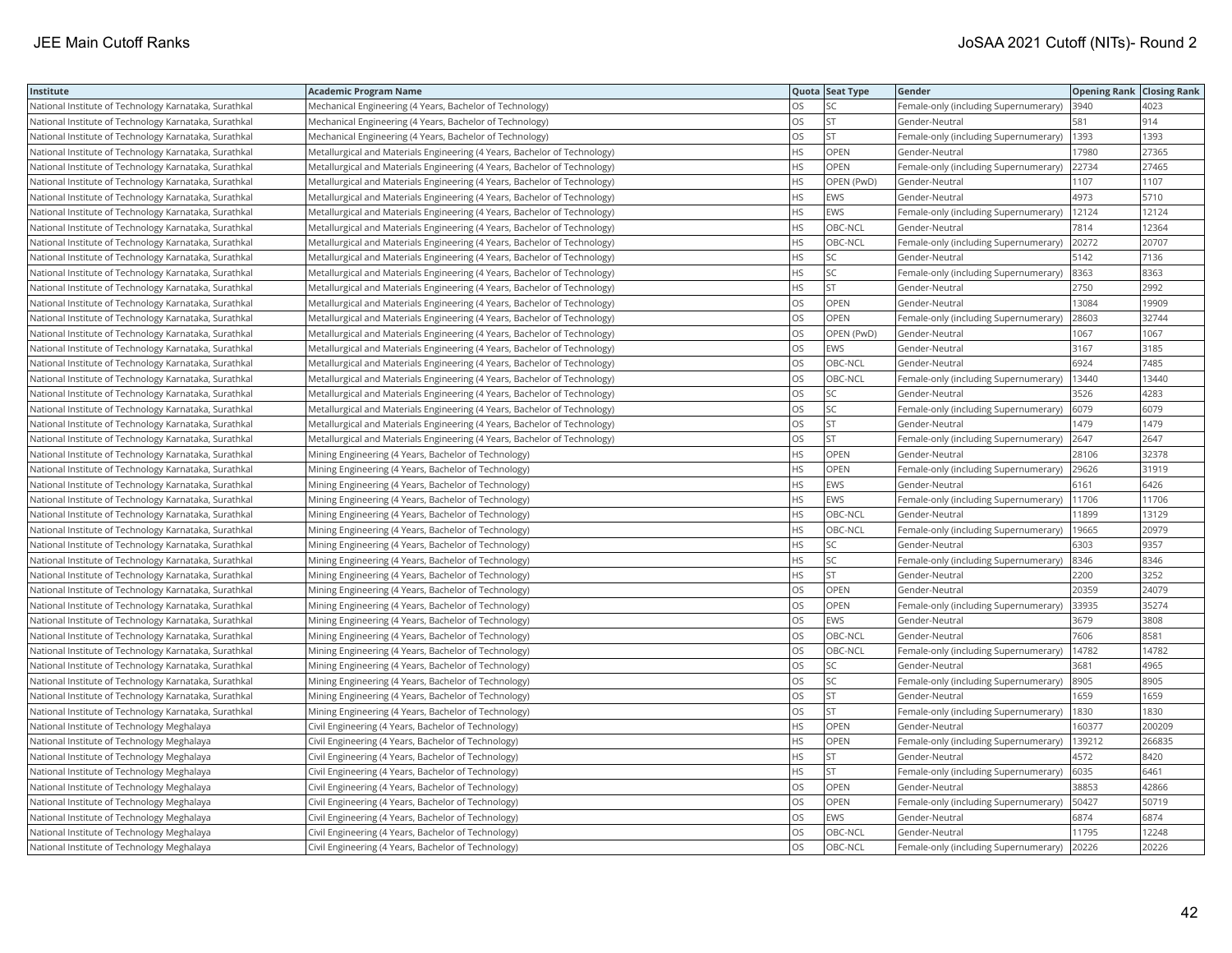| Institute                                  | <b>Academic Program Name</b>                                                |           | Quota Seat Type | Gender                                | <b>Opening Rank Closing Rank</b> |        |
|--------------------------------------------|-----------------------------------------------------------------------------|-----------|-----------------|---------------------------------------|----------------------------------|--------|
| National Institute of Technology Meghalaya | Civil Engineering (4 Years, Bachelor of Technology)                         | <b>OS</b> | SC.             | Gender-Neutral                        | 7676                             | 7857   |
| National Institute of Technology Meghalaya | Civil Engineering (4 Years, Bachelor of Technology)                         | OS        | <b>ST</b>       | Gender-Neutral                        | 1719                             | 1719   |
| National Institute of Technology Meghalaya | Computer Science and Engineering (4 Years, Bachelor of Technology)          | <b>HS</b> | OPEN            | Gender-Neutral                        | 74161                            | 92090  |
| National Institute of Technology Meghalaya | Computer Science and Engineering (4 Years, Bachelor of Technology)          | <b>HS</b> | OPEN            | Female-only (including Supernumerary) | 163702                           | 163702 |
| National Institute of Technology Meghalaya | Computer Science and Engineering (4 Years, Bachelor of Technology)          | <b>HS</b> | SC              | Gender-Neutral                        | 9370                             | 20366  |
| National Institute of Technology Meghalaya | Computer Science and Engineering (4 Years, Bachelor of Technology)          | <b>HS</b> | <b>ST</b>       | Gender-Neutral                        | 3334                             | 7775   |
| National Institute of Technology Meghalaya | Computer Science and Engineering (4 Years, Bachelor of Technology)          | <b>HS</b> | <b>ST</b>       | Female-only (including Supernumerary) | 6203                             | 6397   |
| National Institute of Technology Meghalaya | Computer Science and Engineering (4 Years, Bachelor of Technology)          | OS        | OPEN            | Gender-Neutral                        | 11402                            | 18016  |
| National Institute of Technology Meghalaya | Computer Science and Engineering (4 Years, Bachelor of Technology)          | OS        | OPEN            | Female-only (including Supernumerary) | 25033                            | 25033  |
| National Institute of Technology Meghalaya | Computer Science and Engineering (4 Years, Bachelor of Technology)          | los       | EWS             | Gender-Neutral                        | 2580                             | 2580   |
| National Institute of Technology Meghalaya | Computer Science and Engineering (4 Years, Bachelor of Technology)          | los       | EWS (PwD)       | Gender-Neutral                        | 105                              | 105    |
| National Institute of Technology Meghalaya | Computer Science and Engineering (4 Years, Bachelor of Technology)          | OS        | OBC-NCL         | Gender-Neutral                        | 4685                             | 6306   |
| National Institute of Technology Meghalaya | Computer Science and Engineering (4 Years, Bachelor of Technology)          | OS        | OBC-NCL         | Female-only (including Supernumerary) | 10742                            | 10742  |
| National Institute of Technology Meghalaya | Computer Science and Engineering (4 Years, Bachelor of Technology)          | <b>OS</b> | SC              | Gender-Neutral                        | 3015                             | 3015   |
| National Institute of Technology Meghalaya | Computer Science and Engineering (4 Years, Bachelor of Technology)          | OS        | SC              | Female-only (including Supernumerary) | 4184                             | 4184   |
| National Institute of Technology Meghalaya | Computer Science and Engineering (4 Years, Bachelor of Technology)          | OS        | <b>ST</b>       | Gender-Neutral                        | 900                              | 900    |
| National Institute of Technology Meghalaya | Electrical and Electronics Engineering (4 Years, Bachelor of Technology)    | <b>HS</b> | OPEN            | Gender-Neutral                        | 177385                           | 179284 |
| National Institute of Technology Meghalaya | Electrical and Electronics Engineering (4 Years, Bachelor of Technology)    | <b>HS</b> | OPEN            | Female-only (including Supernumerary) | 393925                           | 393925 |
| National Institute of Technology Meghalaya | Electrical and Electronics Engineering (4 Years, Bachelor of Technology)    | <b>HS</b> | SC              | Gender-Neutral                        | 41854                            | 41854  |
| National Institute of Technology Meghalaya | Electrical and Electronics Engineering (4 Years, Bachelor of Technology)    | <b>HS</b> | <b>ST</b>       | Gender-Neutral                        | 4207                             | 13576  |
| National Institute of Technology Meghalaya | Electrical and Electronics Engineering (4 Years, Bachelor of Technology)    | <b>HS</b> | <b>ST</b>       | Female-only (including Supernumerary) | 11699                            | 12957  |
| National Institute of Technology Meghalaya | Electrical and Electronics Engineering (4 Years, Bachelor of Technology)    | los       | OPEN            | Gender-Neutral                        | 31028                            | 33427  |
| National Institute of Technology Meghalaya | Electrical and Electronics Engineering (4 Years, Bachelor of Technology)    | OS        | OPEN            | Female-only (including Supernumerary) | 39904                            | 39904  |
| National Institute of Technology Meghalaya | Electrical and Electronics Engineering (4 Years, Bachelor of Technology)    | OS        | OPEN (PwD)      | Gender-Neutral                        | 2024                             | 2024   |
| National Institute of Technology Meghalaya | Electrical and Electronics Engineering (4 Years, Bachelor of Technology)    | los       | EWS             | Gender-Neutral                        | 5603                             | 5629   |
| National Institute of Technology Meghalaya | Electrical and Electronics Engineering (4 Years, Bachelor of Technology)    | <b>OS</b> | OBC-NCL         | Gender-Neutral                        | 9280                             | 10200  |
| National Institute of Technology Meghalaya | Electrical and Electronics Engineering (4 Years, Bachelor of Technology)    | <b>OS</b> | OBC-NCL         | Female-only (including Supernumerary) | 16595                            | 16595  |
| National Institute of Technology Meghalaya | Electrical and Electronics Engineering (4 Years, Bachelor of Technology)    | OS        | SC              | Gender-Neutral                        | 5053                             | 6137   |
| National Institute of Technology Meghalaya | Electrical and Electronics Engineering (4 Years, Bachelor of Technology)    | <b>OS</b> | <b>ST</b>       | Gender-Neutral                        | 1823                             | 1823   |
| National Institute of Technology Meghalaya | Electrical and Electronics Engineering (4 Years, Bachelor of Technology)    | OS        | <b>ST</b>       | Female-only (including Supernumerary) | 3682                             | 3682   |
| National Institute of Technology Meghalaya | Electronics and Communication Engineering (4 Years, Bachelor of Technology) | <b>HS</b> | OPEN            | Gender-Neutral                        | 93953                            | 167053 |
| National Institute of Technology Meghalaya | Electronics and Communication Engineering (4 Years, Bachelor of Technology) | <b>HS</b> | OPEN            | Female-only (including Supernumerary) | 153961                           | 153961 |
| National Institute of Technology Meghalaya | Electronics and Communication Engineering (4 Years, Bachelor of Technology) | <b>HS</b> | <b>ST</b>       | Gender-Neutral                        | 5729                             | 18254  |
| National Institute of Technology Meghalaya | Electronics and Communication Engineering (4 Years, Bachelor of Technology) | HS        | <b>ST</b>       | Female-only (including Supernumerary) | 7376                             | 14182  |
| National Institute of Technology Meghalaya | Electronics and Communication Engineering (4 Years, Bachelor of Technology) | <b>OS</b> | OPEN            | Gender-Neutral                        | 18855                            | 24910  |
| National Institute of Technology Meghalaya | Electronics and Communication Engineering (4 Years, Bachelor of Technology) | los       | OPEN            | Female-only (including Supernumerary) | 30379                            | 30379  |
| National Institute of Technology Meghalaya | Electronics and Communication Engineering (4 Years, Bachelor of Technology) | los       | OPEN (PwD)      | Gender-Neutral                        | 1557                             | 1557   |
| National Institute of Technology Meghalaya | Electronics and Communication Engineering (4 Years, Bachelor of Technology) | <b>OS</b> | EWS             | Gender-Neutral                        | 3684                             | 3684   |
| National Institute of Technology Meghalaya | Electronics and Communication Engineering (4 Years, Bachelor of Technology) | <b>OS</b> | EWS             | Female-only (including Supernumerary) | 6261                             | 6261   |
| National Institute of Technology Meghalaya | Electronics and Communication Engineering (4 Years, Bachelor of Technology) | los       | OBC-NCL         | Gender-Neutral                        | 6370                             | 7611   |
| National Institute of Technology Meghalaya | Electronics and Communication Engineering (4 Years, Bachelor of Technology) | OS        | OBC-NCL         | Female-only (including Supernumerary) | 11145                            | 11145  |
| National Institute of Technology Meghalaya | Electronics and Communication Engineering (4 Years, Bachelor of Technology) | OS        | SC              | Gender-Neutral                        | 4780                             | 4780   |
| National Institute of Technology Meghalaya | Electronics and Communication Engineering (4 Years, Bachelor of Technology) | OS        | SC              | Female-only (including Supernumerary) | 6003                             | 6003   |
| National Institute of Technology Meghalaya | Electronics and Communication Engineering (4 Years, Bachelor of Technology) | <b>OS</b> | <b>ST</b>       | Gender-Neutral                        | 1508                             | 1508   |
| National Institute of Technology Meghalaya | Mechanical Engineering (4 Years, Bachelor of Technology)                    | HS        | OPEN            | Gender-Neutral                        | 193746                           | 197147 |
| National Institute of Technology Meghalaya | Mechanical Engineering (4 Years, Bachelor of Technology)                    | <b>HS</b> | OPEN            | Female-only (including Supernumerary) | 384755                           | 384755 |
| National Institute of Technology Meghalaya | Mechanical Engineering (4 Years, Bachelor of Technology)                    | <b>HS</b> | EWS             | Female-only (including Supernumerary) | 49357                            | 49357  |
| National Institute of Technology Meghalaya | Mechanical Engineering (4 Years, Bachelor of Technology)                    | <b>HS</b> | SC              | Gender-Neutral                        | 29105                            | 29105  |
| National Institute of Technology Meghalaya | Mechanical Engineering (4 Years, Bachelor of Technology)                    | <b>HS</b> | <b>ST</b>       | Gender-Neutral                        | 6277                             | 17824  |
| National Institute of Technology Meghalaya | Mechanical Engineering (4 Years, Bachelor of Technology)                    | <b>HS</b> | <b>ST</b>       | Female-only (including Supernumerary) | 14989                            | 16764  |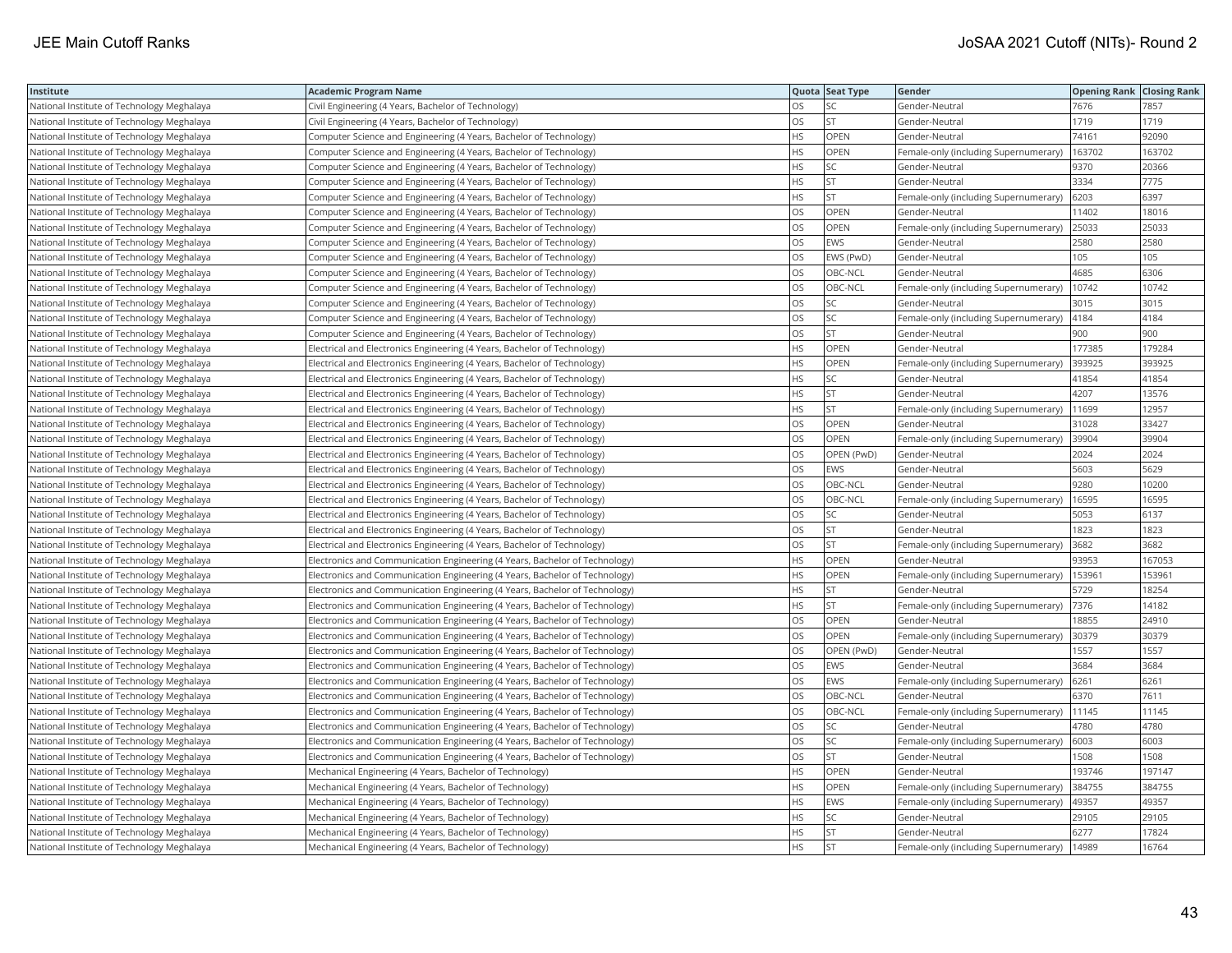| Institute                                  | <b>Academic Program Name</b>                                                  |           | Quota Seat Type | Gender                                |       | <b>Opening Rank Closing Rank</b> |
|--------------------------------------------|-------------------------------------------------------------------------------|-----------|-----------------|---------------------------------------|-------|----------------------------------|
| National Institute of Technology Meghalaya | Mechanical Engineering (4 Years, Bachelor of Technology)                      | OS        | OPEN            | Gender-Neutral                        | 30993 | 38846                            |
| National Institute of Technology Meghalaya | Mechanical Engineering (4 Years, Bachelor of Technology)                      | OS        | OPEN            | Female-only (including Supernumerary) | 48826 | 48826                            |
| National Institute of Technology Meghalaya | Mechanical Engineering (4 Years, Bachelor of Technology)                      | OS        | EWS             | Gender-Neutral                        | 5986  | 5986                             |
| National Institute of Technology Meghalaya | Mechanical Engineering (4 Years, Bachelor of Technology)                      | OS        | OBC-NCL         | Gender-Neutral                        | 10209 | 10209                            |
| National Institute of Technology Meghalaya | Mechanical Engineering (4 Years, Bachelor of Technology)                      | OS        | OBC-NCL         | Female-only (including Supernumerary) | 19207 | 19207                            |
| National Institute of Technology Meghalaya | Mechanical Engineering (4 Years, Bachelor of Technology)                      | <b>OS</b> | SC              | Gender-Neutral                        | 7302  | 7521                             |
| National Institute of Technology Meghalaya | Mechanical Engineering (4 Years, Bachelor of Technology)                      | OS        | SC              | Female-only (including Supernumerary) | 9238  | 9238                             |
| National Institute of Technology Meghalaya | Mechanical Engineering (4 Years, Bachelor of Technology)                      | OS.       | <b>ST</b>       | Gender-Neutral                        | 2419  | 2419                             |
| National Institute of Technology Nagaland  | Civil Engineering (4 Years, Bachelor of Technology)                           | HS        | <b>ST</b>       | Gender-Neutral                        | 3070  | 6460                             |
| National Institute of Technology Nagaland  | Civil Engineering (4 Years, Bachelor of Technology)                           | HS        | <b>ST</b>       | Female-only (including Supernumerary) | 5131  | 5371                             |
| National Institute of Technology Nagaland  | Civil Engineering (4 Years, Bachelor of Technology)                           | OS        | OPEN            | Gender-Neutral                        | 44473 | 48991                            |
| National Institute of Technology Nagaland  | Civil Engineering (4 Years, Bachelor of Technology)                           | OS        | OPEN            | Female-only (including Supernumerary) | 48795 | 52594                            |
| National Institute of Technology Nagaland  | Civil Engineering (4 Years, Bachelor of Technology)                           | OS        | EWS             | Gender-Neutral                        | 7543  | 7646                             |
| National Institute of Technology Nagaland  | Civil Engineering (4 Years, Bachelor of Technology)                           | OS        | OBC-NCL         | Gender-Neutral                        | 13057 | 13742                            |
| National Institute of Technology Nagaland  | Civil Engineering (4 Years, Bachelor of Technology)                           | OS        | OBC-NCL         | Female-only (including Supernumerary) | 20156 | 20156                            |
| National Institute of Technology Nagaland  | Civil Engineering (4 Years, Bachelor of Technology)                           | OS        | SC              | Gender-Neutral                        | 7530  | 7530                             |
| National Institute of Technology Nagaland  | Civil Engineering (4 Years, Bachelor of Technology)                           | OS        | SC              | Female-only (including Supernumerary) | 9611  | 9611                             |
| National Institute of Technology Nagaland  | Computer Science and Engineering (4 Years, Bachelor of Technology)            | HS        | ST              | Gender-Neutral                        | 5251  | 10974                            |
| National Institute of Technology Nagaland  | Computer Science and Engineering (4 Years, Bachelor of Technology)            | HS        | <b>ST</b>       | Female-only (including Supernumerary) | 7182  | 10555                            |
| National Institute of Technology Nagaland  | Computer Science and Engineering (4 Years, Bachelor of Technology)            | OS        | OPEN            | Gender-Neutral                        | 20245 | 28092                            |
| National Institute of Technology Nagaland  | Computer Science and Engineering (4 Years, Bachelor of Technology)            | <b>OS</b> | OPEN            | Female-only (including Supernumerary) | 34974 | 34974                            |
| National Institute of Technology Nagaland  | Computer Science and Engineering (4 Years, Bachelor of Technology)            | <b>OS</b> | OPEN (PwD)      | Gender-Neutral                        | 655   | 655                              |
| National Institute of Technology Nagaland  | Computer Science and Engineering (4 Years, Bachelor of Technology)            | OS.       | EWS             | Gender-Neutral                        | 4757  | 4913                             |
| National Institute of Technology Nagaland  | Computer Science and Engineering (4 Years, Bachelor of Technology)            | OS        | OBC-NCL         | Gender-Neutral                        | 8164  | 8501                             |
| National Institute of Technology Nagaland  | Computer Science and Engineering (4 Years, Bachelor of Technology)            | OS        | OBC-NCL         | Female-only (including Supernumerary) | 14442 | 14442                            |
| National Institute of Technology Nagaland  | Computer Science and Engineering (4 Years, Bachelor of Technology)            | OS        | SC              | Gender-Neutral                        | 4230  | 4846                             |
| National Institute of Technology Nagaland  | Electrical and Electronics Engineering (4 Years, Bachelor of Technology)      | HS        | <b>ST</b>       | Gender-Neutral                        | 6975  | 11251                            |
| National Institute of Technology Nagaland  | Electrical and Electronics Engineering (4 Years, Bachelor of Technology)      | HS        | <b>ST</b>       | Female-only (including Supernumerary) | 6577  | 8468                             |
| National Institute of Technology Nagaland  | Electrical and Electronics Engineering (4 Years, Bachelor of Technology)      | OS        | OPEN            | Gender-Neutral                        | 39095 | 40899                            |
| National Institute of Technology Nagaland  | Electrical and Electronics Engineering (4 Years, Bachelor of Technology)      | OS        | OPEN            | Female-only (including Supernumerary) | 43092 | 43092                            |
| National Institute of Technology Nagaland  | Electrical and Electronics Engineering (4 Years, Bachelor of Technology)      | OS        | EWS             | Gender-Neutral                        | 6370  | 6452                             |
| National Institute of Technology Nagaland  | Electrical and Electronics Engineering (4 Years, Bachelor of Technology)      | OS        | EWS             | Female-only (including Supernumerary) | 8432  | 8432                             |
| National Institute of Technology Nagaland  | Electrical and Electronics Engineering (4 Years, Bachelor of Technology)      | OS        | OBC-NCL         | Gender-Neutral                        | 12166 | 12382                            |
| National Institute of Technology Nagaland  | Electrical and Electronics Engineering (4 Years, Bachelor of Technology)      | OS        | OBC-NCL         | Female-only (including Supernumerary) | 17841 | 17841                            |
| National Institute of Technology Nagaland  | Electrical and Electronics Engineering (4 Years, Bachelor of Technology)      | OS        | SC              | Gender-Neutral                        | 7077  | 7406                             |
| National Institute of Technology Nagaland  | Electrical and Electronics Engineering (4 Years, Bachelor of Technology)      | OS        | SC              | Female-only (including Supernumerary) | 9006  | 9006                             |
| National Institute of Technology Nagaland  | Electronics and Communication Engineering (4 Years, Bachelor of Technology)   | HS.       | <b>ST</b>       | Gender-Neutral                        | 8288  | 18734                            |
| National Institute of Technology Nagaland  | Electronics and Communication Engineering (4 Years, Bachelor of Technology)   | HS        | <b>ST</b>       | Female-only (including Supernumerary) | 9065  | 17028                            |
| National Institute of Technology Nagaland  | Electronics and Communication Engineering (4 Years, Bachelor of Technology)   | OS        | OPEN            | Gender-Neutral                        | 35025 | 36320                            |
| National Institute of Technology Nagaland  | Electronics and Communication Engineering (4 Years, Bachelor of Technology)   | OS        | OPEN            | Female-only (including Supernumerary) | 42899 | 43820                            |
| National Institute of Technology Nagaland  | Electronics and Communication Engineering (4 Years, Bachelor of Technology)   | OS        | OPEN (PwD)      | Gender-Neutral                        | 2052  | 2052                             |
| National Institute of Technology Nagaland  | Electronics and Communication Engineering (4 Years, Bachelor of Technology)   | OS        | EWS             | Gender-Neutral                        | 5708  | 6069                             |
| National Institute of Technology Nagaland  | Electronics and Communication Engineering (4 Years, Bachelor of Technology)   | OS        | OBC-NCL         | Gender-Neutral                        | 9841  | 11247                            |
| National Institute of Technology Nagaland  | Electronics and Communication Engineering (4 Years, Bachelor of Technology)   | OS        | OBC-NCL         | Female-only (including Supernumerary) | 15452 | 15452                            |
| National Institute of Technology Nagaland  | Electronics and Communication Engineering (4 Years, Bachelor of Technology)   | OS        | SC              | Gender-Neutral                        | 5014  | 5798                             |
| National Institute of Technology Nagaland  | Electronics and Instrumentation Engineering (4 Years, Bachelor of Technology) | <b>HS</b> | <b>ST</b>       | Gender-Neutral                        | 14629 | 14629                            |
| National Institute of Technology Nagaland  | Electronics and Instrumentation Engineering (4 Years, Bachelor of Technology) | OS        | OPEN            | Gender-Neutral                        | 35427 | 43823                            |
| National Institute of Technology Nagaland  | Electronics and Instrumentation Engineering (4 Years, Bachelor of Technology) | OS        | OPEN            | Female-only (including Supernumerary) | 45591 | 46047                            |
| National Institute of Technology Nagaland  | Electronics and Instrumentation Engineering (4 Years, Bachelor of Technology) | OS        | EWS             | Gender-Neutral                        | 6748  | 7235                             |
| National Institute of Technology Nagaland  | Electronics and Instrumentation Engineering (4 Years, Bachelor of Technology) | <b>OS</b> | OBC-NCL         | Gender-Neutral                        | 11753 | 13073                            |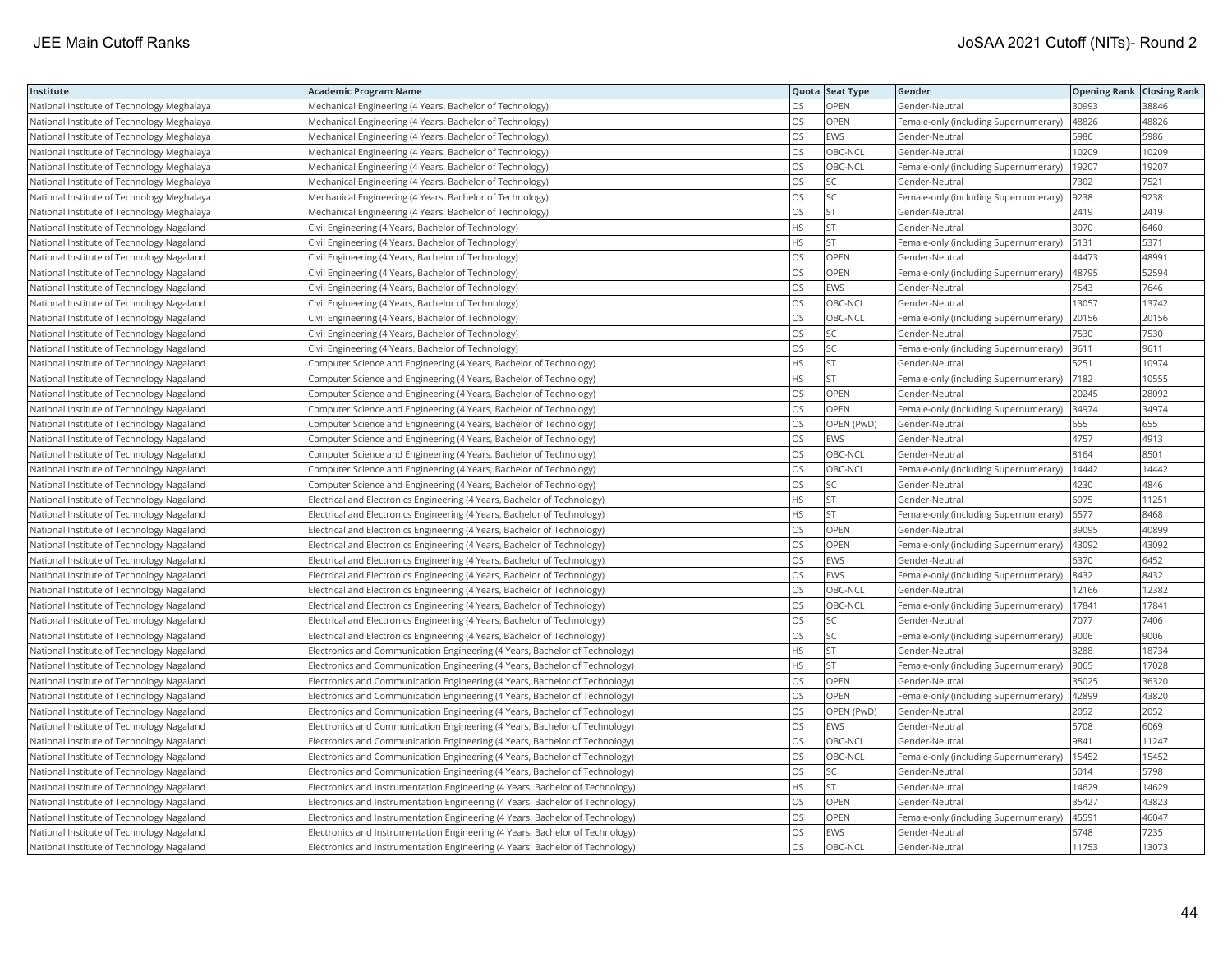| Institute                                 | <b>Academic Program Name</b>                                                  |           | Quota Seat Type | Gender                                |       | <b>Opening Rank Closing Rank</b> |
|-------------------------------------------|-------------------------------------------------------------------------------|-----------|-----------------|---------------------------------------|-------|----------------------------------|
| National Institute of Technology Nagaland | Electronics and Instrumentation Engineering (4 Years, Bachelor of Technology) | <b>OS</b> | OBC-NCL         | Female-only (including Supernumerary) | 19276 | 19276                            |
| National Institute of Technology Nagaland | Electronics and Instrumentation Engineering (4 Years, Bachelor of Technology) | OS        | SC              | Gender-Neutral                        | 6199  | 8015                             |
| National Institute of Technology Nagaland | Mechanical Engineering (4 Years, Bachelor of Technology)                      | <b>HS</b> | <b>ST</b>       | Gender-Neutral                        | 11495 | 29018                            |
| National Institute of Technology Nagaland | Mechanical Engineering (4 Years, Bachelor of Technology)                      | <b>HS</b> | <b>ST</b>       | Female-only (including Supernumerary) | 18308 | 19063                            |
| National Institute of Technology Nagaland | Mechanical Engineering (4 Years, Bachelor of Technology)                      | OS        | OPEN            | Gender-Neutral                        | 42060 | 44450                            |
| National Institute of Technology Nagaland | Mechanical Engineering (4 Years, Bachelor of Technology)                      | OS        | OPEN            | Female-only (including Supernumerary) | 54214 | 56402                            |
| National Institute of Technology Nagaland | Mechanical Engineering (4 Years, Bachelor of Technology)                      | los       | <b>EWS</b>      | Gender-Neutral                        | 6925  | 7139                             |
| National Institute of Technology Nagaland | Mechanical Engineering (4 Years, Bachelor of Technology)                      | OS        | OBC-NCL         | Gender-Neutral                        | 12600 | 13186                            |
| National Institute of Technology Nagaland | Mechanical Engineering (4 Years, Bachelor of Technology)                      | OS        | OBC-NCL         | Female-only (including Supernumerary) | 19748 | 19748                            |
| National Institute of Technology Nagaland | Mechanical Engineering (4 Years, Bachelor of Technology)                      | los       | SC              | Gender-Neutral                        | 7918  | 8091                             |
| National Institute of Technology Patna    | Architecture (5 Years, Bachelor of Architecture)                              | <b>HS</b> | OPEN            | Gender-Neutral                        | 1605  | 3691                             |
| National Institute of Technology Patna    | Architecture (5 Years, Bachelor of Architecture)                              | <b>HS</b> | OPEN            | Female-only (including Supernumerary) | 1771  | 1974                             |
| National Institute of Technology Patna    | Architecture (5 Years, Bachelor of Architecture)                              | HS        | EWS             | Gender-Neutral                        | 313   | 373                              |
| National Institute of Technology Patna    | Architecture (5 Years, Bachelor of Architecture)                              | <b>HS</b> | <b>EWS</b>      | Female-only (including Supernumerary) | 343   | 343                              |
| National Institute of Technology Patna    | Architecture (5 Years, Bachelor of Architecture)                              | HS        | OBC-NCL         | Gender-Neutral                        | 1133  | 1854                             |
| National Institute of Technology Patna    | Architecture (5 Years, Bachelor of Architecture)                              | <b>HS</b> | OBC-NCL         | Female-only (including Supernumerary) | 1047  | 1047                             |
| National Institute of Technology Patna    | Architecture (5 Years, Bachelor of Architecture)                              | <b>HS</b> | SC              | Gender-Neutral                        | 502   | 597                              |
| National Institute of Technology Patna    | Architecture (5 Years, Bachelor of Architecture)                              | <b>HS</b> | SC              | Female-only (including Supernumerary) | 232   | 232                              |
| National Institute of Technology Patna    | Architecture (5 Years, Bachelor of Architecture)                              | <b>HS</b> | <b>ST</b>       | Gender-Neutral                        | 148   | 535                              |
| National Institute of Technology Patna    | Architecture (5 Years, Bachelor of Architecture)                              | OS        | OPEN            | Gender-Neutral                        | 1021  | 1171                             |
| National Institute of Technology Patna    | Architecture (5 Years, Bachelor of Architecture)                              | <b>OS</b> | OPEN            | Female-only (including Supernumerary) | 919   | 1086                             |
| National Institute of Technology Patna    | Architecture (5 Years, Bachelor of Architecture)                              | los       | EWS             | Gender-Neutral                        | 278   | 280                              |
| National Institute of Technology Patna    | Architecture (5 Years, Bachelor of Architecture)                              | OS        | EWS             | Female-only (including Supernumerary) | 275   | 275                              |
| National Institute of Technology Patna    | Architecture (5 Years, Bachelor of Architecture)                              | OS        | OBC-NCL         | Gender-Neutral                        | 511   | 557                              |
| National Institute of Technology Patna    | Architecture (5 Years, Bachelor of Architecture)                              | los       | OBC-NCL         | Female-only (including Supernumerary) | 525   | 525                              |
| National Institute of Technology Patna    | Architecture (5 Years, Bachelor of Architecture)                              | OS        | SC              | Gender-Neutral                        | 241   | 271                              |
| National Institute of Technology Patna    | Architecture (5 Years, Bachelor of Architecture)                              | OS        | SC              | Female-only (including Supernumerary) | 257   | 257                              |
| National Institute of Technology Patna    | Architecture (5 Years, Bachelor of Architecture)                              | OS        | <b>ST</b>       | Gender-Neutral                        | 117   | 117                              |
| National Institute of Technology Patna    | Civil Engineering (4 Years, Bachelor of Technology)                           | <b>HS</b> | OPEN            | Gender-Neutral                        | 8721  | 37587                            |
| National Institute of Technology Patna    | Civil Engineering (4 Years, Bachelor of Technology)                           | HS        | OPEN            | Female-only (including Supernumerary) | 20579 | 52575                            |
| National Institute of Technology Patna    | Civil Engineering (4 Years, Bachelor of Technology)                           | <b>HS</b> | OPEN (PwD)      | Gender-Neutral                        | 228   | 228                              |
| National Institute of Technology Patna    | Civil Engineering (4 Years, Bachelor of Technology)                           | <b>HS</b> | EWS             | Gender-Neutral                        | 5644  | 5802                             |
| National Institute of Technology Patna    | Civil Engineering (4 Years, Bachelor of Technology)                           | <b>HS</b> | EWS             | Female-only (including Supernumerary) | 8178  | 8178                             |
| National Institute of Technology Patna    | Civil Engineering (4 Years, Bachelor of Technology)                           | HS        | OBC-NCL         | Gender-Neutral                        | 9369  | 10714                            |
| National Institute of Technology Patna    | Civil Engineering (4 Years, Bachelor of Technology)                           | <b>HS</b> | OBC-NCL         | Female-only (including Supernumerary) | 13936 | 15792                            |
| National Institute of Technology Patna    | Civil Engineering (4 Years, Bachelor of Technology)                           | <b>HS</b> |                 | OBC-NCL (PwD) Gender-Neutral          | 593   | 593                              |
| National Institute of Technology Patna    | Civil Engineering (4 Years, Bachelor of Technology)                           | <b>HS</b> | SC              | Gender-Neutral                        | 2121  | 6592                             |
| National Institute of Technology Patna    | Civil Engineering (4 Years, Bachelor of Technology)                           | <b>HS</b> | SC              | Female-only (including Supernumerary) | 8526  | 8779                             |
| National Institute of Technology Patna    | Civil Engineering (4 Years, Bachelor of Technology)                           | <b>HS</b> | ST              | Gender-Neutral                        | 1629  | 3006                             |
| National Institute of Technology Patna    | Civil Engineering (4 Years, Bachelor of Technology)                           | <b>HS</b> | <b>ST</b>       | Female-only (including Supernumerary) | 3138  | 3138                             |
| National Institute of Technology Patna    | Civil Engineering (4 Years, Bachelor of Technology)                           | <b>HS</b> | ST (PwD)        | Gender-Neutral                        | 33    | 33                               |
| National Institute of Technology Patna    | Civil Engineering (4 Years, Bachelor of Technology)                           | <b>OS</b> | OPEN            | Gender-Neutral                        | 33926 | 38619                            |
| National Institute of Technology Patna    | Civil Engineering (4 Years, Bachelor of Technology)                           | OS        | OPEN            | Female-only (including Supernumerary) | 25384 | 44625                            |
| National Institute of Technology Patna    | Civil Engineering (4 Years, Bachelor of Technology)                           | <b>OS</b> | OPEN (PwD)      | Gender-Neutral                        | 1205  | 1205                             |
| National Institute of Technology Patna    | Civil Engineering (4 Years, Bachelor of Technology)                           | OS        | EWS             | Gender-Neutral                        | 5822  | 5983                             |
| National Institute of Technology Patna    | Civil Engineering (4 Years, Bachelor of Technology)                           | <b>OS</b> | EWS             | Female-only (including Supernumerary) | 7579  | 7579                             |
| National Institute of Technology Patna    | Civil Engineering (4 Years, Bachelor of Technology)                           | OS        | OBC-NCL         | Gender-Neutral                        | 9733  | 11557                            |
| National Institute of Technology Patna    | Civil Engineering (4 Years, Bachelor of Technology)                           | OS        | OBC-NCL         | Female-only (including Supernumerary) | 16177 | 18112                            |
| National Institute of Technology Patna    | Civil Engineering (4 Years, Bachelor of Technology)                           | OS        | OBC-NCL (PwD)   | Gender-Neutral                        | 980   | 980                              |
| National Institute of Technology Patna    | Civil Engineering (4 Years, Bachelor of Technology)                           | <b>OS</b> | SC              | Gender-Neutral                        | 5072  | 6390                             |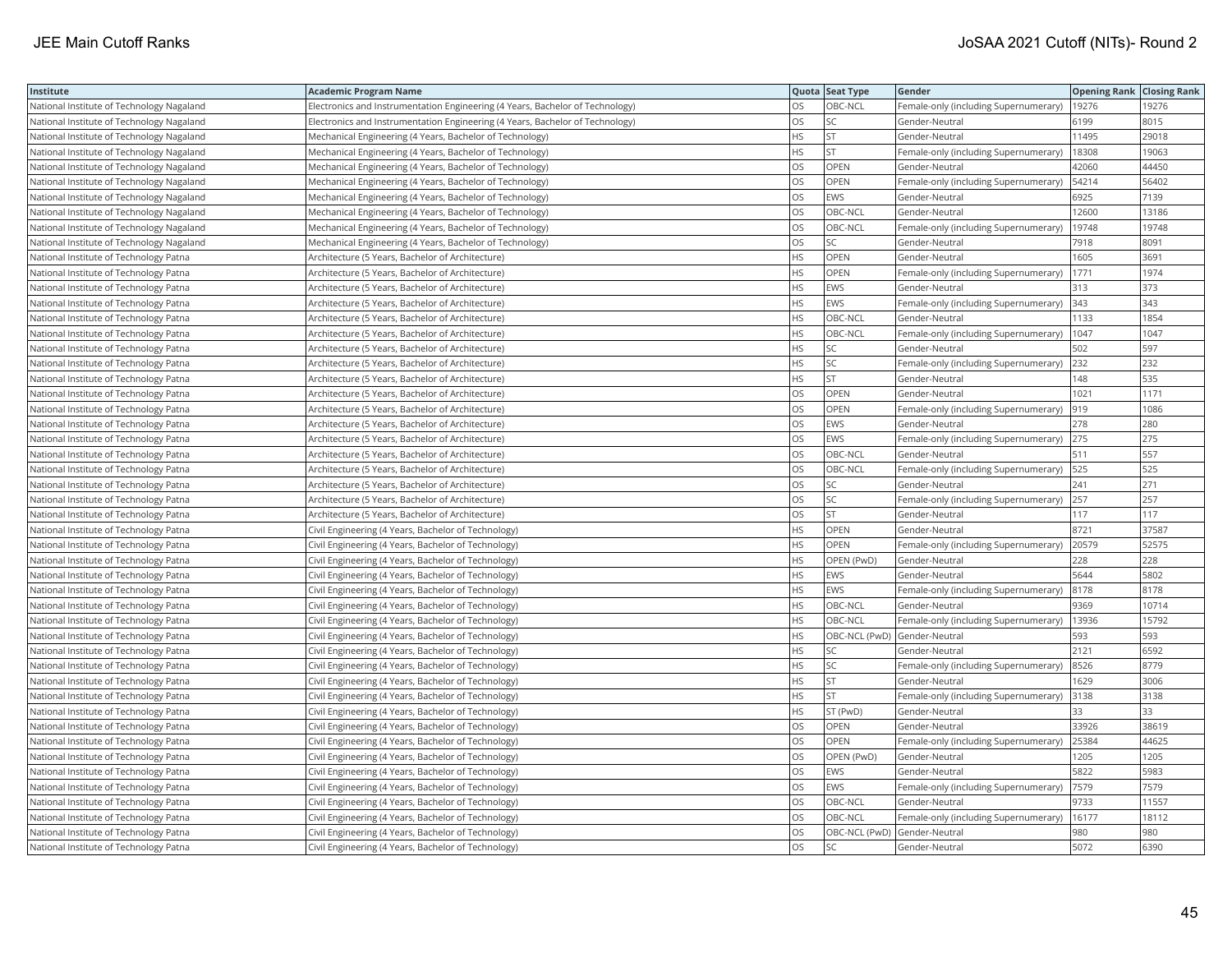| Institute                              | <b>Academic Program Name</b>                                       |           | Quota Seat Type | Gender                                | <b>Opening Rank Closing Rank</b> |       |
|----------------------------------------|--------------------------------------------------------------------|-----------|-----------------|---------------------------------------|----------------------------------|-------|
| National Institute of Technology Patna | Civil Engineering (4 Years, Bachelor of Technology)                | OS.       | SC              | Female-only (including Supernumerary) | 6899                             | 7135  |
| National Institute of Technology Patna | Civil Engineering (4 Years, Bachelor of Technology)                | OS        | <b>ST</b>       | Gender-Neutral                        | 1745                             | 2125  |
| National Institute of Technology Patna | Civil Engineering (4 Years, Bachelor of Technology)                | OS        | ST              | Female-only (including Supernumerary) | 2458                             | 2458  |
| National Institute of Technology Patna | Computer Science and Engineering (4 Years, Bachelor of Technology) | <b>HS</b> | OPEN            | Gender-Neutral                        | 2608                             | 15181 |
| National Institute of Technology Patna | Computer Science and Engineering (4 Years, Bachelor of Technology) | <b>HS</b> | OPEN            | Female-only (including Supernumerary) | 18766                            | 22368 |
| National Institute of Technology Patna | Computer Science and Engineering (4 Years, Bachelor of Technology) | <b>HS</b> | OPEN (PwD)      | Gender-Neutral                        | 463                              | 491   |
| National Institute of Technology Patna | Computer Science and Engineering (4 Years, Bachelor of Technology) | <b>HS</b> | OPEN (PwD)      | Female-only (including Supernumerary) | 540                              | 540   |
| National Institute of Technology Patna | Computer Science and Engineering (4 Years, Bachelor of Technology) | HS        | EWS             | Gender-Neutral                        | 2144                             | 2365  |
| National Institute of Technology Patna | Computer Science and Engineering (4 Years, Bachelor of Technology) | HS        | <b>EWS</b>      | Female-only (including Supernumerary) | 3220                             | 3669  |
| National Institute of Technology Patna | Computer Science and Engineering (4 Years, Bachelor of Technology) | <b>HS</b> | EWS (PwD)       | Gender-Neutral                        | 74                               | 74    |
| National Institute of Technology Patna | Computer Science and Engineering (4 Years, Bachelor of Technology) | HS        | OBC-NCL         | Gender-Neutral                        | 3257                             | 4271  |
| National Institute of Technology Patna | Computer Science and Engineering (4 Years, Bachelor of Technology) | <b>HS</b> | OBC-NCL         | Female-only (including Supernumerary) | 5904                             | 7807  |
| National Institute of Technology Patna | Computer Science and Engineering (4 Years, Bachelor of Technology) | HS        |                 | OBC-NCL (PwD) Gender-Neutral          | 200                              | 200   |
| National Institute of Technology Patna | Computer Science and Engineering (4 Years, Bachelor of Technology) | <b>HS</b> | SC              | Gender-Neutral                        | 974                              | 3571  |
| National Institute of Technology Patna | Computer Science and Engineering (4 Years, Bachelor of Technology) | HS        | SC              | Female-only (including Supernumerary) | 3410                             | 3654  |
| National Institute of Technology Patna | Computer Science and Engineering (4 Years, Bachelor of Technology) | <b>HS</b> | SC (PwD)        | Gender-Neutral                        | 128                              | 128   |
| National Institute of Technology Patna | Computer Science and Engineering (4 Years, Bachelor of Technology) | HS        | ST              | Gender-Neutral                        | 775                              | 1110  |
| National Institute of Technology Patna | Computer Science and Engineering (4 Years, Bachelor of Technology) | <b>HS</b> | ST              | Female-only (including Supernumerary) | 1863                             | 1863  |
| National Institute of Technology Patna | Computer Science and Engineering (4 Years, Bachelor of Technology) | OS        | OPEN            | Gender-Neutral                        | 10234                            | 12870 |
| National Institute of Technology Patna | Computer Science and Engineering (4 Years, Bachelor of Technology) | OS        | OPEN            | Female-only (including Supernumerary) | 15701                            | 19466 |
| National Institute of Technology Patna | Computer Science and Engineering (4 Years, Bachelor of Technology) | OS        | OPEN (PwD)      | Gender-Neutral                        | 397                              | 415   |
| National Institute of Technology Patna | Computer Science and Engineering (4 Years, Bachelor of Technology) | <b>OS</b> | EWS             | Gender-Neutral                        | 1706                             | 1866  |
| National Institute of Technology Patna | Computer Science and Engineering (4 Years, Bachelor of Technology) | OS        | EWS             | Female-only (including Supernumerary) | 2963                             | 2963  |
| National Institute of Technology Patna | Computer Science and Engineering (4 Years, Bachelor of Technology) | OS        | OBC-NCL         | Gender-Neutral                        | 2716                             | 4374  |
| National Institute of Technology Patna | Computer Science and Engineering (4 Years, Bachelor of Technology) | OS        | OBC-NCL         | Female-only (including Supernumerary) | 6570                             | 8230  |
| National Institute of Technology Patna | Computer Science and Engineering (4 Years, Bachelor of Technology) | OS        |                 | OBC-NCL (PwD) Gender-Neutral          | 188                              | 188   |
| National Institute of Technology Patna | Computer Science and Engineering (4 Years, Bachelor of Technology) | OS        | SC              | Gender-Neutral                        | 2090                             | 2515  |
| National Institute of Technology Patna | Computer Science and Engineering (4 Years, Bachelor of Technology) | OS        | SC              | Female-only (including Supernumerary) | 3279                             | 3651  |
| National Institute of Technology Patna | Computer Science and Engineering (4 Years, Bachelor of Technology) | <b>OS</b> | SC (PwD)        | Gender-Neutral                        | 51                               | 51    |
| National Institute of Technology Patna | Computer Science and Engineering (4 Years, Bachelor of Technology) | OS        | <b>ST</b>       | Gender-Neutral                        | 1064                             | 1287  |
| National Institute of Technology Patna | Computer Science and Engineering (4 Years, Bachelor of Technology) | OS        | <b>ST</b>       | Female-only (including Supernumerary) | 1676                             | 1884  |
| National Institute of Technology Patna | Electrical Engineering (4 Years, Bachelor of Technology)           | HS        | OPEN            | Gender-Neutral                        | 21946                            | 27525 |
| National Institute of Technology Patna | Electrical Engineering (4 Years, Bachelor of Technology)           | <b>HS</b> | OPEN            | Female-only (including Supernumerary) | 6284                             | 40699 |
| National Institute of Technology Patna | Electrical Engineering (4 Years, Bachelor of Technology)           | HS        | OPEN (PwD)      | Gender-Neutral                        | 1412                             | 1412  |
| National Institute of Technology Patna | Electrical Engineering (4 Years, Bachelor of Technology)           | HS        | EWS             | Gender-Neutral                        | 4085                             | 4387  |
| National Institute of Technology Patna | Electrical Engineering (4 Years, Bachelor of Technology)           | <b>HS</b> | EWS             | Female-only (including Supernumerary) | 6437                             | 6437  |
| National Institute of Technology Patna | Electrical Engineering (4 Years, Bachelor of Technology)           | <b>HS</b> | OBC-NCL         | Gender-Neutral                        | 6701                             | 8188  |
| National Institute of Technology Patna | Electrical Engineering (4 Years, Bachelor of Technology)           | <b>HS</b> | OBC-NCL         | Female-only (including Supernumerary) | 12239                            | 13040 |
| National Institute of Technology Patna | Electrical Engineering (4 Years, Bachelor of Technology)           | HS        |                 | OBC-NCL (PwD) Gender-Neutral          | 539                              | 539   |
| National Institute of Technology Patna | Electrical Engineering (4 Years, Bachelor of Technology)           | <b>HS</b> | <b>SC</b>       | Gender-Neutral                        | 4673                             | 5312  |
| National Institute of Technology Patna | Electrical Engineering (4 Years, Bachelor of Technology)           | HS        | SC              | Female-only (including Supernumerary) | 5560                             | 7412  |
| National Institute of Technology Patna | Electrical Engineering (4 Years, Bachelor of Technology)           | HS        | ST              | Gender-Neutral                        | 1153                             | 2522  |
| National Institute of Technology Patna | Electrical Engineering (4 Years, Bachelor of Technology)           | HS.       | <b>ST</b>       | Female-only (including Supernumerary) | 4728                             | 4728  |
| National Institute of Technology Patna | Electrical Engineering (4 Years, Bachelor of Technology)           | <b>OS</b> | <b>OPEN</b>     | Gender-Neutral                        | 10295                            | 24897 |
| National Institute of Technology Patna | Electrical Engineering (4 Years, Bachelor of Technology)           | OS        | OPEN            | Female-only (including Supernumerary) | 28868                            | 33084 |
| National Institute of Technology Patna | Electrical Engineering (4 Years, Bachelor of Technology)           | <b>OS</b> | OPEN (PwD)      | Gender-Neutral                        | 1167                             | 1167  |
| National Institute of Technology Patna | Electrical Engineering (4 Years, Bachelor of Technology)           | OS        | EWS             | Gender-Neutral                        | 3687                             | 3939  |
| National Institute of Technology Patna | Electrical Engineering (4 Years, Bachelor of Technology)           | OS        | <b>EWS</b>      | Female-only (including Supernumerary) | 5155                             | 5155  |
| National Institute of Technology Patna | Electrical Engineering (4 Years, Bachelor of Technology)           | OS        | OBC-NCL         | Gender-Neutral                        | 7237                             | 8550  |
| National Institute of Technology Patna | Electrical Engineering (4 Years, Bachelor of Technology)           | <b>OS</b> | OBC-NCL         | Female-only (including Supernumerary) | 13084                            | 13562 |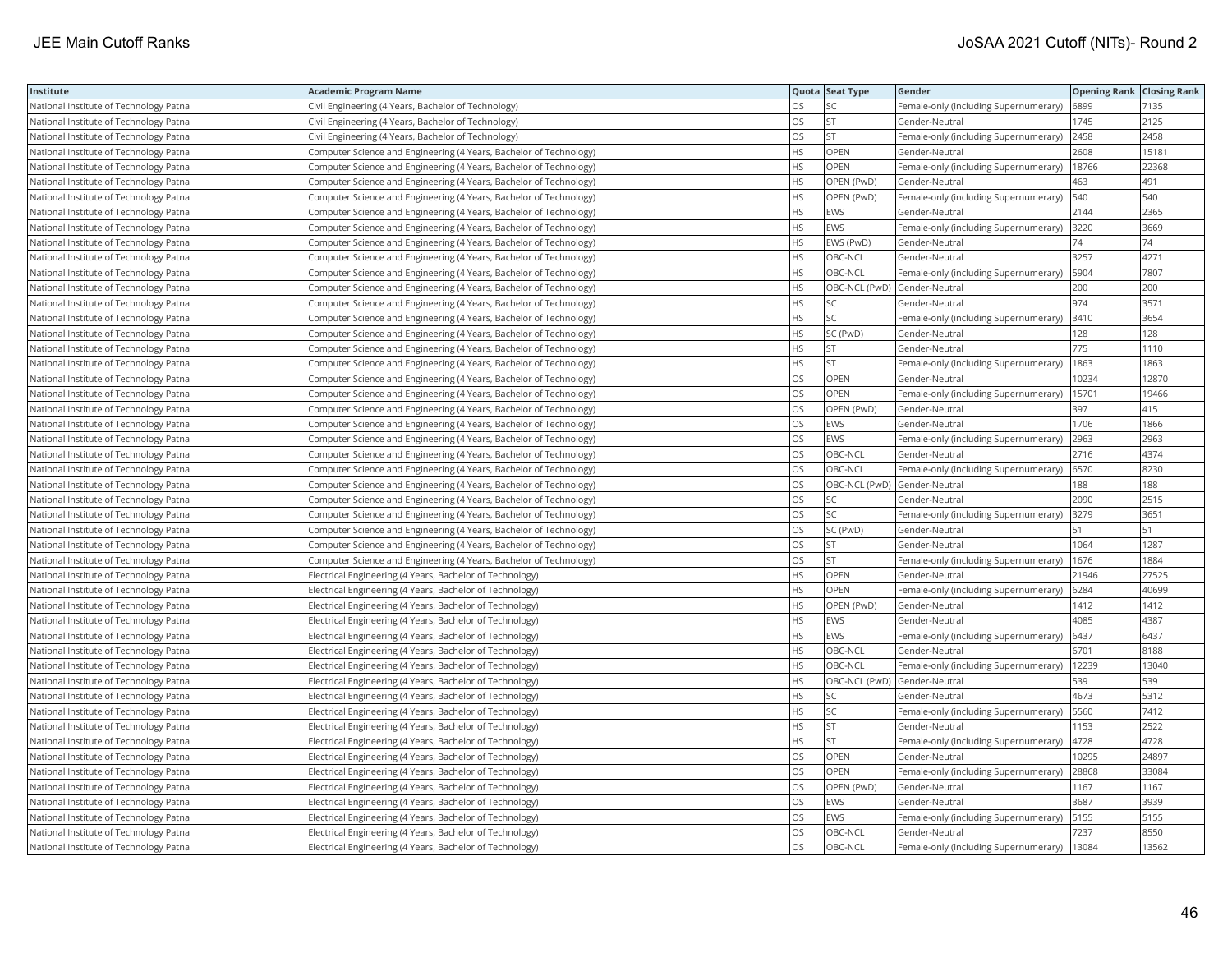| Institute                              | <b>Academic Program Name</b>                                                |           | Quota Seat Type | Gender                                | <b>Opening Rank Closing Rank</b> |       |
|----------------------------------------|-----------------------------------------------------------------------------|-----------|-----------------|---------------------------------------|----------------------------------|-------|
| National Institute of Technology Patna | Electrical Engineering (4 Years, Bachelor of Technology)                    | OS.       |                 | OBC-NCL (PwD) Gender-Neutral          | 570                              | 570   |
| National Institute of Technology Patna | Electrical Engineering (4 Years, Bachelor of Technology)                    | OS        |                 | Gender-Neutral                        | 1962                             | 4918  |
| National Institute of Technology Patna | Electrical Engineering (4 Years, Bachelor of Technology)                    | OS        | SC              | Female-only (including Supernumerary) | 5593                             | 6194  |
| National Institute of Technology Patna | Electrical Engineering (4 Years, Bachelor of Technology)                    | OS        | ST              | Gender-Neutral                        | 1641                             | 2110  |
| National Institute of Technology Patna | Electrical Engineering (4 Years, Bachelor of Technology)                    | OS        | <b>ST</b>       | Female-only (including Supernumerary) | 2243                             | 2243  |
| National Institute of Technology Patna | Electronics and Communication Engineering (4 Years, Bachelor of Technology) | <b>HS</b> | OPEN            | Gender-Neutral                        | 18006                            | 21495 |
| National Institute of Technology Patna | Electronics and Communication Engineering (4 Years, Bachelor of Technology) | <b>HS</b> | <b>OPEN</b>     | Female-only (including Supernumerary) | 25588                            | 31526 |
| National Institute of Technology Patna | Electronics and Communication Engineering (4 Years, Bachelor of Technology) | <b>HS</b> | OPEN (PwD)      | Gender-Neutral                        | 416                              | 416   |
| National Institute of Technology Patna | Electronics and Communication Engineering (4 Years, Bachelor of Technology) | <b>HS</b> | EWS             | Gender-Neutral                        | 3094                             | 3224  |
| National Institute of Technology Patna | Electronics and Communication Engineering (4 Years, Bachelor of Technology) | <b>HS</b> | EWS             | Female-only (including Supernumerary) | 5048                             | 5394  |
| National Institute of Technology Patna | Electronics and Communication Engineering (4 Years, Bachelor of Technology) | <b>HS</b> | OBC-NCL         | Gender-Neutral                        | 4879                             | 6293  |
| National Institute of Technology Patna | Electronics and Communication Engineering (4 Years, Bachelor of Technology) | <b>HS</b> | OBC-NCL         | Female-only (including Supernumerary) | 8565                             | 9746  |
| National Institute of Technology Patna | Electronics and Communication Engineering (4 Years, Bachelor of Technology) | HS        |                 | OBC-NCL (PwD) Gender-Neutral          | 386                              | 386   |
| National Institute of Technology Patna | Electronics and Communication Engineering (4 Years, Bachelor of Technology) | <b>HS</b> | SC              | Gender-Neutral                        | 3704                             | 4516  |
| National Institute of Technology Patna | Electronics and Communication Engineering (4 Years, Bachelor of Technology) | <b>HS</b> | <b>SC</b>       | Female-only (including Supernumerary) | 3990                             | 4251  |
| National Institute of Technology Patna | Electronics and Communication Engineering (4 Years, Bachelor of Technology) | HS        | SC (PwD)        | Gender-Neutral                        | 151                              | 151   |
| National Institute of Technology Patna | Electronics and Communication Engineering (4 Years, Bachelor of Technology) | <b>HS</b> | <b>ST</b>       | Gender-Neutral                        | 1514                             | 2104  |
| National Institute of Technology Patna | Electronics and Communication Engineering (4 Years, Bachelor of Technology) | <b>HS</b> | <b>ST</b>       | Female-only (including Supernumerary) | 3180                             | 3180  |
| National Institute of Technology Patna | Electronics and Communication Engineering (4 Years, Bachelor of Technology) | OS        | OPEN            | Gender-Neutral                        | 14828                            | 19242 |
| National Institute of Technology Patna | Electronics and Communication Engineering (4 Years, Bachelor of Technology) | OS        | OPEN            | Female-only (including Supernumerary) | 23128                            | 26498 |
| National Institute of Technology Patna | Electronics and Communication Engineering (4 Years, Bachelor of Technology) | <b>OS</b> | OPEN (PwD)      | Gender-Neutral                        | 815                              | 898   |
| National Institute of Technology Patna | Electronics and Communication Engineering (4 Years, Bachelor of Technology) | <b>OS</b> | EWS             | Gender-Neutral                        | 2717                             | 2849  |
| National Institute of Technology Patna | Electronics and Communication Engineering (4 Years, Bachelor of Technology) | <b>OS</b> | <b>EWS</b>      | Female-only (including Supernumerary) | 4345                             | 4848  |
| National Institute of Technology Patna | Electronics and Communication Engineering (4 Years, Bachelor of Technology) | OS        | EWS (PwD)       | Gender-Neutral                        | 117                              | 117   |
| National Institute of Technology Patna | Electronics and Communication Engineering (4 Years, Bachelor of Technology) | OS        | OBC-NCL         | Gender-Neutral                        | 4946                             | 6604  |
| National Institute of Technology Patna | Electronics and Communication Engineering (4 Years, Bachelor of Technology) | los       | OBC-NCL         | Female-only (including Supernumerary) | 8058                             | 10243 |
| National Institute of Technology Patna | Electronics and Communication Engineering (4 Years, Bachelor of Technology) | OS        |                 | OBC-NCL (PwD) Gender-Neutral          | 385                              | 385   |
| National Institute of Technology Patna | Electronics and Communication Engineering (4 Years, Bachelor of Technology) | OS        | SC              | Gender-Neutral                        | 3605                             | 4155  |
| National Institute of Technology Patna | Electronics and Communication Engineering (4 Years, Bachelor of Technology) | OS        | SC              | Female-only (including Supernumerary) | 4931                             | 5163  |
| National Institute of Technology Patna | Electronics and Communication Engineering (4 Years, Bachelor of Technology) | <b>OS</b> | <b>ST</b>       | Gender-Neutral                        | 1399                             | 1720  |
| National Institute of Technology Patna | Electronics and Communication Engineering (4 Years, Bachelor of Technology) | OS        | <b>ST</b>       | Female-only (including Supernumerary) | 1955                             | 1955  |
| National Institute of Technology Patna | Mechanical Engineering (4 Years, Bachelor of Technology)                    | HS        | OPEN            | Gender-Neutral                        | 22137                            | 33268 |
| National Institute of Technology Patna | Mechanical Engineering (4 Years, Bachelor of Technology)                    | <b>HS</b> | OPEN            | Female-only (including Supernumerary) | 35237                            | 51021 |
| National Institute of Technology Patna | Mechanical Engineering (4 Years, Bachelor of Technology)                    | <b>HS</b> | OPEN (PwD)      | Gender-Neutral                        | 946                              | 1327  |
| National Institute of Technology Patna | Mechanical Engineering (4 Years, Bachelor of Technology)                    | <b>HS</b> | EWS             | Gender-Neutral                        | 5017                             | 5248  |
| National Institute of Technology Patna | Mechanical Engineering (4 Years, Bachelor of Technology)                    | <b>HS</b> | EWS             | Female-only (including Supernumerary) | 7869                             | 7869  |
| National Institute of Technology Patna | Mechanical Engineering (4 Years, Bachelor of Technology)                    | <b>HS</b> | OBC-NCL         | Gender-Neutral                        | 8402                             | 10198 |
| National Institute of Technology Patna | Mechanical Engineering (4 Years, Bachelor of Technology)                    | <b>HS</b> | OBC-NCL         | Female-only (including Supernumerary) | 14766                            | 16061 |
| National Institute of Technology Patna | Mechanical Engineering (4 Years, Bachelor of Technology)                    | <b>HS</b> |                 | OBC-NCL (PwD) Gender-Neutral          | 672                              | 672   |
| National Institute of Technology Patna | Mechanical Engineering (4 Years, Bachelor of Technology)                    | <b>HS</b> | SC              | Gender-Neutral                        | 3424                             | 6404  |
| National Institute of Technology Patna | Mechanical Engineering (4 Years, Bachelor of Technology)                    | <b>HS</b> | SC              | Female-only (including Supernumerary) | 9460                             | 9745  |
| National Institute of Technology Patna | Mechanical Engineering (4 Years, Bachelor of Technology)                    | <b>HS</b> | <b>ST</b>       | Gender-Neutral                        | 2695                             | 2858  |
| National Institute of Technology Patna | Mechanical Engineering (4 Years, Bachelor of Technology)                    | HS        | ST.             | Female-only (including Supernumerary) | 2812                             | 2812  |
| National Institute of Technology Patna | Mechanical Engineering (4 Years, Bachelor of Technology)                    | <b>OS</b> | OPEN            | Gender-Neutral                        | 26828                            | 30544 |
| National Institute of Technology Patna | Mechanical Engineering (4 Years, Bachelor of Technology)                    | OS        | OPEN            | Female-only (including Supernumerary) | 39049                            | 40976 |
| National Institute of Technology Patna | Mechanical Engineering (4 Years, Bachelor of Technology)                    | <b>OS</b> | OPEN (PwD)      | Gender-Neutral                        | 1726                             | 1726  |
| National Institute of Technology Patna | Mechanical Engineering (4 Years, Bachelor of Technology)                    | OS        | EWS             | Gender-Neutral                        | 4690                             | 4942  |
| National Institute of Technology Patna | Mechanical Engineering (4 Years, Bachelor of Technology)                    | <b>OS</b> | EWS             | Female-only (including Supernumerary) | 6627                             | 6627  |
| National Institute of Technology Patna | Mechanical Engineering (4 Years, Bachelor of Technology)                    | OS        | OBC-NCL         | Gender-Neutral                        | 8784                             | 10105 |
| National Institute of Technology Patna | Mechanical Engineering (4 Years, Bachelor of Technology)                    | los       | OBC-NCL         | Female-only (including Supernumerary) | 17872                            | 18256 |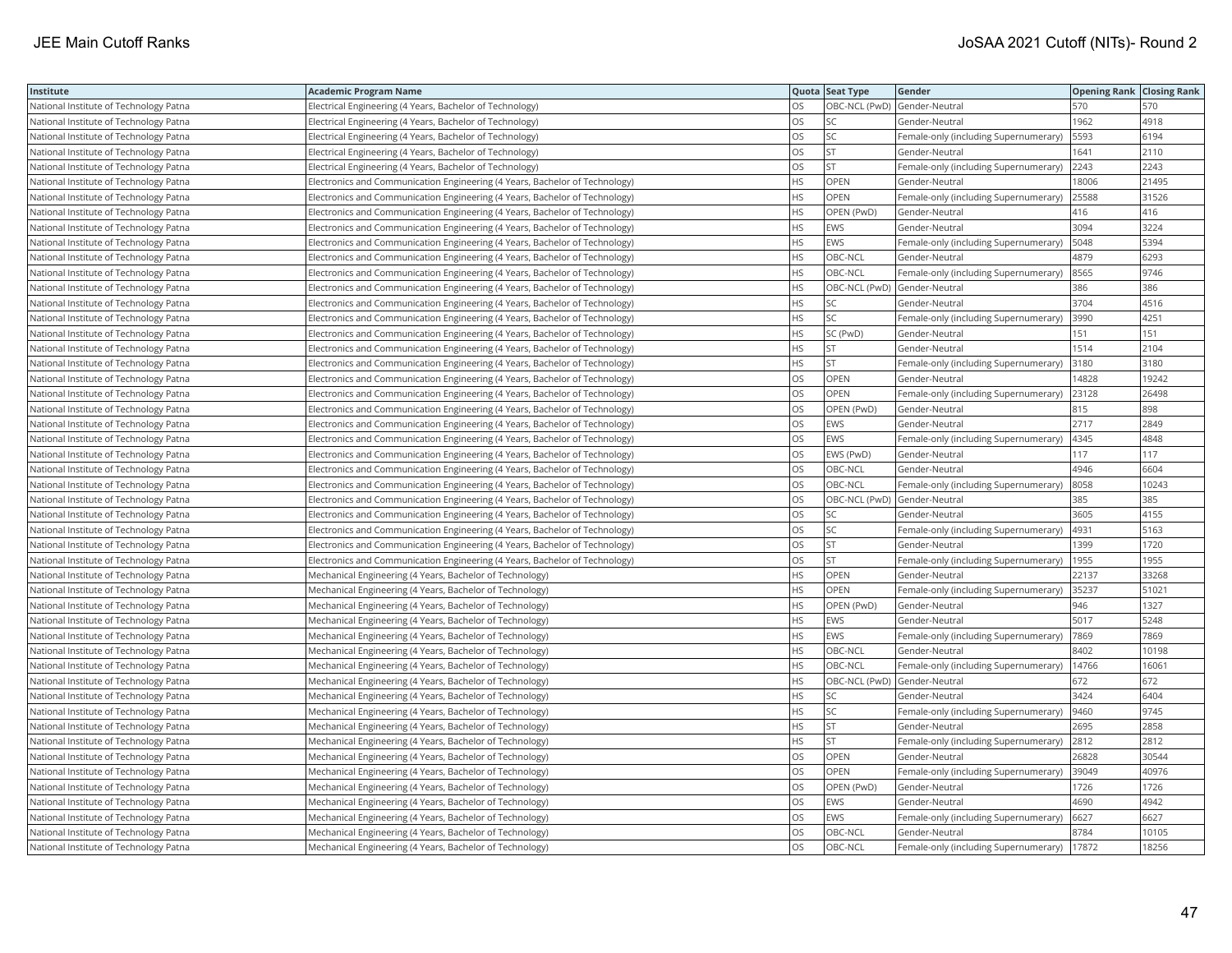| Institute                                   | <b>Academic Program Name</b>                                             |           | Quota Seat Type | Gender                                | <b>Opening Rank Closing Rank</b> |        |
|---------------------------------------------|--------------------------------------------------------------------------|-----------|-----------------|---------------------------------------|----------------------------------|--------|
| National Institute of Technology Patna      | Mechanical Engineering (4 Years, Bachelor of Technology)                 | OS        |                 | OBC-NCL (PwD) Gender-Neutral          | 879                              | 879    |
| National Institute of Technology Patna      | Mechanical Engineering (4 Years, Bachelor of Technology)                 | OS        | SC              | Gender-Neutral                        | 5434                             | 6149   |
| National Institute of Technology Patna      | Mechanical Engineering (4 Years, Bachelor of Technology)                 | OS        | SC              | Female-only (including Supernumerary) | 8921                             | 9058   |
| National Institute of Technology Patna      | Mechanical Engineering (4 Years, Bachelor of Technology)                 | OS        | ST              | Gender-Neutral                        | 1941                             | 2459   |
| National Institute of Technology Patna      | Mechanical Engineering (4 Years, Bachelor of Technology)                 | OS        | <b>ST</b>       | Female-only (including Supernumerary) | 2963                             | 2963   |
| National Institute of Technology Puducherry | Civil Engineering (4 Years, Bachelor of Technology)                      | <b>HS</b> | OPEN            | Gender-Neutral                        | 180653                           | 205631 |
| National Institute of Technology Puducherry | Civil Engineering (4 Years, Bachelor of Technology)                      | HS        | OPEN            | Female-only (including Supernumerary) | 195943                           | 195943 |
| National Institute of Technology Puducherry | Civil Engineering (4 Years, Bachelor of Technology)                      | <b>HS</b> | OBC-NCL         | Gender-Neutral                        | 64952                            | 66044  |
| National Institute of Technology Puducherry | Civil Engineering (4 Years, Bachelor of Technology)                      | HS        | OBC-NCL         | Female-only (including Supernumerary) | 72031                            | 72031  |
| National Institute of Technology Puducherry | Civil Engineering (4 Years, Bachelor of Technology)                      | HS        | SC              | Gender-Neutral                        | 17846                            | 17846  |
| National Institute of Technology Puducherry | Civil Engineering (4 Years, Bachelor of Technology)                      | HS        | SC              | Female-only (including Supernumerary) | 30826                            | 30826  |
| National Institute of Technology Puducherry | Civil Engineering (4 Years, Bachelor of Technology)                      | OS        | OPEN            | Gender-Neutral                        | 31025                            | 38900  |
| National Institute of Technology Puducherry | Civil Engineering (4 Years, Bachelor of Technology)                      | OS        | OPEN            | Female-only (including Supernumerary) | 40337                            | 40337  |
| National Institute of Technology Puducherry | Civil Engineering (4 Years, Bachelor of Technology)                      | OS        | EWS             | Gender-Neutral                        | 6077                             | 6077   |
| National Institute of Technology Puducherry | Civil Engineering (4 Years, Bachelor of Technology)                      | <b>OS</b> | OBC-NCL         | Gender-Neutral                        | 11499                            | 11947  |
| National Institute of Technology Puducherry | Civil Engineering (4 Years, Bachelor of Technology)                      | OS        | OBC-NCL         | Female-only (including Supernumerary) | 15574                            | 15574  |
| National Institute of Technology Puducherry | Civil Engineering (4 Years, Bachelor of Technology)                      | OS        | SC              | Gender-Neutral                        | 6163                             | 5982   |
| National Institute of Technology Puducherry | Civil Engineering (4 Years, Bachelor of Technology)                      | OS        | ST              | Female-only (including Supernumerary) | 2424                             | 2424   |
| National Institute of Technology Puducherry | Computer Science and Engineering (4 Years, Bachelor of Technology)       | HS        | OPEN            | Gender-Neutral                        | 34728                            | 70444  |
| National Institute of Technology Puducherry | Computer Science and Engineering (4 Years, Bachelor of Technology)       | HS        | OPEN            | Female-only (including Supernumerary) | 82067                            | 109089 |
| National Institute of Technology Puducherry | Computer Science and Engineering (4 Years, Bachelor of Technology)       | <b>HS</b> | OPEN (PwD)      | Gender-Neutral                        | 932                              | 932    |
| National Institute of Technology Puducherry | Computer Science and Engineering (4 Years, Bachelor of Technology)       | <b>HS</b> | EWS             | Gender-Neutral                        | 28170                            | 34360  |
| National Institute of Technology Puducherry | Computer Science and Engineering (4 Years, Bachelor of Technology)       | HS.       | OBC-NCL         | Gender-Neutral                        | 28153                            | 36663  |
| National Institute of Technology Puducherry | Computer Science and Engineering (4 Years, Bachelor of Technology)       | HS        | OBC-NCL         | Female-only (including Supernumerary) | 39697                            | 39697  |
| National Institute of Technology Puducherry | Computer Science and Engineering (4 Years, Bachelor of Technology)       | HS.       | SC              | Gender-Neutral                        | 4736                             | 9022   |
| National Institute of Technology Puducherry | Computer Science and Engineering (4 Years, Bachelor of Technology)       | HS        | SC              | Female-only (including Supernumerary) | 8400                             | 8400   |
| National Institute of Technology Puducherry | Computer Science and Engineering (4 Years, Bachelor of Technology)       | HS        | ST              | Gender-Neutral                        | 2860                             | 2860   |
| National Institute of Technology Puducherry | Computer Science and Engineering (4 Years, Bachelor of Technology)       | HS.       | <b>ST</b>       | Female-only (including Supernumerary) | 9098                             | 9098   |
| National Institute of Technology Puducherry | Computer Science and Engineering (4 Years, Bachelor of Technology)       | OS        | OPEN            | Gender-Neutral                        | 10934                            | 15087  |
| National Institute of Technology Puducherry | Computer Science and Engineering (4 Years, Bachelor of Technology)       | <b>OS</b> | OPEN            | Female-only (including Supernumerary) | 20216                            | 20750  |
| National Institute of Technology Puducherry | Computer Science and Engineering (4 Years, Bachelor of Technology)       | OS        | EWS             | Gender-Neutral                        | 2205                             | 2214   |
| National Institute of Technology Puducherry | Computer Science and Engineering (4 Years, Bachelor of Technology)       | OS        | OBC-NCL         | Gender-Neutral                        | 4120                             | 4623   |
| National Institute of Technology Puducherry | Computer Science and Engineering (4 Years, Bachelor of Technology)       | OS        | OBC-NCL         | Female-only (including Supernumerary) | 6558                             | 7317   |
| National Institute of Technology Puducherry | Computer Science and Engineering (4 Years, Bachelor of Technology)       | OS        | SC              | Gender-Neutral                        | 2540                             | 2764   |
| National Institute of Technology Puducherry | Computer Science and Engineering (4 Years, Bachelor of Technology)       | OS        | SC              | Female-only (including Supernumerary) | 3157                             | 3157   |
| National Institute of Technology Puducherry | Computer Science and Engineering (4 Years, Bachelor of Technology)       | <b>OS</b> | <b>ST</b>       | Gender-Neutral                        | 962                              | 1163   |
| National Institute of Technology Puducherry | Electrical and Electronics Engineering (4 Years, Bachelor of Technology) | HS        | OPEN            | Gender-Neutral                        | 57154                            | 146373 |
| National Institute of Technology Puducherry | Electrical and Electronics Engineering (4 Years, Bachelor of Technology) | HS        | OPEN            | Female-only (including Supernumerary) | 135881                           | 162779 |
| National Institute of Technology Puducherry | Electrical and Electronics Engineering (4 Years, Bachelor of Technology) | HS.       | EWS             | Gender-Neutral                        | 77571                            | 77571  |
| National Institute of Technology Puducherry | Electrical and Electronics Engineering (4 Years, Bachelor of Technology) | HS        | OBC-NCL         | Gender-Neutral                        | 44333                            | 49504  |
| National Institute of Technology Puducherry | Electrical and Electronics Engineering (4 Years, Bachelor of Technology) | HS.       | OBC-NCL         | Female-only (including Supernumerary) | 49847                            | 50154  |
| National Institute of Technology Puducherry | Electrical and Electronics Engineering (4 Years, Bachelor of Technology) | HS        | SC              | Gender-Neutral                        | 10799                            | 18047  |
| National Institute of Technology Puducherry | Electrical and Electronics Engineering (4 Years, Bachelor of Technology) | HS.       | <b>ST</b>       | Gender-Neutral                        | 6826                             | 6826   |
| National Institute of Technology Puducherry | Electrical and Electronics Engineering (4 Years, Bachelor of Technology) | OS        | <b>OPEN</b>     | Gender-Neutral                        | 23678                            | 29206  |
| National Institute of Technology Puducherry | Electrical and Electronics Engineering (4 Years, Bachelor of Technology) | OS        | OPEN            | Female-only (including Supernumerary) | 28415                            | 28415  |
| National Institute of Technology Puducherry | Electrical and Electronics Engineering (4 Years, Bachelor of Technology) | <b>OS</b> | OPEN (PwD)      | Female-only (including Supernumerary) | 2247                             | 2247   |
| National Institute of Technology Puducherry | Electrical and Electronics Engineering (4 Years, Bachelor of Technology) | OS        | EWS             | Gender-Neutral                        | 4477                             | 4593   |
| National Institute of Technology Puducherry | Electrical and Electronics Engineering (4 Years, Bachelor of Technology) | OS.       | EWS             | Female-only (including Supernumerary) | 5154                             | 5154   |
| National Institute of Technology Puducherry | Electrical and Electronics Engineering (4 Years, Bachelor of Technology) | OS        | OBC-NCL         | Gender-Neutral                        | 8091                             | 9387   |
| National Institute of Technology Puducherry | Electrical and Electronics Engineering (4 Years, Bachelor of Technology) | OS        | OBC-NCL         | Female-only (including Supernumerary) | 11689                            | 11689  |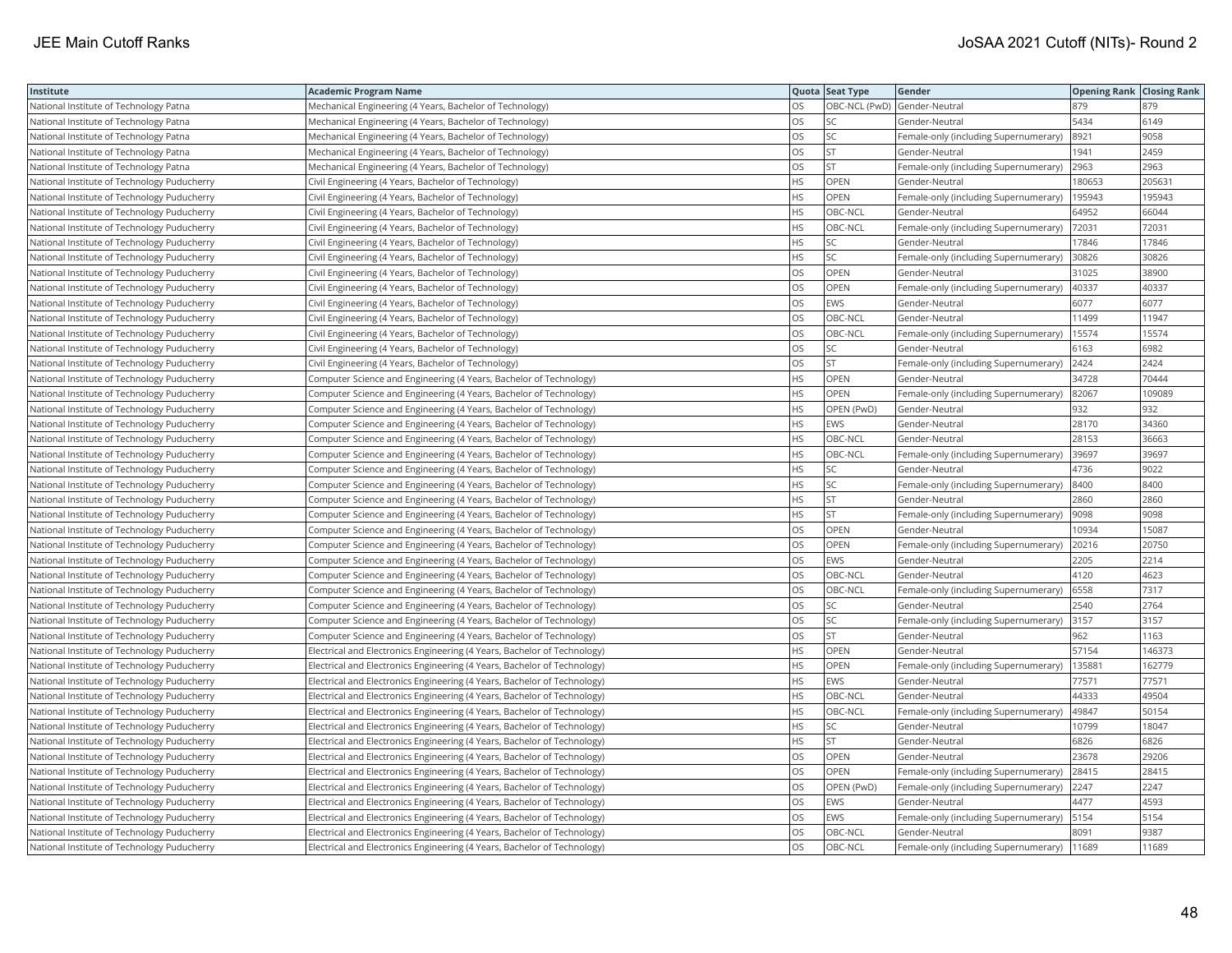| Institute                                   | <b>Academic Program Name</b>                                                |           | Quota Seat Type | Gender                                | <b>Opening Rank Closing Rank</b> |        |
|---------------------------------------------|-----------------------------------------------------------------------------|-----------|-----------------|---------------------------------------|----------------------------------|--------|
| National Institute of Technology Puducherry | Electrical and Electronics Engineering (4 Years, Bachelor of Technology)    | OS.       |                 | OBC-NCL (PwD) Gender-Neutral          | 615                              | 615    |
| National Institute of Technology Puducherry | Electrical and Electronics Engineering (4 Years, Bachelor of Technology)    | OS        | SC              | Gender-Neutral                        | 4451                             | 5164   |
| National Institute of Technology Puducherry | Electrical and Electronics Engineering (4 Years, Bachelor of Technology)    | OS        | SC              | Female-only (including Supernumerary) | 5832                             | 5832   |
| National Institute of Technology Puducherry | Electrical and Electronics Engineering (4 Years, Bachelor of Technology)    | OS        | <b>ST</b>       | Gender-Neutral                        | 1708                             | 2002   |
| National Institute of Technology Puducherry | Electrical and Electronics Engineering (4 Years, Bachelor of Technology)    | OS        | <b>ST</b>       | Female-only (including Supernumerary) | 2273                             | 2273   |
| National Institute of Technology Puducherry | Electronics and Communication Engineering (4 Years, Bachelor of Technology) | <b>HS</b> | OPEN            | Gender-Neutral                        | 59700                            | 125758 |
| National Institute of Technology Puducherry | Electronics and Communication Engineering (4 Years, Bachelor of Technology) | <b>HS</b> | <b>OPEN</b>     | Female-only (including Supernumerary) | 126782                           | 136099 |
| National Institute of Technology Puducherry | Electronics and Communication Engineering (4 Years, Bachelor of Technology) | <b>HS</b> | EWS             | Gender-Neutral                        | 22322                            | 58065  |
| National Institute of Technology Puducherry | Electronics and Communication Engineering (4 Years, Bachelor of Technology) | <b>HS</b> | OBC-NCL         | Gender-Neutral                        | 37550                            | 40385  |
| National Institute of Technology Puducherry | Electronics and Communication Engineering (4 Years, Bachelor of Technology) | <b>HS</b> | OBC-NCL         | Female-only (including Supernumerary) | 42379                            | 43325  |
| National Institute of Technology Puducherry | Electronics and Communication Engineering (4 Years, Bachelor of Technology) | <b>HS</b> | SC              | Gender-Neutral                        | 6144                             | 15717  |
| National Institute of Technology Puducherry | Electronics and Communication Engineering (4 Years, Bachelor of Technology) | <b>HS</b> | SC              | Female-only (including Supernumerary) | 15516                            | 15516  |
| National Institute of Technology Puducherry | Electronics and Communication Engineering (4 Years, Bachelor of Technology) | HS        | ST.             | Gender-Neutral                        | 6981                             | 14829  |
| National Institute of Technology Puducherry | Electronics and Communication Engineering (4 Years, Bachelor of Technology) | <b>HS</b> | <b>ST</b>       | Female-only (including Supernumerary) | 9807                             | 9807   |
| National Institute of Technology Puducherry | Electronics and Communication Engineering (4 Years, Bachelor of Technology) | OS        | OPEN            | Gender-Neutral                        | 16275                            | 20849  |
| National Institute of Technology Puducherry | Electronics and Communication Engineering (4 Years, Bachelor of Technology) | OS        | OPEN            | Female-only (including Supernumerary) | 21219                            | 23800  |
| National Institute of Technology Puducherry | Electronics and Communication Engineering (4 Years, Bachelor of Technology) | OS        | OPEN (PwD)      | Gender-Neutral                        | 487                              | 487    |
| National Institute of Technology Puducherry | Electronics and Communication Engineering (4 Years, Bachelor of Technology) | <b>OS</b> | EWS             | Gender-Neutral                        | 3078                             | 3176   |
| National Institute of Technology Puducherry | Electronics and Communication Engineering (4 Years, Bachelor of Technology) | los       | EWS             | Female-only (including Supernumerary) | 3908                             | 3908   |
| National Institute of Technology Puducherry | Electronics and Communication Engineering (4 Years, Bachelor of Technology) | <b>OS</b> | OBC-NCL         | Gender-Neutral                        | 6004                             | 6982   |
| National Institute of Technology Puducherry | Electronics and Communication Engineering (4 Years, Bachelor of Technology) | <b>OS</b> | OBC-NCL         | Female-only (including Supernumerary) | 7928                             | 7928   |
| National Institute of Technology Puducherry | Electronics and Communication Engineering (4 Years, Bachelor of Technology) | los       | SC              | Gender-Neutral                        | 3423                             | 4215   |
| National Institute of Technology Puducherry | Electronics and Communication Engineering (4 Years, Bachelor of Technology) | OS        | SC              | Female-only (including Supernumerary) | 5455                             | 5455   |
| National Institute of Technology Puducherry | Electronics and Communication Engineering (4 Years, Bachelor of Technology) | OS        | <b>ST</b>       | Gender-Neutral                        | 1535                             | 1566   |
| National Institute of Technology Puducherry | Mechanical Engineering (4 Years, Bachelor of Technology)                    | <b>HS</b> | OPEN            | Gender-Neutral                        | 134056                           | 172358 |
| National Institute of Technology Puducherry | Mechanical Engineering (4 Years, Bachelor of Technology)                    | <b>HS</b> | OPEN            | Female-only (including Supernumerary) | 176079                           | 181971 |
| National Institute of Technology Puducherry | Mechanical Engineering (4 Years, Bachelor of Technology)                    | <b>HS</b> | OBC-NCL         | Gender-Neutral                        | 54230                            | 54959  |
| National Institute of Technology Puducherry | Mechanical Engineering (4 Years, Bachelor of Technology)                    | HS        | OBC-NCL         | Female-only (including Supernumerary) | 58429                            | 58429  |
| National Institute of Technology Puducherry | Mechanical Engineering (4 Years, Bachelor of Technology)                    | <b>HS</b> | <b>SC</b>       | Gender-Neutral                        | 14868                            | 21027  |
| National Institute of Technology Puducherry | Mechanical Engineering (4 Years, Bachelor of Technology)                    | OS        | OPEN            | Gender-Neutral                        | 26262                            | 31017  |
| National Institute of Technology Puducherry | Mechanical Engineering (4 Years, Bachelor of Technology)                    | <b>OS</b> | OPEN            | Female-only (including Supernumerary) | 40687                            | 40687  |
| National Institute of Technology Puducherry | Mechanical Engineering (4 Years, Bachelor of Technology)                    | los       | OPEN (PwD)      | Gender-Neutral                        | 1789                             | 1789   |
| National Institute of Technology Puducherry | Mechanical Engineering (4 Years, Bachelor of Technology)                    | <b>OS</b> | EWS             | Gender-Neutral                        | 4834                             | 4834   |
| National Institute of Technology Puducherry | Mechanical Engineering (4 Years, Bachelor of Technology)                    | <b>OS</b> | OBC-NCL         | Gender-Neutral                        | 9440                             | 10554  |
| National Institute of Technology Puducherry | Mechanical Engineering (4 Years, Bachelor of Technology)                    | <b>OS</b> | OBC-NCL         | Female-only (including Supernumerary) | 16700                            | 16700  |
| National Institute of Technology Puducherry | Mechanical Engineering (4 Years, Bachelor of Technology)                    | OS        | SC              | Gender-Neutral                        | 6075                             | 6075   |
| National Institute of Technology Puducherry | Mechanical Engineering (4 Years, Bachelor of Technology)                    | los       | SC              | Female-only (including Supernumerary) | 6996                             | 6996   |
| National Institute of Technology Puducherry | Mechanical Engineering (4 Years, Bachelor of Technology)                    | <b>OS</b> | <b>ST</b>       | Gender-Neutral                        | 2492                             | 2492   |
| National Institute of Technology Raipur     | Architecture (5 Years, Bachelor of Architecture)                            | <b>HS</b> | OPEN            | Gender-Neutral                        | 1128                             | 1747   |
| National Institute of Technology Raipur     | Architecture (5 Years, Bachelor of Architecture)                            | <b>HS</b> | OPEN            | Female-only (including Supernumerary) | 641                              | 641    |
| National Institute of Technology Raipur     | Architecture (5 Years, Bachelor of Architecture)                            | HS        | EWS             | Gender-Neutral                        | 431                              | 431    |
| National Institute of Technology Raipur     | Architecture (5 Years, Bachelor of Architecture)                            | <b>HS</b> | EWS             | Female-only (including Supernumerary) | 390                              | 390    |
| National Institute of Technology Raipur     | Architecture (5 Years, Bachelor of Architecture)                            | HS        | OBC-NCL         | Gender-Neutral                        | 522                              | 1265   |
| National Institute of Technology Raipur     | Architecture (5 Years, Bachelor of Architecture)                            | <b>HS</b> | OBC-NCL         | Female-only (including Supernumerary) | 883                              | 883    |
| National Institute of Technology Raipur     | Architecture (5 Years, Bachelor of Architecture)                            | HS        | SC              | Gender-Neutral                        | 548                              | 958    |
| National Institute of Technology Raipur     | Architecture (5 Years, Bachelor of Architecture)                            | <b>HS</b> | <b>ST</b>       | Gender-Neutral                        | 143                              | 143    |
| National Institute of Technology Raipur     | Architecture (5 Years, Bachelor of Architecture)                            | <b>HS</b> | <b>ST</b>       | Female-only (including Supernumerary) | 248                              | 248    |
| National Institute of Technology Raipur     | Architecture (5 Years, Bachelor of Architecture)                            | OS        | OPEN            | Gender-Neutral                        | 936                              | 1125   |
| National Institute of Technology Raipur     | Architecture (5 Years, Bachelor of Architecture)                            | OS        | OPEN            | Female-only (including Supernumerary) | 937                              | 1011   |
| National Institute of Technology Raipur     | Architecture (5 Years, Bachelor of Architecture)                            | <b>OS</b> | <b>EWS</b>      | Gender-Neutral                        | 204                              | 273    |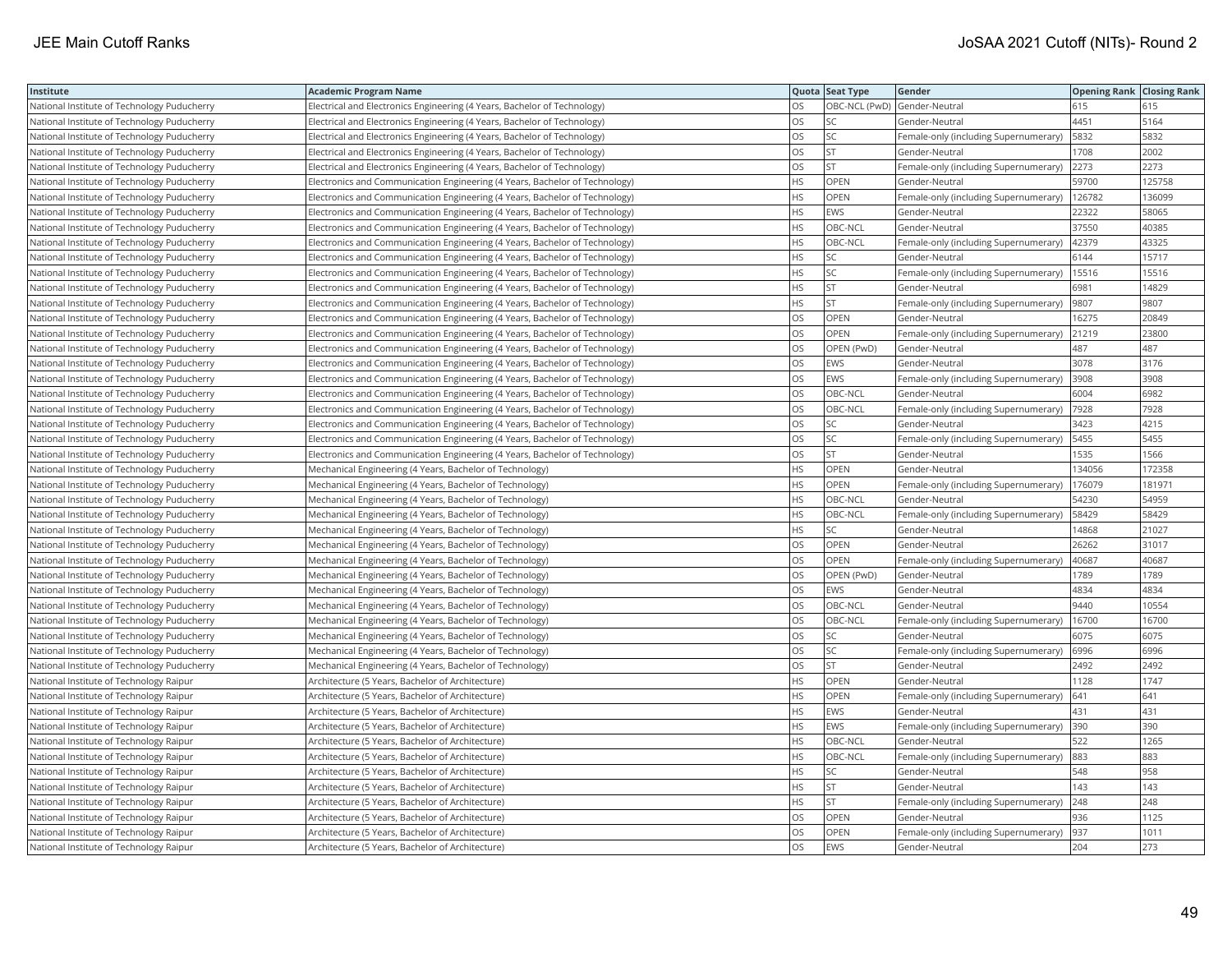| Institute                               | <b>Academic Program Name</b>                              |           | Quota Seat Type | Gender                                | <b>Opening Rank Closing Rank</b> |       |
|-----------------------------------------|-----------------------------------------------------------|-----------|-----------------|---------------------------------------|----------------------------------|-------|
| National Institute of Technology Raipur | Architecture (5 Years, Bachelor of Architecture)          | OS.       | OBC-NCL         | Gender-Neutral                        | 509                              | 537   |
| National Institute of Technology Raipur | Architecture (5 Years, Bachelor of Architecture)          | OS        | OBC-NCL         | Female-only (including Supernumerary) | 459                              | 459   |
| National Institute of Technology Raipur | Architecture (5 Years, Bachelor of Architecture)          | OS        | SC              | Gender-Neutral                        | 221                              | 254   |
| National Institute of Technology Raipur | Architecture (5 Years, Bachelor of Architecture)          | OS        | SC              | Female-only (including Supernumerary) | 191                              | 191   |
| National Institute of Technology Raipur | Architecture (5 Years, Bachelor of Architecture)          | OS        | <b>ST</b>       | Gender-Neutral                        | 103                              | 103   |
| National Institute of Technology Raipur | Bio Medical Engineering (4 Years, Bachelor of Technology) | <b>HS</b> | OPEN            | Gender-Neutral                        | 79961                            | 94231 |
| National Institute of Technology Raipur | Bio Medical Engineering (4 Years, Bachelor of Technology) | <b>HS</b> | OPEN            | Female-only (including Supernumerary) | 48239                            | 90689 |
| National Institute of Technology Raipur | Bio Medical Engineering (4 Years, Bachelor of Technology) | <b>HS</b> | <b>EWS</b>      | Gender-Neutral                        | 16563                            | 18907 |
| National Institute of Technology Raipur | Bio Medical Engineering (4 Years, Bachelor of Technology) | <b>HS</b> | OBC-NCL         | Gender-Neutral                        | 26977                            | 28586 |
| National Institute of Technology Raipur | Bio Medical Engineering (4 Years, Bachelor of Technology) | <b>HS</b> | OBC-NCL         | Female-only (including Supernumerary) | 40144                            | 41412 |
| National Institute of Technology Raipur | Bio Medical Engineering (4 Years, Bachelor of Technology) | <b>HS</b> | SC              | Gender-Neutral                        | 7815                             | 13851 |
| National Institute of Technology Raipur | Bio Medical Engineering (4 Years, Bachelor of Technology) | <b>HS</b> | SC              | Female-only (including Supernumerary) | 14773                            | 14773 |
| National Institute of Technology Raipur | Bio Medical Engineering (4 Years, Bachelor of Technology) | <b>HS</b> | <b>ST</b>       | Gender-Neutral                        | 3855                             | 4079  |
| National Institute of Technology Raipur | Bio Medical Engineering (4 Years, Bachelor of Technology) | OS        | OPEN            | Gender-Neutral                        | 40348                            | 45216 |
| National Institute of Technology Raipur | Bio Medical Engineering (4 Years, Bachelor of Technology) | <b>OS</b> | OPEN            | Female-only (including Supernumerary) | 42914                            | 46119 |
| National Institute of Technology Raipur | Bio Medical Engineering (4 Years, Bachelor of Technology) | OS        | EWS             | Gender-Neutral                        | 6908                             | 7002  |
| National Institute of Technology Raipur | Bio Medical Engineering (4 Years, Bachelor of Technology) | OS        | EWS             | Female-only (including Supernumerary) | 8872                             | 8872  |
| National Institute of Technology Raipur | Bio Medical Engineering (4 Years, Bachelor of Technology) | <b>OS</b> | OBC-NCL         | Gender-Neutral                        | 13477                            | 14179 |
| National Institute of Technology Raipur | Bio Medical Engineering (4 Years, Bachelor of Technology) | OS        | OBC-NCL         | Female-only (including Supernumerary) | 17808                            | 17898 |
| National Institute of Technology Raipur | Bio Medical Engineering (4 Years, Bachelor of Technology) | <b>OS</b> | SC              | Gender-Neutral                        | 7892                             | 8192  |
| National Institute of Technology Raipur | Bio Medical Engineering (4 Years, Bachelor of Technology) | OS        | SC              | Female-only (including Supernumerary) | 9244                             | 9576  |
| National Institute of Technology Raipur | Bio Medical Engineering (4 Years, Bachelor of Technology) | <b>OS</b> | <b>ST</b>       | Gender-Neutral                        | 3192                             | 3338  |
| National Institute of Technology Raipur | Bio Technology (4 Years, Bachelor of Technology)          | <b>HS</b> | OPEN            | Gender-Neutral                        | 55440                            | 86747 |
| National Institute of Technology Raipur | Bio Technology (4 Years, Bachelor of Technology)          | <b>HS</b> | <b>OPEN</b>     | Female-only (including Supernumerary) | 60866                            | 76406 |
| National Institute of Technology Raipur | Bio Technology (4 Years, Bachelor of Technology)          | <b>HS</b> | EWS             | Gender-Neutral                        | 15265                            | 16711 |
| National Institute of Technology Raipur | Bio Technology (4 Years, Bachelor of Technology)          | <b>HS</b> | EWS             | Female-only (including Supernumerary) | 15869                            | 15869 |
| National Institute of Technology Raipur | Bio Technology (4 Years, Bachelor of Technology)          | <b>HS</b> | OBC-NCL         | Gender-Neutral                        | 24515                            | 26698 |
| National Institute of Technology Raipur | Bio Technology (4 Years, Bachelor of Technology)          | <b>HS</b> | OBC-NCL         | Female-only (including Supernumerary) | 37500                            | 41071 |
| National Institute of Technology Raipur | Bio Technology (4 Years, Bachelor of Technology)          | <b>HS</b> | SC              | Gender-Neutral                        | 11586                            | 12726 |
| National Institute of Technology Raipur | Bio Technology (4 Years, Bachelor of Technology)          | HS        | SC              | Female-only (including Supernumerary) | 13269                            | 13269 |
| National Institute of Technology Raipur | Bio Technology (4 Years, Bachelor of Technology)          | <b>HS</b> | <b>ST</b>       | Gender-Neutral                        | 3461                             | 3810  |
| National Institute of Technology Raipur | Bio Technology (4 Years, Bachelor of Technology)          | <b>HS</b> | <b>ST</b>       | Female-only (including Supernumerary) | 3532                             | 3532  |
| National Institute of Technology Raipur | Bio Technology (4 Years, Bachelor of Technology)          | OS        | OPEN            | Gender-Neutral                        | 37342                            | 42742 |
| National Institute of Technology Raipur | Bio Technology (4 Years, Bachelor of Technology)          | <b>OS</b> | OPEN            | Female-only (including Supernumerary) | 43897                            | 47232 |
| National Institute of Technology Raipur | Bio Technology (4 Years, Bachelor of Technology)          | OS        | OPEN (PwD)      | Female-only (including Supernumerary) | 1211                             | 1211  |
| National Institute of Technology Raipur | Bio Technology (4 Years, Bachelor of Technology)          | <b>OS</b> | EWS             | Gender-Neutral                        | 6486                             | 6576  |
| National Institute of Technology Raipur | Bio Technology (4 Years, Bachelor of Technology)          | OS        | OBC-NCL         | Gender-Neutral                        | 12526                            | 13745 |
| National Institute of Technology Raipur | Bio Technology (4 Years, Bachelor of Technology)          | <b>OS</b> | OBC-NCL         | Female-only (including Supernumerary) | 17607                            | 17919 |
| National Institute of Technology Raipur | Bio Technology (4 Years, Bachelor of Technology)          | <b>OS</b> | SC              | Gender-Neutral                        | 7067                             | 8100  |
| National Institute of Technology Raipur | Bio Technology (4 Years, Bachelor of Technology)          | OS        | SC              | Female-only (including Supernumerary) | 9182                             | 9182  |
| National Institute of Technology Raipur | Bio Technology (4 Years, Bachelor of Technology)          | OS        | <b>ST</b>       | Gender-Neutral                        | 2342                             | 3292  |
| National Institute of Technology Raipur | Bio Technology (4 Years, Bachelor of Technology)          | <b>OS</b> | <b>ST</b>       | Female-only (including Supernumerary) | 3109                             | 3109  |
| National Institute of Technology Raipur | Chemical Engineering (4 Years, Bachelor of Technology)    | <b>HS</b> | OPEN            | Gender-Neutral                        | 46669                            | 57777 |
| National Institute of Technology Raipur | Chemical Engineering (4 Years, Bachelor of Technology)    | <b>HS</b> | OPEN            | Female-only (including Supernumerary) | 48383                            | 59223 |
| National Institute of Technology Raipur | Chemical Engineering (4 Years, Bachelor of Technology)    | HS        | EWS             | Gender-Neutral                        | 12217                            | 13474 |
| National Institute of Technology Raipur | Chemical Engineering (4 Years, Bachelor of Technology)    | <b>HS</b> | EWS             | Female-only (including Supernumerary) | 10409                            | 10409 |
| National Institute of Technology Raipur | Chemical Engineering (4 Years, Bachelor of Technology)    | HS        | OBC-NCL         | Gender-Neutral                        | 16531                            | 20012 |
| National Institute of Technology Raipur | Chemical Engineering (4 Years, Bachelor of Technology)    | <b>HS</b> | OBC-NCL         | Female-only (including Supernumerary) | 33777                            | 36724 |
| National Institute of Technology Raipur | Chemical Engineering (4 Years, Bachelor of Technology)    | HS        | SC              | Gender-Neutral                        | 9107                             | 10721 |
| National Institute of Technology Raipur | Chemical Engineering (4 Years, Bachelor of Technology)    | <b>HS</b> | SC              | Female-only (including Supernumerary) | 12123                            | 12123 |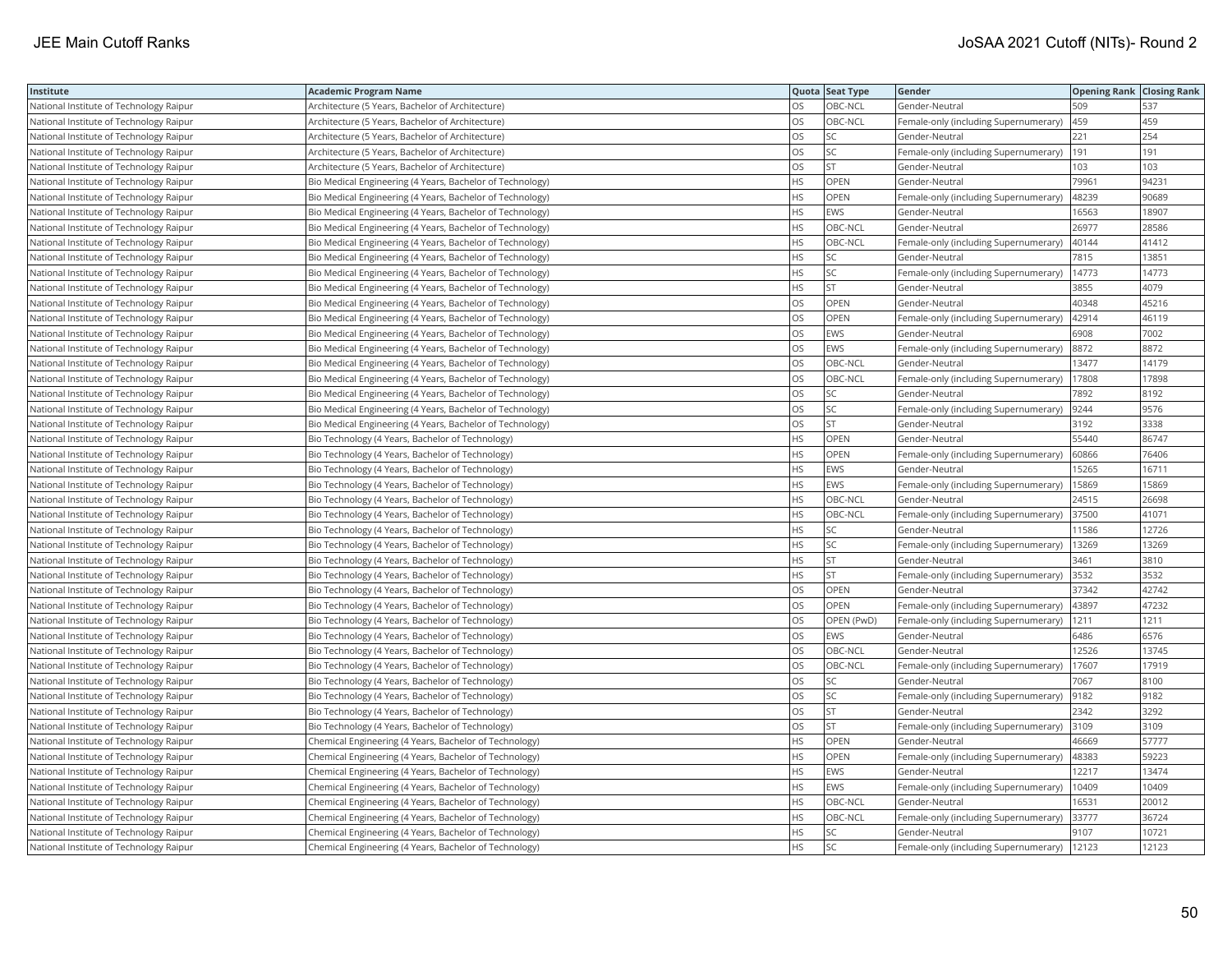| Institute                               | <b>Academic Program Name</b>                                       |           | Quota Seat Type | Gender                                | <b>Opening Rank Closing Rank</b> |       |
|-----------------------------------------|--------------------------------------------------------------------|-----------|-----------------|---------------------------------------|----------------------------------|-------|
| National Institute of Technology Raipur | Chemical Engineering (4 Years, Bachelor of Technology)             | <b>HS</b> |                 | Gender-Neutral                        | 2908                             | 3261  |
| National Institute of Technology Raipur | Chemical Engineering (4 Years, Bachelor of Technology)             | OS        | OPEN            | Gender-Neutral                        | 29199                            | 34176 |
| National Institute of Technology Raipur | Chemical Engineering (4 Years, Bachelor of Technology)             | OS        | OPEN            | Female-only (including Supernumerary) | 32808                            | 37359 |
| National Institute of Technology Raipur | Chemical Engineering (4 Years, Bachelor of Technology)             | OS        | EWS             | Gender-Neutral                        | 5131                             | 5411  |
| National Institute of Technology Raipur | Chemical Engineering (4 Years, Bachelor of Technology)             | <b>OS</b> | EWS             | Female-only (including Supernumerary) | 6916                             | 6916  |
| National Institute of Technology Raipur | Chemical Engineering (4 Years, Bachelor of Technology)             | OS        | OBC-NCL         | Gender-Neutral                        | 9669                             | 11629 |
| National Institute of Technology Raipur | Chemical Engineering (4 Years, Bachelor of Technology)             | <b>OS</b> | OBC-NCL         | Female-only (including Supernumerary) | 13115                            | 15046 |
| National Institute of Technology Raipur | Chemical Engineering (4 Years, Bachelor of Technology)             | los       | SC              | Gender-Neutral                        | 5937                             | 6831  |
| National Institute of Technology Raipur | Chemical Engineering (4 Years, Bachelor of Technology)             | los       | SC              | Female-only (including Supernumerary) | 8054                             | 8054  |
| National Institute of Technology Raipur | Chemical Engineering (4 Years, Bachelor of Technology)             | <b>OS</b> | <b>ST</b>       | Gender-Neutral                        | 2571                             | 2602  |
| National Institute of Technology Raipur | Chemical Engineering (4 Years, Bachelor of Technology)             | OS        | <b>ST</b>       | Female-only (including Supernumerary) | 2953                             | 2953  |
| National Institute of Technology Raipur | Civil Engineering (4 Years, Bachelor of Technology)                | <b>HS</b> | OPEN            | Gender-Neutral                        | 46382                            | 52954 |
| National Institute of Technology Raipur | Civil Engineering (4 Years, Bachelor of Technology)                | <b>HS</b> | OPEN            | Female-only (including Supernumerary) | 47928                            | 52578 |
| National Institute of Technology Raipur | Civil Engineering (4 Years, Bachelor of Technology)                | <b>HS</b> | OPEN (PwD)      | Gender-Neutral                        | 1839                             | 1839  |
| National Institute of Technology Raipur | Civil Engineering (4 Years, Bachelor of Technology)                | <b>HS</b> | EWS             | Gender-Neutral                        | 12014                            | 12513 |
| National Institute of Technology Raipur | Civil Engineering (4 Years, Bachelor of Technology)                | <b>HS</b> | EWS             | Female-only (including Supernumerary) | 11538                            | 11538 |
| National Institute of Technology Raipur | Civil Engineering (4 Years, Bachelor of Technology)                | <b>HS</b> | OBC-NCL         | Gender-Neutral                        | 14230                            | 17985 |
| National Institute of Technology Raipur | Civil Engineering (4 Years, Bachelor of Technology)                | <b>HS</b> | OBC-NCL         | Female-only (including Supernumerary) | 27089                            | 36236 |
| National Institute of Technology Raipur | Civil Engineering (4 Years, Bachelor of Technology)                | <b>HS</b> | SC              | Gender-Neutral                        | 6176                             | 9197  |
| National Institute of Technology Raipur | Civil Engineering (4 Years, Bachelor of Technology)                | <b>HS</b> | SC              | Female-only (including Supernumerary) | 11833                            | 11833 |
| National Institute of Technology Raipur | Civil Engineering (4 Years, Bachelor of Technology)                | <b>HS</b> | <b>ST</b>       | Gender-Neutral                        | 1662                             | 2374  |
| National Institute of Technology Raipur | Civil Engineering (4 Years, Bachelor of Technology)                | <b>HS</b> | <b>ST</b>       | Female-only (including Supernumerary) | 2730                             | 2730  |
| National Institute of Technology Raipur | Civil Engineering (4 Years, Bachelor of Technology)                | OS        | OPEN            | Gender-Neutral                        | 32461                            | 36145 |
| National Institute of Technology Raipur | Civil Engineering (4 Years, Bachelor of Technology)                | los       | OPEN            | Female-only (including Supernumerary) | 41162                            | 44277 |
| National Institute of Technology Raipur | Civil Engineering (4 Years, Bachelor of Technology)                | <b>OS</b> | OPEN (PwD)      | Gender-Neutral                        | 1370                             | 1370  |
| National Institute of Technology Raipur | Civil Engineering (4 Years, Bachelor of Technology)                | los       | EWS             | Gender-Neutral                        | 5519                             | 5606  |
| National Institute of Technology Raipur | Civil Engineering (4 Years, Bachelor of Technology)                | <b>OS</b> | EWS             | Female-only (including Supernumerary) | 7222                             | 7222  |
| National Institute of Technology Raipur | Civil Engineering (4 Years, Bachelor of Technology)                | <b>OS</b> | OBC-NCL         | Gender-Neutral                        | 9339                             | 10562 |
| National Institute of Technology Raipur | Civil Engineering (4 Years, Bachelor of Technology)                | OS        | OBC-NCL         | Female-only (including Supernumerary) | 17732                            | 17813 |
| National Institute of Technology Raipur | Civil Engineering (4 Years, Bachelor of Technology)                | OS        |                 | OBC-NCL (PwD) Gender-Neutral          | 777                              | 777   |
| National Institute of Technology Raipur | Civil Engineering (4 Years, Bachelor of Technology)                | OS        | SC              | Gender-Neutral                        | 5362                             | 6241  |
| National Institute of Technology Raipur | Civil Engineering (4 Years, Bachelor of Technology)                | <b>OS</b> | <b>SC</b>       | Female-only (including Supernumerary) | 5666                             | 6748  |
| National Institute of Technology Raipur | Civil Engineering (4 Years, Bachelor of Technology)                | OS        | <b>ST</b>       | Gender-Neutral                        | 1494                             | 1939  |
| National Institute of Technology Raipur | Civil Engineering (4 Years, Bachelor of Technology)                | OS        | <b>ST</b>       | Female-only (including Supernumerary) | 2495                             | 2495  |
| National Institute of Technology Raipur | Computer Science and Engineering (4 Years, Bachelor of Technology) | <b>HS</b> | OPEN            | Gender-Neutral                        | 8508                             | 17579 |
| National Institute of Technology Raipur | Computer Science and Engineering (4 Years, Bachelor of Technology) | <b>HS</b> | OPEN            | Female-only (including Supernumerary) | 2606                             | 25847 |
| National Institute of Technology Raipur | Computer Science and Engineering (4 Years, Bachelor of Technology) | HS        | OPEN (PwD)      | Gender-Neutral                        | 724                              | 724   |
| National Institute of Technology Raipur | Computer Science and Engineering (4 Years, Bachelor of Technology) | <b>HS</b> | EWS             | Gender-Neutral                        | 2881                             | 4592  |
| National Institute of Technology Raipur | Computer Science and Engineering (4 Years, Bachelor of Technology) | <b>HS</b> | <b>EWS</b>      | Female-only (including Supernumerary) | 6537                             | 6537  |
| National Institute of Technology Raipur | Computer Science and Engineering (4 Years, Bachelor of Technology) | <b>HS</b> | OBC-NCL         | Gender-Neutral                        | 3962                             | 7873  |
| National Institute of Technology Raipur | Computer Science and Engineering (4 Years, Bachelor of Technology) | <b>HS</b> | OBC-NCL         | Female-only (including Supernumerary) | 11092                            | 11764 |
| National Institute of Technology Raipur | Computer Science and Engineering (4 Years, Bachelor of Technology) | <b>HS</b> |                 | OBC-NCL (PwD) Gender-Neutral          | 634                              | 634   |
| National Institute of Technology Raipur | Computer Science and Engineering (4 Years, Bachelor of Technology) | <b>HS</b> | SC              | Gender-Neutral                        | 2437                             | 3509  |
| National Institute of Technology Raipur | Computer Science and Engineering (4 Years, Bachelor of Technology) | <b>HS</b> | SC              | Female-only (including Supernumerary) | 4354                             | 5262  |
| National Institute of Technology Raipur | Computer Science and Engineering (4 Years, Bachelor of Technology) | <b>HS</b> | SC (PwD)        | Gender-Neutral                        | 105                              | 105   |
| National Institute of Technology Raipur | Computer Science and Engineering (4 Years, Bachelor of Technology) | <b>HS</b> | ST.             | Gender-Neutral                        | 729                              | 981   |
| National Institute of Technology Raipur | Computer Science and Engineering (4 Years, Bachelor of Technology) | HS        | <b>ST</b>       | Female-only (including Supernumerary) | 2055                             | 2055  |
| National Institute of Technology Raipur | Computer Science and Engineering (4 Years, Bachelor of Technology) | <b>OS</b> | OPEN            | Gender-Neutral                        | 8124                             | 10153 |
| National Institute of Technology Raipur | Computer Science and Engineering (4 Years, Bachelor of Technology) | OS        | OPEN            | Female-only (including Supernumerary) | 12567                            | 14339 |
| National Institute of Technology Raipur | Computer Science and Engineering (4 Years, Bachelor of Technology) | los       | OPEN (PwD)      | Gender-Neutral                        | 350                              | 350   |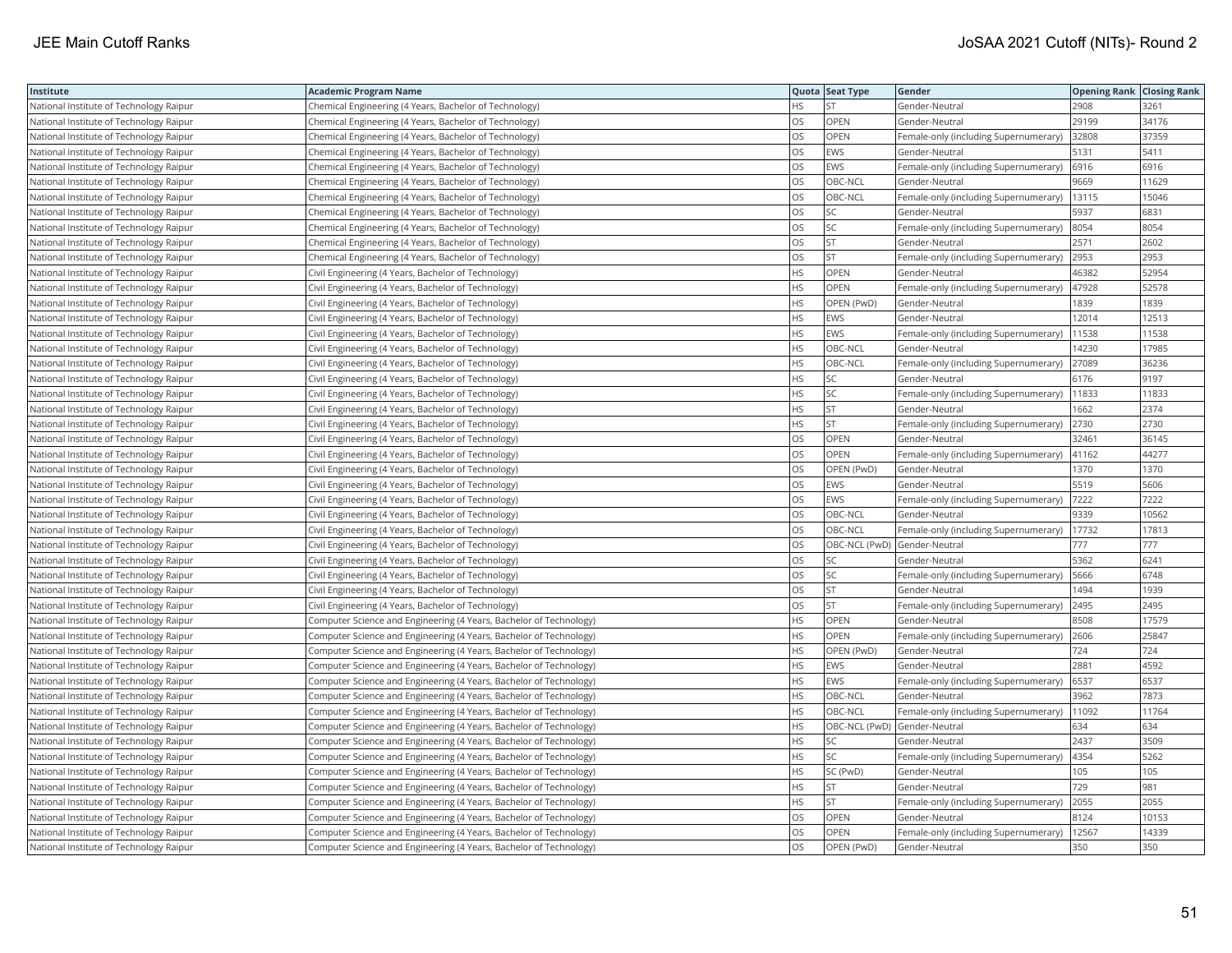| Institute                               | <b>Academic Program Name</b>                                                |           | Quota Seat Type | Gender                                | <b>Opening Rank Closing Rank</b> |       |
|-----------------------------------------|-----------------------------------------------------------------------------|-----------|-----------------|---------------------------------------|----------------------------------|-------|
| National Institute of Technology Raipur | Computer Science and Engineering (4 Years, Bachelor of Technology)          | OS.       | EWS             | Gender-Neutral                        | 1316                             | 1500  |
| National Institute of Technology Raipur | Computer Science and Engineering (4 Years, Bachelor of Technology)          | OS        | EWS             | Female-only (including Supernumerary) | 2194                             | 2194  |
| National Institute of Technology Raipur | Computer Science and Engineering (4 Years, Bachelor of Technology)          | OS        | EWS (PwD)       | Female-only (including Supernumerary) | 88                               | 88    |
| National Institute of Technology Raipur | Computer Science and Engineering (4 Years, Bachelor of Technology)          | los       | OBC-NCL         | Gender-Neutral                        | 2731                             | 3263  |
| National Institute of Technology Raipur | Computer Science and Engineering (4 Years, Bachelor of Technology)          | OS        | OBC-NCL         | Female-only (including Supernumerary) | 5151                             | 6322  |
| National Institute of Technology Raipur | Computer Science and Engineering (4 Years, Bachelor of Technology)          | OS        |                 | OBC-NCL (PwD) Gender-Neutral          | 174                              | 174   |
| National Institute of Technology Raipur | Computer Science and Engineering (4 Years, Bachelor of Technology)          | los       | SC              | Gender-Neutral                        | 1267                             | 2197  |
| National Institute of Technology Raipur | Computer Science and Engineering (4 Years, Bachelor of Technology)          | OS        | SC              | Female-only (including Supernumerary) | 2756                             | 2756  |
| National Institute of Technology Raipur | Computer Science and Engineering (4 Years, Bachelor of Technology)          | OS        | SC (PwD)        | Gender-Neutral                        | 171                              | 171   |
| National Institute of Technology Raipur | Computer Science and Engineering (4 Years, Bachelor of Technology)          | los       | <b>ST</b>       | Gender-Neutral                        | 669                              | 763   |
| National Institute of Technology Raipur | Computer Science and Engineering (4 Years, Bachelor of Technology)          | OS        | <b>ST</b>       | Female-only (including Supernumerary) | 883                              | 883   |
| National Institute of Technology Raipur | Electrical Engineering (4 Years, Bachelor of Technology)                    | <b>HS</b> | OPEN            | Gender-Neutral                        | 31094                            | 42482 |
| National Institute of Technology Raipur | Electrical Engineering (4 Years, Bachelor of Technology)                    | HS        | OPEN            | Female-only (including Supernumerary) | 37860                            | 42135 |
| National Institute of Technology Raipur | Electrical Engineering (4 Years, Bachelor of Technology)                    | <b>HS</b> | OPEN (PwD)      | Gender-Neutral                        | 2268                             | 2268  |
| National Institute of Technology Raipur | Electrical Engineering (4 Years, Bachelor of Technology)                    | HS        | EWS             | Gender-Neutral                        | 7469                             | 9606  |
| National Institute of Technology Raipur | Electrical Engineering (4 Years, Bachelor of Technology)                    | <b>HS</b> | EWS             | Female-only (including Supernumerary) | 12310                            | 12310 |
| National Institute of Technology Raipur | Electrical Engineering (4 Years, Bachelor of Technology)                    | <b>HS</b> | OBC-NCL         | Gender-Neutral                        | 11743                            | 13974 |
| National Institute of Technology Raipur | Electrical Engineering (4 Years, Bachelor of Technology)                    | <b>HS</b> | OBC-NCL         | Female-only (including Supernumerary) | 28044                            | 35425 |
| National Institute of Technology Raipur | Electrical Engineering (4 Years, Bachelor of Technology)                    | <b>HS</b> | SC              | Gender-Neutral                        | 5692                             | 7037  |
| National Institute of Technology Raipur | Electrical Engineering (4 Years, Bachelor of Technology)                    | <b>HS</b> | SC              | Female-only (including Supernumerary) | 10014                            | 11397 |
| National Institute of Technology Raipur | Electrical Engineering (4 Years, Bachelor of Technology)                    | <b>HS</b> | <b>ST</b>       | Gender-Neutral                        | 1059                             | 2000  |
| National Institute of Technology Raipur | Electrical Engineering (4 Years, Bachelor of Technology)                    | <b>HS</b> | <b>ST</b>       | Female-only (including Supernumerary) | 2217                             | 2217  |
| National Institute of Technology Raipur | Electrical Engineering (4 Years, Bachelor of Technology)                    | OS        | OPEN            | Gender-Neutral                        | 19848                            | 22555 |
| National Institute of Technology Raipur | Electrical Engineering (4 Years, Bachelor of Technology)                    | OS        | OPEN            | Female-only (including Supernumerary) | 26634                            | 29298 |
| National Institute of Technology Raipur | Electrical Engineering (4 Years, Bachelor of Technology)                    | los       | OPEN (PwD)      | Gender-Neutral                        | 1094                             | 1094  |
| National Institute of Technology Raipur | Electrical Engineering (4 Years, Bachelor of Technology)                    | <b>OS</b> | EWS             | Gender-Neutral                        | 3284                             | 3402  |
| National Institute of Technology Raipur | Electrical Engineering (4 Years, Bachelor of Technology)                    | OS        | EWS             | Female-only (including Supernumerary) | 4561                             | 4844  |
| National Institute of Technology Raipur | Electrical Engineering (4 Years, Bachelor of Technology)                    | OS        | OBC-NCL         | Gender-Neutral                        | 6475                             | 7346  |
| National Institute of Technology Raipur | Electrical Engineering (4 Years, Bachelor of Technology)                    | <b>OS</b> | OBC-NCL         | Female-only (including Supernumerary) | 10264                            | 12521 |
| National Institute of Technology Raipur | Electrical Engineering (4 Years, Bachelor of Technology)                    | OS        | SC              | Gender-Neutral                        | 4243                             | 4637  |
| National Institute of Technology Raipur | Electrical Engineering (4 Years, Bachelor of Technology)                    | OS        | SC              | Female-only (including Supernumerary) | 4752                             | 5445  |
| National Institute of Technology Raipur | Electrical Engineering (4 Years, Bachelor of Technology)                    | OS        | ST              | Gender-Neutral                        | 1624                             | 1761  |
| National Institute of Technology Raipur | Electrical Engineering (4 Years, Bachelor of Technology)                    | <b>OS</b> | <b>ST</b>       | Female-only (including Supernumerary) | 2156                             | 2156  |
| National Institute of Technology Raipur | Electronics and Communication Engineering (4 Years, Bachelor of Technology) | HS        | OPEN            | Gender-Neutral                        | 18614                            | 32631 |
| National Institute of Technology Raipur | Electronics and Communication Engineering (4 Years, Bachelor of Technology) | <b>HS</b> | OPEN            | Female-only (including Supernumerary) | 26083                            | 37657 |
| National Institute of Technology Raipur | Electronics and Communication Engineering (4 Years, Bachelor of Technology) | <b>HS</b> | OPEN (PwD)      | Gender-Neutral                        | 1372                             | 1372  |
| National Institute of Technology Raipur | Electronics and Communication Engineering (4 Years, Bachelor of Technology) | <b>HS</b> | EWS             | Gender-Neutral                        | 5833                             | 6817  |
| National Institute of Technology Raipur | Electronics and Communication Engineering (4 Years, Bachelor of Technology) | <b>HS</b> | EWS             | Female-only (including Supernumerary) | 8031                             | 8031  |
| National Institute of Technology Raipur | Electronics and Communication Engineering (4 Years, Bachelor of Technology) | <b>HS</b> | OBC-NCL         | Gender-Neutral                        | 9906                             | 11633 |
| National Institute of Technology Raipur | Electronics and Communication Engineering (4 Years, Bachelor of Technology) | <b>HS</b> | OBC-NCL         | Female-only (including Supernumerary) | 22016                            | 25695 |
| National Institute of Technology Raipur | Electronics and Communication Engineering (4 Years, Bachelor of Technology) | <b>HS</b> | SC              | Gender-Neutral                        | 4954                             | 5610  |
| National Institute of Technology Raipur | Electronics and Communication Engineering (4 Years, Bachelor of Technology) | <b>HS</b> | SC              | Female-only (including Supernumerary) | 7360                             | 7970  |
| National Institute of Technology Raipur | Electronics and Communication Engineering (4 Years, Bachelor of Technology) | HS        | ST              | Gender-Neutral                        | 1824                             | 2574  |
| National Institute of Technology Raipur | Electronics and Communication Engineering (4 Years, Bachelor of Technology) | <b>HS</b> | <b>ST</b>       | Female-only (including Supernumerary) | 3367                             | 3367  |
| National Institute of Technology Raipur | Electronics and Communication Engineering (4 Years, Bachelor of Technology) | OS        | OPEN            | Gender-Neutral                        | 13013                            | 15708 |
| National Institute of Technology Raipur | Electronics and Communication Engineering (4 Years, Bachelor of Technology) | OS        | OPEN            | Female-only (including Supernumerary) | 21392                            | 21717 |
| National Institute of Technology Raipur | Electronics and Communication Engineering (4 Years, Bachelor of Technology) | OS        | OPEN (PwD)      | Gender-Neutral                        | 598                              | 598   |
| National Institute of Technology Raipur | Electronics and Communication Engineering (4 Years, Bachelor of Technology) | <b>OS</b> | OPEN (PwD)      | Female-only (including Supernumerary) | 1297                             | 1297  |
| National Institute of Technology Raipur | Electronics and Communication Engineering (4 Years, Bachelor of Technology) | OS        | EWS             | Gender-Neutral                        | 2153                             | 2187  |
| National Institute of Technology Raipur | Electronics and Communication Engineering (4 Years, Bachelor of Technology) | los       | EWS             | Female-only (including Supernumerary) | 3584                             | 3584  |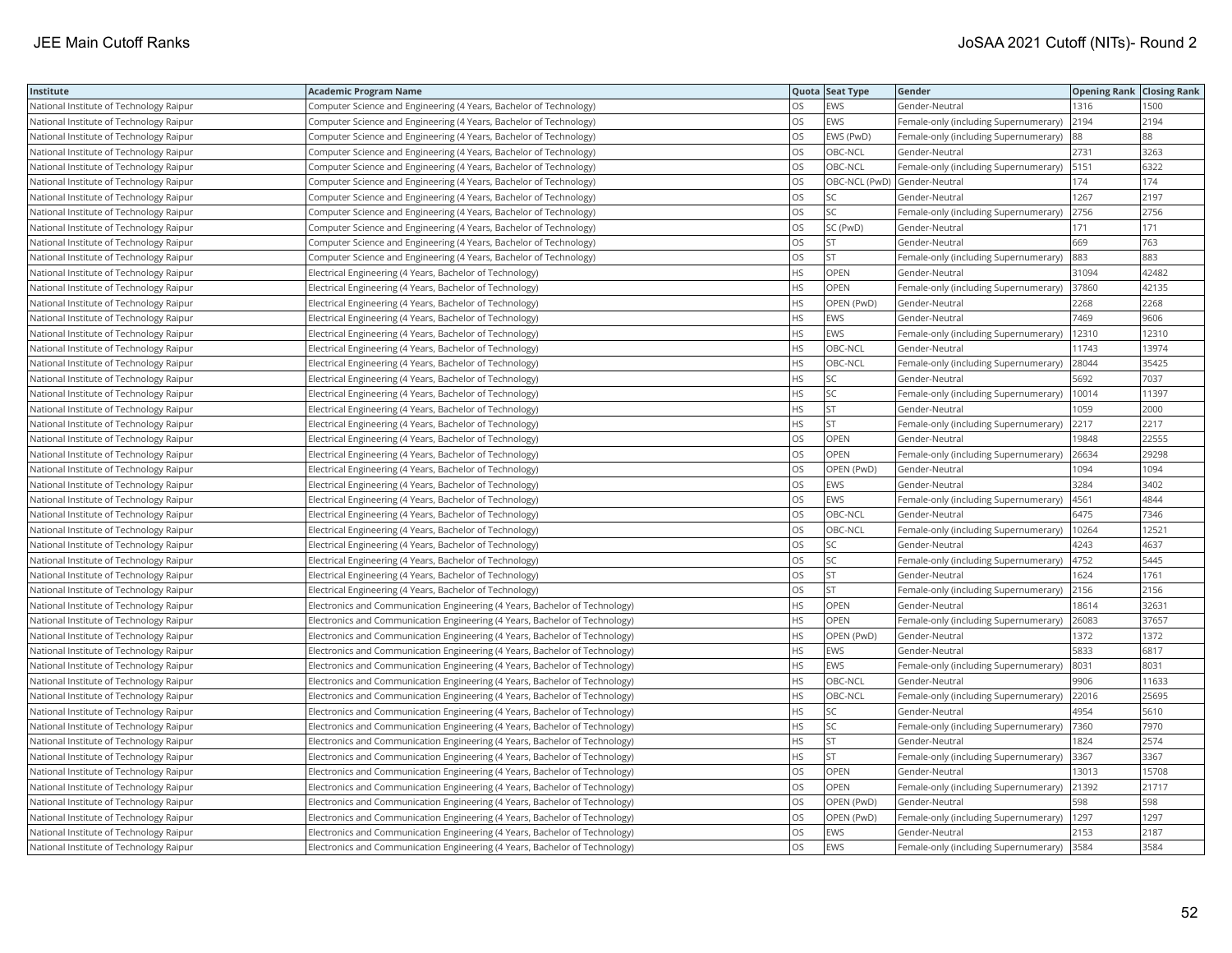| Institute                               | <b>Academic Program Name</b>                                                |           | Quota Seat Type | Gender                                | <b>Opening Rank Closing Rank</b> |       |
|-----------------------------------------|-----------------------------------------------------------------------------|-----------|-----------------|---------------------------------------|----------------------------------|-------|
| National Institute of Technology Raipur | Electronics and Communication Engineering (4 Years, Bachelor of Technology) | OS.       | EWS (PwD)       | Gender-Neutral                        | 85                               |       |
| National Institute of Technology Raipur | Electronics and Communication Engineering (4 Years, Bachelor of Technology) | OS        | OBC-NCL         | Gender-Neutral                        | 4539                             | 5343  |
| National Institute of Technology Raipur | Electronics and Communication Engineering (4 Years, Bachelor of Technology) | OS        | OBC-NCL         | Female-only (including Supernumerary) | 8745                             | 9779  |
| National Institute of Technology Raipur | Electronics and Communication Engineering (4 Years, Bachelor of Technology) | <b>OS</b> | OBC-NCL (PwD)   | Gender-Neutral                        | 322                              | 322   |
| National Institute of Technology Raipur | Electronics and Communication Engineering (4 Years, Bachelor of Technology) | OS        | SC              | Gender-Neutral                        | 3001                             | 3344  |
| National Institute of Technology Raipur | Electronics and Communication Engineering (4 Years, Bachelor of Technology) | <b>OS</b> | SC              | Female-only (including Supernumerary) | 4217                             | 4437  |
| National Institute of Technology Raipur | Electronics and Communication Engineering (4 Years, Bachelor of Technology) | los       | <b>ST</b>       | Gender-Neutral                        | 1313                             | 1425  |
| National Institute of Technology Raipur | Information Technology (4 Years, Bachelor of Technology)                    | <b>HS</b> | <b>OPEN</b>     | Gender-Neutral                        | 18075                            | 24564 |
| National Institute of Technology Raipur | Information Technology (4 Years, Bachelor of Technology)                    | <b>HS</b> | OPEN            | Female-only (including Supernumerary) | 26536                            | 29365 |
| National Institute of Technology Raipur | Information Technology (4 Years, Bachelor of Technology)                    | <b>HS</b> | OPEN (PwD)      | Gender-Neutral                        | 2201                             | 2201  |
| National Institute of Technology Raipur | Information Technology (4 Years, Bachelor of Technology)                    | <b>HS</b> | EWS             | Gender-Neutral                        | 4621                             | 5016  |
| National Institute of Technology Raipur | Information Technology (4 Years, Bachelor of Technology)                    | <b>HS</b> | EWS             | Female-only (including Supernumerary) | 7100                             | 7100  |
| National Institute of Technology Raipur | Information Technology (4 Years, Bachelor of Technology)                    | <b>HS</b> | OBC-NCL         | Gender-Neutral                        | 7963                             | 9826  |
| National Institute of Technology Raipur | Information Technology (4 Years, Bachelor of Technology)                    | HS        | OBC-NCL         | Female-only (including Supernumerary) | 12412                            | 20719 |
| National Institute of Technology Raipur | Information Technology (4 Years, Bachelor of Technology)                    | HS        | SC              | Gender-Neutral                        | 3769                             | 4886  |
| National Institute of Technology Raipur | Information Technology (4 Years, Bachelor of Technology)                    | HS        | SC              | Female-only (including Supernumerary) | 6612                             | 6612  |
| National Institute of Technology Raipur | Information Technology (4 Years, Bachelor of Technology)                    | HS        | <b>ST</b>       | Gender-Neutral                        | 1183                             | 1407  |
| National Institute of Technology Raipur | Information Technology (4 Years, Bachelor of Technology)                    | <b>HS</b> | <b>ST</b>       | Female-only (including Supernumerary) | 2356                             | 2356  |
| National Institute of Technology Raipur | Information Technology (4 Years, Bachelor of Technology)                    | OS        | OPEN            | Gender-Neutral                        | 10384                            | 12249 |
| National Institute of Technology Raipur | Information Technology (4 Years, Bachelor of Technology)                    | OS        | OPEN            | Female-only (including Supernumerary) | 14524                            | 17363 |
| National Institute of Technology Raipur | Information Technology (4 Years, Bachelor of Technology)                    | OS        | OPEN (PwD)      | Gender-Neutral                        | 390                              | 390   |
| National Institute of Technology Raipur | Information Technology (4 Years, Bachelor of Technology)                    | <b>OS</b> | EWS             | Gender-Neutral                        | 1610                             | 1768  |
| National Institute of Technology Raipur | Information Technology (4 Years, Bachelor of Technology)                    | <b>OS</b> | EWS             | Female-only (including Supernumerary) | 2417                             | 2417  |
| National Institute of Technology Raipur | Information Technology (4 Years, Bachelor of Technology)                    | <b>OS</b> | EWS (PwD)       | Gender-Neutral                        | 62                               | 62    |
| National Institute of Technology Raipur | Information Technology (4 Years, Bachelor of Technology)                    | OS        | OBC-NCL         | Gender-Neutral                        | 3413                             | 4191  |
| National Institute of Technology Raipur | Information Technology (4 Years, Bachelor of Technology)                    | <b>OS</b> | OBC-NCL         | Female-only (including Supernumerary) | 6414                             | 6863  |
| National Institute of Technology Raipur | Information Technology (4 Years, Bachelor of Technology)                    | los       | SC              | Gender-Neutral                        | 2374                             | 2823  |
| National Institute of Technology Raipur | Information Technology (4 Years, Bachelor of Technology)                    | OS        | SC              | Female-only (including Supernumerary) | 2822                             | 3569  |
| National Institute of Technology Raipur | Information Technology (4 Years, Bachelor of Technology)                    | OS        | <b>ST</b>       | Gender-Neutral                        | 1140                             | 1196  |
| National Institute of Technology Raipur | Mechanical Engineering (4 Years, Bachelor of Technology)                    | HS        | OPEN            | Gender-Neutral                        | 30656                            | 46668 |
| National Institute of Technology Raipur | Mechanical Engineering (4 Years, Bachelor of Technology)                    | <b>HS</b> | OPEN            | Female-only (including Supernumerary) | 34131                            | 49968 |
| National Institute of Technology Raipur | Mechanical Engineering (4 Years, Bachelor of Technology)                    | <b>HS</b> | <b>EWS</b>      | Gender-Neutral                        | 9883                             | 11779 |
| National Institute of Technology Raipur | Mechanical Engineering (4 Years, Bachelor of Technology)                    | <b>HS</b> | EWS             | Female-only (including Supernumerary) | 13221                            | 13221 |
| National Institute of Technology Raipur | Mechanical Engineering (4 Years, Bachelor of Technology)                    | <b>HS</b> | OBC-NCL         | Gender-Neutral                        | 12547                            | 16221 |
| National Institute of Technology Raipur | Mechanical Engineering (4 Years, Bachelor of Technology)                    | <b>HS</b> | OBC-NCL         | Female-only (including Supernumerary) | 35040                            | 37465 |
| National Institute of Technology Raipur | Mechanical Engineering (4 Years, Bachelor of Technology)                    | <b>HS</b> | SC              | Gender-Neutral                        | 6374                             | 8040  |
| National Institute of Technology Raipur | Mechanical Engineering (4 Years, Bachelor of Technology)                    | <b>HS</b> | SC              | Female-only (including Supernumerary) | 12410                            | 14313 |
| National Institute of Technology Raipur | Mechanical Engineering (4 Years, Bachelor of Technology)                    | <b>HS</b> | <b>ST</b>       | Gender-Neutral                        | 2446                             | 2715  |
| National Institute of Technology Raipur | Mechanical Engineering (4 Years, Bachelor of Technology)                    | <b>HS</b> | <b>ST</b>       | Female-only (including Supernumerary) | 3371                             | 3371  |
| National Institute of Technology Raipur | Mechanical Engineering (4 Years, Bachelor of Technology)                    | OS        | OPEN            | Gender-Neutral                        | 24752                            | 27818 |
| National Institute of Technology Raipur | Mechanical Engineering (4 Years, Bachelor of Technology)                    | <b>OS</b> | OPEN            | Female-only (including Supernumerary) | 32407                            | 38187 |
| National Institute of Technology Raipur | Mechanical Engineering (4 Years, Bachelor of Technology)                    | los       | OPEN (PwD)      | Gender-Neutral                        | 1627                             | 1627  |
| National Institute of Technology Raipur | Mechanical Engineering (4 Years, Bachelor of Technology)                    | OS        | EWS             | Gender-Neutral                        | 4148                             | 4264  |
| National Institute of Technology Raipur | Mechanical Engineering (4 Years, Bachelor of Technology)                    | OS        | EWS             | Female-only (including Supernumerary) | 6591                             | 6591  |
| National Institute of Technology Raipur | Mechanical Engineering (4 Years, Bachelor of Technology)                    | OS        | OBC-NCL         | Gender-Neutral                        | 7491                             | 9386  |
| National Institute of Technology Raipur | Mechanical Engineering (4 Years, Bachelor of Technology)                    | <b>OS</b> | OBC-NCL         | Female-only (including Supernumerary) | 15060                            | 16307 |
| National Institute of Technology Raipur | Mechanical Engineering (4 Years, Bachelor of Technology)                    | OS        | SC              | Gender-Neutral                        | 5045                             | 5746  |
| National Institute of Technology Raipur | Mechanical Engineering (4 Years, Bachelor of Technology)                    | <b>OS</b> | SC              | Female-only (including Supernumerary) | 8005                             | 8005  |
| National Institute of Technology Raipur | Mechanical Engineering (4 Years, Bachelor of Technology)                    | OS        | <b>ST</b>       | Gender-Neutral                        | 2059                             | 2267  |
| National Institute of Technology Raipur | Mechanical Engineering (4 Years, Bachelor of Technology)                    | los       | <b>ST</b>       | Female-only (including Supernumerary) | 2361                             | 2361  |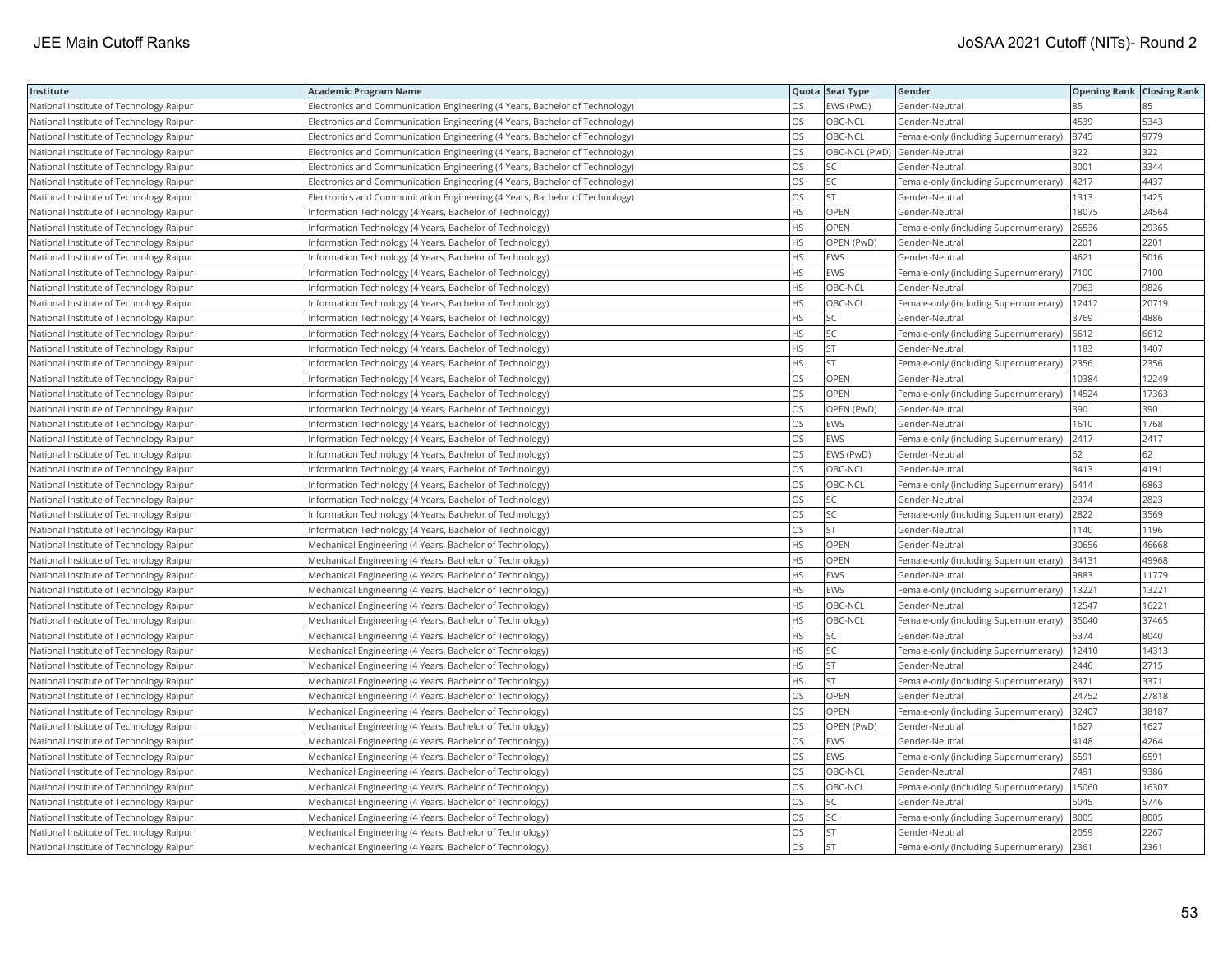| Institute                               | <b>Academic Program Name</b>                                              |           | Quota Seat Type | Gender                                | <b>Opening Rank Closing Rank</b> |        |
|-----------------------------------------|---------------------------------------------------------------------------|-----------|-----------------|---------------------------------------|----------------------------------|--------|
| National Institute of Technology Raipur | Mechanical Engineering (4 Years, Bachelor of Technology)                  | OS.       | ST (PwD)        | Gender-Neutral                        | 80                               |        |
| National Institute of Technology Raipur | Metallurgical and Materials Engineering (4 Years, Bachelor of Technology) | <b>HS</b> | OPEN            | Gender-Neutral                        | 47219                            | 68416  |
| National Institute of Technology Raipur | Metallurgical and Materials Engineering (4 Years, Bachelor of Technology) | <b>HS</b> | OPEN            | Female-only (including Supernumerary) | 56982                            | 74546  |
| National Institute of Technology Raipur | Metallurgical and Materials Engineering (4 Years, Bachelor of Technology) | <b>HS</b> | EWS             | Gender-Neutral                        | 13483                            | 14635  |
| National Institute of Technology Raipur | Metallurgical and Materials Engineering (4 Years, Bachelor of Technology) | <b>HS</b> | EWS             | Female-only (including Supernumerary) | 15563                            | 15563  |
| National Institute of Technology Raipur | Metallurgical and Materials Engineering (4 Years, Bachelor of Technology) | <b>HS</b> | OBC-NCL         | Gender-Neutral                        | 20014                            | 24283  |
| National Institute of Technology Raipur | Metallurgical and Materials Engineering (4 Years, Bachelor of Technology) | <b>HS</b> | OBC-NCL         | Female-only (including Supernumerary) | 37643                            | 40824  |
| National Institute of Technology Raipur | Metallurgical and Materials Engineering (4 Years, Bachelor of Technology) | <b>HS</b> | SC              | Gender-Neutral                        | 9801                             | 12100  |
| National Institute of Technology Raipur | Metallurgical and Materials Engineering (4 Years, Bachelor of Technology) | <b>HS</b> | SC              | Female-only (including Supernumerary) | 13317                            | 14323  |
| National Institute of Technology Raipur | Metallurgical and Materials Engineering (4 Years, Bachelor of Technology) | <b>HS</b> | <b>ST</b>       | Gender-Neutral                        | 3075                             | 3757   |
| National Institute of Technology Raipur | Metallurgical and Materials Engineering (4 Years, Bachelor of Technology) | <b>HS</b> | <b>ST</b>       | Female-only (including Supernumerary) | 3672                             | 3672   |
| National Institute of Technology Raipur | Metallurgical and Materials Engineering (4 Years, Bachelor of Technology) | OS        | OPEN            | Gender-Neutral                        | 37440                            | 40561  |
| National Institute of Technology Raipur | Metallurgical and Materials Engineering (4 Years, Bachelor of Technology) | OS        | OPEN            | Female-only (including Supernumerary) | 42967                            | 47347  |
| National Institute of Technology Raipur | Metallurgical and Materials Engineering (4 Years, Bachelor of Technology) | <b>OS</b> | <b>EWS</b>      | Gender-Neutral                        | 6162                             | 6203   |
| National Institute of Technology Raipur | Metallurgical and Materials Engineering (4 Years, Bachelor of Technology) | OS        | EWS             | Female-only (including Supernumerary) | 8190                             | 8190   |
| National Institute of Technology Raipur | Metallurgical and Materials Engineering (4 Years, Bachelor of Technology) | <b>OS</b> | OBC-NCL         | Gender-Neutral                        | 11447                            | 12939  |
| National Institute of Technology Raipur | Metallurgical and Materials Engineering (4 Years, Bachelor of Technology) | OS        | OBC-NCL         | Female-only (including Supernumerary) | 19203                            | 19785  |
| National Institute of Technology Raipur | Metallurgical and Materials Engineering (4 Years, Bachelor of Technology) | <b>OS</b> | SC              | Gender-Neutral                        | 7187                             | 7701   |
| National Institute of Technology Raipur | Metallurgical and Materials Engineering (4 Years, Bachelor of Technology) | OS        | SC              | Female-only (including Supernumerary) | 9145                             | 9145   |
| National Institute of Technology Raipur | Metallurgical and Materials Engineering (4 Years, Bachelor of Technology) | OS        | <b>ST</b>       | Gender-Neutral                        | 2820                             | 3168   |
| National Institute of Technology Raipur | Metallurgical and Materials Engineering (4 Years, Bachelor of Technology) | los       | <b>ST</b>       | Female-only (including Supernumerary) | 3473                             | 3942   |
| National Institute of Technology Raipur | Mining Engineering (4 Years, Bachelor of Technology)                      | <b>HS</b> | OPEN            | Gender-Neutral                        | 68112                            | 74431  |
| National Institute of Technology Raipur | Mining Engineering (4 Years, Bachelor of Technology)                      | <b>HS</b> | OPEN            | Female-only (including Supernumerary) | 75393                            | 80686  |
| National Institute of Technology Raipur | Mining Engineering (4 Years, Bachelor of Technology)                      | <b>HS</b> | EWS             | Gender-Neutral                        | 12332                            | 14919  |
| National Institute of Technology Raipur | Mining Engineering (4 Years, Bachelor of Technology)                      | <b>HS</b> | EWS             | Female-only (including Supernumerary) | 19250                            | 19250  |
| National Institute of Technology Raipur | Mining Engineering (4 Years, Bachelor of Technology)                      | <b>HS</b> | OBC-NCL         | Gender-Neutral                        | 20884                            | 23629  |
| National Institute of Technology Raipur | Mining Engineering (4 Years, Bachelor of Technology)                      | <b>HS</b> | OBC-NCL         | Female-only (including Supernumerary) | 39000                            | 41352  |
| National Institute of Technology Raipur | Mining Engineering (4 Years, Bachelor of Technology)                      | HS        | SC              | Gender-Neutral                        | 9324                             | 11288  |
| National Institute of Technology Raipur | Mining Engineering (4 Years, Bachelor of Technology)                      | <b>HS</b> | SC              | Female-only (including Supernumerary) | 13986                            | 16067  |
| National Institute of Technology Raipur | Mining Engineering (4 Years, Bachelor of Technology)                      | HS        | <b>ST</b>       | Gender-Neutral                        | 2548                             | 3205   |
| National Institute of Technology Raipur | Mining Engineering (4 Years, Bachelor of Technology)                      | <b>OS</b> | OPEN            | Gender-Neutral                        | 39267                            | 43089  |
| National Institute of Technology Raipur | Mining Engineering (4 Years, Bachelor of Technology)                      | los       | OPEN            | Female-only (including Supernumerary) | 43090                            | 48836  |
| National Institute of Technology Raipur | Mining Engineering (4 Years, Bachelor of Technology)                      | <b>OS</b> | EWS             | Gender-Neutral                        | 6578                             | 6668   |
| National Institute of Technology Raipur | Mining Engineering (4 Years, Bachelor of Technology)                      | <b>OS</b> | EWS             | Female-only (including Supernumerary) | 7848                             | 7848   |
| National Institute of Technology Raipur | Mining Engineering (4 Years, Bachelor of Technology)                      | <b>OS</b> | OBC-NCL         | Gender-Neutral                        | 12762                            | 13676  |
| National Institute of Technology Raipur | Mining Engineering (4 Years, Bachelor of Technology)                      | <b>OS</b> | OBC-NCL         | Female-only (including Supernumerary) | 19430                            | 19623  |
| National Institute of Technology Raipur | Mining Engineering (4 Years, Bachelor of Technology)                      | los       | SC              | Gender-Neutral                        | 7705                             | 8000   |
| National Institute of Technology Raipur | Mining Engineering (4 Years, Bachelor of Technology)                      | <b>OS</b> | SC              | Female-only (including Supernumerary) | 9595                             | 9595   |
| National Institute of Technology Raipur | Mining Engineering (4 Years, Bachelor of Technology)                      | los       | ST              | Gender-Neutral                        | 2974                             | 3154   |
| National Institute of Technology Raipur | Mining Engineering (4 Years, Bachelor of Technology)                      | OS        | <b>ST</b>       | Female-only (including Supernumerary) | 3734                             | 3734   |
| National Institute of Technology Sikkim | Civil Engineering (4 Years, Bachelor of Technology)                       | HS        | OPEN            | Gender-Neutral                        | 236253                           | 614368 |
| National Institute of Technology Sikkim | Civil Engineering (4 Years, Bachelor of Technology)                       | <b>HS</b> | OPEN            | Female-only (including Supernumerary) | 183830                           | 673835 |
| National Institute of Technology Sikkim | Civil Engineering (4 Years, Bachelor of Technology)                       | HS        | SC              | Gender-Neutral                        | 68728                            | 68728  |
| National Institute of Technology Sikkim | Civil Engineering (4 Years, Bachelor of Technology)                       | <b>OS</b> | OPEN            | Gender-Neutral                        | 39889                            | 45263  |
| National Institute of Technology Sikkim | Civil Engineering (4 Years, Bachelor of Technology)                       | OS        | OPEN            | Female-only (including Supernumerary) | 53462                            | 53462  |
| National Institute of Technology Sikkim | Civil Engineering (4 Years, Bachelor of Technology)                       | <b>OS</b> | OBC-NCL         | Gender-Neutral                        | 11605                            | 12649  |
| National Institute of Technology Sikkim | Civil Engineering (4 Years, Bachelor of Technology)                       | OS        | OBC-NCL         | Female-only (including Supernumerary) | 19275                            | 19275  |
| National Institute of Technology Sikkim | Civil Engineering (4 Years, Bachelor of Technology)                       | OS        | SC.             | Gender-Neutral                        | 6872                             | 6872   |
| National Institute of Technology Sikkim | Civil Engineering (4 Years, Bachelor of Technology)                       | OS        | SC              | Female-only (including Supernumerary) | 9338                             | 9338   |
| National Institute of Technology Sikkim | Civil Engineering (4 Years, Bachelor of Technology)                       | <b>OS</b> | <b>ST</b>       | Gender-Neutral                        | 2337                             | 2400   |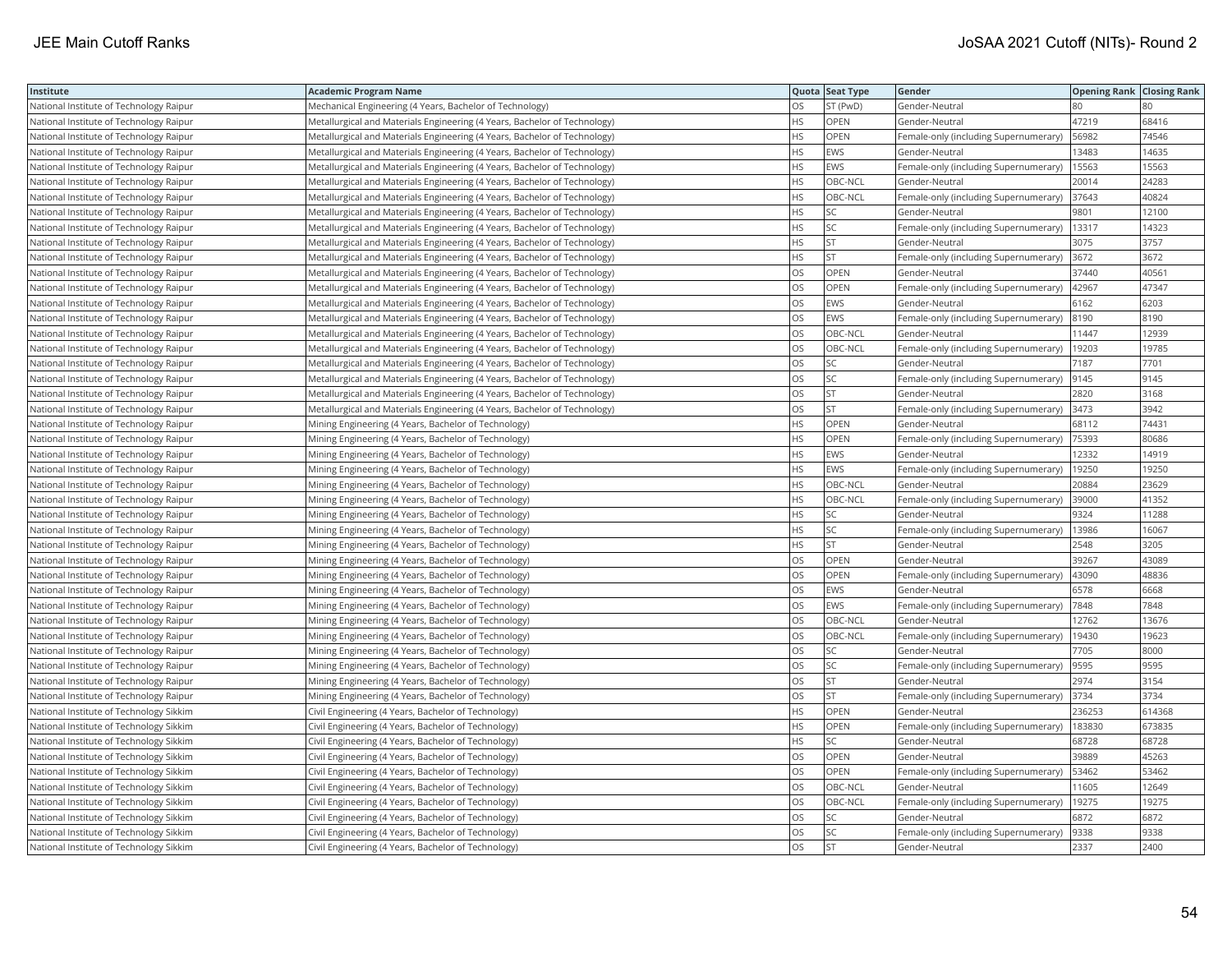| Institute                                          | <b>Academic Program Name</b>                                                |           | Quota Seat Type | Gender                                | <b>Opening Rank Closing Rank</b> |        |
|----------------------------------------------------|-----------------------------------------------------------------------------|-----------|-----------------|---------------------------------------|----------------------------------|--------|
| National Institute of Technology Sikkim            | Computer Science and Engineering (4 Years, Bachelor of Technology)          | HS.       | OPEN            | Gender-Neutral                        | 116959                           | 186897 |
| National Institute of Technology Sikkim            | Computer Science and Engineering (4 Years, Bachelor of Technology)          | <b>HS</b> | OPEN            | Female-only (including Supernumerary) | 116956                           | 136753 |
| National Institute of Technology Sikkim            | Computer Science and Engineering (4 Years, Bachelor of Technology)          | <b>HS</b> | OBC-NCL         | Gender-Neutral                        | 77124                            | 111870 |
| National Institute of Technology Sikkim            | Computer Science and Engineering (4 Years, Bachelor of Technology)          | <b>HS</b> | OBC-NCL         | Female-only (including Supernumerary) | 63985                            | 63985  |
| National Institute of Technology Sikkim            | Computer Science and Engineering (4 Years, Bachelor of Technology)          | <b>HS</b> | SC              | Gender-Neutral                        | 11296                            | 47231  |
| National Institute of Technology Sikkim            | Computer Science and Engineering (4 Years, Bachelor of Technology)          | <b>HS</b> | <b>ST</b>       | Gender-Neutral                        | 4866                             | 4866   |
| National Institute of Technology Sikkim            | Computer Science and Engineering (4 Years, Bachelor of Technology)          | <b>HS</b> | <b>ST</b>       | Female-only (including Supernumerary) | 23898                            | 23898  |
| National Institute of Technology Sikkim            | Computer Science and Engineering (4 Years, Bachelor of Technology)          | OS        | OPEN            | Gender-Neutral                        | 19558                            | 22419  |
| National Institute of Technology Sikkim            | Computer Science and Engineering (4 Years, Bachelor of Technology)          | OS        | OPEN            | Female-only (including Supernumerary) | 30939                            | 31835  |
| National Institute of Technology Sikkim            | Computer Science and Engineering (4 Years, Bachelor of Technology)          | los       | OPEN (PwD)      | Gender-Neutral                        | 869                              | 869    |
| National Institute of Technology Sikkim            | Computer Science and Engineering (4 Years, Bachelor of Technology)          | los       | OBC-NCL         | Gender-Neutral                        | 5304                             | 7180   |
| National Institute of Technology Sikkim            | Computer Science and Engineering (4 Years, Bachelor of Technology)          | OS        | OBC-NCL         | Female-only (including Supernumerary) | 12095                            | 13513  |
| National Institute of Technology Sikkim            | Computer Science and Engineering (4 Years, Bachelor of Technology)          | OS        | SC              | Gender-Neutral                        | 4021                             | 4399   |
| National Institute of Technology Sikkim            | Computer Science and Engineering (4 Years, Bachelor of Technology)          | <b>OS</b> | <b>ST</b>       | Gender-Neutral                        | 1583                             | 1583   |
| National Institute of Technology Sikkim            | Electrical and Electronics Engineering (4 Years, Bachelor of Technology)    | HS        | OPEN            | Gender-Neutral                        | 216198                           | 391585 |
| National Institute of Technology Sikkim            | Electrical and Electronics Engineering (4 Years, Bachelor of Technology)    | <b>HS</b> | OPEN            | Female-only (including Supernumerary) | 308717                           | 336458 |
| National Institute of Technology Sikkim            | Electrical and Electronics Engineering (4 Years, Bachelor of Technology)    | <b>HS</b> | OBC-NCL         | Gender-Neutral                        | 240221                           | 299749 |
| National Institute of Technology Sikkim            | Electrical and Electronics Engineering (4 Years, Bachelor of Technology)    | <b>HS</b> | <b>ST</b>       | Gender-Neutral                        | 15842                            | 15842  |
| National Institute of Technology Sikkim            | Electrical and Electronics Engineering (4 Years, Bachelor of Technology)    | OS        | OPEN            | Gender-Neutral                        | 34280                            | 37153  |
| National Institute of Technology Sikkim            | Electrical and Electronics Engineering (4 Years, Bachelor of Technology)    | OS        | OPEN            | Female-only (including Supernumerary) | 41960                            | 41960  |
| National Institute of Technology Sikkim            | Electrical and Electronics Engineering (4 Years, Bachelor of Technology)    | los       | OBC-NCL         | Gender-Neutral                        | 9464                             | 11610  |
| National Institute of Technology Sikkim            | Electrical and Electronics Engineering (4 Years, Bachelor of Technology)    | los       | OBC-NCL         | Female-only (including Supernumerary) | 18220                            | 18831  |
| National Institute of Technology Sikkim            | Electrical and Electronics Engineering (4 Years, Bachelor of Technology)    | OS        |                 | OBC-NCL (PwD) Gender-Neutral          | 910                              | 910    |
| National Institute of Technology Sikkim            | Electrical and Electronics Engineering (4 Years, Bachelor of Technology)    | OS        | SC              | Gender-Neutral                        | 6381                             | 6627   |
| National Institute of Technology Sikkim            | Electrical and Electronics Engineering (4 Years, Bachelor of Technology)    | los       | <b>ST</b>       | Gender-Neutral                        | 2080                             | 2080   |
| National Institute of Technology Sikkim            | Electronics and Communication Engineering (4 Years, Bachelor of Technology) | <b>HS</b> | OPEN            | Gender-Neutral                        | 217067                           | 369681 |
| National Institute of Technology Sikkim            | Electronics and Communication Engineering (4 Years, Bachelor of Technology) | <b>HS</b> | OPEN            | Female-only (including Supernumerary) | 256634                           | 313642 |
| National Institute of Technology Sikkim            | Electronics and Communication Engineering (4 Years, Bachelor of Technology) | HS        | OBC-NCL         | Gender-Neutral                        | 202863                           | 224000 |
| National Institute of Technology Sikkim            | Electronics and Communication Engineering (4 Years, Bachelor of Technology) | <b>HS</b> | <b>ST</b>       | Gender-Neutral                        | 15628                            | 15628  |
| National Institute of Technology Sikkim            | Electronics and Communication Engineering (4 Years, Bachelor of Technology) | OS        | OPEN            | Gender-Neutral                        | 26588                            | 31771  |
| National Institute of Technology Sikkim            | Electronics and Communication Engineering (4 Years, Bachelor of Technology) | <b>OS</b> | OPEN            | Female-only (including Supernumerary) | 38184                            | 38184  |
| National Institute of Technology Sikkim            | Electronics and Communication Engineering (4 Years, Bachelor of Technology) | los       | OBC-NCL         | Gender-Neutral                        | 8522                             | 9083   |
| National Institute of Technology Sikkim            | Electronics and Communication Engineering (4 Years, Bachelor of Technology) | <b>OS</b> | OBC-NCL         | Female-only (including Supernumerary) | 13631                            | 14835  |
| National Institute of Technology Sikkim            | Electronics and Communication Engineering (4 Years, Bachelor of Technology) | <b>OS</b> | OBC-NCL (PwD)   | Gender-Neutral                        | 560                              | 560    |
| National Institute of Technology Sikkim            | Electronics and Communication Engineering (4 Years, Bachelor of Technology) | <b>OS</b> | SC              | Gender-Neutral                        | 5341                             | 5474   |
| National Institute of Technology Sikkim            | Electronics and Communication Engineering (4 Years, Bachelor of Technology) | los       | <b>ST</b>       | Gender-Neutral                        | 2475                             | 2475   |
| National Institute of Technology Sikkim            | Mechanical Engineering (4 Years, Bachelor of Technology)                    | <b>HS</b> | OPEN            | Gender-Neutral                        | 536796                           | 813029 |
| National Institute of Technology Sikkim            | Mechanical Engineering (4 Years, Bachelor of Technology)                    | <b>HS</b> | <b>OPEN</b>     | Female-only (including Supernumerary) | 630778                           | 687183 |
| National Institute of Technology Sikkim            | Mechanical Engineering (4 Years, Bachelor of Technology)                    | <b>OS</b> | OPEN            | Gender-Neutral                        | 38430                            | 41655  |
| National Institute of Technology Sikkim            | Mechanical Engineering (4 Years, Bachelor of Technology)                    | OS        | OPEN            | Female-only (including Supernumerary) | 50473                            | 53199  |
| National Institute of Technology Sikkim            | Mechanical Engineering (4 Years, Bachelor of Technology)                    | OS        | OBC-NCL         | Gender-Neutral                        | 12170                            | 13082  |
| National Institute of Technology Sikkim            | Mechanical Engineering (4 Years, Bachelor of Technology)                    | OS        | SC              | Gender-Neutral                        | 7334                             | 7398   |
| National Institute of Technology Sikkim            | Mechanical Engineering (4 Years, Bachelor of Technology)                    | OS        | <b>ST</b>       | Female-only (including Supernumerary) | 3864                             | 3864   |
| National Institute of Technology Arunachal Pradesh | Civil Engineering (4 Years, Bachelor of Technology)                         | <b>HS</b> | OPEN            | Gender-Neutral                        | 144121                           | 245339 |
| National Institute of Technology Arunachal Pradesh | Civil Engineering (4 Years, Bachelor of Technology)                         | HS        | OPEN            | Female-only (including Supernumerary) | 98848                            | 221949 |
| National Institute of Technology Arunachal Pradesh | Civil Engineering (4 Years, Bachelor of Technology)                         | <b>HS</b> | OBC-NCL         | Gender-Neutral                        | 79989                            | 79989  |
| National Institute of Technology Arunachal Pradesh | Civil Engineering (4 Years, Bachelor of Technology)                         | <b>HS</b> | SC              | Gender-Neutral                        | 24696                            | 24696  |
| National Institute of Technology Arunachal Pradesh | Civil Engineering (4 Years, Bachelor of Technology)                         | <b>HS</b> | <b>ST</b>       | Gender-Neutral                        | 4297                             | 6206   |
| National Institute of Technology Arunachal Pradesh | Civil Engineering (4 Years, Bachelor of Technology)                         | <b>HS</b> | <b>ST</b>       | Female-only (including Supernumerary) | 4393                             | 9563   |
| National Institute of Technology Arunachal Pradesh | Civil Engineering (4 Years, Bachelor of Technology)                         | <b>OS</b> | <b>OPEN</b>     | Gender-Neutral                        | 42798                            | 46488  |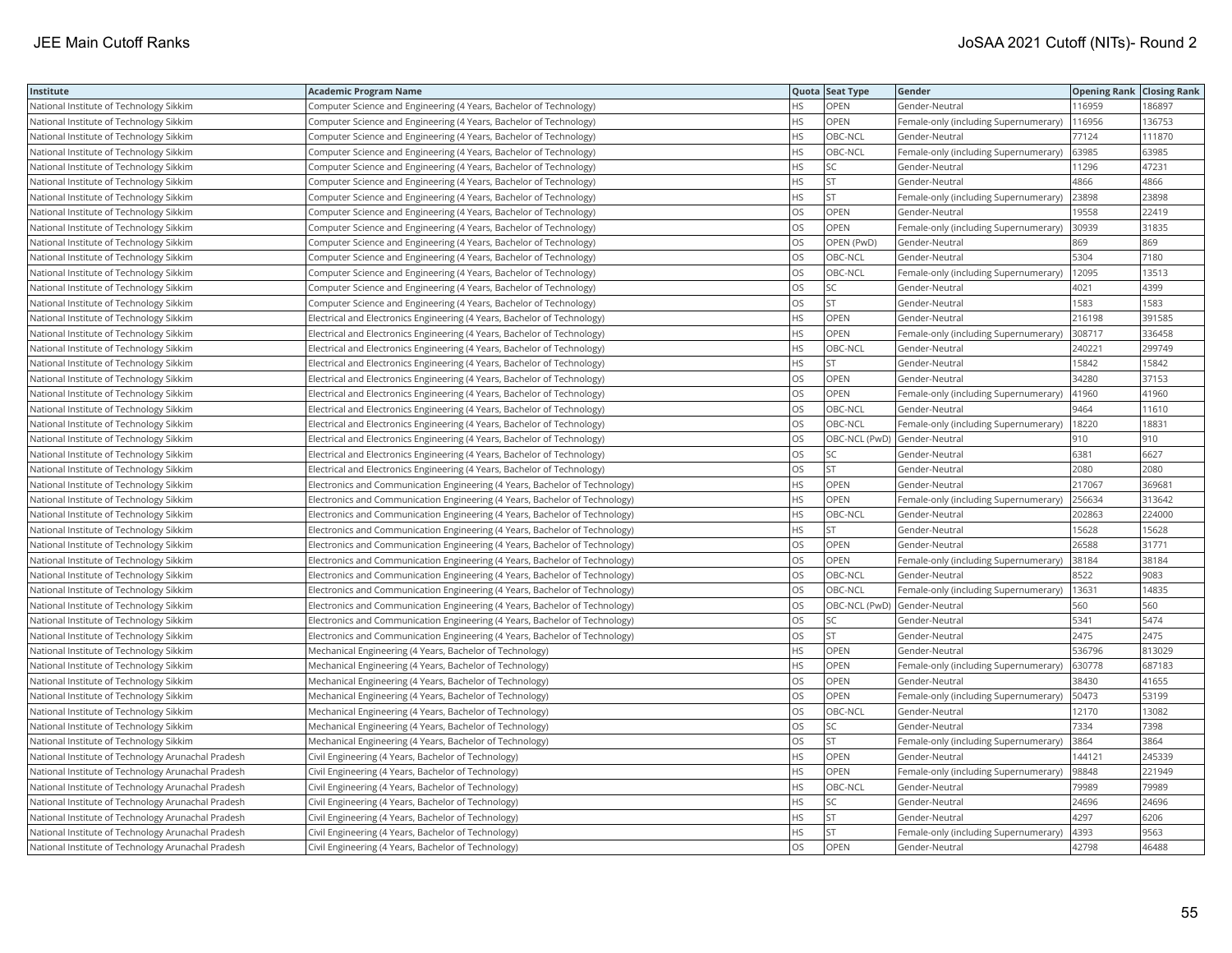| Institute                                          | <b>Academic Program Name</b>                                                |           | Quota Seat Type | Gender                                | <b>Opening Rank Closing Rank</b> |        |
|----------------------------------------------------|-----------------------------------------------------------------------------|-----------|-----------------|---------------------------------------|----------------------------------|--------|
| National Institute of Technology Arunachal Pradesh | Civil Engineering (4 Years, Bachelor of Technology)                         | OS.       | <b>OPEN</b>     | Female-only (including Supernumerary) | 54238                            | 54481  |
| National Institute of Technology Arunachal Pradesh | Civil Engineering (4 Years, Bachelor of Technology)                         | OS        | EWS             | Gender-Neutral                        | 7288                             | 7773   |
| National Institute of Technology Arunachal Pradesh | Civil Engineering (4 Years, Bachelor of Technology)                         | OS        | EWS             | Female-only (including Supernumerary) | 9231                             | 9824   |
| National Institute of Technology Arunachal Pradesh | Civil Engineering (4 Years, Bachelor of Technology)                         | OS        | OBC-NCL         | Gender-Neutral                        | 12810                            | 13815  |
| National Institute of Technology Arunachal Pradesh | Civil Engineering (4 Years, Bachelor of Technology)                         | OS        | OBC-NCL         | Female-only (including Supernumerary) | 19885                            | 19885  |
| National Institute of Technology Arunachal Pradesh | Civil Engineering (4 Years, Bachelor of Technology)                         | OS        | SC              | Gender-Neutral                        | 6739                             | 7240   |
| National Institute of Technology Arunachal Pradesh | Civil Engineering (4 Years, Bachelor of Technology)                         | <b>OS</b> | SC              | Female-only (including Supernumerary) | 9563                             | 9563   |
| National Institute of Technology Arunachal Pradesh | Civil Engineering (4 Years, Bachelor of Technology)                         | <b>OS</b> | <b>ST</b>       | Gender-Neutral                        | 2587                             | 2739   |
| National Institute of Technology Arunachal Pradesh | Computer Science and Engineering (4 Years, Bachelor of Technology)          | HS.       | <b>OPEN</b>     | Gender-Neutral                        | 73474                            | 207107 |
| National Institute of Technology Arunachal Pradesh | Computer Science and Engineering (4 Years, Bachelor of Technology)          | HS        | <b>OPEN</b>     | Female-only (including Supernumerary) | 76692                            | 140110 |
| National Institute of Technology Arunachal Pradesh | Computer Science and Engineering (4 Years, Bachelor of Technology)          | <b>HS</b> | EWS             | Female-only (including Supernumerary) | 51607                            | 51607  |
| National Institute of Technology Arunachal Pradesh | Computer Science and Engineering (4 Years, Bachelor of Technology)          | <b>HS</b> | OBC-NCL         | Gender-Neutral                        | 74097                            | 74097  |
| National Institute of Technology Arunachal Pradesh | Computer Science and Engineering (4 Years, Bachelor of Technology)          | HS        | SC              | Gender-Neutral                        | 11759                            | 11759  |
| National Institute of Technology Arunachal Pradesh | Computer Science and Engineering (4 Years, Bachelor of Technology)          | HS        | <b>ST</b>       | Gender-Neutral                        | 4872                             | 9115   |
| National Institute of Technology Arunachal Pradesh | Computer Science and Engineering (4 Years, Bachelor of Technology)          | HS.       | <b>ST</b>       | Female-only (including Supernumerary) | 7651                             | 12598  |
| National Institute of Technology Arunachal Pradesh | Computer Science and Engineering (4 Years, Bachelor of Technology)          | OS        | <b>OPEN</b>     | Gender-Neutral                        | 11063                            | 25745  |
| National Institute of Technology Arunachal Pradesh | Computer Science and Engineering (4 Years, Bachelor of Technology)          | OS        | OPEN            | Female-only (including Supernumerary) | 29506                            | 34549  |
| National Institute of Technology Arunachal Pradesh | Computer Science and Engineering (4 Years, Bachelor of Technology)          | OS        | EWS             | Gender-Neutral                        | 3915                             | 4700   |
| National Institute of Technology Arunachal Pradesh | Computer Science and Engineering (4 Years, Bachelor of Technology)          | OS        | EWS             | Female-only (including Supernumerary) | 6555                             | 7272   |
| National Institute of Technology Arunachal Pradesh | Computer Science and Engineering (4 Years, Bachelor of Technology)          | OS        | EWS (PwD)       | Gender-Neutral                        | 124                              | 124    |
| National Institute of Technology Arunachal Pradesh | Computer Science and Engineering (4 Years, Bachelor of Technology)          | OS        | OBC-NCL         | Gender-Neutral                        | 7337                             | 8631   |
| National Institute of Technology Arunachal Pradesh | Computer Science and Engineering (4 Years, Bachelor of Technology)          | OS        | OBC-NCL         | Female-only (including Supernumerary) | 12926                            | 12926  |
| National Institute of Technology Arunachal Pradesh | Computer Science and Engineering (4 Years, Bachelor of Technology)          | OS        | <b>SC</b>       | Gender-Neutral                        | 3560                             | 4445   |
| National Institute of Technology Arunachal Pradesh | Computer Science and Engineering (4 Years, Bachelor of Technology)          | OS        | SC              | Female-only (including Supernumerary) | 5089                             | 5089   |
| National Institute of Technology Arunachal Pradesh | Computer Science and Engineering (4 Years, Bachelor of Technology)          | OS        | <b>ST</b>       | Gender-Neutral                        | 1796                             | 1875   |
| National Institute of Technology Arunachal Pradesh | Electrical Engineering (4 Years, Bachelor of Technology)                    | HS        | <b>OPEN</b>     | Gender-Neutral                        | 208568                           | 442309 |
| National Institute of Technology Arunachal Pradesh | Electrical Engineering (4 Years, Bachelor of Technology)                    | HS        | OPEN            | Female-only (including Supernumerary) | 357658                           | 540524 |
| National Institute of Technology Arunachal Pradesh | Electrical Engineering (4 Years, Bachelor of Technology)                    | HS        | OBC-NCL         | Gender-Neutral                        | 196124                           | 196124 |
| National Institute of Technology Arunachal Pradesh | Electrical Engineering (4 Years, Bachelor of Technology)                    | HS        | <b>ST</b>       | Gender-Neutral                        | 12721                            | 25056  |
| National Institute of Technology Arunachal Pradesh | Electrical Engineering (4 Years, Bachelor of Technology)                    | HS.       | <b>ST</b>       | Female-only (including Supernumerary) | 16763                            | 16763  |
| National Institute of Technology Arunachal Pradesh | Electrical Engineering (4 Years, Bachelor of Technology)                    | OS        | <b>OPEN</b>     | Gender-Neutral                        | 35660                            | 40684  |
| National Institute of Technology Arunachal Pradesh | Electrical Engineering (4 Years, Bachelor of Technology)                    | OS        | OPEN            | Female-only (including Supernumerary) | 44459                            | 48384  |
| National Institute of Technology Arunachal Pradesh | Electrical Engineering (4 Years, Bachelor of Technology)                    | OS        | EWS             | Gender-Neutral                        | 6579                             | 6918   |
| National Institute of Technology Arunachal Pradesh | Electrical Engineering (4 Years, Bachelor of Technology)                    | OS        | EWS             | Female-only (including Supernumerary) | 8651                             | 9159   |
| National Institute of Technology Arunachal Pradesh | Electrical Engineering (4 Years, Bachelor of Technology)                    | OS        | OBC-NCL         | Gender-Neutral                        | 11652                            | 12183  |
| National Institute of Technology Arunachal Pradesh | Electrical Engineering (4 Years, Bachelor of Technology)                    | <b>OS</b> | OBC-NCL         | Female-only (including Supernumerary) | 18840                            | 18840  |
| National Institute of Technology Arunachal Pradesh | Electrical Engineering (4 Years, Bachelor of Technology)                    | OS        | OBC-NCL (PwD)   | Gender-Neutral                        | 820                              | 820    |
| National Institute of Technology Arunachal Pradesh | Electrical Engineering (4 Years, Bachelor of Technology)                    | OS        | SC              | Gender-Neutral                        | 6861                             | 7652   |
| National Institute of Technology Arunachal Pradesh | Electrical Engineering (4 Years, Bachelor of Technology)                    | OS        | SC              | Female-only (including Supernumerary) | 9768                             | 9768   |
| National Institute of Technology Arunachal Pradesh | Electrical Engineering (4 Years, Bachelor of Technology)                    | OS        | <b>ST</b>       | Gender-Neutral                        | 2862                             | 2883   |
| National Institute of Technology Arunachal Pradesh | Electronics and Communication Engineering (4 Years, Bachelor of Technology) | HS        | OPEN            | Gender-Neutral                        | 84955                            | 431163 |
| National Institute of Technology Arunachal Pradesh | Electronics and Communication Engineering (4 Years, Bachelor of Technology) | HS        | OPEN            | Female-only (including Supernumerary) | 418930                           | 512001 |
| National Institute of Technology Arunachal Pradesh | Electronics and Communication Engineering (4 Years, Bachelor of Technology) | HS.       | OBC-NCL         | Gender-Neutral                        | 206026                           | 206026 |
| National Institute of Technology Arunachal Pradesh | Electronics and Communication Engineering (4 Years, Bachelor of Technology) | HS.       | SC              | Gender-Neutral                        | 34488                            | 34488  |
| National Institute of Technology Arunachal Pradesh | Electronics and Communication Engineering (4 Years, Bachelor of Technology) | HS        | <b>ST</b>       | Gender-Neutral                        | 13596                            | 28584  |
| National Institute of Technology Arunachal Pradesh | Electronics and Communication Engineering (4 Years, Bachelor of Technology) | OS        | <b>OPEN</b>     | Gender-Neutral                        | 32890                            | 35498  |
| National Institute of Technology Arunachal Pradesh | Electronics and Communication Engineering (4 Years, Bachelor of Technology) | OS        | <b>OPEN</b>     | Female-only (including Supernumerary) | 39219                            | 41645  |
| National Institute of Technology Arunachal Pradesh | Electronics and Communication Engineering (4 Years, Bachelor of Technology) | OS        | EWS             | Gender-Neutral                        | 5432                             | 6120   |
| National Institute of Technology Arunachal Pradesh | Electronics and Communication Engineering (4 Years, Bachelor of Technology) | OS        | EWS             | Female-only (including Supernumerary) | 7623                             | 8406   |
| National Institute of Technology Arunachal Pradesh | Electronics and Communication Engineering (4 Years, Bachelor of Technology) | <b>OS</b> | OBC-NCL         | Gender-Neutral                        | 10148                            | 10556  |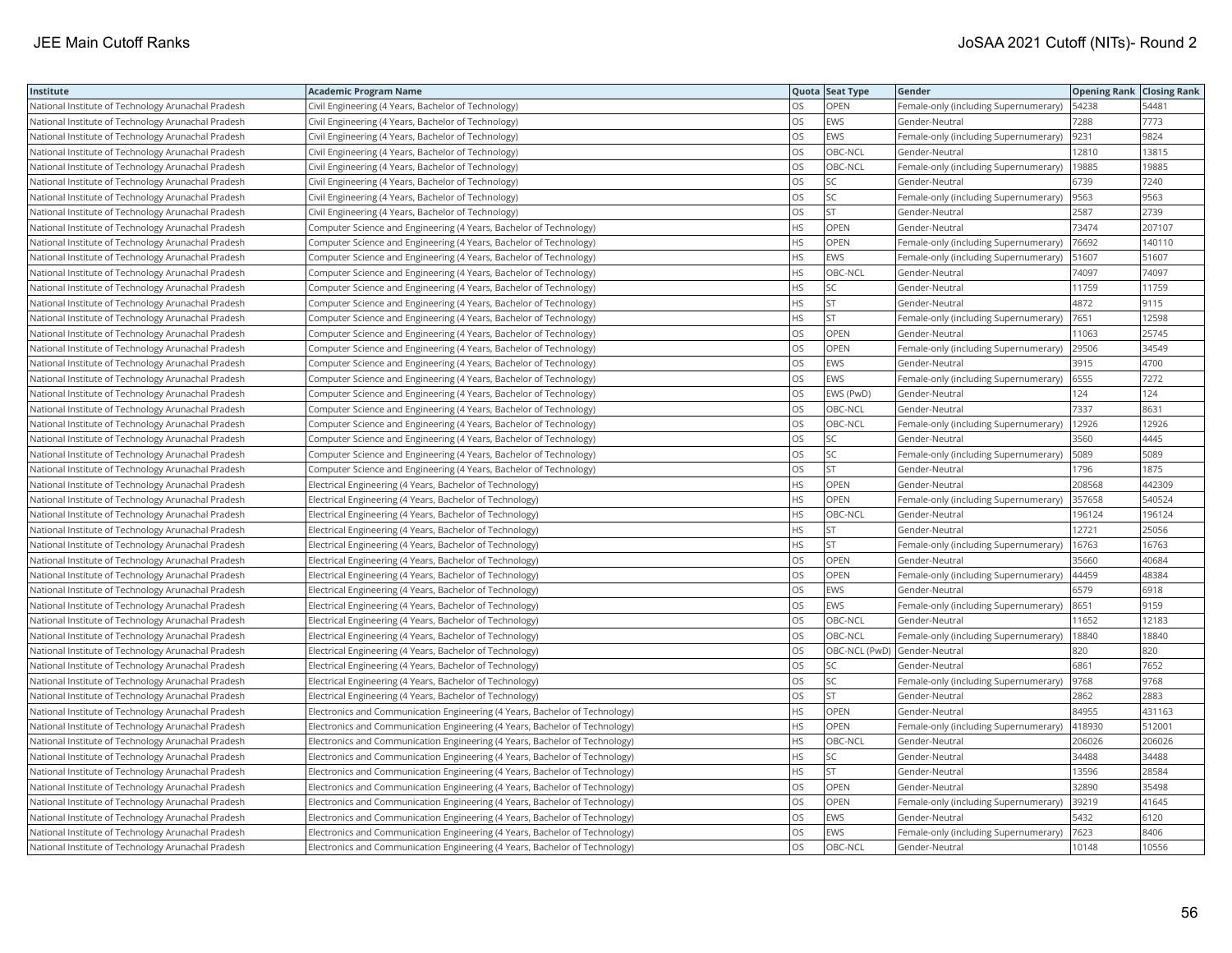| Institute                                          | <b>Academic Program Name</b>                                                |           | Quota Seat Type | Gender                                     | <b>Opening Rank Closing Rank</b> |        |
|----------------------------------------------------|-----------------------------------------------------------------------------|-----------|-----------------|--------------------------------------------|----------------------------------|--------|
| National Institute of Technology Arunachal Pradesh | Electronics and Communication Engineering (4 Years, Bachelor of Technology) | OS        | OBC-NCL         | Female-only (including Supernumerary)      | 14856                            | 14856  |
| National Institute of Technology Arunachal Pradesh | Electronics and Communication Engineering (4 Years, Bachelor of Technology) | OS        | SC              | Gender-Neutral                             | 5754                             | 5827   |
| National Institute of Technology Arunachal Pradesh | Electronics and Communication Engineering (4 Years, Bachelor of Technology) | OS        | SC              | Female-only (including Supernumerary)      | 7568                             | 7568   |
| National Institute of Technology Arunachal Pradesh | Electronics and Communication Engineering (4 Years, Bachelor of Technology) | OS        | <b>ST</b>       | Gender-Neutral                             | 2553                             | 2625   |
| National Institute of Technology Arunachal Pradesh | Mechanical Engineering (4 Years, Bachelor of Technology)                    | HS        | <b>OPEN</b>     | Gender-Neutral                             | 198146                           | 668391 |
| National Institute of Technology Arunachal Pradesh | Mechanical Engineering (4 Years, Bachelor of Technology)                    | HS        | OPEN            | Female-only (including Supernumerary)      | 531143                           | 650255 |
| National Institute of Technology Arunachal Pradesh | Mechanical Engineering (4 Years, Bachelor of Technology)                    | HS.       | OBC-NCL         | Gender-Neutral                             | 251671                           | 251671 |
| National Institute of Technology Arunachal Pradesh | Mechanical Engineering (4 Years, Bachelor of Technology)                    | <b>OS</b> | <b>OPEN</b>     | Gender-Neutral                             | 36963                            | 43859  |
| National Institute of Technology Arunachal Pradesh | Mechanical Engineering (4 Years, Bachelor of Technology)                    | <b>OS</b> | OPEN            | Female-only (including Supernumerary)      | 43855                            | 47054  |
| National Institute of Technology Arunachal Pradesh | Mechanical Engineering (4 Years, Bachelor of Technology)                    | OS        | EWS             | Gender-Neutral                             | 6800                             | 7381   |
| National Institute of Technology Arunachal Pradesh | Mechanical Engineering (4 Years, Bachelor of Technology)                    | OS        | EWS             | Female-only (including Supernumerary)      | 9209                             | 9596   |
| National Institute of Technology Arunachal Pradesh | Mechanical Engineering (4 Years, Bachelor of Technology)                    | OS        | OBC-NCL         | Gender-Neutral                             | 11937                            | 12890  |
| National Institute of Technology Arunachal Pradesh | Mechanical Engineering (4 Years, Bachelor of Technology)                    | OS        | OBC-NCL         | Female-only (including Supernumerary)      | 19483                            | 19483  |
| National Institute of Technology Arunachal Pradesh | Mechanical Engineering (4 Years, Bachelor of Technology)                    | OS        | SC              | Gender-Neutral                             | 7747                             | 7779   |
| National Institute of Technology Arunachal Pradesh | Mechanical Engineering (4 Years, Bachelor of Technology)                    | OS        | SC              | Female-only (including Supernumerary)      | 10050                            | 10050  |
| National Institute of Technology Arunachal Pradesh | Mechanical Engineering (4 Years, Bachelor of Technology)                    | OS        | <b>ST</b>       | Gender-Neutral                             | 2972                             | 2972   |
| National Institute of Technology Arunachal Pradesh | Mechanical Engineering (4 Years, Bachelor of Technology)                    | OS        | <b>ST</b>       | Female-only (including Supernumerary)      | 3880                             | 3880   |
| National Institute of Technology, Jamshedpur       | Civil Engineering (4 Years, Bachelor of Technology)                         | HS        | <b>OPEN</b>     | Gender-Neutral                             | 1380                             | 37678  |
| National Institute of Technology, Jamshedpur       | Civil Engineering (4 Years, Bachelor of Technology)                         | HS        | <b>OPEN</b>     | Female-only (including Supernumerary)      | 43113                            | 49523  |
| National Institute of Technology, Jamshedpur       | Civil Engineering (4 Years, Bachelor of Technology)                         | HS        | OPEN (PwD)      | Gender-Neutral                             | 1531                             | 1531   |
| National Institute of Technology, Jamshedpur       | Civil Engineering (4 Years, Bachelor of Technology)                         | HS        | EWS             | Gender-Neutral                             | 5907                             | 6898   |
| National Institute of Technology, Jamshedpur       | Civil Engineering (4 Years, Bachelor of Technology)                         | HS        | EWS             | Female-only (including Supernumerary)      | 7786                             | 7786   |
| National Institute of Technology, Jamshedpur       | Civil Engineering (4 Years, Bachelor of Technology)                         | HS.       | OBC-NCL         | Gender-Neutral                             | 9506                             | 10886  |
| National Institute of Technology, Jamshedpur       | Civil Engineering (4 Years, Bachelor of Technology)                         | HS        | OBC-NCL         | Female-only (including Supernumerary)      | 17507                            | 17762  |
| National Institute of Technology, Jamshedpur       | Civil Engineering (4 Years, Bachelor of Technology)                         | HS        | SC              | Gender-Neutral                             | 3721                             | 8053   |
| National Institute of Technology, Jamshedpur       | Civil Engineering (4 Years, Bachelor of Technology)                         | <b>HS</b> | SC              | Female-only (including Supernumerary)      | 13121                            | 13173  |
| National Institute of Technology, Jamshedpur       | Civil Engineering (4 Years, Bachelor of Technology)                         | HS        | ST              | Gender-Neutral                             | 2039                             | 2280   |
| National Institute of Technology, Jamshedpur       | Civil Engineering (4 Years, Bachelor of Technology)                         | HS        | <b>ST</b>       | Female-only (including Supernumerary)      | 2289                             | 2289   |
| National Institute of Technology, Jamshedpur       | Civil Engineering (4 Years, Bachelor of Technology)                         | OS        | OPEN            | Gender-Neutral                             | 24625                            | 33594  |
| National Institute of Technology, Jamshedpur       | Civil Engineering (4 Years, Bachelor of Technology)                         | OS        | <b>OPEN</b>     | Female-only (including Supernumerary)      | 40356                            | 43325  |
| National Institute of Technology, Jamshedpur       | Civil Engineering (4 Years, Bachelor of Technology)                         | OS        | OPEN (PwD)      | Gender-Neutral                             | 1361                             | 1361   |
| National Institute of Technology, Jamshedpur       | Civil Engineering (4 Years, Bachelor of Technology)                         | OS        | EWS             | Gender-Neutral                             | 5059                             | 5221   |
| National Institute of Technology, Jamshedpur       | Civil Engineering (4 Years, Bachelor of Technology)                         | OS        | EWS             | Female-only (including Supernumerary)      | 6982                             | 6982   |
| National Institute of Technology, Jamshedpur       | Civil Engineering (4 Years, Bachelor of Technology)                         | OS        | OBC-NCL         | Gender-Neutral                             | 8306                             | 9867   |
| National Institute of Technology, Jamshedpur       | Civil Engineering (4 Years, Bachelor of Technology)                         | OS        | OBC-NCL         | Female-only (including Supernumerary)      | 15972                            | 17077  |
| National Institute of Technology, Jamshedpur       | Civil Engineering (4 Years, Bachelor of Technology)                         | <b>OS</b> | <b>SC</b>       | Gender-Neutral                             | 3594                             | 5822   |
| National Institute of Technology, Jamshedpur       | Civil Engineering (4 Years, Bachelor of Technology)                         | OS        | SC              | Female-only (including Supernumerary)      | 6569                             | 7100   |
| National Institute of Technology, Jamshedpur       | Civil Engineering (4 Years, Bachelor of Technology)                         | OS        | SC (PwD)        | Gender-Neutral                             | 169                              | 169    |
| National Institute of Technology, Jamshedpur       | Civil Engineering (4 Years, Bachelor of Technology)                         | OS        | <b>ST</b>       | Gender-Neutral                             | 1669                             | 2014   |
| National Institute of Technology, Jamshedpur       | Civil Engineering (4 Years, Bachelor of Technology)                         | OS        | <b>ST</b>       | Female-only (including Supernumerary) 2617 |                                  | 2617   |
| National Institute of Technology, Jamshedpur       | Computer Science and Engineering (4 Years, Bachelor of Technology)          | HS        | OPEN            | Gender-Neutral                             | 3498                             | 9932   |
| National Institute of Technology, Jamshedpur       | Computer Science and Engineering (4 Years, Bachelor of Technology)          | HS        | OPEN            | Female-only (including Supernumerary)      | 3939                             | 18457  |
| National Institute of Technology, Jamshedpur       | Computer Science and Engineering (4 Years, Bachelor of Technology)          | HS        | OPEN (PwD)      | Gender-Neutral                             | 155                              | 155    |
| National Institute of Technology, Jamshedpur       | Computer Science and Engineering (4 Years, Bachelor of Technology)          | HS.       | OPEN (PwD)      | Female-only (including Supernumerary)      | 842                              | 842    |
| National Institute of Technology, Jamshedpur       | Computer Science and Engineering (4 Years, Bachelor of Technology)          | HS        | EWS             | Gender-Neutral                             | 1391                             | 1682   |
| National Institute of Technology, Jamshedpur       | Computer Science and Engineering (4 Years, Bachelor of Technology)          | HS.       | EWS             | Female-only (including Supernumerary)      | 5033                             | 5033   |
| National Institute of Technology, Jamshedpur       | Computer Science and Engineering (4 Years, Bachelor of Technology)          | HS        | OBC-NCL         | Gender-Neutral                             | 1956                             | 3414   |
| National Institute of Technology, Jamshedpur       | Computer Science and Engineering (4 Years, Bachelor of Technology)          | НS        | OBC-NCL         | Female-only (including Supernumerary)      | 4412                             | 4933   |
| National Institute of Technology, Jamshedpur       | Computer Science and Engineering (4 Years, Bachelor of Technology)          | HS        | OBC-NCL (PwD)   | Gender-Neutral                             | 219                              | 219    |
| National Institute of Technology, Jamshedpur       | Computer Science and Engineering (4 Years, Bachelor of Technology)          | HS.       | <b>SC</b>       | Gender-Neutral                             | 774                              | 2438   |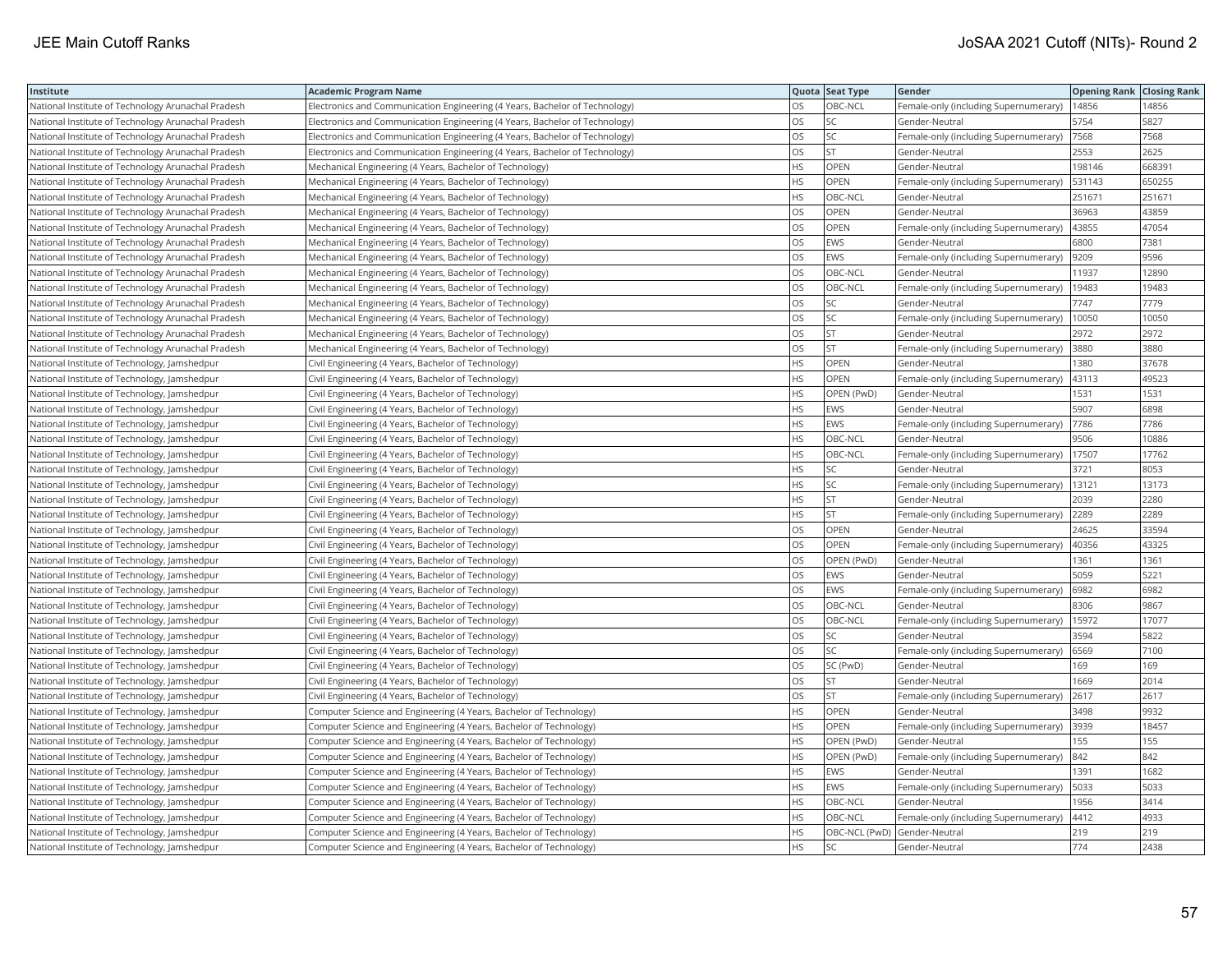| Institute                                    | <b>Academic Program Name</b>                                                |           | Quota Seat Type | Gender                                | <b>Opening Rank Closing Rank</b> |       |
|----------------------------------------------|-----------------------------------------------------------------------------|-----------|-----------------|---------------------------------------|----------------------------------|-------|
| National Institute of Technology, Jamshedpur | Computer Science and Engineering (4 Years, Bachelor of Technology)          | HS        | SC              | Female-only (including Supernumerary) | 3592                             | 4707  |
| National Institute of Technology, Jamshedpur | Computer Science and Engineering (4 Years, Bachelor of Technology)          | HS        | ST              | Gender-Neutral                        | 250                              | 404   |
| National Institute of Technology, Jamshedpur | Computer Science and Engineering (4 Years, Bachelor of Technology)          | <b>HS</b> | ST              | Female-only (including Supernumerary) | 788                              | 1713  |
| National Institute of Technology, Jamshedpur | Computer Science and Engineering (4 Years, Bachelor of Technology)          | OS        | OPEN            | Gender-Neutral                        | 6087                             | 8074  |
| National Institute of Technology, Jamshedpur | Computer Science and Engineering (4 Years, Bachelor of Technology)          | OS        | OPEN            | Female-only (including Supernumerary) | 11334                            | 13679 |
| National Institute of Technology, Jamshedpur | Computer Science and Engineering (4 Years, Bachelor of Technology)          | OS        | OPEN (PwD)      | Gender-Neutral                        | 244                              | 244   |
| National Institute of Technology, Jamshedpur | Computer Science and Engineering (4 Years, Bachelor of Technology)          | <b>OS</b> | OPEN (PwD)      | Female-only (including Supernumerary) | 473                              | 473   |
| National Institute of Technology, Jamshedpur | Computer Science and Engineering (4 Years, Bachelor of Technology)          | OS        | EWS             | Gender-Neutral                        | 1004                             | 1114  |
| National Institute of Technology, Jamshedpur | Computer Science and Engineering (4 Years, Bachelor of Technology)          | OS        | <b>EWS</b>      | Female-only (including Supernumerary) | 2011                             | 2011  |
| National Institute of Technology, Jamshedpur | Computer Science and Engineering (4 Years, Bachelor of Technology)          | OS        | EWS (PwD)       | Gender-Neutral                        | 43                               | 43    |
| National Institute of Technology, Jamshedpur | Computer Science and Engineering (4 Years, Bachelor of Technology)          | OS        | OBC-NCL         | Gender-Neutral                        | 2112                             | 2680  |
| National Institute of Technology, Jamshedpur | Computer Science and Engineering (4 Years, Bachelor of Technology)          | <b>OS</b> | OBC-NCL         | Female-only (including Supernumerary) | 5072                             | 5710  |
| National Institute of Technology, Jamshedpur | Computer Science and Engineering (4 Years, Bachelor of Technology)          | OS        |                 | OBC-NCL (PwD) Gender-Neutral          | 124                              | 124   |
| National Institute of Technology, Jamshedpur | Computer Science and Engineering (4 Years, Bachelor of Technology)          | <b>OS</b> | SC              | Gender-Neutral                        | 1022                             | 1862  |
| National Institute of Technology, Jamshedpur | Computer Science and Engineering (4 Years, Bachelor of Technology)          | OS        | SC              | Female-only (including Supernumerary) | 2711                             | 2814  |
| National Institute of Technology, Jamshedpur | Computer Science and Engineering (4 Years, Bachelor of Technology)          | <b>OS</b> | SC (PwD)        | Gender-Neutral                        | 83                               | 83    |
| National Institute of Technology, Jamshedpur | Computer Science and Engineering (4 Years, Bachelor of Technology)          | OS        | ST              | Gender-Neutral                        | 723                              | 802   |
| National Institute of Technology, Jamshedpur | Computer Science and Engineering (4 Years, Bachelor of Technology)          | OS        | ST              | Female-only (including Supernumerary) | 1076                             | 1076  |
| National Institute of Technology, Jamshedpur | Electrical Engineering (4 Years, Bachelor of Technology)                    | <b>HS</b> | OPEN            | Gender-Neutral                        | 10639                            | 22663 |
| National Institute of Technology, Jamshedpur | Electrical Engineering (4 Years, Bachelor of Technology)                    | <b>HS</b> | OPEN            | Female-only (including Supernumerary) | 23175                            | 28703 |
| National Institute of Technology, Jamshedpur | Electrical Engineering (4 Years, Bachelor of Technology)                    | <b>HS</b> | OPEN (PwD)      | Gender-Neutral                        | 569                              | 1419  |
| National Institute of Technology, Jamshedpur | Electrical Engineering (4 Years, Bachelor of Technology)                    | <b>HS</b> | EWS             | Gender-Neutral                        | 3417                             | 3557  |
| National Institute of Technology, Jamshedpur | Electrical Engineering (4 Years, Bachelor of Technology)                    | HS        | EWS             | Female-only (including Supernumerary) | 5897                             | 5897  |
| National Institute of Technology, Jamshedpur | Electrical Engineering (4 Years, Bachelor of Technology)                    | HS        | OBC-NCL         | Gender-Neutral                        | 5173                             | 6614  |
| National Institute of Technology, Jamshedpur | Electrical Engineering (4 Years, Bachelor of Technology)                    | <b>HS</b> | OBC-NCL         | Female-only (including Supernumerary) | 12733                            | 13102 |
| National Institute of Technology, Jamshedpur | Electrical Engineering (4 Years, Bachelor of Technology)                    | HS        |                 | OBC-NCL (PwD) Gender-Neutral          | 638                              | 638   |
| National Institute of Technology, Jamshedpur | Electrical Engineering (4 Years, Bachelor of Technology)                    | HS        | SC              | Gender-Neutral                        | 4191                             | 5659  |
| National Institute of Technology, Jamshedpur | Electrical Engineering (4 Years, Bachelor of Technology)                    | HS        | SC              | Female-only (including Supernumerary) | 5227                             | 5227  |
| National Institute of Technology, Jamshedpur | Electrical Engineering (4 Years, Bachelor of Technology)                    | <b>HS</b> | <b>ST</b>       | Gender-Neutral                        | 1335                             | 1441  |
| National Institute of Technology, Jamshedpur | Electrical Engineering (4 Years, Bachelor of Technology)                    | HS        | ST (PwD)        | Gender-Neutral                        | 76                               | 76    |
| National Institute of Technology, Jamshedpur | Electrical Engineering (4 Years, Bachelor of Technology)                    | OS        | OPEN            | Gender-Neutral                        | 13708                            | 18760 |
| National Institute of Technology, Jamshedpur | Electrical Engineering (4 Years, Bachelor of Technology)                    | OS        | OPEN            | Female-only (including Supernumerary) | 24056                            | 26232 |
| National Institute of Technology, Jamshedpur | Electrical Engineering (4 Years, Bachelor of Technology)                    | OS        | OPEN (PwD)      | Gender-Neutral                        | 825                              | 867   |
| National Institute of Technology, Jamshedpur | Electrical Engineering (4 Years, Bachelor of Technology)                    | OS        | EWS             | Gender-Neutral                        | 2793                             | 2829  |
| National Institute of Technology, Jamshedpur | Electrical Engineering (4 Years, Bachelor of Technology)                    | OS        | EWS             | Female-only (including Supernumerary) | 4985                             | 5067  |
| National Institute of Technology, Jamshedpur | Electrical Engineering (4 Years, Bachelor of Technology)                    | OS        | OBC-NCL         | Gender-Neutral                        | 4129                             | 6179  |
| National Institute of Technology, Jamshedpur | Electrical Engineering (4 Years, Bachelor of Technology)                    | <b>OS</b> | OBC-NCL         | Female-only (including Supernumerary) | 8759                             | 12434 |
| National Institute of Technology, Jamshedpur | Electrical Engineering (4 Years, Bachelor of Technology)                    | <b>OS</b> |                 | OBC-NCL (PwD) Gender-Neutral          | 321                              | 321   |
| National Institute of Technology, Jamshedpur | Electrical Engineering (4 Years, Bachelor of Technology)                    | OS        | SC              | Gender-Neutral                        | 3092                             | 4222  |
| National Institute of Technology, Jamshedpur | Electrical Engineering (4 Years, Bachelor of Technology)                    | OS        | <b>SC</b>       | Female-only (including Supernumerary) | 5699                             | 5699  |
| National Institute of Technology, Jamshedpur | Electrical Engineering (4 Years, Bachelor of Technology)                    | OS        | ST              | Gender-Neutral                        | 1590                             | 1946  |
| National Institute of Technology, Jamshedpur | Electronics and Communication Engineering (4 Years, Bachelor of Technology) | <b>HS</b> | OPEN            | Gender-Neutral                        | 12543                            | 17392 |
| National Institute of Technology, Jamshedpur | Electronics and Communication Engineering (4 Years, Bachelor of Technology) | HS        | <b>OPEN</b>     | Female-only (including Supernumerary) | 19583                            | 21723 |
| National Institute of Technology, Jamshedpur | Electronics and Communication Engineering (4 Years, Bachelor of Technology) | <b>HS</b> | OPEN (PwD)      | Gender-Neutral                        | 523                              | 523   |
| National Institute of Technology, Jamshedpur | Electronics and Communication Engineering (4 Years, Bachelor of Technology) | HS        | OPEN (PwD)      | Female-only (including Supernumerary) | 1371                             | 1371  |
| National Institute of Technology, Jamshedpur | Electronics and Communication Engineering (4 Years, Bachelor of Technology) | <b>HS</b> | <b>EWS</b>      | Gender-Neutral                        | 2474                             | 2693  |
| National Institute of Technology, Jamshedpur | Electronics and Communication Engineering (4 Years, Bachelor of Technology) | HS        | EWS             | Female-only (including Supernumerary) | 4760                             | 5116  |
| National Institute of Technology, Jamshedpur | Electronics and Communication Engineering (4 Years, Bachelor of Technology) | HS        | OBC-NCL         | Gender-Neutral                        | 4316                             | 5255  |
| National Institute of Technology, Jamshedpur | Electronics and Communication Engineering (4 Years, Bachelor of Technology) | HS        | OBC-NCL         | Female-only (including Supernumerary) | 5951                             | 6782  |
| National Institute of Technology, Jamshedpur | Electronics and Communication Engineering (4 Years, Bachelor of Technology) | <b>HS</b> |                 | OBC-NCL (PwD) Gender-Neutral          | 337                              | 337   |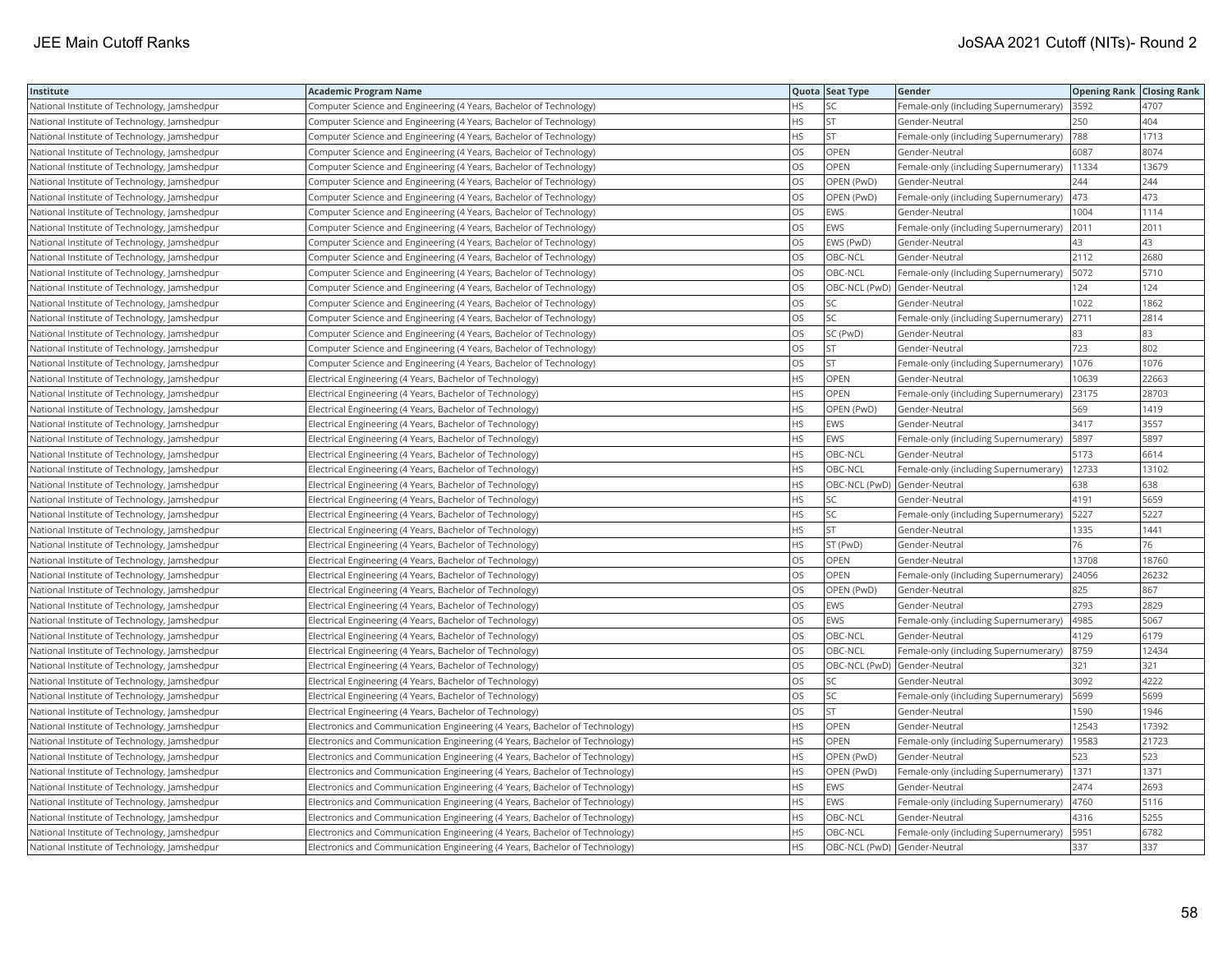| Institute                                    | <b>Academic Program Name</b>                                                |           | Quota Seat Type | Gender                                | <b>Opening Rank Closing Rank</b> |       |
|----------------------------------------------|-----------------------------------------------------------------------------|-----------|-----------------|---------------------------------------|----------------------------------|-------|
| National Institute of Technology, Jamshedpur | Electronics and Communication Engineering (4 Years, Bachelor of Technology) | HS.       | SC              | Gender-Neutral                        | 2883                             | 3677  |
| National Institute of Technology, Jamshedpur | Electronics and Communication Engineering (4 Years, Bachelor of Technology) | HS        | SC              | Female-only (including Supernumerary) | 6111                             | 7477  |
| National Institute of Technology, Jamshedpur | Electronics and Communication Engineering (4 Years, Bachelor of Technology) | HS        | ST              | Gender-Neutral                        | 833                              | 1193  |
| National Institute of Technology, Jamshedpur | Electronics and Communication Engineering (4 Years, Bachelor of Technology) | HS        | ST              | Female-only (including Supernumerary) | 2483                             | 2483  |
| National Institute of Technology, Jamshedpur | Electronics and Communication Engineering (4 Years, Bachelor of Technology) | <b>HS</b> | ST (PwD)        | Gender-Neutral                        | 57                               | 57    |
| National Institute of Technology, Jamshedpur | Electronics and Communication Engineering (4 Years, Bachelor of Technology) | <b>OS</b> | OPEN            | Gender-Neutral                        | 9479                             | 13371 |
| National Institute of Technology, Jamshedpur | Electronics and Communication Engineering (4 Years, Bachelor of Technology) | <b>OS</b> | <b>OPEN</b>     | Female-only (including Supernumerary) | 18924                            | 20814 |
| National Institute of Technology, Jamshedpur | Electronics and Communication Engineering (4 Years, Bachelor of Technology) | <b>OS</b> | OPEN (PwD)      | Gender-Neutral                        | 653                              | 653   |
| National Institute of Technology, Jamshedpur | Electronics and Communication Engineering (4 Years, Bachelor of Technology) | OS        | EWS             | Gender-Neutral                        | 1802                             | 1855  |
| National Institute of Technology, Jamshedpur | Electronics and Communication Engineering (4 Years, Bachelor of Technology) | OS        | EWS             | Female-only (including Supernumerary) | 3373                             | 3373  |
| National Institute of Technology, Jamshedpur | Electronics and Communication Engineering (4 Years, Bachelor of Technology) | OS        | EWS (PwD)       | Gender-Neutral                        | 81                               | 81    |
| National Institute of Technology, Jamshedpur | Electronics and Communication Engineering (4 Years, Bachelor of Technology) | OS        | OBC-NCL         | Gender-Neutral                        | 2874                             | 4442  |
| National Institute of Technology, Jamshedpur | Electronics and Communication Engineering (4 Years, Bachelor of Technology) | OS        | OBC-NCL         | Female-only (including Supernumerary) | 7819                             | 8127  |
| National Institute of Technology, Jamshedpur | Electronics and Communication Engineering (4 Years, Bachelor of Technology) | <b>OS</b> |                 | OBC-NCL (PwD) Gender-Neutral          | 353                              | 353   |
| National Institute of Technology, Jamshedpur | Electronics and Communication Engineering (4 Years, Bachelor of Technology) | <b>OS</b> | SC              | Gender-Neutral                        | 2498                             | 3190  |
| National Institute of Technology, Jamshedpur | Electronics and Communication Engineering (4 Years, Bachelor of Technology) | OS        | SC              | Female-only (including Supernumerary) | 4488                             | 4903  |
| National Institute of Technology, Jamshedpur | Electronics and Communication Engineering (4 Years, Bachelor of Technology) | <b>OS</b> | <b>ST</b>       | Gender-Neutral                        | 1265                             | 1385  |
| National Institute of Technology, Jamshedpur | Electronics and Communication Engineering (4 Years, Bachelor of Technology) | OS        | ST              | Female-only (including Supernumerary) | 1857                             | 1857  |
| National Institute of Technology, Jamshedpur | Mechanical Engineering (4 Years, Bachelor of Technology)                    | <b>HS</b> | OPEN            | Gender-Neutral                        | 10745                            | 27521 |
| National Institute of Technology, Jamshedpur | Mechanical Engineering (4 Years, Bachelor of Technology)                    | HS        | OPEN            | Female-only (including Supernumerary) | 32776                            | 40228 |
| National Institute of Technology, Jamshedpur | Mechanical Engineering (4 Years, Bachelor of Technology)                    | HS        | OPEN (PwD)      | Gender-Neutral                        | 2053                             | 2053  |
| National Institute of Technology, Jamshedpur | Mechanical Engineering (4 Years, Bachelor of Technology)                    | <b>HS</b> | EWS             | Gender-Neutral                        | 4070                             | 4832  |
| National Institute of Technology, Jamshedpur | Mechanical Engineering (4 Years, Bachelor of Technology)                    | <b>HS</b> | EWS             | Female-only (including Supernumerary) | 7598                             | 7598  |
| National Institute of Technology, Jamshedpur | Mechanical Engineering (4 Years, Bachelor of Technology)                    | HS        | OBC-NCL         | Gender-Neutral                        | 6637                             | 8531  |
| National Institute of Technology, Jamshedpur | Mechanical Engineering (4 Years, Bachelor of Technology)                    | HS        | OBC-NCL         | Female-only (including Supernumerary) | 13500                            | 15239 |
| National Institute of Technology, Jamshedpur | Mechanical Engineering (4 Years, Bachelor of Technology)                    | <b>HS</b> | SC              | Gender-Neutral                        | 5174                             | 7333  |
| National Institute of Technology, Jamshedpur | Mechanical Engineering (4 Years, Bachelor of Technology)                    | HS        | SC              | Female-only (including Supernumerary) | 8938                             | 9589  |
| National Institute of Technology, Jamshedpur | Mechanical Engineering (4 Years, Bachelor of Technology)                    | HS        | ST              | Gender-Neutral                        | 1539                             | 1671  |
| National Institute of Technology, Jamshedpur | Mechanical Engineering (4 Years, Bachelor of Technology)                    | HS        | <b>ST</b>       | Female-only (including Supernumerary) | 2863                             | 2863  |
| National Institute of Technology, Jamshedpur | Mechanical Engineering (4 Years, Bachelor of Technology)                    | <b>OS</b> | OPEN            | Gender-Neutral                        | 19133                            | 24124 |
| National Institute of Technology, Jamshedpur | Mechanical Engineering (4 Years, Bachelor of Technology)                    | OS        | OPEN            | Female-only (including Supernumerary) | 31420                            | 37710 |
| National Institute of Technology, Jamshedpur | Mechanical Engineering (4 Years, Bachelor of Technology)                    | OS        | OPEN (PwD)      | Gender-Neutral                        | 1305                             | 1305  |
| National Institute of Technology, Jamshedpur | Mechanical Engineering (4 Years, Bachelor of Technology)                    | OS        | EWS             | Gender-Neutral                        | 3594                             | 3698  |
| National Institute of Technology, Jamshedpur | Mechanical Engineering (4 Years, Bachelor of Technology)                    | OS        | EWS             | Female-only (including Supernumerary) | 6333                             | 6333  |
| National Institute of Technology, Jamshedpur | Mechanical Engineering (4 Years, Bachelor of Technology)                    | OS        | OBC-NCL         | Gender-Neutral                        | 6300                             | 8085  |
| National Institute of Technology, Jamshedpur | Mechanical Engineering (4 Years, Bachelor of Technology)                    | OS        | OBC-NCL         | Female-only (including Supernumerary) | 12998                            | 14780 |
| National Institute of Technology, Jamshedpur | Mechanical Engineering (4 Years, Bachelor of Technology)                    | <b>OS</b> |                 | OBC-NCL (PwD) Gender-Neutral          | 699                              | 699   |
| National Institute of Technology, Jamshedpur | Mechanical Engineering (4 Years, Bachelor of Technology)                    | OS        | SC              | Gender-Neutral                        | 2654                             | 4890  |
| National Institute of Technology, Jamshedpur | Mechanical Engineering (4 Years, Bachelor of Technology)                    | OS        | SC              | Female-only (including Supernumerary) | 5802                             | 6336  |
| National Institute of Technology, Jamshedpur | Mechanical Engineering (4 Years, Bachelor of Technology)                    | OS        | ST              | Gender-Neutral                        | 1993                             | 2170  |
| National Institute of Technology, Jamshedpur | Mechanical Engineering (4 Years, Bachelor of Technology)                    | OS        | ST              | Female-only (including Supernumerary) | 2938                             | 2938  |
| National Institute of Technology, Jamshedpur | Metallurgical and Materials Engineering (4 Years, Bachelor of Technology)   | HS        | <b>OPEN</b>     | Gender-Neutral                        | 29192                            | 39788 |
| National Institute of Technology, Jamshedpur | Metallurgical and Materials Engineering (4 Years, Bachelor of Technology)   | HS        | OPEN            | Female-only (including Supernumerary) | 45200                            | 51985 |
| National Institute of Technology, Jamshedpur | Metallurgical and Materials Engineering (4 Years, Bachelor of Technology)   | <b>HS</b> | EWS             | Gender-Neutral                        | 7163                             | 7225  |
| National Institute of Technology, Jamshedpur | Metallurgical and Materials Engineering (4 Years, Bachelor of Technology)   | HS        | EWS             | Female-only (including Supernumerary) | 10162                            | 10162 |
| National Institute of Technology, Jamshedpur | Metallurgical and Materials Engineering (4 Years, Bachelor of Technology)   | <b>HS</b> | OBC-NCL         | Gender-Neutral                        | 10400                            | 12179 |
| National Institute of Technology, Jamshedpur | Metallurgical and Materials Engineering (4 Years, Bachelor of Technology)   | HS        | OBC-NCL         | Female-only (including Supernumerary) | 15488                            | 18654 |
| National Institute of Technology, Jamshedpur | Metallurgical and Materials Engineering (4 Years, Bachelor of Technology)   | <b>HS</b> | SC              | Gender-Neutral                        | 6156                             | 8793  |
| National Institute of Technology, Jamshedpur | Metallurgical and Materials Engineering (4 Years, Bachelor of Technology)   | HS        | SC              | Female-only (including Supernumerary) | 11251                            | 11251 |
| National Institute of Technology, Jamshedpur | Metallurgical and Materials Engineering (4 Years, Bachelor of Technology)   | <b>HS</b> | <b>ST</b>       | Gender-Neutral                        | 2379                             | 3186  |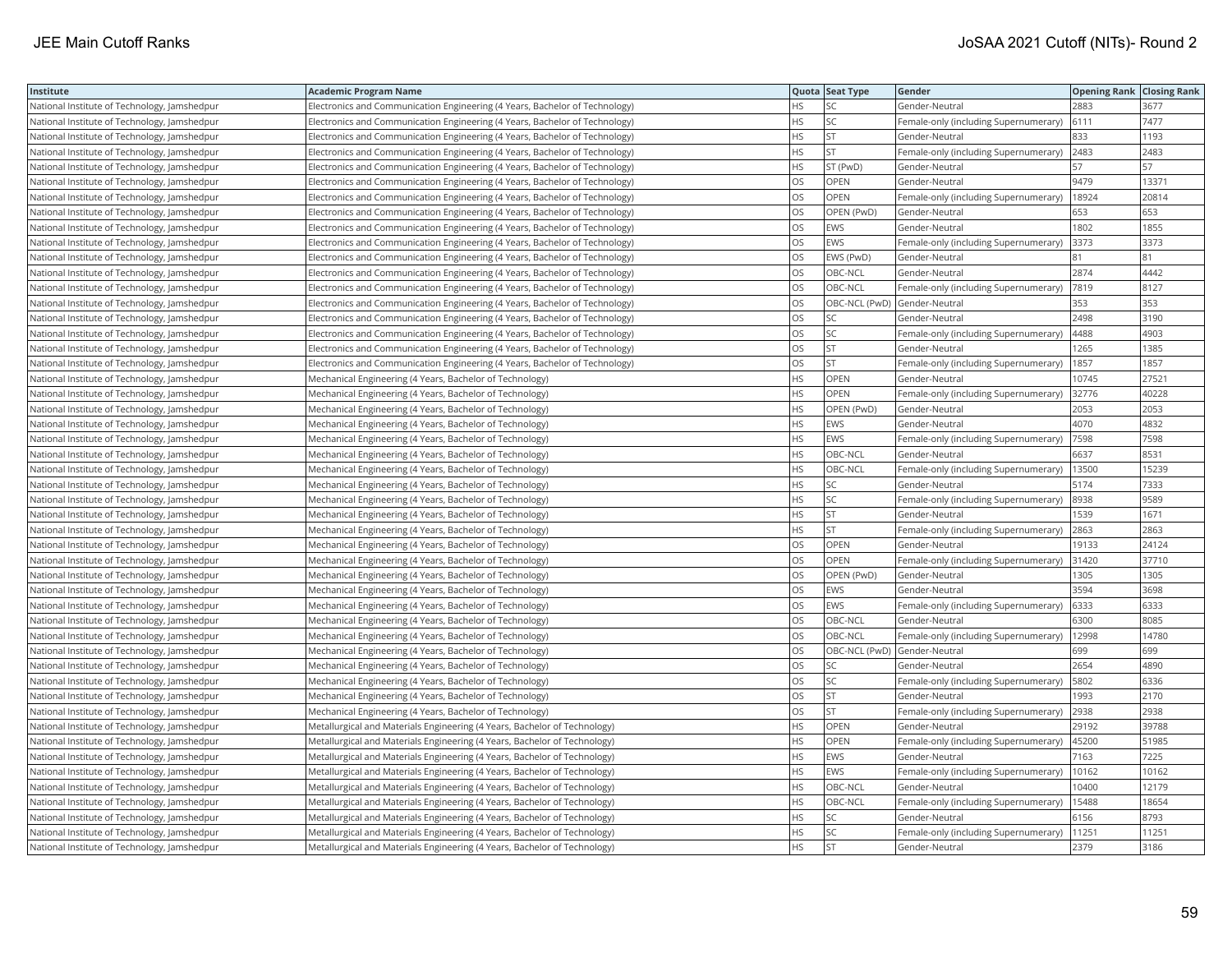| Institute                                     | <b>Academic Program Name</b>                                              |           | Quota Seat Type | Gender                                |       | <b>Opening Rank Closing Rank</b> |
|-----------------------------------------------|---------------------------------------------------------------------------|-----------|-----------------|---------------------------------------|-------|----------------------------------|
| National Institute of Technology, Jamshedpur  | Metallurgical and Materials Engineering (4 Years, Bachelor of Technology) | HS.       | <b>ST</b>       | Female-only (including Supernumerary) | 4029  | 4029                             |
| National Institute of Technology, Jamshedpur  | Metallurgical and Materials Engineering (4 Years, Bachelor of Technology) | OS        | OPEN            | Gender-Neutral                        | 23593 | 38687                            |
| National Institute of Technology, Jamshedpur  | Metallurgical and Materials Engineering (4 Years, Bachelor of Technology) | OS        | OPEN            | Female-only (including Supernumerary) | 45054 | 48738                            |
| National Institute of Technology, Jamshedpur  | Metallurgical and Materials Engineering (4 Years, Bachelor of Technology) | OS        | EWS             | Gender-Neutral                        | 5863  | 6027                             |
| National Institute of Technology, Jamshedpur  | Metallurgical and Materials Engineering (4 Years, Bachelor of Technology) | OS        | EWS             | Female-only (including Supernumerary) | 7734  | 7734                             |
| National Institute of Technology, Jamshedpur  | Metallurgical and Materials Engineering (4 Years, Bachelor of Technology) | OS        | OBC-NCL         | Gender-Neutral                        | 10959 | 12178                            |
| National Institute of Technology, Jamshedpur  | Metallurgical and Materials Engineering (4 Years, Bachelor of Technology) | <b>OS</b> | OBC-NCL         | Female-only (including Supernumerary) | 14744 | 18084                            |
| National Institute of Technology, Jamshedpur  | Metallurgical and Materials Engineering (4 Years, Bachelor of Technology) | OS        | SC              | Gender-Neutral                        | 4884  | 7107                             |
| National Institute of Technology, Jamshedpur  | Metallurgical and Materials Engineering (4 Years, Bachelor of Technology) | OS        | SC              | Female-only (including Supernumerary) | 9167  | 9167                             |
| National Institute of Technology, Jamshedpur  | Metallurgical and Materials Engineering (4 Years, Bachelor of Technology) | OS        | <b>ST</b>       | Gender-Neutral                        | 1868  | 3204                             |
| National Institute of Technology, Jamshedpur  | Metallurgical and Materials Engineering (4 Years, Bachelor of Technology) | OS        | ST              | Female-only (including Supernumerary) | 3642  | 3642                             |
| National Institute of Technology, Jamshedpur  | Production and Industrial Engineering (4 Years, Bachelor of Technology)   | <b>HS</b> | OPEN            | Gender-Neutral                        | 32284 | 43607                            |
| National Institute of Technology, Jamshedpur  | Production and Industrial Engineering (4 Years, Bachelor of Technology)   | HS        | OPEN            | Female-only (including Supernumerary) | 42393 | 52033                            |
| National Institute of Technology, Jamshedpur  | Production and Industrial Engineering (4 Years, Bachelor of Technology)   | <b>HS</b> | EWS             | Gender-Neutral                        | 7051  | 7370                             |
| National Institute of Technology, Jamshedpur  | Production and Industrial Engineering (4 Years, Bachelor of Technology)   | HS        | EWS             | Female-only (including Supernumerary) | 9353  | 9353                             |
| National Institute of Technology, Jamshedpur  | Production and Industrial Engineering (4 Years, Bachelor of Technology)   | <b>HS</b> | OBC-NCL         | Gender-Neutral                        | 11152 | 13752                            |
| National Institute of Technology, Jamshedpur  | Production and Industrial Engineering (4 Years, Bachelor of Technology)   | HS        | OBC-NCL         | Female-only (including Supernumerary) | 19663 | 20470                            |
| National Institute of Technology, Jamshedpur  | Production and Industrial Engineering (4 Years, Bachelor of Technology)   | <b>HS</b> | SC              | Gender-Neutral                        | 8067  | 8684                             |
| National Institute of Technology, Jamshedpur  | Production and Industrial Engineering (4 Years, Bachelor of Technology)   | HS        | SC              | Female-only (including Supernumerary) | 14276 | 14276                            |
| National Institute of Technology, Jamshedpur  | Production and Industrial Engineering (4 Years, Bachelor of Technology)   | <b>HS</b> | <b>ST</b>       | Gender-Neutral                        | 3001  | 3308                             |
| National Institute of Technology, Jamshedpur  | Production and Industrial Engineering (4 Years, Bachelor of Technology)   | OS        | OPEN            | Gender-Neutral                        | 32833 | 37949                            |
| National Institute of Technology, Jamshedpur  | Production and Industrial Engineering (4 Years, Bachelor of Technology)   | <b>OS</b> | OPEN            | Female-only (including Supernumerary) | 44249 | 45168                            |
| National Institute of Technology, Jamshedpur  | Production and Industrial Engineering (4 Years, Bachelor of Technology)   | OS        | EWS             | Gender-Neutral                        | 5891  | 5930                             |
| National Institute of Technology, Jamshedpur  | Production and Industrial Engineering (4 Years, Bachelor of Technology)   | OS        | EWS             | Female-only (including Supernumerary) | 8356  | 8356                             |
| National Institute of Technology, Jamshedpur  | Production and Industrial Engineering (4 Years, Bachelor of Technology)   | OS        | OBC-NCL         | Gender-Neutral                        | 11041 | 11949                            |
| National Institute of Technology, Jamshedpur  | Production and Industrial Engineering (4 Years, Bachelor of Technology)   | OS        | OBC-NCL         | Female-only (including Supernumerary) | 16697 | 17502                            |
| National Institute of Technology, Jamshedpur  | Production and Industrial Engineering (4 Years, Bachelor of Technology)   | OS        | SC              | Gender-Neutral                        | 6758  | 7010                             |
| National Institute of Technology, Jamshedpur  | Production and Industrial Engineering (4 Years, Bachelor of Technology)   | OS        | SC              | Female-only (including Supernumerary) | 9164  | 9164                             |
| National Institute of Technology, Jamshedpur  | Production and Industrial Engineering (4 Years, Bachelor of Technology)   | <b>OS</b> | <b>ST</b>       | Gender-Neutral                        | 2959  | 3274                             |
| National Institute of Technology, Kurukshetra | Civil Engineering (4 Years, Bachelor of Technology)                       | HS        | OPEN            | Gender-Neutral                        | 21007 | 37846                            |
| National Institute of Technology, Kurukshetra | Civil Engineering (4 Years, Bachelor of Technology)                       | <b>HS</b> | OPEN            | Female-only (including Supernumerary) | 33198 | 46228                            |
| National Institute of Technology, Kurukshetra | Civil Engineering (4 Years, Bachelor of Technology)                       | HS        | OPEN (PwD)      | Gender-Neutral                        | 689   | 689                              |
| National Institute of Technology, Kurukshetra | Civil Engineering (4 Years, Bachelor of Technology)                       | <b>HS</b> | EWS             | Gender-Neutral                        | 5685  | 6431                             |
| National Institute of Technology, Kurukshetra | Civil Engineering (4 Years, Bachelor of Technology)                       | <b>HS</b> | EWS             | Female-only (including Supernumerary) | 7182  | 7182                             |
| National Institute of Technology, Kurukshetra | Civil Engineering (4 Years, Bachelor of Technology)                       | HS        | OBC-NCL         | Gender-Neutral                        | 10469 | 13609                            |
| National Institute of Technology, Kurukshetra | Civil Engineering (4 Years, Bachelor of Technology)                       | <b>HS</b> | OBC-NCL         | Female-only (including Supernumerary) | 17057 | 18614                            |
| National Institute of Technology, Kurukshetra | Civil Engineering (4 Years, Bachelor of Technology)                       | HS        | SC              | Gender-Neutral                        | 2321  | 6407                             |
| National Institute of Technology, Kurukshetra | Civil Engineering (4 Years, Bachelor of Technology)                       | <b>HS</b> | SC              | Female-only (including Supernumerary) | 9835  | 12053                            |
| National Institute of Technology, Kurukshetra | Civil Engineering (4 Years, Bachelor of Technology)                       | <b>HS</b> | ST              | Gender-Neutral                        | 6139  | 6139                             |
| National Institute of Technology, Kurukshetra | Civil Engineering (4 Years, Bachelor of Technology)                       | <b>HS</b> | <b>ST</b>       | Female-only (including Supernumerary) | 15947 | 15947                            |
| National Institute of Technology, Kurukshetra | Civil Engineering (4 Years, Bachelor of Technology)                       | OS        | OPEN            | Gender-Neutral                        | 18693 | 29608                            |
| National Institute of Technology, Kurukshetra | Civil Engineering (4 Years, Bachelor of Technology)                       | <b>OS</b> | OPEN            | Female-only (including Supernumerary) | 30268 | 39654                            |
| National Institute of Technology, Kurukshetra | Civil Engineering (4 Years, Bachelor of Technology)                       | OS        | OPEN (PwD)      | Gender-Neutral                        | 1136  | 1216                             |
| National Institute of Technology, Kurukshetra | Civil Engineering (4 Years, Bachelor of Technology)                       | <b>OS</b> | EWS             | Gender-Neutral                        | 4411  | 4645                             |
| National Institute of Technology, Kurukshetra | Civil Engineering (4 Years, Bachelor of Technology)                       | OS        | EWS             | Female-only (including Supernumerary) | 6780  | 6806                             |
| National Institute of Technology, Kurukshetra | Civil Engineering (4 Years, Bachelor of Technology)                       | <b>OS</b> | OBC-NCL         | Gender-Neutral                        | 7659  | 9532                             |
| National Institute of Technology, Kurukshetra | Civil Engineering (4 Years, Bachelor of Technology)                       | OS        | OBC-NCL         | Female-only (including Supernumerary) | 13896 | 16765                            |
| National Institute of Technology, Kurukshetra | Civil Engineering (4 Years, Bachelor of Technology)                       | OS        |                 | OBC-NCL (PwD) Gender-Neutral          | 479   | 479                              |
| National Institute of Technology, Kurukshetra | Civil Engineering (4 Years, Bachelor of Technology)                       | OS        | SC              | Gender-Neutral                        | 2873  | 4949                             |
| National Institute of Technology, Kurukshetra | Civil Engineering (4 Years, Bachelor of Technology)                       | <b>OS</b> | <b>SC</b>       | Female-only (including Supernumerary) | 6065  | 6499                             |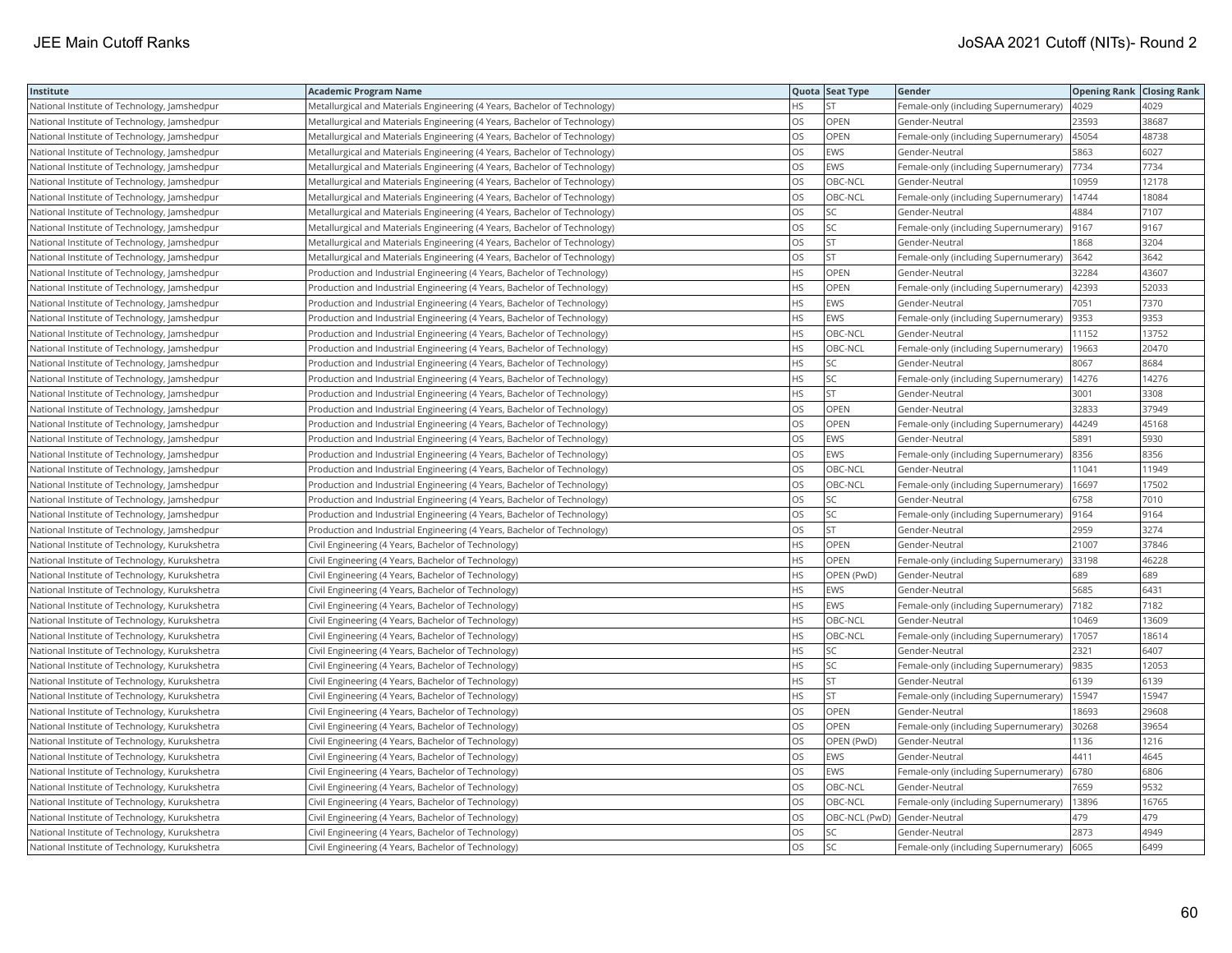| Institute                                     | <b>Academic Program Name</b>                             |           | Quota Seat Type | Gender                                |       | <b>Opening Rank Closing Rank</b> |
|-----------------------------------------------|----------------------------------------------------------|-----------|-----------------|---------------------------------------|-------|----------------------------------|
| National Institute of Technology, Kurukshetra | Civil Engineering (4 Years, Bachelor of Technology)      | OS.       | <b>ST</b>       | Gender-Neutral                        | 638   | 787                              |
| National Institute of Technology, Kurukshetra | Civil Engineering (4 Years, Bachelor of Technology)      | OS        | ST              | Female-only (including Supernumerary) | 2023  | 2023                             |
| National Institute of Technology, Kurukshetra | Civil Engineering (4 Years, Bachelor of Technology)      | OS        | ST (PwD)        | Gender-Neutral                        | 45    | 45                               |
| National Institute of Technology, Kurukshetra | Computer Engineering (4 Years, Bachelor of Technology)   | <b>HS</b> | OPEN            | Gender-Neutral                        | 624   | 6001                             |
| National Institute of Technology, Kurukshetra | Computer Engineering (4 Years, Bachelor of Technology)   | <b>HS</b> | OPEN            | Female-only (including Supernumerary) | 1830  | 11360                            |
| National Institute of Technology, Kurukshetra | Computer Engineering (4 Years, Bachelor of Technology)   | <b>HS</b> | OPEN (PwD)      | Gender-Neutral                        | 171   | 364                              |
| National Institute of Technology, Kurukshetra | Computer Engineering (4 Years, Bachelor of Technology)   | <b>HS</b> | OPEN (PwD)      | Female-only (including Supernumerary) | 190   | 190                              |
| National Institute of Technology, Kurukshetra | Computer Engineering (4 Years, Bachelor of Technology)   | <b>HS</b> | EWS             | Gender-Neutral                        | 822   | 1157                             |
| National Institute of Technology, Kurukshetra | Computer Engineering (4 Years, Bachelor of Technology)   | HS        | EWS             | Female-only (including Supernumerary) | 2709  | 3190                             |
| National Institute of Technology, Kurukshetra | Computer Engineering (4 Years, Bachelor of Technology)   | <b>HS</b> | OBC-NCL         | Gender-Neutral                        | 1212  | 3723                             |
| National Institute of Technology, Kurukshetra | Computer Engineering (4 Years, Bachelor of Technology)   | HS        | OBC-NCL         | Female-only (including Supernumerary) | 2991  | 6838                             |
| National Institute of Technology, Kurukshetra | Computer Engineering (4 Years, Bachelor of Technology)   | <b>HS</b> |                 | OBC-NCL (PwD) Gender-Neutral          | 378   | 378                              |
| National Institute of Technology, Kurukshetra | Computer Engineering (4 Years, Bachelor of Technology)   | HS        | SC              | Gender-Neutral                        | 895   | 1886                             |
| National Institute of Technology, Kurukshetra | Computer Engineering (4 Years, Bachelor of Technology)   | HS        | SC              | Female-only (including Supernumerary) | 3214  | 4431                             |
| National Institute of Technology, Kurukshetra | Computer Engineering (4 Years, Bachelor of Technology)   | <b>HS</b> | <b>ST</b>       | Gender-Neutral                        | 1191  | 6372                             |
| National Institute of Technology, Kurukshetra | Computer Engineering (4 Years, Bachelor of Technology)   | HS        | <b>ST</b>       | Female-only (including Supernumerary) | 4710  | 6506                             |
| National Institute of Technology, Kurukshetra | Computer Engineering (4 Years, Bachelor of Technology)   | OS        | <b>OPEN</b>     | Gender-Neutral                        | 1431  | 5312                             |
| National Institute of Technology, Kurukshetra | Computer Engineering (4 Years, Bachelor of Technology)   | OS        | OPEN            | Female-only (including Supernumerary) | 7859  | 10380                            |
| National Institute of Technology, Kurukshetra | Computer Engineering (4 Years, Bachelor of Technology)   | OS        | OPEN (PwD)      | Gender-Neutral                        | 150   | 192                              |
| National Institute of Technology, Kurukshetra | Computer Engineering (4 Years, Bachelor of Technology)   | OS        | EWS             | Gender-Neutral                        | 651   | 819                              |
| National Institute of Technology, Kurukshetra | Computer Engineering (4 Years, Bachelor of Technology)   | OS        | EWS             | Female-only (including Supernumerary) | 1912  | 1918                             |
| National Institute of Technology, Kurukshetra | Computer Engineering (4 Years, Bachelor of Technology)   | OS        | OBC-NCL         | Gender-Neutral                        | 1412  | 2269                             |
| National Institute of Technology, Kurukshetra | Computer Engineering (4 Years, Bachelor of Technology)   | <b>OS</b> | OBC-NCL         | Female-only (including Supernumerary) | 3625  | 4180                             |
| National Institute of Technology, Kurukshetra | Computer Engineering (4 Years, Bachelor of Technology)   | OS        |                 | OBC-NCL (PwD) Gender-Neutral          | 101   | 116                              |
| National Institute of Technology, Kurukshetra | Computer Engineering (4 Years, Bachelor of Technology)   | OS        | SC              | Gender-Neutral                        | 808   | 1465                             |
| National Institute of Technology, Kurukshetra | Computer Engineering (4 Years, Bachelor of Technology)   | OS        | SC              | Female-only (including Supernumerary) | 2582  | 2753                             |
| National Institute of Technology, Kurukshetra | Computer Engineering (4 Years, Bachelor of Technology)   | OS        | SC (PwD)        | Gender-Neutral                        | 95    | 95                               |
| National Institute of Technology, Kurukshetra | Computer Engineering (4 Years, Bachelor of Technology)   | OS        | <b>ST</b>       | Gender-Neutral                        | 397   | 632                              |
| National Institute of Technology, Kurukshetra | Computer Engineering (4 Years, Bachelor of Technology)   | OS        | <b>ST</b>       | Female-only (including Supernumerary) | 732   | 748                              |
| National Institute of Technology, Kurukshetra | Electrical Engineering (4 Years, Bachelor of Technology) | <b>HS</b> | <b>OPEN</b>     | Gender-Neutral                        | 9783  | 19142                            |
| National Institute of Technology, Kurukshetra | Electrical Engineering (4 Years, Bachelor of Technology) | HS        | OPEN            | Female-only (including Supernumerary) | 22600 | 30139                            |
| National Institute of Technology, Kurukshetra | Electrical Engineering (4 Years, Bachelor of Technology) | HS        | OPEN (PwD)      | Gender-Neutral                        | 541   | 541                              |
| National Institute of Technology, Kurukshetra | Electrical Engineering (4 Years, Bachelor of Technology) | <b>HS</b> | EWS             | Gender-Neutral                        | 2847  | 3351                             |
| National Institute of Technology, Kurukshetra | Electrical Engineering (4 Years, Bachelor of Technology) | <b>HS</b> | EWS             | Female-only (including Supernumerary) | 5066  | 5066                             |
| National Institute of Technology, Kurukshetra | Electrical Engineering (4 Years, Bachelor of Technology) | HS        | OBC-NCL         | Gender-Neutral                        | 6790  | 9560                             |
| National Institute of Technology, Kurukshetra | Electrical Engineering (4 Years, Bachelor of Technology) | HS        | OBC-NCL         | Female-only (including Supernumerary) | 12504 | 14525                            |
| National Institute of Technology, Kurukshetra | Electrical Engineering (4 Years, Bachelor of Technology) | <b>HS</b> | SC              | Gender-Neutral                        | 3591  | 4927                             |
| National Institute of Technology, Kurukshetra | Electrical Engineering (4 Years, Bachelor of Technology) | HS        | SC              | Female-only (including Supernumerary) | 6583  | 6756                             |
| National Institute of Technology, Kurukshetra | Electrical Engineering (4 Years, Bachelor of Technology) | HS        | <b>ST</b>       | Gender-Neutral                        | 5763  | 23356                            |
| National Institute of Technology, Kurukshetra | Electrical Engineering (4 Years, Bachelor of Technology) | <b>HS</b> | ST              | Female-only (including Supernumerary) | 5031  | 5031                             |
| National Institute of Technology, Kurukshetra | Electrical Engineering (4 Years, Bachelor of Technology) | OS        | OPEN            | Gender-Neutral                        | 11917 | 14985                            |
| National Institute of Technology, Kurukshetra | Electrical Engineering (4 Years, Bachelor of Technology) | OS        | OPEN            | Female-only (including Supernumerary) | 18893 | 21850                            |
| National Institute of Technology, Kurukshetra | Electrical Engineering (4 Years, Bachelor of Technology) | OS        | OPEN (PwD)      | Gender-Neutral                        | 256   | 770                              |
| National Institute of Technology, Kurukshetra | Electrical Engineering (4 Years, Bachelor of Technology) | <b>OS</b> | EWS             | Gender-Neutral                        | 2450  | 2628                             |
| National Institute of Technology, Kurukshetra | Electrical Engineering (4 Years, Bachelor of Technology) | OS        | EWS             | Female-only (including Supernumerary) | 3470  | 3689                             |
| National Institute of Technology, Kurukshetra | Electrical Engineering (4 Years, Bachelor of Technology) | <b>OS</b> | OBC-NCL         | Gender-Neutral                        | 4688  | 5654                             |
| National Institute of Technology, Kurukshetra | Electrical Engineering (4 Years, Bachelor of Technology) | OS        | OBC-NCL         | Female-only (including Supernumerary) | 8100  | 9975                             |
| National Institute of Technology, Kurukshetra | Electrical Engineering (4 Years, Bachelor of Technology) | OS        |                 | OBC-NCL (PwD) Gender-Neutral          | 274   | 274                              |
| National Institute of Technology, Kurukshetra | Electrical Engineering (4 Years, Bachelor of Technology) | OS        | SC              | Gender-Neutral                        | 2759  | 3541                             |
| National Institute of Technology, Kurukshetra | Electrical Engineering (4 Years, Bachelor of Technology) | <b>OS</b> | <b>SC</b>       | Female-only (including Supernumerary) | 4338  | 4841                             |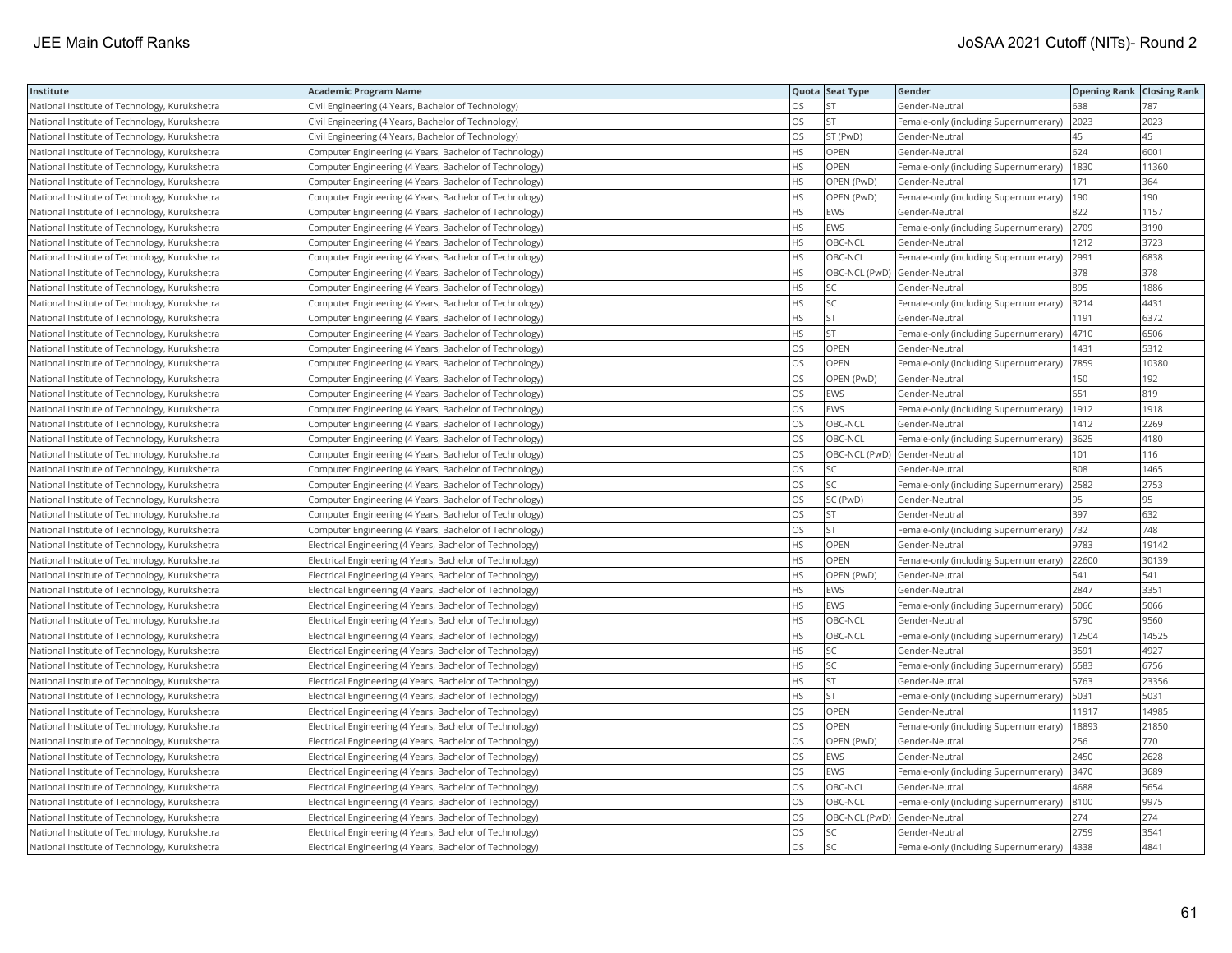| Institute                                     | <b>Academic Program Name</b>                                                |           | Quota Seat Type              | Gender                                | <b>Opening Rank Closing Rank</b> |       |
|-----------------------------------------------|-----------------------------------------------------------------------------|-----------|------------------------------|---------------------------------------|----------------------------------|-------|
| National Institute of Technology, Kurukshetra | Electrical Engineering (4 Years, Bachelor of Technology)                    | OS.       | <b>ST</b>                    | Gender-Neutral                        | 934                              | 1229  |
| National Institute of Technology, Kurukshetra | Electrical Engineering (4 Years, Bachelor of Technology)                    | OS        | <b>ST</b>                    | Female-only (including Supernumerary) | 1853                             | 1853  |
| National Institute of Technology, Kurukshetra | Electronics and Communication Engineering (4 Years, Bachelor of Technology) | НS        | <b>OPEN</b>                  | Gender-Neutral                        | 7191                             | 14138 |
| National Institute of Technology, Kurukshetra | Electronics and Communication Engineering (4 Years, Bachelor of Technology) | HS        | OPEN                         | Female-only (including Supernumerary) | 16358                            | 21637 |
| National Institute of Technology, Kurukshetra | Electronics and Communication Engineering (4 Years, Bachelor of Technology) | HS        | OPEN (PwD)                   | Gender-Neutral                        | 536                              | 536   |
| National Institute of Technology, Kurukshetra | Electronics and Communication Engineering (4 Years, Bachelor of Technology) | HS        | EWS                          | Gender-Neutral                        | 1906                             | 2330  |
| National Institute of Technology, Kurukshetra | Electronics and Communication Engineering (4 Years, Bachelor of Technology) | HS.       | <b>EWS</b>                   | Female-only (including Supernumerary) | 4201                             | 4201  |
| National Institute of Technology, Kurukshetra | Electronics and Communication Engineering (4 Years, Bachelor of Technology) | HS        | OBC-NCL                      | Gender-Neutral                        | 3917                             | 6646  |
| National Institute of Technology, Kurukshetra | Electronics and Communication Engineering (4 Years, Bachelor of Technology) | HS        | OBC-NCL                      | Female-only (including Supernumerary) | 10137                            | 11954 |
| National Institute of Technology, Kurukshetra | Electronics and Communication Engineering (4 Years, Bachelor of Technology) | <b>HS</b> | SC                           | Gender-Neutral                        | 2471                             | 3312  |
| National Institute of Technology, Kurukshetra | Electronics and Communication Engineering (4 Years, Bachelor of Technology) | <b>HS</b> | SC                           | Female-only (including Supernumerary) | 6016                             | 6181  |
| National Institute of Technology, Kurukshetra | Electronics and Communication Engineering (4 Years, Bachelor of Technology) | HS        | ST                           | Gender-Neutral                        | 7877                             | 17533 |
| National Institute of Technology, Kurukshetra | Electronics and Communication Engineering (4 Years, Bachelor of Technology) | OS        | OPEN                         | Gender-Neutral                        | 8077                             | 11060 |
| National Institute of Technology, Kurukshetra | Electronics and Communication Engineering (4 Years, Bachelor of Technology) | OS        | <b>OPEN</b>                  | Female-only (including Supernumerary) | 11623                            | 15670 |
| National Institute of Technology, Kurukshetra | Electronics and Communication Engineering (4 Years, Bachelor of Technology) | OS        | OPEN (PwD)                   | Gender-Neutral                        | 401                              | 401   |
| National Institute of Technology, Kurukshetra | Electronics and Communication Engineering (4 Years, Bachelor of Technology) | OS        | EWS                          | Gender-Neutral                        | 1452                             | 1505  |
| National Institute of Technology, Kurukshetra | Electronics and Communication Engineering (4 Years, Bachelor of Technology) | OS        | EWS                          | Female-only (including Supernumerary) | 3044                             | 3159  |
| National Institute of Technology, Kurukshetra | Electronics and Communication Engineering (4 Years, Bachelor of Technology) | OS        | OBC-NCL                      | Gender-Neutral                        | 3567                             | 3989  |
| National Institute of Technology, Kurukshetra | Electronics and Communication Engineering (4 Years, Bachelor of Technology) | OS        | OBC-NCL                      | Female-only (including Supernumerary) | 5610                             | 7787  |
| National Institute of Technology, Kurukshetra | Electronics and Communication Engineering (4 Years, Bachelor of Technology) | OS        | OBC-NCL (PwD)                | Gender-Neutral                        | 167                              | 167   |
| National Institute of Technology, Kurukshetra | Electronics and Communication Engineering (4 Years, Bachelor of Technology) | OS        | SC                           | Gender-Neutral                        | 2193                             | 2634  |
| National Institute of Technology, Kurukshetra | Electronics and Communication Engineering (4 Years, Bachelor of Technology) | <b>OS</b> | SC                           | Female-only (including Supernumerary) | 3438                             | 3825  |
| National Institute of Technology, Kurukshetra | Electronics and Communication Engineering (4 Years, Bachelor of Technology) | OS        | <b>ST</b>                    | Gender-Neutral                        | 832                              | 1069  |
| National Institute of Technology, Kurukshetra | Electronics and Communication Engineering (4 Years, Bachelor of Technology) | OS        | <b>ST</b>                    | Female-only (including Supernumerary) | 1615                             | 1615  |
| National Institute of Technology, Kurukshetra | Information Technology (4 Years, Bachelor of Technology)                    | <b>HS</b> | OPEN                         | Gender-Neutral                        | 6110                             | 9553  |
| National Institute of Technology, Kurukshetra | Information Technology (4 Years, Bachelor of Technology)                    | HS        | OPEN                         | Female-only (including Supernumerary) | 11691                            | 14244 |
| National Institute of Technology, Kurukshetra | Information Technology (4 Years, Bachelor of Technology)                    | HS        | OPEN (PwD)                   | Gender-Neutral                        | 419                              | 419   |
| National Institute of Technology, Kurukshetra | Information Technology (4 Years, Bachelor of Technology)                    | HS.       | OPEN (PwD)                   | Female-only (including Supernumerary) | 665                              | 665   |
| National Institute of Technology, Kurukshetra | Information Technology (4 Years, Bachelor of Technology)                    | HS.       | <b>EWS</b>                   | Gender-Neutral                        | 1246                             | 1683  |
| National Institute of Technology, Kurukshetra | Information Technology (4 Years, Bachelor of Technology)                    | HS        | EWS                          | Female-only (including Supernumerary) | 3786                             | 3786  |
| National Institute of Technology, Kurukshetra | Information Technology (4 Years, Bachelor of Technology)                    | HS.       | OBC-NCL                      | Gender-Neutral                        | 3731                             | 5127  |
| National Institute of Technology, Kurukshetra | Information Technology (4 Years, Bachelor of Technology)                    | HS        | OBC-NCL                      | Female-only (including Supernumerary) | 7376                             | 8515  |
| National Institute of Technology, Kurukshetra | Information Technology (4 Years, Bachelor of Technology)                    | HS        | SC                           | Gender-Neutral                        | 1972                             | 2427  |
| National Institute of Technology, Kurukshetra | Information Technology (4 Years, Bachelor of Technology)                    | HS        | SC                           | Female-only (including Supernumerary) | 5345                             | 5632  |
| National Institute of Technology, Kurukshetra | Information Technology (4 Years, Bachelor of Technology)                    | HS        | <b>ST</b>                    | Gender-Neutral                        | 9057                             | 15292 |
| National Institute of Technology, Kurukshetra | Information Technology (4 Years, Bachelor of Technology)                    | HS        | <b>ST</b>                    | Female-only (including Supernumerary) | 13728                            | 13728 |
| National Institute of Technology, Kurukshetra | Information Technology (4 Years, Bachelor of Technology)                    | <b>OS</b> | OPEN                         | Gender-Neutral                        | 5230                             | 6552  |
| National Institute of Technology, Kurukshetra | Information Technology (4 Years, Bachelor of Technology)                    | OS        | OPEN                         | Female-only (including Supernumerary) | 9804                             | 11455 |
| National Institute of Technology, Kurukshetra | Information Technology (4 Years, Bachelor of Technology)                    | OS        | OPEN (PwD)                   | Gender-Neutral                        | 200                              | 200   |
| National Institute of Technology, Kurukshetra | Information Technology (4 Years, Bachelor of Technology)                    | OS        | EWS                          | Gender-Neutral                        | 824                              | 870   |
| National Institute of Technology, Kurukshetra | Information Technology (4 Years, Bachelor of Technology)                    | OS        | EWS                          | Female-only (including Supernumerary) | 1979                             | 2110  |
| National Institute of Technology, Kurukshetra | Information Technology (4 Years, Bachelor of Technology)                    | OS        | OBC-NCL                      | Gender-Neutral                        | 2257                             | 2519  |
| National Institute of Technology, Kurukshetra | Information Technology (4 Years, Bachelor of Technology)                    | OS        | OBC-NCL                      | Female-only (including Supernumerary) | 5082                             | 5309  |
| National Institute of Technology, Kurukshetra | Information Technology (4 Years, Bachelor of Technology)                    | OS        | OBC-NCL (PwD) Gender-Neutral |                                       | 134                              | 134   |
| National Institute of Technology, Kurukshetra | Information Technology (4 Years, Bachelor of Technology)                    | OS        | SC                           | Gender-Neutral                        | 1514                             | 1832  |
| National Institute of Technology, Kurukshetra | Information Technology (4 Years, Bachelor of Technology)                    | OS        | SC                           | Female-only (including Supernumerary) | 2307                             | 3086  |
| National Institute of Technology, Kurukshetra | Information Technology (4 Years, Bachelor of Technology)                    | OS        | <b>ST</b>                    | Gender-Neutral                        | 625                              | 724   |
| National Institute of Technology, Kurukshetra | Information Technology (4 Years, Bachelor of Technology)                    | OS        | <b>ST</b>                    | Female-only (including Supernumerary) | 905                              | 905   |
| National Institute of Technology, Kurukshetra | Mechanical Engineering (4 Years, Bachelor of Technology)                    | HS        | <b>OPEN</b>                  | Gender-Neutral                        | 16013                            | 26566 |
| National Institute of Technology, Kurukshetra | Mechanical Engineering (4 Years, Bachelor of Technology)                    | HS.       | <b>OPEN</b>                  | Female-only (including Supernumerary) | 34101                            | 38446 |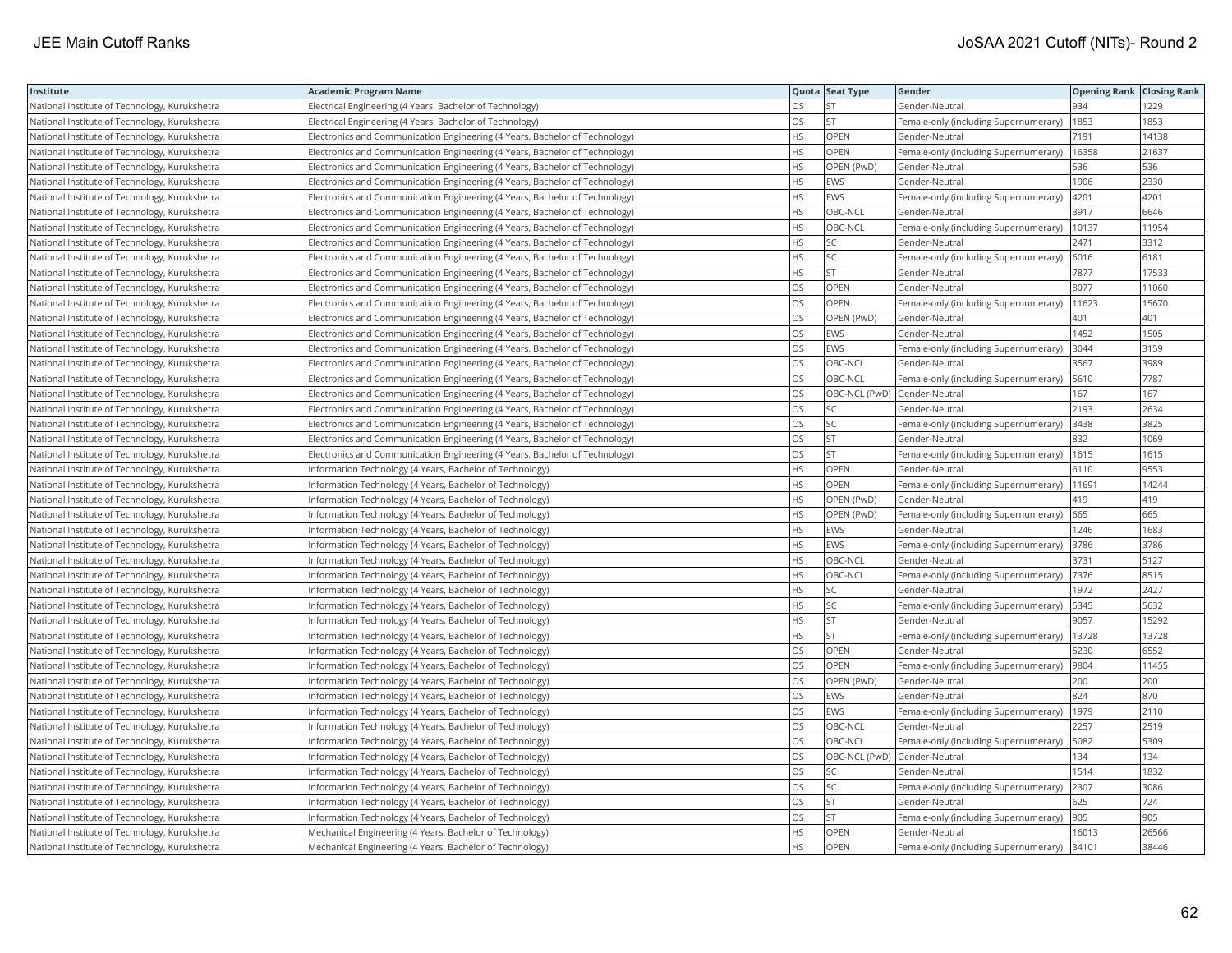| Institute                                     | <b>Academic Program Name</b>                                            |           | Quota Seat Type | Gender                                |        | <b>Opening Rank Closing Rank</b> |
|-----------------------------------------------|-------------------------------------------------------------------------|-----------|-----------------|---------------------------------------|--------|----------------------------------|
| National Institute of Technology, Kurukshetra | Mechanical Engineering (4 Years, Bachelor of Technology)                | HS        | OPEN (PwD)      | Gender-Neutral                        | 1718   | 1718                             |
| National Institute of Technology, Kurukshetra | Mechanical Engineering (4 Years, Bachelor of Technology)                | HS        | <b>EWS</b>      | Gender-Neutral                        | 3954   | 4648                             |
| National Institute of Technology, Kurukshetra | Mechanical Engineering (4 Years, Bachelor of Technology)                | <b>HS</b> | EWS             | Female-only (including Supernumerary) | 6045   | 6045                             |
| National Institute of Technology, Kurukshetra | Mechanical Engineering (4 Years, Bachelor of Technology)                | <b>HS</b> | OBC-NCL         | Gender-Neutral                        | 6559   | 11303                            |
| National Institute of Technology, Kurukshetra | Mechanical Engineering (4 Years, Bachelor of Technology)                | <b>HS</b> | OBC-NCL         | Female-only (including Supernumerary) | 14537  | 16789                            |
| National Institute of Technology, Kurukshetra | Mechanical Engineering (4 Years, Bachelor of Technology)                | HS        | SC              | Gender-Neutral                        | 4226   | 5823                             |
| National Institute of Technology, Kurukshetra | Mechanical Engineering (4 Years, Bachelor of Technology)                | <b>HS</b> | SC              | Female-only (including Supernumerary) | 8874   | 11424                            |
| National Institute of Technology, Kurukshetra | Mechanical Engineering (4 Years, Bachelor of Technology)                | HS        | <b>ST</b>       | Gender-Neutral                        | 18751  | 24286                            |
| National Institute of Technology, Kurukshetra | Mechanical Engineering (4 Years, Bachelor of Technology)                | OS        | OPEN            | Gender-Neutral                        | 16371  | 20771                            |
| National Institute of Technology, Kurukshetra | Mechanical Engineering (4 Years, Bachelor of Technology)                | OS        | <b>OPEN</b>     | Female-only (including Supernumerary) | 29164  | 31436                            |
| National Institute of Technology, Kurukshetra | Mechanical Engineering (4 Years, Bachelor of Technology)                | OS        | OPEN (PwD)      | Gender-Neutral                        | 1163   | 1163                             |
| National Institute of Technology, Kurukshetra | Mechanical Engineering (4 Years, Bachelor of Technology)                | OS        | EWS             | Gender-Neutral                        | 2944   | 3234                             |
| National Institute of Technology, Kurukshetra | Mechanical Engineering (4 Years, Bachelor of Technology)                | OS        | EWS             | Female-only (including Supernumerary) | 4802   | 6022                             |
| National Institute of Technology, Kurukshetra | Mechanical Engineering (4 Years, Bachelor of Technology)                | <b>OS</b> | OBC-NCL         | Gender-Neutral                        | 6206   | 7422                             |
| National Institute of Technology, Kurukshetra | Mechanical Engineering (4 Years, Bachelor of Technology)                | OS        | OBC-NCL         | Female-only (including Supernumerary) | 14427  | 14904                            |
| National Institute of Technology, Kurukshetra | Mechanical Engineering (4 Years, Bachelor of Technology)                | OS        |                 | OBC-NCL (PwD) Gender-Neutral          | 510    | 510                              |
| National Institute of Technology, Kurukshetra | Mechanical Engineering (4 Years, Bachelor of Technology)                | OS        | SC              | Gender-Neutral                        | 3751   | 4742                             |
| National Institute of Technology, Kurukshetra | Mechanical Engineering (4 Years, Bachelor of Technology)                | OS        | SC              | Female-only (including Supernumerary) | 6549   | 7782                             |
| National Institute of Technology, Kurukshetra | Mechanical Engineering (4 Years, Bachelor of Technology)                | OS        | ST              | Gender-Neutral                        | 1435   | 1552                             |
| National Institute of Technology, Kurukshetra | Mechanical Engineering (4 Years, Bachelor of Technology)                | <b>OS</b> | <b>ST</b>       | Female-only (including Supernumerary) | 2176   | 2176                             |
| National Institute of Technology, Kurukshetra | Production and Industrial Engineering (4 Years, Bachelor of Technology) | HS        | OPEN            | Gender-Neutral                        | 28661  | 40258                            |
| National Institute of Technology, Kurukshetra | Production and Industrial Engineering (4 Years, Bachelor of Technology) | <b>HS</b> | OPEN            | Female-only (including Supernumerary) | 41117  | 46902                            |
| National Institute of Technology, Kurukshetra | Production and Industrial Engineering (4 Years, Bachelor of Technology) | HS        | EWS             | Gender-Neutral                        | 6104   | 6791                             |
| National Institute of Technology, Kurukshetra | Production and Industrial Engineering (4 Years, Bachelor of Technology) | HS        | EWS             | Female-only (including Supernumerary) | 7234   | 7234                             |
| National Institute of Technology, Kurukshetra | Production and Industrial Engineering (4 Years, Bachelor of Technology) | <b>HS</b> | OBC-NCL         | Gender-Neutral                        | 12756  | 14634                            |
| National Institute of Technology, Kurukshetra | Production and Industrial Engineering (4 Years, Bachelor of Technology) | HS        | OBC-NCL         | Female-only (including Supernumerary) | 17093  | 21154                            |
| National Institute of Technology, Kurukshetra | Production and Industrial Engineering (4 Years, Bachelor of Technology) | HS        | SC              | Gender-Neutral                        | 7461   | 8909                             |
| National Institute of Technology, Kurukshetra | Production and Industrial Engineering (4 Years, Bachelor of Technology) | HS        | SC              | Female-only (including Supernumerary) | 13250  | 13559                            |
| National Institute of Technology, Kurukshetra | Production and Industrial Engineering (4 Years, Bachelor of Technology) | <b>OS</b> | <b>OPEN</b>     | Gender-Neutral                        | 27744  | 33732                            |
| National Institute of Technology, Kurukshetra | Production and Industrial Engineering (4 Years, Bachelor of Technology) | OS        | OPEN            | Female-only (including Supernumerary) | 41377  | 42245                            |
| National Institute of Technology, Kurukshetra | Production and Industrial Engineering (4 Years, Bachelor of Technology) | OS        | OPEN (PwD)      | Gender-Neutral                        | 1723   | 1723                             |
| National Institute of Technology, Kurukshetra | Production and Industrial Engineering (4 Years, Bachelor of Technology) | OS        | EWS             | Gender-Neutral                        | 5491   | 5496                             |
| National Institute of Technology, Kurukshetra | Production and Industrial Engineering (4 Years, Bachelor of Technology) | OS        | EWS             | Female-only (including Supernumerary) | 7794   | 7794                             |
| National Institute of Technology, Kurukshetra | Production and Industrial Engineering (4 Years, Bachelor of Technology) | OS        | OBC-NCL         | Gender-Neutral                        | 9638   | 11901                            |
| National Institute of Technology, Kurukshetra | Production and Industrial Engineering (4 Years, Bachelor of Technology) | OS        | OBC-NCL         | Female-only (including Supernumerary) | 17615  | 17742                            |
| National Institute of Technology, Kurukshetra | Production and Industrial Engineering (4 Years, Bachelor of Technology) | OS        | SC              | Gender-Neutral                        | 5077   | 6829                             |
| National Institute of Technology, Kurukshetra | Production and Industrial Engineering (4 Years, Bachelor of Technology) | <b>OS</b> | SC              | Female-only (including Supernumerary) | 9347   | 9347                             |
| National Institute of Technology, Kurukshetra | Production and Industrial Engineering (4 Years, Bachelor of Technology) | <b>OS</b> | <b>ST</b>       | Gender-Neutral                        | 2766   | 2923                             |
| National Institute of Technology, Kurukshetra | Production and Industrial Engineering (4 Years, Bachelor of Technology) | OS        | ST              | Female-only (including Supernumerary) | 3805   | 3805                             |
| National Institute of Technology, Manipur     | Civil Engineering (4 Years, Bachelor of Technology)                     | <b>HS</b> | <b>OPEN</b>     | Gender-Neutral                        | 105716 | 195809                           |
| National Institute of Technology, Manipur     | Civil Engineering (4 Years, Bachelor of Technology)                     | HS        | OPEN            | Female-only (including Supernumerary) | 188427 | 188427                           |
| National Institute of Technology, Manipur     | Civil Engineering (4 Years, Bachelor of Technology)                     | <b>HS</b> | OBC-NCL         | Gender-Neutral                        | 71029  | 76490                            |
| National Institute of Technology, Manipur     | Civil Engineering (4 Years, Bachelor of Technology)                     | HS        | OBC-NCL         | Female-only (including Supernumerary) | 65585  | 65585                            |
| National Institute of Technology, Manipur     | Civil Engineering (4 Years, Bachelor of Technology)                     | <b>HS</b> | <b>ST</b>       | Gender-Neutral                        | 3786   | 5868                             |
| National Institute of Technology, Manipur     | Civil Engineering (4 Years, Bachelor of Technology)                     | HS        | ST              | Female-only (including Supernumerary) | 8769   | 10549                            |
| National Institute of Technology, Manipur     | Civil Engineering (4 Years, Bachelor of Technology)                     | OS        | OPEN            | Gender-Neutral                        | 35257  | 46550                            |
| National Institute of Technology, Manipur     | Civil Engineering (4 Years, Bachelor of Technology)                     | OS        | OPEN            | Female-only (including Supernumerary) | 53534  | 55456                            |
| National Institute of Technology, Manipur     | Civil Engineering (4 Years, Bachelor of Technology)                     | OS        | EWS             | Gender-Neutral                        | 7071   | 7149                             |
| National Institute of Technology, Manipur     | Civil Engineering (4 Years, Bachelor of Technology)                     | OS        | OBC-NCL         | Gender-Neutral                        | 13104  | 13791                            |
| National Institute of Technology, Manipur     | Civil Engineering (4 Years, Bachelor of Technology)                     | <b>OS</b> | OBC-NCL         | Female-only (including Supernumerary) | 19922  | 19922                            |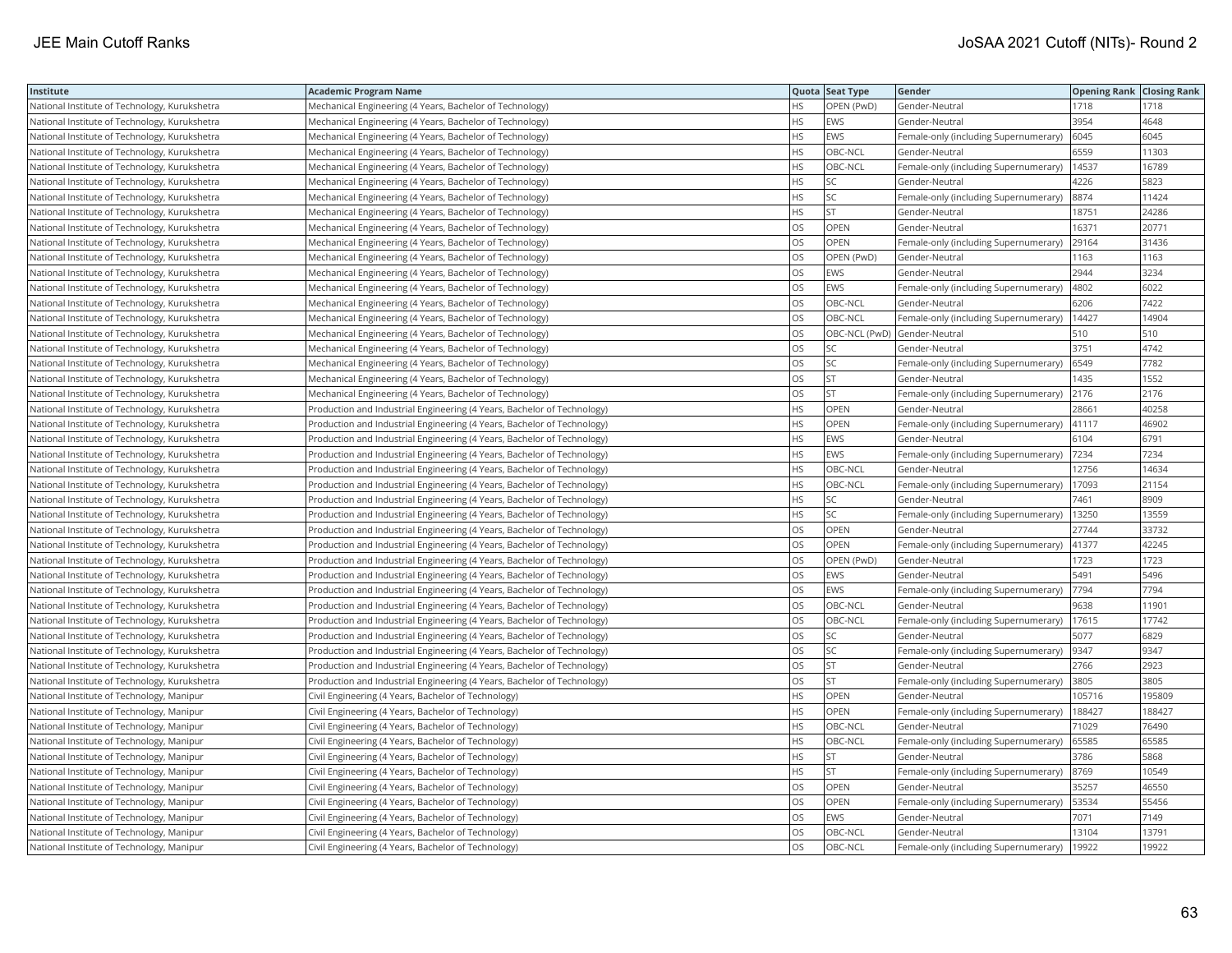| Institute                                 | <b>Academic Program Name</b>                                                |           | Quota Seat Type | Gender                                | <b>Opening Rank Closing Rank</b> |        |
|-------------------------------------------|-----------------------------------------------------------------------------|-----------|-----------------|---------------------------------------|----------------------------------|--------|
| National Institute of Technology, Manipur | Civil Engineering (4 Years, Bachelor of Technology)                         | <b>OS</b> | SC.             | Gender-Neutral                        | 7463                             | 8187   |
| National Institute of Technology, Manipur | Civil Engineering (4 Years, Bachelor of Technology)                         | OS        | <b>ST</b>       | Gender-Neutral                        | 2619                             | 2619   |
| National Institute of Technology, Manipur | Computer Science and Engineering (4 Years, Bachelor of Technology)          | <b>HS</b> | OPEN            | Gender-Neutral                        | 90159                            | 265669 |
| National Institute of Technology, Manipur | Computer Science and Engineering (4 Years, Bachelor of Technology)          | <b>HS</b> | OPEN            | Female-only (including Supernumerary) | 220298                           | 273790 |
| National Institute of Technology, Manipur | Computer Science and Engineering (4 Years, Bachelor of Technology)          | <b>HS</b> | OBC-NCL         | Gender-Neutral                        | 92700                            | 116840 |
| National Institute of Technology, Manipur | Computer Science and Engineering (4 Years, Bachelor of Technology)          | <b>HS</b> | OBC-NCL         | Female-only (including Supernumerary) | 207485                           | 207485 |
| National Institute of Technology, Manipur | Computer Science and Engineering (4 Years, Bachelor of Technology)          | <b>HS</b> | SC              | Gender-Neutral                        | 16979                            | 16979  |
| National Institute of Technology, Manipur | Computer Science and Engineering (4 Years, Bachelor of Technology)          | <b>HS</b> | <b>ST</b>       | Gender-Neutral                        | 5884                             | 10009  |
| National Institute of Technology, Manipur | Computer Science and Engineering (4 Years, Bachelor of Technology)          | <b>HS</b> | <b>ST</b>       | Female-only (including Supernumerary) | 13506                            | 15865  |
| National Institute of Technology, Manipur | Computer Science and Engineering (4 Years, Bachelor of Technology)          | los       | OPEN            | Gender-Neutral                        | 19961                            | 26410  |
| National Institute of Technology, Manipur | Computer Science and Engineering (4 Years, Bachelor of Technology)          | OS        | OPEN            | Female-only (including Supernumerary) | 30948                            | 33299  |
| National Institute of Technology, Manipur | Computer Science and Engineering (4 Years, Bachelor of Technology)          | OS        | OPEN (PwD)      | Gender-Neutral                        | 792                              | 792    |
| National Institute of Technology, Manipur | Computer Science and Engineering (4 Years, Bachelor of Technology)          | OS        | EWS             | Gender-Neutral                        | 3884                             | 4414   |
| National Institute of Technology, Manipur | Computer Science and Engineering (4 Years, Bachelor of Technology)          | <b>OS</b> | <b>EWS</b>      | Female-only (including Supernumerary) | 5564                             | 5564   |
| National Institute of Technology, Manipur | Computer Science and Engineering (4 Years, Bachelor of Technology)          | OS        | OBC-NCL         | Gender-Neutral                        | 6552                             | 8878   |
| National Institute of Technology, Manipur | Computer Science and Engineering (4 Years, Bachelor of Technology)          | OS        | OBC-NCL         | Female-only (including Supernumerary) | 11115                            | 14031  |
| National Institute of Technology, Manipur | Computer Science and Engineering (4 Years, Bachelor of Technology)          | OS        | SC              | Gender-Neutral                        | 3875                             | 4216   |
| National Institute of Technology, Manipur | Computer Science and Engineering (4 Years, Bachelor of Technology)          | <b>OS</b> | SC              | Female-only (including Supernumerary) | 4465                             | 4465   |
| National Institute of Technology, Manipur | Computer Science and Engineering (4 Years, Bachelor of Technology)          | OS        | <b>ST</b>       | Gender-Neutral                        | 1378                             | 1738   |
| National Institute of Technology, Manipur | Electrical Engineering (4 Years, Bachelor of Technology)                    | <b>HS</b> | OPEN            | Gender-Neutral                        | 165079                           | 302338 |
| National Institute of Technology, Manipur | Electrical Engineering (4 Years, Bachelor of Technology)                    | <b>HS</b> | OPEN            | Female-only (including Supernumerary) | 145761                           | 145761 |
| National Institute of Technology, Manipur | Electrical Engineering (4 Years, Bachelor of Technology)                    | <b>HS</b> | OBC-NCL         | Gender-Neutral                        | 103069                           | 108083 |
| National Institute of Technology, Manipur | Electrical Engineering (4 Years, Bachelor of Technology)                    | <b>HS</b> | OBC-NCL         | Female-only (including Supernumerary) | 191303                           | 191303 |
| National Institute of Technology, Manipur | Electrical Engineering (4 Years, Bachelor of Technology)                    | <b>HS</b> | SC              | Gender-Neutral                        | 27999                            | 27999  |
| National Institute of Technology, Manipur | Electrical Engineering (4 Years, Bachelor of Technology)                    | <b>HS</b> | <b>ST</b>       | Gender-Neutral                        | 7477                             | 12744  |
| National Institute of Technology, Manipur | Electrical Engineering (4 Years, Bachelor of Technology)                    | HS        | <b>ST</b>       | Female-only (including Supernumerary) | 11698                            | 12939  |
| National Institute of Technology, Manipur | Electrical Engineering (4 Years, Bachelor of Technology)                    | <b>OS</b> | OPEN            | Gender-Neutral                        | 38191                            | 40060  |
| National Institute of Technology, Manipur | Electrical Engineering (4 Years, Bachelor of Technology)                    | OS        | OPEN            | Female-only (including Supernumerary) | 43694                            | 44633  |
| National Institute of Technology, Manipur | Electrical Engineering (4 Years, Bachelor of Technology)                    | <b>OS</b> | <b>EWS</b>      | Gender-Neutral                        | 6323                             | 6523   |
| National Institute of Technology, Manipur | Electrical Engineering (4 Years, Bachelor of Technology)                    | OS        | OBC-NCL         | Gender-Neutral                        | 11723                            | 11974  |
| National Institute of Technology, Manipur | Electrical Engineering (4 Years, Bachelor of Technology)                    | <b>OS</b> | OBC-NCL         | Female-only (including Supernumerary) | 18330                            | 18330  |
| National Institute of Technology, Manipur | Electrical Engineering (4 Years, Bachelor of Technology)                    | OS        | SC              | Gender-Neutral                        | 7138                             | 7575   |
| National Institute of Technology, Manipur | Electrical Engineering (4 Years, Bachelor of Technology)                    | OS        | SC              | Female-only (including Supernumerary) | 9855                             | 9855   |
| National Institute of Technology, Manipur | Electrical Engineering (4 Years, Bachelor of Technology)                    | OS        | <b>ST</b>       | Gender-Neutral                        | 2377                             | 2377   |
| National Institute of Technology, Manipur | Electronics and Communication Engineering (4 Years, Bachelor of Technology) | <b>HS</b> | OPEN            | Gender-Neutral                        | 240706                           | 434950 |
| National Institute of Technology, Manipur | Electronics and Communication Engineering (4 Years, Bachelor of Technology) | <b>HS</b> | OPEN            | Female-only (including Supernumerary) | 307552                           | 460025 |
| National Institute of Technology, Manipur | Electronics and Communication Engineering (4 Years, Bachelor of Technology) | <b>HS</b> | OBC-NCL         | Gender-Neutral                        | 169281                           | 178662 |
| National Institute of Technology, Manipur | Electronics and Communication Engineering (4 Years, Bachelor of Technology) | <b>HS</b> | <b>ST</b>       | Gender-Neutral                        | 17536                            | 24487  |
| National Institute of Technology, Manipur | Electronics and Communication Engineering (4 Years, Bachelor of Technology) | <b>OS</b> | OPEN            | Gender-Neutral                        | 27263                            | 33425  |
| National Institute of Technology, Manipur | Electronics and Communication Engineering (4 Years, Bachelor of Technology) | los       | OPEN            | Female-only (including Supernumerary) | 41844                            | 42687  |
| National Institute of Technology, Manipur | Electronics and Communication Engineering (4 Years, Bachelor of Technology) | OS        | EWS             | Gender-Neutral                        | 5238                             | 5267   |
| National Institute of Technology, Manipur | Electronics and Communication Engineering (4 Years, Bachelor of Technology) | <b>OS</b> | OBC-NCL         | Gender-Neutral                        | 9137                             | 10187  |
| National Institute of Technology, Manipur | Electronics and Communication Engineering (4 Years, Bachelor of Technology) | OS        | OBC-NCL         | Female-only (including Supernumerary) | 14853                            | 14853  |
| National Institute of Technology, Manipur | Electronics and Communication Engineering (4 Years, Bachelor of Technology) | <b>OS</b> |                 | OBC-NCL (PwD) Gender-Neutral          | 545                              | 545    |
| National Institute of Technology, Manipur | Electronics and Communication Engineering (4 Years, Bachelor of Technology) | OS        | SC              | Gender-Neutral                        | 5344                             | 5351   |
| National Institute of Technology, Manipur | Electronics and Communication Engineering (4 Years, Bachelor of Technology) | OS        | SC              | Female-only (including Supernumerary) | 5955                             | 5955   |
| National Institute of Technology, Manipur | Electronics and Communication Engineering (4 Years, Bachelor of Technology) | OS        | <b>ST</b>       | Gender-Neutral                        | 1945                             | 2134   |
| National Institute of Technology, Manipur | Mechanical Engineering (4 Years, Bachelor of Technology)                    | <b>HS</b> | OPEN            | Gender-Neutral                        | 239816                           | 474371 |
| National Institute of Technology, Manipur | Mechanical Engineering (4 Years, Bachelor of Technology)                    | <b>HS</b> | OPEN            | Female-only (including Supernumerary) | 479010                           | 550562 |
| National Institute of Technology, Manipur | Mechanical Engineering (4 Years, Bachelor of Technology)                    | <b>HS</b> | OBC-NCL         | Gender-Neutral                        | 189889                           | 258655 |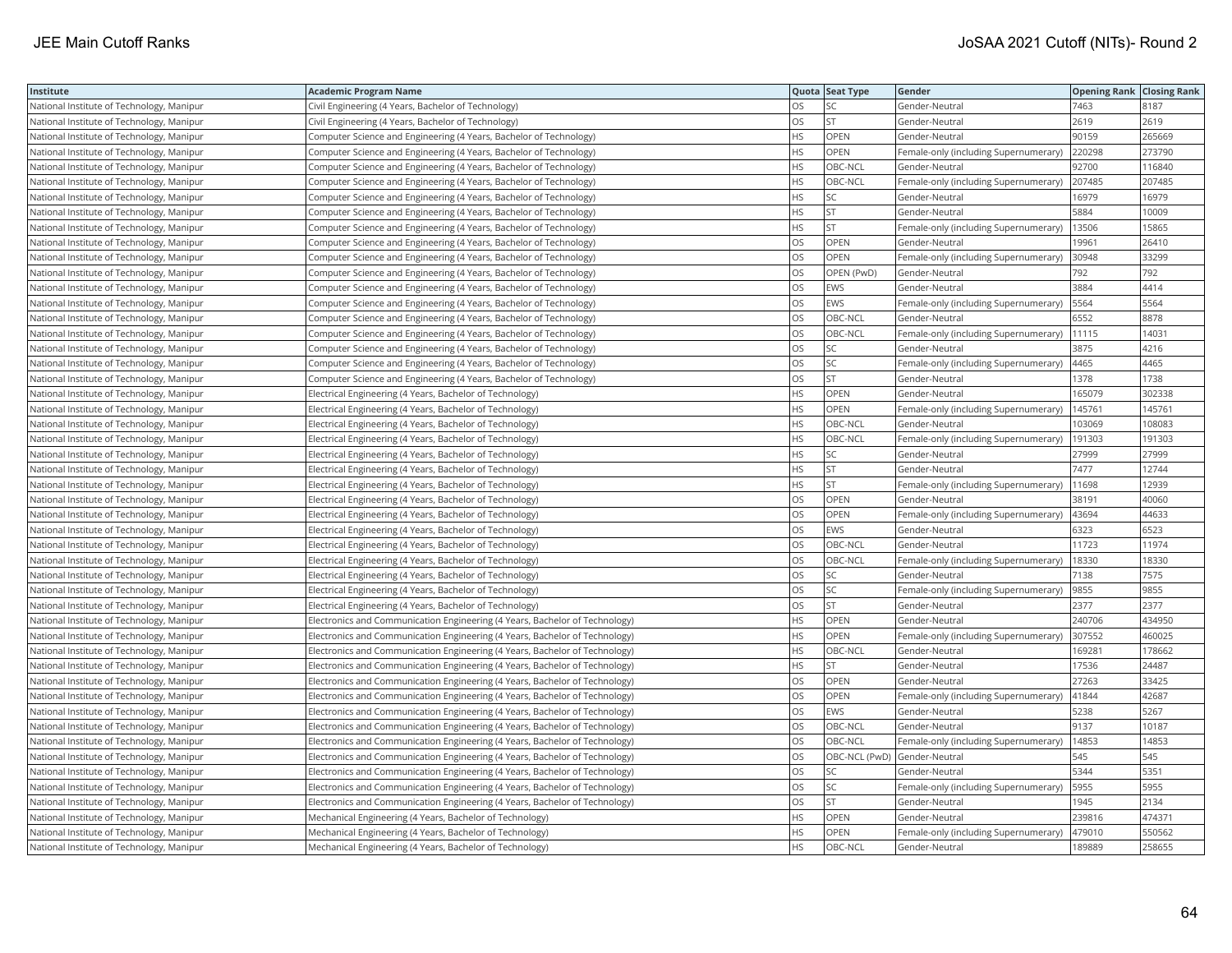| Institute                                 | <b>Academic Program Name</b>                                                |           | Quota Seat Type | Gender                                | <b>Opening Rank Closing Rank</b> |        |
|-------------------------------------------|-----------------------------------------------------------------------------|-----------|-----------------|---------------------------------------|----------------------------------|--------|
| National Institute of Technology, Manipur | Mechanical Engineering (4 Years, Bachelor of Technology)                    | <b>HS</b> |                 | Gender-Neutral                        | 14430                            | 22945  |
| National Institute of Technology, Manipur | Mechanical Engineering (4 Years, Bachelor of Technology)                    | OS        | OPEN            | Gender-Neutral                        | 41353                            | 43105  |
| National Institute of Technology, Manipur | Mechanical Engineering (4 Years, Bachelor of Technology)                    | OS        | OPEN            | Female-only (including Supernumerary) | 50158                            | 53163  |
| National Institute of Technology, Manipur | Mechanical Engineering (4 Years, Bachelor of Technology)                    | los       | EWS             | Gender-Neutral                        | 6530                             | 6597   |
| National Institute of Technology, Manipur | Mechanical Engineering (4 Years, Bachelor of Technology)                    | OS        | OBC-NCL         | Gender-Neutral                        | 12539                            | 13189  |
| National Institute of Technology, Manipur | Mechanical Engineering (4 Years, Bachelor of Technology)                    | OS        | OBC-NCL         | Female-only (including Supernumerary) | 18083                            | 18083  |
| National Institute of Technology, Manipur | Mechanical Engineering (4 Years, Bachelor of Technology)                    | <b>OS</b> | SC              | Gender-Neutral                        | 6140                             | 7274   |
| National Institute of Technology, Manipur | Mechanical Engineering (4 Years, Bachelor of Technology)                    | OS        | SC              | Female-only (including Supernumerary) | 10150                            | 10150  |
| National Institute of Technology, Manipur | Mechanical Engineering (4 Years, Bachelor of Technology)                    | OS        | <b>ST</b>       | Gender-Neutral                        | 2673                             | 2673   |
| National Institute of Technology, Mizoram | Civil Engineering (4 Years, Bachelor of Technology)                         | <b>HS</b> | OPEN            | Gender-Neutral                        | 184253                           | 504094 |
| National Institute of Technology, Mizoram | Civil Engineering (4 Years, Bachelor of Technology)                         | <b>HS</b> | OPEN            | Female-only (including Supernumerary) | 257757                           | 359524 |
| National Institute of Technology, Mizoram | Civil Engineering (4 Years, Bachelor of Technology)                         | <b>HS</b> | <b>ST</b>       | Gender-Neutral                        | 16294                            | 16294  |
| National Institute of Technology, Mizoram | Civil Engineering (4 Years, Bachelor of Technology)                         | OS        | OPEN            | Gender-Neutral                        | 45165                            | 48562  |
| National Institute of Technology, Mizoram | Civil Engineering (4 Years, Bachelor of Technology)                         | <b>OS</b> | OPEN            | Female-only (including Supernumerary) | 53167                            | 56585  |
| National Institute of Technology, Mizoram | Civil Engineering (4 Years, Bachelor of Technology)                         | OS        | EWS             | Gender-Neutral                        | 7707                             | 7850   |
| National Institute of Technology, Mizoram | Civil Engineering (4 Years, Bachelor of Technology)                         | <b>OS</b> | OBC-NCL         | Gender-Neutral                        | 12813                            | 14012  |
| National Institute of Technology, Mizoram | Civil Engineering (4 Years, Bachelor of Technology)                         | OS        | OBC-NCL         | Female-only (including Supernumerary) | 19215                            | 19215  |
| National Institute of Technology, Mizoram | Civil Engineering (4 Years, Bachelor of Technology)                         | <b>OS</b> | SC              | Gender-Neutral                        | 8207                             | 8253   |
| National Institute of Technology, Mizoram | Civil Engineering (4 Years, Bachelor of Technology)                         | OS        | SC              | Female-only (including Supernumerary) | 9819                             | 9819   |
| National Institute of Technology, Mizoram | Civil Engineering (4 Years, Bachelor of Technology)                         | OS        | <b>ST</b>       | Gender-Neutral                        | 2975                             | 2975   |
| National Institute of Technology, Mizoram | Computer Science and Engineering (4 Years, Bachelor of Technology)          | <b>HS</b> | OPEN            | Gender-Neutral                        | 197705                           | 421366 |
| National Institute of Technology, Mizoram | Computer Science and Engineering (4 Years, Bachelor of Technology)          | <b>HS</b> | OPEN            | Female-only (including Supernumerary) | 199199                           | 313397 |
| National Institute of Technology, Mizoram | Computer Science and Engineering (4 Years, Bachelor of Technology)          | <b>HS</b> | SC              | Female-only (including Supernumerary) | 71289                            | 71289  |
| National Institute of Technology, Mizoram | Computer Science and Engineering (4 Years, Bachelor of Technology)          | <b>HS</b> | <b>ST</b>       | Gender-Neutral                        | 12853                            | 12853  |
| National Institute of Technology, Mizoram | Computer Science and Engineering (4 Years, Bachelor of Technology)          | los       | OPEN            | Gender-Neutral                        | 9776                             | 26815  |
| National Institute of Technology, Mizoram | Computer Science and Engineering (4 Years, Bachelor of Technology)          | OS        | OPEN            | Female-only (including Supernumerary) | 33743                            | 33743  |
| National Institute of Technology, Mizoram | Computer Science and Engineering (4 Years, Bachelor of Technology)          | <b>OS</b> | EWS             | Gender-Neutral                        | 4299                             | 4299   |
| National Institute of Technology, Mizoram | Computer Science and Engineering (4 Years, Bachelor of Technology)          | OS        | EWS             | Female-only (including Supernumerary) | 5263                             | 5263   |
| National Institute of Technology, Mizoram | Computer Science and Engineering (4 Years, Bachelor of Technology)          | <b>OS</b> | OBC-NCL         | Gender-Neutral                        | 7338                             | 9502   |
| National Institute of Technology, Mizoram | Computer Science and Engineering (4 Years, Bachelor of Technology)          | OS        | OBC-NCL         | Female-only (including Supernumerary) | 13444                            | 13444  |
| National Institute of Technology, Mizoram | Computer Science and Engineering (4 Years, Bachelor of Technology)          | OS        | <b>SC</b>       | Gender-Neutral                        | 4080                             | 4798   |
| National Institute of Technology, Mizoram | Computer Science and Engineering (4 Years, Bachelor of Technology)          | OS        | <b>ST</b>       | Gender-Neutral                        | 1917                             | 1917   |
| National Institute of Technology, Mizoram | Computer Science and Engineering (4 Years, Bachelor of Technology)          | <b>OS</b> | <b>ST</b>       | Female-only (including Supernumerary) | 2274                             | 2274   |
| National Institute of Technology, Mizoram | Electrical and Electronics Engineering (4 Years, Bachelor of Technology)    | HS        | OPEN            | Gender-Neutral                        | 352847                           | 823633 |
| National Institute of Technology, Mizoram | Electrical and Electronics Engineering (4 Years, Bachelor of Technology)    | <b>OS</b> | OPEN            | Gender-Neutral                        | 38104                            | 43408  |
| National Institute of Technology, Mizoram | Electrical and Electronics Engineering (4 Years, Bachelor of Technology)    | los       | OPEN            | Female-only (including Supernumerary) | 49152                            | 49152  |
| National Institute of Technology, Mizoram | Electrical and Electronics Engineering (4 Years, Bachelor of Technology)    | los       | EWS             | Gender-Neutral                        | 6589                             | 6589   |
| National Institute of Technology, Mizoram | Electrical and Electronics Engineering (4 Years, Bachelor of Technology)    | <b>OS</b> | EWS             | Female-only (including Supernumerary) | 7961                             | 7961   |
| National Institute of Technology, Mizoram | Electrical and Electronics Engineering (4 Years, Bachelor of Technology)    | <b>OS</b> | OBC-NCL         | Gender-Neutral                        | 12051                            | 12697  |
| National Institute of Technology, Mizoram | Electrical and Electronics Engineering (4 Years, Bachelor of Technology)    | OS        | OBC-NCL         | Female-only (including Supernumerary) | 18983                            | 18983  |
| National Institute of Technology, Mizoram | Electrical and Electronics Engineering (4 Years, Bachelor of Technology)    | OS        | SC              | Gender-Neutral                        | 6475                             | 7178   |
| National Institute of Technology, Mizoram | Electrical and Electronics Engineering (4 Years, Bachelor of Technology)    | OS        | <b>ST</b>       | Gender-Neutral                        | 2390                             | 2390   |
| National Institute of Technology, Mizoram | Electrical and Electronics Engineering (4 Years, Bachelor of Technology)    | OS        | <b>ST</b>       | Female-only (including Supernumerary) | 3637                             | 3637   |
| National Institute of Technology, Mizoram | Electronics and Communication Engineering (4 Years, Bachelor of Technology) | <b>HS</b> | OPEN            | Gender-Neutral                        | 146512                           | 784612 |
| National Institute of Technology, Mizoram | Electronics and Communication Engineering (4 Years, Bachelor of Technology) | HS        | OPEN            | Female-only (including Supernumerary) | 550243                           | 550243 |
| National Institute of Technology, Mizoram | Electronics and Communication Engineering (4 Years, Bachelor of Technology) | <b>OS</b> | OPEN            | Gender-Neutral                        | 29867                            | 37214  |
| National Institute of Technology, Mizoram | Electronics and Communication Engineering (4 Years, Bachelor of Technology) | OS        | OPEN            | Female-only (including Supernumerary) | 42498                            | 42498  |
| National Institute of Technology, Mizoram | Electronics and Communication Engineering (4 Years, Bachelor of Technology) | OS        | EWS             | Gender-Neutral                        | 5899                             | 5899   |
| National Institute of Technology, Mizoram | Electronics and Communication Engineering (4 Years, Bachelor of Technology) | OS        | EWS             | Female-only (including Supernumerary) | 7663                             | 7663   |
| National Institute of Technology, Mizoram | Electronics and Communication Engineering (4 Years, Bachelor of Technology) | <b>OS</b> | OBC-NCL         | Gender-Neutral                        | 10944                            | 11185  |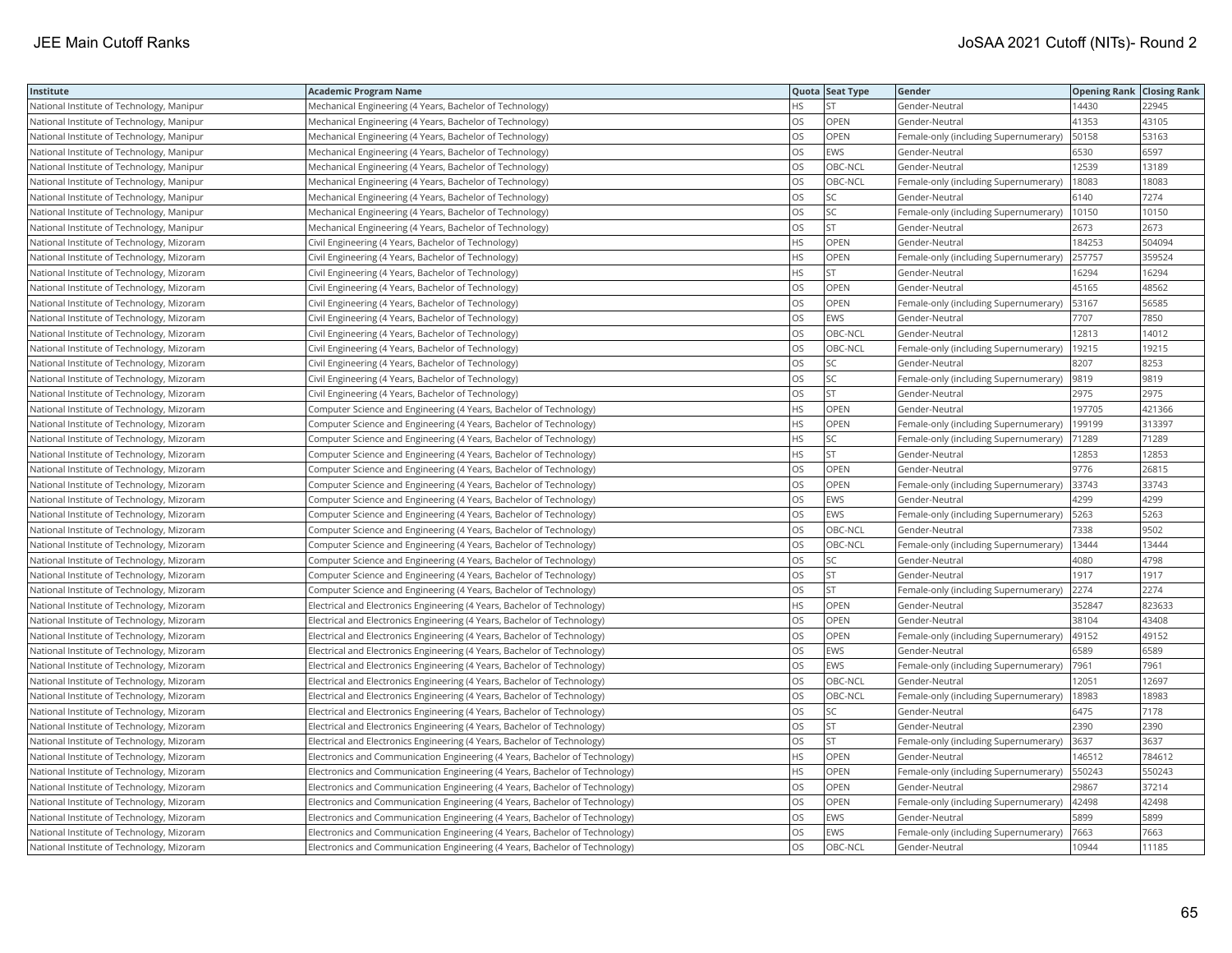| Institute                                  | <b>Academic Program Name</b>                                                |           | Quota Seat Type | Gender                                | <b>Opening Rank Closing Rank</b> |        |
|--------------------------------------------|-----------------------------------------------------------------------------|-----------|-----------------|---------------------------------------|----------------------------------|--------|
| National Institute of Technology, Mizoram  | Electronics and Communication Engineering (4 Years, Bachelor of Technology) | OS.       | OBC-NCL         | Female-only (including Supernumerary) | 16458                            | 16458  |
| National Institute of Technology, Mizoram  | Electronics and Communication Engineering (4 Years, Bachelor of Technology) | OS        | SC              | Gender-Neutral                        | 6060                             | 6260   |
| National Institute of Technology, Mizoram  | Electronics and Communication Engineering (4 Years, Bachelor of Technology) | <b>OS</b> | <b>ST</b>       | Gender-Neutral                        | 2431                             | 2431   |
| National Institute of Technology, Mizoram  | Electronics and Communication Engineering (4 Years, Bachelor of Technology) | OS        | <b>ST</b>       | Female-only (including Supernumerary) | 3617                             | 3617   |
| National Institute of Technology, Mizoram  | Mechanical Engineering (4 Years, Bachelor of Technology)                    | <b>HS</b> | OPEN            | Gender-Neutral                        | 529992                           | 784194 |
| National Institute of Technology, Mizoram  | Mechanical Engineering (4 Years, Bachelor of Technology)                    | <b>HS</b> | OPEN            | Female-only (including Supernumerary) | 567860                           | 567860 |
| National Institute of Technology, Mizoram  | Mechanical Engineering (4 Years, Bachelor of Technology)                    | <b>OS</b> | OPEN            | Gender-Neutral                        | 43248                            | 44407  |
| National Institute of Technology, Mizoram  | Mechanical Engineering (4 Years, Bachelor of Technology)                    | <b>OS</b> | OPEN            | Female-only (including Supernumerary) | 55291                            | 56543  |
| National Institute of Technology, Mizoram  | Mechanical Engineering (4 Years, Bachelor of Technology)                    | <b>OS</b> | EWS             | Gender-Neutral                        | 7142                             | 7142   |
| National Institute of Technology, Mizoram  | Mechanical Engineering (4 Years, Bachelor of Technology)                    | OS        | EWS             | Female-only (including Supernumerary) | 9160                             | 9160   |
| National Institute of Technology, Mizoram  | Mechanical Engineering (4 Years, Bachelor of Technology)                    | los       | OBC-NCL         | Gender-Neutral                        | 13302                            | 13717  |
| National Institute of Technology, Mizoram  | Mechanical Engineering (4 Years, Bachelor of Technology)                    | OS        | OBC-NCL         | Female-only (including Supernumerary) | 19732                            | 19732  |
| National Institute of Technology, Mizoram  | Mechanical Engineering (4 Years, Bachelor of Technology)                    | OS        | SC              | Gender-Neutral                        | 7967                             | 8025   |
| National Institute of Technology, Mizoram  | Mechanical Engineering (4 Years, Bachelor of Technology)                    | <b>OS</b> | <b>ST</b>       | Gender-Neutral                        | 3174                             | 3280   |
| National Institute of Technology, Rourkela | Architecture (5 Years, Bachelor of Architecture)                            | <b>HS</b> | OPEN            | Gender-Neutral                        | 300                              | 1105   |
| National Institute of Technology, Rourkela | Architecture (5 Years, Bachelor of Architecture)                            | HS        | OBC-NCL         | Gender-Neutral                        | 629                              | 952    |
| National Institute of Technology, Rourkela | Architecture (5 Years, Bachelor of Architecture)                            | <b>HS</b> | SC              | Gender-Neutral                        | 171                              | 171    |
| National Institute of Technology, Rourkela | Architecture (5 Years, Bachelor of Architecture)                            | <b>HS</b> | <b>ST</b>       | Gender-Neutral                        | 23                               | 23     |
| National Institute of Technology, Rourkela | Architecture (5 Years, Bachelor of Architecture)                            | OS        | OPEN            | Gender-Neutral                        | 605                              | 702    |
| National Institute of Technology, Rourkela | Architecture (5 Years, Bachelor of Architecture)                            | OS        | OBC-NCL         | Gender-Neutral                        | 299                              | 379    |
| National Institute of Technology, Rourkela | Architecture (5 Years, Bachelor of Architecture)                            | <b>OS</b> | SC              | Gender-Neutral                        | 32                               | 32     |
| National Institute of Technology, Rourkela | Architecture (5 Years, Bachelor of Architecture)                            | <b>OS</b> | <b>ST</b>       | Gender-Neutral                        | 18                               | 18     |
| National Institute of Technology, Rourkela | Bio Medical Engineering (4 Years, Bachelor of Technology)                   | <b>HS</b> | OPEN            | Gender-Neutral                        | 35624                            | 48777  |
| National Institute of Technology, Rourkela | Bio Medical Engineering (4 Years, Bachelor of Technology)                   | <b>HS</b> | OPEN            | Female-only (including Supernumerary) | 41333                            | 44548  |
| National Institute of Technology, Rourkela | Bio Medical Engineering (4 Years, Bachelor of Technology)                   | <b>HS</b> | EWS             | Gender-Neutral                        | 9597                             | 9597   |
| National Institute of Technology, Rourkela | Bio Medical Engineering (4 Years, Bachelor of Technology)                   | HS        | OBC-NCL         | Gender-Neutral                        | 14996                            | 20855  |
| National Institute of Technology, Rourkela | Bio Medical Engineering (4 Years, Bachelor of Technology)                   | <b>HS</b> | OBC-NCL         | Female-only (including Supernumerary) | 20690                            | 20690  |
| National Institute of Technology, Rourkela | Bio Medical Engineering (4 Years, Bachelor of Technology)                   | HS        | SC              | Gender-Neutral                        | 5166                             | 8096   |
| National Institute of Technology, Rourkela | Bio Medical Engineering (4 Years, Bachelor of Technology)                   | <b>HS</b> | <b>SC</b>       | Female-only (including Supernumerary) | 8352                             | 8352   |
| National Institute of Technology, Rourkela | Bio Medical Engineering (4 Years, Bachelor of Technology)                   | HS        | <b>ST</b>       | Gender-Neutral                        | 3088                             | 3674   |
| National Institute of Technology, Rourkela | Bio Medical Engineering (4 Years, Bachelor of Technology)                   | <b>OS</b> | <b>OPEN</b>     | Gender-Neutral                        | 18093                            | 32302  |
| National Institute of Technology, Rourkela | Bio Medical Engineering (4 Years, Bachelor of Technology)                   | OS        | OPEN            | Female-only (including Supernumerary) | 30106                            | 31107  |
| National Institute of Technology, Rourkela | Bio Medical Engineering (4 Years, Bachelor of Technology)                   | <b>OS</b> | EWS             | Gender-Neutral                        | 5424                             | 5424   |
| National Institute of Technology, Rourkela | Bio Medical Engineering (4 Years, Bachelor of Technology)                   | OS        | OBC-NCL         | Gender-Neutral                        | 11118                            | 11956  |
| National Institute of Technology, Rourkela | Bio Medical Engineering (4 Years, Bachelor of Technology)                   | <b>OS</b> | OBC-NCL         | Female-only (including Supernumerary) | 15615                            | 15615  |
| National Institute of Technology, Rourkela | Bio Medical Engineering (4 Years, Bachelor of Technology)                   | <b>OS</b> | SC              | Gender-Neutral                        | 4521                             | 6917   |
| National Institute of Technology, Rourkela | Bio Medical Engineering (4 Years, Bachelor of Technology)                   | <b>OS</b> | <b>SC</b>       | Female-only (including Supernumerary) | 6081                             | 6081   |
| National Institute of Technology, Rourkela | Bio Medical Engineering (4 Years, Bachelor of Technology)                   | <b>OS</b> | ST              | Gender-Neutral                        | 1509                             | 1509   |
| National Institute of Technology, Rourkela | Bio Technology (4 Years, Bachelor of Technology)                            | <b>HS</b> | OPEN            | Gender-Neutral                        | 33736                            | 44035  |
| National Institute of Technology, Rourkela | Bio Technology (4 Years, Bachelor of Technology)                            | <b>HS</b> | OPEN            | Female-only (including Supernumerary) | 34678                            | 41056  |
| National Institute of Technology, Rourkela | Bio Technology (4 Years, Bachelor of Technology)                            | <b>HS</b> | EWS             | Gender-Neutral                        | 8661                             | 9557   |
| National Institute of Technology, Rourkela | Bio Technology (4 Years, Bachelor of Technology)                            | HS        | OBC-NCL         | Gender-Neutral                        | 14458                            | 18191  |
| National Institute of Technology, Rourkela | Bio Technology (4 Years, Bachelor of Technology)                            | <b>HS</b> | OBC-NCL         | Female-only (including Supernumerary) | 18862                            | 18862  |
| National Institute of Technology, Rourkela | Bio Technology (4 Years, Bachelor of Technology)                            | <b>HS</b> | SC              | Gender-Neutral                        | 5095                             | 6734   |
| National Institute of Technology, Rourkela | Bio Technology (4 Years, Bachelor of Technology)                            | <b>HS</b> | SC              | Female-only (including Supernumerary) | 6645                             | 6645   |
| National Institute of Technology, Rourkela | Bio Technology (4 Years, Bachelor of Technology)                            | <b>HS</b> | <b>ST</b>       | Gender-Neutral                        | 2716                             | 2716   |
| National Institute of Technology, Rourkela | Bio Technology (4 Years, Bachelor of Technology)                            | OS        | OPEN            | Gender-Neutral                        | 18437                            | 27787  |
| National Institute of Technology, Rourkela | Bio Technology (4 Years, Bachelor of Technology)                            | OS        | OPEN            | Female-only (including Supernumerary) | 26976                            | 27476  |
| National Institute of Technology, Rourkela | Bio Technology (4 Years, Bachelor of Technology)                            | <b>OS</b> | EWS             | Gender-Neutral                        | 4679                             | 4972   |
| National Institute of Technology, Rourkela | Bio Technology (4 Years, Bachelor of Technology)                            | OS        | OBC-NCL         | Gender-Neutral                        | 7693                             | 10231  |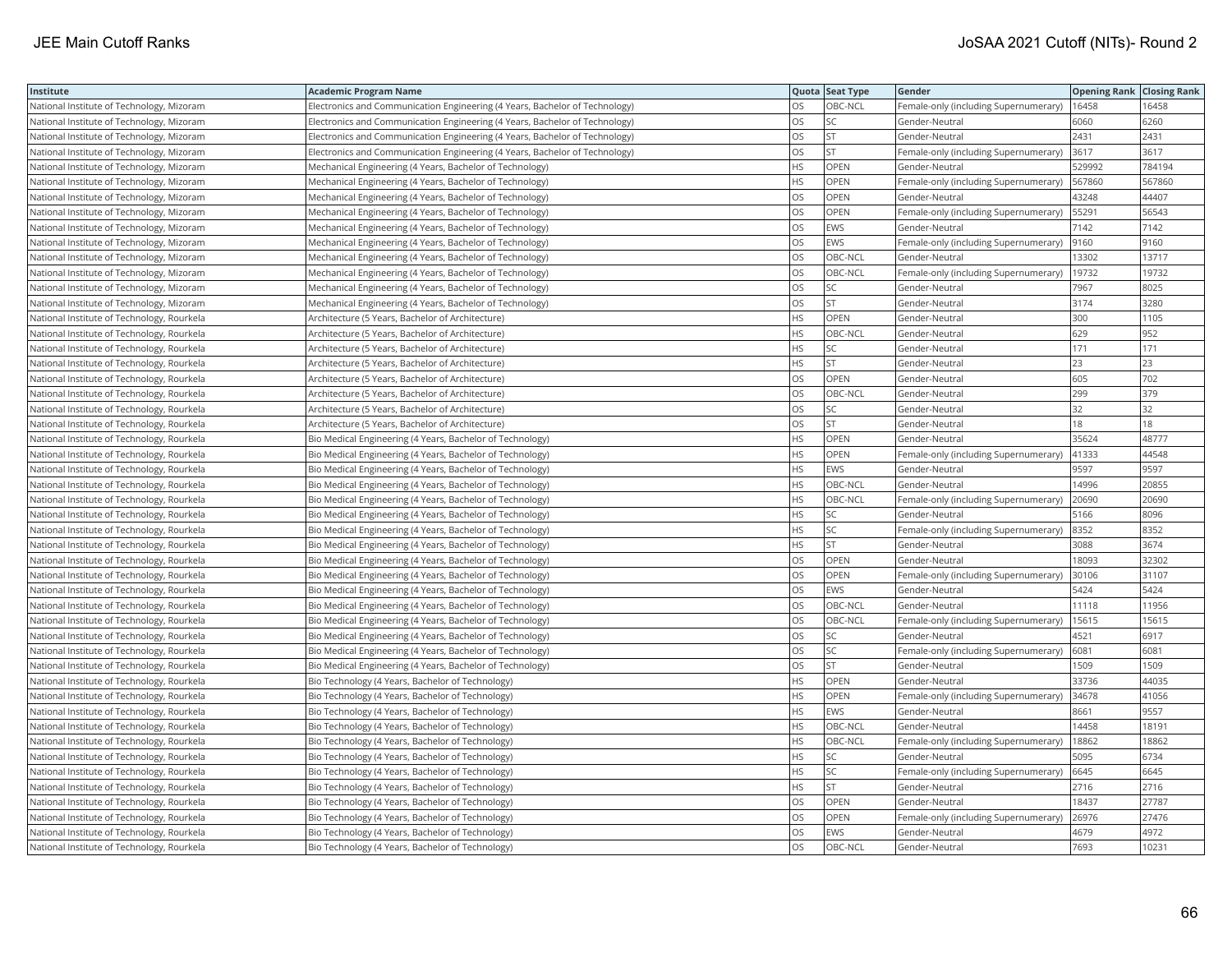| Institute                                  | <b>Academic Program Name</b>                                                                                  |           | Quota Seat Type | Gender                                | <b>Opening Rank Closing Rank</b> |       |
|--------------------------------------------|---------------------------------------------------------------------------------------------------------------|-----------|-----------------|---------------------------------------|----------------------------------|-------|
| National Institute of Technology, Rourkela | Bio Technology (4 Years, Bachelor of Technology)                                                              | OS.       | OBC-NCL         | Female-only (including Supernumerary) | 9749                             | 9749  |
| National Institute of Technology, Rourkela | Bio Technology (4 Years, Bachelor of Technology)                                                              | OS        | SC              | Gender-Neutral                        | 1377                             | 6138  |
| National Institute of Technology, Rourkela | Bio Technology (4 Years, Bachelor of Technology)                                                              | OS        | SC              | Female-only (including Supernumerary) | 5361                             | 5361  |
| National Institute of Technology, Rourkela | Bio Technology (4 Years, Bachelor of Technology)                                                              | OS        | <b>ST</b>       | Gender-Neutral                        | 612                              | 612   |
| National Institute of Technology, Rourkela | Ceramic Engineering (4 Years, Bachelor of Technology)                                                         | <b>HS</b> | OPEN            | Gender-Neutral                        | 30266                            | 45705 |
| National Institute of Technology, Rourkela | Ceramic Engineering (4 Years, Bachelor of Technology)                                                         | <b>HS</b> | OPEN            | Female-only (including Supernumerary) | 42279                            | 51253 |
| National Institute of Technology, Rourkela | Ceramic Engineering (4 Years, Bachelor of Technology)                                                         | <b>HS</b> | OPEN (PwD)      | Gender-Neutral                        | 1208                             | 1208  |
| National Institute of Technology, Rourkela | Ceramic Engineering (4 Years, Bachelor of Technology)                                                         | <b>HS</b> | <b>EWS</b>      | Gender-Neutral                        | 7724                             | 9532  |
| National Institute of Technology, Rourkela | Ceramic Engineering (4 Years, Bachelor of Technology)                                                         | <b>HS</b> | OBC-NCL         | Gender-Neutral                        | 14666                            | 17677 |
| National Institute of Technology, Rourkela | Ceramic Engineering (4 Years, Bachelor of Technology)                                                         | <b>HS</b> | OBC-NCL         | Female-only (including Supernumerary) | 20362                            | 20362 |
| National Institute of Technology, Rourkela | Ceramic Engineering (4 Years, Bachelor of Technology)                                                         | <b>HS</b> | SC              | Gender-Neutral                        | 7322                             | 7643  |
| National Institute of Technology, Rourkela | Ceramic Engineering (4 Years, Bachelor of Technology)                                                         | <b>HS</b> | SC              | Female-only (including Supernumerary) | 7792                             | 7792  |
| National Institute of Technology, Rourkela | Ceramic Engineering (4 Years, Bachelor of Technology)                                                         | <b>HS</b> | <b>ST</b>       | Gender-Neutral                        | 3108                             | 3216  |
| National Institute of Technology, Rourkela | Ceramic Engineering (4 Years, Bachelor of Technology)                                                         | OS        | OPEN            | Gender-Neutral                        | 30886                            | 34320 |
| National Institute of Technology, Rourkela | Ceramic Engineering (4 Years, Bachelor of Technology)                                                         | <b>OS</b> | OPEN            | Female-only (including Supernumerary) | 38556                            | 40572 |
| National Institute of Technology, Rourkela | Ceramic Engineering (4 Years, Bachelor of Technology)                                                         | OS        | EWS             | Gender-Neutral                        | 5447                             | 5489  |
| National Institute of Technology, Rourkela | Ceramic Engineering (4 Years, Bachelor of Technology)                                                         | OS        | OBC-NCL         | Gender-Neutral                        | 10475                            | 11436 |
| National Institute of Technology, Rourkela | Ceramic Engineering (4 Years, Bachelor of Technology)                                                         | OS        | OBC-NCL         | Female-only (including Supernumerary) | 16464                            | 16464 |
| National Institute of Technology, Rourkela | Ceramic Engineering (4 Years, Bachelor of Technology)                                                         | <b>OS</b> | SC              | Gender-Neutral                        | 4641                             | 6850  |
| National Institute of Technology, Rourkela | Ceramic Engineering (4 Years, Bachelor of Technology)                                                         | OS        | SC              | Female-only (including Supernumerary) | 9549                             | 9549  |
| National Institute of Technology, Rourkela | Ceramic Engineering (4 Years, Bachelor of Technology)                                                         | los       | <b>ST</b>       | Gender-Neutral                        | 1805                             | 2305  |
| National Institute of Technology, Rourkela | Ceramic Engineering and M.Tech Industrial Ceramic (5 Years, Bachelor and Master of Technology (Dual Degree))  | HS.       | OPEN            | Gender-Neutral                        | 49669                            | 52615 |
| National Institute of Technology, Rourkela | Ceramic Engineering and M.Tech Industrial Ceramic (5 Years, Bachelor and Master of Technology (Dual Degree))  | HS.       | EWS             | Gender-Neutral                        | 10974                            | 10974 |
| National Institute of Technology, Rourkela | Ceramic Engineering and M.Tech Industrial Ceramic (5 Years, Bachelor and Master of Technology (Dual Degree))  | <b>HS</b> | OBC-NCL         | Gender-Neutral                        | 22519                            | 23156 |
| National Institute of Technology, Rourkela | Ceramic Engineering and M.Tech Industrial Ceramic (5 Years, Bachelor and Master of Technology (Dual Degree))  | <b>HS</b> | SC              | Gender-Neutral                        | 9953                             | 9953  |
| National Institute of Technology, Rourkela | (Ceramic Engineering and M.Tech Industrial Ceramic (5 Years, Bachelor and Master of Technology (Dual Degree)) | HS.       | <b>ST</b>       | Gender-Neutral                        | 4417                             | 4417  |
| National Institute of Technology, Rourkela | Ceramic Engineering and M.Tech Industrial Ceramic (5 Years, Bachelor and Master of Technology (Dual Degree))  | <b>OS</b> | OPEN            | Gender-Neutral                        | 35746                            | 37374 |
| National Institute of Technology, Rourkela | Ceramic Engineering and M.Tech Industrial Ceramic (5 Years, Bachelor and Master of Technology (Dual Degree))  | <b>OS</b> | OBC-NCL         | Gender-Neutral                        | 12564                            | 12605 |
| National Institute of Technology, Rourkela | Ceramic Engineering and M.Tech Industrial Ceramic (5 Years, Bachelor and Master of Technology (Dual Degree))  | OS        | SC              | Gender-Neutral                        | 7594                             | 7594  |
| National Institute of Technology, Rourkela | Ceramic Engineering and M.Tech Industrial Ceramic (5 Years, Bachelor and Master of Technology (Dual Degree))  | OS        | <b>ST</b>       | Gender-Neutral                        | 3089                             | 3089  |
| National Institute of Technology, Rourkela | Chemical Engineering (4 Years, Bachelor of Technology)                                                        | HS        | OPEN            | Gender-Neutral                        | 18411                            | 25350 |
| National Institute of Technology, Rourkela | Chemical Engineering (4 Years, Bachelor of Technology)                                                        | <b>HS</b> | OPEN            | Female-only (including Supernumerary) | 23709                            | 30896 |
| National Institute of Technology, Rourkela | Chemical Engineering (4 Years, Bachelor of Technology)                                                        | <b>HS</b> | OPEN (PwD)      | Gender-Neutral                        | 1164                             | 1164  |
| National Institute of Technology, Rourkela | Chemical Engineering (4 Years, Bachelor of Technology)                                                        | <b>HS</b> | EWS             | Gender-Neutral                        | 6644                             | 6895  |
| National Institute of Technology, Rourkela | Chemical Engineering (4 Years, Bachelor of Technology)                                                        | <b>HS</b> | OBC-NCL         | Gender-Neutral                        | 6220                             | 11532 |
| National Institute of Technology, Rourkela | Chemical Engineering (4 Years, Bachelor of Technology)                                                        | <b>HS</b> | OBC-NCL         | Female-only (including Supernumerary) | 18317                            | 19105 |
| National Institute of Technology, Rourkela | Chemical Engineering (4 Years, Bachelor of Technology)                                                        | <b>HS</b> | SC              | Gender-Neutral                        | 4779                             | 6077  |
| National Institute of Technology, Rourkela | Chemical Engineering (4 Years, Bachelor of Technology)                                                        | <b>HS</b> | SC              | Female-only (including Supernumerary) | 6770                             | 6770  |
| National Institute of Technology, Rourkela | Chemical Engineering (4 Years, Bachelor of Technology)                                                        | <b>HS</b> | ST              | Gender-Neutral                        | 2177                             | 2313  |
| National Institute of Technology, Rourkela | Chemical Engineering (4 Years, Bachelor of Technology)                                                        | <b>HS</b> | <b>ST</b>       | Female-only (including Supernumerary) | 1285                             | 1285  |
| National Institute of Technology, Rourkela | Chemical Engineering (4 Years, Bachelor of Technology)                                                        | OS        | OPEN            | Gender-Neutral                        | 11705                            | 17532 |
| National Institute of Technology, Rourkela | Chemical Engineering (4 Years, Bachelor of Technology)                                                        | OS        | OPEN            | Female-only (including Supernumerary) | 20907                            | 22173 |
| National Institute of Technology, Rourkela | Chemical Engineering (4 Years, Bachelor of Technology)                                                        | OS        | OPEN (PwD)      | Gender-Neutral                        | 741                              | 741   |
| National Institute of Technology, Rourkela | Chemical Engineering (4 Years, Bachelor of Technology)                                                        | OS        | EWS             | Gender-Neutral                        | 2671                             | 2797  |
| National Institute of Technology, Rourkela | Chemical Engineering (4 Years, Bachelor of Technology)                                                        | OS        | OBC-NCL         | Gender-Neutral                        | 4896                             | 6520  |
| National Institute of Technology, Rourkela | Chemical Engineering (4 Years, Bachelor of Technology)                                                        | OS        | OBC-NCL         | Female-only (including Supernumerary) | 9705                             | 9769  |
| National Institute of Technology, Rourkela | Chemical Engineering (4 Years, Bachelor of Technology)                                                        | OS        |                 | OBC-NCL (PwD) Gender-Neutral          | 463                              | 463   |
| National Institute of Technology, Rourkela | Chemical Engineering (4 Years, Bachelor of Technology)                                                        | OS        | SC.             | Gender-Neutral                        | 3415                             | 3999  |
| National Institute of Technology, Rourkela | Chemical Engineering (4 Years, Bachelor of Technology)                                                        | OS        | SC              | Female-only (including Supernumerary) | 5060                             | 5060  |
| National Institute of Technology, Rourkela | Chemical Engineering (4 Years, Bachelor of Technology)                                                        | <b>OS</b> | <b>ST</b>       | Gender-Neutral                        | 1150                             | 1234  |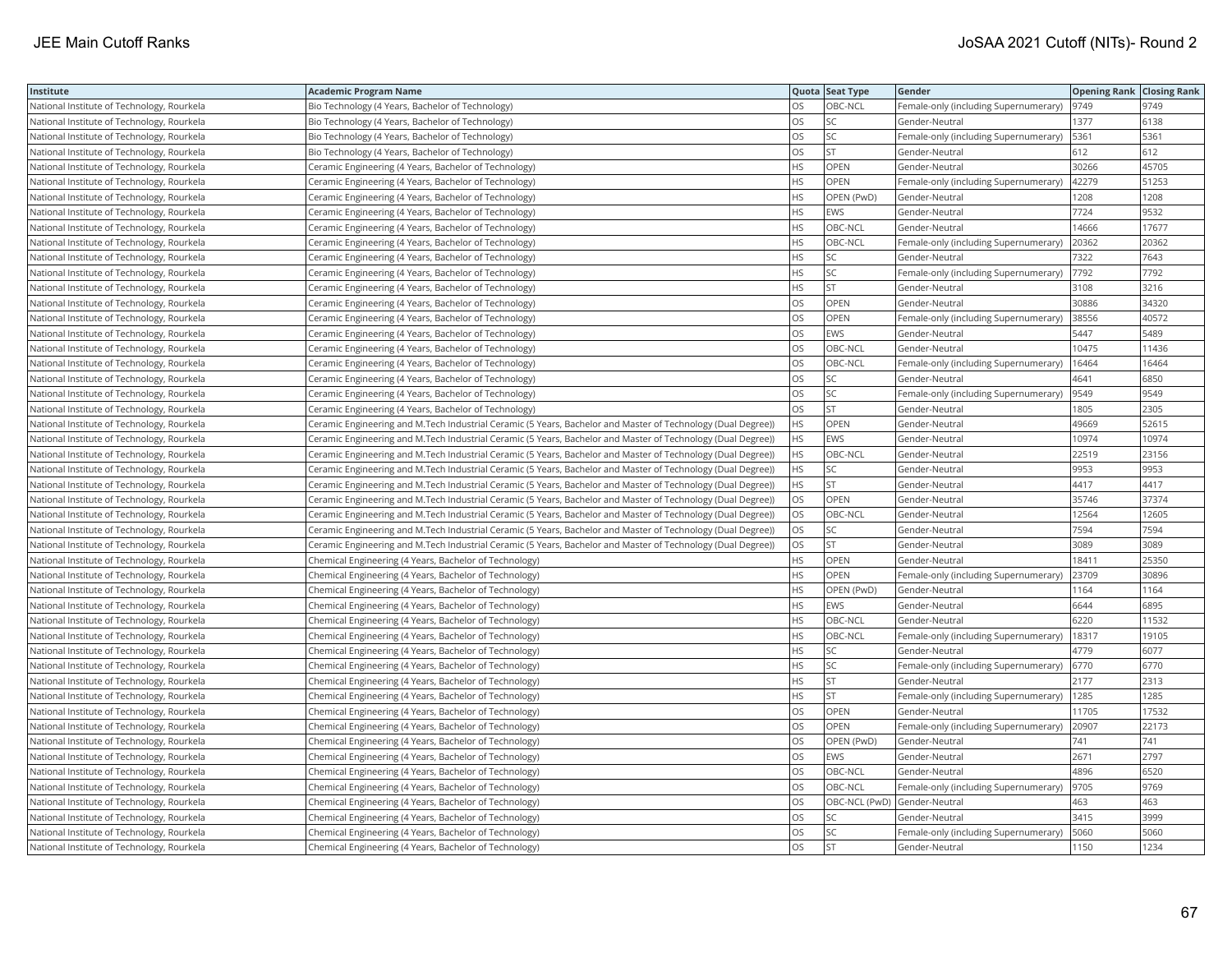| Institute                                  | <b>Academic Program Name</b>                                                     |           | Quota Seat Type | Gender                                | <b>Opening Rank Closing Rank</b> |       |
|--------------------------------------------|----------------------------------------------------------------------------------|-----------|-----------------|---------------------------------------|----------------------------------|-------|
| National Institute of Technology, Rourkela | Chemical Engineering (4 Years, Bachelor of Technology)                           | OS        | <b>ST</b>       | Female-only (including Supernumerary) | 400                              | 400   |
| National Institute of Technology, Rourkela | Chemical Engineering (5 Years, Bachelor and Master of Technology (Dual Degree))  | <b>HS</b> | OPEN            | Gender-Neutral                        | 34342                            | 35514 |
| National Institute of Technology, Rourkela | (Chemical Engineering (5 Years, Bachelor and Master of Technology (Dual Degree)) | <b>HS</b> | OBC-NCL         | Gender-Neutral                        | 11873                            | 13187 |
| National Institute of Technology, Rourkela | Chemical Engineering (5 Years, Bachelor and Master of Technology (Dual Degree))  | <b>HS</b> | SC              | Gender-Neutral                        | 3392                             | 3392  |
| National Institute of Technology, Rourkela | Chemical Engineering (5 Years, Bachelor and Master of Technology (Dual Degree))  | <b>HS</b> | <b>ST</b>       | Gender-Neutral                        | 3062                             | 3062  |
| National Institute of Technology, Rourkela | Chemical Engineering (5 Years, Bachelor and Master of Technology (Dual Degree))  | OS        | OPEN            | Gender-Neutral                        | 22811                            | 23003 |
| National Institute of Technology, Rourkela | Chemical Engineering (5 Years, Bachelor and Master of Technology (Dual Degree))  | <b>OS</b> | EWS             | Gender-Neutral                        | 3595                             | 3595  |
| National Institute of Technology, Rourkela | Chemical Engineering (5 Years, Bachelor and Master of Technology (Dual Degree))  | los       | OBC-NCL         | Gender-Neutral                        | 7343                             | 7343  |
| National Institute of Technology, Rourkela | Chemical Engineering (5 Years, Bachelor and Master of Technology (Dual Degree))  | OS        | SC              | Gender-Neutral                        | 4381                             | 4381  |
| National Institute of Technology, Rourkela | Chemistry (5 Years, Integrated Master of Science)                                | <b>HS</b> | OPEN            | Gender-Neutral                        | 52302                            | 53779 |
| National Institute of Technology, Rourkela | Chemistry (5 Years, Integrated Master of Science)                                | HS        | EWS             | Gender-Neutral                        | 10533                            | 10533 |
| National Institute of Technology, Rourkela | Chemistry (5 Years, Integrated Master of Science)                                | HS        | OBC-NCL         | Gender-Neutral                        | 24500                            | 26138 |
| National Institute of Technology, Rourkela | Chemistry (5 Years, Integrated Master of Science)                                | <b>HS</b> | <b>SC</b>       | Gender-Neutral                        | 8287                             | 8705  |
| National Institute of Technology, Rourkela | Chemistry (5 Years, Integrated Master of Science)                                | <b>HS</b> | <b>ST</b>       | Gender-Neutral                        | 6494                             | 6494  |
| National Institute of Technology, Rourkela | Chemistry (5 Years, Integrated Master of Science)                                | <b>OS</b> | OPEN            | Gender-Neutral                        | 29562                            | 36226 |
| National Institute of Technology, Rourkela | Chemistry (5 Years, Integrated Master of Science)                                | OS        | OPEN (PwD)      | Gender-Neutral                        | 2273                             | 2273  |
| National Institute of Technology, Rourkela | Chemistry (5 Years, Integrated Master of Science)                                | los       | EWS             | Gender-Neutral                        | 6338                             | 6395  |
| National Institute of Technology, Rourkela | Chemistry (5 Years, Integrated Master of Science)                                | los       | OBC-NCL         | Gender-Neutral                        | 13339                            | 13747 |
| National Institute of Technology, Rourkela | Chemistry (5 Years, Integrated Master of Science)                                | los       | SC              | Gender-Neutral                        | 7036                             | 7850  |
| National Institute of Technology, Rourkela | Chemistry (5 Years, Integrated Master of Science)                                | <b>OS</b> | <b>ST</b>       | Gender-Neutral                        | 3475                             | 3475  |
| National Institute of Technology, Rourkela | Civil Engineering (4 Years, Bachelor of Technology)                              | <b>HS</b> | OPEN            | Gender-Neutral                        | 14994                            | 27162 |
| National Institute of Technology, Rourkela | Civil Engineering (4 Years, Bachelor of Technology)                              | <b>HS</b> | OPEN            | Female-only (including Supernumerary) | 30085                            | 40310 |
| National Institute of Technology, Rourkela | Civil Engineering (4 Years, Bachelor of Technology)                              | <b>HS</b> | OPEN (PwD)      | Gender-Neutral                        | 657                              | 657   |
| National Institute of Technology, Rourkela | Civil Engineering (4 Years, Bachelor of Technology)                              | <b>HS</b> | EWS             | Gender-Neutral                        | 6507                             | 7077  |
| National Institute of Technology, Rourkela | Civil Engineering (4 Years, Bachelor of Technology)                              | <b>HS</b> | OBC-NCL         | Gender-Neutral                        | 9808                             | 12652 |
| National Institute of Technology, Rourkela | Civil Engineering (4 Years, Bachelor of Technology)                              | <b>HS</b> | OBC-NCL         | Female-only (including Supernumerary) | 16902                            | 19334 |
| National Institute of Technology, Rourkela | Civil Engineering (4 Years, Bachelor of Technology)                              | <b>HS</b> |                 | OBC-NCL (PwD) Gender-Neutral          | 633                              | 633   |
| National Institute of Technology, Rourkela | Civil Engineering (4 Years, Bachelor of Technology)                              | HS        | SC              | Gender-Neutral                        | 2562                             | 5392  |
| National Institute of Technology, Rourkela | Civil Engineering (4 Years, Bachelor of Technology)                              | <b>HS</b> | SC              | Female-only (including Supernumerary) | 5587                             | 5587  |
| National Institute of Technology, Rourkela | Civil Engineering (4 Years, Bachelor of Technology)                              | <b>HS</b> | <b>ST</b>       | Gender-Neutral                        | 1560                             | 2551  |
| National Institute of Technology, Rourkela | Civil Engineering (4 Years, Bachelor of Technology)                              | <b>HS</b> | <b>ST</b>       | Female-only (including Supernumerary) | 1309                             | 1309  |
| National Institute of Technology, Rourkela | Civil Engineering (4 Years, Bachelor of Technology)                              | OS        | OPEN            | Gender-Neutral                        | 15385                            | 21038 |
| National Institute of Technology, Rourkela | Civil Engineering (4 Years, Bachelor of Technology)                              | OS        | OPEN            | Female-only (including Supernumerary) | 31076                            | 33741 |
| National Institute of Technology, Rourkela | Civil Engineering (4 Years, Bachelor of Technology)                              | los       | OPEN (PwD)      | Gender-Neutral                        | 663                              | 663   |
| National Institute of Technology, Rourkela | Civil Engineering (4 Years, Bachelor of Technology)                              | los       | EWS             | Gender-Neutral                        | 2982                             | 3072  |
| National Institute of Technology, Rourkela | Civil Engineering (4 Years, Bachelor of Technology)                              | <b>OS</b> | EWS (PwD)       | Gender-Neutral                        | 79                               | 79    |
| National Institute of Technology, Rourkela | Civil Engineering (4 Years, Bachelor of Technology)                              | <b>OS</b> | OBC-NCL         | Gender-Neutral                        | 6547                             | 7030  |
| National Institute of Technology, Rourkela | Civil Engineering (4 Years, Bachelor of Technology)                              | <b>OS</b> | OBC-NCL         | Female-only (including Supernumerary) | 9610                             | 11765 |
| National Institute of Technology, Rourkela | Civil Engineering (4 Years, Bachelor of Technology)                              | <b>OS</b> |                 | OBC-NCL (PwD) Gender-Neutral          | 272                              | 272   |
| National Institute of Technology, Rourkela | Civil Engineering (4 Years, Bachelor of Technology)                              | OS        | SC              | Gender-Neutral                        | 3090                             | 3539  |
| National Institute of Technology, Rourkela | Civil Engineering (4 Years, Bachelor of Technology)                              | OS        | SC              | Female-only (including Supernumerary) | 3345                             | 3345  |
| National Institute of Technology, Rourkela | Civil Engineering (4 Years, Bachelor of Technology)                              | OS        | <b>ST</b>       | Gender-Neutral                        | 611                              | 1023  |
| National Institute of Technology, Rourkela | Civil Engineering (4 Years, Bachelor of Technology)                              | OS        | <b>ST</b>       | Female-only (including Supernumerary) | 871                              | 871   |
| National Institute of Technology, Rourkela | Computer Science and Engineering (4 Years, Bachelor of Technology)               | <b>HS</b> | OPEN            | Gender-Neutral                        | 1874                             | 9349  |
| National Institute of Technology, Rourkela | Computer Science and Engineering (4 Years, Bachelor of Technology)               | HS        | OPEN            | Female-only (including Supernumerary) | 2023                             | 8437  |
| National Institute of Technology, Rourkela | Computer Science and Engineering (4 Years, Bachelor of Technology)               | <b>HS</b> | OPEN (PwD)      | Gender-Neutral                        | 247                              | 247   |
| National Institute of Technology, Rourkela | Computer Science and Engineering (4 Years, Bachelor of Technology)               | <b>HS</b> | OPEN (PwD)      | Female-only (including Supernumerary) | 422                              | 422   |
| National Institute of Technology, Rourkela | Computer Science and Engineering (4 Years, Bachelor of Technology)               | <b>HS</b> | EWS             | Gender-Neutral                        | 1295                             | 3374  |
| National Institute of Technology, Rourkela | Computer Science and Engineering (4 Years, Bachelor of Technology)               | <b>HS</b> | OBC-NCL         | Gender-Neutral                        | 1780                             | 4401  |
| National Institute of Technology, Rourkela | Computer Science and Engineering (4 Years, Bachelor of Technology)               | <b>HS</b> | OBC-NCL         | Female-only (including Supernumerary) | 7622                             | 10457 |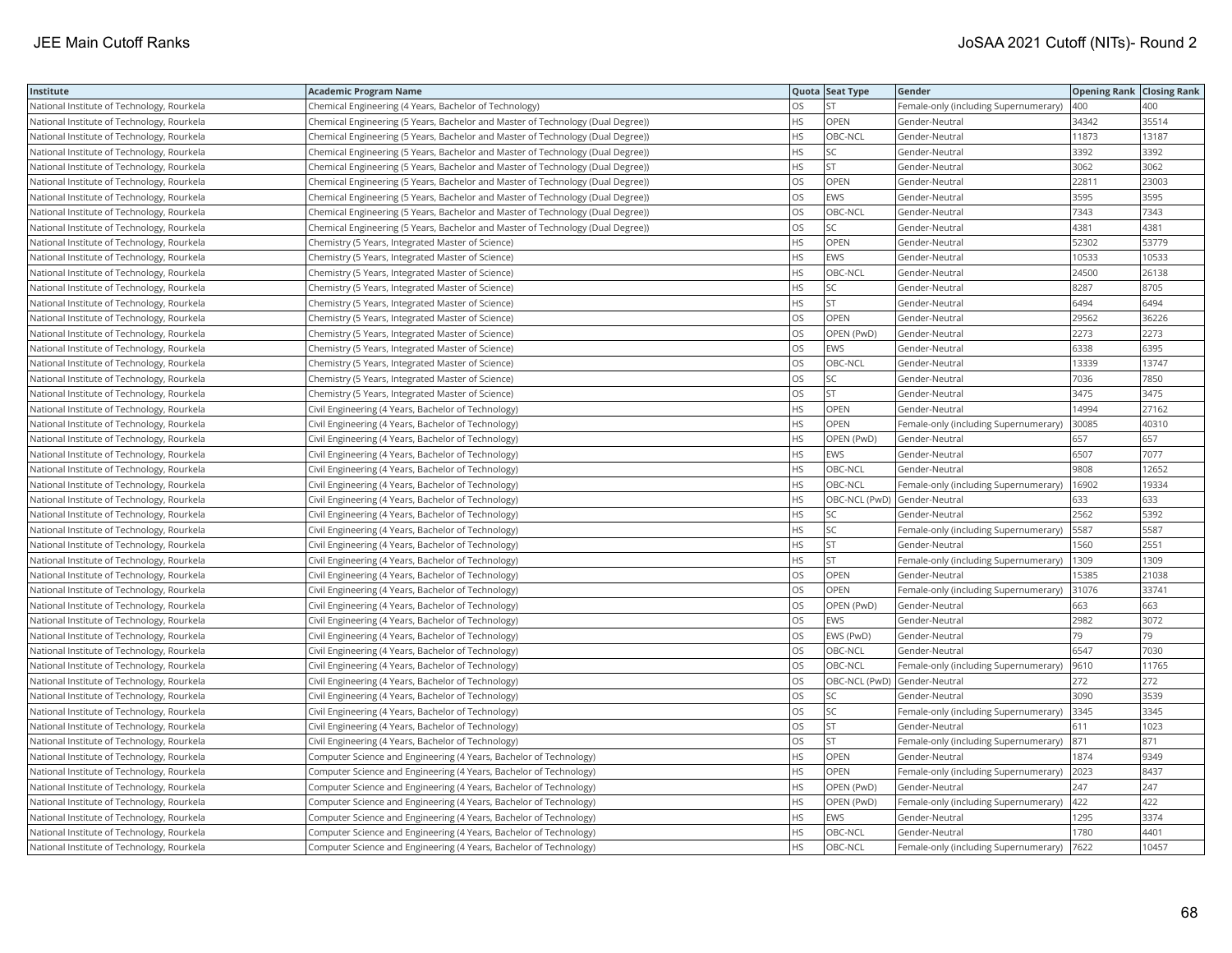| Institute                                  | <b>Academic Program Name</b>                                                |           | Quota Seat Type              | Gender                                | <b>Opening Rank Closing Rank</b> |       |
|--------------------------------------------|-----------------------------------------------------------------------------|-----------|------------------------------|---------------------------------------|----------------------------------|-------|
| National Institute of Technology, Rourkela | Computer Science and Engineering (4 Years, Bachelor of Technology)          | <b>HS</b> |                              | OBC-NCL (PwD) Gender-Neutral          | 92                               |       |
| National Institute of Technology, Rourkela | Computer Science and Engineering (4 Years, Bachelor of Technology)          | HS        | SC                           | Gender-Neutral                        | 563                              | 1538  |
| National Institute of Technology, Rourkela | Computer Science and Engineering (4 Years, Bachelor of Technology)          | <b>HS</b> | SC                           | Female-only (including Supernumerary) | 1389                             | 1389  |
| National Institute of Technology, Rourkela | Computer Science and Engineering (4 Years, Bachelor of Technology)          | <b>HS</b> | SC (PwD)                     | Gender-Neutral                        | 68                               | 68    |
| National Institute of Technology, Rourkela | Computer Science and Engineering (4 Years, Bachelor of Technology)          | <b>HS</b> | <b>ST</b>                    | Gender-Neutral                        | 157                              | 303   |
| National Institute of Technology, Rourkela | Computer Science and Engineering (4 Years, Bachelor of Technology)          | <b>HS</b> | <b>ST</b>                    | Female-only (including Supernumerary) | 497                              | 497   |
| National Institute of Technology, Rourkela | Computer Science and Engineering (4 Years, Bachelor of Technology)          | <b>OS</b> | OPEN                         | Gender-Neutral                        | 861                              | 2160  |
| National Institute of Technology, Rourkela | Computer Science and Engineering (4 Years, Bachelor of Technology)          | los       | OPEN                         | Female-only (including Supernumerary) | 2649                             | 3315  |
| National Institute of Technology, Rourkela | Computer Science and Engineering (4 Years, Bachelor of Technology)          | <b>OS</b> | OPEN (PwD)                   | Gender-Neutral                        | 60                               | 60    |
| National Institute of Technology, Rourkela | Computer Science and Engineering (4 Years, Bachelor of Technology)          | OS        | OPEN (PwD)                   | Female-only (including Supernumerary) | 432                              | 432   |
| National Institute of Technology, Rourkela | Computer Science and Engineering (4 Years, Bachelor of Technology)          | los       | EWS                          | Gender-Neutral                        | 225                              | 389   |
| National Institute of Technology, Rourkela | Computer Science and Engineering (4 Years, Bachelor of Technology)          | <b>OS</b> | OBC-NCL                      | Gender-Neutral                        | 449                              | 630   |
| National Institute of Technology, Rourkela | Computer Science and Engineering (4 Years, Bachelor of Technology)          | OS        | OBC-NCL                      | Female-only (including Supernumerary) | 1811                             | 2428  |
| National Institute of Technology, Rourkela | Computer Science and Engineering (4 Years, Bachelor of Technology)          | OS        |                              | OBC-NCL (PwD) Gender-Neutral          | 55                               | 55    |
| National Institute of Technology, Rourkela | Computer Science and Engineering (4 Years, Bachelor of Technology)          | <b>OS</b> | SC                           | Gender-Neutral                        | 396                              | 573   |
| National Institute of Technology, Rourkela | Computer Science and Engineering (4 Years, Bachelor of Technology)          | OS        | SC                           | Female-only (including Supernumerary) | 1042                             | 1042  |
| National Institute of Technology, Rourkela | Computer Science and Engineering (4 Years, Bachelor of Technology)          | OS        | SC (PwD)                     | Gender-Neutral                        |                                  |       |
| National Institute of Technology, Rourkela | Computer Science and Engineering (4 Years, Bachelor of Technology)          | OS        | <b>ST</b>                    | Gender-Neutral                        | 125                              | 185   |
| National Institute of Technology, Rourkela | Computer Science and Engineering (4 Years, Bachelor of Technology)          | OS        | <b>ST</b>                    | Female-only (including Supernumerary) | 252                              | 252   |
| National Institute of Technology, Rourkela | Electrical Engineering (4 Years, Bachelor of Technology)                    | <b>HS</b> | OPEN                         | Gender-Neutral                        | 1108                             | 17774 |
| National Institute of Technology, Rourkela | Electrical Engineering (4 Years, Bachelor of Technology)                    | <b>HS</b> | OPEN                         | Female-only (including Supernumerary) | 15609                            | 26732 |
| National Institute of Technology, Rourkela | Electrical Engineering (4 Years, Bachelor of Technology)                    | <b>HS</b> | OPEN (PwD)                   | Gender-Neutral                        | 391                              | 391   |
| National Institute of Technology, Rourkela | Electrical Engineering (4 Years, Bachelor of Technology)                    | <b>HS</b> | OPEN (PwD)                   | Female-only (including Supernumerary) | 435                              | 435   |
| National Institute of Technology, Rourkela | Electrical Engineering (4 Years, Bachelor of Technology)                    | <b>HS</b> | EWS                          | Gender-Neutral                        | 4343                             | 6103  |
| National Institute of Technology, Rourkela | Electrical Engineering (4 Years, Bachelor of Technology)                    | <b>HS</b> | OBC-NCL                      | Gender-Neutral                        | 5878                             | 8412  |
| National Institute of Technology, Rourkela | Electrical Engineering (4 Years, Bachelor of Technology)                    | <b>HS</b> | OBC-NCL                      | Female-only (including Supernumerary) | 12574                            | 15363 |
| National Institute of Technology, Rourkela | Electrical Engineering (4 Years, Bachelor of Technology)                    | <b>HS</b> |                              | OBC-NCL (PwD) Gender-Neutral          | 289                              | 289   |
| National Institute of Technology, Rourkela | Electrical Engineering (4 Years, Bachelor of Technology)                    | <b>HS</b> | SC                           | Gender-Neutral                        | 2045                             | 3112  |
| National Institute of Technology, Rourkela | Electrical Engineering (4 Years, Bachelor of Technology)                    | HS        | SC                           | Female-only (including Supernumerary) | 3326                             | 3326  |
| National Institute of Technology, Rourkela | Electrical Engineering (4 Years, Bachelor of Technology)                    | <b>HS</b> | SC (PwD)                     | Gender-Neutral                        | 147                              | 147   |
| National Institute of Technology, Rourkela | Electrical Engineering (4 Years, Bachelor of Technology)                    | <b>HS</b> | <b>ST</b>                    | Gender-Neutral                        | 892                              | 1454  |
| National Institute of Technology, Rourkela | Electrical Engineering (4 Years, Bachelor of Technology)                    | <b>HS</b> | <b>ST</b>                    | Female-only (including Supernumerary) | 2973                             | 2973  |
| National Institute of Technology, Rourkela | Electrical Engineering (4 Years, Bachelor of Technology)                    | OS        | OPEN                         | Gender-Neutral                        | 7169                             | 10480 |
| National Institute of Technology, Rourkela | Electrical Engineering (4 Years, Bachelor of Technology)                    | <b>OS</b> | OPEN                         | Female-only (including Supernumerary) | 15788                            | 17246 |
| National Institute of Technology, Rourkela | Electrical Engineering (4 Years, Bachelor of Technology)                    | OS        | OPEN (PwD)                   | Gender-Neutral                        | 604                              | 604   |
| National Institute of Technology, Rourkela | Electrical Engineering (4 Years, Bachelor of Technology)                    | los       | OPEN (PwD)                   | Female-only (including Supernumerary) | 1109                             | 1109  |
| National Institute of Technology, Rourkela | Electrical Engineering (4 Years, Bachelor of Technology)                    | los       | EWS                          | Gender-Neutral                        | 1362                             | 1662  |
| National Institute of Technology, Rourkela | Electrical Engineering (4 Years, Bachelor of Technology)                    | OS        | OBC-NCL                      | Gender-Neutral                        | 3340                             | 3933  |
| National Institute of Technology, Rourkela | Electrical Engineering (4 Years, Bachelor of Technology)                    | <b>OS</b> | OBC-NCL                      | Female-only (including Supernumerary) | 7046                             | 7731  |
| National Institute of Technology, Rourkela | Electrical Engineering (4 Years, Bachelor of Technology)                    | los       | OBC-NCL (PwD) Gender-Neutral |                                       | 268                              | 268   |
| National Institute of Technology, Rourkela | Electrical Engineering (4 Years, Bachelor of Technology)                    | OS        | SC                           | Gender-Neutral                        | 784                              | 2439  |
| National Institute of Technology, Rourkela | Electrical Engineering (4 Years, Bachelor of Technology)                    | OS        | SC                           | Female-only (including Supernumerary) | 2466                             | 2466  |
| National Institute of Technology, Rourkela | Electrical Engineering (4 Years, Bachelor of Technology)                    | OS        | ST                           | Gender-Neutral                        | 446                              | 680   |
| National Institute of Technology, Rourkela | Electrical Engineering (4 Years, Bachelor of Technology)                    | OS        | <b>ST</b>                    | Female-only (including Supernumerary) | 757                              | 757   |
| National Institute of Technology, Rourkela | Electronics and Communication Engineering (4 Years, Bachelor of Technology) | HS        | OPEN                         | Gender-Neutral                        | 9417                             | 11208 |
| National Institute of Technology, Rourkela | Electronics and Communication Engineering (4 Years, Bachelor of Technology) | <b>HS</b> | OPEN                         | Female-only (including Supernumerary) | 10514                            | 14558 |
| National Institute of Technology, Rourkela | Electronics and Communication Engineering (4 Years, Bachelor of Technology) | <b>HS</b> | OPEN (PwD)                   | Gender-Neutral                        | 372                              | 372   |
| National Institute of Technology, Rourkela | Electronics and Communication Engineering (4 Years, Bachelor of Technology) | <b>HS</b> | EWS                          | Gender-Neutral                        | 3431                             | 3508  |
| National Institute of Technology, Rourkela | Electronics and Communication Engineering (4 Years, Bachelor of Technology) | <b>HS</b> | OBC-NCL                      | Gender-Neutral                        | 3310                             | 5841  |
| National Institute of Technology, Rourkela | Electronics and Communication Engineering (4 Years, Bachelor of Technology) | <b>HS</b> | OBC-NCL                      | Female-only (including Supernumerary) | 12663                            | 12663 |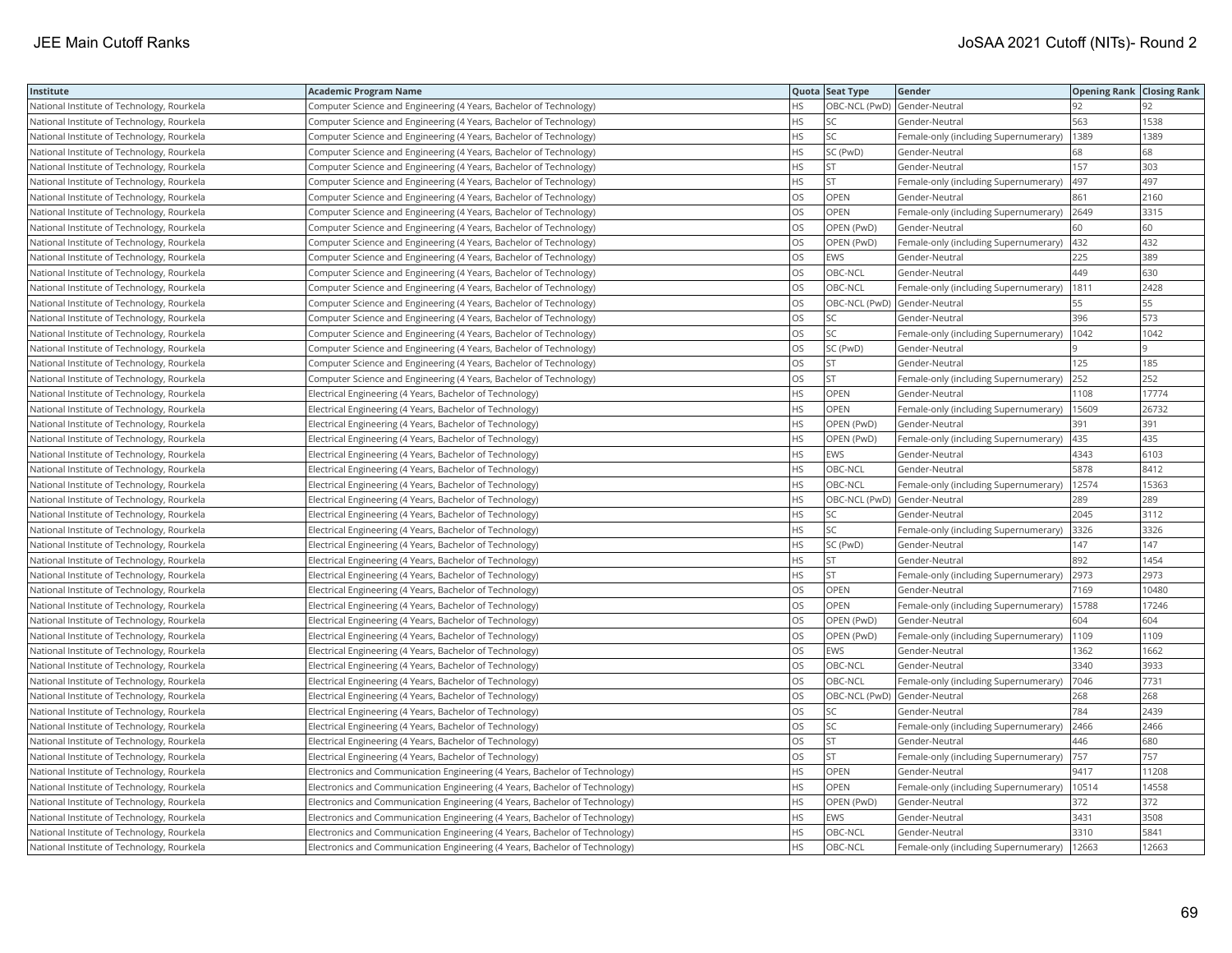| Institute                                  | <b>Academic Program Name</b>                                                  |           | Quota Seat Type | Gender                                | <b>Opening Rank Closing Rank</b> |       |
|--------------------------------------------|-------------------------------------------------------------------------------|-----------|-----------------|---------------------------------------|----------------------------------|-------|
| National Institute of Technology, Rourkela | Electronics and Communication Engineering (4 Years, Bachelor of Technology)   | HS.       |                 | OBC-NCL (PwD) Gender-Neutral          | 190                              | 190   |
| National Institute of Technology, Rourkela | Electronics and Communication Engineering (4 Years, Bachelor of Technology)   | <b>HS</b> | SC              | Gender-Neutral                        | 643                              | 2025  |
| National Institute of Technology, Rourkela | Electronics and Communication Engineering (4 Years, Bachelor of Technology)   | <b>HS</b> | SC              | Female-only (including Supernumerary) | 1786                             | 3447  |
| National Institute of Technology, Rourkela | Electronics and Communication Engineering (4 Years, Bachelor of Technology)   | <b>HS</b> | <b>ST</b>       | Gender-Neutral                        | 559                              | 782   |
| National Institute of Technology, Rourkela | Electronics and Communication Engineering (4 Years, Bachelor of Technology)   | <b>HS</b> | <b>ST</b>       | Female-only (including Supernumerary) | 3953                             | 3953  |
| National Institute of Technology, Rourkela | Electronics and Communication Engineering (4 Years, Bachelor of Technology)   | <b>OS</b> | <b>OPEN</b>     | Gender-Neutral                        | 3721                             | 5568  |
| National Institute of Technology, Rourkela | Electronics and Communication Engineering (4 Years, Bachelor of Technology)   | OS        | OPEN            | Female-only (including Supernumerary) | 7752                             | 8933  |
| National Institute of Technology, Rourkela | Electronics and Communication Engineering (4 Years, Bachelor of Technology)   | los       | EWS             | Gender-Neutral                        | 642                              | 685   |
| National Institute of Technology, Rourkela | Electronics and Communication Engineering (4 Years, Bachelor of Technology)   | los       | OBC-NCL         | Gender-Neutral                        | 1760                             | 2128  |
| National Institute of Technology, Rourkela | Electronics and Communication Engineering (4 Years, Bachelor of Technology)   | los       | OBC-NCL         | Female-only (including Supernumerary) | 3502                             | 3502  |
| National Institute of Technology, Rourkela | Electronics and Communication Engineering (4 Years, Bachelor of Technology)   | OS        | SC              | Gender-Neutral                        | 955                              | 1305  |
| National Institute of Technology, Rourkela | Electronics and Communication Engineering (4 Years, Bachelor of Technology)   | OS        | SC              | Female-only (including Supernumerary) | 1516                             | 1738  |
| National Institute of Technology, Rourkela | Electronics and Communication Engineering (4 Years, Bachelor of Technology)   | OS        | <b>ST</b>       | Gender-Neutral                        | 356                              | 437   |
| National Institute of Technology, Rourkela | Electronics and Communication Engineering (4 Years, Bachelor of Technology)   | OS        | <b>ST</b>       | Female-only (including Supernumerary) | 726                              | 726   |
| National Institute of Technology, Rourkela | Electronics and Instrumentation Engineering (4 Years, Bachelor of Technology) | <b>HS</b> | <b>OPEN</b>     | Gender-Neutral                        | 12473                            | 17521 |
| National Institute of Technology, Rourkela | Electronics and Instrumentation Engineering (4 Years, Bachelor of Technology) | <b>HS</b> | OPEN            | Female-only (including Supernumerary) | 15007                            | 21910 |
| National Institute of Technology, Rourkela | Electronics and Instrumentation Engineering (4 Years, Bachelor of Technology) | <b>HS</b> | OPEN (PwD)      | Gender-Neutral                        | 429                              | 429   |
| National Institute of Technology, Rourkela | Electronics and Instrumentation Engineering (4 Years, Bachelor of Technology) | <b>HS</b> | EWS             | Gender-Neutral                        | 3881                             | 4904  |
| National Institute of Technology, Rourkela | Electronics and Instrumentation Engineering (4 Years, Bachelor of Technology) | <b>HS</b> | OBC-NCL         | Gender-Neutral                        | 7281                             | 8810  |
| National Institute of Technology, Rourkela | Electronics and Instrumentation Engineering (4 Years, Bachelor of Technology) | <b>HS</b> | OBC-NCL         | Female-only (including Supernumerary) | 13181                            | 13347 |
| National Institute of Technology, Rourkela | Electronics and Instrumentation Engineering (4 Years, Bachelor of Technology) | <b>HS</b> | SC              | Gender-Neutral                        | 2237                             | 3333  |
| National Institute of Technology, Rourkela | Electronics and Instrumentation Engineering (4 Years, Bachelor of Technology) | <b>HS</b> | SC              | Female-only (including Supernumerary) | 3995                             | 3995  |
| National Institute of Technology, Rourkela | Electronics and Instrumentation Engineering (4 Years, Bachelor of Technology) | <b>HS</b> | <b>ST</b>       | Gender-Neutral                        | 1585                             | 2146  |
| National Institute of Technology, Rourkela | Electronics and Instrumentation Engineering (4 Years, Bachelor of Technology) | <b>OS</b> | OPEN            | Gender-Neutral                        | 10015                            | 12238 |
| National Institute of Technology, Rourkela | Electronics and Instrumentation Engineering (4 Years, Bachelor of Technology) | OS        | OPEN            | Female-only (including Supernumerary) | 10143                            | 15313 |
| National Institute of Technology, Rourkela | Electronics and Instrumentation Engineering (4 Years, Bachelor of Technology) | OS        | OPEN (PwD)      | Gender-Neutral                        | 595                              | 595   |
| National Institute of Technology, Rourkela | Electronics and Instrumentation Engineering (4 Years, Bachelor of Technology) | OS        | EWS             | Gender-Neutral                        | 1748                             | 1887  |
| National Institute of Technology, Rourkela | Electronics and Instrumentation Engineering (4 Years, Bachelor of Technology) | OS        | OBC-NCL         | Gender-Neutral                        | 3449                             | 4721  |
| National Institute of Technology, Rourkela | Electronics and Instrumentation Engineering (4 Years, Bachelor of Technology) | OS        | OBC-NCL         | Female-only (including Supernumerary) | 7780                             | 9512  |
| National Institute of Technology, Rourkela | Electronics and Instrumentation Engineering (4 Years, Bachelor of Technology) | OS        | SС              | Gender-Neutral                        | 2166                             | 3244  |
| National Institute of Technology, Rourkela | Electronics and Instrumentation Engineering (4 Years, Bachelor of Technology) | OS        | SC              | Female-only (including Supernumerary) | 3687                             | 3687  |
| National Institute of Technology, Rourkela | Electronics and Instrumentation Engineering (4 Years, Bachelor of Technology) | OS        | <b>ST</b>       | Gender-Neutral                        | 1112                             | 1112  |
| National Institute of Technology, Rourkela | Electronics and Instrumentation Engineering (4 Years, Bachelor of Technology) | OS        | ST (PwD)        | Gender-Neutral                        | 68                               | 68    |
| National Institute of Technology, Rourkela | Food Process Engineering (4 Years, Bachelor of Technology)                    | <b>HS</b> | OPEN            | Gender-Neutral                        | 48209                            | 52805 |
| National Institute of Technology, Rourkela | Food Process Engineering (4 Years, Bachelor of Technology)                    | <b>HS</b> | OPEN            | Female-only (including Supernumerary) | 52186                            | 53949 |
| National Institute of Technology, Rourkela | Food Process Engineering (4 Years, Bachelor of Technology)                    | <b>HS</b> | EWS             | Gender-Neutral                        | 10000                            | 10083 |
| National Institute of Technology, Rourkela | Food Process Engineering (4 Years, Bachelor of Technology)                    | <b>HS</b> | OBC-NCL         | Gender-Neutral                        | 22841                            | 23957 |
| National Institute of Technology, Rourkela | Food Process Engineering (4 Years, Bachelor of Technology)                    | <b>HS</b> | OBC-NCL         | Female-only (including Supernumerary) | 22871                            | 22871 |
| National Institute of Technology, Rourkela | Food Process Engineering (4 Years, Bachelor of Technology)                    | <b>HS</b> | SC              | Gender-Neutral                        | 8125                             | 8557  |
| National Institute of Technology, Rourkela | Food Process Engineering (4 Years, Bachelor of Technology)                    | <b>HS</b> | SC              | Female-only (including Supernumerary) | 9987                             | 9987  |
| National Institute of Technology, Rourkela | Food Process Engineering (4 Years, Bachelor of Technology)                    | <b>HS</b> | ST.             | Gender-Neutral                        | 3707                             | 3707  |
| National Institute of Technology, Rourkela | Food Process Engineering (4 Years, Bachelor of Technology)                    | <b>OS</b> | <b>OPEN</b>     | Gender-Neutral                        | 25375                            | 34499 |
| National Institute of Technology, Rourkela | Food Process Engineering (4 Years, Bachelor of Technology)                    | OS        | OPEN            | Female-only (including Supernumerary) | 36570                            | 39760 |
| National Institute of Technology, Rourkela | Food Process Engineering (4 Years, Bachelor of Technology)                    | <b>OS</b> | <b>EWS</b>      | Gender-Neutral                        | 5371                             | 5621  |
| National Institute of Technology, Rourkela | Food Process Engineering (4 Years, Bachelor of Technology)                    | OS        | OBC-NCL         | Gender-Neutral                        | 10462                            | 12071 |
| National Institute of Technology, Rourkela | Food Process Engineering (4 Years, Bachelor of Technology)                    | <b>OS</b> | OBC-NCL         | Female-only (including Supernumerary) | 16598                            | 16598 |
| National Institute of Technology, Rourkela | Food Process Engineering (4 Years, Bachelor of Technology)                    | OS        | SC              | Gender-Neutral                        | 6320                             | 7233  |
| National Institute of Technology, Rourkela | Food Process Engineering (4 Years, Bachelor of Technology)                    | OS        | SC              | Female-only (including Supernumerary) | 8186                             | 8186  |
| National Institute of Technology, Rourkela | Food Process Engineering (4 Years, Bachelor of Technology)                    | OS        | <b>ST</b>       | Gender-Neutral                        | 1769                             | 1769  |
| National Institute of Technology, Rourkela | Industrial Design (4 Years, Bachelor of Technology)                           | <b>HS</b> | <b>OPEN</b>     | Gender-Neutral                        | 33112                            | 47407 |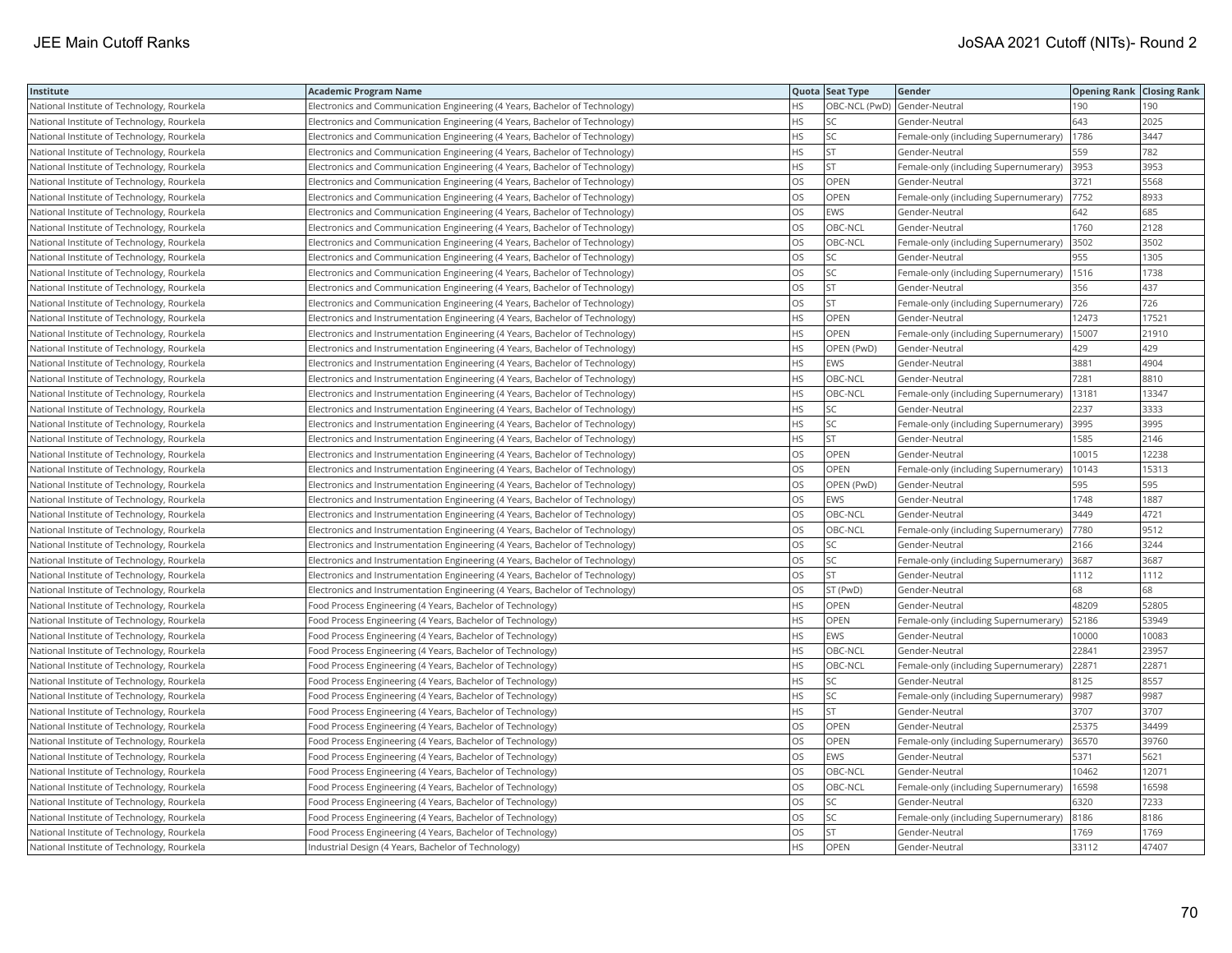| Institute                                  | <b>Academic Program Name</b>                             |           | Quota Seat Type              | Gender                                              | <b>Opening Rank Closing Rank</b> |       |
|--------------------------------------------|----------------------------------------------------------|-----------|------------------------------|-----------------------------------------------------|----------------------------------|-------|
| National Institute of Technology, Rourkela | Industrial Design (4 Years, Bachelor of Technology)      | HS        | OPEN                         | Female-only (including Supernumerary)               | 52956                            | 53067 |
| National Institute of Technology, Rourkela | Industrial Design (4 Years, Bachelor of Technology)      | HS        | EWS                          | Gender-Neutral                                      | 7282                             | 7986  |
| National Institute of Technology, Rourkela | Industrial Design (4 Years, Bachelor of Technology)      | <b>HS</b> | OBC-NCL                      | Gender-Neutral                                      | 16684                            | 22087 |
| National Institute of Technology, Rourkela | Industrial Design (4 Years, Bachelor of Technology)      | HS        | OBC-NCL                      | Female-only (including Supernumerary)               | 23142                            | 23142 |
| National Institute of Technology, Rourkela | Industrial Design (4 Years, Bachelor of Technology)      | <b>HS</b> | SΣ                           | Gender-Neutral                                      | 4169                             | 6456  |
| National Institute of Technology, Rourkela | Industrial Design (4 Years, Bachelor of Technology)      | <b>HS</b> | <b>ST</b>                    | Gender-Neutral                                      | 3241                             | 3241  |
| National Institute of Technology, Rourkela | Industrial Design (4 Years, Bachelor of Technology)      | <b>HS</b> | <b>ST</b>                    | Female-only (including Supernumerary)               | 5795                             | 5795  |
| National Institute of Technology, Rourkela | Industrial Design (4 Years, Bachelor of Technology)      | OS        | OPEN                         | Gender-Neutral                                      | 21167                            | 29333 |
| National Institute of Technology, Rourkela | Industrial Design (4 Years, Bachelor of Technology)      | <b>OS</b> | OPEN                         | Female-only (including Supernumerary)               | 20827                            | 33453 |
| National Institute of Technology, Rourkela | Industrial Design (4 Years, Bachelor of Technology)      | los       | <b>EWS</b>                   | Gender-Neutral                                      | 4416                             | 4671  |
| National Institute of Technology, Rourkela | Industrial Design (4 Years, Bachelor of Technology)      | los       | OBC-NCL                      | Gender-Neutral                                      | 8154                             | 10921 |
| National Institute of Technology, Rourkela | Industrial Design (4 Years, Bachelor of Technology)      | OS        | OBC-NCL                      | Female-only (including Supernumerary)               | 14765                            | 14765 |
| National Institute of Technology, Rourkela | Industrial Design (4 Years, Bachelor of Technology)      | <b>OS</b> | SC                           | Gender-Neutral                                      | 6235                             | 6291  |
| National Institute of Technology, Rourkela | Industrial Design (4 Years, Bachelor of Technology)      | OS        | <b>ST</b>                    | Gender-Neutral                                      | 2167                             | 2167  |
| National Institute of Technology, Rourkela | Industrial Design (4 Years, Bachelor of Technology)      | OS        | <b>ST</b>                    | Female-only (including Supernumerary)               | 3635                             | 3635  |
| National Institute of Technology, Rourkela | Life Science (5 Years, Integrated Master of Science)     | <b>HS</b> | OPEN                         | Gender-Neutral                                      | 44441                            | 57683 |
| National Institute of Technology, Rourkela | Life Science (5 Years, Integrated Master of Science)     | HS        | EWS                          | Gender-Neutral                                      | 10697                            | 11463 |
| National Institute of Technology, Rourkela | Life Science (5 Years, Integrated Master of Science)     | <b>HS</b> | OBC-NCL                      | Gender-Neutral                                      | 26955                            | 30397 |
| National Institute of Technology, Rourkela | Life Science (5 Years, Integrated Master of Science)     | HS        | SC                           | Gender-Neutral                                      | 8895                             | 9432  |
| National Institute of Technology, Rourkela | Life Science (5 Years, Integrated Master of Science)     | <b>HS</b> | <b>ST</b>                    | Gender-Neutral                                      | 6619                             | 6619  |
| National Institute of Technology, Rourkela | Life Science (5 Years, Integrated Master of Science)     | OS        | OPEN                         | Gender-Neutral                                      | 42400                            | 48138 |
| National Institute of Technology, Rourkela | Life Science (5 Years, Integrated Master of Science)     | <b>OS</b> | EWS                          | Gender-Neutral                                      | 7375                             | 7375  |
| National Institute of Technology, Rourkela | Life Science (5 Years, Integrated Master of Science)     | OS        | OBC-NCL                      | Gender-Neutral                                      | 14818                            | 15354 |
| National Institute of Technology, Rourkela | Life Science (5 Years, Integrated Master of Science)     | <b>OS</b> | SC                           | Gender-Neutral                                      | 8050                             | 8655  |
| National Institute of Technology, Rourkela | Life Science (5 Years, Integrated Master of Science)     | los       | <b>ST</b>                    | Gender-Neutral                                      | 3649                             | 3649  |
| National Institute of Technology, Rourkela | Mathematics (5 Years, Integrated Master of Science)      | <b>HS</b> | OPEN                         | Gender-Neutral                                      | 45051                            | 51156 |
| National Institute of Technology, Rourkela | Mathematics (5 Years, Integrated Master of Science)      | <b>HS</b> | EWS                          | Gender-Neutral                                      | 9613                             | 9613  |
| National Institute of Technology, Rourkela | Mathematics (5 Years, Integrated Master of Science)      | <b>HS</b> | OBC-NCL                      | Gender-Neutral                                      | 16408                            | 20093 |
| National Institute of Technology, Rourkela | Mathematics (5 Years, Integrated Master of Science)      | <b>HS</b> | SC                           | Gender-Neutral                                      | 10093                            | 10162 |
| National Institute of Technology, Rourkela | Mathematics (5 Years, Integrated Master of Science)      | HS        | ST.                          | Gender-Neutral                                      | 5266                             | 5266  |
| National Institute of Technology, Rourkela | Mathematics (5 Years, Integrated Master of Science)      | <b>OS</b> | OPEN                         | Gender-Neutral                                      | 8598                             | 19924 |
| National Institute of Technology, Rourkela | Mathematics (5 Years, Integrated Master of Science)      | OS        | OPEN (PwD)                   | Gender-Neutral                                      | 623                              | 623   |
| National Institute of Technology, Rourkela | Mathematics (5 Years, Integrated Master of Science)      | <b>OS</b> | <b>EWS</b>                   | Gender-Neutral                                      | 3982                             | 3982  |
| National Institute of Technology, Rourkela | Mathematics (5 Years, Integrated Master of Science)      | OS        | OBC-NCL                      | Gender-Neutral                                      | 8949                             | 10671 |
| National Institute of Technology, Rourkela | Mathematics (5 Years, Integrated Master of Science)      | <b>OS</b> | SC                           | Gender-Neutral                                      | 7323                             | 7448  |
| National Institute of Technology, Rourkela | Mathematics (5 Years, Integrated Master of Science)      | OS        | <b>ST</b>                    | Gender-Neutral                                      | 1743                             | 1743  |
| National Institute of Technology, Rourkela | Mechanical Engineering (4 Years, Bachelor of Technology) | <b>HS</b> | OPEN                         | Gender-Neutral                                      | 13826                            | 20461 |
| National Institute of Technology, Rourkela | Mechanical Engineering (4 Years, Bachelor of Technology) | <b>HS</b> | OPEN                         | Female-only (including Supernumerary)               | 28874                            | 34389 |
| National Institute of Technology, Rourkela | Mechanical Engineering (4 Years, Bachelor of Technology) | <b>HS</b> | OPEN (PwD)                   | Gender-Neutral                                      | 649                              | 649   |
| National Institute of Technology, Rourkela | Mechanical Engineering (4 Years, Bachelor of Technology) | <b>HS</b> | EWS                          | Gender-Neutral                                      | 5333                             | 6360  |
| National Institute of Technology, Rourkela | Mechanical Engineering (4 Years, Bachelor of Technology) | <b>HS</b> | EWS (PwD)                    | Gender-Neutral                                      | 186                              | 186   |
| National Institute of Technology, Rourkela | Mechanical Engineering (4 Years, Bachelor of Technology) | <b>HS</b> | OBC-NCL                      | Gender-Neutral                                      | 5781                             | 10138 |
| National Institute of Technology, Rourkela | Mechanical Engineering (4 Years, Bachelor of Technology) | <b>HS</b> | OBC-NCL                      | Female-only (including Supernumerary)               | 15245                            | 16597 |
| National Institute of Technology, Rourkela | Mechanical Engineering (4 Years, Bachelor of Technology) | <b>HS</b> | OBC-NCL (PwD) Gender-Neutral |                                                     | 532                              | 532   |
| National Institute of Technology, Rourkela | Mechanical Engineering (4 Years, Bachelor of Technology) | HS        |                              | OBC-NCL (PwD) Female-only (including Supernumerary) | 517                              | 517   |
| National Institute of Technology, Rourkela | Mechanical Engineering (4 Years, Bachelor of Technology) | HS        | SC                           | Gender-Neutral                                      | 1624                             | 3745  |
| National Institute of Technology, Rourkela | Mechanical Engineering (4 Years, Bachelor of Technology) | HS        | SC                           | Female-only (including Supernumerary)               | 4032                             | 4032  |
| National Institute of Technology, Rourkela | Mechanical Engineering (4 Years, Bachelor of Technology) | <b>HS</b> | <b>ST</b>                    | Gender-Neutral                                      | 428                              | 1443  |
| National Institute of Technology, Rourkela | Mechanical Engineering (4 Years, Bachelor of Technology) | HS        | <b>ST</b>                    | Female-only (including Supernumerary)               | 2759                             | 2759  |
| National Institute of Technology, Rourkela | Mechanical Engineering (4 Years, Bachelor of Technology) | los       | OPEN                         | Gender-Neutral                                      | 11239                            | 13650 |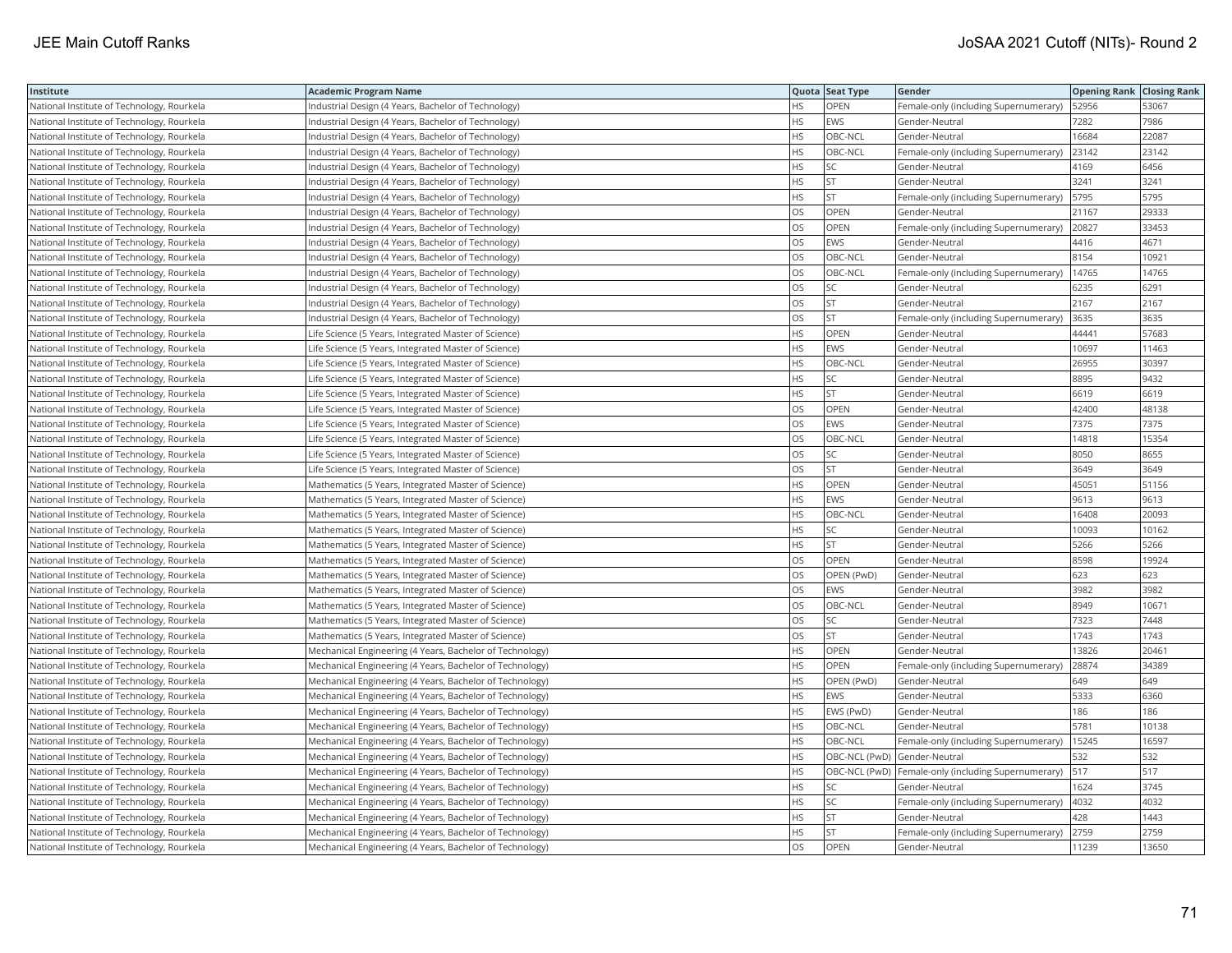| Institute                                  | <b>Academic Program Name</b>                                                                       |           | Quota Seat Type | Gender                                | <b>Opening Rank Closing Rank</b> |       |
|--------------------------------------------|----------------------------------------------------------------------------------------------------|-----------|-----------------|---------------------------------------|----------------------------------|-------|
| National Institute of Technology, Rourkela | Mechanical Engineering (4 Years, Bachelor of Technology)                                           | OS.       | OPEN            | Female-only (including Supernumerary) | 19293                            | 22513 |
| National Institute of Technology, Rourkela | Mechanical Engineering (4 Years, Bachelor of Technology)                                           | OS        | OPEN (PwD)      | Gender-Neutral                        | 533                              | 533   |
| National Institute of Technology, Rourkela | Mechanical Engineering (4 Years, Bachelor of Technology)                                           | <b>OS</b> | EWS             | Gender-Neutral                        | 1975                             | 2204  |
| National Institute of Technology, Rourkela | Mechanical Engineering (4 Years, Bachelor of Technology)                                           | los       | EWS (PwD)       | Gender-Neutral                        | 172                              | 172   |
| National Institute of Technology, Rourkela | Mechanical Engineering (4 Years, Bachelor of Technology)                                           | OS        | OBC-NCL         | Gender-Neutral                        | 4449                             | 5041  |
| National Institute of Technology, Rourkela | Mechanical Engineering (4 Years, Bachelor of Technology)                                           | OS        | OBC-NCL         | Female-only (including Supernumerary) | 11322                            | 11684 |
| National Institute of Technology, Rourkela | Mechanical Engineering (4 Years, Bachelor of Technology)                                           | los       |                 | OBC-NCL (PwD) Gender-Neutral          | 330                              | 330   |
| National Institute of Technology, Rourkela | Mechanical Engineering (4 Years, Bachelor of Technology)                                           | OS        | SC              | Gender-Neutral                        | 549                              | 3000  |
| National Institute of Technology, Rourkela | Mechanical Engineering (4 Years, Bachelor of Technology)                                           | OS        | SC              | Female-only (including Supernumerary) | 4025                             | 4025  |
| National Institute of Technology, Rourkela | Mechanical Engineering (4 Years, Bachelor of Technology)                                           | <b>OS</b> | <b>ST</b>       | Gender-Neutral                        | 849                              | 1027  |
| National Institute of Technology, Rourkela | Mechanical Engineering (4 Years, Bachelor of Technology)                                           | OS        | <b>ST</b>       | Female-only (including Supernumerary) | 1635                             | 1635  |
| National Institute of Technology, Rourkela | Mechanical Engineering (4 Years, Bachelor of Technology)                                           | OS        | ST (PwD)        | Gender-Neutral                        | 66                               | 66    |
| National Institute of Technology, Rourkela | Metallurgical and Materials Engineering (4 Years, Bachelor of Technology)                          | HS        | OPEN            | Gender-Neutral                        | 25848                            | 34313 |
| National Institute of Technology, Rourkela | Metallurgical and Materials Engineering (4 Years, Bachelor of Technology)                          | <b>HS</b> | OPEN            | Female-only (including Supernumerary) | 34684                            | 41969 |
| National Institute of Technology, Rourkela | Metallurgical and Materials Engineering (4 Years, Bachelor of Technology)                          | HS        | OPEN (PwD)      | Gender-Neutral                        | 1692                             | 1692  |
| National Institute of Technology, Rourkela | Metallurgical and Materials Engineering (4 Years, Bachelor of Technology)                          | <b>HS</b> | EWS             | Gender-Neutral                        | 7098                             | 7259  |
| National Institute of Technology, Rourkela | Metallurgical and Materials Engineering (4 Years, Bachelor of Technology)                          | <b>HS</b> | OBC-NCL         | Gender-Neutral                        | 12720                            | 14526 |
| National Institute of Technology, Rourkela | Metallurgical and Materials Engineering (4 Years, Bachelor of Technology)                          | <b>HS</b> | OBC-NCL         | Female-only (including Supernumerary) | 16731                            | 16731 |
| National Institute of Technology, Rourkela | Metallurgical and Materials Engineering (4 Years, Bachelor of Technology)                          | <b>HS</b> | SC              | Gender-Neutral                        | 4011                             | 7123  |
| National Institute of Technology, Rourkela | Metallurgical and Materials Engineering (4 Years, Bachelor of Technology)                          | <b>HS</b> | SC              | Female-only (including Supernumerary) | 6663                             | 6663  |
| National Institute of Technology, Rourkela | Metallurgical and Materials Engineering (4 Years, Bachelor of Technology)                          | <b>HS</b> | <b>ST</b>       | Gender-Neutral                        | 2577                             | 2836  |
| National Institute of Technology, Rourkela | Metallurgical and Materials Engineering (4 Years, Bachelor of Technology)                          | los       | OPEN            | Gender-Neutral                        | 20676                            | 25225 |
| National Institute of Technology, Rourkela | Metallurgical and Materials Engineering (4 Years, Bachelor of Technology)                          | OS        | OPEN            | Female-only (including Supernumerary) | 30177                            | 34383 |
| National Institute of Technology, Rourkela | Metallurgical and Materials Engineering (4 Years, Bachelor of Technology)                          | OS        | OPEN (PwD)      | Gender-Neutral                        | 1169                             | 1169  |
| National Institute of Technology, Rourkela | Metallurgical and Materials Engineering (4 Years, Bachelor of Technology)                          | los       | EWS             | Gender-Neutral                        | 3686                             | 3726  |
| National Institute of Technology, Rourkela | Metallurgical and Materials Engineering (4 Years, Bachelor of Technology)                          | <b>OS</b> | OBC-NCL         | Gender-Neutral                        | 8294                             | 9731  |
| National Institute of Technology, Rourkela | Metallurgical and Materials Engineering (4 Years, Bachelor of Technology)                          | <b>OS</b> | OBC-NCL         | Female-only (including Supernumerary) | 14522                            | 14522 |
| National Institute of Technology, Rourkela | Metallurgical and Materials Engineering (4 Years, Bachelor of Technology)                          | OS        |                 | OBC-NCL (PwD) Gender-Neutral          | 691                              | 691   |
| National Institute of Technology, Rourkela | Metallurgical and Materials Engineering (4 Years, Bachelor of Technology)                          | <b>OS</b> | SC              | Gender-Neutral                        | 5073                             | 5674  |
| National Institute of Technology, Rourkela | Metallurgical and Materials Engineering (4 Years, Bachelor of Technology)                          | OS        | SC              | Female-only (including Supernumerary) | 7214                             | 7214  |
| National Institute of Technology, Rourkela | Metallurgical and Materials Engineering (4 Years, Bachelor of Technology)                          | <b>OS</b> | <b>ST</b>       | Gender-Neutral                        | 1567                             | 1712  |
| National Institute of Technology, Rourkela | Metallurgical and Materials Engineering (5 Years, Bachelor and Master of Technology (Dual Degree)) | <b>HS</b> | OPEN            | Gender-Neutral                        | 44351                            | 46969 |
| National Institute of Technology, Rourkela | Metallurgical and Materials Engineering (5 Years, Bachelor and Master of Technology (Dual Degree)) | <b>HS</b> | EWS             | Gender-Neutral                        | 10086                            | 10086 |
| National Institute of Technology, Rourkela | Metallurgical and Materials Engineering (5 Years, Bachelor and Master of Technology (Dual Degree)) | HS        | OBC-NCL         | Gender-Neutral                        | 20750                            | 20750 |
| National Institute of Technology, Rourkela | Metallurgical and Materials Engineering (5 Years, Bachelor and Master of Technology (Dual Degree)) | <b>HS</b> | SC              | Gender-Neutral                        | 9310                             | 9310  |
| National Institute of Technology, Rourkela | Metallurgical and Materials Engineering (5 Years, Bachelor and Master of Technology (Dual Degree)) | los       | OPEN            | Gender-Neutral                        | 27565                            | 28385 |
| National Institute of Technology, Rourkela | Metallurgical and Materials Engineering (5 Years, Bachelor and Master of Technology (Dual Degree)) | <b>OS</b> | OPEN (PwD)      | Gender-Neutral                        | 1809                             | 1809  |
| National Institute of Technology, Rourkela | Metallurgical and Materials Engineering (5 Years, Bachelor and Master of Technology (Dual Degree)) | <b>OS</b> | EWS             | Gender-Neutral                        | 5107                             | 5107  |
| National Institute of Technology, Rourkela | Metallurgical and Materials Engineering (5 Years, Bachelor and Master of Technology (Dual Degree)) | los       | OBC-NCL         | Gender-Neutral                        | 11172                            | 11248 |
| National Institute of Technology, Rourkela | Metallurgical and Materials Engineering (5 Years, Bachelor and Master of Technology (Dual Degree)) | los       | SC              | Gender-Neutral                        | 6413                             | 6413  |
| National Institute of Technology, Rourkela | Mining Engineering (4 Years, Bachelor of Technology)                                               | HS        | OPEN            | Gender-Neutral                        | 33173                            | 41545 |
| National Institute of Technology, Rourkela | Mining Engineering (4 Years, Bachelor of Technology)                                               | <b>HS</b> | OPEN            | Female-only (including Supernumerary) | 42589                            | 46074 |
| National Institute of Technology, Rourkela | Mining Engineering (4 Years, Bachelor of Technology)                                               | HS        | EWS             | Gender-Neutral                        | 7883                             | 8556  |
| National Institute of Technology, Rourkela | Mining Engineering (4 Years, Bachelor of Technology)                                               | <b>HS</b> | OBC-NCL         | Gender-Neutral                        | 13975                            | 15696 |
| National Institute of Technology, Rourkela | Mining Engineering (4 Years, Bachelor of Technology)                                               | HS        | SC              | Gender-Neutral                        | 6272                             | 6624  |
| National Institute of Technology, Rourkela | Mining Engineering (4 Years, Bachelor of Technology)                                               | <b>HS</b> | <b>ST</b>       | Gender-Neutral                        | 2508                             | 3079  |
| National Institute of Technology, Rourkela | Mining Engineering (4 Years, Bachelor of Technology)                                               | OS        | OPEN            | Gender-Neutral                        | 21085                            | 30688 |
| National Institute of Technology, Rourkela | Mining Engineering (4 Years, Bachelor of Technology)                                               | OS        | OPEN            | Female-only (including Supernumerary) | 39036                            | 39412 |
| National Institute of Technology, Rourkela | Mining Engineering (4 Years, Bachelor of Technology)                                               | OS        | EWS             | Gender-Neutral                        | 4715                             | 4837  |
| National Institute of Technology, Rourkela | Mining Engineering (4 Years, Bachelor of Technology)                                               | <b>OS</b> | OBC-NCL         | Gender-Neutral                        | 10155                            | 11048 |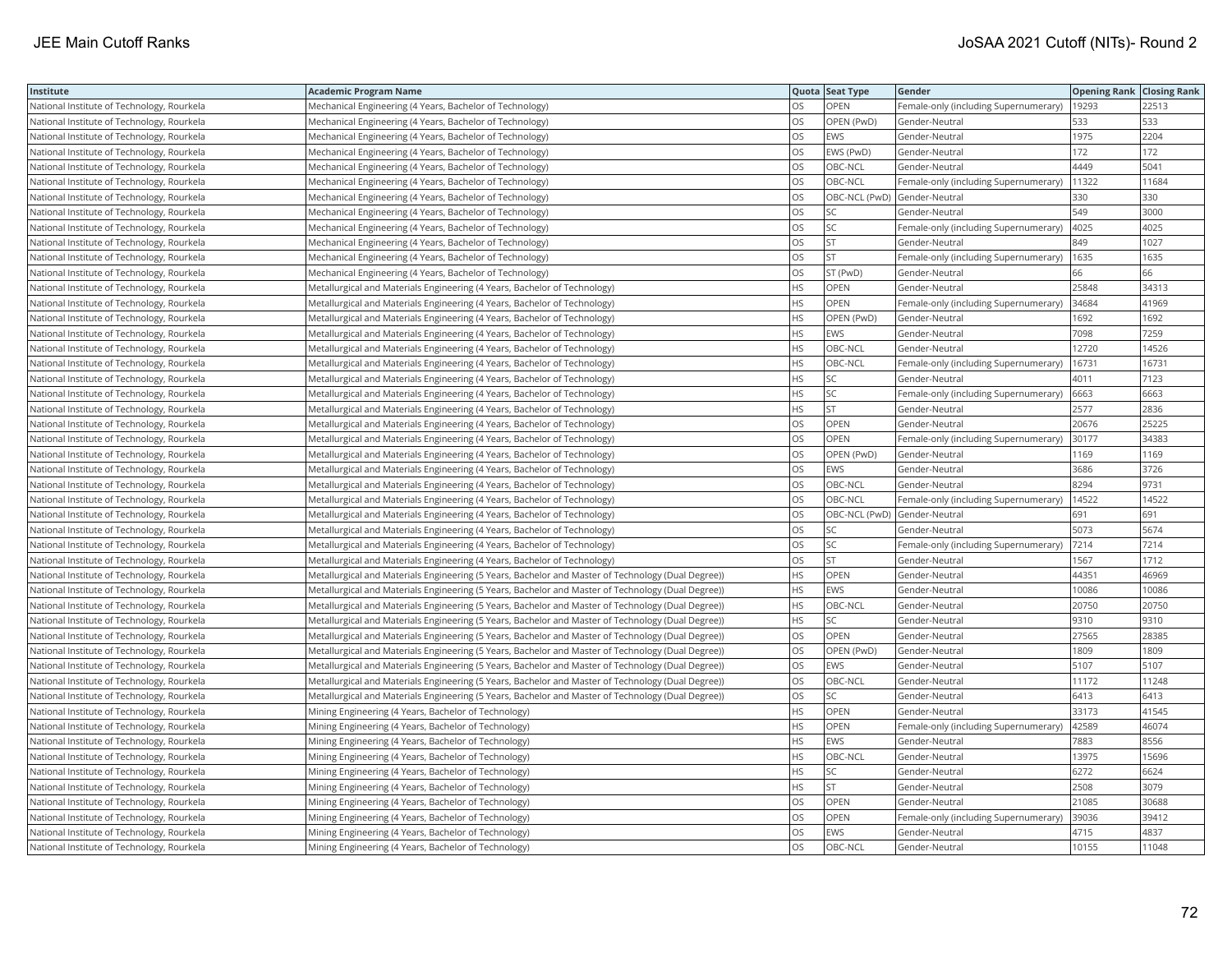| Institute                                  | <b>Academic Program Name</b>                                                  |           | Quota Seat Type              | Gender                                | <b>Opening Rank Closing Rank</b> |       |
|--------------------------------------------|-------------------------------------------------------------------------------|-----------|------------------------------|---------------------------------------|----------------------------------|-------|
| National Institute of Technology, Rourkela | Mining Engineering (4 Years, Bachelor of Technology)                          | <b>OS</b> |                              | Gender-Neutral                        | 5407                             | 6314  |
| National Institute of Technology, Rourkela | Mining Engineering (4 Years, Bachelor of Technology)                          | OS        | <b>ST</b>                    | Gender-Neutral                        | 1711                             | 1721  |
| National Institute of Technology, Rourkela | Mining Engineering (5 Years, Bachelor and Master of Technology (Dual Degree)) | <b>HS</b> | OPEN                         | Gender-Neutral                        | 47917                            | 51281 |
| National Institute of Technology, Rourkela | Mining Engineering (5 Years, Bachelor and Master of Technology (Dual Degree)) | <b>HS</b> | OBC-NCL                      | Gender-Neutral                        | 20355                            | 21381 |
| National Institute of Technology, Rourkela | Mining Engineering (5 Years, Bachelor and Master of Technology (Dual Degree)) | <b>HS</b> | SC                           | Gender-Neutral                        | 7490                             | 7490  |
| National Institute of Technology, Rourkela | Mining Engineering (5 Years, Bachelor and Master of Technology (Dual Degree)) | <b>OS</b> | OPEN                         | Gender-Neutral                        | 34223                            | 34886 |
| National Institute of Technology, Rourkela | Mining Engineering (5 Years, Bachelor and Master of Technology (Dual Degree)) | OS        | EWS                          | Gender-Neutral                        | 6180                             | 6180  |
| National Institute of Technology, Rourkela | Mining Engineering (5 Years, Bachelor and Master of Technology (Dual Degree)) | los       | OBC-NCL                      | Gender-Neutral                        | 11624                            | 11624 |
| National Institute of Technology, Rourkela | Mining Engineering (5 Years, Bachelor and Master of Technology (Dual Degree)) | <b>OS</b> | SC                           | Gender-Neutral                        | 6415                             | 6415  |
| National Institute of Technology, Rourkela | Mining Engineering (5 Years, Bachelor and Master of Technology (Dual Degree)) | los       | <b>ST</b>                    | Gender-Neutral                        | 2794                             | 2794  |
| National Institute of Technology, Rourkela | Physics (5 Years, Integrated Master of Science)                               | HS        | OPEN                         | Gender-Neutral                        | 26093                            | 46712 |
| National Institute of Technology, Rourkela | Physics (5 Years, Integrated Master of Science)                               | HS        | OPEN (PwD)                   | Gender-Neutral                        | 2002                             | 2002  |
| National Institute of Technology, Rourkela | Physics (5 Years, Integrated Master of Science)                               | HS        | EWS                          | Gender-Neutral                        | 7368                             | 7368  |
| National Institute of Technology, Rourkela | Physics (5 Years, Integrated Master of Science)                               | <b>HS</b> | OBC-NCL                      | Gender-Neutral                        | 14769                            | 21373 |
| National Institute of Technology, Rourkela | Physics (5 Years, Integrated Master of Science)                               | <b>HS</b> | SC                           | Gender-Neutral                        | 8844                             | 9914  |
| National Institute of Technology, Rourkela | Physics (5 Years, Integrated Master of Science)                               | <b>HS</b> | <b>ST</b>                    | Gender-Neutral                        | 4158                             | 4158  |
| National Institute of Technology, Rourkela | Physics (5 Years, Integrated Master of Science)                               | OS        | OPEN                         | Gender-Neutral                        | 7956                             | 14999 |
| National Institute of Technology, Rourkela | Physics (5 Years, Integrated Master of Science)                               | los       | EWS                          | Gender-Neutral                        | 3028                             | 3028  |
| National Institute of Technology, Rourkela | Physics (5 Years, Integrated Master of Science)                               | <b>OS</b> | OBC-NCL                      | Gender-Neutral                        | 8725                             | 10123 |
| National Institute of Technology, Rourkela | Physics (5 Years, Integrated Master of Science)                               | los       | SC                           | Gender-Neutral                        | 2297                             | 3504  |
| National Institute of Technology, Rourkela | Physics (5 Years, Integrated Master of Science)                               | <b>OS</b> | <b>ST</b>                    | Gender-Neutral                        | 2245                             | 2245  |
| National Institute of Technology, Silchar  | Civil Engineering (4 Years, Bachelor of Technology)                           | <b>HS</b> | OPEN                         | Gender-Neutral                        | 36540                            | 70421 |
| National Institute of Technology, Silchar  | Civil Engineering (4 Years, Bachelor of Technology)                           | <b>HS</b> | OPEN                         | Female-only (including Supernumerary) | 46867                            | 75057 |
| National Institute of Technology, Silchar  | Civil Engineering (4 Years, Bachelor of Technology)                           | <b>HS</b> | OPEN (PwD)                   | Gender-Neutral                        | 1272                             | 1272  |
| National Institute of Technology, Silchar  | Civil Engineering (4 Years, Bachelor of Technology)                           | <b>HS</b> | EWS                          | Gender-Neutral                        | 11118                            | 11999 |
| National Institute of Technology, Silchar  | Civil Engineering (4 Years, Bachelor of Technology)                           | <b>HS</b> | EWS                          | Female-only (including Supernumerary) | 15255                            | 15255 |
| National Institute of Technology, Silchar  | Civil Engineering (4 Years, Bachelor of Technology)                           | <b>HS</b> | OBC-NCL                      | Gender-Neutral                        | 25903                            | 39792 |
| National Institute of Technology, Silchar  | Civil Engineering (4 Years, Bachelor of Technology)                           | HS        | OBC-NCL                      | Female-only (including Supernumerary) | 29802                            | 48166 |
| National Institute of Technology, Silchar  | Civil Engineering (4 Years, Bachelor of Technology)                           | <b>HS</b> | SC                           | Gender-Neutral                        | 5193                             | 10569 |
| National Institute of Technology, Silchar  | Civil Engineering (4 Years, Bachelor of Technology)                           | HS        | SC                           | Female-only (including Supernumerary) | 8818                             | 12500 |
| National Institute of Technology, Silchar  | Civil Engineering (4 Years, Bachelor of Technology)                           | <b>HS</b> | <b>ST</b>                    | Gender-Neutral                        | 1400                             | 2185  |
| National Institute of Technology, Silchar  | Civil Engineering (4 Years, Bachelor of Technology)                           | <b>HS</b> | <b>ST</b>                    | Female-only (including Supernumerary) | 856                              | 856   |
| National Institute of Technology, Silchar  | Civil Engineering (4 Years, Bachelor of Technology)                           | OS        | OPEN                         | Gender-Neutral                        | 31972                            | 38377 |
| National Institute of Technology, Silchar  | Civil Engineering (4 Years, Bachelor of Technology)                           | los       | OPEN                         | Female-only (including Supernumerary) | 42788                            | 46201 |
| National Institute of Technology, Silchar  | Civil Engineering (4 Years, Bachelor of Technology)                           | los       | OPEN (PwD)                   | Gender-Neutral                        | 2042                             | 2042  |
| National Institute of Technology, Silchar  | Civil Engineering (4 Years, Bachelor of Technology)                           | los       | EWS                          | Gender-Neutral                        | 5774                             | 5894  |
| National Institute of Technology, Silchar  | Civil Engineering (4 Years, Bachelor of Technology)                           | los       | EWS                          | Female-only (including Supernumerary) | 7283                             | 7665  |
| National Institute of Technology, Silchar  | Civil Engineering (4 Years, Bachelor of Technology)                           | OS        | OBC-NCL                      | Gender-Neutral                        | 10463                            | 11529 |
| National Institute of Technology, Silchar  | Civil Engineering (4 Years, Bachelor of Technology)                           | <b>OS</b> | OBC-NCL                      | Female-only (including Supernumerary) | 17838                            | 18515 |
| National Institute of Technology, Silchar  | Civil Engineering (4 Years, Bachelor of Technology)                           | OS        | OBC-NCL (PwD) Gender-Neutral |                                       | 850                              | 850   |
| National Institute of Technology, Silchar  | Civil Engineering (4 Years, Bachelor of Technology)                           | OS        | SC                           | Gender-Neutral                        | 5492                             | 6461  |
| National Institute of Technology, Silchar  | Civil Engineering (4 Years, Bachelor of Technology)                           | <b>OS</b> | SC                           | Female-only (including Supernumerary) | 7451                             | 8126  |
| National Institute of Technology, Silchar  | Civil Engineering (4 Years, Bachelor of Technology)                           | OS        | <b>ST</b>                    | Gender-Neutral                        | 1445                             | 1637  |
| National Institute of Technology, Silchar  | Civil Engineering (4 Years, Bachelor of Technology)                           | <b>OS</b> | <b>ST</b>                    | Female-only (including Supernumerary) | 1185                             | 1185  |
| National Institute of Technology, Silchar  | Computer Science and Engineering (4 Years, Bachelor of Technology)            | HS        | OPEN                         | Gender-Neutral                        | 7291                             | 25052 |
| National Institute of Technology, Silchar  | Computer Science and Engineering (4 Years, Bachelor of Technology)            | <b>HS</b> | OPEN                         | Female-only (including Supernumerary) | 10598                            | 25314 |
| National Institute of Technology, Silchar  | Computer Science and Engineering (4 Years, Bachelor of Technology)            | <b>HS</b> | OPEN (PwD)                   | Gender-Neutral                        | 737                              | 737   |
| National Institute of Technology, Silchar  | Computer Science and Engineering (4 Years, Bachelor of Technology)            | <b>HS</b> | EWS                          | Gender-Neutral                        | 3637                             | 4951  |
| National Institute of Technology, Silchar  | Computer Science and Engineering (4 Years, Bachelor of Technology)            | <b>HS</b> | EWS                          | Female-only (including Supernumerary) | 5256                             | 5449  |
| National Institute of Technology, Silchar  | Computer Science and Engineering (4 Years, Bachelor of Technology)            | <b>HS</b> | OBC-NCL                      | Gender-Neutral                        | 6840                             | 14764 |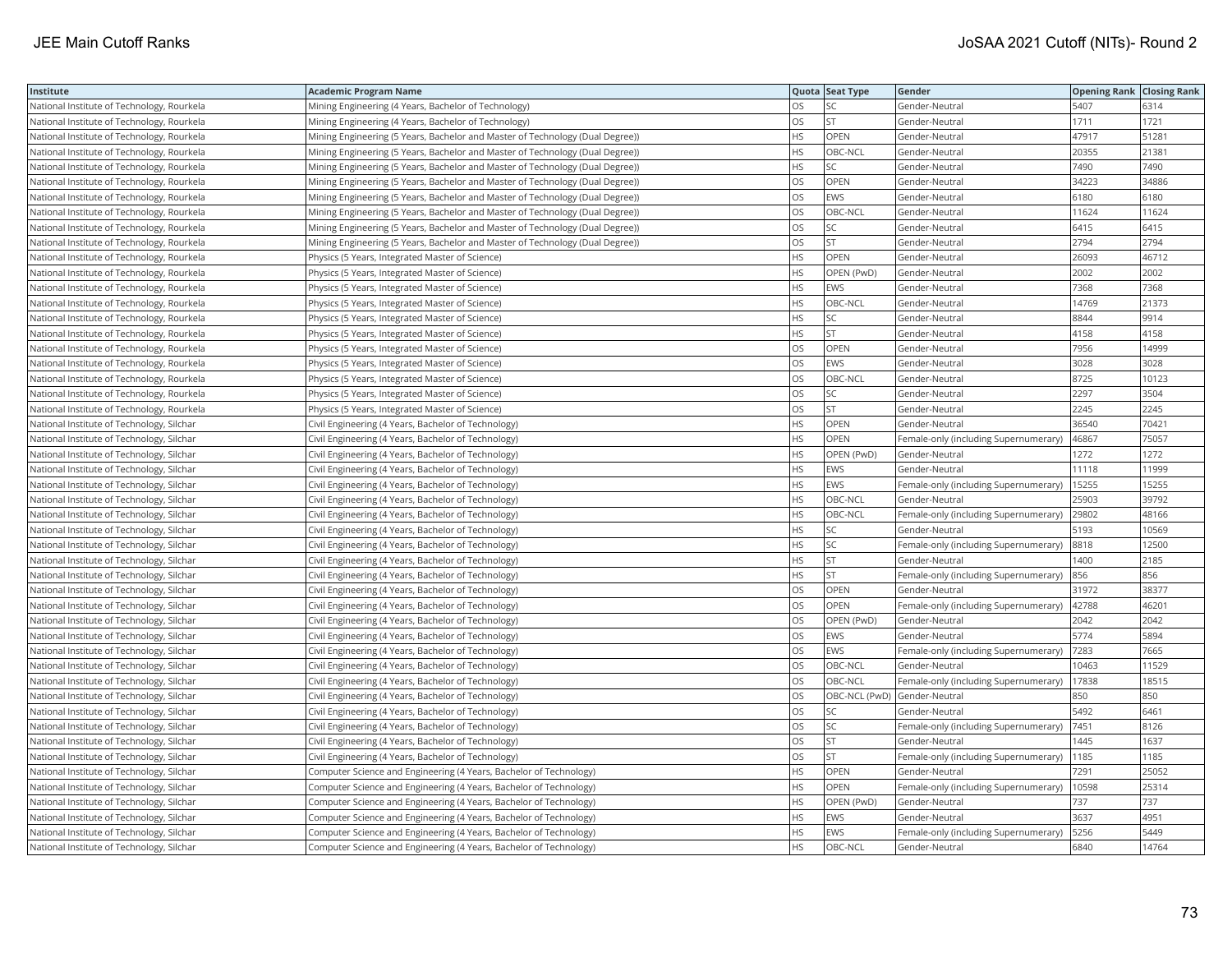| Institute                                 | <b>Academic Program Name</b>                                                |           | Quota Seat Type | Gender                                | <b>Opening Rank Closing Rank</b> |       |
|-------------------------------------------|-----------------------------------------------------------------------------|-----------|-----------------|---------------------------------------|----------------------------------|-------|
| National Institute of Technology, Silchar | Computer Science and Engineering (4 Years, Bachelor of Technology)          | <b>HS</b> | OBC-NCL         | Female-only (including Supernumerary) | 15809                            | 27245 |
| National Institute of Technology, Silchar | Computer Science and Engineering (4 Years, Bachelor of Technology)          | HS        |                 | OBC-NCL (PwD) Gender-Neutral          | 361                              | 361   |
| National Institute of Technology, Silchar | Computer Science and Engineering (4 Years, Bachelor of Technology)          | <b>HS</b> |                 | Gender-Neutral                        | 605                              | 3024  |
| National Institute of Technology, Silchar | Computer Science and Engineering (4 Years, Bachelor of Technology)          | <b>HS</b> | SC              | Female-only (including Supernumerary) | 2083                             | 3807  |
| National Institute of Technology, Silchar | Computer Science and Engineering (4 Years, Bachelor of Technology)          | <b>HS</b> | <b>ST</b>       | Gender-Neutral                        | 711                              | 977   |
| National Institute of Technology, Silchar | Computer Science and Engineering (4 Years, Bachelor of Technology)          | <b>HS</b> | <b>ST</b>       | Female-only (including Supernumerary) | 1570                             | 1570  |
| National Institute of Technology, Silchar | Computer Science and Engineering (4 Years, Bachelor of Technology)          | <b>HS</b> | ST (PwD)        | Gender-Neutral                        | 19                               | 19    |
| National Institute of Technology, Silchar | Computer Science and Engineering (4 Years, Bachelor of Technology)          | los       | OPEN            | Gender-Neutral                        | 8134                             | 11048 |
| National Institute of Technology, Silchar | Computer Science and Engineering (4 Years, Bachelor of Technology)          | los       | OPEN            | Female-only (including Supernumerary) | 13732                            | 15767 |
| National Institute of Technology, Silchar | Computer Science and Engineering (4 Years, Bachelor of Technology)          | OS        | OPEN (PwD)      | Female-only (including Supernumerary) | 766                              | 766   |
| National Institute of Technology, Silchar | Computer Science and Engineering (4 Years, Bachelor of Technology)          | <b>OS</b> | EWS             | Gender-Neutral                        | 1465                             | 1562  |
| National Institute of Technology, Silchar | Computer Science and Engineering (4 Years, Bachelor of Technology)          | <b>OS</b> | EWS             | Female-only (including Supernumerary) | 2973                             | 3069  |
| National Institute of Technology, Silchar | Computer Science and Engineering (4 Years, Bachelor of Technology)          | OS        | OBC-NCL         | Gender-Neutral                        | 2747                             | 3598  |
| National Institute of Technology, Silchar | Computer Science and Engineering (4 Years, Bachelor of Technology)          | <b>OS</b> | OBC-NCL         | Female-only (including Supernumerary) | 6775                             | 7572  |
| National Institute of Technology, Silchar | Computer Science and Engineering (4 Years, Bachelor of Technology)          | OS        |                 | OBC-NCL (PwD) Gender-Neutral          | 152                              | 181   |
| National Institute of Technology, Silchar | Computer Science and Engineering (4 Years, Bachelor of Technology)          | <b>OS</b> | SC              | Gender-Neutral                        | 1275                             | 2443  |
| National Institute of Technology, Silchar | Computer Science and Engineering (4 Years, Bachelor of Technology)          | OS        | SC              | Female-only (including Supernumerary) | 3072                             | 3264  |
| National Institute of Technology, Silchar | Computer Science and Engineering (4 Years, Bachelor of Technology)          | OS        | SC (PwD)        | Gender-Neutral                        | 56                               | 56    |
| National Institute of Technology, Silchar | Computer Science and Engineering (4 Years, Bachelor of Technology)          | los       | <b>ST</b>       | Gender-Neutral                        | 546                              | 774   |
| National Institute of Technology, Silchar | Computer Science and Engineering (4 Years, Bachelor of Technology)          | OS        | <b>ST</b>       | Female-only (including Supernumerary) | 1144                             | 1144  |
| National Institute of Technology, Silchar | Electrical Engineering (4 Years, Bachelor of Technology)                    | <b>HS</b> | OPEN            | Gender-Neutral                        | 42093                            | 59315 |
| National Institute of Technology, Silchar | Electrical Engineering (4 Years, Bachelor of Technology)                    | <b>HS</b> | OPEN            | Female-only (including Supernumerary) | 46901                            | 54427 |
| National Institute of Technology, Silchar | Electrical Engineering (4 Years, Bachelor of Technology)                    | <b>HS</b> | EWS             | Gender-Neutral                        | 9331                             | 9912  |
| National Institute of Technology, Silchar | Electrical Engineering (4 Years, Bachelor of Technology)                    | <b>HS</b> | EWS             | Female-only (including Supernumerary) | 15051                            | 18446 |
| National Institute of Technology, Silchar | Electrical Engineering (4 Years, Bachelor of Technology)                    | <b>HS</b> | OBC-NCL         | Gender-Neutral                        | 21410                            | 30023 |
| National Institute of Technology, Silchar | Electrical Engineering (4 Years, Bachelor of Technology)                    | <b>HS</b> | OBC-NCL         | Female-only (including Supernumerary) | 31129                            | 40738 |
| National Institute of Technology, Silchar | Electrical Engineering (4 Years, Bachelor of Technology)                    | <b>HS</b> | SC              | Gender-Neutral                        | 3902                             | 8303  |
| National Institute of Technology, Silchar | Electrical Engineering (4 Years, Bachelor of Technology)                    | HS        | SC              | Female-only (including Supernumerary) | 13320                            | 15468 |
| National Institute of Technology, Silchar | Electrical Engineering (4 Years, Bachelor of Technology)                    | <b>HS</b> | <b>ST</b>       | Gender-Neutral                        | 1444                             | 2223  |
| National Institute of Technology, Silchar | Electrical Engineering (4 Years, Bachelor of Technology)                    | HS        | <b>ST</b>       | Female-only (including Supernumerary) | 1584                             | 1584  |
| National Institute of Technology, Silchar | Electrical Engineering (4 Years, Bachelor of Technology)                    | <b>OS</b> | OPEN            | Gender-Neutral                        | 16162                            | 23928 |
| National Institute of Technology, Silchar | Electrical Engineering (4 Years, Bachelor of Technology)                    | OS        | OPEN            | Female-only (including Supernumerary) | 23916                            | 30907 |
| National Institute of Technology, Silchar | Electrical Engineering (4 Years, Bachelor of Technology)                    | <b>OS</b> | OPEN (PwD)      | Gender-Neutral                        | 1032                             | 1032  |
| National Institute of Technology, Silchar | Electrical Engineering (4 Years, Bachelor of Technology)                    | los       | OPEN (PwD)      | Female-only (including Supernumerary) | 1889                             | 1889  |
| National Institute of Technology, Silchar | Electrical Engineering (4 Years, Bachelor of Technology)                    | <b>OS</b> | EWS             | Gender-Neutral                        | 3454                             | 3690  |
| National Institute of Technology, Silchar | Electrical Engineering (4 Years, Bachelor of Technology)                    | OS        | EWS             | Female-only (including Supernumerary) | 4649                             | 4649  |
| National Institute of Technology, Silchar | Electrical Engineering (4 Years, Bachelor of Technology)                    | <b>OS</b> | OBC-NCL         | Gender-Neutral                        | 6085                             | 7719  |
| National Institute of Technology, Silchar | Electrical Engineering (4 Years, Bachelor of Technology)                    | <b>OS</b> | OBC-NCL         | Female-only (including Supernumerary) | 13480                            | 14372 |
| National Institute of Technology, Silchar | Electrical Engineering (4 Years, Bachelor of Technology)                    | OS        |                 | OBC-NCL (PwD) Gender-Neutral          | 599                              | 599   |
| National Institute of Technology, Silchar | Electrical Engineering (4 Years, Bachelor of Technology)                    | los       | SC              | Gender-Neutral                        | 4268                             | 4999  |
| National Institute of Technology, Silchar | Electrical Engineering (4 Years, Bachelor of Technology)                    | los       | SC              | Female-only (including Supernumerary) | 6616                             | 6661  |
| National Institute of Technology, Silchar | Electrical Engineering (4 Years, Bachelor of Technology)                    | OS        | ST              | Gender-Neutral                        | 1548                             | 1800  |
| National Institute of Technology, Silchar | Electrical Engineering (4 Years, Bachelor of Technology)                    | OS        | <b>ST</b>       | Female-only (including Supernumerary) | 2382                             | 2382  |
| National Institute of Technology, Silchar | Electronics and Communication Engineering (4 Years, Bachelor of Technology) | <b>HS</b> | OPEN            | Gender-Neutral                        | 25115                            | 37786 |
| National Institute of Technology, Silchar | Electronics and Communication Engineering (4 Years, Bachelor of Technology) | HS        | OPEN            | Female-only (including Supernumerary) | 32092                            | 45202 |
| National Institute of Technology, Silchar | Electronics and Communication Engineering (4 Years, Bachelor of Technology) | <b>HS</b> | OPEN (PwD)      | Gender-Neutral                        | 1038                             | 1038  |
| National Institute of Technology, Silchar | Electronics and Communication Engineering (4 Years, Bachelor of Technology) | <b>HS</b> | EWS             | Gender-Neutral                        | 6109                             | 7521  |
| National Institute of Technology, Silchar | Electronics and Communication Engineering (4 Years, Bachelor of Technology) | <b>HS</b> | EWS             | Female-only (including Supernumerary) | 8892                             | 8892  |
| National Institute of Technology, Silchar | Electronics and Communication Engineering (4 Years, Bachelor of Technology) | <b>HS</b> | OBC-NCL         | Gender-Neutral                        | 14820                            | 20405 |
| National Institute of Technology, Silchar | Electronics and Communication Engineering (4 Years, Bachelor of Technology) | <b>HS</b> | OBC-NCL         | Female-only (including Supernumerary) | 18049                            | 28479 |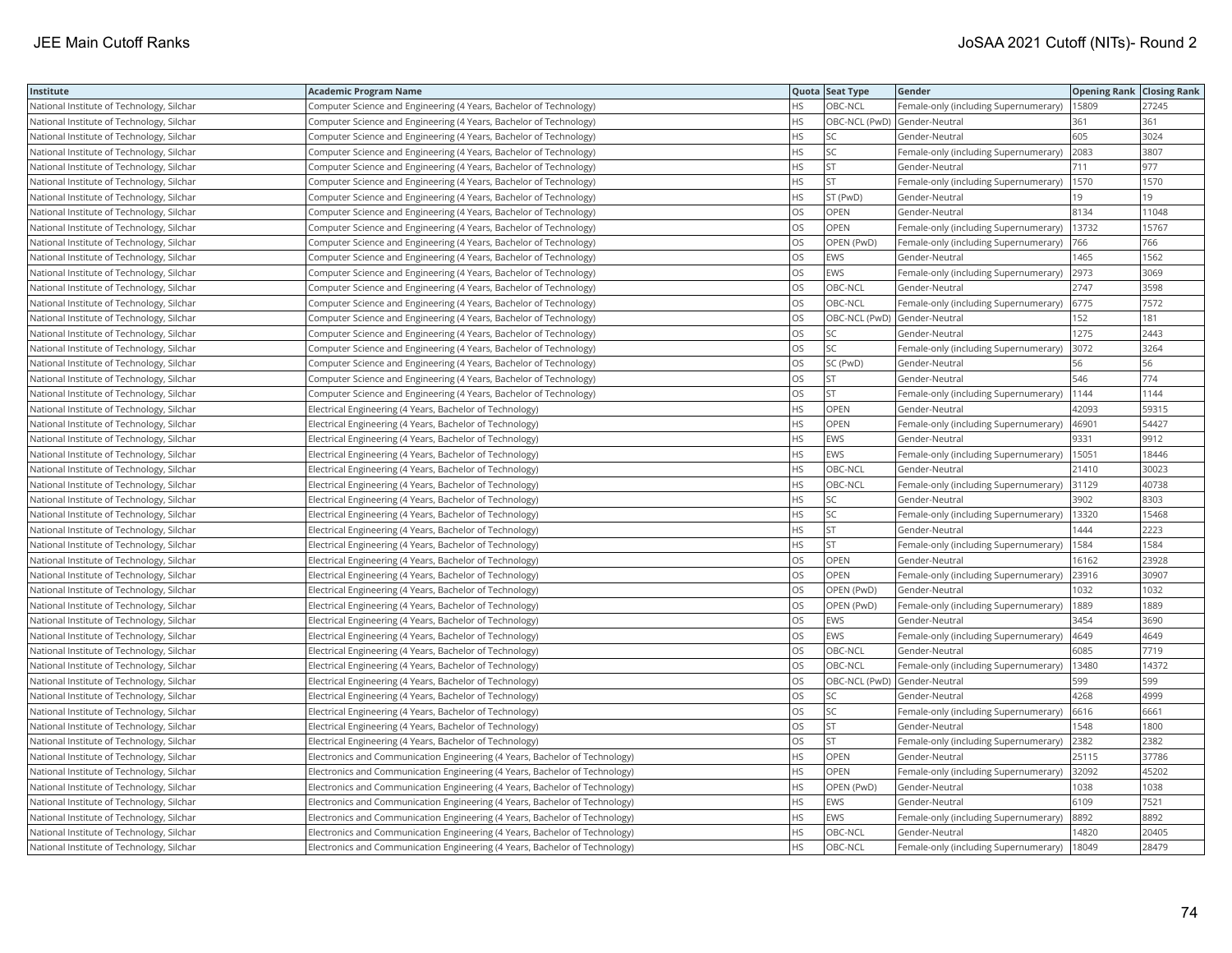| Institute                                 | <b>Academic Program Name</b>                                                    |           | Quota Seat Type | Gender                                | <b>Opening Rank Closing Rank</b> |       |
|-------------------------------------------|---------------------------------------------------------------------------------|-----------|-----------------|---------------------------------------|----------------------------------|-------|
| National Institute of Technology, Silchar | Electronics and Communication Engineering (4 Years, Bachelor of Technology)     | HS.       | SС              | Gender-Neutral                        | 3517                             | 5853  |
| National Institute of Technology, Silchar | Electronics and Communication Engineering (4 Years, Bachelor of Technology)     | <b>HS</b> | SC              | Female-only (including Supernumerary) | 7855                             | 8255  |
| National Institute of Technology, Silchar | Electronics and Communication Engineering (4 Years, Bachelor of Technology)     | <b>HS</b> | <b>ST</b>       | Gender-Neutral                        | 1330                             | 1525  |
| National Institute of Technology, Silchar | Electronics and Communication Engineering (4 Years, Bachelor of Technology)     | <b>HS</b> | <b>ST</b>       | Female-only (including Supernumerary) | 2884                             | 2884  |
| National Institute of Technology, Silchar | Electronics and Communication Engineering (4 Years, Bachelor of Technology)     | OS        | OPEN            | Gender-Neutral                        | 12225                            | 17090 |
| National Institute of Technology, Silchar | Electronics and Communication Engineering (4 Years, Bachelor of Technology)     | OS        | OPEN            | Female-only (including Supernumerary) | 22659                            | 23110 |
| National Institute of Technology, Silchar | Electronics and Communication Engineering (4 Years, Bachelor of Technology)     | los       | OPEN (PwD)      | Gender-Neutral                        | 563                              | 563   |
| National Institute of Technology, Silchar | Electronics and Communication Engineering (4 Years, Bachelor of Technology)     | OS        | OPEN (PwD)      | Female-only (including Supernumerary) | 1118                             | 1118  |
| National Institute of Technology, Silchar | Electronics and Communication Engineering (4 Years, Bachelor of Technology)     | OS        | <b>EWS</b>      | Gender-Neutral                        | 2356                             | 2576  |
| National Institute of Technology, Silchar | Electronics and Communication Engineering (4 Years, Bachelor of Technology)     | los       | EWS             | Female-only (including Supernumerary) | 4035                             | 4047  |
| National Institute of Technology, Silchar | Electronics and Communication Engineering (4 Years, Bachelor of Technology)     | los       | EWS (PwD)       | Gender-Neutral                        | 151                              | 151   |
| National Institute of Technology, Silchar | Electronics and Communication Engineering (4 Years, Bachelor of Technology)     | OS        | OBC-NCL         | Gender-Neutral                        | 4597                             | 5683  |
| National Institute of Technology, Silchar | Electronics and Communication Engineering (4 Years, Bachelor of Technology)     | OS        | OBC-NCL         | Female-only (including Supernumerary) | 8548                             | 10414 |
| National Institute of Technology, Silchar | Electronics and Communication Engineering (4 Years, Bachelor of Technology)     | <b>OS</b> |                 | OBC-NCL (PwD) Gender-Neutral          | 394                              | 394   |
| National Institute of Technology, Silchar | Electronics and Communication Engineering (4 Years, Bachelor of Technology)     | OS        | SC              | Gender-Neutral                        | 3014                             | 3815  |
| National Institute of Technology, Silchar | Electronics and Communication Engineering (4 Years, Bachelor of Technology)     | OS        | SC              | Female-only (including Supernumerary) | 4018                             | 5639  |
| National Institute of Technology, Silchar | Electronics and Communication Engineering (4 Years, Bachelor of Technology)     | OS        | <b>ST</b>       | Gender-Neutral                        | 1274                             | 1439  |
| National Institute of Technology, Silchar | Electronics and Communication Engineering (4 Years, Bachelor of Technology)     | <b>OS</b> | <b>ST</b>       | Female-only (including Supernumerary) | 1889                             | 1889  |
| National Institute of Technology, Silchar | Electronics and Instrumentation Engineering (4 Years, Bachelor of Technology)   | <b>HS</b> | OPEN            | Gender-Neutral                        | 38574                            | 55425 |
| National Institute of Technology, Silchar | Electronics and Instrumentation Engineering (4 Years, Bachelor of Technology)   | <b>HS</b> | OPEN            | Female-only (including Supernumerary) | 47605                            | 53834 |
| National Institute of Technology, Silchar | Electronics and Instrumentation Engineering (4 Years, Bachelor of Technology)   | <b>HS</b> | EWS             | Gender-Neutral                        | 8487                             | 9143  |
| National Institute of Technology, Silchar | Electronics and Instrumentation Engineering (4 Years, Bachelor of Technology)   | <b>HS</b> | EWS             | Female-only (including Supernumerary) | 18304                            | 18304 |
| National Institute of Technology, Silchar | Electronics and Instrumentation Engineering (4 Years, Bachelor of Technology)   | <b>HS</b> | OBC-NCL         | Gender-Neutral                        | 21899                            | 33257 |
| National Institute of Technology, Silchar | Electronics and Instrumentation Engineering (4 Years, Bachelor of Technology)   | <b>HS</b> | OBC-NCL         | Female-only (including Supernumerary) | 38095                            | 47720 |
| National Institute of Technology, Silchar | Electronics and Instrumentation Engineering (4 Years, Bachelor of Technology)   | <b>HS</b> | SC              | Gender-Neutral                        | 8297                             | 10349 |
| National Institute of Technology, Silchar | Electronics and Instrumentation Engineering (4 Years, Bachelor of Technology)   | <b>HS</b> | SC              | Female-only (including Supernumerary) | 15740                            | 15740 |
| National Institute of Technology, Silchar | Electronics and Instrumentation Engineering (4 Years, Bachelor of Technology)   | <b>HS</b> | <b>ST</b>       | Gender-Neutral                        | 2391                             | 2391  |
| National Institute of Technology, Silchar | Electronics and Instrumentation Engineering (4 Years, Bachelor of Technology)   | HS        | <b>ST</b>       | Female-only (including Supernumerary) | 3254                             | 3254  |
| National Institute of Technology, Silchar | Electronics and Instrumentation Engineering (4 Years, Bachelor of Technology)   | <b>OS</b> | OPEN            | Gender-Neutral                        | 17830                            | 24774 |
| National Institute of Technology, Silchar | Electronics and Instrumentation Engineering (4 Years, Bachelor of Technology)   | OS        | OPEN            | Female-only (including Supernumerary) | 24849                            | 30021 |
| National Institute of Technology, Silchar | Electronics and Instrumentation Engineering (4 Years, Bachelor of Technology)   | <b>OS</b> | OPEN (PwD)      | Gender-Neutral                        | 1528                             | 1528  |
| National Institute of Technology, Silchar | Electronics and Instrumentation Engineering (4 Years, Bachelor of Technology)   | los       | EWS             | Gender-Neutral                        | 3638                             | 3895  |
| National Institute of Technology, Silchar | Electronics and Instrumentation Engineering (4 Years, Bachelor of Technology)   | <b>OS</b> | EWS             | Female-only (including Supernumerary) | 5404                             | 5404  |
| National Institute of Technology, Silchar | Electronics and Instrumentation Engineering (4 Years, Bachelor of Technology)   | los       | OBC-NCL         | Gender-Neutral                        | 7849                             | 8946  |
| National Institute of Technology, Silchar | Electronics and Instrumentation Engineering (4 Years, Bachelor of Technology)   | <b>OS</b> | OBC-NCL         | Female-only (including Supernumerary) | 12868                            | 14849 |
| National Institute of Technology, Silchar | Electronics and Instrumentation Engineering (4 Years, Bachelor of Technology)   | <b>OS</b> | SC              | Gender-Neutral                        | 4567                             | 5428  |
| National Institute of Technology, Silchar | Electronics and Instrumentation Engineering (4 Years, Bachelor of Technology)   | los       | SC              | Female-only (including Supernumerary) | 7111                             | 7111  |
| National Institute of Technology, Silchar | Electronics and Instrumentation Engineering (4 Years, Bachelor of Technology)   | <b>OS</b> | <b>ST</b>       | Gender-Neutral                        | 2613                             | 2697  |
| National Institute of Technology, Silchar | Electronics and Instrumentation Engineering (4 Years, Bachelor of Technology) [ | <b>OS</b> | ST              | Female-only (including Supernumerary) | 2444                             | 2444  |
| National Institute of Technology, Silchar | Mechanical Engineering (4 Years, Bachelor of Technology)                        | <b>HS</b> | OPEN            | Gender-Neutral                        | 36150                            | 63102 |
| National Institute of Technology, Silchar | Mechanical Engineering (4 Years, Bachelor of Technology)                        | <b>HS</b> | OPEN            | Female-only (including Supernumerary) | 47300                            | 69237 |
| National Institute of Technology, Silchar | Mechanical Engineering (4 Years, Bachelor of Technology)                        | <b>HS</b> | OPEN (PwD)      | Gender-Neutral                        | 2121                             | 2121  |
| National Institute of Technology, Silchar | Mechanical Engineering (4 Years, Bachelor of Technology)                        | HS        | EWS             | Gender-Neutral                        | 10123                            | 11277 |
| National Institute of Technology, Silchar | Mechanical Engineering (4 Years, Bachelor of Technology)                        | <b>HS</b> | <b>EWS</b>      | Female-only (including Supernumerary) | 20390                            | 20851 |
| National Institute of Technology, Silchar | Mechanical Engineering (4 Years, Bachelor of Technology)                        | HS        | OBC-NCL         | Gender-Neutral                        | 20191                            | 36394 |
| National Institute of Technology, Silchar | Mechanical Engineering (4 Years, Bachelor of Technology)                        | <b>HS</b> | OBC-NCL         | Female-only (including Supernumerary) | 33262                            | 46497 |
| National Institute of Technology, Silchar | Mechanical Engineering (4 Years, Bachelor of Technology)                        | <b>HS</b> | SC              | Gender-Neutral                        | 4929                             | 9495  |
| National Institute of Technology, Silchar | Mechanical Engineering (4 Years, Bachelor of Technology)                        | <b>HS</b> | SC              | Female-only (including Supernumerary) | 10143                            | 17178 |
| National Institute of Technology, Silchar | Mechanical Engineering (4 Years, Bachelor of Technology)                        | <b>HS</b> | <b>ST</b>       | Gender-Neutral                        | 1763                             | 2620  |
| National Institute of Technology, Silchar | Mechanical Engineering (4 Years, Bachelor of Technology)                        | <b>HS</b> | <b>ST</b>       | Female-only (including Supernumerary) | 3142                             | 3142  |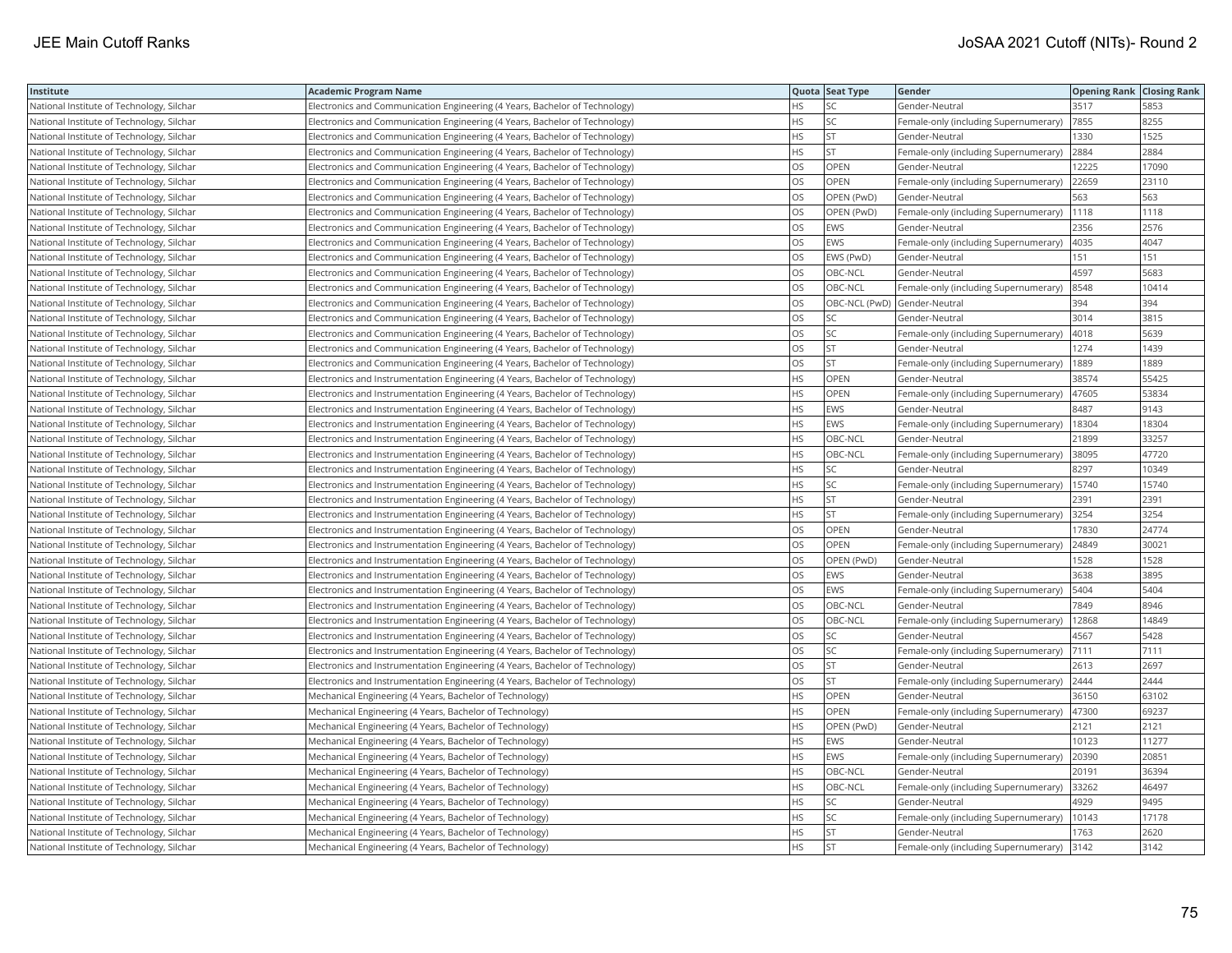| Institute                                  | <b>Academic Program Name</b>                             |           | Quota Seat Type | Gender                                | <b>Opening Rank Closing Rank</b> |        |
|--------------------------------------------|----------------------------------------------------------|-----------|-----------------|---------------------------------------|----------------------------------|--------|
| National Institute of Technology, Silchar  | Mechanical Engineering (4 Years, Bachelor of Technology) | <b>OS</b> | <b>OPEN</b>     | Gender-Neutral                        | 17040                            | 30224  |
| National Institute of Technology, Silchar  | Mechanical Engineering (4 Years, Bachelor of Technology) | OS        | OPEN            | Female-only (including Supernumerary) | 31806                            | 38490  |
| National Institute of Technology, Silchar  | Mechanical Engineering (4 Years, Bachelor of Technology) | OS        | EWS             | Gender-Neutral                        | 4528                             | 4753   |
| National Institute of Technology, Silchar  | Mechanical Engineering (4 Years, Bachelor of Technology) | los       | EWS             | Female-only (including Supernumerary) | 7145                             | 7145   |
| National Institute of Technology, Silchar  | Mechanical Engineering (4 Years, Bachelor of Technology) | OS        | OBC-NCL         | Gender-Neutral                        | 8776                             | 10109  |
| National Institute of Technology, Silchar  | Mechanical Engineering (4 Years, Bachelor of Technology) | OS        | OBC-NCL         | Female-only (including Supernumerary) | 16880                            | 17212  |
| National Institute of Technology, Silchar  | Mechanical Engineering (4 Years, Bachelor of Technology) | los       |                 | OBC-NCL (PwD) Gender-Neutral          | 649                              | 649    |
| National Institute of Technology, Silchar  | Mechanical Engineering (4 Years, Bachelor of Technology) | OS        | SC              | Gender-Neutral                        | 5132                             | 5859   |
| National Institute of Technology, Silchar  | Mechanical Engineering (4 Years, Bachelor of Technology) | OS        | SC              | Female-only (including Supernumerary) | 7473                             | 8877   |
| National Institute of Technology, Silchar  | Mechanical Engineering (4 Years, Bachelor of Technology) | los       | <b>ST</b>       | Gender-Neutral                        | 1666                             | 2168   |
| National Institute of Technology, Silchar  | Mechanical Engineering (4 Years, Bachelor of Technology) | OS        | <b>ST</b>       | Female-only (including Supernumerary) | 2788                             | 2893   |
| National Institute of Technology, Srinagar | Chemical Engineering (4 Years, Bachelor of Technology)   | IK        | OPEN            | Gender-Neutral                        | 64728                            | 81050  |
| National Institute of Technology, Srinagar | Chemical Engineering (4 Years, Bachelor of Technology)   |           | OPEN            | Female-only (including Supernumerary) | 107398                           | 122519 |
| National Institute of Technology, Srinagar | Chemical Engineering (4 Years, Bachelor of Technology)   | IK        | OPEN (PwD)      | Gender-Neutral                        | 1506                             | 1506   |
| National Institute of Technology, Srinagar | Chemical Engineering (4 Years, Bachelor of Technology)   |           | EWS             | Gender-Neutral                        | 39714                            | 46351  |
| National Institute of Technology, Srinagar | Chemical Engineering (4 Years, Bachelor of Technology)   | IK        | SC              | Gender-Neutral                        | 21151                            | 29230  |
| National Institute of Technology, Srinagar | Chemical Engineering (4 Years, Bachelor of Technology)   | IK        | <b>ST</b>       | Gender-Neutral                        | 5075                             | 5461   |
| National Institute of Technology, Srinagar | Chemical Engineering (4 Years, Bachelor of Technology)   | IK        | <b>ST</b>       | Female-only (including Supernumerary) | 9875                             | 9875   |
| National Institute of Technology, Srinagar | Chemical Engineering (4 Years, Bachelor of Technology)   | IK        | ST (PwD)        | Gender-Neutral                        | 49                               | 49     |
| National Institute of Technology, Srinagar | Chemical Engineering (4 Years, Bachelor of Technology)   | LA        | OPEN            | Gender-Neutral                        | 301608                           | 318532 |
| National Institute of Technology, Srinagar | Chemical Engineering (4 Years, Bachelor of Technology)   | los       | OPEN            | Gender-Neutral                        | 39617                            | 47419  |
| National Institute of Technology, Srinagar | Chemical Engineering (4 Years, Bachelor of Technology)   | los       | OPEN            | Female-only (including Supernumerary) | 47141                            | 52171  |
| National Institute of Technology, Srinagar | Chemical Engineering (4 Years, Bachelor of Technology)   | OS        | EWS             | Gender-Neutral                        | 7258                             | 7308   |
| National Institute of Technology, Srinagar | Chemical Engineering (4 Years, Bachelor of Technology)   | OS        | EWS             | Female-only (including Supernumerary) | 8758                             | 8758   |
| National Institute of Technology, Srinagar | Chemical Engineering (4 Years, Bachelor of Technology)   | los       | OBC-NCL         | Gender-Neutral                        | 13158                            | 14104  |
| National Institute of Technology, Srinagar | Chemical Engineering (4 Years, Bachelor of Technology)   | los       | OBC-NCL         | Female-only (including Supernumerary) | 19921                            | 20041  |
| National Institute of Technology, Srinagar | Chemical Engineering (4 Years, Bachelor of Technology)   | OS        | SC              | Gender-Neutral                        | 7170                             | 8222   |
| National Institute of Technology, Srinagar | Chemical Engineering (4 Years, Bachelor of Technology)   | OS        | SC              | Female-only (including Supernumerary) | 9274                             | 10237  |
| National Institute of Technology, Srinagar | Chemical Engineering (4 Years, Bachelor of Technology)   | <b>OS</b> | <b>ST</b>       | Gender-Neutral                        | 3123                             | 3256   |
| National Institute of Technology, Srinagar | Chemical Engineering (4 Years, Bachelor of Technology)   | OS        | <b>ST</b>       | Female-only (including Supernumerary) | 3609                             | 3609   |
| National Institute of Technology, Srinagar | Civil Engineering (4 Years, Bachelor of Technology)      | IK        | OPEN            | Gender-Neutral                        | 3874                             | 56913  |
| National Institute of Technology, Srinagar | Civil Engineering (4 Years, Bachelor of Technology)      | IK        | OPEN            | Female-only (including Supernumerary) | 35731                            | 74312  |
| National Institute of Technology, Srinagar | Civil Engineering (4 Years, Bachelor of Technology)      | IK        | OPEN (PwD)      | Gender-Neutral                        | 700                              | 776    |
| National Institute of Technology, Srinagar | Civil Engineering (4 Years, Bachelor of Technology)      | IK        | EWS             | Gender-Neutral                        | 12343                            | 27626  |
| National Institute of Technology, Srinagar | Civil Engineering (4 Years, Bachelor of Technology)      | IK        | EWS             | Female-only (including Supernumerary) | 24716                            | 74911  |
| National Institute of Technology, Srinagar | Civil Engineering (4 Years, Bachelor of Technology)      | IK        | OBC-NCL         | Gender-Neutral                        | 26947                            | 252647 |
| National Institute of Technology, Srinagar | Civil Engineering (4 Years, Bachelor of Technology)      | IK        | OBC-NCL         | Female-only (including Supernumerary) | 94841                            | 122080 |
| National Institute of Technology, Srinagar | Civil Engineering (4 Years, Bachelor of Technology)      | IK        | SC              | Gender-Neutral                        | 11785                            | 18725  |
| National Institute of Technology, Srinagar | Civil Engineering (4 Years, Bachelor of Technology)      | IΚ        | SC              | Female-only (including Supernumerary) | 27272                            | 27272  |
| National Institute of Technology, Srinagar | Civil Engineering (4 Years, Bachelor of Technology)      | IK        | ST              | Gender-Neutral                        | 705                              | 4139   |
| National Institute of Technology, Srinagar | Civil Engineering (4 Years, Bachelor of Technology)      | IК        | <b>ST</b>       | Female-only (including Supernumerary) | 5587                             | 5587   |
| National Institute of Technology, Srinagar | Civil Engineering (4 Years, Bachelor of Technology)      | LA        | OPEN            | Gender-Neutral                        | 173760                           | 236539 |
| National Institute of Technology, Srinagar | Civil Engineering (4 Years, Bachelor of Technology)      | LA        | OPEN            | Female-only (including Supernumerary) | 195891                           | 386574 |
| National Institute of Technology, Srinagar | Civil Engineering (4 Years, Bachelor of Technology)      | <b>OS</b> | OPEN            | Gender-Neutral                        | 45394                            | 48877  |
| National Institute of Technology, Srinagar | Civil Engineering (4 Years, Bachelor of Technology)      | OS        | OPEN            | Female-only (including Supernumerary) | 49304                            | 56589  |
| National Institute of Technology, Srinagar | Civil Engineering (4 Years, Bachelor of Technology)      | OS        | EWS             | Gender-Neutral                        | 7502                             | 7647   |
| National Institute of Technology, Srinagar | Civil Engineering (4 Years, Bachelor of Technology)      | los       | EWS             | Female-only (including Supernumerary) | 9011                             | 9049   |
| National Institute of Technology, Srinagar | Civil Engineering (4 Years, Bachelor of Technology)      | OS        | OBC-NCL         | Gender-Neutral                        | 13005                            | 14402  |
| National Institute of Technology, Srinagar | Civil Engineering (4 Years, Bachelor of Technology)      | OS        | OBC-NCL         | Female-only (including Supernumerary) | 19962                            | 20570  |
| National Institute of Technology, Srinagar | Civil Engineering (4 Years, Bachelor of Technology)      | <b>OS</b> | SC              | Gender-Neutral                        | 6356                             | 8133   |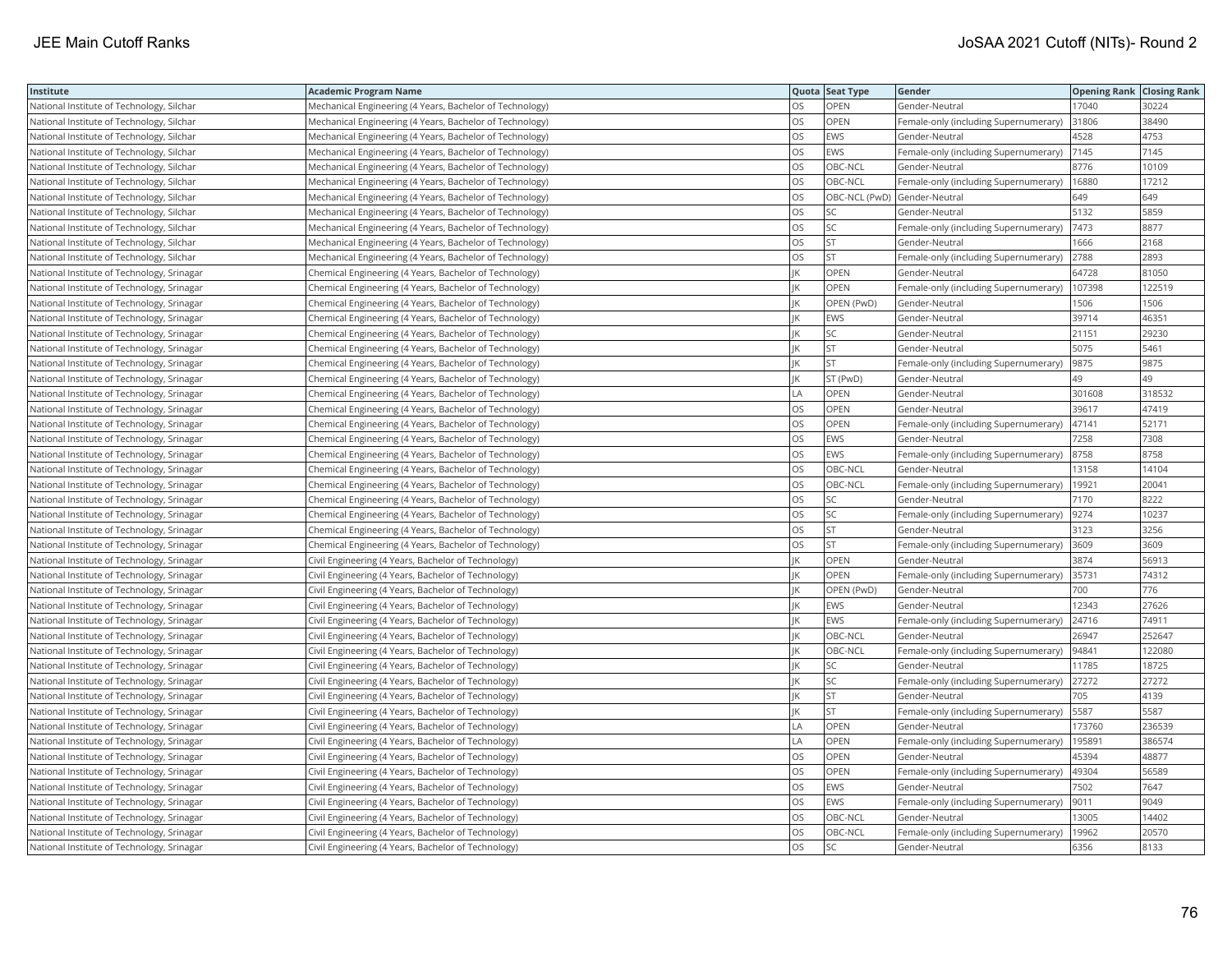| Institute                                  | <b>Academic Program Name</b>                                                |           | Quota Seat Type | Gender                                | <b>Opening Rank Closing Rank</b> |        |
|--------------------------------------------|-----------------------------------------------------------------------------|-----------|-----------------|---------------------------------------|----------------------------------|--------|
| National Institute of Technology, Srinagar | Civil Engineering (4 Years, Bachelor of Technology)                         | <b>OS</b> | SС              | Female-only (including Supernumerary) | 8889                             | 9119   |
| National Institute of Technology, Srinagar | Civil Engineering (4 Years, Bachelor of Technology)                         | OS        | <b>ST</b>       | Gender-Neutral                        | 2215                             | 2954   |
| National Institute of Technology, Srinagar | Civil Engineering (4 Years, Bachelor of Technology)                         | OS        | ST              | Female-only (including Supernumerary) | 3594                             | 3594   |
| National Institute of Technology, Srinagar | Computer Science and Engineering (4 Years, Bachelor of Technology)          | IK        | <b>OPEN</b>     | Gender-Neutral                        | 1640                             | 22896  |
| National Institute of Technology, Srinagar | Computer Science and Engineering (4 Years, Bachelor of Technology)          | ΙK        | OPEN            | Female-only (including Supernumerary) | 33606                            | 46181  |
| National Institute of Technology, Srinagar | Computer Science and Engineering (4 Years, Bachelor of Technology)          | IK        | OPEN (PwD)      | Gender-Neutral                        | 529                              | 529    |
| National Institute of Technology, Srinagar | Computer Science and Engineering (4 Years, Bachelor of Technology)          | İΚ        | <b>EWS</b>      | Gender-Neutral                        | 4996                             | 12133  |
| National Institute of Technology, Srinagar | Computer Science and Engineering (4 Years, Bachelor of Technology)          | IK        | EWS             | Female-only (including Supernumerary) | 16452                            | 16452  |
| National Institute of Technology, Srinagar | Computer Science and Engineering (4 Years, Bachelor of Technology)          | ΙK        | OBC-NCL         | Gender-Neutral                        | 16599                            | 44844  |
| National Institute of Technology, Srinagar | Computer Science and Engineering (4 Years, Bachelor of Technology)          | IK        | OBC-NCL         | Female-only (including Supernumerary) | 41692                            | 80998  |
| National Institute of Technology, Srinagar | Computer Science and Engineering (4 Years, Bachelor of Technology)          | İΚ        | SC              | Gender-Neutral                        | 3041                             | 7287   |
| National Institute of Technology, Srinagar | Computer Science and Engineering (4 Years, Bachelor of Technology)          | ΙK        | SC              | Female-only (including Supernumerary) | 6845                             | 6845   |
| National Institute of Technology, Srinagar | Computer Science and Engineering (4 Years, Bachelor of Technology)          | IK        | <b>ST</b>       | Gender-Neutral                        | 955                              | 1878   |
| National Institute of Technology, Srinagar | Computer Science and Engineering (4 Years, Bachelor of Technology)          | IK        | <b>ST</b>       | Female-only (including Supernumerary) | 12237                            | 12237  |
| National Institute of Technology, Srinagar | Computer Science and Engineering (4 Years, Bachelor of Technology)          | LA        | <b>OPEN</b>     | Gender-Neutral                        | 130501                           | 145043 |
| National Institute of Technology, Srinagar | Computer Science and Engineering (4 Years, Bachelor of Technology)          | OS        | OPEN            | Gender-Neutral                        | 18391                            | 22066  |
| National Institute of Technology, Srinagar | Computer Science and Engineering (4 Years, Bachelor of Technology)          | OS        | OPEN            | Female-only (including Supernumerary) | 24713                            | 30523  |
| National Institute of Technology, Srinagar | Computer Science and Engineering (4 Years, Bachelor of Technology)          | <b>OS</b> | OPEN (PwD)      | Gender-Neutral                        | 640                              | 640    |
| National Institute of Technology, Srinagar | Computer Science and Engineering (4 Years, Bachelor of Technology)          | <b>OS</b> | EWS             | Gender-Neutral                        | 3261                             | 3564   |
| National Institute of Technology, Srinagar | Computer Science and Engineering (4 Years, Bachelor of Technology)          | <b>OS</b> | EWS             | Female-only (including Supernumerary) | 5083                             | 5083   |
| National Institute of Technology, Srinagar | Computer Science and Engineering (4 Years, Bachelor of Technology)          | OS        | OBC-NCL         | Gender-Neutral                        | 5769                             | 6922   |
| National Institute of Technology, Srinagar | Computer Science and Engineering (4 Years, Bachelor of Technology)          | los       | OBC-NCL         | Female-only (including Supernumerary) | 10382                            | 11397  |
| National Institute of Technology, Srinagar | Computer Science and Engineering (4 Years, Bachelor of Technology)          | <b>OS</b> |                 | OBC-NCL (PwD) Gender-Neutral          | 332                              | 332    |
| National Institute of Technology, Srinagar | Computer Science and Engineering (4 Years, Bachelor of Technology)          | <b>OS</b> | SC              | Gender-Neutral                        | 2285                             | 3459   |
| National Institute of Technology, Srinagar | Computer Science and Engineering (4 Years, Bachelor of Technology)          | OS        | SC              | Female-only (including Supernumerary) | 3795                             | 4384   |
| National Institute of Technology, Srinagar | Computer Science and Engineering (4 Years, Bachelor of Technology)          | los       | <b>ST</b>       | Gender-Neutral                        | 1647                             | 1839   |
| National Institute of Technology, Srinagar | Electrical Engineering (4 Years, Bachelor of Technology)                    | IK        | OPEN            | Gender-Neutral                        | 36710                            | 60067  |
| National Institute of Technology, Srinagar | Electrical Engineering (4 Years, Bachelor of Technology)                    | IК        | OPEN            | Female-only (including Supernumerary) | 88708                            | 99351  |
| National Institute of Technology, Srinagar | Electrical Engineering (4 Years, Bachelor of Technology)                    | IK        | OPEN (PwD)      | Gender-Neutral                        | 1358                             | 1358   |
| National Institute of Technology, Srinagar | Electrical Engineering (4 Years, Bachelor of Technology)                    |           | EWS             | Gender-Neutral                        | 16674                            | 30850  |
| National Institute of Technology, Srinagar | Electrical Engineering (4 Years, Bachelor of Technology)                    |           | <b>EWS</b>      | Female-only (including Supernumerary) | 64728                            | 64728  |
| National Institute of Technology, Srinagar | Electrical Engineering (4 Years, Bachelor of Technology)                    |           | OBC-NCL         | Gender-Neutral                        | 53829                            | 305382 |
| National Institute of Technology, Srinagar | Electrical Engineering (4 Years, Bachelor of Technology)                    | IK        | SC              | Gender-Neutral                        | 14214                            | 20566  |
| National Institute of Technology, Srinagar | Electrical Engineering (4 Years, Bachelor of Technology)                    | IK        | SC              | Female-only (including Supernumerary) | 25956                            | 26377  |
| National Institute of Technology, Srinagar | Electrical Engineering (4 Years, Bachelor of Technology)                    | IK        | <b>ST</b>       | Gender-Neutral                        | 4914                             | 5005   |
| National Institute of Technology, Srinagar | Electrical Engineering (4 Years, Bachelor of Technology)                    | IK        | <b>ST</b>       | Female-only (including Supernumerary) | 8775                             | 8775   |
| National Institute of Technology, Srinagar | Electrical Engineering (4 Years, Bachelor of Technology)                    | LA        | OPEN            | Gender-Neutral                        | 261880                           | 279865 |
| National Institute of Technology, Srinagar | Electrical Engineering (4 Years, Bachelor of Technology)                    | LA        | <b>OPEN</b>     | Female-only (including Supernumerary) | 394666                           | 394666 |
| National Institute of Technology, Srinagar | Electrical Engineering (4 Years, Bachelor of Technology)                    | <b>OS</b> | OPEN            | Gender-Neutral                        | 29861                            | 39199  |
| National Institute of Technology, Srinagar | Electrical Engineering (4 Years, Bachelor of Technology)                    | OS        | OPEN            | Female-only (including Supernumerary) | 42994                            | 49010  |
| National Institute of Technology, Srinagar | Electrical Engineering (4 Years, Bachelor of Technology)                    | los       | OPEN (PwD)      | Gender-Neutral                        | 1267                             | 1267   |
| National Institute of Technology, Srinagar | Electrical Engineering (4 Years, Bachelor of Technology)                    | <b>OS</b> | EWS             | Gender-Neutral                        | 5954                             | 6356   |
| National Institute of Technology, Srinagar | Electrical Engineering (4 Years, Bachelor of Technology)                    | OS        | EWS             | Female-only (including Supernumerary) | 7820                             | 7820   |
| National Institute of Technology, Srinagar | Electrical Engineering (4 Years, Bachelor of Technology)                    | OS        | OBC-NCL         | Gender-Neutral                        | 10729                            | 12299  |
| National Institute of Technology, Srinagar | Electrical Engineering (4 Years, Bachelor of Technology)                    | OS        | OBC-NCL         | Female-only (including Supernumerary) | 19059                            | 19104  |
| National Institute of Technology, Srinagar | Electrical Engineering (4 Years, Bachelor of Technology)                    | OS        | SC              | Gender-Neutral                        | 5390                             | 6806   |
| National Institute of Technology, Srinagar | Electrical Engineering (4 Years, Bachelor of Technology)                    | OS        | SC              | Female-only (including Supernumerary) | 7820                             | 8537   |
| National Institute of Technology, Srinagar | Electrical Engineering (4 Years, Bachelor of Technology)                    | <b>OS</b> | <b>ST</b>       | Gender-Neutral                        | 1948                             | 2405   |
| National Institute of Technology, Srinagar | Electrical Engineering (4 Years, Bachelor of Technology)                    | OS        | <b>ST</b>       | Female-only (including Supernumerary) | 3565                             | 3565   |
| National Institute of Technology, Srinagar | Electronics and Communication Engineering (4 Years, Bachelor of Technology) | IK        | OPEN            | Gender-Neutral                        | 28930                            | 42280  |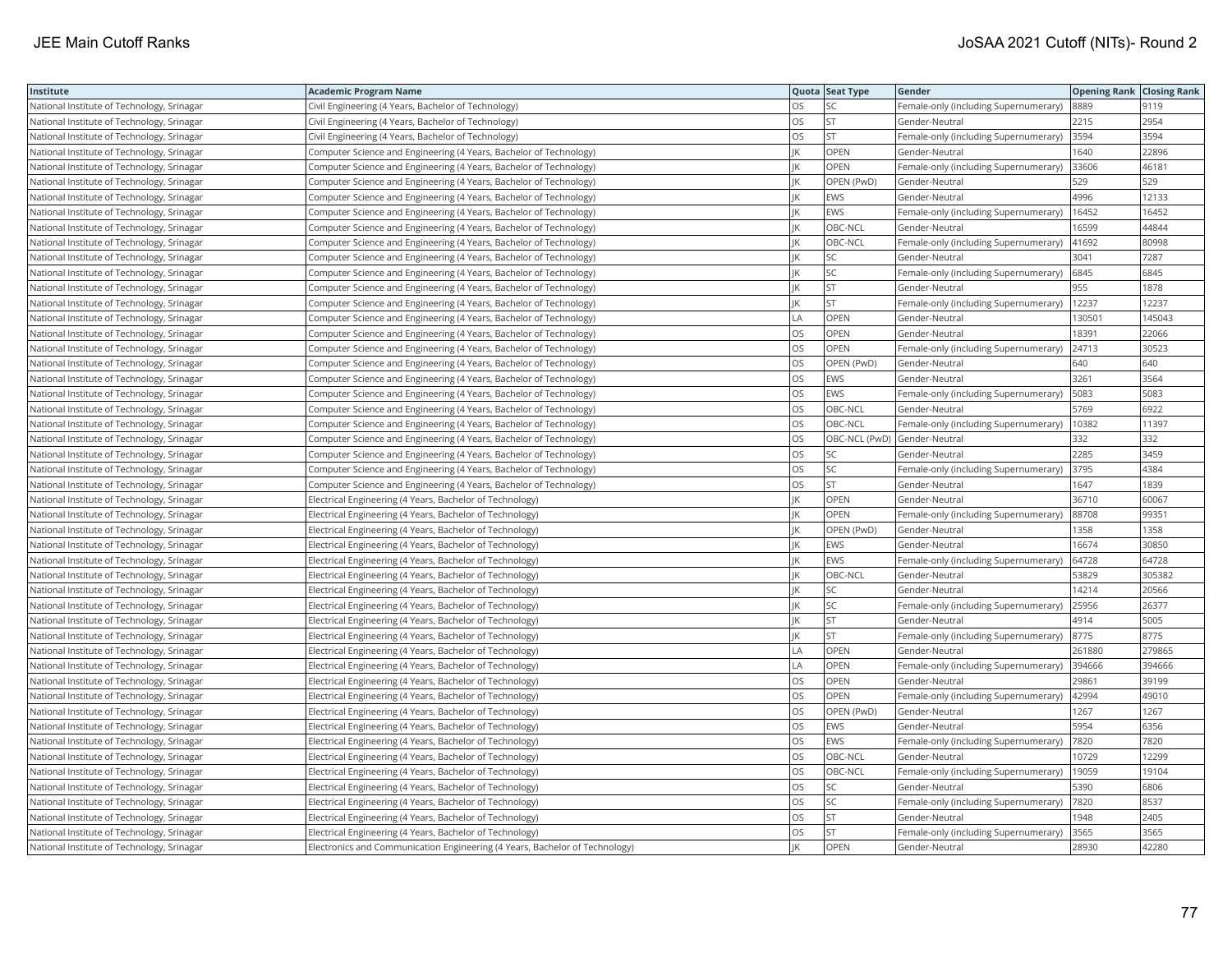| Institute                                  | <b>Academic Program Name</b>                                                |           | Quota Seat Type | Gender                                | <b>Opening Rank Closing Rank</b> |        |
|--------------------------------------------|-----------------------------------------------------------------------------|-----------|-----------------|---------------------------------------|----------------------------------|--------|
| National Institute of Technology, Srinagar | Electronics and Communication Engineering (4 Years, Bachelor of Technology) |           | OPEN            | Female-only (including Supernumerary) | 59528                            | 80549  |
| National Institute of Technology, Srinagar | Electronics and Communication Engineering (4 Years, Bachelor of Technology) |           | OPEN (PwD)      | Gender-Neutral                        | 1230                             | 1230   |
| National Institute of Technology, Srinagar | Electronics and Communication Engineering (4 Years, Bachelor of Technology) | IK        | <b>EWS</b>      | Gender-Neutral                        | 18344                            | 22159  |
| National Institute of Technology, Srinagar | Electronics and Communication Engineering (4 Years, Bachelor of Technology) | IK        | EWS             | Female-only (including Supernumerary) | 53789                            | 53789  |
| National Institute of Technology, Srinagar | Electronics and Communication Engineering (4 Years, Bachelor of Technology) | İІК       | OBC-NCL         | Gender-Neutral                        | 77516                            | 187562 |
| National Institute of Technology, Srinagar | Electronics and Communication Engineering (4 Years, Bachelor of Technology) | IK        | OBC-NCL         | Female-only (including Supernumerary) | 113212                           | 113212 |
| National Institute of Technology, Srinagar | Electronics and Communication Engineering (4 Years, Bachelor of Technology) | İΚ        | SC              | Gender-Neutral                        | 5992                             | 14824  |
| National Institute of Technology, Srinagar | Electronics and Communication Engineering (4 Years, Bachelor of Technology) | IK        | SC              | Female-only (including Supernumerary) | 14185                            | 24048  |
| National Institute of Technology, Srinagar | Electronics and Communication Engineering (4 Years, Bachelor of Technology) | IK        | <b>ST</b>       | Gender-Neutral                        | 2778                             | 4776   |
| National Institute of Technology, Srinagar | Electronics and Communication Engineering (4 Years, Bachelor of Technology) | IK        | <b>ST</b>       | Female-only (including Supernumerary) | 10870                            | 10870  |
| National Institute of Technology, Srinagar | Electronics and Communication Engineering (4 Years, Bachelor of Technology) | LA.       | OPEN            | Gender-Neutral                        | 166453                           | 300439 |
| National Institute of Technology, Srinagar | Electronics and Communication Engineering (4 Years, Bachelor of Technology) | LA        | OPEN            | Female-only (including Supernumerary) | 265454                           | 265454 |
| National Institute of Technology, Srinagar | Electronics and Communication Engineering (4 Years, Bachelor of Technology) | OS        | OPEN            | Gender-Neutral                        | 22454                            | 33846  |
| National Institute of Technology, Srinagar | Electronics and Communication Engineering (4 Years, Bachelor of Technology) | OS        | OPEN            | Female-only (including Supernumerary) | 34063                            | 38129  |
| National Institute of Technology, Srinagar | Electronics and Communication Engineering (4 Years, Bachelor of Technology) | <b>OS</b> | OPEN (PwD)      | Gender-Neutral                        | 1079                             | 1079   |
| National Institute of Technology, Srinagar | Electronics and Communication Engineering (4 Years, Bachelor of Technology) | OS        | EWS             | Gender-Neutral                        | 5068                             | 5171   |
| National Institute of Technology, Srinagar | Electronics and Communication Engineering (4 Years, Bachelor of Technology) | OS        | EWS             | Female-only (including Supernumerary) | 6487                             | 6487   |
| National Institute of Technology, Srinagar | Electronics and Communication Engineering (4 Years, Bachelor of Technology) | <b>OS</b> | OBC-NCL         | Gender-Neutral                        | 8327                             | 10039  |
| National Institute of Technology, Srinagar | Electronics and Communication Engineering (4 Years, Bachelor of Technology) | OS        | OBC-NCL         | Female-only (including Supernumerary) | 14394                            | 16431  |
| National Institute of Technology, Srinagar | Electronics and Communication Engineering (4 Years, Bachelor of Technology) | OS        |                 | OBC-NCL (PwD) Gender-Neutral          | 521                              | 521    |
| National Institute of Technology, Srinagar | Electronics and Communication Engineering (4 Years, Bachelor of Technology) | OS        | SC              | Gender-Neutral                        | 4503                             | 5837   |
| National Institute of Technology, Srinagar | Electronics and Communication Engineering (4 Years, Bachelor of Technology) | <b>OS</b> | SC              | Female-only (including Supernumerary) | 8056                             | 8129   |
| National Institute of Technology, Srinagar | Electronics and Communication Engineering (4 Years, Bachelor of Technology) | OS        | <b>ST</b>       | Gender-Neutral                        | 2269                             | 2628   |
| National Institute of Technology, Srinagar | Electronics and Communication Engineering (4 Years, Bachelor of Technology) | <b>OS</b> | <b>ST</b>       | Female-only (including Supernumerary) | 3369                             | 3369   |
| National Institute of Technology, Srinagar | Information Technology (4 Years, Bachelor of Technology)                    | IK        | OPEN            | Gender-Neutral                        | 23133                            | 34408  |
| National Institute of Technology, Srinagar | Information Technology (4 Years, Bachelor of Technology)                    | İΚ        | OPEN            | Female-only (including Supernumerary) | 55188                            | 78456  |
| National Institute of Technology, Srinagar | Information Technology (4 Years, Bachelor of Technology)                    | ΙK        | OPEN (PwD)      | Gender-Neutral                        | 734                              | 734    |
| National Institute of Technology, Srinagar | Information Technology (4 Years, Bachelor of Technology)                    | ΙK        | EWS             | Gender-Neutral                        | 12207                            | 15451  |
| National Institute of Technology, Srinagar | Information Technology (4 Years, Bachelor of Technology)                    | IK        | EWS             | Female-only (including Supernumerary) | 48663                            | 48663  |
| National Institute of Technology, Srinagar | Information Technology (4 Years, Bachelor of Technology)                    |           | OBC-NCL         | Gender-Neutral                        | 55293                            | 82060  |
| National Institute of Technology, Srinagar | Information Technology (4 Years, Bachelor of Technology)                    |           | SC              | Gender-Neutral                        | 7693                             | 9128   |
| National Institute of Technology, Srinagar | Information Technology (4 Years, Bachelor of Technology)                    |           | <b>SC</b>       | Female-only (including Supernumerary) | 8214                             | 8214   |
| National Institute of Technology, Srinagar | Information Technology (4 Years, Bachelor of Technology)                    | IK        | <b>ST</b>       | Gender-Neutral                        | 2095                             | 2736   |
| National Institute of Technology, Srinagar | Information Technology (4 Years, Bachelor of Technology)                    |           | <b>ST</b>       | Female-only (including Supernumerary) | 8764                             | 8764   |
| National Institute of Technology, Srinagar | Information Technology (4 Years, Bachelor of Technology)                    | LA        | OPEN            | Gender-Neutral                        | 243352                           | 267750 |
| National Institute of Technology, Srinagar | Information Technology (4 Years, Bachelor of Technology)                    | OS        | OPEN            | Gender-Neutral                        | 22879                            | 27616  |
| National Institute of Technology, Srinagar | Information Technology (4 Years, Bachelor of Technology)                    | OS        | OPEN            | Female-only (including Supernumerary) | 33604                            | 35055  |
| National Institute of Technology, Srinagar | Information Technology (4 Years, Bachelor of Technology)                    | <b>OS</b> | OPEN (PwD)      | Gender-Neutral                        | 1034                             | 1034   |
| National Institute of Technology, Srinagar | Information Technology (4 Years, Bachelor of Technology)                    | <b>OS</b> | <b>EWS</b>      | Gender-Neutral                        | 4243                             | 4331   |
| National Institute of Technology, Srinagar | Information Technology (4 Years, Bachelor of Technology)                    | OS        | EWS             | Female-only (including Supernumerary) | 6336                             | 6336   |
| National Institute of Technology, Srinagar | Information Technology (4 Years, Bachelor of Technology)                    | <b>OS</b> | OBC-NCL         | Gender-Neutral                        | 6974                             | 8378   |
| National Institute of Technology, Srinagar | Information Technology (4 Years, Bachelor of Technology)                    | los       | OBC-NCL         | Female-only (including Supernumerary) | 13127                            | 13358  |
| National Institute of Technology, Srinagar | Information Technology (4 Years, Bachelor of Technology)                    | OS        | SC              | Gender-Neutral                        | 3567                             | 4377   |
| National Institute of Technology, Srinagar | Information Technology (4 Years, Bachelor of Technology)                    | OS        | SC              | Female-only (including Supernumerary) | 5414                             | 5564   |
| National Institute of Technology, Srinagar | Information Technology (4 Years, Bachelor of Technology)                    | OS        | ST.             | Gender-Neutral                        | 1848                             | 2003   |
| National Institute of Technology, Srinagar | Information Technology (4 Years, Bachelor of Technology)                    | <b>OS</b> | <b>ST</b>       | Female-only (including Supernumerary) | 3326                             | 3326   |
| National Institute of Technology, Srinagar | Mechanical Engineering (4 Years, Bachelor of Technology)                    |           | OPEN            | Gender-Neutral                        | 50063                            | 67645  |
| National Institute of Technology, Srinagar | Mechanical Engineering (4 Years, Bachelor of Technology)                    |           | OPEN            | Female-only (including Supernumerary) | 82670                            | 106270 |
| National Institute of Technology, Srinagar | Mechanical Engineering (4 Years, Bachelor of Technology)                    |           | OPEN (PwD)      | Gender-Neutral                        | 1410                             | 1410   |
| National Institute of Technology, Srinagar | Mechanical Engineering (4 Years, Bachelor of Technology)                    | IK        | EWS             | Gender-Neutral                        | 27080                            | 35267  |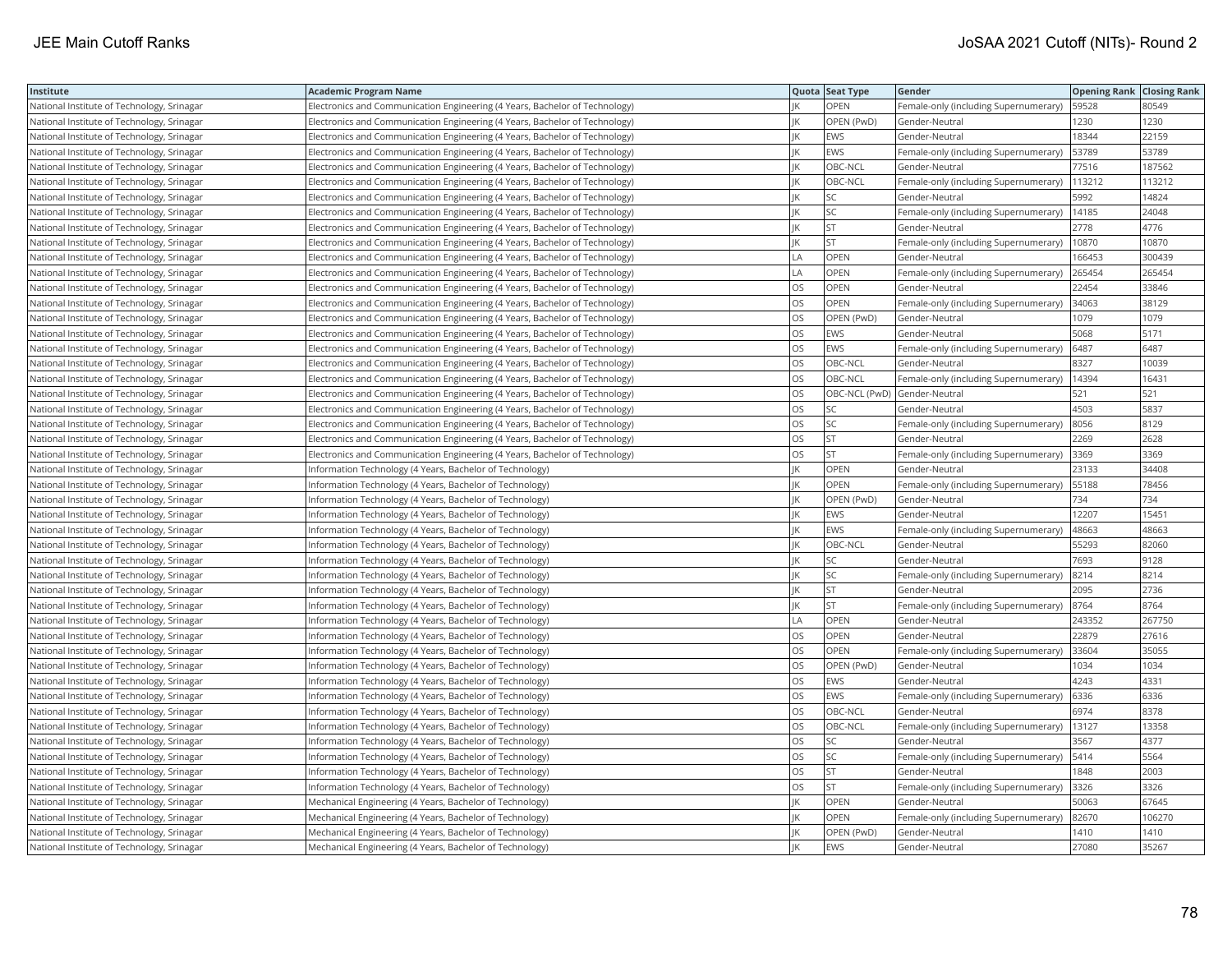| Institute                                         | <b>Academic Program Name</b>                                              |           | Quota Seat Type | Gender                                | <b>Opening Rank Closing Rank</b> |        |
|---------------------------------------------------|---------------------------------------------------------------------------|-----------|-----------------|---------------------------------------|----------------------------------|--------|
| National Institute of Technology, Srinagar        | Mechanical Engineering (4 Years, Bachelor of Technology)                  |           | OBC-NCL         | Gender-Neutral                        | 92386                            | 251936 |
| National Institute of Technology, Srinagar        | Mechanical Engineering (4 Years, Bachelor of Technology)                  |           | SC              | Gender-Neutral                        | 14118                            | 22935  |
| National Institute of Technology, Srinagar        | Mechanical Engineering (4 Years, Bachelor of Technology)                  | IK        | <b>ST</b>       | Gender-Neutral                        | 3480                             | 4842   |
| National Institute of Technology, Srinagar        | Mechanical Engineering (4 Years, Bachelor of Technology)                  | IK        | <b>ST</b>       | Female-only (including Supernumerary) | 10710                            | 10710  |
| National Institute of Technology, Srinagar        | Mechanical Engineering (4 Years, Bachelor of Technology)                  | <b>LA</b> | OPEN            | Gender-Neutral                        | 259066                           | 268356 |
| National Institute of Technology, Srinagar        | Mechanical Engineering (4 Years, Bachelor of Technology)                  | LA        | OPEN            | Female-only (including Supernumerary) | 284977                           | 284977 |
| National Institute of Technology, Srinagar        | Mechanical Engineering (4 Years, Bachelor of Technology)                  | los       | <b>OPEN</b>     | Gender-Neutral                        | 30027                            | 43233  |
| National Institute of Technology, Srinagar        | Mechanical Engineering (4 Years, Bachelor of Technology)                  | OS        | OPEN            | Female-only (including Supernumerary) | 39745                            | 52666  |
| National Institute of Technology, Srinagar        | Mechanical Engineering (4 Years, Bachelor of Technology)                  | OS        | EWS             | Gender-Neutral                        | 6552                             | 6672   |
| National Institute of Technology, Srinagar        | Mechanical Engineering (4 Years, Bachelor of Technology)                  | los       | EWS             | Female-only (including Supernumerary) | 8557                             | 8557   |
| National Institute of Technology, Srinagar        | Mechanical Engineering (4 Years, Bachelor of Technology)                  | OS        | OBC-NCL         | Gender-Neutral                        | 11223                            | 13287  |
| National Institute of Technology, Srinagar        | Mechanical Engineering (4 Years, Bachelor of Technology)                  | OS        | OBC-NCL         | Female-only (including Supernumerary) | 19541                            | 19917  |
| National Institute of Technology, Srinagar        | Mechanical Engineering (4 Years, Bachelor of Technology)                  | OS        | SC              | Gender-Neutral                        | 6781                             | 7641   |
| National Institute of Technology, Srinagar        | Mechanical Engineering (4 Years, Bachelor of Technology)                  | <b>OS</b> | <b>SC</b>       | Female-only (including Supernumerary) | 9232                             | 10373  |
| National Institute of Technology, Srinagar        | Mechanical Engineering (4 Years, Bachelor of Technology)                  | OS        | <b>ST</b>       | Gender-Neutral                        | 2638                             | 3052   |
| National Institute of Technology, Srinagar        | Mechanical Engineering (4 Years, Bachelor of Technology)                  | OS        | <b>ST</b>       | Female-only (including Supernumerary) | 3677                             | 3677   |
| National Institute of Technology, Srinagar        | Metallurgical and Materials Engineering (4 Years, Bachelor of Technology) | IK        | OPEN            | Gender-Neutral                        | 69292                            | 87275  |
| National Institute of Technology, Srinagar        | Metallurgical and Materials Engineering (4 Years, Bachelor of Technology) | IK        | OPEN            | Female-only (including Supernumerary) | 113231                           | 148316 |
| National Institute of Technology, Srinagar        | Metallurgical and Materials Engineering (4 Years, Bachelor of Technology) | IK        | OPEN (PwD)      | Gender-Neutral                        | 1737                             | 1737   |
| National Institute of Technology, Srinagar        | Metallurgical and Materials Engineering (4 Years, Bachelor of Technology) | IK        | EWS             | Gender-Neutral                        | 30692                            | 50914  |
| National Institute of Technology, Srinagar        | Metallurgical and Materials Engineering (4 Years, Bachelor of Technology) | IK        | EWS             | Female-only (including Supernumerary) | 71852                            | 71852  |
| National Institute of Technology, Srinagar        | Metallurgical and Materials Engineering (4 Years, Bachelor of Technology) | IK        | OBC-NCL         | Gender-Neutral                        | 217318                           | 217318 |
| National Institute of Technology, Srinagar        | Metallurgical and Materials Engineering (4 Years, Bachelor of Technology) | IK        | SC              | Gender-Neutral                        | 28369                            | 30656  |
| National Institute of Technology, Srinagar        | Metallurgical and Materials Engineering (4 Years, Bachelor of Technology) | IK        | <b>ST</b>       | Gender-Neutral                        | 5964                             | 6124   |
| National Institute of Technology, Srinagar        | Metallurgical and Materials Engineering (4 Years, Bachelor of Technology) | IK        | <b>ST</b>       | Female-only (including Supernumerary) | 16436                            | 16436  |
| National Institute of Technology, Srinagar        | Metallurgical and Materials Engineering (4 Years, Bachelor of Technology) | LA        | OPEN            | Gender-Neutral                        | 332546                           | 442556 |
| National Institute of Technology, Srinagar        | Metallurgical and Materials Engineering (4 Years, Bachelor of Technology) | <b>OS</b> | OPEN            | Gender-Neutral                        | 42957                            | 49419  |
| National Institute of Technology, Srinagar        | Metallurgical and Materials Engineering (4 Years, Bachelor of Technology) | OS        | OPEN            | Female-only (including Supernumerary) | 49617                            | 57256  |
| National Institute of Technology, Srinagar        | Metallurgical and Materials Engineering (4 Years, Bachelor of Technology) | <b>OS</b> | <b>EWS</b>      | Gender-Neutral                        | 7603                             | 7808   |
| National Institute of Technology, Srinagar        | Metallurgical and Materials Engineering (4 Years, Bachelor of Technology) | OS        | EWS             | Female-only (including Supernumerary) | 9146                             | 9146   |
| National Institute of Technology, Srinagar        | Metallurgical and Materials Engineering (4 Years, Bachelor of Technology) | <b>OS</b> | OBC-NCL         | Gender-Neutral                        | 14425                            | 14824  |
| National Institute of Technology, Srinagar        | Metallurgical and Materials Engineering (4 Years, Bachelor of Technology) | los       | OBC-NCL         | Female-only (including Supernumerary) | 20411                            | 21152  |
| National Institute of Technology, Srinagar        | Metallurgical and Materials Engineering (4 Years, Bachelor of Technology) | <b>OS</b> | SC              | Gender-Neutral                        | 8202                             | 8368   |
| National Institute of Technology, Srinagar        | Metallurgical and Materials Engineering (4 Years, Bachelor of Technology) | OS        | SC              | Female-only (including Supernumerary) | 10118                            | 10160  |
| National Institute of Technology, Srinagar        | Metallurgical and Materials Engineering (4 Years, Bachelor of Technology) | <b>OS</b> | <b>ST</b>       | Gender-Neutral                        | 3392                             | 3766   |
| National Institute of Technology, Srinagar        | Metallurgical and Materials Engineering (4 Years, Bachelor of Technology) | los       | <b>ST</b>       | Female-only (including Supernumerary) | 4424                             | 4424   |
| National Institute of Technology, Tiruchirappalli | Architecture (5 Years, Bachelor of Architecture)                          | <b>HS</b> | OPEN            | Gender-Neutral                        | 149                              | 506    |
| National Institute of Technology, Tiruchirappalli | Architecture (5 Years, Bachelor of Architecture)                          | <b>HS</b> | <b>OPEN</b>     | Female-only (including Supernumerary) | 77                               | 275    |
| National Institute of Technology, Tiruchirappalli | Architecture (5 Years, Bachelor of Architecture)                          | <b>HS</b> | EWS             | Gender-Neutral                        | 1167                             | 1535   |
| National Institute of Technology, Tiruchirappalli | Architecture (5 Years, Bachelor of Architecture)                          | <b>HS</b> | EWS             | Female-only (including Supernumerary) | 301                              | 301    |
| National Institute of Technology, Tiruchirappalli | Architecture (5 Years, Bachelor of Architecture)                          | <b>HS</b> | OBC-NCL         | Gender-Neutral                        | 152                              | 342    |
| National Institute of Technology, Tiruchirappalli | Architecture (5 Years, Bachelor of Architecture)                          | <b>HS</b> | OBC-NCL         | Female-only (including Supernumerary) | 223                              | 285    |
| National Institute of Technology, Tiruchirappalli | Architecture (5 Years, Bachelor of Architecture)                          | HS        | SC              | Gender-Neutral                        | 46                               | 55     |
| National Institute of Technology, Tiruchirappalli | Architecture (5 Years, Bachelor of Architecture)                          | <b>HS</b> | SC              | Female-only (including Supernumerary) | 12                               | 12     |
| National Institute of Technology, Tiruchirappalli | Architecture (5 Years, Bachelor of Architecture)                          | HS        | <b>ST</b>       | Gender-Neutral                        | 1286                             | 2002   |
| National Institute of Technology, Tiruchirappalli | Architecture (5 Years, Bachelor of Architecture)                          | <b>OS</b> | OPEN            | Gender-Neutral                        | 62                               | 442    |
| National Institute of Technology, Tiruchirappalli | Architecture (5 Years, Bachelor of Architecture)                          | los       | OPEN            | Female-only (including Supernumerary) | 169                              | 253    |
| National Institute of Technology, Tiruchirappalli | Architecture (5 Years, Bachelor of Architecture)                          | OS        | EWS             | Gender-Neutral                        | 62                               | 96     |
| National Institute of Technology, Tiruchirappalli | Architecture (5 Years, Bachelor of Architecture)                          | OS        | OBC-NCL         | Gender-Neutral                        | 134                              | 231    |
| National Institute of Technology, Tiruchirappalli | Architecture (5 Years, Bachelor of Architecture)                          | <b>OS</b> | OBC-NCL         | Female-only (including Supernumerary) | 176                              | 176    |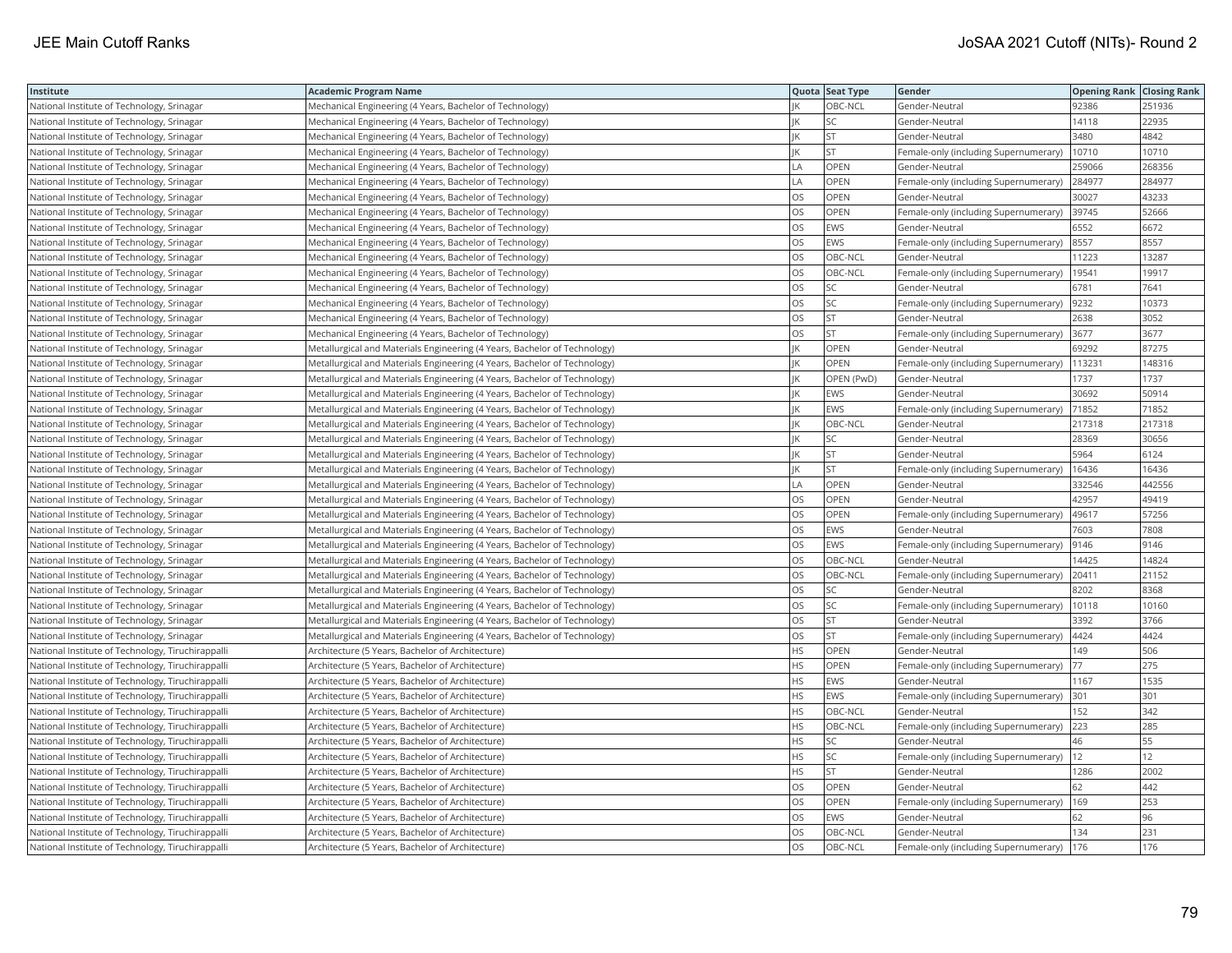| Institute                                         | <b>Academic Program Name</b>                           |           | Quota Seat Type              | Gender                                              |       | <b>Opening Rank Closing Rank</b> |
|---------------------------------------------------|--------------------------------------------------------|-----------|------------------------------|-----------------------------------------------------|-------|----------------------------------|
| National Institute of Technology, Tiruchirappalli | Architecture (5 Years, Bachelor of Architecture)       | <b>OS</b> | SC                           | Gender-Neutral                                      | 89    | 116                              |
| National Institute of Technology, Tiruchirappalli | Architecture (5 Years, Bachelor of Architecture)       | OS        | SC                           | Female-only (including Supernumerary)               | 65    | 65                               |
| National Institute of Technology, Tiruchirappalli | Architecture (5 Years, Bachelor of Architecture)       | OS        | ST                           | Gender-Neutral                                      | 16    | 16                               |
| National Institute of Technology, Tiruchirappalli | Architecture (5 Years, Bachelor of Architecture)       | OS        | ST                           | Female-only (including Supernumerary)               | 42    | 42                               |
| National Institute of Technology, Tiruchirappalli | Chemical Engineering (4 Years, Bachelor of Technology) | <b>HS</b> | OPEN                         | Gender-Neutral                                      | 16554 | 21384                            |
| National Institute of Technology, Tiruchirappalli | Chemical Engineering (4 Years, Bachelor of Technology) | HS        | OPEN                         | Female-only (including Supernumerary)               | 21399 | 25689                            |
| National Institute of Technology, Tiruchirappalli | Chemical Engineering (4 Years, Bachelor of Technology) | <b>HS</b> | EWS                          | Gender-Neutral                                      | 10982 | 22753                            |
| National Institute of Technology, Tiruchirappalli | Chemical Engineering (4 Years, Bachelor of Technology) | HS        | EWS                          | Female-only (including Supernumerary)               | 18428 | 18428                            |
| National Institute of Technology, Tiruchirappalli | Chemical Engineering (4 Years, Bachelor of Technology) | HS        | OBC-NCL                      | Gender-Neutral                                      | 4904  | 6928                             |
| National Institute of Technology, Tiruchirappalli | Chemical Engineering (4 Years, Bachelor of Technology) | <b>HS</b> | OBC-NCL                      | Female-only (including Supernumerary)               | 9377  | 10303                            |
| National Institute of Technology, Tiruchirappalli | Chemical Engineering (4 Years, Bachelor of Technology) | <b>HS</b> | OBC-NCL (PwD) Gender-Neutral |                                                     | 543   | 543                              |
| National Institute of Technology, Tiruchirappalli | Chemical Engineering (4 Years, Bachelor of Technology) | HS        | SC                           | Gender-Neutral                                      | 3620  | 5228                             |
| National Institute of Technology, Tiruchirappalli | Chemical Engineering (4 Years, Bachelor of Technology) | HS        | SC                           | Female-only (including Supernumerary)               | 4412  | 4412                             |
| National Institute of Technology, Tiruchirappalli | Chemical Engineering (4 Years, Bachelor of Technology) | <b>HS</b> | <b>ST</b>                    | Gender-Neutral                                      | 2578  | 5900                             |
| National Institute of Technology, Tiruchirappalli | Chemical Engineering (4 Years, Bachelor of Technology) | HS        | <b>ST</b>                    | Female-only (including Supernumerary)               | 5259  | 5259                             |
| National Institute of Technology, Tiruchirappalli | Chemical Engineering (4 Years, Bachelor of Technology) | OS        | OPEN                         | Gender-Neutral                                      | 3020  | 12515                            |
| National Institute of Technology, Tiruchirappalli | Chemical Engineering (4 Years, Bachelor of Technology) | OS        | OPEN                         | Female-only (including Supernumerary)               | 12689 | 16811                            |
| National Institute of Technology, Tiruchirappalli | Chemical Engineering (4 Years, Bachelor of Technology) | OS        | OPEN (PwD)                   | Gender-Neutral                                      | 607   | 607                              |
| National Institute of Technology, Tiruchirappalli | Chemical Engineering (4 Years, Bachelor of Technology) | OS        | EWS                          | Gender-Neutral                                      | 1769  | 1949                             |
| National Institute of Technology, Tiruchirappalli | Chemical Engineering (4 Years, Bachelor of Technology) | OS        | EWS                          | Female-only (including Supernumerary)               | 3890  | 3890                             |
| National Institute of Technology, Tiruchirappalli | Chemical Engineering (4 Years, Bachelor of Technology) | OS        | OBC-NCL                      | Gender-Neutral                                      | 3424  | 5092                             |
| National Institute of Technology, Tiruchirappalli | Chemical Engineering (4 Years, Bachelor of Technology) | <b>OS</b> | OBC-NCL                      | Female-only (including Supernumerary)               | 5844  | 5844                             |
| National Institute of Technology, Tiruchirappalli | Chemical Engineering (4 Years, Bachelor of Technology) | OS        |                              | OBC-NCL (PwD) Female-only (including Supernumerary) | 609   | 609                              |
| National Institute of Technology, Tiruchirappalli | Chemical Engineering (4 Years, Bachelor of Technology) | OS        | SC                           | Gender-Neutral                                      | 1470  | 2459                             |
| National Institute of Technology, Tiruchirappalli | Chemical Engineering (4 Years, Bachelor of Technology) | OS        | <b>SC</b>                    | Female-only (including Supernumerary)               | 3496  | 3496                             |
| National Institute of Technology, Tiruchirappalli | Chemical Engineering (4 Years, Bachelor of Technology) | OS        | ST                           | Gender-Neutral                                      | 803   | 880                              |
| National Institute of Technology, Tiruchirappalli | Chemical Engineering (4 Years, Bachelor of Technology) | OS        | ST (PwD)                     | Gender-Neutral                                      | 30    | 30                               |
| National Institute of Technology, Tiruchirappalli | Civil Engineering (4 Years, Bachelor of Technology)    | HS        | OPEN                         | Gender-Neutral                                      | 15979 | 30866                            |
| National Institute of Technology, Tiruchirappalli | Civil Engineering (4 Years, Bachelor of Technology)    | <b>HS</b> | <b>OPEN</b>                  | Female-only (including Supernumerary)               | 27325 | 32005                            |
| National Institute of Technology, Tiruchirappalli | Civil Engineering (4 Years, Bachelor of Technology)    | HS        | EWS                          | Gender-Neutral                                      | 34312 | 40541                            |
| National Institute of Technology, Tiruchirappalli | Civil Engineering (4 Years, Bachelor of Technology)    | <b>HS</b> | <b>EWS</b>                   | Female-only (including Supernumerary)               | 18899 | 18899                            |
| National Institute of Technology, Tiruchirappalli | Civil Engineering (4 Years, Bachelor of Technology)    | HS        | OBC-NCL                      | Gender-Neutral                                      | 7461  | 9293                             |
| National Institute of Technology, Tiruchirappalli | Civil Engineering (4 Years, Bachelor of Technology)    | <b>HS</b> | OBC-NCL                      | Female-only (including Supernumerary)               | 8267  | 10361                            |
| National Institute of Technology, Tiruchirappalli | Civil Engineering (4 Years, Bachelor of Technology)    | HS        | OBC-NCL (PwD)                | Gender-Neutral                                      | 741   | 741                              |
| National Institute of Technology, Tiruchirappalli | Civil Engineering (4 Years, Bachelor of Technology)    | HS        | SC                           | Gender-Neutral                                      | 5286  | 7332                             |
| National Institute of Technology, Tiruchirappalli | Civil Engineering (4 Years, Bachelor of Technology)    | HS        | <b>SC</b>                    | Female-only (including Supernumerary)               | 5978  | 7282                             |
| National Institute of Technology, Tiruchirappalli | Civil Engineering (4 Years, Bachelor of Technology)    | HS        | <b>ST</b>                    | Gender-Neutral                                      | 5929  | 9294                             |
| National Institute of Technology, Tiruchirappalli | Civil Engineering (4 Years, Bachelor of Technology)    | <b>HS</b> | <b>ST</b>                    | Female-only (including Supernumerary)               | 7270  | 7270                             |
| National Institute of Technology, Tiruchirappalli | Civil Engineering (4 Years, Bachelor of Technology)    | OS        | OPEN                         | Gender-Neutral                                      | 386   | 15003                            |
| National Institute of Technology, Tiruchirappalli | Civil Engineering (4 Years, Bachelor of Technology)    | OS        | OPEN                         | Female-only (including Supernumerary)               | 16015 | 20421                            |
| National Institute of Technology, Tiruchirappalli | Civil Engineering (4 Years, Bachelor of Technology)    | OS        | OPEN (PwD)                   | Gender-Neutral                                      | 94    | 94                               |
| National Institute of Technology, Tiruchirappalli | Civil Engineering (4 Years, Bachelor of Technology)    | OS        | EWS                          | Gender-Neutral                                      | 2117  | 2559                             |
| National Institute of Technology, Tiruchirappalli | Civil Engineering (4 Years, Bachelor of Technology)    | OS        | EWS                          | Female-only (including Supernumerary)               | 4163  | 4163                             |
| National Institute of Technology, Tiruchirappalli | Civil Engineering (4 Years, Bachelor of Technology)    | <b>OS</b> | EWS (PwD)                    | Gender-Neutral                                      | 78    | 78                               |
| National Institute of Technology, Tiruchirappalli | Civil Engineering (4 Years, Bachelor of Technology)    | OS        | OBC-NCL                      | Gender-Neutral                                      | 3282  | 5204                             |
| National Institute of Technology, Tiruchirappalli | Civil Engineering (4 Years, Bachelor of Technology)    | OS        | OBC-NCL                      | Female-only (including Supernumerary)               | 5960  | 9245                             |
| National Institute of Technology, Tiruchirappalli | Civil Engineering (4 Years, Bachelor of Technology)    | OS        | OBC-NCL (PwD) Gender-Neutral |                                                     | 185   | 185                              |
| National Institute of Technology, Tiruchirappalli | Civil Engineering (4 Years, Bachelor of Technology)    | OS        | SC                           | Gender-Neutral                                      | 1294  | 2230                             |
| National Institute of Technology, Tiruchirappalli | Civil Engineering (4 Years, Bachelor of Technology)    | OS        | SC                           | Female-only (including Supernumerary)               | 3062  | 3660                             |
| National Institute of Technology, Tiruchirappalli | Civil Engineering (4 Years, Bachelor of Technology)    | <b>OS</b> | <b>ST</b>                    | Gender-Neutral                                      | 280   | 478                              |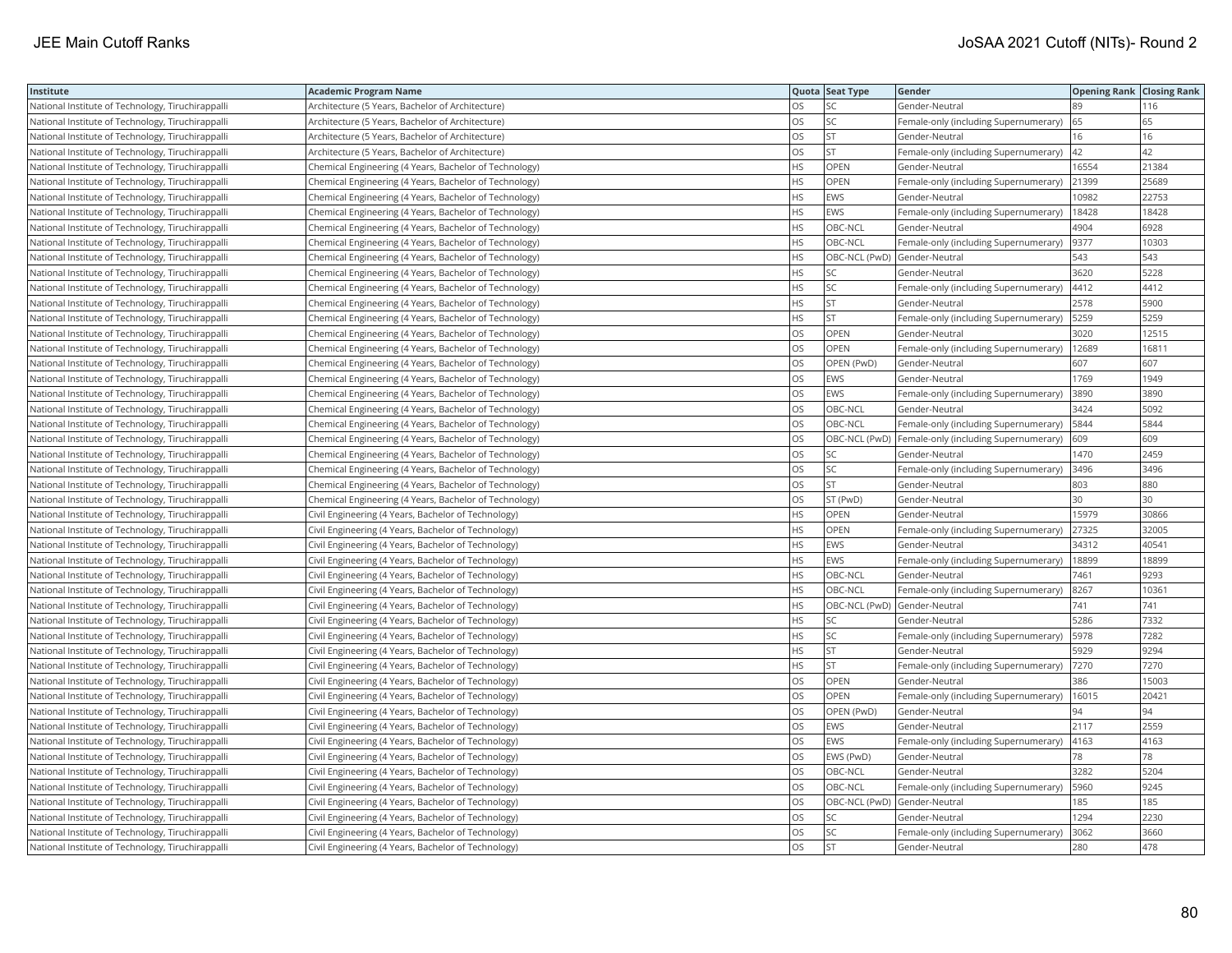| Institute                                         | <b>Academic Program Name</b>                                             |           | Quota Seat Type              | Gender                                              | <b>Opening Rank Closing Rank</b> |       |
|---------------------------------------------------|--------------------------------------------------------------------------|-----------|------------------------------|-----------------------------------------------------|----------------------------------|-------|
| National Institute of Technology, Tiruchirappalli | Civil Engineering (4 Years, Bachelor of Technology)                      | OS        | <b>ST</b>                    | Female-only (including Supernumerary)               | 658                              | 658   |
| National Institute of Technology, Tiruchirappalli | Computer Science and Engineering (4 Years, Bachelor of Technology)       | НS        | OPEN                         | Gender-Neutral                                      | 742                              | 5470  |
| National Institute of Technology, Tiruchirappalli | Computer Science and Engineering (4 Years, Bachelor of Technology)       | <b>HS</b> | OPEN                         | Female-only (including Supernumerary)               | 4133                             | 7464  |
| National Institute of Technology, Tiruchirappalli | Computer Science and Engineering (4 Years, Bachelor of Technology)       | HS        | OPEN (PwD)                   | Gender-Neutral                                      | 211                              | 211   |
| National Institute of Technology, Tiruchirappalli | Computer Science and Engineering (4 Years, Bachelor of Technology)       | <b>HS</b> | OPEN (PwD)                   | Female-only (including Supernumerary)               | 2077                             | 2077  |
| National Institute of Technology, Tiruchirappalli | Computer Science and Engineering (4 Years, Bachelor of Technology)       | <b>HS</b> | EWS                          | Gender-Neutral                                      | 1532                             | 4246  |
| National Institute of Technology, Tiruchirappalli | Computer Science and Engineering (4 Years, Bachelor of Technology)       | <b>HS</b> | <b>EWS</b>                   | Female-only (including Supernumerary)               | 2250                             | 2250  |
| National Institute of Technology, Tiruchirappalli | Computer Science and Engineering (4 Years, Bachelor of Technology)       | <b>HS</b> | OBC-NCL                      | Gender-Neutral                                      | 988                              | 1723  |
| National Institute of Technology, Tiruchirappalli | Computer Science and Engineering (4 Years, Bachelor of Technology)       | <b>HS</b> | OBC-NCL                      | Female-only (including Supernumerary)               | 1579                             | 2598  |
| National Institute of Technology, Tiruchirappalli | Computer Science and Engineering (4 Years, Bachelor of Technology)       | HS        | SC                           | Gender-Neutral                                      | 449                              | 1558  |
| National Institute of Technology, Tiruchirappalli | Computer Science and Engineering (4 Years, Bachelor of Technology)       | <b>HS</b> | SC                           | Female-only (including Supernumerary)               | 531                              | 790   |
| National Institute of Technology, Tiruchirappalli | Computer Science and Engineering (4 Years, Bachelor of Technology)       | <b>HS</b> | SC (PwD)                     | Gender-Neutral                                      |                                  |       |
| National Institute of Technology, Tiruchirappalli | Computer Science and Engineering (4 Years, Bachelor of Technology)       | HS        | ST                           | Gender-Neutral                                      | 508                              | 2028  |
| National Institute of Technology, Tiruchirappalli | Computer Science and Engineering (4 Years, Bachelor of Technology)       | HS        | ST                           | Female-only (including Supernumerary)               | 277                              | 277   |
| National Institute of Technology, Tiruchirappalli | Computer Science and Engineering (4 Years, Bachelor of Technology)       | OS.       | <b>OPEN</b>                  | Gender-Neutral                                      |                                  | 584   |
| National Institute of Technology, Tiruchirappalli | Computer Science and Engineering (4 Years, Bachelor of Technology)       | OS        | OPEN                         | Female-only (including Supernumerary)               | 207                              | 1045  |
| National Institute of Technology, Tiruchirappalli | Computer Science and Engineering (4 Years, Bachelor of Technology)       | OS        | OPEN (PwD)                   | Gender-Neutral                                      |                                  |       |
| National Institute of Technology, Tiruchirappalli | Computer Science and Engineering (4 Years, Bachelor of Technology)       | OS        | EWS                          | Gender-Neutral                                      | 75                               | 101   |
| National Institute of Technology, Tiruchirappalli | Computer Science and Engineering (4 Years, Bachelor of Technology)       | OS        | <b>EWS</b>                   | Female-only (including Supernumerary)               | 221                              | 221   |
| National Institute of Technology, Tiruchirappalli | Computer Science and Engineering (4 Years, Bachelor of Technology)       | OS        | OBC-NCL                      | Gender-Neutral                                      | 94                               | 275   |
| National Institute of Technology, Tiruchirappalli | Computer Science and Engineering (4 Years, Bachelor of Technology)       | OS        | OBC-NCL                      | Female-only (including Supernumerary)               | 174                              | 361   |
| National Institute of Technology, Tiruchirappalli | Computer Science and Engineering (4 Years, Bachelor of Technology)       | OS        | OBC-NCL (PwD) Gender-Neutral |                                                     | 11                               | 11    |
| National Institute of Technology, Tiruchirappalli | Computer Science and Engineering (4 Years, Bachelor of Technology)       | <b>OS</b> | SC                           | Gender-Neutral                                      | 17                               | 150   |
| National Institute of Technology, Tiruchirappalli | Computer Science and Engineering (4 Years, Bachelor of Technology)       | OS        | SC                           | Female-only (including Supernumerary)               | 85                               | 168   |
| National Institute of Technology, Tiruchirappalli | Computer Science and Engineering (4 Years, Bachelor of Technology)       | OS        | <b>ST</b>                    | Gender-Neutral                                      | 38                               | 47    |
| National Institute of Technology, Tiruchirappalli | Computer Science and Engineering (4 Years, Bachelor of Technology)       | OS        | ST                           | Female-only (including Supernumerary) 59            |                                  | 59    |
| National Institute of Technology, Tiruchirappalli | Electrical and Electronics Engineering (4 Years, Bachelor of Technology) | HS        | OPEN                         | Gender-Neutral                                      | 7964                             | 10107 |
| National Institute of Technology, Tiruchirappalli | Electrical and Electronics Engineering (4 Years, Bachelor of Technology) | HS        | <b>OPEN</b>                  | Female-only (including Supernumerary)               | 16308                            | 18635 |
| National Institute of Technology, Tiruchirappalli | Electrical and Electronics Engineering (4 Years, Bachelor of Technology) | HS.       | OPEN (PwD)                   | Gender-Neutral                                      | 280                              | 280   |
| National Institute of Technology, Tiruchirappalli | Electrical and Electronics Engineering (4 Years, Bachelor of Technology) | <b>HS</b> | <b>EWS</b>                   | Gender-Neutral                                      | 5701                             | 7615  |
| National Institute of Technology, Tiruchirappalli | Electrical and Electronics Engineering (4 Years, Bachelor of Technology) | HS        | EWS                          | Female-only (including Supernumerary)               | 6332                             | 6332  |
| National Institute of Technology, Tiruchirappalli | Electrical and Electronics Engineering (4 Years, Bachelor of Technology) | <b>HS</b> | OBC-NCL                      | Gender-Neutral                                      | 2456                             | 3195  |
| National Institute of Technology, Tiruchirappalli | Electrical and Electronics Engineering (4 Years, Bachelor of Technology) | <b>HS</b> | OBC-NCL                      | Female-only (including Supernumerary)               | 4078                             | 5194  |
| National Institute of Technology, Tiruchirappalli | Electrical and Electronics Engineering (4 Years, Bachelor of Technology) | <b>HS</b> | SC                           | Gender-Neutral                                      | 775                              | 3583  |
| National Institute of Technology, Tiruchirappalli | Electrical and Electronics Engineering (4 Years, Bachelor of Technology) | HS        | SC                           | Female-only (including Supernumerary)               | 2643                             | 3152  |
| National Institute of Technology, Tiruchirappalli | Electrical and Electronics Engineering (4 Years, Bachelor of Technology) | <b>HS</b> | <b>ST</b>                    | Gender-Neutral                                      | 486                              | 4696  |
| National Institute of Technology, Tiruchirappalli | Electrical and Electronics Engineering (4 Years, Bachelor of Technology) | <b>HS</b> | <b>ST</b>                    | Female-only (including Supernumerary)               | 3867                             | 3867  |
| National Institute of Technology, Tiruchirappalli | Electrical and Electronics Engineering (4 Years, Bachelor of Technology) | OS        | OPEN                         | Gender-Neutral                                      | 2608                             | 5088  |
| National Institute of Technology, Tiruchirappalli | Electrical and Electronics Engineering (4 Years, Bachelor of Technology) | OS        | OPEN                         | Female-only (including Supernumerary)               | 8128                             | 9111  |
| National Institute of Technology, Tiruchirappalli | Electrical and Electronics Engineering (4 Years, Bachelor of Technology) | OS        | OPEN (PwD)                   | Gender-Neutral                                      | 74                               | 74    |
| National Institute of Technology, Tiruchirappalli | Electrical and Electronics Engineering (4 Years, Bachelor of Technology) | OS        | EWS                          | Gender-Neutral                                      | 732                              | 953   |
| National Institute of Technology, Tiruchirappalli | Electrical and Electronics Engineering (4 Years, Bachelor of Technology) | OS        | EWS                          | Female-only (including Supernumerary)               | 1689                             | 1689  |
| National Institute of Technology, Tiruchirappalli | Electrical and Electronics Engineering (4 Years, Bachelor of Technology) | OS        | OBC-NCL                      | Gender-Neutral                                      | 1405                             | 2215  |
| National Institute of Technology, Tiruchirappalli | Electrical and Electronics Engineering (4 Years, Bachelor of Technology) | <b>OS</b> | OBC-NCL                      | Female-only (including Supernumerary)               | 3075                             | 4170  |
| National Institute of Technology, Tiruchirappalli | Electrical and Electronics Engineering (4 Years, Bachelor of Technology) | OS        |                              | OBC-NCL (PwD) Female-only (including Supernumerary) | 107                              | 107   |
| National Institute of Technology, Tiruchirappalli | Electrical and Electronics Engineering (4 Years, Bachelor of Technology) | OS        | SC                           | Gender-Neutral                                      | 901                              | 1254  |
| National Institute of Technology, Tiruchirappalli | Electrical and Electronics Engineering (4 Years, Bachelor of Technology) | OS        | SC                           | Female-only (including Supernumerary)               | 2002                             | 2177  |
| National Institute of Technology, Tiruchirappalli | Electrical and Electronics Engineering (4 Years, Bachelor of Technology) | OS        | SC (PwD)                     | Gender-Neutral                                      | 53                               | 53    |
| National Institute of Technology, Tiruchirappalli | Electrical and Electronics Engineering (4 Years, Bachelor of Technology) | OS        | ST                           | Gender-Neutral                                      | 103                              | 376   |
| National Institute of Technology, Tiruchirappalli | Electrical and Electronics Engineering (4 Years, Bachelor of Technology) | <b>OS</b> | <b>ST</b>                    | Female-only (including Supernumerary)               | 649                              | 649   |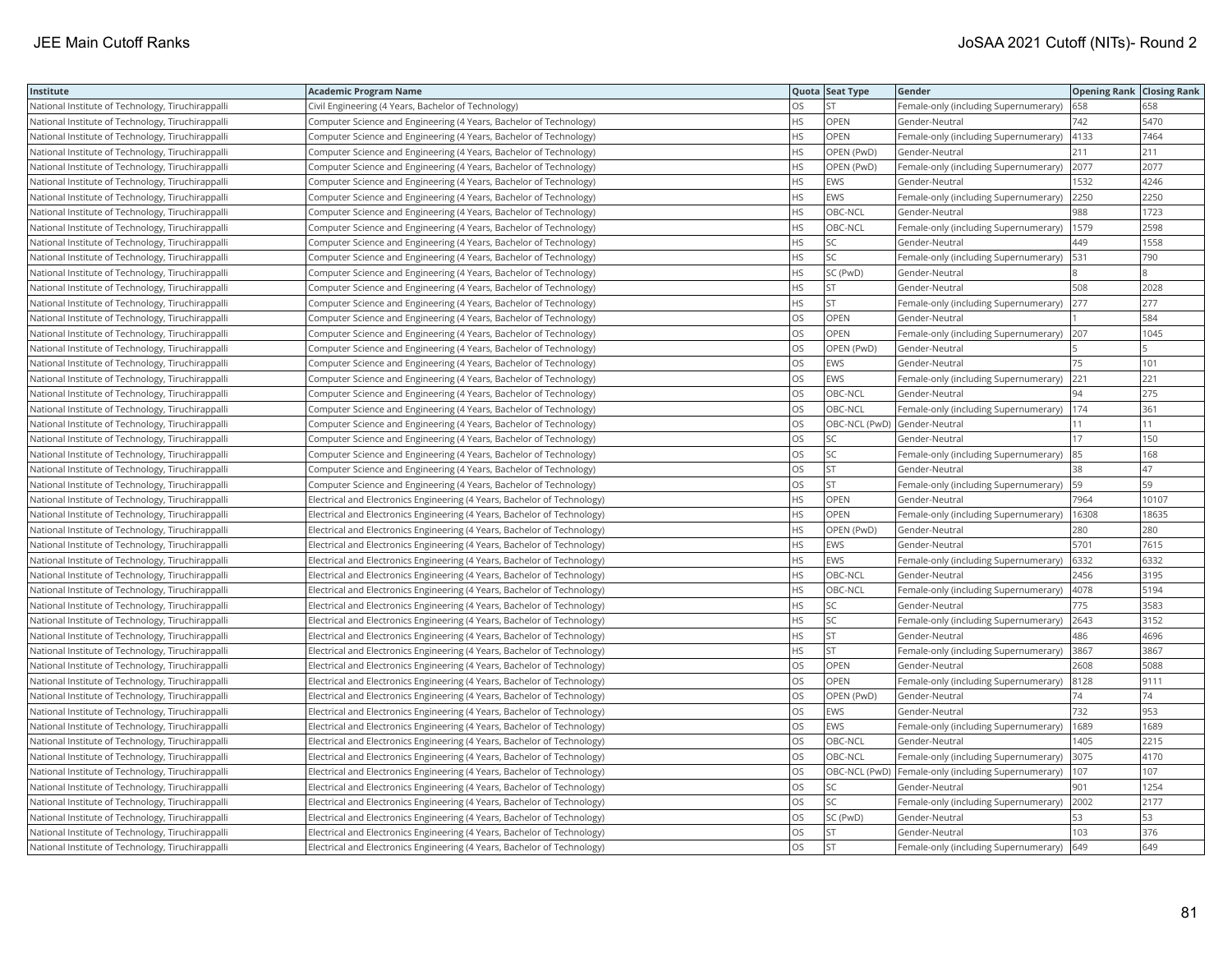| Institute                                         | <b>Academic Program Name</b>                                                |           | Quota Seat Type | Gender                                     | <b>Opening Rank Closing Rank</b> |       |
|---------------------------------------------------|-----------------------------------------------------------------------------|-----------|-----------------|--------------------------------------------|----------------------------------|-------|
| National Institute of Technology, Tiruchirappalli | Electronics and Communication Engineering (4 Years, Bachelor of Technology) | HS        | <b>OPEN</b>     | Gender-Neutral                             | 5364                             | 7966  |
| National Institute of Technology, Tiruchirappalli | Electronics and Communication Engineering (4 Years, Bachelor of Technology) | HS        | OPEN            | Female-only (including Supernumerary)      | 11870                            | 14671 |
| National Institute of Technology, Tiruchirappalli | Electronics and Communication Engineering (4 Years, Bachelor of Technology) | <b>HS</b> | OPEN (PwD)      | Gender-Neutral                             | 287                              | 287   |
| National Institute of Technology, Tiruchirappalli | Electronics and Communication Engineering (4 Years, Bachelor of Technology) | <b>HS</b> | EWS             | Gender-Neutral                             | 1530                             | 5655  |
| National Institute of Technology, Tiruchirappalli | Electronics and Communication Engineering (4 Years, Bachelor of Technology) | <b>HS</b> | <b>EWS</b>      | Female-only (including Supernumerary)      | 5906                             | 5906  |
| National Institute of Technology, Tiruchirappalli | Electronics and Communication Engineering (4 Years, Bachelor of Technology) | <b>HS</b> | OBC-NCL         | Gender-Neutral                             | 1751                             | 2379  |
| National Institute of Technology, Tiruchirappalli | Electronics and Communication Engineering (4 Years, Bachelor of Technology) | <b>HS</b> | OBC-NCL         | Female-only (including Supernumerary)      | 3081                             | 4046  |
| National Institute of Technology, Tiruchirappalli | Electronics and Communication Engineering (4 Years, Bachelor of Technology) | <b>HS</b> | SC              | Gender-Neutral                             | 1613                             | 3018  |
| National Institute of Technology, Tiruchirappalli | Electronics and Communication Engineering (4 Years, Bachelor of Technology) | HS        | SC              | Female-only (including Supernumerary)      | 870                              | 2344  |
| National Institute of Technology, Tiruchirappalli | Electronics and Communication Engineering (4 Years, Bachelor of Technology) | <b>HS</b> | <b>ST</b>       | Gender-Neutral                             | 2460                             | 3283  |
| National Institute of Technology, Tiruchirappalli | Electronics and Communication Engineering (4 Years, Bachelor of Technology) | HS        | ST              | Female-only (including Supernumerary)      | 534                              | 534   |
| National Institute of Technology, Tiruchirappalli | Electronics and Communication Engineering (4 Years, Bachelor of Technology) | <b>OS</b> | OPEN            | Gender-Neutral                             | 1713                             | 2928  |
| National Institute of Technology, Tiruchirappalli | Electronics and Communication Engineering (4 Years, Bachelor of Technology) | OS        | OPEN            | Female-only (including Supernumerary)      | 2050                             | 3971  |
| National Institute of Technology, Tiruchirappalli | Electronics and Communication Engineering (4 Years, Bachelor of Technology) | <b>OS</b> | OPEN (PwD)      | Gender-Neutral                             | 73                               | 73    |
| National Institute of Technology, Tiruchirappalli | Electronics and Communication Engineering (4 Years, Bachelor of Technology) | OS        | EWS             | Gender-Neutral                             | 310                              | 430   |
| National Institute of Technology, Tiruchirappalli | Electronics and Communication Engineering (4 Years, Bachelor of Technology) | OS        | EWS             | Female-only (including Supernumerary)      | 913                              | 913   |
| National Institute of Technology, Tiruchirappalli | Electronics and Communication Engineering (4 Years, Bachelor of Technology) | OS        | OBC-NCL         | Gender-Neutral                             | 694                              | 1295  |
| National Institute of Technology, Tiruchirappalli | Electronics and Communication Engineering (4 Years, Bachelor of Technology) | OS        | OBC-NCL         | Female-only (including Supernumerary)      | 1570                             | 2366  |
| National Institute of Technology, Tiruchirappalli | Electronics and Communication Engineering (4 Years, Bachelor of Technology) | OS        | OBC-NCL (PwD)   | Gender-Neutral                             | 61                               | 61    |
| National Institute of Technology, Tiruchirappalli | Electronics and Communication Engineering (4 Years, Bachelor of Technology) | <b>OS</b> | SC              | Gender-Neutral                             | 178                              | 582   |
| National Institute of Technology, Tiruchirappalli | Electronics and Communication Engineering (4 Years, Bachelor of Technology) | OS        | SC.             | Female-only (including Supernumerary)      | 786                              | 1157  |
| National Institute of Technology, Tiruchirappalli | Electronics and Communication Engineering (4 Years, Bachelor of Technology) | OS.       | SC (PwD)        | Gender-Neutral                             | 32                               | 32    |
| National Institute of Technology, Tiruchirappalli | Electronics and Communication Engineering (4 Years, Bachelor of Technology) | OS        | ST              | Gender-Neutral                             | 178                              | 244   |
| National Institute of Technology, Tiruchirappalli | Electronics and Communication Engineering (4 Years, Bachelor of Technology) | OS        | <b>ST</b>       | Female-only (including Supernumerary)      | 169                              | 169   |
| National Institute of Technology, Tiruchirappalli | Instrumentation and Control Engineering (4 Years, Bachelor of Technology)   | <b>HS</b> | <b>OPEN</b>     | Gender-Neutral                             | 10151                            | 15337 |
| National Institute of Technology, Tiruchirappalli | Instrumentation and Control Engineering (4 Years, Bachelor of Technology)   | HS        | OPEN            | Female-only (including Supernumerary)      | 19171                            | 24247 |
| National Institute of Technology, Tiruchirappalli | Instrumentation and Control Engineering (4 Years, Bachelor of Technology)   | HS        | OPEN (PwD)      | Gender-Neutral                             | 1736                             | 1736  |
| National Institute of Technology, Tiruchirappalli | Instrumentation and Control Engineering (4 Years, Bachelor of Technology)   | HS        | <b>EWS</b>      | Gender-Neutral                             | 8684                             | 15697 |
| National Institute of Technology, Tiruchirappalli | Instrumentation and Control Engineering (4 Years, Bachelor of Technology)   | <b>HS</b> | <b>EWS</b>      | Female-only (including Supernumerary)      | 20595                            | 20595 |
| National Institute of Technology, Tiruchirappalli | Instrumentation and Control Engineering (4 Years, Bachelor of Technology)   | HS        | OBC-NCL         | Gender-Neutral                             | 3805                             | 5926  |
| National Institute of Technology, Tiruchirappalli | Instrumentation and Control Engineering (4 Years, Bachelor of Technology)   | <b>HS</b> | OBC-NCL         | Female-only (including Supernumerary)      | 6562                             | 7361  |
| National Institute of Technology, Tiruchirappalli | nstrumentation and Control Engineering (4 Years, Bachelor of Technology)    | HS        | SC              | Gender-Neutral                             | 3684                             | 5696  |
| National Institute of Technology, Tiruchirappalli | Instrumentation and Control Engineering (4 Years, Bachelor of Technology)   | <b>HS</b> | SC              | Female-only (including Supernumerary)      | 3907                             | 4818  |
| National Institute of Technology, Tiruchirappalli | Instrumentation and Control Engineering (4 Years, Bachelor of Technology)   | HS        | ST              | Gender-Neutral                             | 5853                             | 8569  |
| National Institute of Technology, Tiruchirappalli | Instrumentation and Control Engineering (4 Years, Bachelor of Technology)   | <b>HS</b> | <b>ST</b>       | Female-only (including Supernumerary)      | 5563                             | 5563  |
| National Institute of Technology, Tiruchirappalli | Instrumentation and Control Engineering (4 Years, Bachelor of Technology)   | OS        | OPEN            | Gender-Neutral                             | 8326                             | 12905 |
| National Institute of Technology, Tiruchirappalli | Instrumentation and Control Engineering (4 Years, Bachelor of Technology)   | OS        | OPEN            | Female-only (including Supernumerary)      | 11443                            | 14451 |
| National Institute of Technology, Tiruchirappalli | Instrumentation and Control Engineering (4 Years, Bachelor of Technology)   | <b>OS</b> | OPEN (PwD)      | Gender-Neutral                             | 384                              | 384   |
| National Institute of Technology, Tiruchirappalli | Instrumentation and Control Engineering (4 Years, Bachelor of Technology)   | <b>OS</b> | EWS             | Gender-Neutral                             | 1766                             | 2292  |
| National Institute of Technology, Tiruchirappalli | Instrumentation and Control Engineering (4 Years, Bachelor of Technology)   | OS        | EWS             | Female-only (including Supernumerary) 3472 |                                  | 3472  |
| National Institute of Technology, Tiruchirappalli | Instrumentation and Control Engineering (4 Years, Bachelor of Technology)   | OS        | OBC-NCL         | Gender-Neutral                             | 3753                             | 5027  |
| National Institute of Technology, Tiruchirappalli | Instrumentation and Control Engineering (4 Years, Bachelor of Technology)   | <b>OS</b> | OBC-NCL         | Female-only (including Supernumerary)      | 10611                            | 11241 |
| National Institute of Technology, Tiruchirappalli | Instrumentation and Control Engineering (4 Years, Bachelor of Technology)   | OS        |                 | OBC-NCL (PwD) Gender-Neutral               | 161                              | 161   |
| National Institute of Technology, Tiruchirappalli | Instrumentation and Control Engineering (4 Years, Bachelor of Technology)   | <b>OS</b> | SC              | Gender-Neutral                             | 1784                             | 2979  |
| National Institute of Technology, Tiruchirappalli | Instrumentation and Control Engineering (4 Years, Bachelor of Technology)   | OS        | SC              | Female-only (including Supernumerary)      | 3417                             | 3801  |
| National Institute of Technology, Tiruchirappalli | Instrumentation and Control Engineering (4 Years, Bachelor of Technology)   | <b>OS</b> | SC (PwD)        | Gender-Neutral                             | 70                               | 70    |
| National Institute of Technology, Tiruchirappalli | Instrumentation and Control Engineering (4 Years, Bachelor of Technology)   | OS        | ST              | Gender-Neutral                             | 846                              | 1041  |
| National Institute of Technology, Tiruchirappalli | Instrumentation and Control Engineering (4 Years, Bachelor of Technology)   | OS        | <b>ST</b>       | Female-only (including Supernumerary)      | 983                              | 983   |
| National Institute of Technology, Tiruchirappalli | Mechanical Engineering (4 Years, Bachelor of Technology)                    | HS        | OPEN            | Gender-Neutral                             | 3741                             | 13437 |
| National Institute of Technology, Tiruchirappalli | Mechanical Engineering (4 Years, Bachelor of Technology)                    | <b>HS</b> | <b>OPEN</b>     | Female-only (including Supernumerary)      | 19030                            | 25852 |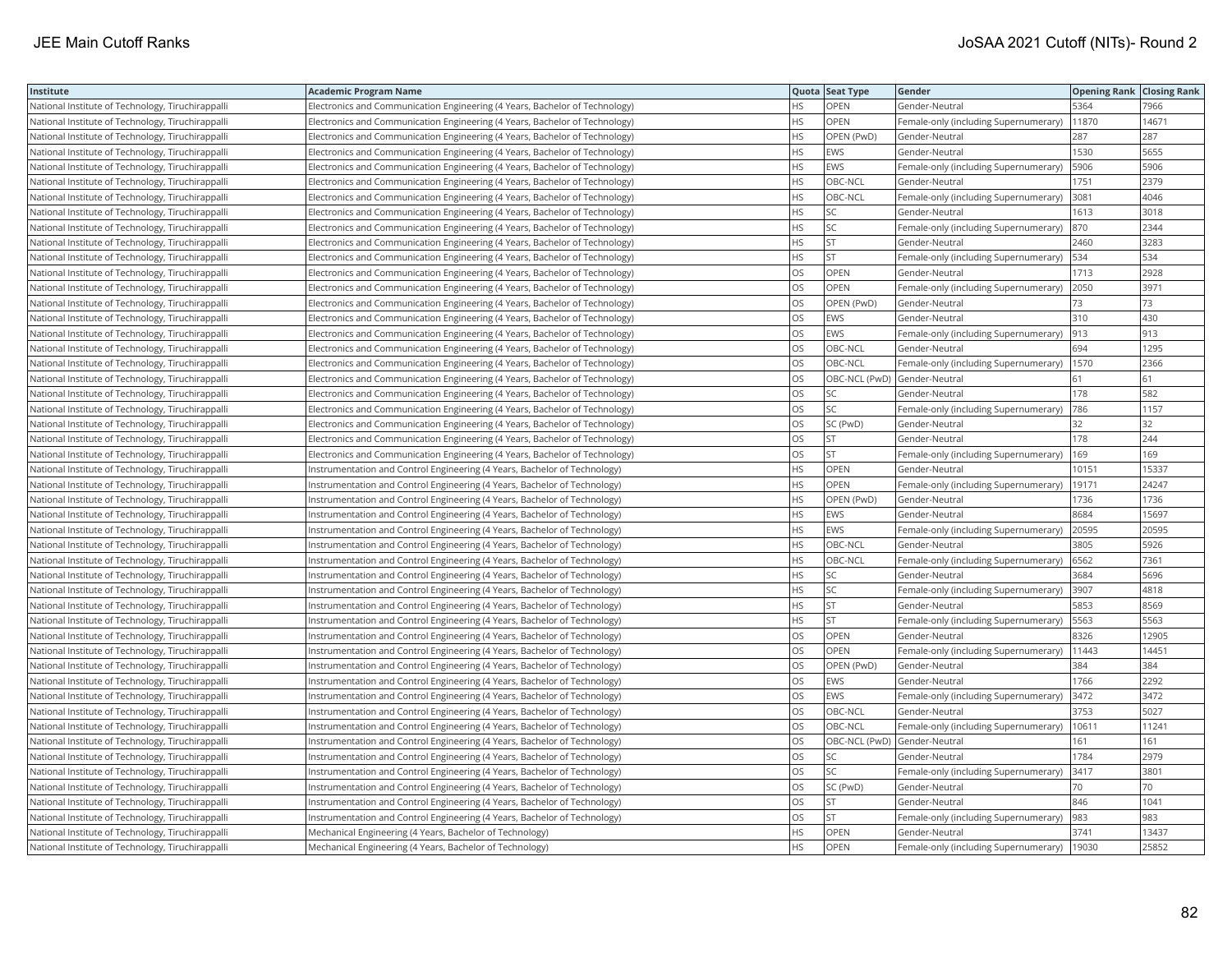| Institute                                         | <b>Academic Program Name</b>                                              |           | Quota Seat Type              | Gender                                              | <b>Opening Rank Closing Rank</b> |       |
|---------------------------------------------------|---------------------------------------------------------------------------|-----------|------------------------------|-----------------------------------------------------|----------------------------------|-------|
| National Institute of Technology, Tiruchirappalli | Mechanical Engineering (4 Years, Bachelor of Technology)                  | HS.       | EWS                          | Gender-Neutral                                      | 8766                             | 26381 |
| National Institute of Technology, Tiruchirappalli | Mechanical Engineering (4 Years, Bachelor of Technology)                  | HS        | EWS                          | Female-only (including Supernumerary)               | 16503                            | 16503 |
| National Institute of Technology, Tiruchirappalli | Mechanical Engineering (4 Years, Bachelor of Technology)                  | <b>HS</b> | OBC-NCL                      | Gender-Neutral                                      | 2957                             | 4477  |
| National Institute of Technology, Tiruchirappalli | Mechanical Engineering (4 Years, Bachelor of Technology)                  | HS        | OBC-NCL                      | Female-only (including Supernumerary)               | 6294                             | 7977  |
| National Institute of Technology, Tiruchirappalli | Mechanical Engineering (4 Years, Bachelor of Technology)                  | <b>HS</b> | OBC-NCL (PwD) Gender-Neutral |                                                     | 212                              | 212   |
| National Institute of Technology, Tiruchirappalli | Mechanical Engineering (4 Years, Bachelor of Technology)                  | HS        | SC                           | Gender-Neutral                                      | 666                              | 3744  |
| National Institute of Technology, Tiruchirappalli | Mechanical Engineering (4 Years, Bachelor of Technology)                  | HS        | SC                           | Female-only (including Supernumerary)               | 4137                             | 4877  |
| National Institute of Technology, Tiruchirappalli | Mechanical Engineering (4 Years, Bachelor of Technology)                  | HS        | SC (PwD)                     | Gender-Neutral                                      | 76                               | 76    |
| National Institute of Technology, Tiruchirappalli | Mechanical Engineering (4 Years, Bachelor of Technology)                  | <b>HS</b> | <b>ST</b>                    | Gender-Neutral                                      | 3795                             | 5117  |
| National Institute of Technology, Tiruchirappalli | Mechanical Engineering (4 Years, Bachelor of Technology)                  | HS        | <b>ST</b>                    | Female-only (including Supernumerary)               | 5165                             | 5165  |
| National Institute of Technology, Tiruchirappalli | Mechanical Engineering (4 Years, Bachelor of Technology)                  | OS        | OPEN                         | Gender-Neutral                                      | 5451                             | 8010  |
| National Institute of Technology, Tiruchirappalli | Mechanical Engineering (4 Years, Bachelor of Technology)                  | OS        | OPEN                         | Female-only (including Supernumerary)               | 14892                            | 15665 |
| National Institute of Technology, Tiruchirappalli | Mechanical Engineering (4 Years, Bachelor of Technology)                  | OS        | OPEN (PwD)                   | Gender-Neutral                                      | 119                              | 119   |
| National Institute of Technology, Tiruchirappalli | Mechanical Engineering (4 Years, Bachelor of Technology)                  | OS        | EWS                          | Gender-Neutral                                      | 1085                             | 1476  |
| National Institute of Technology, Tiruchirappalli | Mechanical Engineering (4 Years, Bachelor of Technology)                  | OS        | EWS                          | Female-only (including Supernumerary)               | 3387                             | 3387  |
| National Institute of Technology, Tiruchirappalli | Mechanical Engineering (4 Years, Bachelor of Technology)                  | OS        | EWS (PwD)                    | Gender-Neutral                                      | 65                               | 65    |
| National Institute of Technology, Tiruchirappalli | Mechanical Engineering (4 Years, Bachelor of Technology)                  | OS        | OBC-NCL                      | Gender-Neutral                                      | 2161                             | 3396  |
| National Institute of Technology, Tiruchirappalli | Mechanical Engineering (4 Years, Bachelor of Technology)                  | OS        | OBC-NCL                      | Female-only (including Supernumerary)               | 5761                             | 8149  |
| National Institute of Technology, Tiruchirappalli | Mechanical Engineering (4 Years, Bachelor of Technology)                  | OS        | OBC-NCL (PwD)                | Gender-Neutral                                      | 99                               | 99    |
| National Institute of Technology, Tiruchirappalli | Mechanical Engineering (4 Years, Bachelor of Technology)                  | OS        | SC                           | Gender-Neutral                                      | 1260                             | 1826  |
| National Institute of Technology, Tiruchirappalli | Mechanical Engineering (4 Years, Bachelor of Technology)                  | OS        | SC                           | Female-only (including Supernumerary)               | 3089                             | 3165  |
| National Institute of Technology, Tiruchirappalli | Mechanical Engineering (4 Years, Bachelor of Technology)                  | OS        | <b>ST</b>                    | Gender-Neutral                                      | 319                              | 500   |
| National Institute of Technology, Tiruchirappalli | Mechanical Engineering (4 Years, Bachelor of Technology)                  | OS        | <b>ST</b>                    | Female-only (including Supernumerary)               | 801                              | 801   |
| National Institute of Technology, Tiruchirappalli | Metallurgical and Materials Engineering (4 Years, Bachelor of Technology) | HS        | OPEN                         | Gender-Neutral                                      | 16657                            | 29121 |
| National Institute of Technology, Tiruchirappalli | Metallurgical and Materials Engineering (4 Years, Bachelor of Technology) | <b>HS</b> | OPEN                         | Female-only (including Supernumerary)               | 30519                            | 33360 |
| National Institute of Technology, Tiruchirappalli | Metallurgical and Materials Engineering (4 Years, Bachelor of Technology) | <b>HS</b> | EWS                          | Gender-Neutral                                      | 23993                            | 39335 |
| National Institute of Technology, Tiruchirappalli | Metallurgical and Materials Engineering (4 Years, Bachelor of Technology) | <b>HS</b> | EWS                          | Female-only (including Supernumerary)               | 38635                            | 38635 |
| National Institute of Technology, Tiruchirappalli | Metallurgical and Materials Engineering (4 Years, Bachelor of Technology) | HS        | OBC-NCL                      | Gender-Neutral                                      | 7308                             | 8857  |
| National Institute of Technology, Tiruchirappalli | Metallurgical and Materials Engineering (4 Years, Bachelor of Technology) | HS        | OBC-NCL                      | Female-only (including Supernumerary)               | 11979                            | 13224 |
| National Institute of Technology, Tiruchirappalli | Metallurgical and Materials Engineering (4 Years, Bachelor of Technology) | <b>HS</b> |                              | OBC-NCL (PwD) Gender-Neutral                        | 941                              | 941   |
| National Institute of Technology, Tiruchirappalli | Metallurgical and Materials Engineering (4 Years, Bachelor of Technology) | HS        | SC                           | Gender-Neutral                                      | 4576                             | 7169  |
| National Institute of Technology, Tiruchirappalli | Metallurgical and Materials Engineering (4 Years, Bachelor of Technology) | <b>HS</b> | SC                           | Female-only (including Supernumerary)               | 9079                             | 9079  |
| National Institute of Technology, Tiruchirappalli | Metallurgical and Materials Engineering (4 Years, Bachelor of Technology) | HS        | ST                           | Gender-Neutral                                      | 9676                             | 11395 |
| National Institute of Technology, Tiruchirappalli | Metallurgical and Materials Engineering (4 Years, Bachelor of Technology) | <b>HS</b> | <b>ST</b>                    | Female-only (including Supernumerary)               | 12176                            | 12176 |
| National Institute of Technology, Tiruchirappalli | Metallurgical and Materials Engineering (4 Years, Bachelor of Technology) | OS        | OPEN                         | Gender-Neutral                                      | 13562                            | 18712 |
| National Institute of Technology, Tiruchirappalli | Metallurgical and Materials Engineering (4 Years, Bachelor of Technology) | OS        | <b>OPEN</b>                  | Female-only (including Supernumerary)               | 22548                            | 29144 |
| National Institute of Technology, Tiruchirappalli | Metallurgical and Materials Engineering (4 Years, Bachelor of Technology) | OS        | OPEN (PwD)                   | Gender-Neutral                                      | 893                              | 893   |
| National Institute of Technology, Tiruchirappalli | Metallurgical and Materials Engineering (4 Years, Bachelor of Technology) | OS        | EWS                          | Gender-Neutral                                      | 2957                             | 3269  |
| National Institute of Technology, Tiruchirappalli | Metallurgical and Materials Engineering (4 Years, Bachelor of Technology) | OS        | EWS                          | Female-only (including Supernumerary)               | 5614                             | 5614  |
| National Institute of Technology, Tiruchirappalli | Metallurgical and Materials Engineering (4 Years, Bachelor of Technology) | OS        | OBC-NCL                      | Gender-Neutral                                      | 4200                             | 7052  |
| National Institute of Technology, Tiruchirappalli | Metallurgical and Materials Engineering (4 Years, Bachelor of Technology) | OS        | OBC-NCL                      | Female-only (including Supernumerary)               | 12689                            | 12689 |
| National Institute of Technology, Tiruchirappalli | Metallurgical and Materials Engineering (4 Years, Bachelor of Technology) | OS        |                              | OBC-NCL (PwD) Female-only (including Supernumerary) | 716                              | 716   |
| National Institute of Technology, Tiruchirappalli | Metallurgical and Materials Engineering (4 Years, Bachelor of Technology) | OS        | SC                           | Gender-Neutral                                      | 2958                             | 4061  |
| National Institute of Technology, Tiruchirappalli | Metallurgical and Materials Engineering (4 Years, Bachelor of Technology) | OS        | SC                           | Female-only (including Supernumerary)               | 6028                             | 6028  |
| National Institute of Technology, Tiruchirappalli | Metallurgical and Materials Engineering (4 Years, Bachelor of Technology) | OS        | <b>ST</b>                    | Gender-Neutral                                      | 831                              | 1419  |
| National Institute of Technology, Tiruchirappalli | Metallurgical and Materials Engineering (4 Years, Bachelor of Technology) | OS        | ST (PwD)                     | Gender-Neutral                                      | 42                               | 42    |
| National Institute of Technology, Tiruchirappalli | Production Engineering (4 Years, Bachelor of Technology)                  | HS        | OPEN                         | Gender-Neutral                                      | 15589                            | 24694 |
| National Institute of Technology, Tiruchirappalli | Production Engineering (4 Years, Bachelor of Technology)                  | HS        | OPEN                         | Female-only (including Supernumerary)               | 28242                            | 36003 |
| National Institute of Technology, Tiruchirappalli | Production Engineering (4 Years, Bachelor of Technology)                  | HS        | EWS                          | Gender-Neutral                                      | 33647                            | 41989 |
| National Institute of Technology, Tiruchirappalli | Production Engineering (4 Years, Bachelor of Technology)                  | <b>HS</b> | EWS                          | Female-only (including Supernumerary)               | 28362                            | 28362 |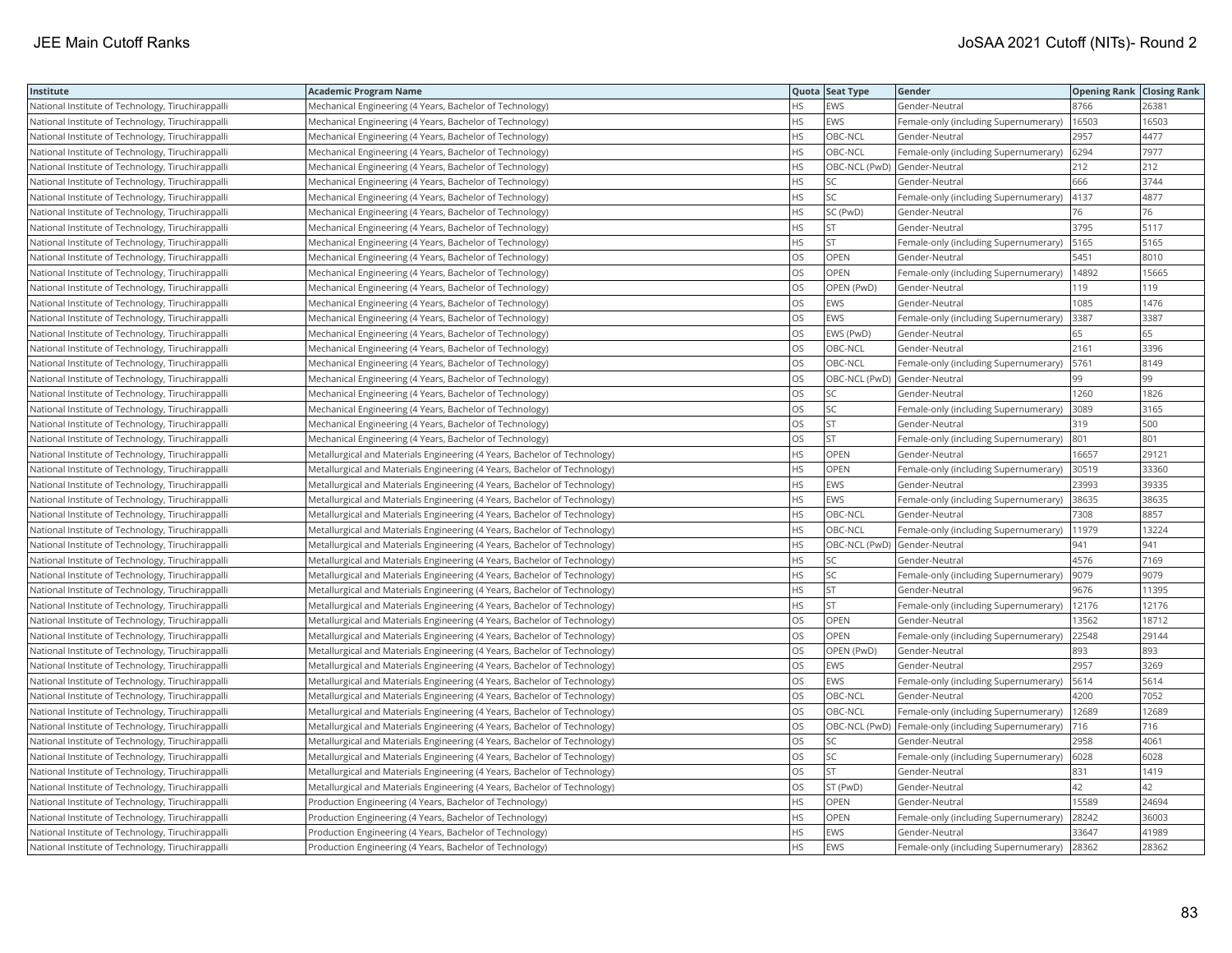| Institute                                         | <b>Academic Program Name</b>                                       |           | Quota Seat Type              | Gender                                              | <b>Opening Rank Closing Rank</b> |       |
|---------------------------------------------------|--------------------------------------------------------------------|-----------|------------------------------|-----------------------------------------------------|----------------------------------|-------|
| National Institute of Technology, Tiruchirappalli | Production Engineering (4 Years, Bachelor of Technology)           | HS.       | OBC-NCL                      | Gender-Neutral                                      | 6246                             | 8198  |
| National Institute of Technology, Tiruchirappalli | Production Engineering (4 Years, Bachelor of Technology)           | HS        | OBC-NCL                      | Female-only (including Supernumerary)               | 13699                            | 13829 |
| National Institute of Technology, Tiruchirappalli | Production Engineering (4 Years, Bachelor of Technology)           | <b>HS</b> | OBC-NCL (PwD) Gender-Neutral |                                                     | 291                              | 291   |
| National Institute of Technology, Tiruchirappalli | Production Engineering (4 Years, Bachelor of Technology)           | HS        |                              | OBC-NCL (PwD) Female-only (including Supernumerary) | 575                              | 575   |
| National Institute of Technology, Tiruchirappalli | Production Engineering (4 Years, Bachelor of Technology)           | <b>HS</b> | SC                           | Gender-Neutral                                      | 3936                             | 6811  |
| National Institute of Technology, Tiruchirappalli | Production Engineering (4 Years, Bachelor of Technology)           | HS        | SC                           | Female-only (including Supernumerary)               | 7071                             | 8412  |
| National Institute of Technology, Tiruchirappalli | Production Engineering (4 Years, Bachelor of Technology)           | HS        | <b>ST</b>                    | Gender-Neutral                                      | 9553                             | 12316 |
| National Institute of Technology, Tiruchirappalli | Production Engineering (4 Years, Bachelor of Technology)           | <b>HS</b> | <b>ST</b>                    | Female-only (including Supernumerary)               | 12314                            | 12314 |
| National Institute of Technology, Tiruchirappalli | Production Engineering (4 Years, Bachelor of Technology)           | <b>OS</b> | OPEN                         | Gender-Neutral                                      | 14379                            | 20326 |
| National Institute of Technology, Tiruchirappalli | Production Engineering (4 Years, Bachelor of Technology)           | OS        | OPEN                         | Female-only (including Supernumerary)               | 22596                            | 31120 |
| National Institute of Technology, Tiruchirappalli | Production Engineering (4 Years, Bachelor of Technology)           | OS        | OPEN (PwD)                   | Gender-Neutral                                      | 1218                             | 1218  |
| National Institute of Technology, Tiruchirappalli | Production Engineering (4 Years, Bachelor of Technology)           | OS        | EWS                          | Gender-Neutral                                      | 2988                             | 3398  |
| National Institute of Technology, Tiruchirappalli | Production Engineering (4 Years, Bachelor of Technology)           | OS        | EWS                          | Female-only (including Supernumerary)               | 6065                             | 6065  |
| National Institute of Technology, Tiruchirappalli | Production Engineering (4 Years, Bachelor of Technology)           | OS        | EWS (PwD)                    | Gender-Neutral                                      | 222                              | 222   |
| National Institute of Technology, Tiruchirappalli | Production Engineering (4 Years, Bachelor of Technology)           | OS        | OBC-NCL                      | Gender-Neutral                                      | 5142                             | 8023  |
| National Institute of Technology, Tiruchirappalli | Production Engineering (4 Years, Bachelor of Technology)           | OS        | OBC-NCL                      | Female-only (including Supernumerary)               | 9417                             | 14061 |
| National Institute of Technology, Tiruchirappalli | Production Engineering (4 Years, Bachelor of Technology)           | OS        |                              | OBC-NCL (PwD) Gender-Neutral                        | 661                              | 661   |
| National Institute of Technology, Tiruchirappalli | Production Engineering (4 Years, Bachelor of Technology)           | OS        | SC                           | Gender-Neutral                                      | 3428                             | 4327  |
| National Institute of Technology, Tiruchirappalli | Production Engineering (4 Years, Bachelor of Technology)           | OS        | SC                           | Female-only (including Supernumerary)               | 6502                             | 7873  |
| National Institute of Technology, Tiruchirappalli | Production Engineering (4 Years, Bachelor of Technology)           | OS        | ST                           | Gender-Neutral                                      | 941                              | 1654  |
| National Institute of Technology, Tiruchirappalli | Production Engineering (4 Years, Bachelor of Technology)           | OS        | <b>ST</b>                    | Female-only (including Supernumerary)               | 1587                             | 1587  |
| National Institute of Technology, Uttarakhand     | Civil Engineering (4 Years, Bachelor of Technology)                | <b>HS</b> | OPEN                         | Gender-Neutral                                      | 44593                            | 53807 |
| National Institute of Technology, Uttarakhand     | Civil Engineering (4 Years, Bachelor of Technology)                | <b>HS</b> | OPEN                         | Female-only (including Supernumerary)               | 55962                            | 64988 |
| National Institute of Technology, Uttarakhand     | Civil Engineering (4 Years, Bachelor of Technology)                | HS        | EWS                          | Gender-Neutral                                      | 9482                             | 9482  |
| National Institute of Technology, Uttarakhand     | Civil Engineering (4 Years, Bachelor of Technology)                | <b>HS</b> | OBC-NCL                      | Gender-Neutral                                      | 24889                            | 26242 |
| National Institute of Technology, Uttarakhand     | Civil Engineering (4 Years, Bachelor of Technology)                | <b>HS</b> | OBC-NCL                      | Female-only (including Supernumerary)               | 27303                            | 27303 |
| National Institute of Technology, Uttarakhand     | Civil Engineering (4 Years, Bachelor of Technology)                | <b>HS</b> | SC                           | Gender-Neutral                                      | 8520                             | 8565  |
| National Institute of Technology, Uttarakhand     | Civil Engineering (4 Years, Bachelor of Technology)                | HS        | SC                           | Female-only (including Supernumerary)               | 9765                             | 9765  |
| National Institute of Technology, Uttarakhand     | Civil Engineering (4 Years, Bachelor of Technology)                | HS.       | <b>ST</b>                    | Gender-Neutral                                      | 2436                             | 4538  |
| National Institute of Technology, Uttarakhand     | Civil Engineering (4 Years, Bachelor of Technology)                | <b>OS</b> | <b>OPEN</b>                  | Gender-Neutral                                      | 31836                            | 38494 |
| National Institute of Technology, Uttarakhand     | Civil Engineering (4 Years, Bachelor of Technology)                | OS        | OPEN                         | Female-only (including Supernumerary)               | 46135                            | 46135 |
| National Institute of Technology, Uttarakhand     | Civil Engineering (4 Years, Bachelor of Technology)                | OS        | <b>EWS</b>                   | Gender-Neutral                                      | 5890                             | 5890  |
| National Institute of Technology, Uttarakhand     | Civil Engineering (4 Years, Bachelor of Technology)                | OS        | OBC-NCL                      | Gender-Neutral                                      | 10897                            | 11615 |
| National Institute of Technology, Uttarakhand     | Civil Engineering (4 Years, Bachelor of Technology)                | OS        | OBC-NCL                      | Female-only (including Supernumerary)               | 18777                            | 18997 |
| National Institute of Technology, Uttarakhand     | Civil Engineering (4 Years, Bachelor of Technology)                | OS        | SC                           | Gender-Neutral                                      | 5176                             | 6426  |
| National Institute of Technology, Uttarakhand     | Civil Engineering (4 Years, Bachelor of Technology)                | OS        | SC                           | Female-only (including Supernumerary)               | 7914                             | 7914  |
| National Institute of Technology, Uttarakhand     | Civil Engineering (4 Years, Bachelor of Technology)                | OS        | <b>ST</b>                    | Gender-Neutral                                      | 2027                             | 2027  |
| National Institute of Technology, Uttarakhand     | Computer Science and Engineering (4 Years, Bachelor of Technology) | HS        | OPEN                         | Gender-Neutral                                      | 15214                            | 27050 |
| National Institute of Technology, Uttarakhand     | Computer Science and Engineering (4 Years, Bachelor of Technology) | <b>HS</b> | OPEN                         | Female-only (including Supernumerary)               | 42560                            | 42560 |
| National Institute of Technology, Uttarakhand     | Computer Science and Engineering (4 Years, Bachelor of Technology) | <b>HS</b> | EWS                          | Gender-Neutral                                      | 5110                             | 5110  |
| National Institute of Technology, Uttarakhand     | Computer Science and Engineering (4 Years, Bachelor of Technology) | HS        | EWS                          | Female-only (including Supernumerary)               | 18195                            | 18195 |
| National Institute of Technology, Uttarakhand     | Computer Science and Engineering (4 Years, Bachelor of Technology) | HS        | OBC-NCL                      | Gender-Neutral                                      | 6556                             | 14582 |
| National Institute of Technology, Uttarakhand     | Computer Science and Engineering (4 Years, Bachelor of Technology) | HS        | OBC-NCL                      | Female-only (including Supernumerary)               | 16229                            | 18692 |
| National Institute of Technology, Uttarakhand     | Computer Science and Engineering (4 Years, Bachelor of Technology) | HS        | SC                           | Gender-Neutral                                      | 3703                             | 5525  |
| National Institute of Technology, Uttarakhand     | Computer Science and Engineering (4 Years, Bachelor of Technology) | HS        | <b>ST</b>                    | Gender-Neutral                                      | 2376                             | 2376  |
| National Institute of Technology, Uttarakhand     | Computer Science and Engineering (4 Years, Bachelor of Technology) | OS        | OPEN                         | Gender-Neutral                                      | 12774                            | 14121 |
| National Institute of Technology, Uttarakhand     | Computer Science and Engineering (4 Years, Bachelor of Technology) | OS        | OPEN                         | Female-only (including Supernumerary)               | 17654                            | 17654 |
| National Institute of Technology, Uttarakhand     | Computer Science and Engineering (4 Years, Bachelor of Technology) | OS        | <b>EWS</b>                   | Gender-Neutral                                      | 2037                             | 2084  |
| National Institute of Technology, Uttarakhand     | Computer Science and Engineering (4 Years, Bachelor of Technology) | OS        | EWS                          | Female-only (including Supernumerary)               | 4257                             | 4257  |
| National Institute of Technology, Uttarakhand     | Computer Science and Engineering (4 Years, Bachelor of Technology) | <b>OS</b> | OBC-NCL                      | Gender-Neutral                                      | 4593                             | 4921  |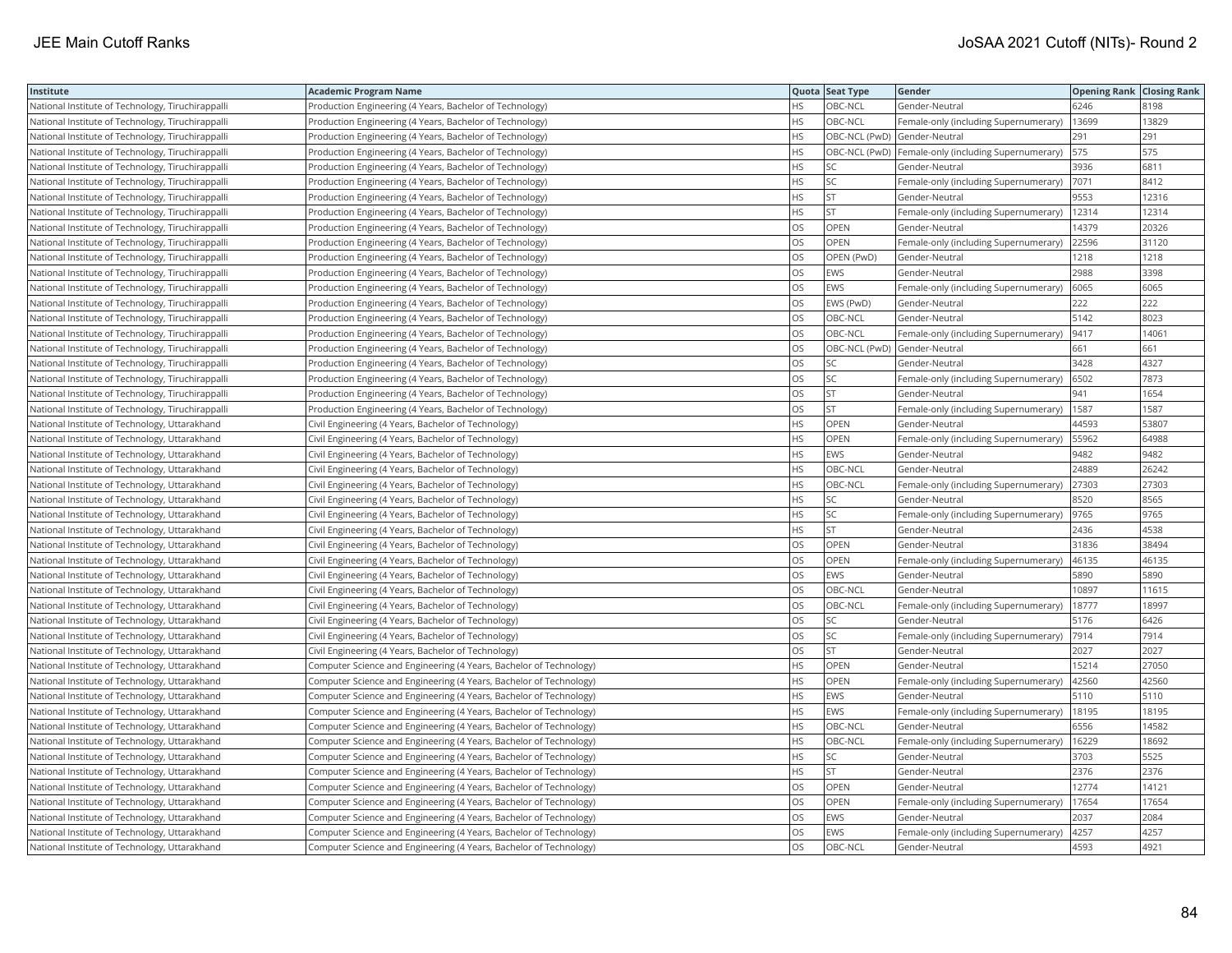| Institute                                     | <b>Academic Program Name</b>                                                |           | Quota Seat Type              | Gender                                | <b>Opening Rank Closing Rank</b> |       |
|-----------------------------------------------|-----------------------------------------------------------------------------|-----------|------------------------------|---------------------------------------|----------------------------------|-------|
| National Institute of Technology, Uttarakhand | Computer Science and Engineering (4 Years, Bachelor of Technology)          | OS.       | SC                           | Gender-Neutral                        | 3332                             | 3399  |
| National Institute of Technology, Uttarakhand | Computer Science and Engineering (4 Years, Bachelor of Technology)          | OS        | SC                           | Female-only (including Supernumerary) | 3486                             | 3486  |
| National Institute of Technology, Uttarakhand | Computer Science and Engineering (4 Years, Bachelor of Technology)          | OS        | ST                           | Gender-Neutral                        | 1470                             | 1470  |
| National Institute of Technology, Uttarakhand | Computer Science and Engineering (4 Years, Bachelor of Technology)          | OS        | <b>ST</b>                    | Female-only (including Supernumerary) | 2909                             | 2909  |
| National Institute of Technology, Uttarakhand | Electrical and Electronics Engineering (4 Years, Bachelor of Technology)    | HS        | OPEN                         | Gender-Neutral                        | 38453                            | 41347 |
| National Institute of Technology, Uttarakhand | Electrical and Electronics Engineering (4 Years, Bachelor of Technology)    | <b>HS</b> | <b>OPEN</b>                  | Female-only (including Supernumerary) | 52592                            | 52592 |
| National Institute of Technology, Uttarakhand | Electrical and Electronics Engineering (4 Years, Bachelor of Technology)    | <b>HS</b> | EWS                          | Gender-Neutral                        | 7057                             | 8532  |
| National Institute of Technology, Uttarakhand | Electrical and Electronics Engineering (4 Years, Bachelor of Technology)    | <b>HS</b> | OBC-NCL                      | Gender-Neutral                        | 18226                            | 20267 |
| National Institute of Technology, Uttarakhand | Electrical and Electronics Engineering (4 Years, Bachelor of Technology)    | HS        | OBC-NCL                      | Female-only (including Supernumerary) | 18709                            | 26381 |
| National Institute of Technology, Uttarakhand | Electrical and Electronics Engineering (4 Years, Bachelor of Technology)    | <b>HS</b> | SC                           | Gender-Neutral                        | 8038                             | 9086  |
| National Institute of Technology, Uttarakhand | Electrical and Electronics Engineering (4 Years, Bachelor of Technology)    | <b>HS</b> | <b>ST</b>                    | Gender-Neutral                        | 6655                             | 6655  |
| National Institute of Technology, Uttarakhand | Electrical and Electronics Engineering (4 Years, Bachelor of Technology)    | OS        | OPEN                         | Gender-Neutral                        | 23184                            | 28011 |
| National Institute of Technology, Uttarakhand | Electrical and Electronics Engineering (4 Years, Bachelor of Technology)    | OS        | OPEN                         | Female-only (including Supernumerary) | 28183                            | 30072 |
| National Institute of Technology, Uttarakhand | Electrical and Electronics Engineering (4 Years, Bachelor of Technology)    | OS        | EWS                          | Gender-Neutral                        | 4322                             | 4322  |
| National Institute of Technology, Uttarakhand | Electrical and Electronics Engineering (4 Years, Bachelor of Technology)    | OS        | OBC-NCL                      | Gender-Neutral                        | 8704                             | 9844  |
| National Institute of Technology, Uttarakhand | Electrical and Electronics Engineering (4 Years, Bachelor of Technology)    | OS        | OBC-NCL                      | Female-only (including Supernumerary) | 14380                            | 14380 |
| National Institute of Technology, Uttarakhand | Electrical and Electronics Engineering (4 Years, Bachelor of Technology)    | OS        | SC                           | Gender-Neutral                        | 6151                             | 6364  |
| National Institute of Technology, Uttarakhand | Electrical and Electronics Engineering (4 Years, Bachelor of Technology)    | <b>OS</b> | SC                           | Female-only (including Supernumerary) | 5678                             | 5678  |
| National Institute of Technology, Uttarakhand | Electrical and Electronics Engineering (4 Years, Bachelor of Technology)    | OS        | ST                           | Gender-Neutral                        | 2088                             | 2088  |
| National Institute of Technology, Uttarakhand | Electronics and Communication Engineering (4 Years, Bachelor of Technology) | <b>HS</b> | OPEN                         | Gender-Neutral                        | 30225                            | 38705 |
| National Institute of Technology, Uttarakhand | Electronics and Communication Engineering (4 Years, Bachelor of Technology) | HS        | OPEN                         | Female-only (including Supernumerary) | 43609                            | 50895 |
| National Institute of Technology, Uttarakhand | Electronics and Communication Engineering (4 Years, Bachelor of Technology) | <b>HS</b> | <b>EWS</b>                   | Gender-Neutral                        | 6624                             | 6624  |
| National Institute of Technology, Uttarakhand | Electronics and Communication Engineering (4 Years, Bachelor of Technology) | <b>HS</b> | EWS                          | Female-only (including Supernumerary) | 18773                            | 18773 |
| National Institute of Technology, Uttarakhand | Electronics and Communication Engineering (4 Years, Bachelor of Technology) | <b>HS</b> | OBC-NCL                      | Gender-Neutral                        | 11442                            | 16724 |
| National Institute of Technology, Uttarakhand | Electronics and Communication Engineering (4 Years, Bachelor of Technology) | HS        | SC                           | Gender-Neutral                        | 6363                             | 7794  |
| National Institute of Technology, Uttarakhand | Electronics and Communication Engineering (4 Years, Bachelor of Technology) | HS        | SC                           | Female-only (including Supernumerary) | 9883                             | 9883  |
| National Institute of Technology, Uttarakhand | Electronics and Communication Engineering (4 Years, Bachelor of Technology) | <b>HS</b> | <b>ST</b>                    | Gender-Neutral                        | 2568                             | 3860  |
| National Institute of Technology, Uttarakhand | Electronics and Communication Engineering (4 Years, Bachelor of Technology) | OS        | OPEN                         | Gender-Neutral                        | 17344                            | 21253 |
| National Institute of Technology, Uttarakhand | Electronics and Communication Engineering (4 Years, Bachelor of Technology) | OS        | <b>OPEN</b>                  | Female-only (including Supernumerary) | 25679                            | 25679 |
| National Institute of Technology, Uttarakhand | Electronics and Communication Engineering (4 Years, Bachelor of Technology) | OS        | OPEN (PwD)                   | Gender-Neutral                        | 492                              | 492   |
| National Institute of Technology, Uttarakhand | Electronics and Communication Engineering (4 Years, Bachelor of Technology) | <b>OS</b> | <b>EWS</b>                   | Gender-Neutral                        | 3026                             | 3026  |
| National Institute of Technology, Uttarakhand | Electronics and Communication Engineering (4 Years, Bachelor of Technology) | <b>OS</b> | EWS                          | Female-only (including Supernumerary) | 5065                             | 5065  |
| National Institute of Technology, Uttarakhand | Electronics and Communication Engineering (4 Years, Bachelor of Technology) | OS        | OBC-NCL                      | Gender-Neutral                        | 6728                             | 7533  |
| National Institute of Technology, Uttarakhand | Electronics and Communication Engineering (4 Years, Bachelor of Technology) | OS        | OBC-NCL                      | Female-only (including Supernumerary) | 13159                            | 13159 |
| National Institute of Technology, Uttarakhand | Electronics and Communication Engineering (4 Years, Bachelor of Technology) | OS        | SC                           | Gender-Neutral                        | 4646                             | 4959  |
| National Institute of Technology, Uttarakhand | Electronics and Communication Engineering (4 Years, Bachelor of Technology) | OS        | <b>ST</b>                    | Gender-Neutral                        | 1883                             | 1883  |
| National Institute of Technology, Uttarakhand | Mechanical Engineering (4 Years, Bachelor of Technology)                    | <b>HS</b> | OPEN                         | Gender-Neutral                        | 43470                            | 50132 |
| National Institute of Technology, Uttarakhand | Mechanical Engineering (4 Years, Bachelor of Technology)                    | HS        | <b>OPEN</b>                  | Female-only (including Supernumerary) | 55182                            | 55182 |
| National Institute of Technology, Uttarakhand | Mechanical Engineering (4 Years, Bachelor of Technology)                    | <b>HS</b> | EWS                          | Gender-Neutral                        | 8987                             | 8987  |
| National Institute of Technology, Uttarakhand | Mechanical Engineering (4 Years, Bachelor of Technology)                    | HS        | OBC-NCL                      | Gender-Neutral                        | 18025                            | 25426 |
| National Institute of Technology, Uttarakhand | Mechanical Engineering (4 Years, Bachelor of Technology)                    | HS        | SC                           | Gender-Neutral                        | 7887                             | 9091  |
| National Institute of Technology, Uttarakhand | Mechanical Engineering (4 Years, Bachelor of Technology)                    | <b>HS</b> | <b>SC</b>                    | Female-only (including Supernumerary) | 10214                            | 10214 |
| National Institute of Technology, Uttarakhand | Mechanical Engineering (4 Years, Bachelor of Technology)                    | HS        | ST                           | Gender-Neutral                        | 5680                             | 5680  |
| National Institute of Technology, Uttarakhand | Mechanical Engineering (4 Years, Bachelor of Technology)                    | <b>HS</b> | ST                           | Female-only (including Supernumerary) | 3756                             | 3756  |
| National Institute of Technology, Uttarakhand | Mechanical Engineering (4 Years, Bachelor of Technology)                    | OS        | OPEN                         | Gender-Neutral                        | 28227                            | 33060 |
| National Institute of Technology, Uttarakhand | Mechanical Engineering (4 Years, Bachelor of Technology)                    | <b>OS</b> | OPEN                         | Female-only (including Supernumerary) | 43918                            | 43967 |
| National Institute of Technology, Uttarakhand | Mechanical Engineering (4 Years, Bachelor of Technology)                    | OS        | EWS                          | Gender-Neutral                        | 4967                             | 5136  |
| National Institute of Technology, Uttarakhand | Mechanical Engineering (4 Years, Bachelor of Technology)                    | <b>OS</b> | OBC-NCL                      | Gender-Neutral                        | 9937                             | 10313 |
| National Institute of Technology, Uttarakhand | Mechanical Engineering (4 Years, Bachelor of Technology)                    | OS        | OBC-NCL                      | Female-only (including Supernumerary) | 17066                            | 17066 |
| National Institute of Technology, Uttarakhand | Mechanical Engineering (4 Years, Bachelor of Technology)                    | <b>OS</b> | OBC-NCL (PwD) Gender-Neutral |                                       | 853                              | 853   |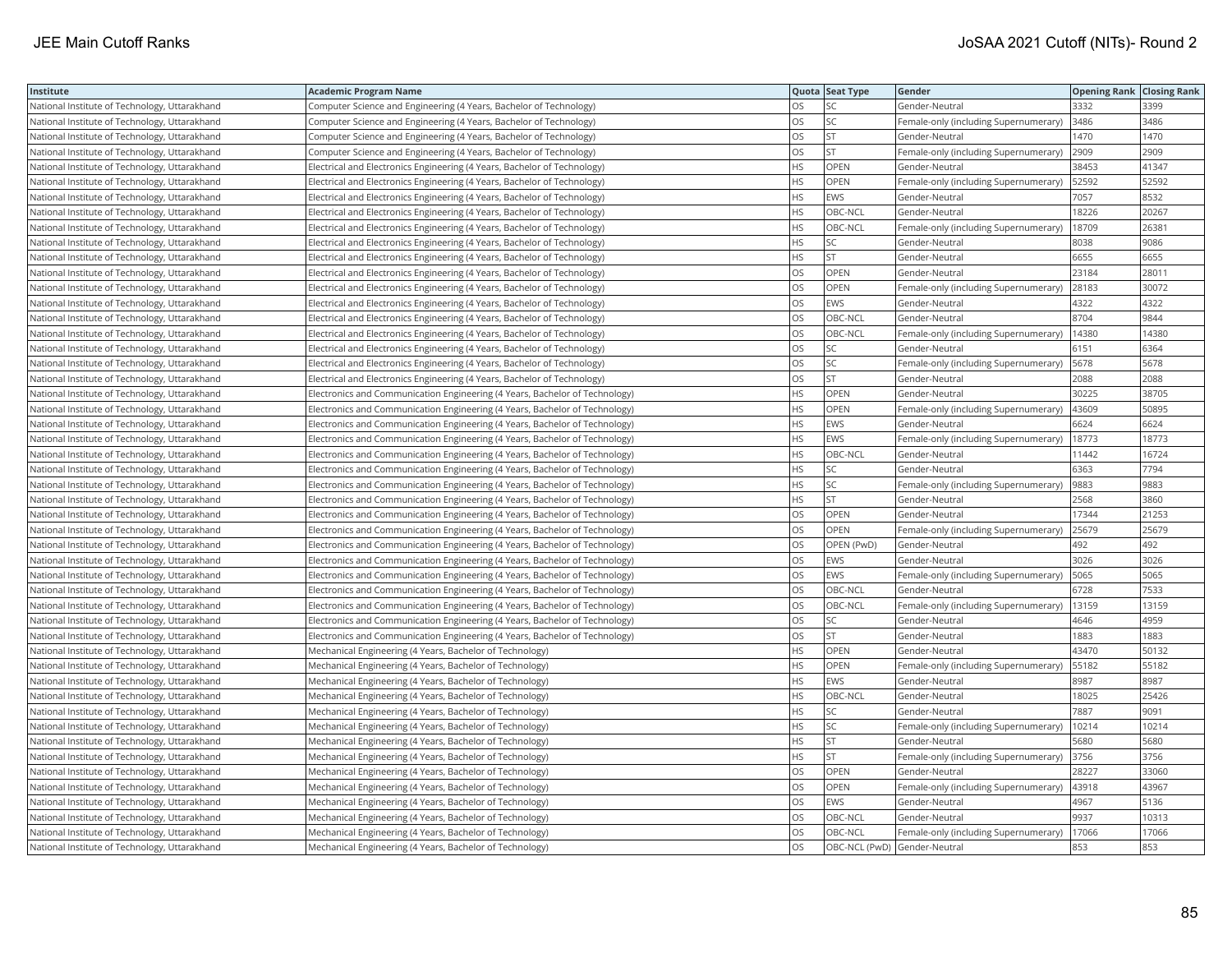| Institute                                     | <b>Academic Program Name</b>                             |           | Quota Seat Type | Gender                                | <b>Opening Rank Closing Rank</b> |       |
|-----------------------------------------------|----------------------------------------------------------|-----------|-----------------|---------------------------------------|----------------------------------|-------|
| National Institute of Technology, Uttarakhand | Mechanical Engineering (4 Years, Bachelor of Technology) | OS.       | SC              | Gender-Neutral                        | 6180                             | 6242  |
| National Institute of Technology, Uttarakhand | Mechanical Engineering (4 Years, Bachelor of Technology) | OS        | <b>ST</b>       | Gender-Neutral                        | 2187                             | 2187  |
| National Institute of Technology, Warangal    | Bio Technology (4 Years, Bachelor of Technology)         | <b>HS</b> | OPEN            | Gender-Neutral                        | 21458                            | 36771 |
| National Institute of Technology, Warangal    | Bio Technology (4 Years, Bachelor of Technology)         | <b>HS</b> | OPEN            | Female-only (including Supernumerary) | 32711                            | 35629 |
| National Institute of Technology, Warangal    | Bio Technology (4 Years, Bachelor of Technology)         | <b>HS</b> | OPEN (PwD)      | Gender-Neutral                        | 951                              | 951   |
| National Institute of Technology, Warangal    | Bio Technology (4 Years, Bachelor of Technology)         | <b>HS</b> | EWS             | Gender-Neutral                        | 5780                             | 5929  |
| National Institute of Technology, Warangal    | Bio Technology (4 Years, Bachelor of Technology)         | <b>HS</b> | <b>EWS</b>      | Female-only (including Supernumerary) | 5966                             | 5966  |
| National Institute of Technology, Warangal    | Bio Technology (4 Years, Bachelor of Technology)         | <b>HS</b> | OBC-NCL         | Gender-Neutral                        | 9296                             | 11297 |
| National Institute of Technology, Warangal    | Bio Technology (4 Years, Bachelor of Technology)         | <b>HS</b> | OBC-NCL         | Female-only (including Supernumerary) | 10771                            | 12392 |
| National Institute of Technology, Warangal    | Bio Technology (4 Years, Bachelor of Technology)         | <b>HS</b> | SC              | Gender-Neutral                        | 5928                             | 6747  |
| National Institute of Technology, Warangal    | Bio Technology (4 Years, Bachelor of Technology)         | <b>HS</b> | SC              | Female-only (including Supernumerary) | 6110                             | 6110  |
| National Institute of Technology, Warangal    | Bio Technology (4 Years, Bachelor of Technology)         | <b>HS</b> | ST              | Gender-Neutral                        | 1626                             | 1716  |
| National Institute of Technology, Warangal    | Bio Technology (4 Years, Bachelor of Technology)         | HS        | ST.             | Female-only (including Supernumerary) | 1994                             | 1994  |
| National Institute of Technology, Warangal    | Bio Technology (4 Years, Bachelor of Technology)         | <b>OS</b> | OPEN            | Gender-Neutral                        | 14007                            | 23439 |
| National Institute of Technology, Warangal    | Bio Technology (4 Years, Bachelor of Technology)         | OS        | OPEN            | Female-only (including Supernumerary) | 20453                            | 27007 |
| National Institute of Technology, Warangal    | Bio Technology (4 Years, Bachelor of Technology)         | OS        | OPEN (PwD)      | Gender-Neutral                        | 1036                             | 1036  |
| National Institute of Technology, Warangal    | Bio Technology (4 Years, Bachelor of Technology)         | OS        | EWS             | Gender-Neutral                        | 3451                             | 3843  |
| National Institute of Technology, Warangal    | Bio Technology (4 Years, Bachelor of Technology)         | <b>OS</b> | EWS             | Female-only (including Supernumerary) | 6397                             | 6397  |
| National Institute of Technology, Warangal    | Bio Technology (4 Years, Bachelor of Technology)         | los       | OBC-NCL         | Gender-Neutral                        | 7739                             | 9511  |
| National Institute of Technology, Warangal    | Bio Technology (4 Years, Bachelor of Technology)         | OS        | OBC-NCL         | Female-only (including Supernumerary) | 8027                             | 12726 |
| National Institute of Technology, Warangal    | Bio Technology (4 Years, Bachelor of Technology)         | los       |                 | OBC-NCL (PwD) Gender-Neutral          | 403                              | 403   |
| National Institute of Technology, Warangal    | Bio Technology (4 Years, Bachelor of Technology)         | los       | SC              | Gender-Neutral                        | 1487                             | 4994  |
| National Institute of Technology, Warangal    | Bio Technology (4 Years, Bachelor of Technology)         | OS        | SC              | Female-only (including Supernumerary) | 3147                             | 3147  |
| National Institute of Technology, Warangal    | Bio Technology (4 Years, Bachelor of Technology)         | OS        | <b>ST</b>       | Gender-Neutral                        | 1749                             | 1985  |
| National Institute of Technology, Warangal    | Bio Technology (4 Years, Bachelor of Technology)         | los       | <b>ST</b>       | Female-only (including Supernumerary) | 1715                             | 1715  |
| National Institute of Technology, Warangal    | Chemical Engineering (4 Years, Bachelor of Technology)   | <b>HS</b> | OPEN            | Gender-Neutral                        | 13382                            | 20618 |
| National Institute of Technology, Warangal    | Chemical Engineering (4 Years, Bachelor of Technology)   | <b>HS</b> | OPEN            | Female-only (including Supernumerary) | 16993                            | 32082 |
| National Institute of Technology, Warangal    | Chemical Engineering (4 Years, Bachelor of Technology)   | HS        | OPEN (PwD)      | Gender-Neutral                        | 581                              | 581   |
| National Institute of Technology, Warangal    | Chemical Engineering (4 Years, Bachelor of Technology)   | <b>HS</b> | <b>EWS</b>      | Gender-Neutral                        | 2953                             | 3164  |
| National Institute of Technology, Warangal    | Chemical Engineering (4 Years, Bachelor of Technology)   | HS        | EWS             | Female-only (including Supernumerary) | 4914                             | 4914  |
| National Institute of Technology, Warangal    | Chemical Engineering (4 Years, Bachelor of Technology)   | <b>HS</b> | OBC-NCL         | Gender-Neutral                        | 5454                             | 7599  |
| National Institute of Technology, Warangal    | Chemical Engineering (4 Years, Bachelor of Technology)   | <b>HS</b> | OBC-NCL         | Female-only (including Supernumerary) | 7760                             | 10794 |
| National Institute of Technology, Warangal    | Chemical Engineering (4 Years, Bachelor of Technology)   | <b>HS</b> |                 | OBC-NCL (PwD) Gender-Neutral          | 280                              | 280   |
| National Institute of Technology, Warangal    | Chemical Engineering (4 Years, Bachelor of Technology)   | HS        | SC              | Gender-Neutral                        | 2784                             | 4783  |
| National Institute of Technology, Warangal    | Chemical Engineering (4 Years, Bachelor of Technology)   | <b>HS</b> | SC              | Female-only (including Supernumerary) | 3804                             | 3955  |
| National Institute of Technology, Warangal    | Chemical Engineering (4 Years, Bachelor of Technology)   | <b>HS</b> | <b>ST</b>       | Gender-Neutral                        | 960                              | 1156  |
| National Institute of Technology, Warangal    | Chemical Engineering (4 Years, Bachelor of Technology)   | <b>HS</b> | <b>ST</b>       | Female-only (including Supernumerary) | 1356                             | 1356  |
| National Institute of Technology, Warangal    | Chemical Engineering (4 Years, Bachelor of Technology)   | <b>OS</b> | OPEN            | Gender-Neutral                        | 12481                            | 14788 |
| National Institute of Technology, Warangal    | Chemical Engineering (4 Years, Bachelor of Technology)   | <b>OS</b> | OPEN            | Female-only (including Supernumerary) | 16906                            | 20171 |
| National Institute of Technology, Warangal    | Chemical Engineering (4 Years, Bachelor of Technology)   | OS        | OPEN (PwD)      | Gender-Neutral                        | 710                              | 710   |
| National Institute of Technology, Warangal    | Chemical Engineering (4 Years, Bachelor of Technology)   | OS        | EWS             | Gender-Neutral                        | 2256                             | 2369  |
| National Institute of Technology, Warangal    | Chemical Engineering (4 Years, Bachelor of Technology)   | <b>OS</b> | EWS             | Female-only (including Supernumerary) | 4066                             | 4066  |
| National Institute of Technology, Warangal    | Chemical Engineering (4 Years, Bachelor of Technology)   | OS        | OBC-NCL         | Gender-Neutral                        | 4917                             | 5846  |
| National Institute of Technology, Warangal    | Chemical Engineering (4 Years, Bachelor of Technology)   | <b>OS</b> | OBC-NCL         | Female-only (including Supernumerary) | 5149                             | 8526  |
| National Institute of Technology, Warangal    | Chemical Engineering (4 Years, Bachelor of Technology)   | OS        |                 | OBC-NCL (PwD) Gender-Neutral          | 304                              | 304   |
| National Institute of Technology, Warangal    | Chemical Engineering (4 Years, Bachelor of Technology)   | OS        | SC.             | Gender-Neutral                        | 2425                             | 3378  |
| National Institute of Technology, Warangal    | Chemical Engineering (4 Years, Bachelor of Technology)   | OS        | SC              | Female-only (including Supernumerary) | 4276                             | 5057  |
| National Institute of Technology, Warangal    | Chemical Engineering (4 Years, Bachelor of Technology)   | OS        | <b>ST</b>       | Gender-Neutral                        | 1000                             | 1353  |
| National Institute of Technology, Warangal    | Chemical Engineering (4 Years, Bachelor of Technology)   | OS        | <b>ST</b>       | Female-only (including Supernumerary) | 1412                             | 1412  |
| National Institute of Technology, Warangal    | Chemistry (5 Years, Integrated Master of Science)        | <b>HS</b> | OPEN            | Gender-Neutral                        | 41857                            | 46939 |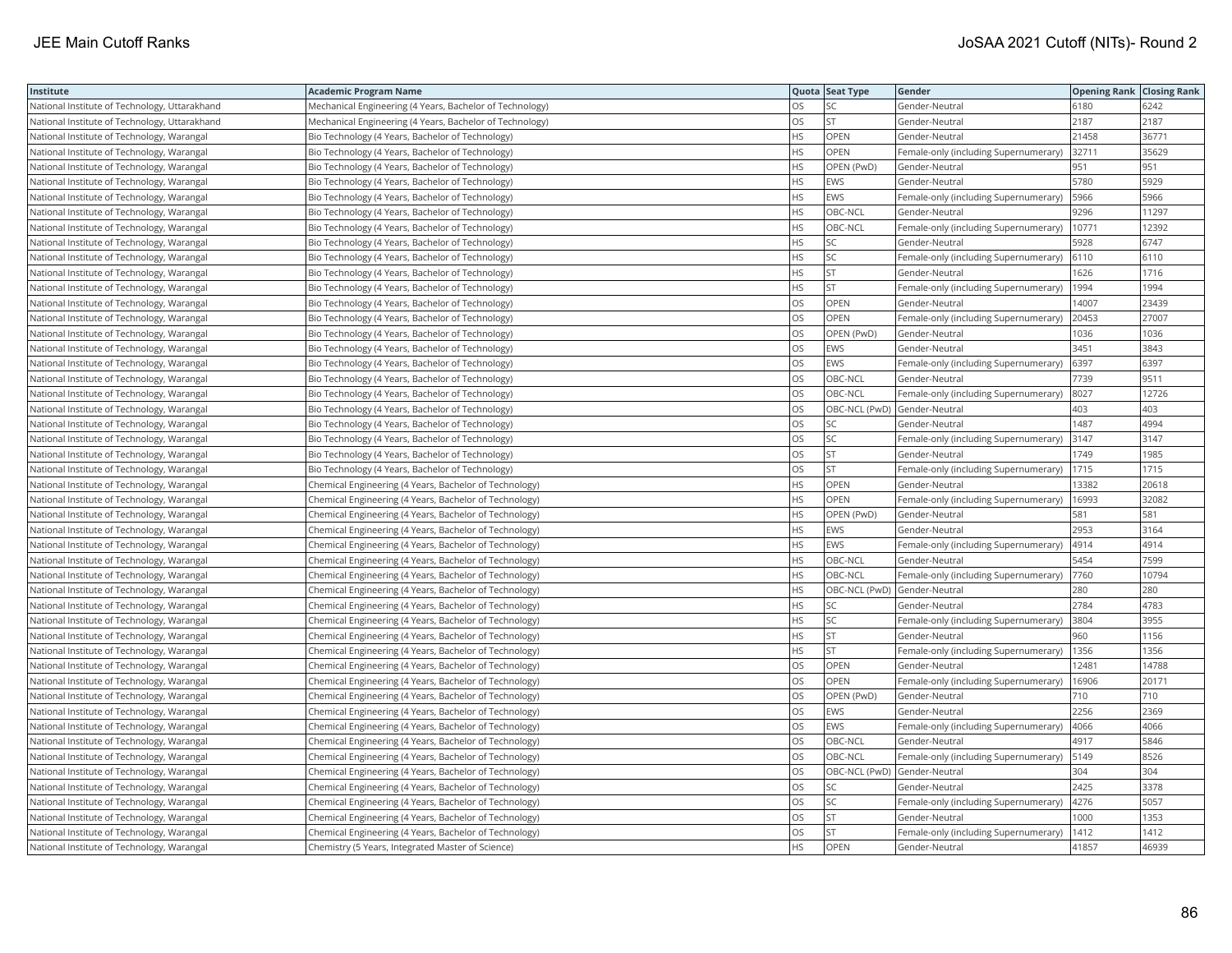| Institute                                  | <b>Academic Program Name</b>                                       |           | Quota Seat Type | Gender                                              | <b>Opening Rank Closing Rank</b> |       |
|--------------------------------------------|--------------------------------------------------------------------|-----------|-----------------|-----------------------------------------------------|----------------------------------|-------|
| National Institute of Technology, Warangal | Chemistry (5 Years, Integrated Master of Science)                  | HS        | <b>EWS</b>      | Gender-Neutral                                      | 7531                             | 7531  |
| National Institute of Technology, Warangal | Chemistry (5 Years, Integrated Master of Science)                  | HS        | OBC-NCL         | Gender-Neutral                                      | 14026                            | 14169 |
| National Institute of Technology, Warangal | Chemistry (5 Years, Integrated Master of Science)                  | HS        | SC              | Gender-Neutral                                      | 7474                             | 7799  |
| National Institute of Technology, Warangal | Chemistry (5 Years, Integrated Master of Science)                  | <b>HS</b> | ST              | Gender-Neutral                                      | 2588                             | 2588  |
| National Institute of Technology, Warangal | Chemistry (5 Years, Integrated Master of Science)                  | OS        | OPEN            | Gender-Neutral                                      | 25785                            | 29086 |
| National Institute of Technology, Warangal | Chemistry (5 Years, Integrated Master of Science)                  | OS        | EWS             | Gender-Neutral                                      | 5683                             | 5683  |
| National Institute of Technology, Warangal | Chemistry (5 Years, Integrated Master of Science)                  | <b>OS</b> | OBC-NCL         | Gender-Neutral                                      | 9683                             | 12476 |
| National Institute of Technology, Warangal | Chemistry (5 Years, Integrated Master of Science)                  | OS        | SC              | Gender-Neutral                                      | 5038                             | 6034  |
| National Institute of Technology, Warangal | Civil Engineering (4 Years, Bachelor of Technology)                | HS        | OPEN            | Gender-Neutral                                      | 17196                            | 26119 |
| National Institute of Technology, Warangal | Civil Engineering (4 Years, Bachelor of Technology)                | <b>HS</b> | <b>OPEN</b>     | Female-only (including Supernumerary)               | 29569                            | 32251 |
| National Institute of Technology, Warangal | Civil Engineering (4 Years, Bachelor of Technology)                | <b>HS</b> | OPEN (PwD)      | Gender-Neutral                                      | 877                              | 877   |
| National Institute of Technology, Warangal | Civil Engineering (4 Years, Bachelor of Technology)                | HS        | EWS             | Gender-Neutral                                      | 3883                             | 4781  |
| National Institute of Technology, Warangal | Civil Engineering (4 Years, Bachelor of Technology)                | HS        | EWS             | Female-only (including Supernumerary)               | 5069                             | 5069  |
| National Institute of Technology, Warangal | Civil Engineering (4 Years, Bachelor of Technology)                | <b>HS</b> | OBC-NCL         | Gender-Neutral                                      | 6666                             | 8551  |
| National Institute of Technology, Warangal | Civil Engineering (4 Years, Bachelor of Technology)                | HS        | OBC-NCL         | Female-only (including Supernumerary)               | 8352                             | 10408 |
| National Institute of Technology, Warangal | Civil Engineering (4 Years, Bachelor of Technology)                | <b>HS</b> |                 | OBC-NCL (PwD) Gender-Neutral                        | 471                              | 471   |
| National Institute of Technology, Warangal | Civil Engineering (4 Years, Bachelor of Technology)                | HS        | SC              | Gender-Neutral                                      | 2348                             | 3790  |
| National Institute of Technology, Warangal | Civil Engineering (4 Years, Bachelor of Technology)                | <b>HS</b> | SC              | Female-only (including Supernumerary)               | 3640                             | 3908  |
| National Institute of Technology, Warangal | Civil Engineering (4 Years, Bachelor of Technology)                | HS        | ST              | Gender-Neutral                                      | 515                              | 698   |
| National Institute of Technology, Warangal | Civil Engineering (4 Years, Bachelor of Technology)                | HS        | <b>ST</b>       | Female-only (including Supernumerary)               | 558                              | 558   |
| National Institute of Technology, Warangal | Civil Engineering (4 Years, Bachelor of Technology)                | OS        | OPEN            | Gender-Neutral                                      | 11597                            | 18316 |
| National Institute of Technology, Warangal | Civil Engineering (4 Years, Bachelor of Technology)                | <b>OS</b> | OPEN            | Female-only (including Supernumerary)               | 25274                            | 29058 |
| National Institute of Technology, Warangal | Civil Engineering (4 Years, Bachelor of Technology)                | OS        | OPEN (PwD)      | Gender-Neutral                                      | 442                              | 442   |
| National Institute of Technology, Warangal | Civil Engineering (4 Years, Bachelor of Technology)                | OS        | EWS             | Gender-Neutral                                      | 2725                             | 2942  |
| National Institute of Technology, Warangal | Civil Engineering (4 Years, Bachelor of Technology)                | OS        | EWS             | Female-only (including Supernumerary)               | 4947                             | 4947  |
| National Institute of Technology, Warangal | Civil Engineering (4 Years, Bachelor of Technology)                | OS        | OBC-NCL         | Gender-Neutral                                      | 4371                             | 6329  |
| National Institute of Technology, Warangal | Civil Engineering (4 Years, Bachelor of Technology)                | <b>OS</b> | OBC-NCL         | Female-only (including Supernumerary)               | 8688                             | 9908  |
| National Institute of Technology, Warangal | Civil Engineering (4 Years, Bachelor of Technology)                | OS        |                 | OBC-NCL (PwD) Female-only (including Supernumerary) | 684                              | 684   |
| National Institute of Technology, Warangal | Civil Engineering (4 Years, Bachelor of Technology)                | <b>OS</b> | SC              | Gender-Neutral                                      | 2134                             | 2985  |
| National Institute of Technology, Warangal | Civil Engineering (4 Years, Bachelor of Technology)                | OS        | SC              | Female-only (including Supernumerary)               | 4300                             | 4583  |
| National Institute of Technology, Warangal | Civil Engineering (4 Years, Bachelor of Technology)                | OS        | <b>ST</b>       | Gender-Neutral                                      | 640                              | 858   |
| National Institute of Technology, Warangal | Civil Engineering (4 Years, Bachelor of Technology)                | OS        | ST              | Female-only (including Supernumerary)               | 1020                             | 1020  |
| National Institute of Technology, Warangal | Computer Science and Engineering (4 Years, Bachelor of Technology) | <b>HS</b> | OPEN            | Gender-Neutral                                      | 1003                             | 2852  |
| National Institute of Technology, Warangal | Computer Science and Engineering (4 Years, Bachelor of Technology) | <b>HS</b> | OPEN            | Female-only (including Supernumerary)               | 980                              | 3276  |
| National Institute of Technology, Warangal | Computer Science and Engineering (4 Years, Bachelor of Technology) | HS        | OPEN (PwD)      | Gender-Neutral                                      | 71                               | 71    |
| National Institute of Technology, Warangal | Computer Science and Engineering (4 Years, Bachelor of Technology) | <b>HS</b> | EWS             | Gender-Neutral                                      | 344                              | 587   |
| National Institute of Technology, Warangal | Computer Science and Engineering (4 Years, Bachelor of Technology) | <b>HS</b> | EWS             | Female-only (including Supernumerary)               | 403                              | 403   |
| National Institute of Technology, Warangal | Computer Science and Engineering (4 Years, Bachelor of Technology) | <b>HS</b> | OBC-NCL         | Gender-Neutral                                      | 487                              | 1089  |
| National Institute of Technology, Warangal | Computer Science and Engineering (4 Years, Bachelor of Technology) | HS        | OBC-NCL         | Female-only (including Supernumerary)   550         |                                  | 770   |
| National Institute of Technology, Warangal | Computer Science and Engineering (4 Years, Bachelor of Technology) | <b>HS</b> |                 | OBC-NCL (PwD) Female-only (including Supernumerary) | 67                               | 67    |
| National Institute of Technology, Warangal | Computer Science and Engineering (4 Years, Bachelor of Technology) | HS        | SC              | Gender-Neutral                                      | 245                              | 496   |
| National Institute of Technology, Warangal | Computer Science and Engineering (4 Years, Bachelor of Technology) | HS        | SC              | Female-only (including Supernumerary)               | 636                              | 972   |
| National Institute of Technology, Warangal | Computer Science and Engineering (4 Years, Bachelor of Technology) | HS.       | SC (PwD)        | Gender-Neutral                                      | 24                               | 24    |
| National Institute of Technology, Warangal | Computer Science and Engineering (4 Years, Bachelor of Technology) | <b>HS</b> | <b>ST</b>       | Gender-Neutral                                      | 27                               | 94    |
| National Institute of Technology, Warangal | Computer Science and Engineering (4 Years, Bachelor of Technology) | HS        | ST              | Female-only (including Supernumerary)               | 205                              | 205   |
| National Institute of Technology, Warangal | Computer Science and Engineering (4 Years, Bachelor of Technology) | <b>HS</b> | ST (PwD)        | Gender-Neutral                                      |                                  |       |
| National Institute of Technology, Warangal | Computer Science and Engineering (4 Years, Bachelor of Technology) | OS        | OPEN            | Gender-Neutral                                      | 453                              | 1232  |
| National Institute of Technology, Warangal | Computer Science and Engineering (4 Years, Bachelor of Technology) | OS        | OPEN            | Female-only (including Supernumerary)               | 719                              | 1884  |
| National Institute of Technology, Warangal | Computer Science and Engineering (4 Years, Bachelor of Technology) | OS        | OPEN (PwD)      | Gender-Neutral                                      | 48                               | 48    |
| National Institute of Technology, Warangal | Computer Science and Engineering (4 Years, Bachelor of Technology) | <b>OS</b> | EWS             | Gender-Neutral                                      | 138                              | 171   |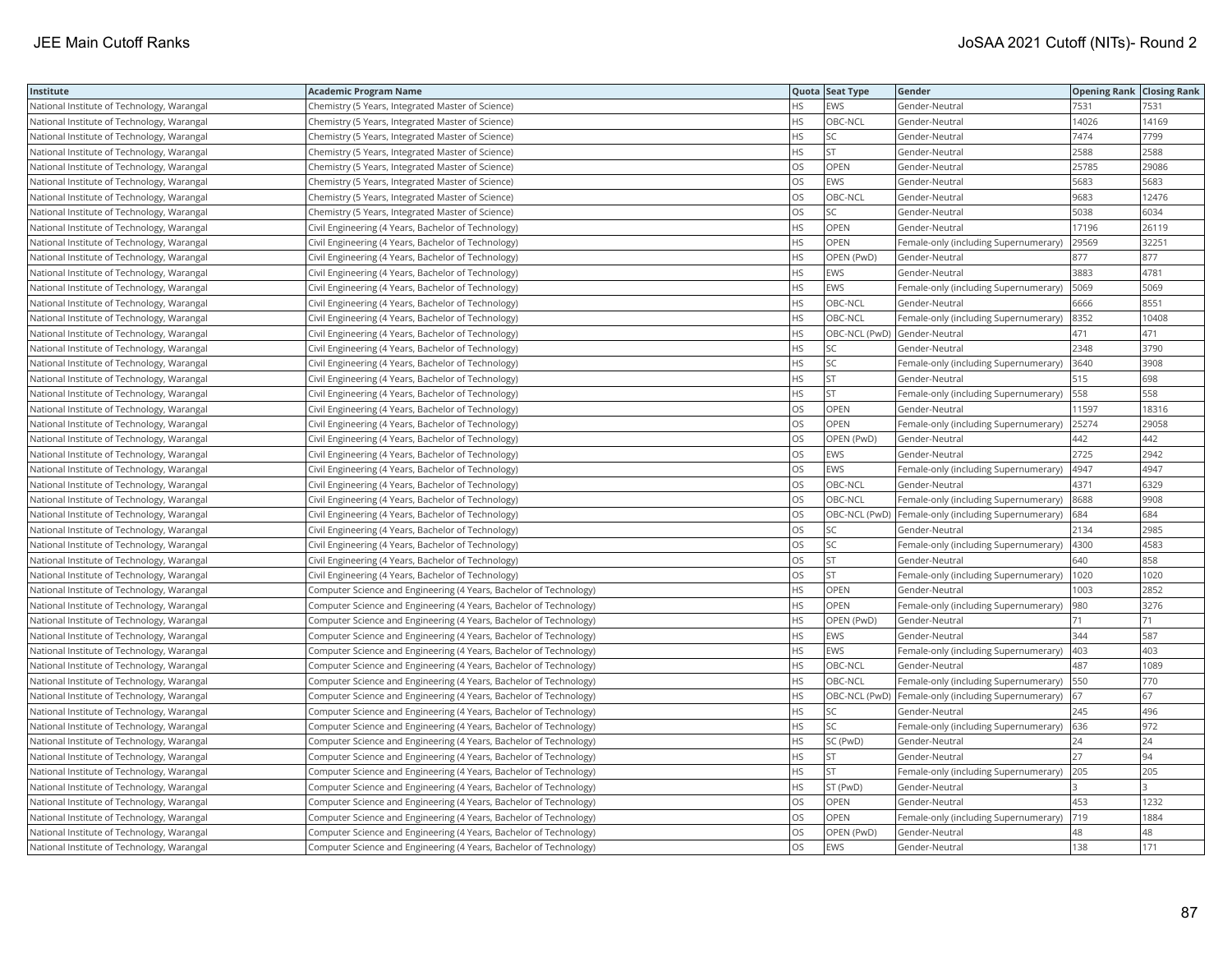| Institute                                  | <b>Academic Program Name</b>                                                |           | Quota Seat Type | Gender                                                  | <b>Opening Rank Closing Rank</b> |       |
|--------------------------------------------|-----------------------------------------------------------------------------|-----------|-----------------|---------------------------------------------------------|----------------------------------|-------|
| National Institute of Technology, Warangal | Computer Science and Engineering (4 Years, Bachelor of Technology)          | OS.       | EWS             | Female-only (including Supernumerary)                   | 306                              | 306   |
| National Institute of Technology, Warangal | Computer Science and Engineering (4 Years, Bachelor of Technology)          | OS        | OBC-NCL         | Gender-Neutral                                          | 259                              | 428   |
| National Institute of Technology, Warangal | Computer Science and Engineering (4 Years, Bachelor of Technology)          | OS        | OBC-NCL         | Female-only (including Supernumerary)                   | 1030                             | 1343  |
| National Institute of Technology, Warangal | Computer Science and Engineering (4 Years, Bachelor of Technology)          | <b>OS</b> | OBC-NCL (PwD)   | Gender-Neutral                                          | 31                               | 31    |
| National Institute of Technology, Warangal | Computer Science and Engineering (4 Years, Bachelor of Technology)          | OS        | SC              | Gender-Neutral                                          | 23                               | 367   |
| National Institute of Technology, Warangal | Computer Science and Engineering (4 Years, Bachelor of Technology)          | <b>OS</b> | SC              | Female-only (including Supernumerary)                   | 588                              | 780   |
| National Institute of Technology, Warangal | Computer Science and Engineering (4 Years, Bachelor of Technology)          | <b>OS</b> | <b>ST</b>       | Gender-Neutral                                          | 88                               | 119   |
| National Institute of Technology, Warangal | Computer Science and Engineering (4 Years, Bachelor of Technology)          | <b>OS</b> | <b>ST</b>       | Female-only (including Supernumerary)                   | 292                              | 292   |
| National Institute of Technology, Warangal | Electrical and Electronics Engineering (4 Years, Bachelor of Technology)    | <b>HS</b> | OPEN            | Gender-Neutral                                          | 6038                             | 9663  |
| National Institute of Technology, Warangal | Electrical and Electronics Engineering (4 Years, Bachelor of Technology)    | <b>HS</b> | OPEN            | Female-only (including Supernumerary)                   | 8382                             | 12476 |
| National Institute of Technology, Warangal | Electrical and Electronics Engineering (4 Years, Bachelor of Technology)    | <b>HS</b> | OPEN (PwD)      | Gender-Neutral                                          | 300                              | 300   |
| National Institute of Technology, Warangal | Electrical and Electronics Engineering (4 Years, Bachelor of Technology)    | <b>HS</b> | EWS             | Gender-Neutral                                          | 1318                             | 1493  |
| National Institute of Technology, Warangal | Electrical and Electronics Engineering (4 Years, Bachelor of Technology)    | HS        | EWS             | Female-only (including Supernumerary)                   | 2348                             | 2348  |
| National Institute of Technology, Warangal | Electrical and Electronics Engineering (4 Years, Bachelor of Technology)    | HS.       | EWS (PwD)       | Gender-Neutral                                          | 68                               | 68    |
| National Institute of Technology, Warangal | Electrical and Electronics Engineering (4 Years, Bachelor of Technology)    | <b>HS</b> | OBC-NCL         | Gender-Neutral                                          | 2363                             | 3900  |
| National Institute of Technology, Warangal | Electrical and Electronics Engineering (4 Years, Bachelor of Technology)    | <b>HS</b> | OBC-NCL         | Female-only (including Supernumerary)                   | 2897                             | 4112  |
| National Institute of Technology, Warangal | Electrical and Electronics Engineering (4 Years, Bachelor of Technology)    | <b>HS</b> |                 | OBC-NCL (PwD) Gender-Neutral                            | 102                              | 102   |
| National Institute of Technology, Warangal | Electrical and Electronics Engineering (4 Years, Bachelor of Technology)    | <b>HS</b> | SС              | Gender-Neutral                                          | 1649                             | 2017  |
| National Institute of Technology, Warangal | Electrical and Electronics Engineering (4 Years, Bachelor of Technology)    | <b>HS</b> | SC              | Female-only (including Supernumerary)                   | 2661                             | 2705  |
| National Institute of Technology, Warangal | Electrical and Electronics Engineering (4 Years, Bachelor of Technology)    | <b>HS</b> | SC (PwD)        | Gender-Neutral                                          | 104                              | 104   |
| National Institute of Technology, Warangal | Electrical and Electronics Engineering (4 Years, Bachelor of Technology)    | <b>HS</b> | <b>ST</b>       | Gender-Neutral                                          | 143                              | 520   |
| National Institute of Technology, Warangal | Electrical and Electronics Engineering (4 Years, Bachelor of Technology)    | <b>HS</b> | <b>ST</b>       | Female-only (including Supernumerary)                   | 773                              | 773   |
| National Institute of Technology, Warangal | Electrical and Electronics Engineering (4 Years, Bachelor of Technology)    | <b>OS</b> | OPEN            | Gender-Neutral                                          | 4597                             | 7019  |
| National Institute of Technology, Warangal | Electrical and Electronics Engineering (4 Years, Bachelor of Technology)    | OS        | OPEN            | Female-only (including Supernumerary)                   | 7329                             | 10184 |
| National Institute of Technology, Warangal | Electrical and Electronics Engineering (4 Years, Bachelor of Technology)    | OS        | OPEN (PwD)      | Gender-Neutral                                          | 410                              | 410   |
| National Institute of Technology, Warangal | Electrical and Electronics Engineering (4 Years, Bachelor of Technology)    | <b>OS</b> | OPEN (PwD)      | Female-only (including Supernumerary)                   | 725                              | 725   |
| National Institute of Technology, Warangal | Electrical and Electronics Engineering (4 Years, Bachelor of Technology)    | OS        | EWS             | Gender-Neutral                                          | 844                              | 1106  |
| National Institute of Technology, Warangal | Electrical and Electronics Engineering (4 Years, Bachelor of Technology)    | OS        | EWS             | Female-only (including Supernumerary)                   | 1378                             | 1378  |
| National Institute of Technology, Warangal | Electrical and Electronics Engineering (4 Years, Bachelor of Technology)    | OS        | OBC-NCL         | Gender-Neutral                                          | 2221                             | 3034  |
| National Institute of Technology, Warangal | Electrical and Electronics Engineering (4 Years, Bachelor of Technology)    | <b>OS</b> | OBC-NCL         | Female-only (including Supernumerary)                   | 3751                             | 5436  |
| National Institute of Technology, Warangal | Electrical and Electronics Engineering (4 Years, Bachelor of Technology)    | OS        |                 | Gender-Neutral                                          | 1400                             | 1671  |
| National Institute of Technology, Warangal | Electrical and Electronics Engineering (4 Years, Bachelor of Technology)    | OS        | SC              | Female-only (including Supernumerary)                   | 2317                             | 2774  |
| National Institute of Technology, Warangal | Electrical and Electronics Engineering (4 Years, Bachelor of Technology)    | OS        | <b>ST</b>       | Gender-Neutral                                          | 573                              | 694   |
| National Institute of Technology, Warangal | Electrical and Electronics Engineering (4 Years, Bachelor of Technology)    | OS        | <b>ST</b>       | Female-only (including Supernumerary)                   | 647                              | 647   |
| National Institute of Technology, Warangal | Electronics and Communication Engineering (4 Years, Bachelor of Technology) | <b>HS</b> | OPEN            | Gender-Neutral                                          | 3089                             | 5804  |
| National Institute of Technology, Warangal | Electronics and Communication Engineering (4 Years, Bachelor of Technology) | <b>HS</b> | OPEN            | Female-only (including Supernumerary)                   | 6111                             | 8226  |
| National Institute of Technology, Warangal | Electronics and Communication Engineering (4 Years, Bachelor of Technology) | <b>HS</b> | OPEN (PwD)      | Gender-Neutral                                          | 184                              | 184   |
| National Institute of Technology, Warangal | Electronics and Communication Engineering (4 Years, Bachelor of Technology) | <b>HS</b> | EWS             | Gender-Neutral                                          | 691                              | 862   |
| National Institute of Technology, Warangal | Electronics and Communication Engineering (4 Years, Bachelor of Technology) | <b>HS</b> | EWS             | Female-only (including Supernumerary)                   | 1131                             | 1131  |
| National Institute of Technology, Warangal | Electronics and Communication Engineering (4 Years, Bachelor of Technology) | <b>HS</b> | OBC-NCL         | Gender-Neutral                                          | 1291                             | 2184  |
| National Institute of Technology, Warangal | Electronics and Communication Engineering (4 Years, Bachelor of Technology) | <b>HS</b> | OBC-NCL         | Female-only (including Supernumerary) 2199              |                                  | 2937  |
| National Institute of Technology, Warangal | Electronics and Communication Engineering (4 Years, Bachelor of Technology) | <b>HS</b> |                 | OBC-NCL (PwD) Female-only (including Supernumerary) 278 |                                  | 278   |
| National Institute of Technology, Warangal | Electronics and Communication Engineering (4 Years, Bachelor of Technology) | <b>HS</b> | SC              | Gender-Neutral                                          | 711                              | 1523  |
| National Institute of Technology, Warangal | Electronics and Communication Engineering (4 Years, Bachelor of Technology) | <b>HS</b> | SC              | Female-only (including Supernumerary)                   | 1169                             | 1433  |
| National Institute of Technology, Warangal | Electronics and Communication Engineering (4 Years, Bachelor of Technology) | HS        | ST.             | Gender-Neutral                                          | 188                              | 488   |
| National Institute of Technology, Warangal | Electronics and Communication Engineering (4 Years, Bachelor of Technology) | <b>HS</b> | <b>ST</b>       | Female-only (including Supernumerary)                   | 240                              | 240   |
| National Institute of Technology, Warangal | Electronics and Communication Engineering (4 Years, Bachelor of Technology) | OS        | OPEN            | Gender-Neutral                                          | 2200                             | 4515  |
| National Institute of Technology, Warangal | Electronics and Communication Engineering (4 Years, Bachelor of Technology) | <b>OS</b> | OPEN            | Female-only (including Supernumerary)                   | 3088                             | 7319  |
| National Institute of Technology, Warangal | Electronics and Communication Engineering (4 Years, Bachelor of Technology) | OS        | OPEN (PwD)      | Gender-Neutral                                          | 148                              | 148   |
| National Institute of Technology, Warangal | Electronics and Communication Engineering (4 Years, Bachelor of Technology) | <b>OS</b> | EWS             | Gender-Neutral                                          | 565                              | 641   |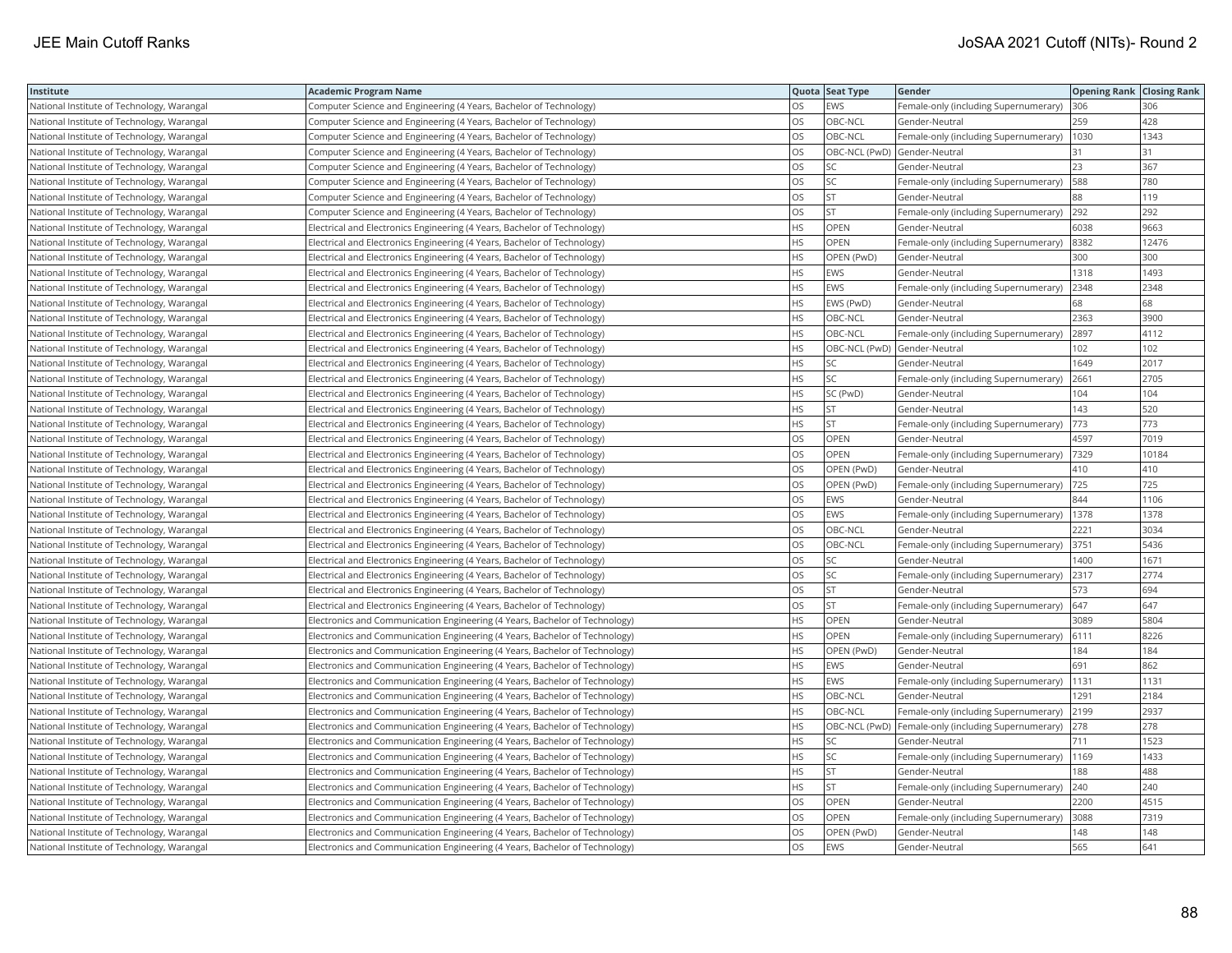| Institute                                  | <b>Academic Program Name</b>                                                |           | Quota Seat Type | Gender                                | <b>Opening Rank Closing Rank</b> |       |
|--------------------------------------------|-----------------------------------------------------------------------------|-----------|-----------------|---------------------------------------|----------------------------------|-------|
| National Institute of Technology, Warangal | Electronics and Communication Engineering (4 Years, Bachelor of Technology) | <b>OS</b> | EWS (PwD)       | Female-only (including Supernumerary) | 54                               |       |
| National Institute of Technology, Warangal | Electronics and Communication Engineering (4 Years, Bachelor of Technology) | los       | OBC-NCL         | Gender-Neutral                        | 1489                             | 1781  |
| National Institute of Technology, Warangal | Electronics and Communication Engineering (4 Years, Bachelor of Technology) | <b>OS</b> | OBC-NCL         | Female-only (including Supernumerary) | 2013                             | 2518  |
| National Institute of Technology, Warangal | Electronics and Communication Engineering (4 Years, Bachelor of Technology) | <b>OS</b> |                 | OBC-NCL (PwD) Gender-Neutral          | 100                              | 100   |
| National Institute of Technology, Warangal | Electronics and Communication Engineering (4 Years, Bachelor of Technology) | los       | SC              | Gender-Neutral                        | 795                              | 1164  |
| National Institute of Technology, Warangal | Electronics and Communication Engineering (4 Years, Bachelor of Technology) | <b>OS</b> | SC              | Female-only (including Supernumerary) | 1218                             | 1307  |
| National Institute of Technology, Warangal | Electronics and Communication Engineering (4 Years, Bachelor of Technology) | <b>OS</b> | SC (PwD)        | Gender-Neutral                        | 22                               | 22    |
| National Institute of Technology, Warangal | Electronics and Communication Engineering (4 Years, Bachelor of Technology) | OS        | <b>ST</b>       | Gender-Neutral                        | 322                              | 398   |
| National Institute of Technology, Warangal | Electronics and Communication Engineering (4 Years, Bachelor of Technology) | <b>OS</b> | <b>ST</b>       | Female-only (including Supernumerary) | 531                              | 531   |
| National Institute of Technology, Warangal | Mathematics (5 Years, Integrated Master of Science)                         | <b>HS</b> | OPEN            | Gender-Neutral                        | 20111                            | 36869 |
| National Institute of Technology, Warangal | Mathematics (5 Years, Integrated Master of Science)                         | <b>HS</b> | EWS             | Gender-Neutral                        | 6652                             | 6652  |
| National Institute of Technology, Warangal | Mathematics (5 Years, Integrated Master of Science)                         | HS        | OBC-NCL         | Gender-Neutral                        | 13572                            | 14762 |
| National Institute of Technology, Warangal | Mathematics (5 Years, Integrated Master of Science)                         | HS        | SC              | Gender-Neutral                        | 8473                             | 8473  |
| National Institute of Technology, Warangal | Mathematics (5 Years, Integrated Master of Science)                         | <b>HS</b> | <b>ST</b>       | Gender-Neutral                        | 1618                             | 1618  |
| National Institute of Technology, Warangal | Mathematics (5 Years, Integrated Master of Science)                         | OS        | OPEN            | Gender-Neutral                        | 12609                            | 18811 |
| National Institute of Technology, Warangal | Mathematics (5 Years, Integrated Master of Science)                         | <b>OS</b> | EWS             | Gender-Neutral                        | 3770                             | 3770  |
| National Institute of Technology, Warangal | Mathematics (5 Years, Integrated Master of Science)                         | OS        | OBC-NCL         | Gender-Neutral                        | 8005                             | 10314 |
| National Institute of Technology, Warangal | Mathematics (5 Years, Integrated Master of Science)                         | <b>OS</b> | SC              | Gender-Neutral                        | 5347                             | 5856  |
| National Institute of Technology, Warangal | Mechanical Engineering (4 Years, Bachelor of Technology)                    | HS        | OPEN            | Gender-Neutral                        | 9452                             | 15231 |
| National Institute of Technology, Warangal | Mechanical Engineering (4 Years, Bachelor of Technology)                    | <b>HS</b> | OPEN            | Female-only (including Supernumerary) | 16656                            | 26387 |
| National Institute of Technology, Warangal | Mechanical Engineering (4 Years, Bachelor of Technology)                    | <b>HS</b> | OPEN (PwD)      | Gender-Neutral                        | 368                              | 368   |
| National Institute of Technology, Warangal | Mechanical Engineering (4 Years, Bachelor of Technology)                    | <b>HS</b> | OPEN (PwD)      | Female-only (including Supernumerary) | 430                              | 430   |
| National Institute of Technology, Warangal | Mechanical Engineering (4 Years, Bachelor of Technology)                    | <b>HS</b> | EWS             | Gender-Neutral                        | 2077                             | 2390  |
| National Institute of Technology, Warangal | Mechanical Engineering (4 Years, Bachelor of Technology)                    | <b>HS</b> | EWS             | Female-only (including Supernumerary) | 4925                             | 4925  |
| National Institute of Technology, Warangal | Mechanical Engineering (4 Years, Bachelor of Technology)                    | <b>HS</b> | OBC-NCL         | Gender-Neutral                        | 3444                             | 5595  |
| National Institute of Technology, Warangal | Mechanical Engineering (4 Years, Bachelor of Technology)                    | <b>HS</b> | OBC-NCL         | Female-only (including Supernumerary) | 7334                             | 9313  |
| National Institute of Technology, Warangal | Mechanical Engineering (4 Years, Bachelor of Technology)                    | <b>HS</b> |                 | OBC-NCL (PwD) Gender-Neutral          | 244                              | 244   |
| National Institute of Technology, Warangal | Mechanical Engineering (4 Years, Bachelor of Technology)                    | <b>HS</b> | SC              | Gender-Neutral                        | 2481                             | 4112  |
| National Institute of Technology, Warangal | Mechanical Engineering (4 Years, Bachelor of Technology)                    | <b>HS</b> | SC              | Female-only (including Supernumerary) | 4012                             | 4308  |
| National Institute of Technology, Warangal | Mechanical Engineering (4 Years, Bachelor of Technology)                    | HS        | <b>ST</b>       | Gender-Neutral                        | 643                              | 776   |
| National Institute of Technology, Warangal | Mechanical Engineering (4 Years, Bachelor of Technology)                    | <b>HS</b> | <b>ST</b>       | Female-only (including Supernumerary) | 1199                             | 1199  |
| National Institute of Technology, Warangal | Mechanical Engineering (4 Years, Bachelor of Technology)                    | OS        | OPEN            | Gender-Neutral                        | 7896                             | 11261 |
| National Institute of Technology, Warangal | Mechanical Engineering (4 Years, Bachelor of Technology)                    | OS        | OPEN            | Female-only (including Supernumerary) | 5638                             | 18836 |
| National Institute of Technology, Warangal | Mechanical Engineering (4 Years, Bachelor of Technology)                    | OS        | OPEN (PwD)      | Gender-Neutral                        | 652                              | 652   |
| National Institute of Technology, Warangal | Mechanical Engineering (4 Years, Bachelor of Technology)                    | <b>OS</b> | EWS             | Gender-Neutral                        | 1603                             | 1932  |
| National Institute of Technology, Warangal | Mechanical Engineering (4 Years, Bachelor of Technology)                    | OS        | EWS             | Female-only (including Supernumerary) | 3704                             | 3704  |
| National Institute of Technology, Warangal | Mechanical Engineering (4 Years, Bachelor of Technology)                    | OS        | OBC-NCL         | Gender-Neutral                        | 3005                             | 4416  |
| National Institute of Technology, Warangal | Mechanical Engineering (4 Years, Bachelor of Technology)                    | <b>OS</b> | OBC-NCL         | Female-only (including Supernumerary) | 10248                            | 10582 |
| National Institute of Technology, Warangal | Mechanical Engineering (4 Years, Bachelor of Technology)                    | OS        |                 | OBC-NCL (PwD) Gender-Neutral          | 286                              | 286   |
| National Institute of Technology, Warangal | Mechanical Engineering (4 Years, Bachelor of Technology)                    | OS        | SC              | Gender-Neutral                        | 849                              | 2614  |
| National Institute of Technology, Warangal | Mechanical Engineering (4 Years, Bachelor of Technology)                    | <b>OS</b> | SC              | Female-only (including Supernumerary) | 3320                             | 3981  |
| National Institute of Technology, Warangal | Mechanical Engineering (4 Years, Bachelor of Technology)                    | <b>OS</b> | ST              | Gender-Neutral                        | 1042                             | 1301  |
| National Institute of Technology, Warangal | Mechanical Engineering (4 Years, Bachelor of Technology)                    | OS        | <b>ST</b>       | Female-only (including Supernumerary) | 1332                             | 1332  |
| National Institute of Technology, Warangal | Metallurgical and Materials Engineering (4 Years, Bachelor of Technology)   | HS        | OPEN            | Gender-Neutral                        | 20925                            | 31960 |
| National Institute of Technology, Warangal | Metallurgical and Materials Engineering (4 Years, Bachelor of Technology)   | HS        | OPEN            | Female-only (including Supernumerary) | 37971                            | 40367 |
| National Institute of Technology, Warangal | Metallurgical and Materials Engineering (4 Years, Bachelor of Technology)   | HS        | OPEN (PwD)      | Gender-Neutral                        | 814                              | 814   |
| National Institute of Technology, Warangal | Metallurgical and Materials Engineering (4 Years, Bachelor of Technology)   | HS        | EWS             | Gender-Neutral                        | 4824                             | 5578  |
| National Institute of Technology, Warangal | Metallurgical and Materials Engineering (4 Years, Bachelor of Technology)   | <b>HS</b> | <b>EWS</b>      | Female-only (including Supernumerary) | 6531                             | 6531  |
| National Institute of Technology, Warangal | Metallurgical and Materials Engineering (4 Years, Bachelor of Technology)   | HS        | OBC-NCL         | Gender-Neutral                        | 8742                             | 10022 |
| National Institute of Technology, Warangal | Metallurgical and Materials Engineering (4 Years, Bachelor of Technology)   | <b>HS</b> | OBC-NCL         | Female-only (including Supernumerary) | 12429                            | 12596 |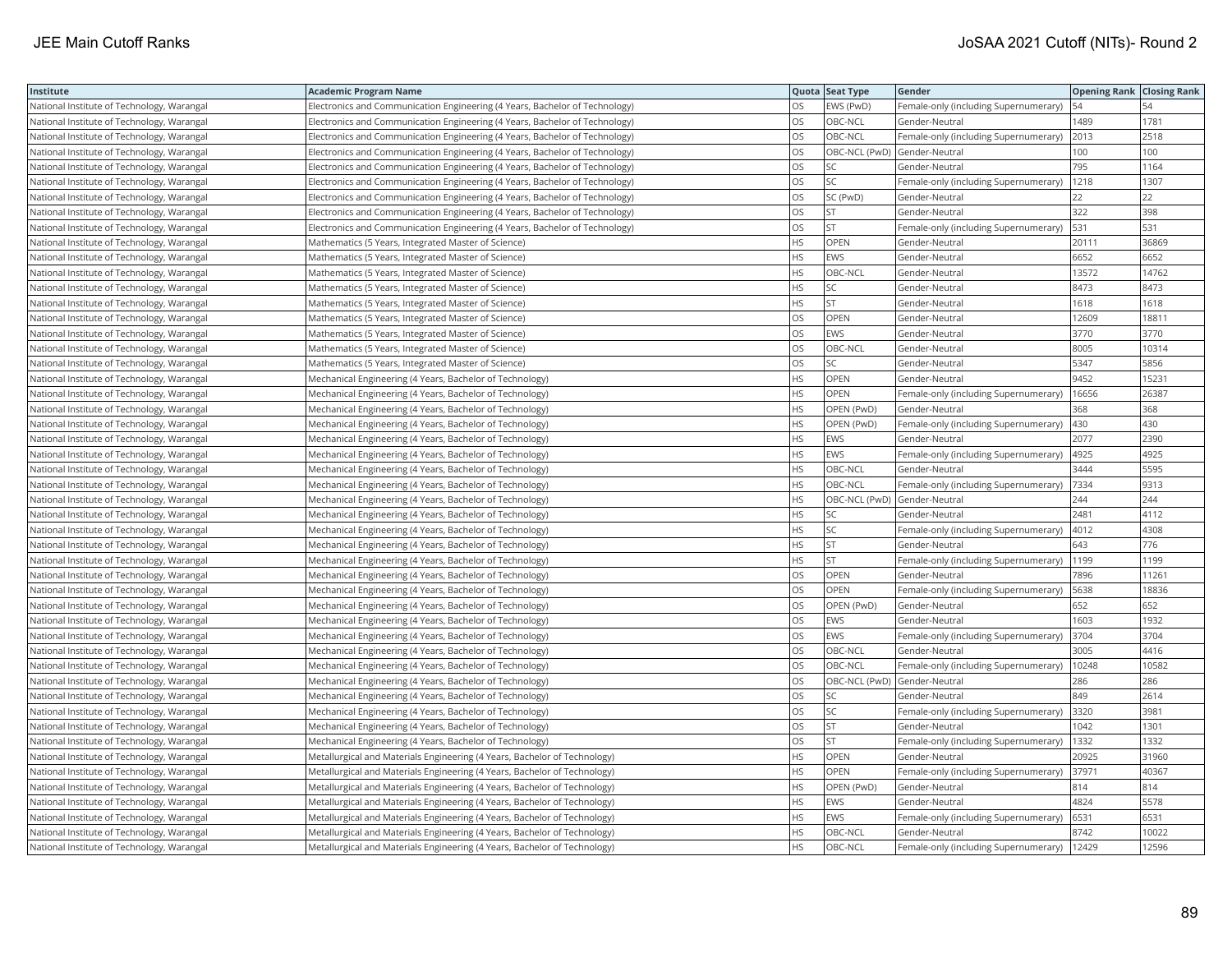| Institute                                                  | <b>Academic Program Name</b>                                              |           | Quota Seat Type | Gender                                | <b>Opening Rank Closing Rank</b> |       |
|------------------------------------------------------------|---------------------------------------------------------------------------|-----------|-----------------|---------------------------------------|----------------------------------|-------|
| National Institute of Technology, Warangal                 | Metallurgical and Materials Engineering (4 Years, Bachelor of Technology) | HS.       | SC              | Gender-Neutral                        | 5244                             | 6000  |
| National Institute of Technology, Warangal                 | Metallurgical and Materials Engineering (4 Years, Bachelor of Technology) | HS.       | SC              | Female-only (including Supernumerary) | 6743                             | 6743  |
| National Institute of Technology, Warangal                 | Metallurgical and Materials Engineering (4 Years, Bachelor of Technology) | HS        | <b>ST</b>       | Gender-Neutral                        | 1500                             | 1500  |
| National Institute of Technology, Warangal                 | Metallurgical and Materials Engineering (4 Years, Bachelor of Technology) | HS        | <b>ST</b>       | Female-only (including Supernumerary) | 2017                             | 2017  |
| National Institute of Technology, Warangal                 | Metallurgical and Materials Engineering (4 Years, Bachelor of Technology) | OS        | OPEN            | Gender-Neutral                        | 19240                            | 21767 |
| National Institute of Technology, Warangal                 | Metallurgical and Materials Engineering (4 Years, Bachelor of Technology) | OS        | <b>OPEN</b>     | Female-only (including Supernumerary) | 27341                            | 31319 |
| National Institute of Technology, Warangal                 | Metallurgical and Materials Engineering (4 Years, Bachelor of Technology) | <b>OS</b> | EWS             | Gender-Neutral                        | 3423                             | 3499  |
| National Institute of Technology, Warangal                 | Metallurgical and Materials Engineering (4 Years, Bachelor of Technology) | OS        | EWS             | Female-only (including Supernumerary) | 5876                             | 5876  |
| National Institute of Technology, Warangal                 | Metallurgical and Materials Engineering (4 Years, Bachelor of Technology) | OS        | OBC-NCL         | Gender-Neutral                        | 7365                             | 8426  |
| National Institute of Technology, Warangal                 | Metallurgical and Materials Engineering (4 Years, Bachelor of Technology) | OS        | OBC-NCL         | Female-only (including Supernumerary) | 10639                            | 13498 |
| National Institute of Technology, Warangal                 | Metallurgical and Materials Engineering (4 Years, Bachelor of Technology) | OS        | SC              | Gender-Neutral                        | 3977                             | 4375  |
| National Institute of Technology, Warangal                 | Metallurgical and Materials Engineering (4 Years, Bachelor of Technology) | OS.       | SC              | Female-only (including Supernumerary) | 5833                             | 5833  |
| National Institute of Technology, Warangal                 | Metallurgical and Materials Engineering (4 Years, Bachelor of Technology) | OS        | <b>ST</b>       | Gender-Neutral                        | 1921                             | 2099  |
| National Institute of Technology, Warangal                 | Metallurgical and Materials Engineering (4 Years, Bachelor of Technology) | OS.       | <b>ST</b>       | Female-only (including Supernumerary) | 3119                             | 3119  |
| National Institute of Technology, Warangal                 | Metallurgical and Materials Engineering (4 Years, Bachelor of Technology) | OS        | ST (PwD)        | Gender-Neutral                        | 47                               | 47    |
| National Institute of Technology, Warangal                 | Physics (5 Years, Integrated Master of Science)                           | HS.       | <b>OPEN</b>     | Gender-Neutral                        | 31396                            | 41077 |
| National Institute of Technology, Warangal                 | Physics (5 Years, Integrated Master of Science)                           | HS        | EWS             | Gender-Neutral                        | 6975                             | 6975  |
| National Institute of Technology, Warangal                 | Physics (5 Years, Integrated Master of Science)                           | HS        | OBC-NCL         | Gender-Neutral                        | 13075                            | 13149 |
| National Institute of Technology, Warangal                 | Physics (5 Years, Integrated Master of Science)                           | HS        | SC              | Gender-Neutral                        | 7848                             | 7848  |
| National Institute of Technology, Warangal                 | Physics (5 Years, Integrated Master of Science)                           | HS.       | <b>ST</b>       | Gender-Neutral                        | 548                              | 3220  |
| National Institute of Technology, Warangal                 | Physics (5 Years, Integrated Master of Science)                           | OS        | <b>OPEN</b>     | Gender-Neutral                        | 9882                             | 13967 |
| National Institute of Technology, Warangal                 | Physics (5 Years, Integrated Master of Science)                           | <b>OS</b> | <b>EWS</b>      | Gender-Neutral                        | 4688                             | 4688  |
| National Institute of Technology, Warangal                 | Physics (5 Years, Integrated Master of Science)                           | OS        | OBC-NCL         | Gender-Neutral                        | 8034                             | 11231 |
| National Institute of Technology, Warangal                 | Physics (5 Years, Integrated Master of Science)                           | OS        | SC              | Gender-Neutral                        | 4610                             | 4610  |
| National Institute of Technology, Warangal                 | Physics (5 Years, Integrated Master of Science)                           | OS        | <b>ST</b>       | Gender-Neutral                        | 2710                             | 2710  |
| Sardar Vallabhbhai National Institute of Technology, Surat | Chemical Engineering (4 Years, Bachelor of Technology)                    | HS        | OPEN            | Gender-Neutral                        | 16474                            | 32417 |
| Sardar Vallabhbhai National Institute of Technology, Surat | Chemical Engineering (4 Years, Bachelor of Technology)                    | HS        | <b>OPEN</b>     | Female-only (including Supernumerary) | 38864                            | 43049 |
| Sardar Vallabhbhai National Institute of Technology, Surat | Chemical Engineering (4 Years, Bachelor of Technology)                    | HS        | OPEN (PwD)      | Gender-Neutral                        | 611                              | 611   |
| Sardar Vallabhbhai National Institute of Technology, Surat | Chemical Engineering (4 Years, Bachelor of Technology)                    | HS.       | EWS             | Gender-Neutral                        | 4900                             | 6493  |
| Sardar Vallabhbhai National Institute of Technology, Surat | Chemical Engineering (4 Years, Bachelor of Technology)                    | HS        | EWS             | Female-only (including Supernumerary) | 6934                             | 6934  |
| Sardar Vallabhbhai National Institute of Technology, Surat | Chemical Engineering (4 Years, Bachelor of Technology)                    | HS.       | OBC-NCL         | Gender-Neutral                        | 10683                            | 18590 |
| Sardar Vallabhbhai National Institute of Technology, Surat | Chemical Engineering (4 Years, Bachelor of Technology)                    | HS        | OBC-NCL         | Female-only (including Supernumerary) | 22605                            | 24036 |
| Sardar Vallabhbhai National Institute of Technology, Surat | Chemical Engineering (4 Years, Bachelor of Technology)                    | HS        | SC              | Gender-Neutral                        | 2787                             | 9440  |
| Sardar Vallabhbhai National Institute of Technology, Surat | Chemical Engineering (4 Years, Bachelor of Technology)                    | HS        | SC              | Female-only (including Supernumerary) | 11543                            | 14910 |
| Sardar Vallabhbhai National Institute of Technology, Surat | Chemical Engineering (4 Years, Bachelor of Technology)                    | HS        | <b>ST</b>       | Gender-Neutral                        | 2798                             | 4156  |
| Sardar Vallabhbhai National Institute of Technology, Surat | Chemical Engineering (4 Years, Bachelor of Technology)                    | HS        | <b>ST</b>       | Female-only (including Supernumerary) | 3988                             | 3988  |
| Sardar Vallabhbhai National Institute of Technology, Surat | Chemical Engineering (4 Years, Bachelor of Technology)                    | <b>OS</b> | OPEN            | Gender-Neutral                        | 17886                            | 27399 |
| Sardar Vallabhbhai National Institute of Technology, Surat | Chemical Engineering (4 Years, Bachelor of Technology)                    | OS.       | OPEN            | Female-only (including Supernumerary) | 30297                            | 34170 |
| Sardar Vallabhbhai National Institute of Technology, Surat | Chemical Engineering (4 Years, Bachelor of Technology)                    | OS        | OPEN (PwD)      | Gender-Neutral                        | 1663                             | 1663  |
| Sardar Vallabhbhai National Institute of Technology, Surat | Chemical Engineering (4 Years, Bachelor of Technology)                    | OS        | EWS             | Gender-Neutral                        | 4051                             | 4165  |
| Sardar Vallabhbhai National Institute of Technology, Surat | Chemical Engineering (4 Years, Bachelor of Technology)                    | OS        | EWS             | Female-only (including Supernumerary) | 5771                             | 5771  |
| Sardar Vallabhbhai National Institute of Technology, Surat | Chemical Engineering (4 Years, Bachelor of Technology)                    | OS.       | EWS (PwD)       | Gender-Neutral                        | 211                              | 211   |
| Sardar Vallabhbhai National Institute of Technology, Surat | Chemical Engineering (4 Years, Bachelor of Technology)                    | OS        | OBC-NCL         | Gender-Neutral                        | 8199                             | 9491  |
| Sardar Vallabhbhai National Institute of Technology, Surat | Chemical Engineering (4 Years, Bachelor of Technology)                    | OS.       | OBC-NCL         | Female-only (including Supernumerary) | 11516                            | 14857 |
| Sardar Vallabhbhai National Institute of Technology, Surat | Chemical Engineering (4 Years, Bachelor of Technology)                    | OS        | OBC-NCL (PwD)   | Gender-Neutral                        | 687                              | 687   |
| Sardar Vallabhbhai National Institute of Technology, Surat | Chemical Engineering (4 Years, Bachelor of Technology)                    | OS        | SC              | Gender-Neutral                        | 5042                             | 6188  |
| Sardar Vallabhbhai National Institute of Technology, Surat | Chemical Engineering (4 Years, Bachelor of Technology)                    | OS        | SC              | Female-only (including Supernumerary) | 7357                             | 7371  |
| Sardar Vallabhbhai National Institute of Technology, Surat | Chemical Engineering (4 Years, Bachelor of Technology)                    | OS        | <b>ST</b>       | Gender-Neutral                        | 2369                             | 2533  |
| Sardar Vallabhbhai National Institute of Technology, Surat | Chemical Engineering (4 Years, Bachelor of Technology)                    | OS        | <b>ST</b>       | Female-only (including Supernumerary) | 2604                             | 2604  |
| Sardar Vallabhbhai National Institute of Technology, Surat | Chemistry (5 Years, Integrated Master of Science)                         | HS.       | <b>OPEN</b>     | Gender-Neutral                        | 47706                            | 70556 |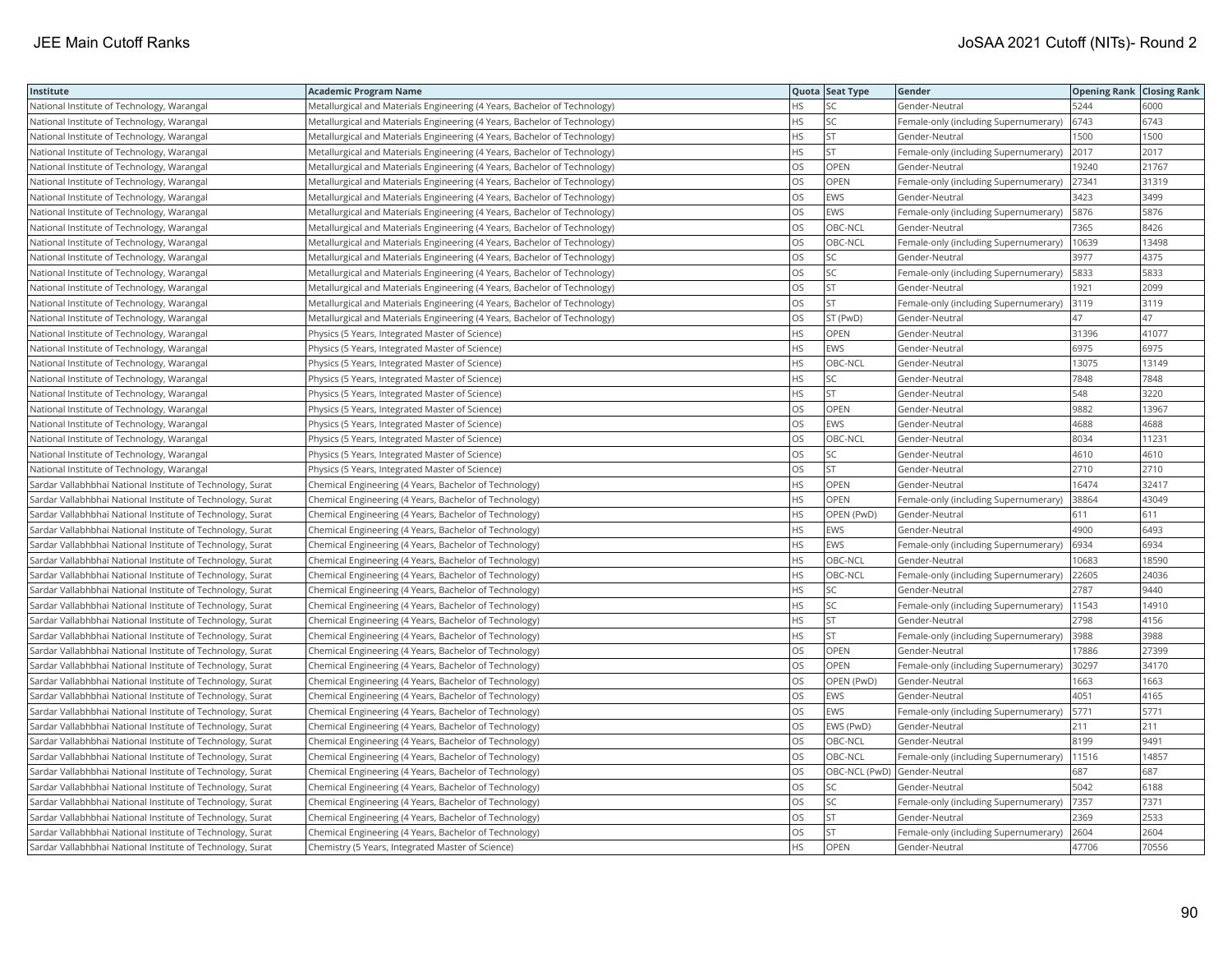| Institute                                                  | <b>Academic Program Name</b>                                       |           | Quota Seat Type              | Gender                                | <b>Opening Rank Closing Rank</b> |       |
|------------------------------------------------------------|--------------------------------------------------------------------|-----------|------------------------------|---------------------------------------|----------------------------------|-------|
| Sardar Vallabhbhai National Institute of Technology, Surat | Chemistry (5 Years, Integrated Master of Science)                  | HS        | <b>EWS</b>                   | Gender-Neutral                        | 10875                            | 12266 |
| Sardar Vallabhbhai National Institute of Technology, Surat | Chemistry (5 Years, Integrated Master of Science)                  | HS.       | OBC-NCL                      | Gender-Neutral                        | 30403                            | 44257 |
| Sardar Vallabhbhai National Institute of Technology, Surat | Chemistry (5 Years, Integrated Master of Science)                  | HS.       | SC                           | Gender-Neutral                        | 17906                            | 29996 |
| Sardar Vallabhbhai National Institute of Technology, Surat | Chemistry (5 Years, Integrated Master of Science)                  | HS.       | <b>ST</b>                    | Gender-Neutral                        | 4615                             | 6257  |
| Sardar Vallabhbhai National Institute of Technology, Surat | Chemistry (5 Years, Integrated Master of Science)                  | OS        | OPEN                         | Gender-Neutral                        | 37869                            | 45050 |
| Sardar Vallabhbhai National Institute of Technology, Surat | Chemistry (5 Years, Integrated Master of Science)                  | OS        | OPEN (PwD)                   | Gender-Neutral                        | 992                              | 992   |
| Sardar Vallabhbhai National Institute of Technology, Surat | Chemistry (5 Years, Integrated Master of Science)                  | <b>OS</b> | <b>EWS</b>                   | Gender-Neutral                        | 7686                             | 7818  |
| Sardar Vallabhbhai National Institute of Technology, Surat | Chemistry (5 Years, Integrated Master of Science)                  | OS        | OBC-NCL                      | Gender-Neutral                        | 12440                            | 15105 |
| Sardar Vallabhbhai National Institute of Technology, Surat | Chemistry (5 Years, Integrated Master of Science)                  | OS        | SC                           | Gender-Neutral                        | 8052                             | 9412  |
| Sardar Vallabhbhai National Institute of Technology, Surat | Chemistry (5 Years, Integrated Master of Science)                  | <b>OS</b> | <b>ST</b>                    | Gender-Neutral                        | 3537                             | 3825  |
| Sardar Vallabhbhai National Institute of Technology, Surat | Civil Engineering (4 Years, Bachelor of Technology)                | HS        | OPEN                         | Gender-Neutral                        | 14399                            | 36200 |
| Sardar Vallabhbhai National Institute of Technology, Surat | Civil Engineering (4 Years, Bachelor of Technology)                | ΗS        | OPEN                         | Female-only (including Supernumerary) | 29352                            | 47375 |
| Sardar Vallabhbhai National Institute of Technology, Surat | Civil Engineering (4 Years, Bachelor of Technology)                | HS        | EWS                          | Gender-Neutral                        | 6227                             | 7052  |
| Sardar Vallabhbhai National Institute of Technology, Surat | Civil Engineering (4 Years, Bachelor of Technology)                | HS.       | EWS                          | Female-only (including Supernumerary) | 12054                            | 12054 |
| Sardar Vallabhbhai National Institute of Technology, Surat | Civil Engineering (4 Years, Bachelor of Technology)                | HS.       | OBC-NCL                      | Gender-Neutral                        | 12887                            | 19704 |
| Sardar Vallabhbhai National Institute of Technology, Surat | Civil Engineering (4 Years, Bachelor of Technology)                | HS.       | OBC-NCL                      | Female-only (including Supernumerary) | 23011                            | 27538 |
| Sardar Vallabhbhai National Institute of Technology, Surat | Civil Engineering (4 Years, Bachelor of Technology)                | HS.       | SC                           | Gender-Neutral                        | 3697                             | 8403  |
| Sardar Vallabhbhai National Institute of Technology, Surat | Civil Engineering (4 Years, Bachelor of Technology)                | HS.       | SC                           | Female-only (including Supernumerary) | 5501                             | 18979 |
| Sardar Vallabhbhai National Institute of Technology, Surat | Civil Engineering (4 Years, Bachelor of Technology)                | HS.       | ST                           | Gender-Neutral                        | 1055                             | 1487  |
| Sardar Vallabhbhai National Institute of Technology, Surat | Civil Engineering (4 Years, Bachelor of Technology)                | HS.       | <b>ST</b>                    | Female-only (including Supernumerary) | 2283                             | 2283  |
| Sardar Vallabhbhai National Institute of Technology, Surat | Civil Engineering (4 Years, Bachelor of Technology)                | OS        | OPEN                         | Gender-Neutral                        | 25720                            | 30455 |
| Sardar Vallabhbhai National Institute of Technology, Surat | Civil Engineering (4 Years, Bachelor of Technology)                | OS.       | <b>OPEN</b>                  | Female-only (including Supernumerary) | 36361                            | 40526 |
| Sardar Vallabhbhai National Institute of Technology, Surat | Civil Engineering (4 Years, Bachelor of Technology)                | OS        | OPEN (PwD)                   | Gender-Neutral                        | 1115                             | 1115  |
| Sardar Vallabhbhai National Institute of Technology, Surat | Civil Engineering (4 Years, Bachelor of Technology)                | OS        | EWS                          | Gender-Neutral                        | 4543                             | 5015  |
| Sardar Vallabhbhai National Institute of Technology, Surat | Civil Engineering (4 Years, Bachelor of Technology)                | <b>OS</b> | EWS                          | Female-only (including Supernumerary) | 6497                             | 6497  |
| Sardar Vallabhbhai National Institute of Technology, Surat | Civil Engineering (4 Years, Bachelor of Technology)                | OS        | OBC-NCL                      | Gender-Neutral                        | 7371                             | 9710  |
| Sardar Vallabhbhai National Institute of Technology, Surat | Civil Engineering (4 Years, Bachelor of Technology)                | OS        | OBC-NCL                      | Female-only (including Supernumerary) | 16044                            | 16841 |
| Sardar Vallabhbhai National Institute of Technology, Surat | Civil Engineering (4 Years, Bachelor of Technology)                | OS        | SC                           | Gender-Neutral                        | 4328                             | 5299  |
| Sardar Vallabhbhai National Institute of Technology, Surat | Civil Engineering (4 Years, Bachelor of Technology)                | OS.       | SC                           | Female-only (including Supernumerary) | 5634                             | 6230  |
| Sardar Vallabhbhai National Institute of Technology, Surat | Civil Engineering (4 Years, Bachelor of Technology)                | OS        | <b>ST</b>                    | Gender-Neutral                        | 636                              | 1248  |
| Sardar Vallabhbhai National Institute of Technology, Surat | Civil Engineering (4 Years, Bachelor of Technology)                | OS.       | <b>ST</b>                    | Female-only (including Supernumerary) | 1815                             | 1815  |
| Sardar Vallabhbhai National Institute of Technology, Surat | Computer Science and Engineering (4 Years, Bachelor of Technology) | HS.       | <b>OPEN</b>                  | Gender-Neutral                        | 3728                             | 6522  |
| Sardar Vallabhbhai National Institute of Technology, Surat | Computer Science and Engineering (4 Years, Bachelor of Technology) | HS        | <b>OPEN</b>                  | Female-only (including Supernumerary) | 9360                             | 11688 |
| Sardar Vallabhbhai National Institute of Technology, Surat | Computer Science and Engineering (4 Years, Bachelor of Technology) | HS.       | OPEN (PwD)                   | Gender-Neutral                        | 201                              | 201   |
| Sardar Vallabhbhai National Institute of Technology, Surat | Computer Science and Engineering (4 Years, Bachelor of Technology) | HS.       | <b>EWS</b>                   | Gender-Neutral                        | 925                              | 1163  |
| Sardar Vallabhbhai National Institute of Technology, Surat | Computer Science and Engineering (4 Years, Bachelor of Technology) | HS        | EWS                          | Female-only (including Supernumerary) | 1863                             | 1863  |
| Sardar Vallabhbhai National Institute of Technology, Surat | Computer Science and Engineering (4 Years, Bachelor of Technology) | <b>HS</b> | OBC-NCL                      | Gender-Neutral                        | 1467                             | 2794  |
| Sardar Vallabhbhai National Institute of Technology, Surat | Computer Science and Engineering (4 Years, Bachelor of Technology) | <b>HS</b> | OBC-NCL                      | Female-only (including Supernumerary) | 4361                             | 6710  |
| Sardar Vallabhbhai National Institute of Technology, Surat | Computer Science and Engineering (4 Years, Bachelor of Technology) | HS        | OBC-NCL (PwD) Gender-Neutral |                                       | 241                              | 241   |
| Sardar Vallabhbhai National Institute of Technology, Surat | Computer Science and Engineering (4 Years, Bachelor of Technology) | HS        | SC                           | Gender-Neutral                        | 317                              | 1293  |
| Sardar Vallabhbhai National Institute of Technology, Surat | Computer Science and Engineering (4 Years, Bachelor of Technology) | ΗS        | SC                           | Female-only (including Supernumerary) | 2529                             | 2779  |
| Sardar Vallabhbhai National Institute of Technology, Surat | Computer Science and Engineering (4 Years, Bachelor of Technology) | HS.       | <b>ST</b>                    | Gender-Neutral                        | 158                              | 538   |
| Sardar Vallabhbhai National Institute of Technology, Surat | Computer Science and Engineering (4 Years, Bachelor of Technology) | HS.       | <b>ST</b>                    | Female-only (including Supernumerary) | 1998                             | 1998  |
| Sardar Vallabhbhai National Institute of Technology, Surat | Computer Science and Engineering (4 Years, Bachelor of Technology) | OS.       | <b>OPEN</b>                  | Gender-Neutral                        | 2080                             | 5218  |
| Sardar Vallabhbhai National Institute of Technology, Surat | Computer Science and Engineering (4 Years, Bachelor of Technology) | OS        | OPEN                         | Female-only (including Supernumerary) | 1430                             | 7138  |
| Sardar Vallabhbhai National Institute of Technology, Surat | Computer Science and Engineering (4 Years, Bachelor of Technology) | OS.       | OPEN (PwD)                   | Gender-Neutral                        | 231                              | 231   |
| Sardar Vallabhbhai National Institute of Technology, Surat | Computer Science and Engineering (4 Years, Bachelor of Technology) | OS        | EWS                          | Gender-Neutral                        | 596                              | 695   |
| Sardar Vallabhbhai National Institute of Technology, Surat | Computer Science and Engineering (4 Years, Bachelor of Technology) | OS.       | <b>EWS</b>                   | Female-only (including Supernumerary) | 1443                             | 1443  |
| Sardar Vallabhbhai National Institute of Technology, Surat | Computer Science and Engineering (4 Years, Bachelor of Technology) | OS        | OBC-NCL                      | Gender-Neutral                        | 1123                             | 2266  |
| Sardar Vallabhbhai National Institute of Technology, Surat | Computer Science and Engineering (4 Years, Bachelor of Technology) | OS.       | OBC-NCL                      | Female-only (including Supernumerary) | 3121                             | 3592  |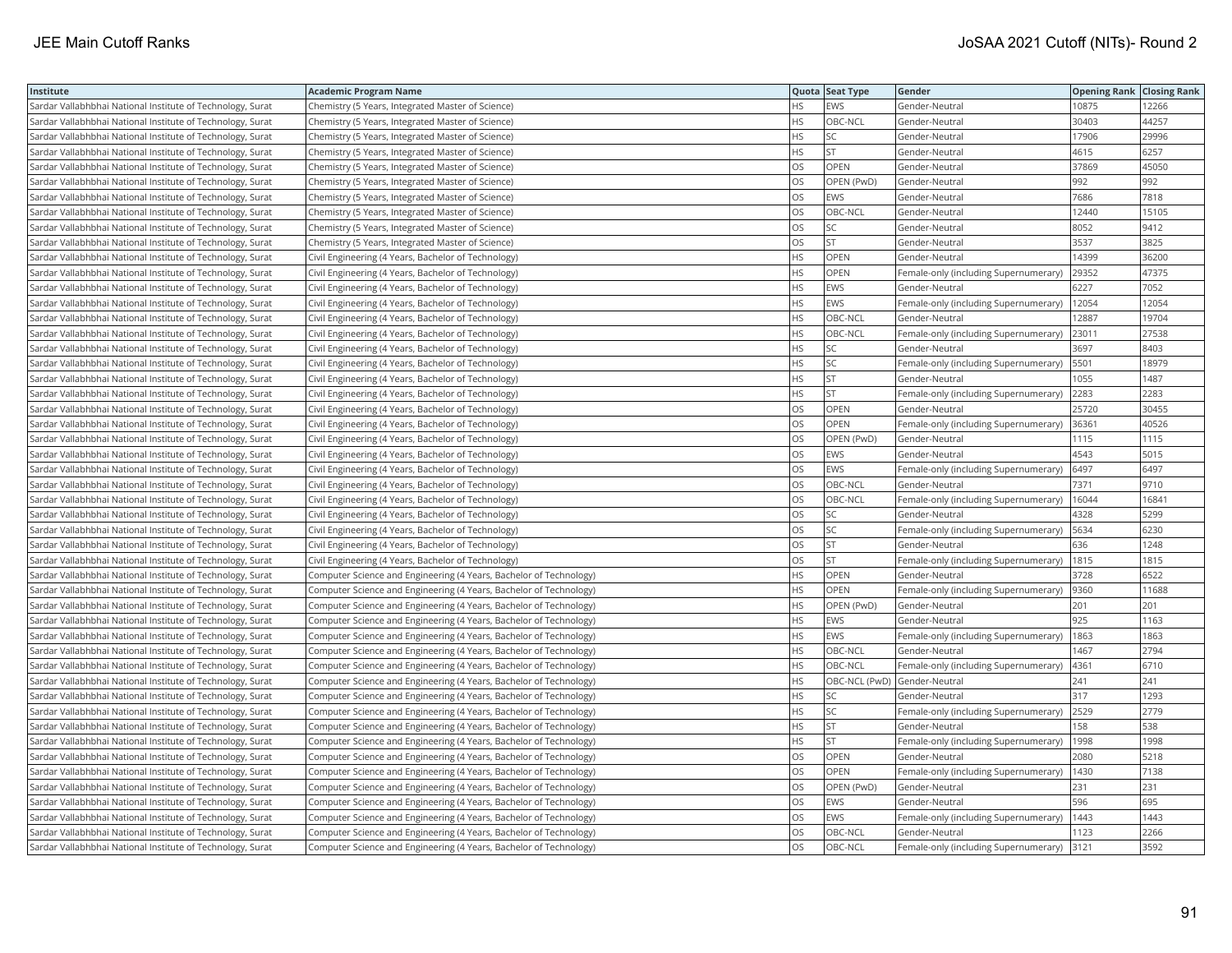| Institute                                                  | <b>Academic Program Name</b>                                                |           | Quota Seat Type              | Gender                                     | <b>Opening Rank Closing Rank</b> |       |
|------------------------------------------------------------|-----------------------------------------------------------------------------|-----------|------------------------------|--------------------------------------------|----------------------------------|-------|
| Sardar Vallabhbhai National Institute of Technology, Surat | Computer Science and Engineering (4 Years, Bachelor of Technology)          | OS        | OBC-NCL (PwD) Gender-Neutral |                                            | 87                               | 87    |
| Sardar Vallabhbhai National Institute of Technology, Surat | Computer Science and Engineering (4 Years, Bachelor of Technology)          | OS        | SC                           | Gender-Neutral                             | 1075                             | 1224  |
| Sardar Vallabhbhai National Institute of Technology, Surat | Computer Science and Engineering (4 Years, Bachelor of Technology)          | OS.       | SC                           | Female-only (including Supernumerary)      | 1543                             | 1945  |
| Sardar Vallabhbhai National Institute of Technology, Surat | Computer Science and Engineering (4 Years, Bachelor of Technology)          | OS        | SC (PwD)                     | Gender-Neutral                             | 42                               | 42    |
| Sardar Vallabhbhai National Institute of Technology, Surat | Computer Science and Engineering (4 Years, Bachelor of Technology)          | OS.       | <b>ST</b>                    | Gender-Neutral                             | 413                              | 491   |
| Sardar Vallabhbhai National Institute of Technology, Surat | Computer Science and Engineering (4 Years, Bachelor of Technology)          | OS        | <b>ST</b>                    | Female-only (including Supernumerary)      | 501                              | 501   |
| Sardar Vallabhbhai National Institute of Technology, Surat | Electrical Engineering (4 Years, Bachelor of Technology)                    | HS.       | <b>OPEN</b>                  | Gender-Neutral                             | 14826                            | 20059 |
| Sardar Vallabhbhai National Institute of Technology, Surat | Electrical Engineering (4 Years, Bachelor of Technology)                    | HS.       | <b>OPEN</b>                  | Female-only (including Supernumerary)      | 20454                            | 27073 |
| Sardar Vallabhbhai National Institute of Technology, Surat | Electrical Engineering (4 Years, Bachelor of Technology)                    | HS.       | <b>EWS</b>                   | Gender-Neutral                             | 2978                             | 3383  |
| Sardar Vallabhbhai National Institute of Technology, Surat | Electrical Engineering (4 Years, Bachelor of Technology)                    | HS.       | EWS                          | Female-only (including Supernumerary)      | 11524                            | 11524 |
| Sardar Vallabhbhai National Institute of Technology, Surat | Electrical Engineering (4 Years, Bachelor of Technology)                    | HS        | OBC-NCL                      | Gender-Neutral                             | 8285                             | 11028 |
| Sardar Vallabhbhai National Institute of Technology, Surat | Electrical Engineering (4 Years, Bachelor of Technology)                    | HS        | OBC-NCL                      | Female-only (including Supernumerary)      | 19429                            | 21924 |
| Sardar Vallabhbhai National Institute of Technology, Surat | Electrical Engineering (4 Years, Bachelor of Technology)                    | HS.       | SC                           | Gender-Neutral                             | 4914                             | 6545  |
| Sardar Vallabhbhai National Institute of Technology, Surat | Electrical Engineering (4 Years, Bachelor of Technology)                    | HS.       | SC                           | Female-only (including Supernumerary)      | 9726                             | 12566 |
| Sardar Vallabhbhai National Institute of Technology, Surat | Electrical Engineering (4 Years, Bachelor of Technology)                    | HS        | <b>ST</b>                    | Gender-Neutral                             | 1520                             | 3540  |
| Sardar Vallabhbhai National Institute of Technology, Surat | Electrical Engineering (4 Years, Bachelor of Technology)                    | HS.       | <b>ST</b>                    | Female-only (including Supernumerary)      | 3206                             | 3206  |
| Sardar Vallabhbhai National Institute of Technology, Surat | Electrical Engineering (4 Years, Bachelor of Technology)                    | OS        | <b>OPEN</b>                  | Gender-Neutral                             | 13890                            | 15453 |
| Sardar Vallabhbhai National Institute of Technology, Surat | Electrical Engineering (4 Years, Bachelor of Technology)                    | OS        | OPEN                         | Female-only (including Supernumerary)      | 18441                            | 20855 |
| Sardar Vallabhbhai National Institute of Technology, Surat | Electrical Engineering (4 Years, Bachelor of Technology)                    | OS.       | OPEN (PwD)                   | Gender-Neutral                             | 955                              | 955   |
| Sardar Vallabhbhai National Institute of Technology, Surat | Electrical Engineering (4 Years, Bachelor of Technology)                    | OS        | EWS                          | Gender-Neutral                             | 2182                             | 2393  |
| Sardar Vallabhbhai National Institute of Technology, Surat | Electrical Engineering (4 Years, Bachelor of Technology)                    | OS.       | EWS                          | Female-only (including Supernumerary)      | 3730                             | 3730  |
| Sardar Vallabhbhai National Institute of Technology, Surat | Electrical Engineering (4 Years, Bachelor of Technology)                    | OS        | OBC-NCL                      | Gender-Neutral                             | 4812                             | 5851  |
| Sardar Vallabhbhai National Institute of Technology, Surat | Electrical Engineering (4 Years, Bachelor of Technology)                    | OS.       | OBC-NCL                      | Female-only (including Supernumerary)      | 9346                             | 10336 |
| Sardar Vallabhbhai National Institute of Technology, Surat | Electrical Engineering (4 Years, Bachelor of Technology)                    | OS        | OBC-NCL (PwD)                | Female-only (including Supernumerary)      | 663                              | 663   |
| Sardar Vallabhbhai National Institute of Technology, Surat | Electrical Engineering (4 Years, Bachelor of Technology)                    | OS.       | SC                           | Gender-Neutral                             | 2866                             | 3565  |
| Sardar Vallabhbhai National Institute of Technology, Surat | Electrical Engineering (4 Years, Bachelor of Technology)                    | OS        | SC                           | Female-only (including Supernumerary) 3391 |                                  | 5278  |
| Sardar Vallabhbhai National Institute of Technology, Surat | Electrical Engineering (4 Years, Bachelor of Technology)                    | OS.       | <b>ST</b>                    | Gender-Neutral                             | 963                              | 1268  |
| Sardar Vallabhbhai National Institute of Technology, Surat | Electrical Engineering (4 Years, Bachelor of Technology)                    | OS        | <b>ST</b>                    | Female-only (including Supernumerary)      | 1748                             | 1748  |
| Sardar Vallabhbhai National Institute of Technology, Surat | Electronics and Communication Engineering (4 Years, Bachelor of Technology) | HS.       | <b>OPEN</b>                  | Gender-Neutral                             | 7737                             | 14494 |
| Sardar Vallabhbhai National Institute of Technology, Surat | Electronics and Communication Engineering (4 Years, Bachelor of Technology) | HS.       | <b>OPEN</b>                  | Female-only (including Supernumerary)      | 12882                            | 18995 |
| Sardar Vallabhbhai National Institute of Technology, Surat | Electronics and Communication Engineering (4 Years, Bachelor of Technology) | HS.       | OPEN (PwD)                   | Gender-Neutral                             | 383                              | 383   |
| Sardar Vallabhbhai National Institute of Technology, Surat | Electronics and Communication Engineering (4 Years, Bachelor of Technology) | HS.       | OPEN (PwD)                   | Female-only (including Supernumerary)      | 1379                             | 1379  |
| Sardar Vallabhbhai National Institute of Technology, Surat | Electronics and Communication Engineering (4 Years, Bachelor of Technology) | HS        | <b>EWS</b>                   | Gender-Neutral                             | 2075                             | 2685  |
| Sardar Vallabhbhai National Institute of Technology, Surat | Electronics and Communication Engineering (4 Years, Bachelor of Technology) | HS.       | EWS                          | Female-only (including Supernumerary)      | 6147                             | 6686  |
| Sardar Vallabhbhai National Institute of Technology, Surat | Electronics and Communication Engineering (4 Years, Bachelor of Technology) | HS.       | OBC-NCL                      | Gender-Neutral                             | 3103                             | 7512  |
| Sardar Vallabhbhai National Institute of Technology, Surat | Electronics and Communication Engineering (4 Years, Bachelor of Technology) | HS.       | OBC-NCL                      | Female-only (including Supernumerary)      | 7822                             | 13179 |
| Sardar Vallabhbhai National Institute of Technology, Surat | Electronics and Communication Engineering (4 Years, Bachelor of Technology) | <b>HS</b> | OBC-NCL (PwD)                | Gender-Neutral                             | 295                              | 295   |
| Sardar Vallabhbhai National Institute of Technology, Surat | Electronics and Communication Engineering (4 Years, Bachelor of Technology) | HS        | SC                           | Gender-Neutral                             | 2388                             | 5251  |
| Sardar Vallabhbhai National Institute of Technology, Surat | Electronics and Communication Engineering (4 Years, Bachelor of Technology) | HS        | SC                           | Female-only (including Supernumerary)      | 7631                             | 8206  |
| Sardar Vallabhbhai National Institute of Technology, Surat | Electronics and Communication Engineering (4 Years, Bachelor of Technology) | HS        | <b>ST</b>                    | Gender-Neutral                             | 547                              | 1966  |
| Sardar Vallabhbhai National Institute of Technology, Surat | Electronics and Communication Engineering (4 Years, Bachelor of Technology) | HS        | <b>ST</b>                    | Female-only (including Supernumerary)      | 3246                             | 3246  |
| Sardar Vallabhbhai National Institute of Technology, Surat | Electronics and Communication Engineering (4 Years, Bachelor of Technology) | OS.       | <b>OPEN</b>                  | Gender-Neutral                             | 9480                             | 11944 |
| Sardar Vallabhbhai National Institute of Technology, Surat | Electronics and Communication Engineering (4 Years, Bachelor of Technology) | OS        | OPEN                         | Female-only (including Supernumerary)      | 12263                            | 16156 |
| Sardar Vallabhbhai National Institute of Technology, Surat | Electronics and Communication Engineering (4 Years, Bachelor of Technology) | OS.       | OPEN (PwD)                   | Gender-Neutral                             | 403                              | 403   |
| Sardar Vallabhbhai National Institute of Technology, Surat | Electronics and Communication Engineering (4 Years, Bachelor of Technology) | OS        | OPEN (PwD)                   | Female-only (including Supernumerary)      | 1373                             | 1373  |
| Sardar Vallabhbhai National Institute of Technology, Surat | Electronics and Communication Engineering (4 Years, Bachelor of Technology) | OS.       | <b>EWS</b>                   | Gender-Neutral                             | 1582                             | 1701  |
| Sardar Vallabhbhai National Institute of Technology, Surat | Electronics and Communication Engineering (4 Years, Bachelor of Technology) | OS        | <b>EWS</b>                   | Female-only (including Supernumerary)      | 2490                             | 2579  |
| Sardar Vallabhbhai National Institute of Technology, Surat | Electronics and Communication Engineering (4 Years, Bachelor of Technology) | OS.       | EWS (PwD)                    | Gender-Neutral                             | 48                               | 48    |
| Sardar Vallabhbhai National Institute of Technology, Surat | Electronics and Communication Engineering (4 Years, Bachelor of Technology) | OS        | <b>OBC-NCL</b>               | Gender-Neutral                             | 3321                             | 4260  |
| Sardar Vallabhbhai National Institute of Technology, Surat | Electronics and Communication Engineering (4 Years, Bachelor of Technology) | <b>OS</b> | OBC-NCL                      | Female-only (including Supernumerary)      | 6936                             | 7305  |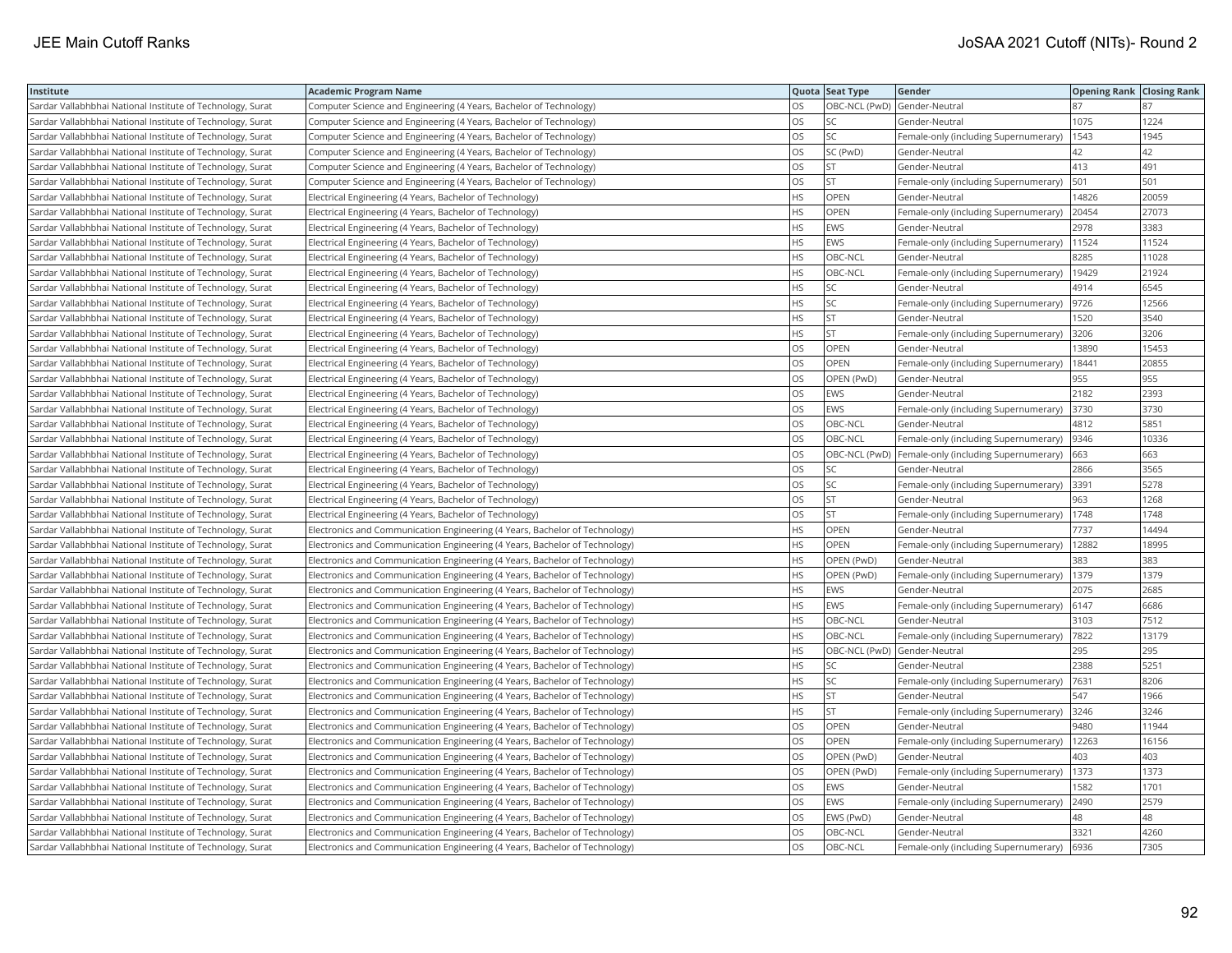| Institute                                                  | <b>Academic Program Name</b>                                                |           | Quota Seat Type | Gender                                | <b>Opening Rank Closing Rank</b> |       |
|------------------------------------------------------------|-----------------------------------------------------------------------------|-----------|-----------------|---------------------------------------|----------------------------------|-------|
| Sardar Vallabhbhai National Institute of Technology, Surat | Electronics and Communication Engineering (4 Years, Bachelor of Technology) | los       | OBC-NCL (PwD)   | Gender-Neutral                        | 197                              | 197   |
| Sardar Vallabhbhai National Institute of Technology, Surat | Electronics and Communication Engineering (4 Years, Bachelor of Technology) | los       | SC              | Gender-Neutral                        | 2105                             | 2728  |
| Sardar Vallabhbhai National Institute of Technology, Surat | Electronics and Communication Engineering (4 Years, Bachelor of Technology) | los       | SC              | Female-only (including Supernumerary) | 2971                             | 3840  |
| Sardar Vallabhbhai National Institute of Technology, Surat | Electronics and Communication Engineering (4 Years, Bachelor of Technology) | los       | <b>ST</b>       | Gender-Neutral                        | 827                              | 950   |
| Sardar Vallabhbhai National Institute of Technology, Surat | Electronics and Communication Engineering (4 Years, Bachelor of Technology) | los       | <b>ST</b>       | Female-only (including Supernumerary) | 844                              | 844   |
| Sardar Vallabhbhai National Institute of Technology, Surat | Mathematics (5 Years, Integrated Master of Science)                         | <b>HS</b> | OPEN            | Gender-Neutral                        | 20869                            | 52910 |
| Sardar Vallabhbhai National Institute of Technology, Surat | Mathematics (5 Years, Integrated Master of Science)                         | <b>HS</b> | EWS             | Gender-Neutral                        | 8902                             | 11695 |
| Sardar Vallabhbhai National Institute of Technology, Surat | Mathematics (5 Years, Integrated Master of Science)                         | <b>HS</b> | OBC-NCL         | Gender-Neutral                        | 20972                            | 40154 |
| Sardar Vallabhbhai National Institute of Technology, Surat | Mathematics (5 Years, Integrated Master of Science)                         | l hs      | SC              | Gender-Neutral                        | 13515                            | 21168 |
| Sardar Vallabhbhai National Institute of Technology, Surat | Mathematics (5 Years, Integrated Master of Science)                         | <b>HS</b> | <b>ST</b>       | Gender-Neutral                        | 4076                             | 7210  |
| Sardar Vallabhbhai National Institute of Technology, Surat | Mathematics (5 Years, Integrated Master of Science)                         | los       | OPEN            | Gender-Neutral                        | 19602                            | 37669 |
| Sardar Vallabhbhai National Institute of Technology, Surat | Mathematics (5 Years, Integrated Master of Science)                         | los       | OPEN (PwD)      | Gender-Neutral                        | 1823                             | 1823  |
| Sardar Vallabhbhai National Institute of Technology, Surat | Mathematics (5 Years, Integrated Master of Science)                         | los       | EWS             | Gender-Neutral                        | 6405                             | 6805  |
| Sardar Vallabhbhai National Institute of Technology, Surat | Mathematics (5 Years, Integrated Master of Science)                         | los       | OBC-NCL         | Gender-Neutral                        | 12312                            | 14814 |
| Sardar Vallabhbhai National Institute of Technology, Surat | Mathematics (5 Years, Integrated Master of Science)                         | los       | SC              | Gender-Neutral                        | 7113                             | 9150  |
| Sardar Vallabhbhai National Institute of Technology, Surat | Mathematics (5 Years, Integrated Master of Science)                         | los       | <b>ST</b>       | Gender-Neutral                        | 3443                             | 3722  |
| Sardar Vallabhbhai National Institute of Technology, Surat | Mechanical Engineering (4 Years, Bachelor of Technology)                    | <b>HS</b> | <b>OPEN</b>     | Gender-Neutral                        | 6715                             | 29491 |
| Sardar Vallabhbhai National Institute of Technology, Surat | Mechanical Engineering (4 Years, Bachelor of Technology)                    | HS.       | <b>OPEN</b>     | Female-only (including Supernumerary) | 33785                            | 42572 |
| Sardar Vallabhbhai National Institute of Technology, Surat | Mechanical Engineering (4 Years, Bachelor of Technology)                    | HS.       | OPEN (PwD)      | Gender-Neutral                        | 1709                             | 1709  |
| Sardar Vallabhbhai National Institute of Technology, Surat | Mechanical Engineering (4 Years, Bachelor of Technology)                    | <b>HS</b> | EWS             | Gender-Neutral                        | 4626                             | 5883  |
| Sardar Vallabhbhai National Institute of Technology, Surat | Mechanical Engineering (4 Years, Bachelor of Technology)                    | HS        | EWS             | Female-only (including Supernumerary) | 7075                             | 12222 |
| Sardar Vallabhbhai National Institute of Technology, Surat | Mechanical Engineering (4 Years, Bachelor of Technology)                    | <b>HS</b> | OBC-NCL         | Gender-Neutral                        | 8251                             | 15501 |
| Sardar Vallabhbhai National Institute of Technology, Surat | Mechanical Engineering (4 Years, Bachelor of Technology)                    | <b>HS</b> | OBC-NCL         | Female-only (including Supernumerary) | 16197                            | 34015 |
| Sardar Vallabhbhai National Institute of Technology, Surat | Mechanical Engineering (4 Years, Bachelor of Technology)                    | <b>HS</b> | SC              | Gender-Neutral                        | 5780                             | 9924  |
| Sardar Vallabhbhai National Institute of Technology, Surat | Mechanical Engineering (4 Years, Bachelor of Technology)                    | <b>HS</b> | SC              | Female-only (including Supernumerary) | 10894                            | 13350 |
| Sardar Vallabhbhai National Institute of Technology, Surat | Mechanical Engineering (4 Years, Bachelor of Technology)                    | HS.       | <b>ST</b>       | Gender-Neutral                        | 1988                             | 3891  |
| Sardar Vallabhbhai National Institute of Technology, Surat | Mechanical Engineering (4 Years, Bachelor of Technology)                    | <b>HS</b> | <b>ST</b>       | Female-only (including Supernumerary) | 2316                             | 2316  |
| Sardar Vallabhbhai National Institute of Technology, Surat | Mechanical Engineering (4 Years, Bachelor of Technology)                    | los       | OPEN            | Gender-Neutral                        | 16586                            | 22439 |
| Sardar Vallabhbhai National Institute of Technology, Surat | Mechanical Engineering (4 Years, Bachelor of Technology)                    | los       | <b>OPEN</b>     | Female-only (including Supernumerary) | 26020                            | 34014 |
| Sardar Vallabhbhai National Institute of Technology, Surat | Mechanical Engineering (4 Years, Bachelor of Technology)                    | los       | OPEN (PwD)      | Gender-Neutral                        | 518                              | 1074  |
| Sardar Vallabhbhai National Institute of Technology, Surat | Mechanical Engineering (4 Years, Bachelor of Technology)                    | los       | EWS             | Gender-Neutral                        | 3211                             | 3365  |
| Sardar Vallabhbhai National Institute of Technology, Surat | Mechanical Engineering (4 Years, Bachelor of Technology)                    | los       | EWS             | Female-only (including Supernumerary) | 6153                             | 6532  |
| Sardar Vallabhbhai National Institute of Technology, Surat | Mechanical Engineering (4 Years, Bachelor of Technology)                    | los       | OBC-NCL         | Gender-Neutral                        | 6592                             | 8289  |
| Sardar Vallabhbhai National Institute of Technology, Surat | Mechanical Engineering (4 Years, Bachelor of Technology)                    | los       | OBC-NCL         | Female-only (including Supernumerary) | 10782                            | 15835 |
| Sardar Vallabhbhai National Institute of Technology, Surat | Mechanical Engineering (4 Years, Bachelor of Technology)                    | los       | OBC-NCL (PwD)   | Gender-Neutral                        | 848                              | 848   |
| Sardar Vallabhbhai National Institute of Technology, Surat | Mechanical Engineering (4 Years, Bachelor of Technology)                    | los       | SC              | Gender-Neutral                        | 3419                             | 4962  |
| Sardar Vallabhbhai National Institute of Technology, Surat | Mechanical Engineering (4 Years, Bachelor of Technology)                    | los       | SC              | Female-only (including Supernumerary) | 6017                             | 6171  |
| Sardar Vallabhbhai National Institute of Technology, Surat | Mechanical Engineering (4 Years, Bachelor of Technology)                    | los       | <b>ST</b>       | Gender-Neutral                        | 1522                             | 1842  |
| Sardar Vallabhbhai National Institute of Technology, Surat | Mechanical Engineering (4 Years, Bachelor of Technology)                    | los       | <b>ST</b>       | Female-only (including Supernumerary) | 2737                             | 2835  |
| Sardar Vallabhbhai National Institute of Technology, Surat | Physics (5 Years, Integrated Master of Science)                             | HS.       | OPEN            | Gender-Neutral                        | 9403                             | 49803 |
| Sardar Vallabhbhai National Institute of Technology, Surat | Physics (5 Years, Integrated Master of Science)                             | HS        | EWS             | Gender-Neutral                        | 9269                             | 12206 |
| Sardar Vallabhbhai National Institute of Technology, Surat | Physics (5 Years, Integrated Master of Science)                             | <b>HS</b> | OBC-NCL         | Gender-Neutral                        | 20148                            | 46594 |
| Sardar Vallabhbhai National Institute of Technology, Surat | Physics (5 Years, Integrated Master of Science)                             | HS        | SC              | Gender-Neutral                        | 12421                            | 20987 |
| Sardar Vallabhbhai National Institute of Technology, Surat | Physics (5 Years, Integrated Master of Science)                             | <b>HS</b> | <b>ST</b>       | Gender-Neutral                        | 4594                             | 5353  |
| Sardar Vallabhbhai National Institute of Technology, Surat | Physics (5 Years, Integrated Master of Science)                             | <b>OS</b> | <b>OPEN</b>     | Gender-Neutral                        | 18962                            | 38688 |
| Sardar Vallabhbhai National Institute of Technology, Surat | Physics (5 Years, Integrated Master of Science)                             | los       | EWS             | Gender-Neutral                        | 5952                             | 7164  |
| Sardar Vallabhbhai National Institute of Technology, Surat | Physics (5 Years, Integrated Master of Science)                             | los       | OBC-NCL         | Gender-Neutral                        | 10735                            | 14384 |
| Sardar Vallabhbhai National Institute of Technology, Surat | Physics (5 Years, Integrated Master of Science)                             | los       | SC              | Gender-Neutral                        | 5690                             | 8692  |
| Sardar Vallabhbhai National Institute of Technology, Surat | Physics (5 Years, Integrated Master of Science)                             | los       | <b>ST</b>       | Gender-Neutral                        | 2826                             | 3363  |
| Visvesvaraya National Institute of Technology, Nagpur      | Architecture (5 Years, Bachelor of Architecture)                            | l HS      | <b>OPEN</b>     | Gender-Neutral                        | 195                              | 713   |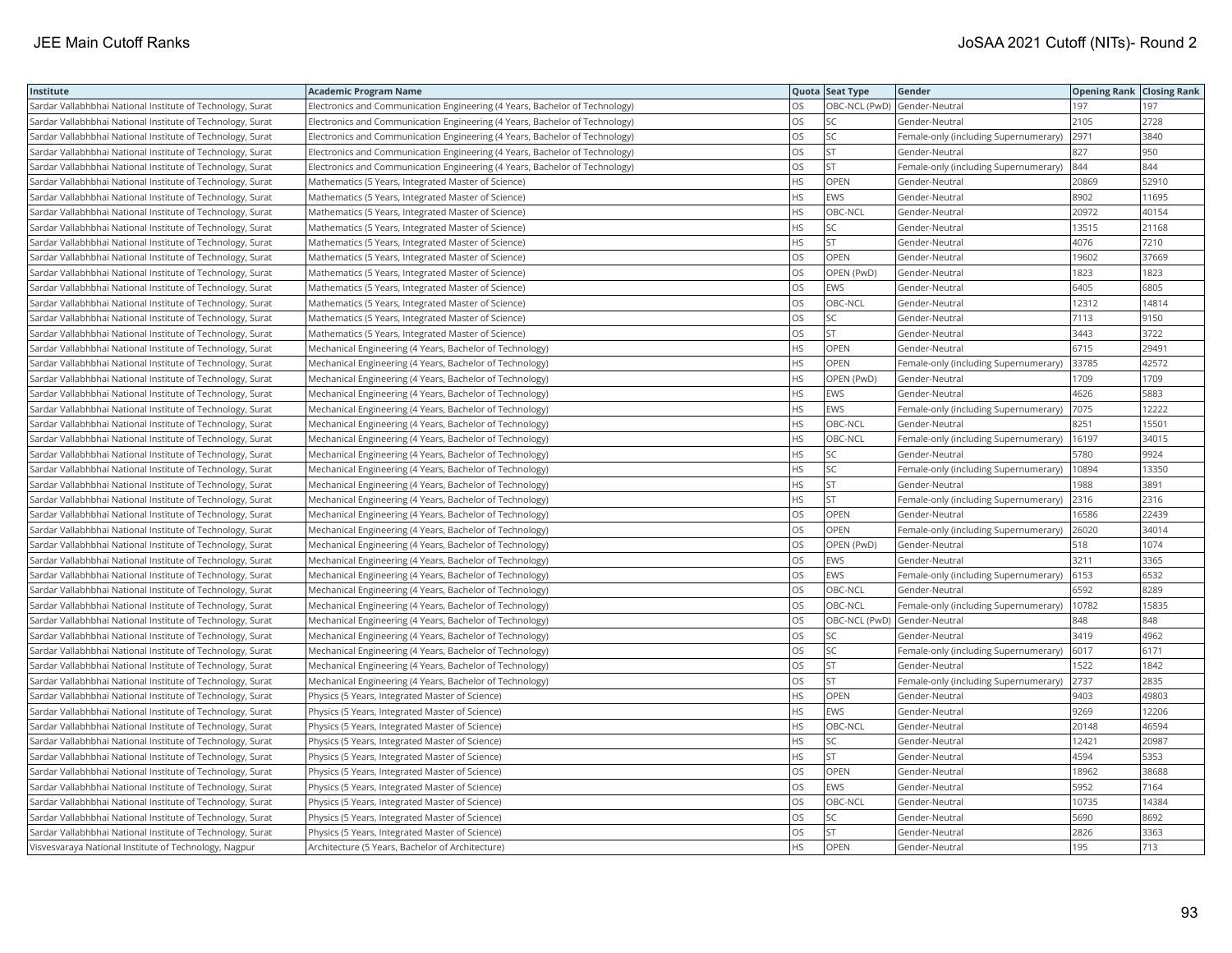| Institute                                             | <b>Academic Program Name</b>                           |           | Quota Seat Type | Gender                                        | <b>Opening Rank   Closing Rank</b> |       |
|-------------------------------------------------------|--------------------------------------------------------|-----------|-----------------|-----------------------------------------------|------------------------------------|-------|
| Visvesvaraya National Institute of Technology, Nagpur | Architecture (5 Years, Bachelor of Architecture)       | <b>HS</b> | <b>OPEN</b>     | Female-only (including Supernumerary)         | 141                                | 167   |
| Visvesvaraya National Institute of Technology, Nagpur | Architecture (5 Years, Bachelor of Architecture)       | НS        | OPEN (PwD)      | Gender-Neutral                                | 23                                 | 23    |
| Visvesvaraya National Institute of Technology, Nagpur | Architecture (5 Years, Bachelor of Architecture)       | <b>HS</b> | EWS             | Gender-Neutral                                | 74                                 | 136   |
| Visvesvaraya National Institute of Technology, Nagpur | Architecture (5 Years, Bachelor of Architecture)       | <b>HS</b> | EWS             | Female-only (including Supernumerary)         | 108                                | 108   |
| Visvesvaraya National Institute of Technology, Nagpur | Architecture (5 Years, Bachelor of Architecture)       | I HS      | OBC-NCL         | Gender-Neutral                                | 204                                | 389   |
| Visvesvaraya National Institute of Technology, Nagpur | Architecture (5 Years, Bachelor of Architecture)       | <b>HS</b> | OBC-NCL         | Female-only (including Supernumerary)         | 187                                | 202   |
| Visvesvaraya National Institute of Technology, Nagpur | Architecture (5 Years, Bachelor of Architecture)       | <b>HS</b> | OBC-NCL (PwD)   | Gender-Neutral                                | 50                                 | 50    |
| Visvesvaraya National Institute of Technology, Nagpur | Architecture (5 Years, Bachelor of Architecture)       | <b>HS</b> | <b>SC</b>       | Gender-Neutral                                | 117                                | 231   |
| Visvesvaraya National Institute of Technology, Nagpur | Architecture (5 Years, Bachelor of Architecture)       | I HS      | SC              | Female-only (including Supernumerary)         | 60                                 | 78    |
| Visvesvaraya National Institute of Technology, Nagpur | Architecture (5 Years, Bachelor of Architecture)       | <b>HS</b> | <b>ST</b>       | Gender-Neutral                                | 79                                 | 138   |
| Visvesvaraya National Institute of Technology, Nagpur | Architecture (5 Years, Bachelor of Architecture)       | los       | OPEN            | Gender-Neutral                                | 666                                | 999   |
| Visvesvaraya National Institute of Technology, Nagpur | Architecture (5 Years, Bachelor of Architecture)       | los       | OPEN            | Female-only (including Supernumerary)         | 551                                | 709   |
| Visvesvaraya National Institute of Technology, Nagpur | Architecture (5 Years, Bachelor of Architecture)       | los       | EWS             | Gender-Neutral                                | 262                                | 272   |
| Visvesvaraya National Institute of Technology, Nagpur | Architecture (5 Years, Bachelor of Architecture)       | los       | EWS             | Female-only (including Supernumerary) 224     |                                    | 224   |
| Visvesvaraya National Institute of Technology, Nagpur | Architecture (5 Years, Bachelor of Architecture)       | los       | OBC-NCL         | Gender-Neutral                                | 422                                | 489   |
| Visvesvaraya National Institute of Technology, Nagpur | Architecture (5 Years, Bachelor of Architecture)       | los       | OBC-NCL         | Female-only (including Supernumerary)         | 375                                | 385   |
| Visvesvaraya National Institute of Technology, Nagpur | Architecture (5 Years, Bachelor of Architecture)       | <b>OS</b> | SC              | Gender-Neutral                                | 159                                | 229   |
| Visvesvaraya National Institute of Technology, Nagpur | Architecture (5 Years, Bachelor of Architecture)       | los       | SC              | Female-only (including Supernumerary)         | 187                                | 214   |
| Visvesvaraya National Institute of Technology, Nagpur | Architecture (5 Years, Bachelor of Architecture)       | los       | <b>ST</b>       | Gender-Neutral                                | 68                                 | 92    |
| Visvesvaraya National Institute of Technology, Nagpur | Chemical Engineering (4 Years, Bachelor of Technology) | HS.       | OPEN            | Gender-Neutral                                | 16720                              | 23614 |
| Visvesvaraya National Institute of Technology, Nagpur | Chemical Engineering (4 Years, Bachelor of Technology) | <b>HS</b> | <b>OPEN</b>     | Female-only (including Supernumerary)         | 26422                              | 34616 |
| Visvesvaraya National Institute of Technology, Nagpur | Chemical Engineering (4 Years, Bachelor of Technology) | <b>HS</b> | OPEN (PwD)      | Gender-Neutral                                | 645                                | 645   |
| Visvesvaraya National Institute of Technology, Nagpur | Chemical Engineering (4 Years, Bachelor of Technology) | <b>HS</b> | EWS             | Gender-Neutral                                | 3709                               | 4241  |
| Visvesvaraya National Institute of Technology, Nagpur | Chemical Engineering (4 Years, Bachelor of Technology) | HS.       | EWS             | Female-only (including Supernumerary)         | 7399                               | 7399  |
| Visvesvaraya National Institute of Technology, Nagpur | Chemical Engineering (4 Years, Bachelor of Technology) | <b>HS</b> | OBC-NCL         | Gender-Neutral                                | 6568                               | 9067  |
| Visvesvaraya National Institute of Technology, Nagpur | Chemical Engineering (4 Years, Bachelor of Technology) | l HS      | OBC-NCL         | Female-only (including Supernumerary)         | 11912                              | 13109 |
| Visvesvaraya National Institute of Technology, Nagpur | Chemical Engineering (4 Years, Bachelor of Technology) | HS.       | SC              | Gender-Neutral                                | 3404                               | 4980  |
| Visvesvaraya National Institute of Technology, Nagpur | Chemical Engineering (4 Years, Bachelor of Technology) | HS.       | SC              | Female-only (including Supernumerary) 3185    |                                    | 3185  |
| Visvesvaraya National Institute of Technology, Nagpur | Chemical Engineering (4 Years, Bachelor of Technology) | <b>HS</b> | <b>ST</b>       | Gender-Neutral                                | 2186                               | 3289  |
| Visvesvaraya National Institute of Technology, Nagpur | Chemical Engineering (4 Years, Bachelor of Technology) | HS        | <b>ST</b>       | Female-only (including Supernumerary)         | 2490                               | 2490  |
| Visvesvaraya National Institute of Technology, Nagpur | Chemical Engineering (4 Years, Bachelor of Technology) | los       | OPEN            | Gender-Neutral                                | 20239                              | 26479 |
| Visvesvaraya National Institute of Technology, Nagpur | Chemical Engineering (4 Years, Bachelor of Technology) | <b>OS</b> | <b>OPEN</b>     | Female-only (including Supernumerary)         | 27931                              | 32576 |
| Visvesvaraya National Institute of Technology, Nagpur | Chemical Engineering (4 Years, Bachelor of Technology) | los       | OPEN (PwD)      | Gender-Neutral                                | 1324                               | 1324  |
| Visvesvaraya National Institute of Technology, Nagpur | Chemical Engineering (4 Years, Bachelor of Technology) | los       | EWS             | Gender-Neutral                                | 3919                               | 4030  |
| Visvesvaraya National Institute of Technology, Nagpur | Chemical Engineering (4 Years, Bachelor of Technology) | los       | EWS             | Female-only (including Supernumerary)         | 6334                               | 6334  |
| Visvesvaraya National Institute of Technology, Nagpur | Chemical Engineering (4 Years, Bachelor of Technology) | los       | OBC-NCL         | Gender-Neutral                                | 7188                               | 9183  |
| Visvesvaraya National Institute of Technology, Nagpur | Chemical Engineering (4 Years, Bachelor of Technology) | los       | OBC-NCL         | Female-only (including Supernumerary)         | 12706                              | 13164 |
| Visvesvaraya National Institute of Technology, Nagpur | Chemical Engineering (4 Years, Bachelor of Technology) | los       | SC              | Gender-Neutral                                | 4942                               | 5309  |
| Visvesvaraya National Institute of Technology, Nagpur | Chemical Engineering (4 Years, Bachelor of Technology) | los       | SC              | Female-only (including Supernumerary)         | 5093                               | 6087  |
| Visvesvaraya National Institute of Technology, Nagpur | Chemical Engineering (4 Years, Bachelor of Technology) | los       | <b>ST</b>       | Gender-Neutral                                | 1670                               | 1856  |
| Visvesvaraya National Institute of Technology, Nagpur | Chemical Engineering (4 Years, Bachelor of Technology) | los       | <b>ST</b>       | Female-only (including Supernumerary)         | 1717                               | 1717  |
| Visvesvaraya National Institute of Technology, Nagpur | Civil Engineering (4 Years, Bachelor of Technology)    | HS.       | OPEN            | Gender-Neutral                                | 19965                              | 29547 |
| Visvesvaraya National Institute of Technology, Nagpur | Civil Engineering (4 Years, Bachelor of Technology)    | HS.       | OPEN            | Female-only (including Supernumerary)   12848 |                                    | 32733 |
| Visvesvaraya National Institute of Technology, Nagpur | Civil Engineering (4 Years, Bachelor of Technology)    | HS.       | OPEN (PwD)      | Gender-Neutral                                | 929                                | 929   |
| Visvesvaraya National Institute of Technology, Nagpur | Civil Engineering (4 Years, Bachelor of Technology)    | <b>HS</b> | EWS             | Gender-Neutral                                | 4432                               | 5422  |
| Visvesvaraya National Institute of Technology, Nagpur | Civil Engineering (4 Years, Bachelor of Technology)    | <b>HS</b> | EWS             | Female-only (including Supernumerary)         | 7427                               | 7427  |
| Visvesvaraya National Institute of Technology, Nagpur | Civil Engineering (4 Years, Bachelor of Technology)    | HS        | OBC-NCL         | Gender-Neutral                                | 7474                               | 9940  |
| Visvesvaraya National Institute of Technology, Nagpur | Civil Engineering (4 Years, Bachelor of Technology)    | <b>HS</b> | OBC-NCL         | Female-only (including Supernumerary)         | 12883                              | 15957 |
| Visvesvaraya National Institute of Technology, Nagpur | Civil Engineering (4 Years, Bachelor of Technology)    | <b>HS</b> | OBC-NCL (PwD)   | Gender-Neutral                                | 801                                | 801   |
| Visvesvaraya National Institute of Technology, Nagpur | Civil Engineering (4 Years, Bachelor of Technology)    | <b>HS</b> | <b>SC</b>       | Gender-Neutral                                | 1710                               | 5177  |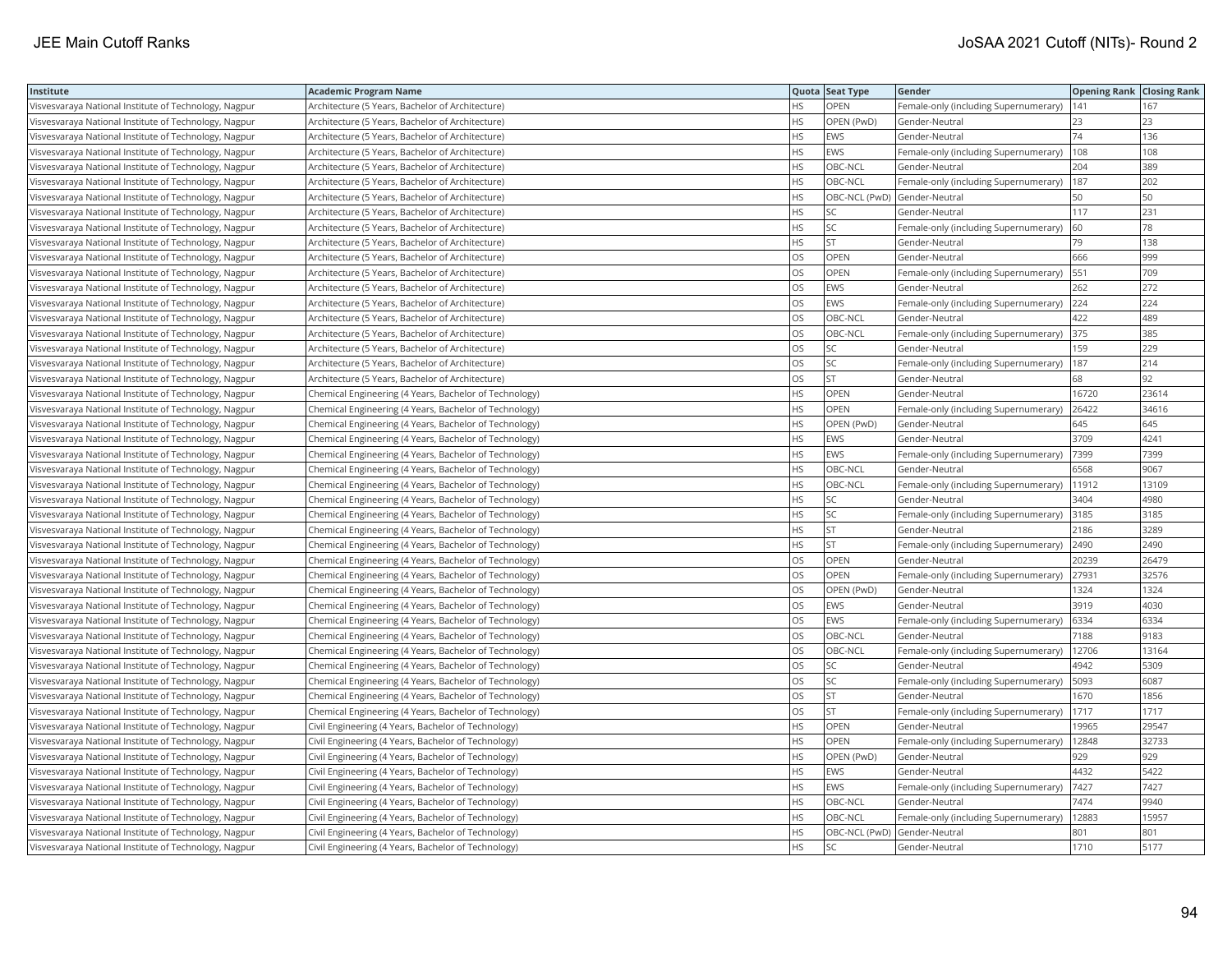| Institute                                             | <b>Academic Program Name</b>                                             |           | Quota Seat Type | Gender                                | <b>Opening Rank Closing Rank</b> |       |
|-------------------------------------------------------|--------------------------------------------------------------------------|-----------|-----------------|---------------------------------------|----------------------------------|-------|
| Visvesvaraya National Institute of Technology, Nagpur | Civil Engineering (4 Years, Bachelor of Technology)                      | <b>HS</b> | SC              | Female-only (including Supernumerary) | 4550                             | 4550  |
| Visvesvaraya National Institute of Technology, Nagpur | Civil Engineering (4 Years, Bachelor of Technology)                      | <b>HS</b> | SC (PwD)        | Gender-Neutral                        | 113                              | 113   |
| Visvesvaraya National Institute of Technology, Nagpur | Civil Engineering (4 Years, Bachelor of Technology)                      | <b>HS</b> | <b>ST</b>       | Gender-Neutral                        | 1334                             | 3448  |
| Visvesvaraya National Institute of Technology, Nagpur | Civil Engineering (4 Years, Bachelor of Technology)                      | <b>HS</b> | <b>ST</b>       | Female-only (including Supernumerary) | 2839                             | 2839  |
| Visvesvaraya National Institute of Technology, Nagpur | Civil Engineering (4 Years, Bachelor of Technology)                      | los       | <b>OPEN</b>     | Gender-Neutral                        | 15564                            | 28080 |
| Visvesvaraya National Institute of Technology, Nagpur | Civil Engineering (4 Years, Bachelor of Technology)                      | los       | OPEN            | Female-only (including Supernumerary) | 33799                            | 35492 |
| Visvesvaraya National Institute of Technology, Nagpur | Civil Engineering (4 Years, Bachelor of Technology)                      | los       | OPEN (PwD)      | Gender-Neutral                        | 1117                             | 1117  |
| Visvesvaraya National Institute of Technology, Nagpur | Civil Engineering (4 Years, Bachelor of Technology)                      | los       | EWS             | Gender-Neutral                        | 4197                             | 4368  |
| Visvesvaraya National Institute of Technology, Nagpur | Civil Engineering (4 Years, Bachelor of Technology)                      | los       | EWS             | Female-only (including Supernumerary) | 6352                             | 6352  |
| Visvesvaraya National Institute of Technology, Nagpur | Civil Engineering (4 Years, Bachelor of Technology)                      | los       | EWS (PwD)       | Gender-Neutral                        | 209                              | 209   |
| Visvesvaraya National Institute of Technology, Nagpur | Civil Engineering (4 Years, Bachelor of Technology)                      | los       | OBC-NCL         | Gender-Neutral                        | 7283                             | 8864  |
| Visvesvaraya National Institute of Technology, Nagpur | Civil Engineering (4 Years, Bachelor of Technology)                      | los       | OBC-NCL         | Female-only (including Supernumerary) | 12548                            | 14284 |
| Visvesvaraya National Institute of Technology, Nagpur | Civil Engineering (4 Years, Bachelor of Technology)                      | los       | OBC-NCL (PwD)   | Gender-Neutral                        | 462                              | 462   |
| Visvesvaraya National Institute of Technology, Nagpur | Civil Engineering (4 Years, Bachelor of Technology)                      | los       | SC              | Gender-Neutral                        | 3885                             | 4896  |
| Visvesvaraya National Institute of Technology, Nagpur | Civil Engineering (4 Years, Bachelor of Technology)                      | <b>OS</b> | SC              | Female-only (including Supernumerary) | 4570                             | 4570  |
| Visvesvaraya National Institute of Technology, Nagpur | Civil Engineering (4 Years, Bachelor of Technology)                      | los       | <b>ST</b>       | Gender-Neutral                        | 619                              | 1181  |
| Visvesvaraya National Institute of Technology, Nagpur | Civil Engineering (4 Years, Bachelor of Technology)                      | <b>OS</b> | <b>ST</b>       | Female-only (including Supernumerary) | 1152                             | 1152  |
| Visvesvaraya National Institute of Technology, Nagpur | Computer Science and Engineering (4 Years, Bachelor of Technology)       | HS.       | <b>OPEN</b>     | Gender-Neutral                        | 1693                             | 5430  |
| Visvesvaraya National Institute of Technology, Nagpur | Computer Science and Engineering (4 Years, Bachelor of Technology)       | HS.       | OPEN            | Female-only (including Supernumerary) | 6122                             | 8874  |
| Visvesvaraya National Institute of Technology, Nagpur | Computer Science and Engineering (4 Years, Bachelor of Technology)       | <b>HS</b> | OPEN (PwD)      | Gender-Neutral                        | 162                              | 162   |
| Visvesvaraya National Institute of Technology, Nagpur | Computer Science and Engineering (4 Years, Bachelor of Technology)       | <b>HS</b> | EWS             | Gender-Neutral                        | 666                              | 965   |
| Visvesvaraya National Institute of Technology, Nagpur | Computer Science and Engineering (4 Years, Bachelor of Technology)       | HS.       | EWS             | Female-only (including Supernumerary) | 2285                             | 2285  |
| Visvesvaraya National Institute of Technology, Nagpur | Computer Science and Engineering (4 Years, Bachelor of Technology)       | <b>HS</b> | OBC-NCL         | Gender-Neutral                        | 1319                             | 2019  |
| Visvesvaraya National Institute of Technology, Nagpur | Computer Science and Engineering (4 Years, Bachelor of Technology)       | HS        | OBC-NCL         | Female-only (including Supernumerary) | 2237                             | 3138  |
| Visvesvaraya National Institute of Technology, Nagpur | Computer Science and Engineering (4 Years, Bachelor of Technology)       | HS.       | OBC-NCL (PwD)   | Gender-Neutral                        | 59                               | 59    |
| Visvesvaraya National Institute of Technology, Nagpur | Computer Science and Engineering (4 Years, Bachelor of Technology)       | HS.       | SC              | Gender-Neutral                        | 575                              | 921   |
| Visvesvaraya National Institute of Technology, Nagpur | Computer Science and Engineering (4 Years, Bachelor of Technology)       | <b>HS</b> | SC              | Female-only (including Supernumerary) | 841                              | 1478  |
| Visvesvaraya National Institute of Technology, Nagpur | Computer Science and Engineering (4 Years, Bachelor of Technology)       | HS        | <b>ST</b>       | Gender-Neutral                        | 135                              | 442   |
| Visvesvaraya National Institute of Technology, Nagpur | Computer Science and Engineering (4 Years, Bachelor of Technology)       | <b>HS</b> | <b>ST</b>       | Female-only (including Supernumerary) | 1006                             | 1006  |
| Visvesvaraya National Institute of Technology, Nagpur | Computer Science and Engineering (4 Years, Bachelor of Technology)       | <b>OS</b> | <b>OPEN</b>     | Gender-Neutral                        | 2477                             | 3659  |
| Visvesvaraya National Institute of Technology, Nagpur | Computer Science and Engineering (4 Years, Bachelor of Technology)       | los       | OPEN            | Female-only (including Supernumerary) | 5914                             | 7866  |
| Visvesvaraya National Institute of Technology, Nagpur | Computer Science and Engineering (4 Years, Bachelor of Technology)       | los       | OPEN (PwD)      | Gender-Neutral                        | 122                              | 122   |
| Visvesvaraya National Institute of Technology, Nagpur | Computer Science and Engineering (4 Years, Bachelor of Technology)       | los       | EWS             | Gender-Neutral                        | 431                              | 505   |
| Visvesvaraya National Institute of Technology, Nagpur | Computer Science and Engineering (4 Years, Bachelor of Technology)       | los       | EWS             | Female-only (including Supernumerary) | 1185                             | 1185  |
| Visvesvaraya National Institute of Technology, Nagpur | Computer Science and Engineering (4 Years, Bachelor of Technology)       | los       | EWS (PwD)       | Gender-Neutral                        | 20                               | 20    |
| Visvesvaraya National Institute of Technology, Nagpur | Computer Science and Engineering (4 Years, Bachelor of Technology)       | los       | OBC-NCL         | Gender-Neutral                        | 844                              | 1595  |
| Visvesvaraya National Institute of Technology, Nagpur | Computer Science and Engineering (4 Years, Bachelor of Technology)       | los       | OBC-NCL         | Female-only (including Supernumerary) | 2842                             | 3054  |
| Visvesvaraya National Institute of Technology, Nagpur | Computer Science and Engineering (4 Years, Bachelor of Technology)       | los       | SC              | Gender-Neutral                        | 624                              | 1090  |
| Visvesvaraya National Institute of Technology, Nagpur | Computer Science and Engineering (4 Years, Bachelor of Technology)       | los       | SC              | Female-only (including Supernumerary) | 1350                             | 1350  |
| Visvesvaraya National Institute of Technology, Nagpur | Computer Science and Engineering (4 Years, Bachelor of Technology)       | los       | SC (PwD)        | Gender-Neutral                        | 29                               | 29    |
| Visvesvaraya National Institute of Technology, Nagpur | Computer Science and Engineering (4 Years, Bachelor of Technology)       | los       | <b>ST</b>       | Gender-Neutral                        | 218                              | 297   |
| Visvesvaraya National Institute of Technology, Nagpur | Computer Science and Engineering (4 Years, Bachelor of Technology)       | los       | <b>ST</b>       | Female-only (including Supernumerary) | 481                              | 481   |
| Visvesvaraya National Institute of Technology, Nagpur | Electrical and Electronics Engineering (4 Years, Bachelor of Technology) | HS        | OPEN            | Gender-Neutral                        | 9262                             | 12805 |
| Visvesvaraya National Institute of Technology, Nagpur | Electrical and Electronics Engineering (4 Years, Bachelor of Technology) | <b>HS</b> | <b>OPEN</b>     | Female-only (including Supernumerary) | 16260                            | 19477 |
| Visvesvaraya National Institute of Technology, Nagpur | Electrical and Electronics Engineering (4 Years, Bachelor of Technology) | HS        | OPEN (PwD)      | Gender-Neutral                        | 373                              | 373   |
| Visvesvaraya National Institute of Technology, Nagpur | Electrical and Electronics Engineering (4 Years, Bachelor of Technology) | <b>HS</b> | EWS             | Gender-Neutral                        | 2290                             | 2367  |
| Visvesvaraya National Institute of Technology, Nagpur | Electrical and Electronics Engineering (4 Years, Bachelor of Technology) | HS        | EWS             | Female-only (including Supernumerary) | 3524                             | 4551  |
| Visvesvaraya National Institute of Technology, Nagpur | Electrical and Electronics Engineering (4 Years, Bachelor of Technology) | HS.       | EWS (PwD)       | Gender-Neutral                        | 184                              | 184   |
| Visvesvaraya National Institute of Technology, Nagpur | Electrical and Electronics Engineering (4 Years, Bachelor of Technology) | HS        | OBC-NCL         | Gender-Neutral                        | 4258                             | 5695  |
| Visvesvaraya National Institute of Technology, Nagpur | Electrical and Electronics Engineering (4 Years, Bachelor of Technology) | l HS      | OBC-NCL         | Female-only (including Supernumerary) | 8024                             | 9741  |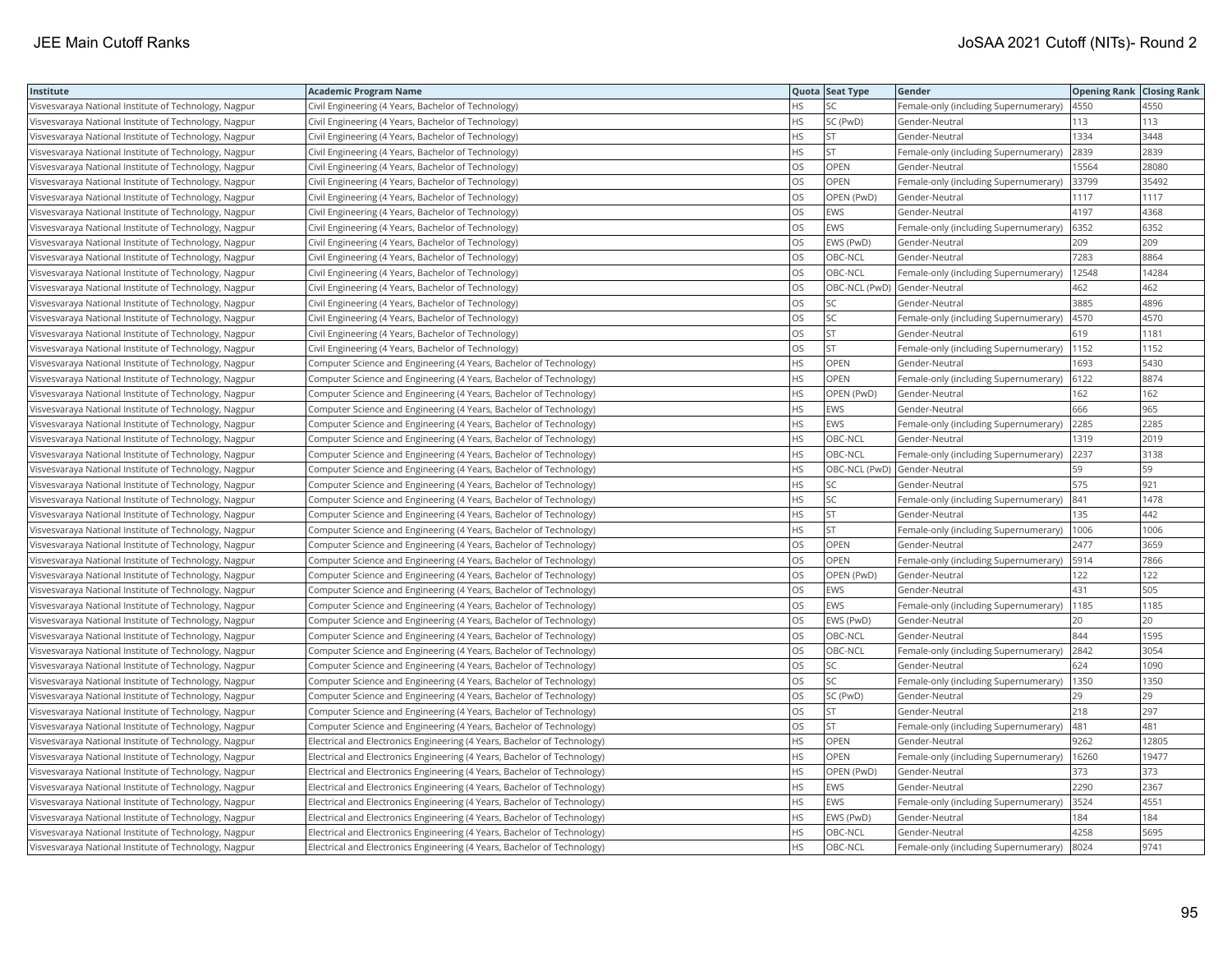| Institute                                             | <b>Academic Program Name</b>                                                |           | Quota Seat Type | Gender                                     | <b>Opening Rank Closing Rank</b> |       |
|-------------------------------------------------------|-----------------------------------------------------------------------------|-----------|-----------------|--------------------------------------------|----------------------------------|-------|
| Visvesvaraya National Institute of Technology, Nagpur | Electrical and Electronics Engineering (4 Years, Bachelor of Technology)    | <b>HS</b> | OBC-NCL (PwD)   | Gender-Neutral                             | 148                              | 148   |
| Visvesvaraya National Institute of Technology, Nagpur | Electrical and Electronics Engineering (4 Years, Bachelor of Technology)    | <b>HS</b> | SC              | Gender-Neutral                             | 1836                             | 2973  |
| Visvesvaraya National Institute of Technology, Nagpur | Electrical and Electronics Engineering (4 Years, Bachelor of Technology)    | <b>HS</b> | SC              | Female-only (including Supernumerary)      | 3476                             | 4357  |
| Visvesvaraya National Institute of Technology, Nagpur | Electrical and Electronics Engineering (4 Years, Bachelor of Technology)    | <b>HS</b> | ST              | Gender-Neutral                             | 1433                             | 2019  |
| Visvesvaraya National Institute of Technology, Nagpur | Electrical and Electronics Engineering (4 Years, Bachelor of Technology)    | <b>HS</b> | <b>ST</b>       | Female-only (including Supernumerary)      | 2398                             | 2398  |
| Visvesvaraya National Institute of Technology, Nagpur | Electrical and Electronics Engineering (4 Years, Bachelor of Technology)    | los       | <b>OPEN</b>     | Gender-Neutral                             | 12226                            | 13751 |
| Visvesvaraya National Institute of Technology, Nagpur | Electrical and Electronics Engineering (4 Years, Bachelor of Technology)    | los       | OPEN            | Female-only (including Supernumerary)      | 15848                            | 21093 |
| Visvesvaraya National Institute of Technology, Nagpur | Electrical and Electronics Engineering (4 Years, Bachelor of Technology)    | los       | OPEN (PwD)      | Gender-Neutral                             | 658                              | 658   |
| Visvesvaraya National Institute of Technology, Nagpur | Electrical and Electronics Engineering (4 Years, Bachelor of Technology)    | los       | EWS             | Gender-Neutral                             | 1878                             | 1896  |
| Visvesvaraya National Institute of Technology, Nagpur | Electrical and Electronics Engineering (4 Years, Bachelor of Technology)    | los       | EWS             | Female-only (including Supernumerary)      | 3375                             | 3375  |
| Visvesvaraya National Institute of Technology, Nagpur | Electrical and Electronics Engineering (4 Years, Bachelor of Technology)    | los       | EWS (PwD)       | Gender-Neutral                             | 165                              | 165   |
| Visvesvaraya National Institute of Technology, Nagpur | Electrical and Electronics Engineering (4 Years, Bachelor of Technology)    | los       | OBC-NCL         | Gender-Neutral                             | 3665                             | 5035  |
| Visvesvaraya National Institute of Technology, Nagpur | Electrical and Electronics Engineering (4 Years, Bachelor of Technology)    | los       | OBC-NCL         | Female-only (including Supernumerary)      | 5685                             | 9289  |
| Visvesvaraya National Institute of Technology, Nagpur | Electrical and Electronics Engineering (4 Years, Bachelor of Technology)    | los       | SC              | Gender-Neutral                             | 1913                             | 3059  |
| Visvesvaraya National Institute of Technology, Nagpur | Electrical and Electronics Engineering (4 Years, Bachelor of Technology)    | <b>OS</b> | SC              | Female-only (including Supernumerary)      | 3384                             | 3384  |
| Visvesvaraya National Institute of Technology, Nagpur | Electrical and Electronics Engineering (4 Years, Bachelor of Technology)    | los       | <b>ST</b>       | Gender-Neutral                             | 925                              | 1188  |
| Visvesvaraya National Institute of Technology, Nagpur | Electrical and Electronics Engineering (4 Years, Bachelor of Technology)    | <b>OS</b> | <b>ST</b>       | Female-only (including Supernumerary)      | 1298                             | 1298  |
| Visvesvaraya National Institute of Technology, Nagpur | Electronics and Communication Engineering (4 Years, Bachelor of Technology) | <b>HS</b> | <b>OPEN</b>     | Gender-Neutral                             | 6774                             | 10112 |
| Visvesvaraya National Institute of Technology, Nagpur | Electronics and Communication Engineering (4 Years, Bachelor of Technology) | <b>HS</b> | <b>OPEN</b>     | Female-only (including Supernumerary)      | 10214                            | 15611 |
| Visvesvaraya National Institute of Technology, Nagpur | Electronics and Communication Engineering (4 Years, Bachelor of Technology) | <b>HS</b> | OPEN (PwD)      | Gender-Neutral                             | 198                              | 198   |
| Visvesvaraya National Institute of Technology, Nagpur | Electronics and Communication Engineering (4 Years, Bachelor of Technology) | HS.       | EWS             | Gender-Neutral                             | 1359                             | 1698  |
| Visvesvaraya National Institute of Technology, Nagpur | Electronics and Communication Engineering (4 Years, Bachelor of Technology) | l HS      | EWS             | Female-only (including Supernumerary)      | 2660                             | 2660  |
| Visvesvaraya National Institute of Technology, Nagpur | Electronics and Communication Engineering (4 Years, Bachelor of Technology) | l HS      | OBC-NCL         | Gender-Neutral                             | 2414                             | 3971  |
| Visvesvaraya National Institute of Technology, Nagpur | Electronics and Communication Engineering (4 Years, Bachelor of Technology) | HS        | OBC-NCL         | Female-only (including Supernumerary)      | 4342                             | 5555  |
| Visvesvaraya National Institute of Technology, Nagpur | Electronics and Communication Engineering (4 Years, Bachelor of Technology) | HS.       | SC              | Gender-Neutral                             | 1234                             | 1952  |
| Visvesvaraya National Institute of Technology, Nagpur | Electronics and Communication Engineering (4 Years, Bachelor of Technology) | HS.       | SC              | Female-only (including Supernumerary) 2050 |                                  | 2050  |
| Visvesvaraya National Institute of Technology, Nagpur | Electronics and Communication Engineering (4 Years, Bachelor of Technology) | <b>HS</b> | SC (PwD)        | Gender-Neutral                             | 52                               | 52    |
| Visvesvaraya National Institute of Technology, Nagpur | Electronics and Communication Engineering (4 Years, Bachelor of Technology) | HS        | <b>ST</b>       | Gender-Neutral                             | 627                              | 861   |
| Visvesvaraya National Institute of Technology, Nagpur | Electronics and Communication Engineering (4 Years, Bachelor of Technology) | HS.       | <b>ST</b>       | Female-only (including Supernumerary)      | 1579                             | 1579  |
| Visvesvaraya National Institute of Technology, Nagpur | Electronics and Communication Engineering (4 Years, Bachelor of Technology) | <b>OS</b> | OPEN            | Gender-Neutral                             | 6262                             | 9519  |
| Visvesvaraya National Institute of Technology, Nagpur | Electronics and Communication Engineering (4 Years, Bachelor of Technology) | los       | OPEN            | Female-only (including Supernumerary)      | 10623                            | 11386 |
| Visvesvaraya National Institute of Technology, Nagpur | Electronics and Communication Engineering (4 Years, Bachelor of Technology) | los       | OPEN (PwD)      | Gender-Neutral                             | 261                              | 261   |
| Visvesvaraya National Institute of Technology, Nagpur | Electronics and Communication Engineering (4 Years, Bachelor of Technology) | los       | EWS             | Gender-Neutral                             | 1230                             | 1276  |
| Visvesvaraya National Institute of Technology, Nagpur | Electronics and Communication Engineering (4 Years, Bachelor of Technology) | los       | EWS             | Female-only (including Supernumerary)      | 1676                             | 1789  |
| Visvesvaraya National Institute of Technology, Nagpur | Electronics and Communication Engineering (4 Years, Bachelor of Technology) | los       | OBC-NCL         | Gender-Neutral                             | 2844                             | 3392  |
| Visvesvaraya National Institute of Technology, Nagpur | Electronics and Communication Engineering (4 Years, Bachelor of Technology) | los       | OBC-NCL         | Female-only (including Supernumerary)      | 5038                             | 5384  |
| Visvesvaraya National Institute of Technology, Nagpur | Electronics and Communication Engineering (4 Years, Bachelor of Technology) | los       | OBC-NCL (PwD)   | Gender-Neutral                             | 178                              | 178   |
| Visvesvaraya National Institute of Technology, Nagpur | Electronics and Communication Engineering (4 Years, Bachelor of Technology) | los       | SC              | Gender-Neutral                             | 1821                             | 2179  |
| Visvesvaraya National Institute of Technology, Nagpur | Electronics and Communication Engineering (4 Years, Bachelor of Technology) | los       | SC              | Female-only (including Supernumerary)      | 2358                             | 2901  |
| Visvesvaraya National Institute of Technology, Nagpur | Electronics and Communication Engineering (4 Years, Bachelor of Technology) | los       | <b>ST</b>       | Gender-Neutral                             | 596                              | 608   |
| Visvesvaraya National Institute of Technology, Nagpur | Electronics and Communication Engineering (4 Years, Bachelor of Technology) | los       | <b>ST</b>       | Female-only (including Supernumerary)      | 767                              | 767   |
| Visvesvaraya National Institute of Technology, Nagpur | Electronics and Communication Engineering (4 Years, Bachelor of Technology) | los       | ST (PwD)        | Gender-Neutral                             | 27                               | 27    |
| Visvesvaraya National Institute of Technology, Nagpur | Mechanical Engineering (4 Years, Bachelor of Technology)                    | HS        | OPEN            | Gender-Neutral                             | 12289                            | 17969 |
| Visvesvaraya National Institute of Technology, Nagpur | Mechanical Engineering (4 Years, Bachelor of Technology)                    | <b>HS</b> | <b>OPEN</b>     | Female-only (including Supernumerary)      | 22819                            | 27419 |
| Visvesvaraya National Institute of Technology, Nagpur | Mechanical Engineering (4 Years, Bachelor of Technology)                    | HS        | OPEN (PwD)      | Gender-Neutral                             | 393                              | 393   |
| Visvesvaraya National Institute of Technology, Nagpur | Mechanical Engineering (4 Years, Bachelor of Technology)                    | <b>HS</b> | EWS             | Gender-Neutral                             | 2523                             | 2921  |
| Visvesvaraya National Institute of Technology, Nagpur | Mechanical Engineering (4 Years, Bachelor of Technology)                    | HS        | EWS             | Female-only (including Supernumerary)      | 6167                             | 6167  |
| Visvesvaraya National Institute of Technology, Nagpur | Mechanical Engineering (4 Years, Bachelor of Technology)                    | <b>HS</b> | OBC-NCL         | Gender-Neutral                             | 5890                             | 6565  |
| Visvesvaraya National Institute of Technology, Nagpur | Mechanical Engineering (4 Years, Bachelor of Technology)                    | <b>HS</b> | OBC-NCL         | Female-only (including Supernumerary)      | 10393                            | 12293 |
| Visvesvaraya National Institute of Technology, Nagpur | Mechanical Engineering (4 Years, Bachelor of Technology)                    | <b>HS</b> | OBC-NCL (PwD)   | Gender-Neutral                             | 433                              | 433   |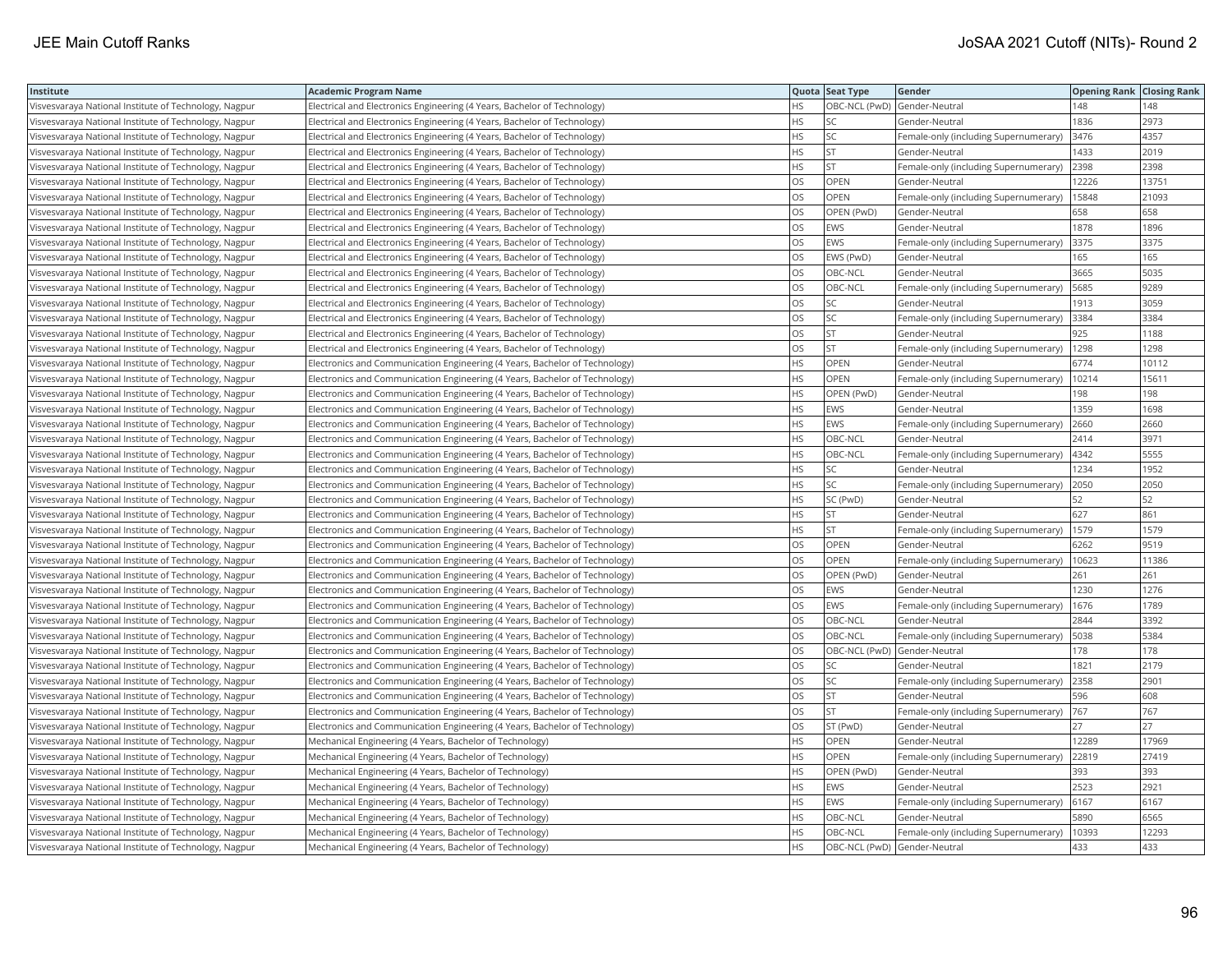| Institute                                             | <b>Academic Program Name</b>                                              |           | Quota Seat Type | Gender                                     | <b>Opening Rank Closing Rank</b> |       |
|-------------------------------------------------------|---------------------------------------------------------------------------|-----------|-----------------|--------------------------------------------|----------------------------------|-------|
| Visvesvaraya National Institute of Technology, Nagpur | Mechanical Engineering (4 Years, Bachelor of Technology)                  | <b>HS</b> | SC              | Gender-Neutral                             | 2464                             | 3767  |
| Visvesvaraya National Institute of Technology, Nagpur | Mechanical Engineering (4 Years, Bachelor of Technology)                  | HS.       | SC              | Female-only (including Supernumerary)      | 5271                             | 5996  |
| Visvesvaraya National Institute of Technology, Nagpur | Mechanical Engineering (4 Years, Bachelor of Technology)                  | <b>HS</b> | <b>ST</b>       | Gender-Neutral                             | 2092                             | 3156  |
| Visvesvaraya National Institute of Technology, Nagpur | Mechanical Engineering (4 Years, Bachelor of Technology)                  | <b>HS</b> | ST              | Female-only (including Supernumerary)      | 3796                             | 3796  |
| Visvesvaraya National Institute of Technology, Nagpur | Mechanical Engineering (4 Years, Bachelor of Technology)                  | los       | <b>OPEN</b>     | Gender-Neutral                             | 12274                            | 18507 |
| Visvesvaraya National Institute of Technology, Nagpur | Mechanical Engineering (4 Years, Bachelor of Technology)                  | los       | <b>OPEN</b>     | Female-only (including Supernumerary)      | 21364                            | 26863 |
| Visvesvaraya National Institute of Technology, Nagpur | Mechanical Engineering (4 Years, Bachelor of Technology)                  | los       | OPEN (PwD)      | Gender-Neutral                             | 819                              | 819   |
| Visvesvaraya National Institute of Technology, Nagpur | Mechanical Engineering (4 Years, Bachelor of Technology)                  | los       | EWS             | Gender-Neutral                             | 2640                             | 2848  |
| Visvesvaraya National Institute of Technology, Nagpur | Mechanical Engineering (4 Years, Bachelor of Technology)                  | los       | EWS             | Female-only (including Supernumerary)      | 5868                             | 5868  |
| Visvesvaraya National Institute of Technology, Nagpur | Mechanical Engineering (4 Years, Bachelor of Technology)                  | los       | OBC-NCL         | Gender-Neutral                             | 6086                             | 6693  |
| Visvesvaraya National Institute of Technology, Nagpur | Mechanical Engineering (4 Years, Bachelor of Technology)                  | los       | OBC-NCL         | Female-only (including Supernumerary)      | 11441                            | 13912 |
| Visvesvaraya National Institute of Technology, Nagpur | Mechanical Engineering (4 Years, Bachelor of Technology)                  | los       | OBC-NCL (PwD)   | Gender-Neutral                             | 358                              | 358   |
| Visvesvaraya National Institute of Technology, Nagpur | Mechanical Engineering (4 Years, Bachelor of Technology)                  | los       | SC              | Gender-Neutral                             | 2997                             | 4233  |
| Visvesvaraya National Institute of Technology, Nagpur | Mechanical Engineering (4 Years, Bachelor of Technology)                  | los       | SC              | Female-only (including Supernumerary)      | 4956                             | 5460  |
| Visvesvaraya National Institute of Technology, Nagpur | Mechanical Engineering (4 Years, Bachelor of Technology)                  | <b>OS</b> | <b>ST</b>       | Gender-Neutral                             | 1233                             | 1416  |
| Visvesvaraya National Institute of Technology, Nagpur | Mechanical Engineering (4 Years, Bachelor of Technology)                  | los       | <b>ST</b>       | Female-only (including Supernumerary)      | 2530                             | 2530  |
| Visvesvaraya National Institute of Technology, Nagpur | Metallurgical and Materials Engineering (4 Years, Bachelor of Technology) | <b>HS</b> | OPEN            | Gender-Neutral                             | 25615                            | 36779 |
| Visvesvaraya National Institute of Technology, Nagpur | Metallurgical and Materials Engineering (4 Years, Bachelor of Technology) | HS.       | <b>OPEN</b>     | Female-only (including Supernumerary)      | 36696                            | 40870 |
| Visvesvaraya National Institute of Technology, Nagpur | Metallurgical and Materials Engineering (4 Years, Bachelor of Technology) | <b>HS</b> | EWS             | Gender-Neutral                             | 5724                             | 6737  |
| Visvesvaraya National Institute of Technology, Nagpur | Metallurgical and Materials Engineering (4 Years, Bachelor of Technology) | <b>HS</b> | EWS             | Female-only (including Supernumerary)      | 7578                             | 7578  |
| Visvesvaraya National Institute of Technology, Nagpur | Metallurgical and Materials Engineering (4 Years, Bachelor of Technology) | HS.       | OBC-NCL         | Gender-Neutral                             | 10411                            | 12140 |
| Visvesvaraya National Institute of Technology, Nagpur | Metallurgical and Materials Engineering (4 Years, Bachelor of Technology) | l HS      | OBC-NCL         | Female-only (including Supernumerary)      | 15990                            | 18018 |
| Visvesvaraya National Institute of Technology, Nagpur | Metallurgical and Materials Engineering (4 Years, Bachelor of Technology) | l HS      | SC              | Gender-Neutral                             | 5068                             | 6101  |
| Visvesvaraya National Institute of Technology, Nagpur | Metallurgical and Materials Engineering (4 Years, Bachelor of Technology) | <b>HS</b> | SC              | Female-only (including Supernumerary)      | 6487                             | 6633  |
| Visvesvaraya National Institute of Technology, Nagpur | Metallurgical and Materials Engineering (4 Years, Bachelor of Technology) | <b>HS</b> | <b>ST</b>       | Gender-Neutral                             | 3398                             | 3868  |
| Visvesvaraya National Institute of Technology, Nagpur | Metallurgical and Materials Engineering (4 Years, Bachelor of Technology) | HS.       | <b>ST</b>       | Female-only (including Supernumerary) 3671 |                                  | 3671  |
| Visvesvaraya National Institute of Technology, Nagpur | Metallurgical and Materials Engineering (4 Years, Bachelor of Technology) | los       | OPEN            | Gender-Neutral                             | 29032                            | 34867 |
| Visvesvaraya National Institute of Technology, Nagpur | Metallurgical and Materials Engineering (4 Years, Bachelor of Technology) | los       | OPEN            | Female-only (including Supernumerary)      | 40073                            | 41432 |
| Visvesvaraya National Institute of Technology, Nagpur | Metallurgical and Materials Engineering (4 Years, Bachelor of Technology) | los       | OPEN (PwD)      | Gender-Neutral                             | 1768                             | 2099  |
| Visvesvaraya National Institute of Technology, Nagpur | Metallurgical and Materials Engineering (4 Years, Bachelor of Technology) | los       | EWS             | Gender-Neutral                             | 5308                             | 5418  |
| Visvesvaraya National Institute of Technology, Nagpur | Metallurgical and Materials Engineering (4 Years, Bachelor of Technology) | los       | EWS             | Female-only (including Supernumerary)      | 6554                             | 6554  |
| Visvesvaraya National Institute of Technology, Nagpur | Metallurgical and Materials Engineering (4 Years, Bachelor of Technology) | los       | OBC-NCL         | Gender-Neutral                             | 10351                            | 11948 |
| Visvesvaraya National Institute of Technology, Nagpur | Metallurgical and Materials Engineering (4 Years, Bachelor of Technology) | los       | OBC-NCL         | Female-only (including Supernumerary)      | 16158                            | 16477 |
| Visvesvaraya National Institute of Technology, Nagpur | Metallurgical and Materials Engineering (4 Years, Bachelor of Technology) | los       | SC              | Gender-Neutral                             | 5520                             | 6566  |
| Visvesvaraya National Institute of Technology, Nagpur | Metallurgical and Materials Engineering (4 Years, Bachelor of Technology) | los       | SC              | Female-only (including Supernumerary)      | 7901                             | 8353  |
| Visvesvaraya National Institute of Technology, Nagpur | Metallurgical and Materials Engineering (4 Years, Bachelor of Technology) | los       | <b>ST</b>       | Gender-Neutral                             | 1737                             | 2258  |
| Visvesvaraya National Institute of Technology, Nagpur | Metallurgical and Materials Engineering (4 Years, Bachelor of Technology) | los       | <b>ST</b>       | Female-only (including Supernumerary)      | 2833                             | 2833  |
| Visvesvaraya National Institute of Technology, Nagpur | Mining Engineering (4 Years, Bachelor of Technology)                      | <b>HS</b> | <b>OPEN</b>     | Gender-Neutral                             | 36851                            | 38755 |
| Visvesvaraya National Institute of Technology, Nagpur | Mining Engineering (4 Years, Bachelor of Technology)                      | HS.       | OPEN            | Female-only (including Supernumerary)      | 43200                            | 43473 |
| Visvesvaraya National Institute of Technology, Nagpur | Mining Engineering (4 Years, Bachelor of Technology)                      | HS        | EWS             | Gender-Neutral                             | 6146                             | 6745  |
| Visvesvaraya National Institute of Technology, Nagpur | Mining Engineering (4 Years, Bachelor of Technology)                      | HS.       | OBC-NCL         | Gender-Neutral                             | 12319                            | 12912 |
| Visvesvaraya National Institute of Technology, Nagpur | Mining Engineering (4 Years, Bachelor of Technology)                      | <b>HS</b> | OBC-NCL         | Female-only (including Supernumerary)      | 15973                            | 18521 |
| Visvesvaraya National Institute of Technology, Nagpur | Mining Engineering (4 Years, Bachelor of Technology)                      | <b>HS</b> | SC              | Gender-Neutral                             | 6567                             | 7143  |
| Visvesvaraya National Institute of Technology, Nagpur | Mining Engineering (4 Years, Bachelor of Technology)                      | HS        | SC              | Female-only (including Supernumerary)      | 7438                             | 7438  |
| Visvesvaraya National Institute of Technology, Nagpur | Mining Engineering (4 Years, Bachelor of Technology)                      | HS        | <b>ST</b>       | Gender-Neutral                             | 3668                             | 4238  |
| Visvesvaraya National Institute of Technology, Nagpur | Mining Engineering (4 Years, Bachelor of Technology)                      | <b>OS</b> | <b>OPEN</b>     | Gender-Neutral                             | 31388                            | 37705 |
| Visvesvaraya National Institute of Technology, Nagpur | Mining Engineering (4 Years, Bachelor of Technology)                      | los       | <b>OPEN</b>     | Female-only (including Supernumerary)      | 44712                            | 46283 |
| Visvesvaraya National Institute of Technology, Nagpur | Mining Engineering (4 Years, Bachelor of Technology)                      | los       | EWS             | Gender-Neutral                             | 5726                             | 5793  |
| Visvesvaraya National Institute of Technology, Nagpur | Mining Engineering (4 Years, Bachelor of Technology)                      | los       | OBC-NCL         | Gender-Neutral                             | 11810                            | 12416 |
| Visvesvaraya National Institute of Technology, Nagpur | Mining Engineering (4 Years, Bachelor of Technology)                      | los       | OBC-NCL         | Female-only (including Supernumerary)      | 18658                            | 18946 |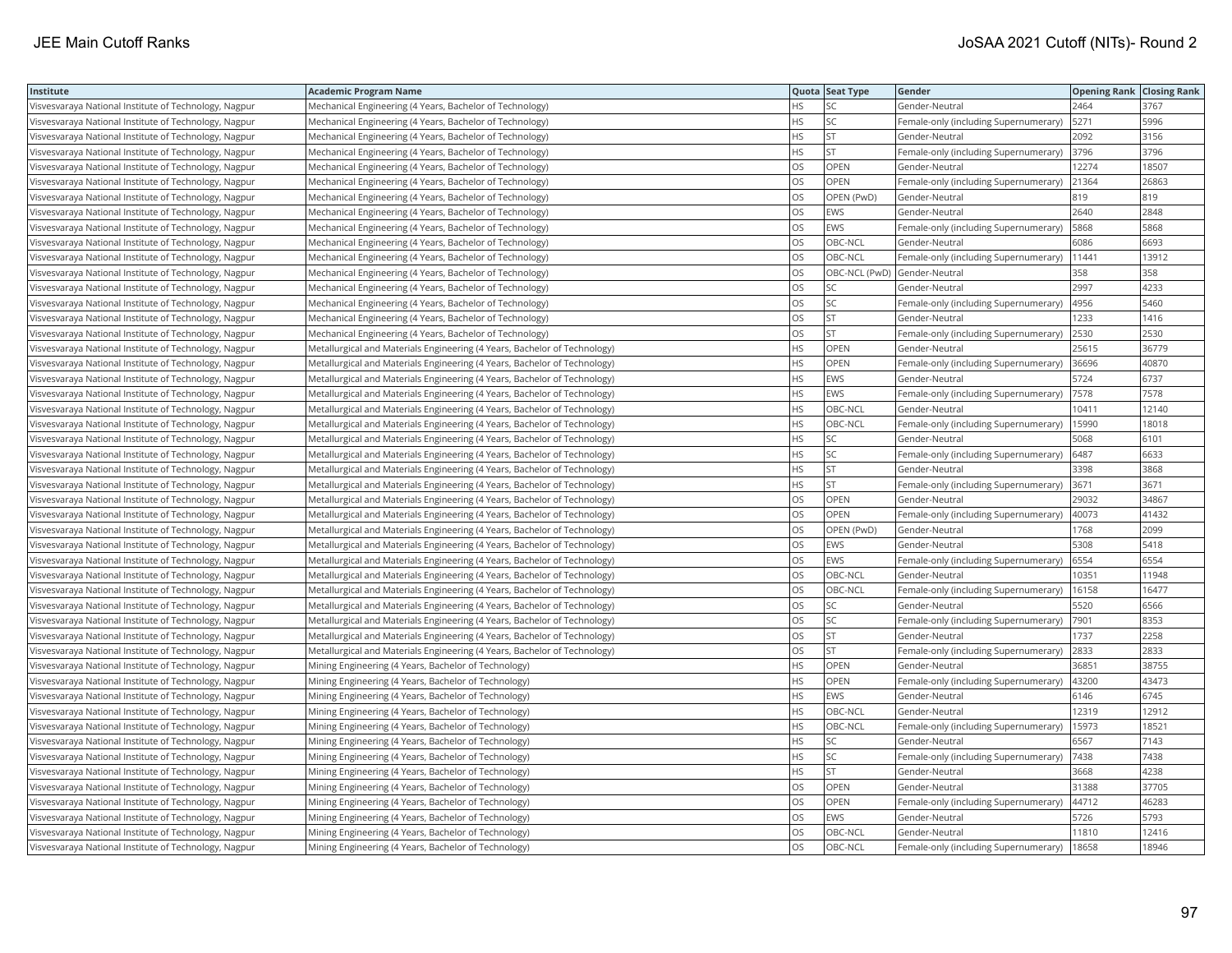| Institute                                             | <b>Academic Program Name</b>                           |           | Quota Seat Type              | Gender                                | <b>Opening Rank Closing Rank</b> |       |
|-------------------------------------------------------|--------------------------------------------------------|-----------|------------------------------|---------------------------------------|----------------------------------|-------|
| Visvesvaraya National Institute of Technology, Nagpur | Mining Engineering (4 Years, Bachelor of Technology)   | <b>OS</b> | SC                           | Gender-Neutral                        | 7005                             | 7446  |
| Visvesvaraya National Institute of Technology, Nagpur | Mining Engineering (4 Years, Bachelor of Technology)   | OS        | SC                           | Female-only (including Supernumerary) | 9051                             | 9051  |
| Visvesvaraya National Institute of Technology, Nagpur | Mining Engineering (4 Years, Bachelor of Technology)   | <b>OS</b> | <b>ST</b>                    | Gender-Neutral                        | 1724                             | 1894  |
| National Institute of Technology, Andhra Pradesh      | Bio Technology (4 Years, Bachelor of Technology)       | HS        | OPEN                         | Gender-Neutral                        | 46077                            | 47789 |
| National Institute of Technology, Andhra Pradesh      | Bio Technology (4 Years, Bachelor of Technology)       | <b>HS</b> | OPEN                         | Female-only (including Supernumerary) | 36304                            | 45711 |
| National Institute of Technology, Andhra Pradesh      | Bio Technology (4 Years, Bachelor of Technology)       | HS        | OPEN (PwD)                   | Gender-Neutral                        | 2037                             | 2037  |
| National Institute of Technology, Andhra Pradesh      | Bio Technology (4 Years, Bachelor of Technology)       | <b>HS</b> | <b>EWS</b>                   | Gender-Neutral                        | 7284                             | 7284  |
| National Institute of Technology, Andhra Pradesh      | Bio Technology (4 Years, Bachelor of Technology)       | <b>HS</b> | EWS                          | Female-only (including Supernumerary) | 7620                             | 7620  |
| National Institute of Technology, Andhra Pradesh      | Bio Technology (4 Years, Bachelor of Technology)       | <b>HS</b> | OBC-NCL                      | Gender-Neutral                        | 13889                            | 14791 |
| National Institute of Technology, Andhra Pradesh      | Bio Technology (4 Years, Bachelor of Technology)       | HS        | OBC-NCL                      | Female-only (including Supernumerary) | 18096                            | 18096 |
| National Institute of Technology, Andhra Pradesh      | Bio Technology (4 Years, Bachelor of Technology)       | <b>HS</b> | SC                           | Gender-Neutral                        | 7955                             | 8177  |
| National Institute of Technology, Andhra Pradesh      | Bio Technology (4 Years, Bachelor of Technology)       | <b>HS</b> | <b>ST</b>                    | Gender-Neutral                        | 2596                             | 2596  |
| National Institute of Technology, Andhra Pradesh      | Bio Technology (4 Years, Bachelor of Technology)       | OS        | OPEN                         | Gender-Neutral                        | 35823                            | 43632 |
| National Institute of Technology, Andhra Pradesh      | Bio Technology (4 Years, Bachelor of Technology)       | OS        | OPEN                         | Female-only (including Supernumerary) | 45028                            | 45028 |
| National Institute of Technology, Andhra Pradesh      | Bio Technology (4 Years, Bachelor of Technology)       | OS        | <b>EWS</b>                   | Gender-Neutral                        | 6690                             | 6690  |
| National Institute of Technology, Andhra Pradesh      | Bio Technology (4 Years, Bachelor of Technology)       | OS        | OBC-NCL                      | Gender-Neutral                        | 12620                            | 13874 |
| National Institute of Technology, Andhra Pradesh      | Bio Technology (4 Years, Bachelor of Technology)       | OS        | OBC-NCL                      | Female-only (including Supernumerary) | 16202                            | 16202 |
| National Institute of Technology, Andhra Pradesh      | Bio Technology (4 Years, Bachelor of Technology)       | OS        | OBC-NCL (PwD) Gender-Neutral |                                       | 953                              | 953   |
| National Institute of Technology, Andhra Pradesh      | Bio Technology (4 Years, Bachelor of Technology)       | OS        | SC                           | Gender-Neutral                        | 7719                             | 7861  |
| National Institute of Technology, Andhra Pradesh      | Bio Technology (4 Years, Bachelor of Technology)       | OS        | SC                           | Female-only (including Supernumerary) | 9175                             | 9175  |
| National Institute of Technology, Andhra Pradesh      | Bio Technology (4 Years, Bachelor of Technology)       | OS        | <b>ST</b>                    | Gender-Neutral                        | 2448                             | 2448  |
| National Institute of Technology, Andhra Pradesh      | Chemical Engineering (4 Years, Bachelor of Technology) | <b>HS</b> | OPEN                         | Gender-Neutral                        | 39394                            | 43036 |
| National Institute of Technology, Andhra Pradesh      | Chemical Engineering (4 Years, Bachelor of Technology) | HS        | OPEN                         | Female-only (including Supernumerary) | 35111                            | 35111 |
| National Institute of Technology, Andhra Pradesh      | Chemical Engineering (4 Years, Bachelor of Technology) | HS        | EWS                          | Gender-Neutral                        | 6671                             | 6671  |
| National Institute of Technology, Andhra Pradesh      | Chemical Engineering (4 Years, Bachelor of Technology) | <b>HS</b> | OBC-NCL                      | Gender-Neutral                        | 11732                            | 13213 |
| National Institute of Technology, Andhra Pradesh      | Chemical Engineering (4 Years, Bachelor of Technology) | <b>HS</b> | OBC-NCL                      | Female-only (including Supernumerary) | 17151                            | 17151 |
| National Institute of Technology, Andhra Pradesh      | Chemical Engineering (4 Years, Bachelor of Technology) | <b>HS</b> | SC                           | Gender-Neutral                        | 7052                             | 7258  |
| National Institute of Technology, Andhra Pradesh      | Chemical Engineering (4 Years, Bachelor of Technology) | HS        | SC                           | Female-only (including Supernumerary) | 6556                             | 6556  |
| National Institute of Technology, Andhra Pradesh      | Chemical Engineering (4 Years, Bachelor of Technology) | <b>HS</b> | <b>ST</b>                    | Gender-Neutral                        | 2013                             | 2013  |
| National Institute of Technology, Andhra Pradesh      | Chemical Engineering (4 Years, Bachelor of Technology) | <b>OS</b> | <b>OPEN</b>                  | Gender-Neutral                        | 35336                            | 37879 |
| National Institute of Technology, Andhra Pradesh      | Chemical Engineering (4 Years, Bachelor of Technology) | OS        | OPEN                         | Female-only (including Supernumerary) | 40683                            | 44300 |
| National Institute of Technology, Andhra Pradesh      | Chemical Engineering (4 Years, Bachelor of Technology) | <b>OS</b> | OPEN (PwD)                   | Gender-Neutral                        | 2335                             | 2335  |
| National Institute of Technology, Andhra Pradesh      | Chemical Engineering (4 Years, Bachelor of Technology) | OS        | EWS                          | Gender-Neutral                        | 5806                             | 5806  |
| National Institute of Technology, Andhra Pradesh      | Chemical Engineering (4 Years, Bachelor of Technology) | OS        | EWS                          | Female-only (including Supernumerary) | 7277                             | 7277  |
| National Institute of Technology, Andhra Pradesh      | Chemical Engineering (4 Years, Bachelor of Technology) | OS        | OBC-NCL                      | Gender-Neutral                        | 11768                            | 12336 |
| National Institute of Technology, Andhra Pradesh      | Chemical Engineering (4 Years, Bachelor of Technology) | <b>OS</b> | OBC-NCL                      | Female-only (including Supernumerary) | 13089                            | 13089 |
| National Institute of Technology, Andhra Pradesh      | Chemical Engineering (4 Years, Bachelor of Technology) | OS        | SC                           | Gender-Neutral                        | 6720                             | 6837  |
| National Institute of Technology, Andhra Pradesh      | Chemical Engineering (4 Years, Bachelor of Technology) | OS        | <b>ST</b>                    | Gender-Neutral                        | 1559                             | 1559  |
| National Institute of Technology, Andhra Pradesh      | Civil Engineering (4 Years, Bachelor of Technology)    | <b>HS</b> | OPEN                         | Gender-Neutral                        | 35502                            | 42984 |
| National Institute of Technology, Andhra Pradesh      | Civil Engineering (4 Years, Bachelor of Technology)    | <b>HS</b> | OPEN                         | Female-only (including Supernumerary) | 35400                            | 36476 |
| National Institute of Technology, Andhra Pradesh      | Civil Engineering (4 Years, Bachelor of Technology)    | <b>HS</b> | OPEN (PwD)                   | Gender-Neutral                        | 1088                             | 1088  |
| National Institute of Technology, Andhra Pradesh      | Civil Engineering (4 Years, Bachelor of Technology)    | HS        | EWS                          | Gender-Neutral                        | 6602                             | 6814  |
| National Institute of Technology, Andhra Pradesh      | Civil Engineering (4 Years, Bachelor of Technology)    | HS        | EWS                          | Female-only (including Supernumerary) | 6664                             | 6664  |
| National Institute of Technology, Andhra Pradesh      | Civil Engineering (4 Years, Bachelor of Technology)    | <b>HS</b> | OBC-NCL                      | Gender-Neutral                        | 10964                            | 12855 |
| National Institute of Technology, Andhra Pradesh      | Civil Engineering (4 Years, Bachelor of Technology)    | HS        | OBC-NCL                      | Female-only (including Supernumerary) | 0999                             | 15444 |
| National Institute of Technology, Andhra Pradesh      | Civil Engineering (4 Years, Bachelor of Technology)    | <b>HS</b> |                              | OBC-NCL (PwD) Gender-Neutral          | 972                              | 972   |
| National Institute of Technology, Andhra Pradesh      | Civil Engineering (4 Years, Bachelor of Technology)    | HS        | SC                           | Gender-Neutral                        | 6205                             | 7043  |
| National Institute of Technology, Andhra Pradesh      | Civil Engineering (4 Years, Bachelor of Technology)    | HS        | SC                           | Female-only (including Supernumerary) | 5896                             | 5896  |
| National Institute of Technology, Andhra Pradesh      | Civil Engineering (4 Years, Bachelor of Technology)    | HS        | ST                           | Gender-Neutral                        | 1827                             | 2466  |
| National Institute of Technology, Andhra Pradesh      | Civil Engineering (4 Years, Bachelor of Technology)    | <b>HS</b> | <b>ST</b>                    | Female-only (including Supernumerary) | 2985                             | 2985  |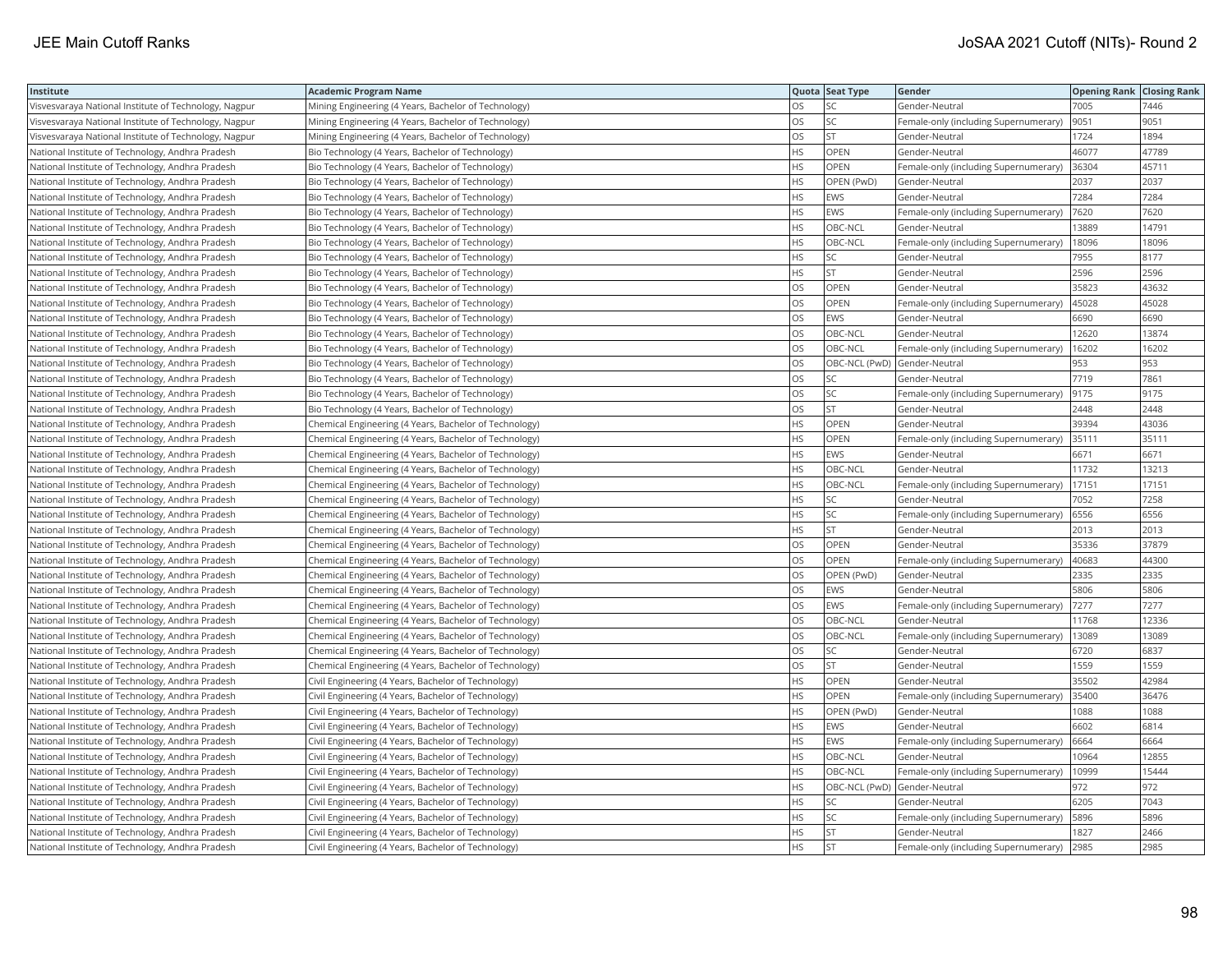| Institute                                        | <b>Academic Program Name</b>                                             |           | Quota Seat Type              | Gender                                | <b>Opening Rank Closing Rank</b> |       |
|--------------------------------------------------|--------------------------------------------------------------------------|-----------|------------------------------|---------------------------------------|----------------------------------|-------|
| National Institute of Technology, Andhra Pradesh | Civil Engineering (4 Years, Bachelor of Technology)                      | OS        | <b>OPEN</b>                  | Gender-Neutral                        | 38005                            | 41316 |
| National Institute of Technology, Andhra Pradesh | Civil Engineering (4 Years, Bachelor of Technology)                      | OS        | <b>OPEN</b>                  | Female-only (including Supernumerary) | 43110                            | 44822 |
| National Institute of Technology, Andhra Pradesh | Civil Engineering (4 Years, Bachelor of Technology)                      | <b>OS</b> | EWS                          | Gender-Neutral                        | 6242                             | 6420  |
| National Institute of Technology, Andhra Pradesh | Civil Engineering (4 Years, Bachelor of Technology)                      | OS        | <b>EWS</b>                   | Female-only (including Supernumerary) | 7386                             | 7386  |
| National Institute of Technology, Andhra Pradesh | Civil Engineering (4 Years, Bachelor of Technology)                      | OS        | OBC-NCL                      | Gender-Neutral                        | 10983                            | 12329 |
| National Institute of Technology, Andhra Pradesh | Civil Engineering (4 Years, Bachelor of Technology)                      | OS        | OBC-NCL                      | Female-only (including Supernumerary) | 16831                            | 17290 |
| National Institute of Technology, Andhra Pradesh | Civil Engineering (4 Years, Bachelor of Technology)                      | OS        | SC                           | Gender-Neutral                        | 5197                             | 7118  |
| National Institute of Technology, Andhra Pradesh | Civil Engineering (4 Years, Bachelor of Technology)                      | <b>OS</b> | SC                           | Female-only (including Supernumerary) | 7814                             | 8183  |
| National Institute of Technology, Andhra Pradesh | Civil Engineering (4 Years, Bachelor of Technology)                      | <b>OS</b> | <b>ST</b>                    | Gender-Neutral                        | 1469                             | 2120  |
| National Institute of Technology, Andhra Pradesh | Computer Science and Engineering (4 Years, Bachelor of Technology)       | HS        | OPEN                         | Gender-Neutral                        | 6013                             | 14229 |
| National Institute of Technology, Andhra Pradesh | Computer Science and Engineering (4 Years, Bachelor of Technology)       | <b>HS</b> | <b>OPEN</b>                  | Female-only (including Supernumerary) | 8038                             | 12173 |
| National Institute of Technology, Andhra Pradesh | Computer Science and Engineering (4 Years, Bachelor of Technology)       | HS        | OPEN (PwD)                   | Gender-Neutral                        | 337                              | 337   |
| National Institute of Technology, Andhra Pradesh | Computer Science and Engineering (4 Years, Bachelor of Technology)       | <b>HS</b> | OPEN (PwD)                   | Female-only (including Supernumerary) | 355                              | 355   |
| National Institute of Technology, Andhra Pradesh | Computer Science and Engineering (4 Years, Bachelor of Technology)       | HS        | EWS                          | Gender-Neutral                        | 1917                             | 2085  |
| National Institute of Technology, Andhra Pradesh | Computer Science and Engineering (4 Years, Bachelor of Technology)       | <b>HS</b> | <b>EWS</b>                   | Female-only (including Supernumerary) | 2304                             | 2334  |
| National Institute of Technology, Andhra Pradesh | Computer Science and Engineering (4 Years, Bachelor of Technology)       | HS        | OBC-NCL                      | Gender-Neutral                        | 3402                             | 4930  |
| National Institute of Technology, Andhra Pradesh | Computer Science and Engineering (4 Years, Bachelor of Technology)       | <b>HS</b> | OBC-NCL                      | Female-only (including Supernumerary) | 3224                             | 5985  |
| National Institute of Technology, Andhra Pradesh | Computer Science and Engineering (4 Years, Bachelor of Technology)       | HS        | OBC-NCL (PwD) Gender-Neutral |                                       | 153                              | 153   |
| National Institute of Technology, Andhra Pradesh | Computer Science and Engineering (4 Years, Bachelor of Technology)       | <b>HS</b> | SC                           | Gender-Neutral                        | 1570                             | 2554  |
| National Institute of Technology, Andhra Pradesh | Computer Science and Engineering (4 Years, Bachelor of Technology)       | HS        | SC                           | Female-only (including Supernumerary) | 2074                             | 2323  |
| National Institute of Technology, Andhra Pradesh | Computer Science and Engineering (4 Years, Bachelor of Technology)       | HS        | <b>ST</b>                    | Gender-Neutral                        | 830                              | 1289  |
| National Institute of Technology, Andhra Pradesh | Computer Science and Engineering (4 Years, Bachelor of Technology)       | <b>HS</b> | <b>ST</b>                    | Female-only (including Supernumerary) | 873                              | 873   |
| National Institute of Technology, Andhra Pradesh | Computer Science and Engineering (4 Years, Bachelor of Technology)       | <b>OS</b> | OPEN                         | Gender-Neutral                        | 8140                             | 17348 |
| National Institute of Technology, Andhra Pradesh | Computer Science and Engineering (4 Years, Bachelor of Technology)       | OS        | OPEN                         | Female-only (including Supernumerary) | 14400                            | 20881 |
| National Institute of Technology, Andhra Pradesh | Computer Science and Engineering (4 Years, Bachelor of Technology)       | OS        | OPEN (PwD)                   | Gender-Neutral                        | 223                              | 223   |
| National Institute of Technology, Andhra Pradesh | Computer Science and Engineering (4 Years, Bachelor of Technology)       | OS        | EWS                          | Gender-Neutral                        | 2422                             | 2634  |
| National Institute of Technology, Andhra Pradesh | Computer Science and Engineering (4 Years, Bachelor of Technology)       | OS        | EWS                          | Female-only (including Supernumerary) | 3648                             | 3800  |
| National Institute of Technology, Andhra Pradesh | Computer Science and Engineering (4 Years, Bachelor of Technology)       | OS        | EWS (PwD)                    | Gender-Neutral                        | 147                              | 147   |
| National Institute of Technology, Andhra Pradesh | Computer Science and Engineering (4 Years, Bachelor of Technology)       | OS.       | OBC-NCL                      | Gender-Neutral                        | 4019                             | 5292  |
| National Institute of Technology, Andhra Pradesh | Computer Science and Engineering (4 Years, Bachelor of Technology)       | <b>OS</b> | OBC-NCL                      | Female-only (including Supernumerary) | 5874                             | 7764  |
| National Institute of Technology, Andhra Pradesh | Computer Science and Engineering (4 Years, Bachelor of Technology)       | OS        |                              | OBC-NCL (PwD) Gender-Neutral          | 177                              | 177   |
| National Institute of Technology, Andhra Pradesh | Computer Science and Engineering (4 Years, Bachelor of Technology)       | OS        | SC                           | Gender-Neutral                        | 1979                             | 3474  |
| National Institute of Technology, Andhra Pradesh | Computer Science and Engineering (4 Years, Bachelor of Technology)       | OS        | SC                           | Female-only (including Supernumerary) | 3989                             | 4122  |
| National Institute of Technology, Andhra Pradesh | Computer Science and Engineering (4 Years, Bachelor of Technology)       | OS        | SC (PwD)                     | Gender-Neutral                        | 117                              | 117   |
| National Institute of Technology, Andhra Pradesh | Computer Science and Engineering (4 Years, Bachelor of Technology)       | OS        | <b>ST</b>                    | Gender-Neutral                        | 415                              | 1263  |
| National Institute of Technology, Andhra Pradesh | Computer Science and Engineering (4 Years, Bachelor of Technology)       | <b>OS</b> | <b>ST</b>                    | Female-only (including Supernumerary) | 1247                             | 1247  |
| National Institute of Technology, Andhra Pradesh | Electrical and Electronics Engineering (4 Years, Bachelor of Technology) | <b>HS</b> | OPEN                         | Gender-Neutral                        | 22445                            | 29544 |
| National Institute of Technology, Andhra Pradesh | Electrical and Electronics Engineering (4 Years, Bachelor of Technology) | <b>HS</b> | OPEN                         | Female-only (including Supernumerary) | 23240                            | 30170 |
| National Institute of Technology, Andhra Pradesh | Electrical and Electronics Engineering (4 Years, Bachelor of Technology) | <b>HS</b> | OPEN (PwD)                   | Gender-Neutral                        | 503                              | 503   |
| National Institute of Technology, Andhra Pradesh | Electrical and Electronics Engineering (4 Years, Bachelor of Technology) | <b>HS</b> | EWS                          | Gender-Neutral                        | 4521                             | 4696  |
| National Institute of Technology, Andhra Pradesh | Electrical and Electronics Engineering (4 Years, Bachelor of Technology) | HS        | EWS                          | Female-only (including Supernumerary) | 4771                             | 4771  |
| National Institute of Technology, Andhra Pradesh | Electrical and Electronics Engineering (4 Years, Bachelor of Technology) | HS        | OBC-NCL                      | Gender-Neutral                        | 7257                             | 9004  |
| National Institute of Technology, Andhra Pradesh | Electrical and Electronics Engineering (4 Years, Bachelor of Technology) | HS        | OBC-NCL                      | Female-only (including Supernumerary) | 9185                             | 11165 |
| National Institute of Technology, Andhra Pradesh | Electrical and Electronics Engineering (4 Years, Bachelor of Technology) | <b>HS</b> | OBC-NCL (PwD) Gender-Neutral |                                       | 407                              | 407   |
| National Institute of Technology, Andhra Pradesh | Electrical and Electronics Engineering (4 Years, Bachelor of Technology) | HS        | SC                           | Gender-Neutral                        | 3251                             | 5088  |
| National Institute of Technology, Andhra Pradesh | Electrical and Electronics Engineering (4 Years, Bachelor of Technology) | <b>HS</b> | SC                           | Female-only (including Supernumerary) | 3988                             | 4238  |
| National Institute of Technology, Andhra Pradesh | Electrical and Electronics Engineering (4 Years, Bachelor of Technology) | HS        | SC (PwD)                     | Gender-Neutral                        | 167                              | 167   |
| National Institute of Technology, Andhra Pradesh | Electrical and Electronics Engineering (4 Years, Bachelor of Technology) | HS        | <b>ST</b>                    | Gender-Neutral                        | 1814                             | 2169  |
| National Institute of Technology, Andhra Pradesh | Electrical and Electronics Engineering (4 Years, Bachelor of Technology) | HS        | <b>ST</b>                    | Female-only (including Supernumerary) | 2040                             | 2040  |
| National Institute of Technology, Andhra Pradesh | Electrical and Electronics Engineering (4 Years, Bachelor of Technology) | <b>OS</b> | <b>OPEN</b>                  | Gender-Neutral                        | 24730                            | 31540 |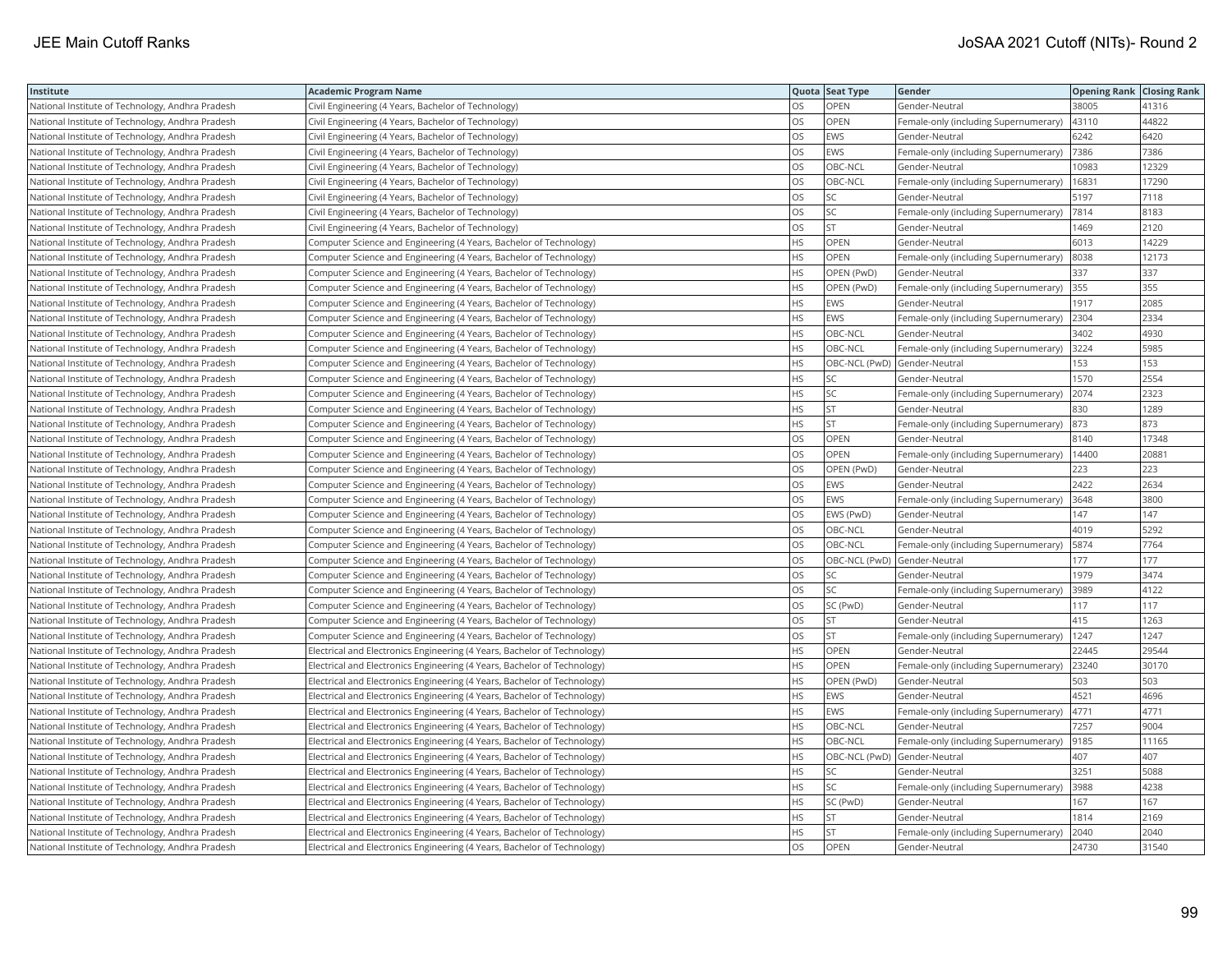| Institute                                        | <b>Academic Program Name</b>                                                |           | Quota Seat Type              | Gender                                | <b>Opening Rank Closing Rank</b> |       |
|--------------------------------------------------|-----------------------------------------------------------------------------|-----------|------------------------------|---------------------------------------|----------------------------------|-------|
| National Institute of Technology, Andhra Pradesh | Electrical and Electronics Engineering (4 Years, Bachelor of Technology)    | OS.       | <b>OPEN</b>                  | Female-only (including Supernumerary) | 28268                            | 34145 |
| National Institute of Technology, Andhra Pradesh | Electrical and Electronics Engineering (4 Years, Bachelor of Technology)    | OS        | OPEN (PwD)                   | Gender-Neutral                        | 1170                             | 1170  |
| National Institute of Technology, Andhra Pradesh | Electrical and Electronics Engineering (4 Years, Bachelor of Technology)    | OS.       | <b>EWS</b>                   | Gender-Neutral                        | 4720                             | 5053  |
| National Institute of Technology, Andhra Pradesh | Electrical and Electronics Engineering (4 Years, Bachelor of Technology)    | OS        | <b>EWS</b>                   | Female-only (including Supernumerary) | 6459                             | 6459  |
| National Institute of Technology, Andhra Pradesh | Electrical and Electronics Engineering (4 Years, Bachelor of Technology)    | OS        | OBC-NCL                      | Gender-Neutral                        | 8981                             | 10188 |
| National Institute of Technology, Andhra Pradesh | Electrical and Electronics Engineering (4 Years, Bachelor of Technology)    | OS        | OBC-NCL                      | Female-only (including Supernumerary) | 11660                            | 12761 |
| National Institute of Technology, Andhra Pradesh | Electrical and Electronics Engineering (4 Years, Bachelor of Technology)    | OS        | OBC-NCL (PwD)                | Gender-Neutral                        | 704                              | 704   |
| National Institute of Technology, Andhra Pradesh | Electrical and Electronics Engineering (4 Years, Bachelor of Technology)    | <b>OS</b> | SC                           | Gender-Neutral                        | 5032                             | 6231  |
| National Institute of Technology, Andhra Pradesh | Electrical and Electronics Engineering (4 Years, Bachelor of Technology)    | <b>OS</b> | SC                           | Female-only (including Supernumerary) | 6031                             | 6295  |
| National Institute of Technology, Andhra Pradesh | Electrical and Electronics Engineering (4 Years, Bachelor of Technology)    | OS.       | <b>ST</b>                    | Gender-Neutral                        | 1850                             | 2147  |
| National Institute of Technology, Andhra Pradesh | Electrical and Electronics Engineering (4 Years, Bachelor of Technology)    | OS        | <b>ST</b>                    | Female-only (including Supernumerary) | 2317                             | 2317  |
| National Institute of Technology, Andhra Pradesh | Electronics and Communication Engineering (4 Years, Bachelor of Technology) | <b>HS</b> | <b>OPEN</b>                  | Gender-Neutral                        | 14330                            | 19417 |
| National Institute of Technology, Andhra Pradesh | Electronics and Communication Engineering (4 Years, Bachelor of Technology) | <b>HS</b> | <b>OPEN</b>                  | Female-only (including Supernumerary) | 16874                            | 21079 |
| National Institute of Technology, Andhra Pradesh | Electronics and Communication Engineering (4 Years, Bachelor of Technology) | HS        | OPEN (PwD)                   | Gender-Neutral                        | 338                              | 338   |
| National Institute of Technology, Andhra Pradesh | Electronics and Communication Engineering (4 Years, Bachelor of Technology) | HS        | EWS                          | Gender-Neutral                        | 2770                             | 3079  |
| National Institute of Technology, Andhra Pradesh | Electronics and Communication Engineering (4 Years, Bachelor of Technology) | HS.       | <b>EWS</b>                   | Female-only (including Supernumerary) | 2998                             | 3549  |
| National Institute of Technology, Andhra Pradesh | Electronics and Communication Engineering (4 Years, Bachelor of Technology) | HS.       | OBC-NCL                      | Gender-Neutral                        | 5069                             | 6807  |
| National Institute of Technology, Andhra Pradesh | Electronics and Communication Engineering (4 Years, Bachelor of Technology) | HS.       | OBC-NCL                      | Female-only (including Supernumerary) | 6098                             | 7609  |
| National Institute of Technology, Andhra Pradesh | Electronics and Communication Engineering (4 Years, Bachelor of Technology) | HS.       | OBC-NCL (PwD)                | Gender-Neutral                        | 168                              | 168   |
| National Institute of Technology, Andhra Pradesh | Electronics and Communication Engineering (4 Years, Bachelor of Technology) | НS        | SC                           | Gender-Neutral                        | 2000                             | 3975  |
| National Institute of Technology, Andhra Pradesh | Electronics and Communication Engineering (4 Years, Bachelor of Technology) | HS        | SC                           | Female-only (including Supernumerary) | 2627                             | 3617  |
| National Institute of Technology, Andhra Pradesh | Electronics and Communication Engineering (4 Years, Bachelor of Technology) | HS        | SC (PwD)                     | Gender-Neutral                        | 164                              | 164   |
| National Institute of Technology, Andhra Pradesh | Electronics and Communication Engineering (4 Years, Bachelor of Technology) | HS        | <b>ST</b>                    | Gender-Neutral                        | 1481                             | 1989  |
| National Institute of Technology, Andhra Pradesh | Electronics and Communication Engineering (4 Years, Bachelor of Technology) | HS.       | <b>ST</b>                    | Female-only (including Supernumerary) | 1844                             | 1844  |
| National Institute of Technology, Andhra Pradesh | Electronics and Communication Engineering (4 Years, Bachelor of Technology) | OS.       | <b>OPEN</b>                  | Gender-Neutral                        | 16951                            | 24711 |
| National Institute of Technology, Andhra Pradesh | Electronics and Communication Engineering (4 Years, Bachelor of Technology) | <b>OS</b> | <b>OPEN</b>                  | Female-only (including Supernumerary) | 25026                            | 27775 |
| National Institute of Technology, Andhra Pradesh | Electronics and Communication Engineering (4 Years, Bachelor of Technology) | OS        | OPEN (PwD)                   | Gender-Neutral                        | 664                              | 664   |
| National Institute of Technology, Andhra Pradesh | Electronics and Communication Engineering (4 Years, Bachelor of Technology) | OS        | OPEN (PwD)                   | Female-only (including Supernumerary) | 1880                             | 1880  |
| National Institute of Technology, Andhra Pradesh | Electronics and Communication Engineering (4 Years, Bachelor of Technology) | OS        | EWS                          | Gender-Neutral                        | 3620                             | 4028  |
| National Institute of Technology, Andhra Pradesh | Electronics and Communication Engineering (4 Years, Bachelor of Technology) | OS        | EWS                          | Female-only (including Supernumerary) | 4949                             | 5469  |
| National Institute of Technology, Andhra Pradesh | Electronics and Communication Engineering (4 Years, Bachelor of Technology) | OS.       | EWS (PwD)                    | Gender-Neutral                        | 242                              | 242   |
| National Institute of Technology, Andhra Pradesh | Electronics and Communication Engineering (4 Years, Bachelor of Technology) | OS.       | OBC-NCL                      | Gender-Neutral                        | 5834                             | 8474  |
| National Institute of Technology, Andhra Pradesh | Electronics and Communication Engineering (4 Years, Bachelor of Technology) | OS        | OBC-NCL                      | Female-only (including Supernumerary) | 9075                             | 9602  |
| National Institute of Technology, Andhra Pradesh | Electronics and Communication Engineering (4 Years, Bachelor of Technology) | OS        | OBC-NCL (PwD)                | Gender-Neutral                        | 608                              | 608   |
| National Institute of Technology, Andhra Pradesh | Electronics and Communication Engineering (4 Years, Bachelor of Technology) | OS        | SC                           | Gender-Neutral                        | 3711                             | 5135  |
| National Institute of Technology, Andhra Pradesh | Electronics and Communication Engineering (4 Years, Bachelor of Technology) | OS        | SC                           | Female-only (including Supernumerary) | 4408                             | 5305  |
| National Institute of Technology, Andhra Pradesh | Electronics and Communication Engineering (4 Years, Bachelor of Technology) | OS        | ST                           | Gender-Neutral                        | 1043                             | 1607  |
| National Institute of Technology, Andhra Pradesh | Electronics and Communication Engineering (4 Years, Bachelor of Technology) | OS        | <b>ST</b>                    | Female-only (including Supernumerary) | 1867                             | 1867  |
| National Institute of Technology, Andhra Pradesh | Mechanical Engineering (4 Years, Bachelor of Technology)                    | HS.       | <b>OPEN</b>                  | Gender-Neutral                        | 29511                            | 36628 |
| National Institute of Technology, Andhra Pradesh | Mechanical Engineering (4 Years, Bachelor of Technology)                    | HS        | OPEN                         | Female-only (including Supernumerary) | 30928                            | 39612 |
| National Institute of Technology, Andhra Pradesh | Mechanical Engineering (4 Years, Bachelor of Technology)                    | HS        | OPEN (PwD)                   | Gender-Neutral                        | 851                              | 851   |
| National Institute of Technology, Andhra Pradesh | Mechanical Engineering (4 Years, Bachelor of Technology)                    | <b>HS</b> | EWS                          | Gender-Neutral                        | 5549                             | 5594  |
| National Institute of Technology, Andhra Pradesh | Mechanical Engineering (4 Years, Bachelor of Technology)                    | HS        | EWS                          | Female-only (including Supernumerary) | 6827                             | 6827  |
| National Institute of Technology, Andhra Pradesh | Mechanical Engineering (4 Years, Bachelor of Technology)                    | HS        | OBC-NCL                      | Gender-Neutral                        | 9381                             | 10854 |
| National Institute of Technology, Andhra Pradesh | Mechanical Engineering (4 Years, Bachelor of Technology)                    | НS        | OBC-NCL                      | Female-only (including Supernumerary) | 14668                            | 17096 |
| National Institute of Technology, Andhra Pradesh | Mechanical Engineering (4 Years, Bachelor of Technology)                    | HS.       | OBC-NCL (PwD) Gender-Neutral |                                       | 320                              | 320   |
| National Institute of Technology, Andhra Pradesh | Mechanical Engineering (4 Years, Bachelor of Technology)                    | НS        | SC                           | Gender-Neutral                        | 4231                             | 6120  |
| National Institute of Technology, Andhra Pradesh | Mechanical Engineering (4 Years, Bachelor of Technology)                    | HS.       | SC                           | Female-only (including Supernumerary) | 5933                             | 6316  |
| National Institute of Technology, Andhra Pradesh | Mechanical Engineering (4 Years, Bachelor of Technology)                    | HS.       | <b>ST</b>                    | Gender-Neutral                        | 2279                             | 2854  |
| National Institute of Technology, Andhra Pradesh | Mechanical Engineering (4 Years, Bachelor of Technology)                    | HS.       | Ist                          | Female-only (including Supernumerary) | 2381                             | 2381  |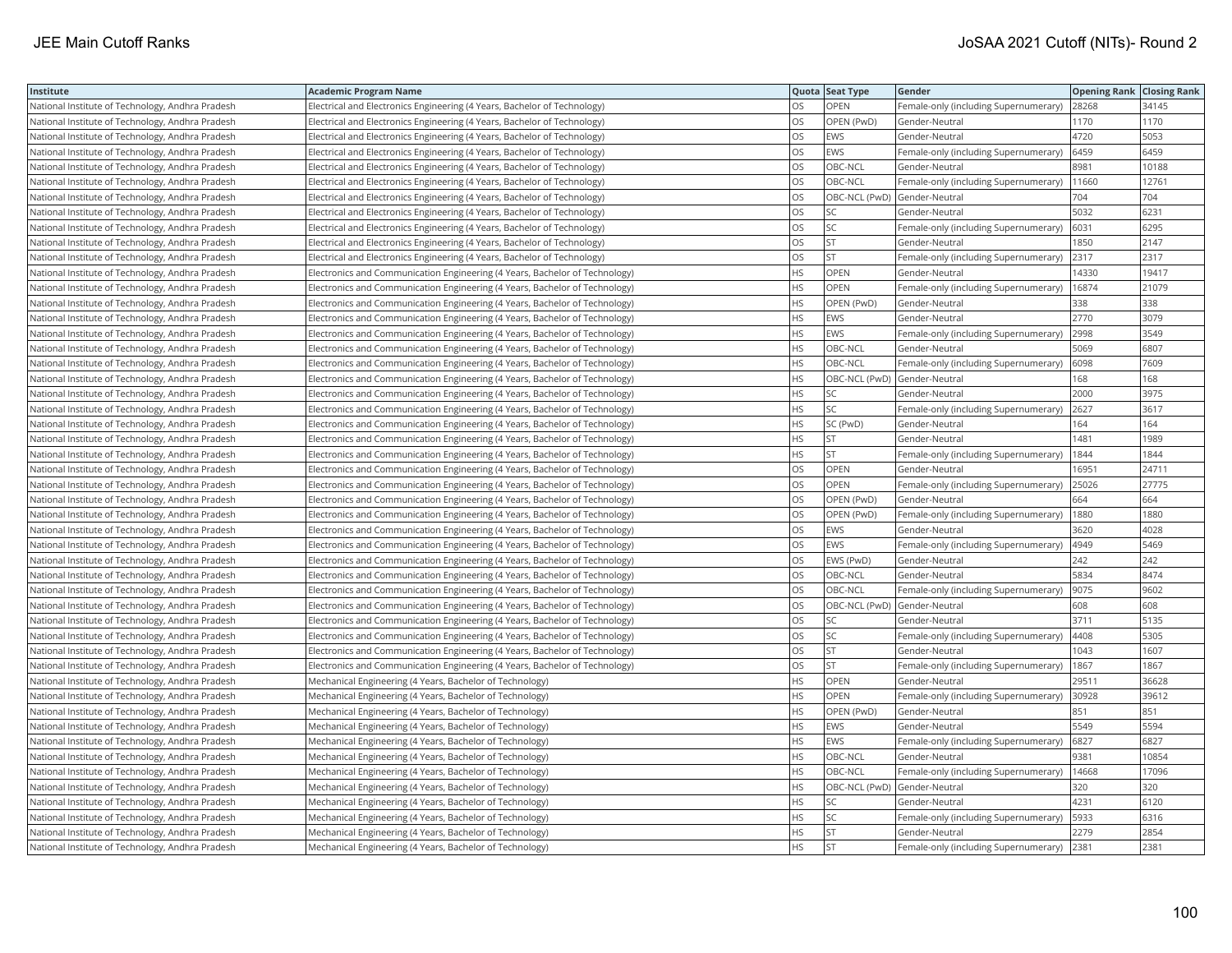| Institute                                                       | <b>Academic Program Name</b>                                              |           | Quota Seat Type | Gender                                | <b>Opening Rank Closing Rank</b> |       |
|-----------------------------------------------------------------|---------------------------------------------------------------------------|-----------|-----------------|---------------------------------------|----------------------------------|-------|
| National Institute of Technology, Andhra Pradesh                | Mechanical Engineering (4 Years, Bachelor of Technology)                  | OS.       | <b>OPEN</b>     | Gender-Neutral                        | 28132                            | 35771 |
| National Institute of Technology, Andhra Pradesh                | Mechanical Engineering (4 Years, Bachelor of Technology)                  | OS        | OPEN            | Female-only (including Supernumerary) | 30659                            | 38803 |
| National Institute of Technology, Andhra Pradesh                | Mechanical Engineering (4 Years, Bachelor of Technology)                  | <b>OS</b> | OPEN (PwD)      | Gender-Neutral                        | 1625                             | 1625  |
| National Institute of Technology, Andhra Pradesh                | Mechanical Engineering (4 Years, Bachelor of Technology)                  | OS        | EWS             | Gender-Neutral                        | 5505                             | 5666  |
| National Institute of Technology, Andhra Pradesh                | Mechanical Engineering (4 Years, Bachelor of Technology)                  | OS        | EWS             | Female-only (including Supernumerary) | 7286                             | 7286  |
| National Institute of Technology, Andhra Pradesh                | Mechanical Engineering (4 Years, Bachelor of Technology)                  | OS        | OBC-NCL         | Gender-Neutral                        | 10219                            | 11400 |
| National Institute of Technology, Andhra Pradesh                | Mechanical Engineering (4 Years, Bachelor of Technology)                  | OS        | OBC-NCL         | Female-only (including Supernumerary) | 11677                            | 16795 |
| National Institute of Technology, Andhra Pradesh                | Mechanical Engineering (4 Years, Bachelor of Technology)                  | <b>OS</b> | SC              | Gender-Neutral                        | 6590                             | 6962  |
| National Institute of Technology, Andhra Pradesh                | Mechanical Engineering (4 Years, Bachelor of Technology)                  | <b>OS</b> | SC              | Female-only (including Supernumerary) | 7115                             | 7399  |
| National Institute of Technology, Andhra Pradesh                | Mechanical Engineering (4 Years, Bachelor of Technology)                  | OS        | ST              | Gender-Neutral                        | 2368                             | 2642  |
| National Institute of Technology, Andhra Pradesh                | Mechanical Engineering (4 Years, Bachelor of Technology)                  | OS        | <b>ST</b>       | Female-only (including Supernumerary) | 2123                             | 2123  |
| National Institute of Technology, Andhra Pradesh                | Metallurgical and Materials Engineering (4 Years, Bachelor of Technology) | <b>HS</b> | OPEN            | Gender-Neutral                        | 39178                            | 46724 |
| National Institute of Technology, Andhra Pradesh                | Metallurgical and Materials Engineering (4 Years, Bachelor of Technology) | <b>HS</b> | OPEN            | Female-only (including Supernumerary) | 45095                            | 45095 |
| National Institute of Technology, Andhra Pradesh                | Metallurgical and Materials Engineering (4 Years, Bachelor of Technology) | HS        | EWS             | Gender-Neutral                        | 7422                             | 7422  |
| National Institute of Technology, Andhra Pradesh                | Metallurgical and Materials Engineering (4 Years, Bachelor of Technology) | HS        | OBC-NCL         | Gender-Neutral                        | 13238                            | 14581 |
| National Institute of Technology, Andhra Pradesh                | Metallurgical and Materials Engineering (4 Years, Bachelor of Technology) | HS        | OBC-NCL         | Female-only (including Supernumerary) | 17701                            | 17701 |
| National Institute of Technology, Andhra Pradesh                | Metallurgical and Materials Engineering (4 Years, Bachelor of Technology) | HS        | SC              | Gender-Neutral                        | 7424                             | 8027  |
| National Institute of Technology, Andhra Pradesh                | Metallurgical and Materials Engineering (4 Years, Bachelor of Technology) | HS        | SC              | Female-only (including Supernumerary) | 7305                             | 7305  |
| National Institute of Technology, Andhra Pradesh                | Metallurgical and Materials Engineering (4 Years, Bachelor of Technology) | HS        | ST              | Gender-Neutral                        | 3468                             | 3468  |
| National Institute of Technology, Andhra Pradesh                | Metallurgical and Materials Engineering (4 Years, Bachelor of Technology) | OS        | OPEN            | Gender-Neutral                        | 39824                            | 42855 |
| National Institute of Technology, Andhra Pradesh                | Metallurgical and Materials Engineering (4 Years, Bachelor of Technology) | OS        | OPEN            | Female-only (including Supernumerary) | 47015                            | 47167 |
| National Institute of Technology, Andhra Pradesh                | Metallurgical and Materials Engineering (4 Years, Bachelor of Technology) | OS        | OPEN (PwD)      | Gender-Neutral                        | 1292                             | 1292  |
| National Institute of Technology, Andhra Pradesh                | Metallurgical and Materials Engineering (4 Years, Bachelor of Technology) | OS        | EWS             | Gender-Neutral                        | 6574                             | 6574  |
| National Institute of Technology, Andhra Pradesh                | Metallurgical and Materials Engineering (4 Years, Bachelor of Technology) | OS        | <b>EWS</b>      | Female-only (including Supernumerary) | 8606                             | 8606  |
| National Institute of Technology, Andhra Pradesh                | Metallurgical and Materials Engineering (4 Years, Bachelor of Technology) | OS        | OBC-NCL         | Gender-Neutral                        | 12959                            | 13507 |
| National Institute of Technology, Andhra Pradesh                | Metallurgical and Materials Engineering (4 Years, Bachelor of Technology) | OS        | OBC-NCL         | Female-only (including Supernumerary) | 17483                            | 17483 |
| National Institute of Technology, Andhra Pradesh                | Metallurgical and Materials Engineering (4 Years, Bachelor of Technology) | OS        | SC              | Gender-Neutral                        | 7672                             | 8065  |
| National Institute of Technology, Andhra Pradesh                | Metallurgical and Materials Engineering (4 Years, Bachelor of Technology) | OS        | <b>ST</b>       | Gender-Neutral                        | 2807                             | 2807  |
| Indian Institute of Engineering Science and Technology, Shibpur | Aerospace Engineering (4 Years, Bachelor of Technology)                   | HS        | OPEN            | Gender-Neutral                        | 17914                            | 26018 |
| Indian Institute of Engineering Science and Technology, Shibpur | Aerospace Engineering (4 Years, Bachelor of Technology)                   | <b>HS</b> | <b>OPEN</b>     | Female-only (including Supernumerary) | 28743                            | 30110 |
| Indian Institute of Engineering Science and Technology, Shibpur | Aerospace Engineering (4 Years, Bachelor of Technology)                   | HS        | OPEN (PwD)      | Gender-Neutral                        | 1003                             | 1003  |
| Indian Institute of Engineering Science and Technology, Shibpur | Aerospace Engineering (4 Years, Bachelor of Technology)                   | <b>HS</b> | <b>EWS</b>      | Gender-Neutral                        | 7150                             | 7341  |
| Indian Institute of Engineering Science and Technology, Shibpur | Aerospace Engineering (4 Years, Bachelor of Technology)                   | <b>HS</b> | OBC-NCL         | Gender-Neutral                        | 19094                            | 23966 |
| Indian Institute of Engineering Science and Technology, Shibpur | Aerospace Engineering (4 Years, Bachelor of Technology)                   | <b>HS</b> | OBC-NCL         | Female-only (including Supernumerary) | 23722                            | 23722 |
| Indian Institute of Engineering Science and Technology, Shibpur | Aerospace Engineering (4 Years, Bachelor of Technology)                   | HS        | SC              | Gender-Neutral                        | 2584                             | 3141  |
| Indian Institute of Engineering Science and Technology, Shibpur | Aerospace Engineering (4 Years, Bachelor of Technology)                   | HS        | SC              | Female-only (including Supernumerary) | 5990                             | 5990  |
| Indian Institute of Engineering Science and Technology, Shibpur | Aerospace Engineering (4 Years, Bachelor of Technology)                   | <b>HS</b> | ST              | Gender-Neutral                        | 3010                             | 3010  |
| Indian Institute of Engineering Science and Technology, Shibpur | Aerospace Engineering (4 Years, Bachelor of Technology)                   | HS        | <b>ST</b>       | Female-only (including Supernumerary) | 7414                             | 7414  |
| Indian Institute of Engineering Science and Technology, Shibpur | Aerospace Engineering (4 Years, Bachelor of Technology)                   | OS        | OPEN            | Gender-Neutral                        | 6347                             | 19038 |
| Indian Institute of Engineering Science and Technology, Shibpur | Aerospace Engineering (4 Years, Bachelor of Technology)                   | OS        | OPEN            | Female-only (including Supernumerary) | 25004                            | 25231 |
| Indian Institute of Engineering Science and Technology, Shibpur | Aerospace Engineering (4 Years, Bachelor of Technology)                   | OS        | EWS             | Gender-Neutral                        | 3034                             | 3200  |
| Indian Institute of Engineering Science and Technology, Shibpur | Aerospace Engineering (4 Years, Bachelor of Technology)                   | OS        | EWS             | Female-only (including Supernumerary) | 4546                             | 4546  |
| Indian Institute of Engineering Science and Technology, Shibpur | Aerospace Engineering (4 Years, Bachelor of Technology)                   | OS        | OBC-NCL         | Gender-Neutral                        | 5141                             | 6978  |
| Indian Institute of Engineering Science and Technology, Shibpur | Aerospace Engineering (4 Years, Bachelor of Technology)                   | OS        | OBC-NCL         | Female-only (including Supernumerary) | 11641                            | 11641 |
| Indian Institute of Engineering Science and Technology, Shibpur | Aerospace Engineering (4 Years, Bachelor of Technology)                   | OS        | SC              | Gender-Neutral                        | 1217                             | 3009  |
| Indian Institute of Engineering Science and Technology, Shibpur | Aerospace Engineering (4 Years, Bachelor of Technology)                   | OS        | SC              | Female-only (including Supernumerary) | 2889                             | 2889  |
| Indian Institute of Engineering Science and Technology, Shibpur | Aerospace Engineering (4 Years, Bachelor of Technology)                   | OS        | ST              | Gender-Neutral                        | 1405                             | 1405  |
| Indian Institute of Engineering Science and Technology, Shibpur | Architecture (5 Years, Bachelor of Architecture)                          | HS        | OPEN            | Gender-Neutral                        | 228                              | 687   |
| Indian Institute of Engineering Science and Technology, Shibpur | Architecture (5 Years, Bachelor of Architecture)                          | HS        | OPEN            | Female-only (including Supernumerary) | 331                              | 331   |
| Indian Institute of Engineering Science and Technology, Shibpur | Architecture (5 Years, Bachelor of Architecture)                          | <b>HS</b> | EWS             | Gender-Neutral                        | 362                              | 362   |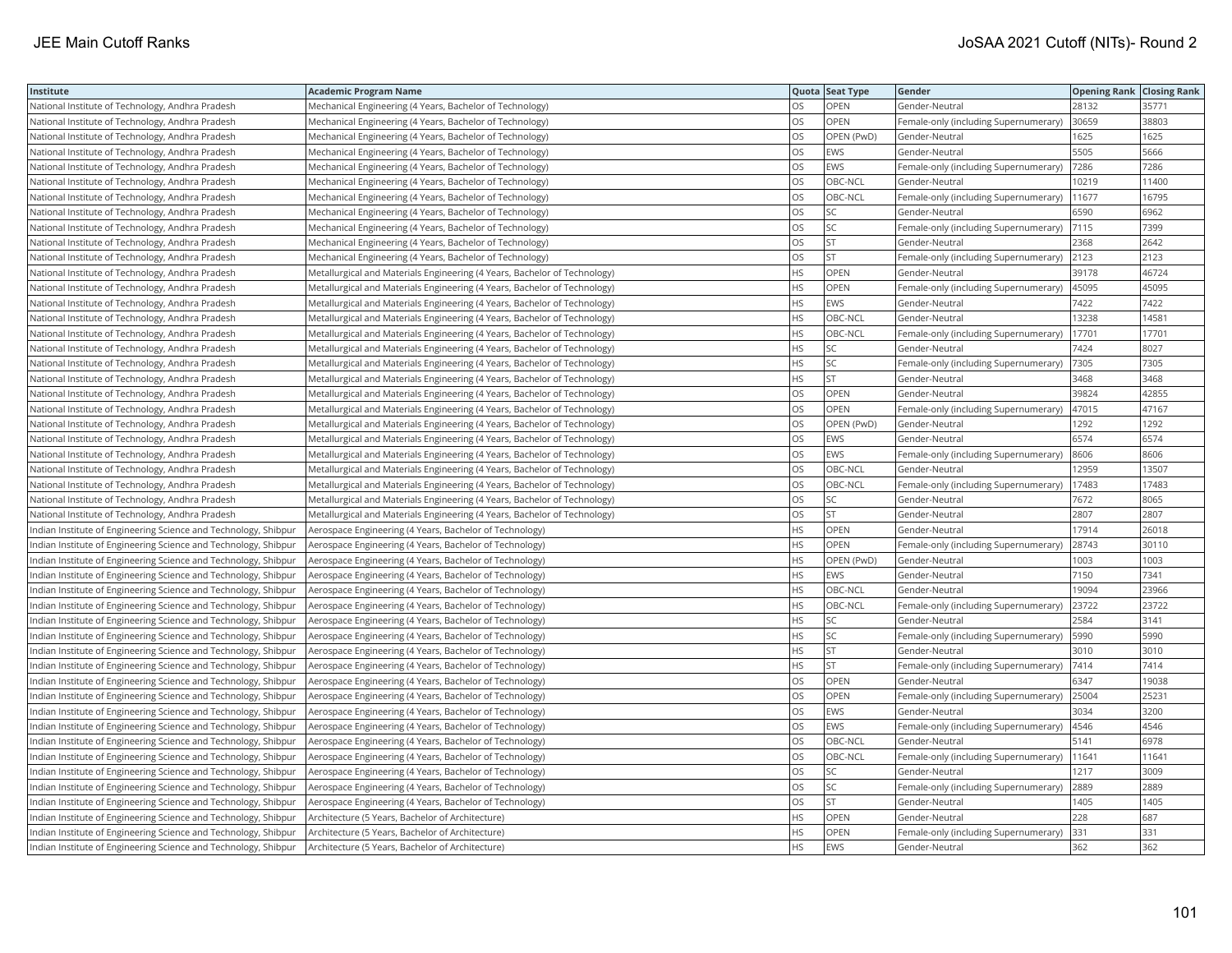| Institute                                                       | <b>Academic Program Name</b>                                       |           | Quota Seat Type | Gender                                     | <b>Opening Rank Closing Rank</b> |       |
|-----------------------------------------------------------------|--------------------------------------------------------------------|-----------|-----------------|--------------------------------------------|----------------------------------|-------|
| Indian Institute of Engineering Science and Technology, Shibpur | Architecture (5 Years, Bachelor of Architecture)                   | HS.       | OBC-NCL         | Gender-Neutral                             | 384                              | 1079  |
| ndian Institute of Engineering Science and Technology, Shibpur  | Architecture (5 Years, Bachelor of Architecture)                   | HS        | OBC-NCL         | Female-only (including Supernumerary)      | 914                              | 914   |
| Indian Institute of Engineering Science and Technology, Shibpur | Architecture (5 Years, Bachelor of Architecture)                   | <b>HS</b> | SC              | Gender-Neutral                             | 33                               | 33    |
| Indian Institute of Engineering Science and Technology, Shibpur | Architecture (5 Years, Bachelor of Architecture)                   | HS        | SC              | Female-only (including Supernumerary)      | 24                               | 24    |
| Indian Institute of Engineering Science and Technology, Shibpur | Architecture (5 Years, Bachelor of Architecture)                   | <b>HS</b> | <b>ST</b>       | Gender-Neutral                             | 48                               | 48    |
| Indian Institute of Engineering Science and Technology, Shibpur | Architecture (5 Years, Bachelor of Architecture)                   | OS        | OPEN            | Gender-Neutral                             | 529                              | 836   |
| Indian Institute of Engineering Science and Technology, Shibpur | Architecture (5 Years, Bachelor of Architecture)                   | OS        | OPEN            | Female-only (including Supernumerary)      | 750                              | 750   |
| Indian Institute of Engineering Science and Technology, Shibpur | Architecture (5 Years, Bachelor of Architecture)                   | OS        | EWS             | Gender-Neutral                             | 260                              | 260   |
| Indian Institute of Engineering Science and Technology, Shibpur | Architecture (5 Years, Bachelor of Architecture)                   | <b>OS</b> | OBC-NCL         | Gender-Neutral                             | 423                              | 473   |
| Indian Institute of Engineering Science and Technology, Shibpur | Architecture (5 Years, Bachelor of Architecture)                   | OS        | OBC-NCL         | Female-only (including Supernumerary)      | 429                              | 429   |
| Indian Institute of Engineering Science and Technology, Shibpur | Architecture (5 Years, Bachelor of Architecture)                   | OS        | SC              | Gender-Neutral                             | 66                               | 66    |
| Indian Institute of Engineering Science and Technology, Shibpur | Architecture (5 Years, Bachelor of Architecture)                   | OS        | ST              | Gender-Neutral                             | 21                               | 21    |
| Indian Institute of Engineering Science and Technology, Shibpur | Civil Engineering (4 Years, Bachelor of Technology)                | <b>HS</b> | OPEN            | Gender-Neutral                             | 22019                            | 34746 |
| Indian Institute of Engineering Science and Technology, Shibpur | Civil Engineering (4 Years, Bachelor of Technology)                | HS        | OPEN            | Female-only (including Supernumerary)      | 34952                            | 46584 |
| Indian Institute of Engineering Science and Technology, Shibpur | Civil Engineering (4 Years, Bachelor of Technology)                | HS        | OPEN (PwD)      | Gender-Neutral                             | 659                              | 659   |
| Indian Institute of Engineering Science and Technology, Shibpur | Civil Engineering (4 Years, Bachelor of Technology)                | HS        | <b>EWS</b>      | Gender-Neutral                             | 7076                             | 10523 |
| Indian Institute of Engineering Science and Technology, Shibpur | Civil Engineering (4 Years, Bachelor of Technology)                | HS        | EWS             | Female-only (including Supernumerary)      | 18706                            | 18706 |
| Indian Institute of Engineering Science and Technology, Shibpur | Civil Engineering (4 Years, Bachelor of Technology)                | <b>HS</b> | OBC-NCL         | Gender-Neutral                             | 19417                            | 29842 |
| Indian Institute of Engineering Science and Technology, Shibpur | Civil Engineering (4 Years, Bachelor of Technology)                | <b>HS</b> | OBC-NCL         | Female-only (including Supernumerary)      | 32558                            | 41929 |
| Indian Institute of Engineering Science and Technology, Shibpur | Civil Engineering (4 Years, Bachelor of Technology)                | HS        | SC              | Gender-Neutral                             | 2310                             | 5881  |
| Indian Institute of Engineering Science and Technology, Shibpur | Civil Engineering (4 Years, Bachelor of Technology)                | HS        | SC              | Female-only (including Supernumerary)      | 5700                             | 6947  |
| Indian Institute of Engineering Science and Technology, Shibpur | Civil Engineering (4 Years, Bachelor of Technology)                | <b>HS</b> | <b>ST</b>       | Gender-Neutral                             | 5241                             | 8317  |
| Indian Institute of Engineering Science and Technology, Shibpur | Civil Engineering (4 Years, Bachelor of Technology)                | <b>HS</b> | <b>ST</b>       | Female-only (including Supernumerary)      | 11402                            | 11402 |
| Indian Institute of Engineering Science and Technology, Shibpur | Civil Engineering (4 Years, Bachelor of Technology)                | OS        | OPEN            | Gender-Neutral                             | 31123                            | 37927 |
| Indian Institute of Engineering Science and Technology, Shibpur | Civil Engineering (4 Years, Bachelor of Technology)                | OS        | OPEN            | Female-only (including Supernumerary)      | 41358                            | 47641 |
| Indian Institute of Engineering Science and Technology, Shibpur | Civil Engineering (4 Years, Bachelor of Technology)                | OS        | EWS             | Gender-Neutral                             | 5750                             | 5861  |
| Indian Institute of Engineering Science and Technology, Shibpur | Civil Engineering (4 Years, Bachelor of Technology)                | OS        | EWS             | Female-only (including Supernumerary)      | 7459                             | 8002  |
| Indian Institute of Engineering Science and Technology, Shibpur | Civil Engineering (4 Years, Bachelor of Technology)                | OS        | OBC-NCL         | Gender-Neutral                             | 10004                            | 11233 |
| Indian Institute of Engineering Science and Technology, Shibpur | Civil Engineering (4 Years, Bachelor of Technology)                | OS        | OBC-NCL         | Female-only (including Supernumerary)      | 16337                            | 17967 |
| Indian Institute of Engineering Science and Technology, Shibpur | Civil Engineering (4 Years, Bachelor of Technology)                | OS        | SC              | Gender-Neutral                             | 5266                             | 6800  |
| Indian Institute of Engineering Science and Technology, Shibpur | Civil Engineering (4 Years, Bachelor of Technology)                | OS        | SC              | Female-only (including Supernumerary)      | 5112                             | 6776  |
| ndian Institute of Engineering Science and Technology, Shibpur  | Civil Engineering (4 Years, Bachelor of Technology)                | OS        | <b>ST</b>       | Gender-Neutral                             | 1639                             | 2136  |
| Indian Institute of Engineering Science and Technology, Shibpur | Civil Engineering (4 Years, Bachelor of Technology)                | OS        | ST              | Female-only (including Supernumerary)      | 3291                             | 3291  |
| Indian Institute of Engineering Science and Technology, Shibpur | Computer Science and Engineering (4 Years, Bachelor of Technology) | <b>HS</b> | OPEN            | Gender-Neutral                             | 3178                             | 9411  |
| Indian Institute of Engineering Science and Technology, Shibpur | Computer Science and Engineering (4 Years, Bachelor of Technology) | <b>HS</b> | OPEN            | Female-only (including Supernumerary)      | 874                              | 12079 |
| Indian Institute of Engineering Science and Technology, Shibpur | Computer Science and Engineering (4 Years, Bachelor of Technology) | <b>HS</b> | OPEN (PwD)      | Gender-Neutral                             | 186                              | 186   |
| Indian Institute of Engineering Science and Technology, Shibpur | Computer Science and Engineering (4 Years, Bachelor of Technology) | <b>HS</b> | EWS             | Gender-Neutral                             | 3169                             | 4206  |
| Indian Institute of Engineering Science and Technology, Shibpur | Computer Science and Engineering (4 Years, Bachelor of Technology) | HS        | EWS             | Female-only (including Supernumerary)      | 6305                             | 6305  |
| Indian Institute of Engineering Science and Technology, Shibpur | Computer Science and Engineering (4 Years, Bachelor of Technology) | <b>HS</b> | OBC-NCL         | Gender-Neutral                             | 3980                             | 10824 |
| Indian Institute of Engineering Science and Technology, Shibpur | Computer Science and Engineering (4 Years, Bachelor of Technology) | <b>HS</b> | OBC-NCL         | Female-only (including Supernumerary) 3039 |                                  | 11837 |
| Indian Institute of Engineering Science and Technology, Shibpur | Computer Science and Engineering (4 Years, Bachelor of Technology) | HS        | SC              | Gender-Neutral                             | 689                              | 1462  |
| Indian Institute of Engineering Science and Technology, Shibpur | Computer Science and Engineering (4 Years, Bachelor of Technology) | HS        | SC              | Female-only (including Supernumerary)      | 1501                             | 1501  |
| Indian Institute of Engineering Science and Technology, Shibpur | Computer Science and Engineering (4 Years, Bachelor of Technology) | HS        | ST              | Gender-Neutral                             | 371                              | 1546  |
| Indian Institute of Engineering Science and Technology, Shibpur | Computer Science and Engineering (4 Years, Bachelor of Technology) | HS.       | <b>ST</b>       | Female-only (including Supernumerary)      | 2547                             | 2547  |
| Indian Institute of Engineering Science and Technology, Shibpur | Computer Science and Engineering (4 Years, Bachelor of Technology) | OS        | OPEN            | Gender-Neutral                             | 7328                             | 10999 |
| Indian Institute of Engineering Science and Technology, Shibpur | Computer Science and Engineering (4 Years, Bachelor of Technology) | OS        | OPEN            | Female-only (including Supernumerary)      | 11977                            | 16879 |
| Indian Institute of Engineering Science and Technology, Shibpur | Computer Science and Engineering (4 Years, Bachelor of Technology) | OS        | OPEN (PwD)      | Gender-Neutral                             | 142                              | 142   |
| Indian Institute of Engineering Science and Technology, Shibpur | Computer Science and Engineering (4 Years, Bachelor of Technology) | OS        | EWS             | Gender-Neutral                             | 1428                             | 1847  |
| Indian Institute of Engineering Science and Technology, Shibpur | Computer Science and Engineering (4 Years, Bachelor of Technology) | OS        | EWS             | Female-only (including Supernumerary)      | 2682                             | 2682  |
| Indian Institute of Engineering Science and Technology, Shibpur | Computer Science and Engineering (4 Years, Bachelor of Technology) | <b>OS</b> | OBC-NCL         | Gender-Neutral                             | 2227                             | 4326  |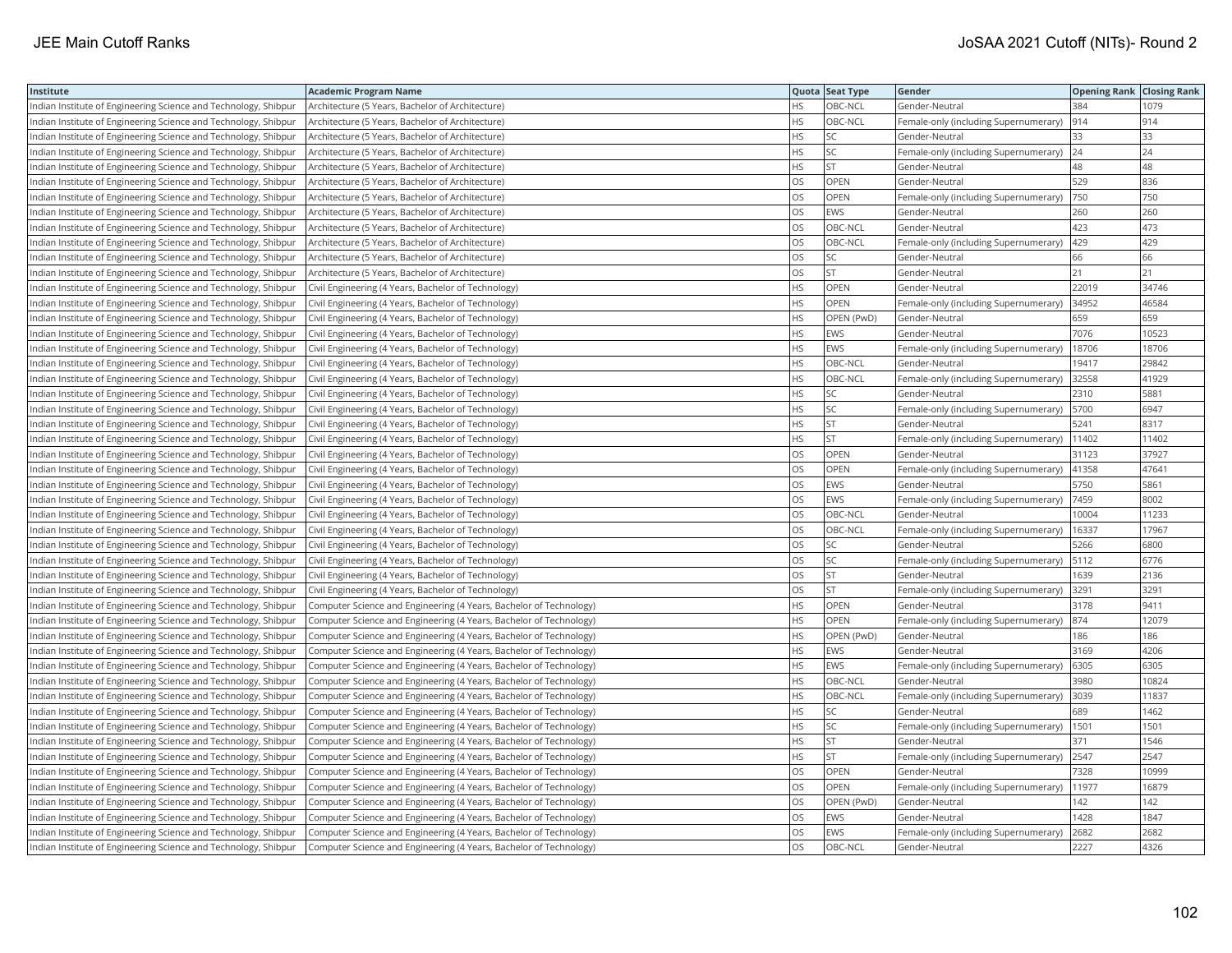| Institute                                                       | <b>Academic Program Name</b>                                                    |           | Quota Seat Type | Gender                                     | <b>Opening Rank   Closing Rank</b> |       |
|-----------------------------------------------------------------|---------------------------------------------------------------------------------|-----------|-----------------|--------------------------------------------|------------------------------------|-------|
| Indian Institute of Engineering Science and Technology, Shibpur | Computer Science and Engineering (4 Years, Bachelor of Technology)              | OS.       | OBC-NCL         | Female-only (including Supernumerary)      | 6551                               | 7265  |
| Indian Institute of Engineering Science and Technology, Shibpur | Computer Science and Engineering (4 Years, Bachelor of Technology)              | OS        | SC              | Gender-Neutral                             | 1801                               | 2174  |
| Indian Institute of Engineering Science and Technology, Shibpur | Computer Science and Engineering (4 Years, Bachelor of Technology)              | OS        | SC              | Female-only (including Supernumerary)      | 3996                               | 3996  |
| Indian Institute of Engineering Science and Technology, Shibpur | Computer Science and Engineering (4 Years, Bachelor of Technology)              | OS        | <b>ST</b>       | Gender-Neutral                             | 959                                | 1060  |
| Indian Institute of Engineering Science and Technology, Shibpur | Computer Science and Engineering (4 Years, Bachelor of Technology)              | OS        | <b>ST</b>       | Female-only (including Supernumerary)      | 1364                               | 1364  |
| Indian Institute of Engineering Science and Technology, Shibpur | Electrical Engineering (4 Years, Bachelor of Technology)                        | <b>HS</b> | OPEN            | Gender-Neutral                             | 16293                              | 19168 |
| Indian Institute of Engineering Science and Technology, Shibpur | Electrical Engineering (4 Years, Bachelor of Technology)                        | <b>HS</b> | OPEN            | Female-only (including Supernumerary)      | 22499                              | 25543 |
| Indian Institute of Engineering Science and Technology, Shibpur | Electrical Engineering (4 Years, Bachelor of Technology)                        | <b>HS</b> | OPEN (PwD)      | Gender-Neutral                             | 970                                | 970   |
| Indian Institute of Engineering Science and Technology, Shibpur | Electrical Engineering (4 Years, Bachelor of Technology)                        | HS        | EWS             | Gender-Neutral                             | 5713                               | 6719  |
| Indian Institute of Engineering Science and Technology, Shibpur | Electrical Engineering (4 Years, Bachelor of Technology)                        | <b>HS</b> | EWS             | Female-only (including Supernumerary)      | 14150                              | 14150 |
| Indian Institute of Engineering Science and Technology, Shibpur | Electrical Engineering (4 Years, Bachelor of Technology)                        | <b>HS</b> | OBC-NCL         | Gender-Neutral                             | 14293                              | 18149 |
| Indian Institute of Engineering Science and Technology, Shibpur | Electrical Engineering (4 Years, Bachelor of Technology)                        | <b>HS</b> | OBC-NCL         | Female-only (including Supernumerary)      | 25713                              | 26477 |
| Indian Institute of Engineering Science and Technology, Shibpur | Electrical Engineering (4 Years, Bachelor of Technology)                        | HS        | SC              | Gender-Neutral                             | 2071                               | 3161  |
| Indian Institute of Engineering Science and Technology, Shibpur | Electrical Engineering (4 Years, Bachelor of Technology)                        | HS        | SC              | Female-only (including Supernumerary)      | 3552                               | 3552  |
| Indian Institute of Engineering Science and Technology, Shibpur | Electrical Engineering (4 Years, Bachelor of Technology)                        | HS        | <b>ST</b>       | Gender-Neutral                             | 3490                               | 5097  |
| Indian Institute of Engineering Science and Technology, Shibpur | Electrical Engineering (4 Years, Bachelor of Technology)                        | HS        | <b>ST</b>       | Female-only (including Supernumerary)      | 9599                               | 9599  |
| Indian Institute of Engineering Science and Technology, Shibpur | Electrical Engineering (4 Years, Bachelor of Technology)                        | OS        | OPEN            | Gender-Neutral                             | 13448                              | 22679 |
| Indian Institute of Engineering Science and Technology, Shibpur | Electrical Engineering (4 Years, Bachelor of Technology)                        | <b>OS</b> | <b>OPEN</b>     | Female-only (including Supernumerary)      | 25907                              | 30138 |
| Indian Institute of Engineering Science and Technology, Shibpur | Electrical Engineering (4 Years, Bachelor of Technology)                        | OS        | OPEN (PwD)      | Gender-Neutral                             | 1396                               | 1396  |
| Indian Institute of Engineering Science and Technology, Shibpur | Electrical Engineering (4 Years, Bachelor of Technology)                        | OS        | <b>EWS</b>      | Gender-Neutral                             | 3267                               | 3729  |
| Indian Institute of Engineering Science and Technology, Shibpur | Electrical Engineering (4 Years, Bachelor of Technology)                        | OS        | EWS             | Female-only (including Supernumerary)      | 5582                               | 5582  |
| Indian Institute of Engineering Science and Technology, Shibpur | Electrical Engineering (4 Years, Bachelor of Technology)                        | <b>OS</b> | OBC-NCL         | Gender-Neutral                             | 6752                               | 8446  |
| Indian Institute of Engineering Science and Technology, Shibpur | Electrical Engineering (4 Years, Bachelor of Technology)                        | OS        | OBC-NCL         | Female-only (including Supernumerary)      | 12806                              | 13374 |
| Indian Institute of Engineering Science and Technology, Shibpur | Electrical Engineering (4 Years, Bachelor of Technology)                        | <b>OS</b> | SC              | Gender-Neutral                             | 4440                               | 5004  |
| Indian Institute of Engineering Science and Technology, Shibpur | Electrical Engineering (4 Years, Bachelor of Technology)                        | OS        | SC              | Female-only (including Supernumerary)      | 5580                               | 5580  |
| Indian Institute of Engineering Science and Technology, Shibpur | Electrical Engineering (4 Years, Bachelor of Technology)                        | OS        | ST              | Gender-Neutral                             | 1266                               | 1885  |
| Indian Institute of Engineering Science and Technology, Shibpur | Electrical Engineering (4 Years, Bachelor of Technology)                        | OS        | <b>ST</b>       | Female-only (including Supernumerary) 2240 |                                    | 2240  |
| Indian Institute of Engineering Science and Technology, Shibpur | Electronics and Telecommunication Engineering (4 Years, Bachelor of Technology) | HS        | OPEN            | Gender-Neutral                             | 10706                              | 14495 |
| Indian Institute of Engineering Science and Technology, Shibpur | Electronics and Telecommunication Engineering (4 Years, Bachelor of Technology) | HS        | <b>OPEN</b>     | Female-only (including Supernumerary)      | 12125                              | 14616 |
| Indian Institute of Engineering Science and Technology, Shibpur | Electronics and Telecommunication Engineering (4 Years, Bachelor of Technology) | HS        | <b>EWS</b>      | Gender-Neutral                             | 3018                               | 5525  |
| Indian Institute of Engineering Science and Technology, Shibpur | Electronics and Telecommunication Engineering (4 Years, Bachelor of Technology) | HS.       | EWS             | Female-only (including Supernumerary)      | 11557                              | 11557 |
| Indian Institute of Engineering Science and Technology, Shibpur | Electronics and Telecommunication Engineering (4 Years, Bachelor of Technology) | <b>HS</b> | OBC-NCL         | Gender-Neutral                             | 1365                               | 14713 |
| Indian Institute of Engineering Science and Technology, Shibpur | Electronics and Telecommunication Engineering (4 Years, Bachelor of Technology) | HS        | OBC-NCL         | Female-only (including Supernumerary)      | 23294                              | 23294 |
| ndian Institute of Engineering Science and Technology, Shibpur  | Electronics and Telecommunication Engineering (4 Years, Bachelor of Technology) | HS        | SC              | Gender-Neutral                             | 1640                               | 2042  |
| Indian Institute of Engineering Science and Technology, Shibpur | Electronics and Telecommunication Engineering (4 Years, Bachelor of Technology) | HS        | SC              | Female-only (including Supernumerary)      | 3242                               | 3242  |
| Indian Institute of Engineering Science and Technology, Shibpur | Electronics and Telecommunication Engineering (4 Years, Bachelor of Technology) | HS        | <b>ST</b>       | Gender-Neutral                             | 3361                               | 4100  |
| Indian Institute of Engineering Science and Technology, Shibpur | Electronics and Telecommunication Engineering (4 Years, Bachelor of Technology) | HS        | ST              | Female-only (including Supernumerary)      | 5686                               | 5686  |
| Indian Institute of Engineering Science and Technology, Shibpur | Electronics and Telecommunication Engineering (4 Years, Bachelor of Technology) | OS        | OPEN            | Gender-Neutral                             | 13510                              | 18073 |
| Indian Institute of Engineering Science and Technology, Shibpur | Electronics and Telecommunication Engineering (4 Years, Bachelor of Technology) | <b>OS</b> | <b>OPEN</b>     | Female-only (including Supernumerary)      | 21233                              | 24458 |
| Indian Institute of Engineering Science and Technology, Shibpur | Electronics and Telecommunication Engineering (4 Years, Bachelor of Technology) | OS        | OPEN (PwD)      | Gender-Neutral                             | 695                                | 695   |
| Indian Institute of Engineering Science and Technology, Shibpur | Electronics and Telecommunication Engineering (4 Years, Bachelor of Technology) | OS        | EWS             | Gender-Neutral                             | 2512                               | 2759  |
| Indian Institute of Engineering Science and Technology, Shibpur | Electronics and Telecommunication Engineering (4 Years, Bachelor of Technology) | OS        | EWS             | Female-only (including Supernumerary)      | 3706                               | 3706  |
| Indian Institute of Engineering Science and Technology, Shibpur | Electronics and Telecommunication Engineering (4 Years, Bachelor of Technology) | OS        | OBC-NCL         | Gender-Neutral                             | 5465                               | 6904  |
| Indian Institute of Engineering Science and Technology, Shibpur | Electronics and Telecommunication Engineering (4 Years, Bachelor of Technology) | OS        | OBC-NCL         | Female-only (including Supernumerary)      | 9030                               | 10203 |
| Indian Institute of Engineering Science and Technology, Shibpur | Electronics and Telecommunication Engineering (4 Years, Bachelor of Technology) | OS        |                 | OBC-NCL (PwD) Gender-Neutral               | 421                                | 421   |
| Indian Institute of Engineering Science and Technology, Shibpur | Electronics and Telecommunication Engineering (4 Years, Bachelor of Technology) | OS        | SC              | Gender-Neutral                             | 2413                               | 3272  |
| Indian Institute of Engineering Science and Technology, Shibpur | Electronics and Telecommunication Engineering (4 Years, Bachelor of Technology) | OS        | SC              | Female-only (including Supernumerary)      | 4852                               | 4852  |
| Indian Institute of Engineering Science and Technology, Shibpur | Electronics and Telecommunication Engineering (4 Years, Bachelor of Technology) | <b>OS</b> | <b>ST</b>       | Gender-Neutral                             | 1449                               | 1449  |
| Indian Institute of Engineering Science and Technology, Shibpur | Information Technology (4 Years, Bachelor of Technology)                        | HS        | OPEN            | Gender-Neutral                             | 9643                               | 13519 |
| Indian Institute of Engineering Science and Technology, Shibpur | Information Technology (4 Years, Bachelor of Technology)                        | <b>HS</b> | OPEN            | Female-only (including Supernumerary)      | 14823                              | 23430 |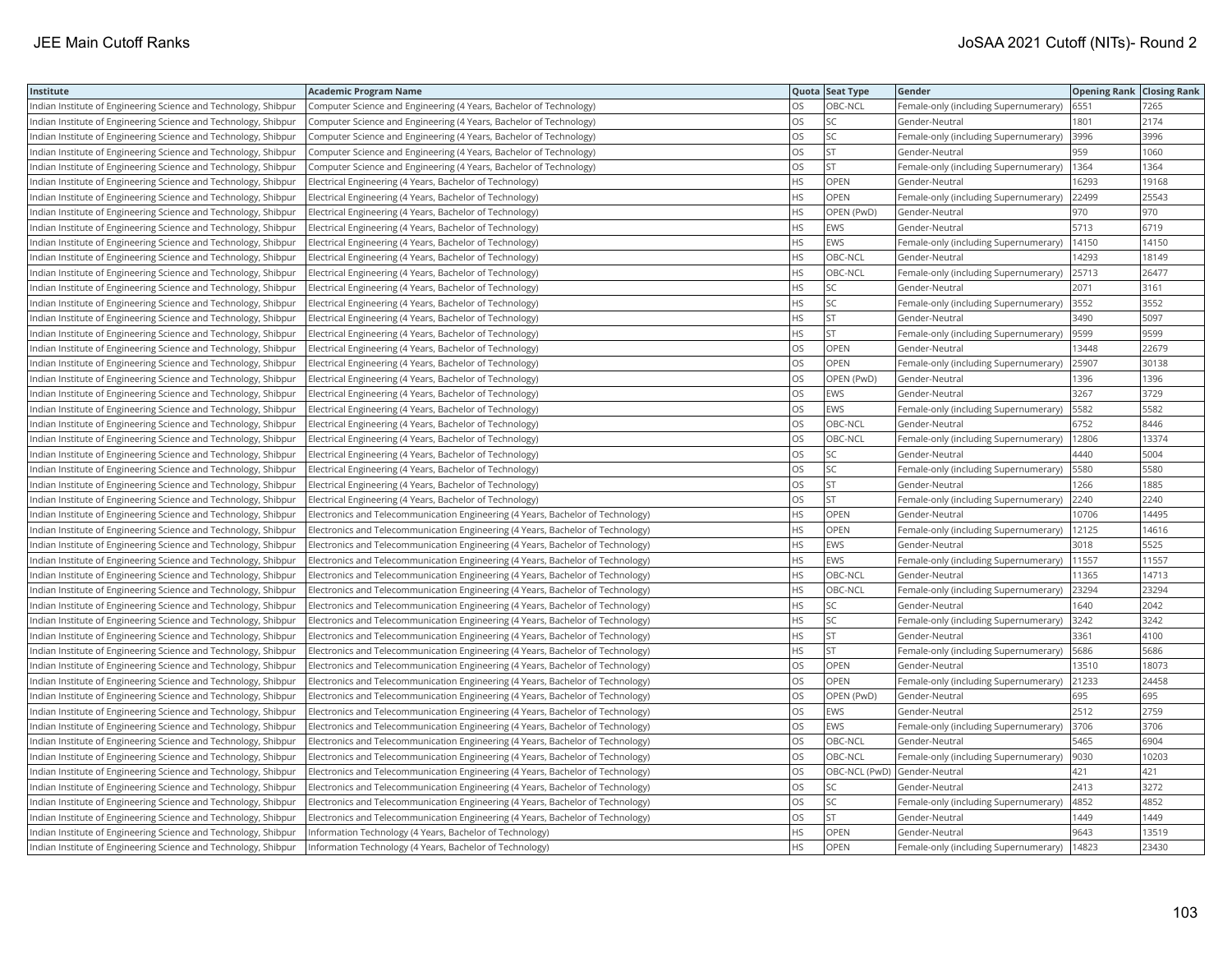| Institute                                                       | <b>Academic Program Name</b>                                           |           | Quota Seat Type              | Gender                                | <b>Opening Rank Closing Rank</b> |       |
|-----------------------------------------------------------------|------------------------------------------------------------------------|-----------|------------------------------|---------------------------------------|----------------------------------|-------|
| Indian Institute of Engineering Science and Technology, Shibpur | Information Technology (4 Years, Bachelor of Technology)               | HS.       | OPEN (PwD)                   | Gender-Neutral                        | 566                              | 566   |
| Indian Institute of Engineering Science and Technology, Shibpur | Information Technology (4 Years, Bachelor of Technology)               | НS        | EWS                          | Gender-Neutral                        | 4450                             | 5258  |
| Indian Institute of Engineering Science and Technology, Shibpur | Information Technology (4 Years, Bachelor of Technology)               | <b>HS</b> | <b>EWS</b>                   | Female-only (including Supernumerary) | 8613                             | 8613  |
| Indian Institute of Engineering Science and Technology, Shibpur | Information Technology (4 Years, Bachelor of Technology)               | <b>HS</b> | OBC-NCL                      | Gender-Neutral                        | 11835                            | 13547 |
| Indian Institute of Engineering Science and Technology, Shibpur | Information Technology (4 Years, Bachelor of Technology)               | <b>HS</b> | OBC-NCL                      | Female-only (including Supernumerary) | 13103                            | 18896 |
| Indian Institute of Engineering Science and Technology, Shibpur | Information Technology (4 Years, Bachelor of Technology)               | <b>HS</b> | OBC-NCL (PwD) Gender-Neutral |                                       | 708                              | 708   |
| Indian Institute of Engineering Science and Technology, Shibpur | Information Technology (4 Years, Bachelor of Technology)               | <b>HS</b> | SC                           | Gender-Neutral                        | 1525                             | 2046  |
| Indian Institute of Engineering Science and Technology, Shibpur | Information Technology (4 Years, Bachelor of Technology)               | <b>HS</b> | SC                           | Female-only (including Supernumerary) | 3224                             | 3224  |
| Indian Institute of Engineering Science and Technology, Shibpur | Information Technology (4 Years, Bachelor of Technology)               | HS        | <b>ST</b>                    | Gender-Neutral                        | 2172                             | 3134  |
| Indian Institute of Engineering Science and Technology, Shibpur | Information Technology (4 Years, Bachelor of Technology)               | <b>HS</b> | <b>ST</b>                    | Female-only (including Supernumerary) | 4072                             | 4072  |
| Indian Institute of Engineering Science and Technology, Shibpur | Information Technology (4 Years, Bachelor of Technology)               | OS        | OPEN                         | Gender-Neutral                        | 11434                            | 13204 |
| Indian Institute of Engineering Science and Technology, Shibpur | Information Technology (4 Years, Bachelor of Technology)               | OS        | <b>OPEN</b>                  | Female-only (including Supernumerary) | 18765                            | 20617 |
| Indian Institute of Engineering Science and Technology, Shibpur | Information Technology (4 Years, Bachelor of Technology)               | OS        | OPEN (PwD)                   | Gender-Neutral                        | 461                              | 461   |
| Indian Institute of Engineering Science and Technology, Shibpur | Information Technology (4 Years, Bachelor of Technology)               | OS        | EWS                          | Gender-Neutral                        | 1810                             | 1909  |
| Indian Institute of Engineering Science and Technology, Shibpur | Information Technology (4 Years, Bachelor of Technology)               | OS        | EWS                          | Female-only (including Supernumerary) | 3455                             | 3455  |
| Indian Institute of Engineering Science and Technology, Shibpur | Information Technology (4 Years, Bachelor of Technology)               | <b>OS</b> | OBC-NCL                      | Gender-Neutral                        | 4446                             | 4997  |
| Indian Institute of Engineering Science and Technology, Shibpur | Information Technology (4 Years, Bachelor of Technology)               | OS.       | OBC-NCL                      | Female-only (including Supernumerary) | 7846                             | 7941  |
| Indian Institute of Engineering Science and Technology, Shibpur | Information Technology (4 Years, Bachelor of Technology)               | OS        |                              | OBC-NCL (PwD) Gender-Neutral          | 377                              | 377   |
| Indian Institute of Engineering Science and Technology, Shibpur | Information Technology (4 Years, Bachelor of Technology)               | <b>OS</b> | SC                           | Gender-Neutral                        | 2456                             | 3208  |
| Indian Institute of Engineering Science and Technology, Shibpur | nformation Technology (4 Years, Bachelor of Technology)                | OS        | SC                           | Female-only (including Supernumerary) | 4815                             | 5444  |
| Indian Institute of Engineering Science and Technology, Shibpur | Information Technology (4 Years, Bachelor of Technology)               | OS        | <b>ST</b>                    | Gender-Neutral                        | 1235                             | 1504  |
| Indian Institute of Engineering Science and Technology, Shibpur | Information Technology (4 Years, Bachelor of Technology)               | OS        | <b>ST</b>                    | Female-only (including Supernumerary) | 1533                             | 1533  |
| Indian Institute of Engineering Science and Technology, Shibpur | Mechanical Engineering (4 Years, Bachelor of Technology)               | <b>HS</b> | OPEN                         | Gender-Neutral                        | 15414                            | 23798 |
| Indian Institute of Engineering Science and Technology, Shibpur | Mechanical Engineering (4 Years, Bachelor of Technology)               | <b>HS</b> | OPEN                         | Female-only (including Supernumerary) | 27794                            | 32435 |
| Indian Institute of Engineering Science and Technology, Shibpur | Mechanical Engineering (4 Years, Bachelor of Technology)               | <b>HS</b> | OPEN (PwD)                   | Gender-Neutral                        | 1399                             | 1399  |
| Indian Institute of Engineering Science and Technology, Shibpur | Mechanical Engineering (4 Years, Bachelor of Technology)               | <b>HS</b> | EWS                          | Gender-Neutral                        | 3732                             | 6819  |
| Indian Institute of Engineering Science and Technology, Shibpur | Mechanical Engineering (4 Years, Bachelor of Technology)               | <b>HS</b> | EWS                          | Female-only (including Supernumerary) | 14681                            | 14681 |
| Indian Institute of Engineering Science and Technology, Shibpur | Mechanical Engineering (4 Years, Bachelor of Technology)               | <b>HS</b> | OBC-NCL                      | Gender-Neutral                        | 18284                            | 22253 |
| Indian Institute of Engineering Science and Technology, Shibpur | Mechanical Engineering (4 Years, Bachelor of Technology)               | <b>HS</b> | OBC-NCL                      | Female-only (including Supernumerary) | 25046                            | 31633 |
| Indian Institute of Engineering Science and Technology, Shibpur | Mechanical Engineering (4 Years, Bachelor of Technology)               | HS        | SC                           | Gender-Neutral                        | 3544                             | 4314  |
| Indian Institute of Engineering Science and Technology, Shibpur | Mechanical Engineering (4 Years, Bachelor of Technology)               | HS        | SC                           | Female-only (including Supernumerary) | 5570                             | 6635  |
| Indian Institute of Engineering Science and Technology, Shibpur | Mechanical Engineering (4 Years, Bachelor of Technology)               | HS.       | <b>ST</b>                    | Gender-Neutral                        | 4471                             | 5185  |
| Indian Institute of Engineering Science and Technology, Shibpur | Mechanical Engineering (4 Years, Bachelor of Technology)               | HS        | <b>ST</b>                    | Female-only (including Supernumerary) | 15704                            | 15704 |
| ndian Institute of Engineering Science and Technology, Shibpur  | Mechanical Engineering (4 Years, Bachelor of Technology)               | OS        | OPEN                         | Gender-Neutral                        | 20316                            | 27928 |
| Indian Institute of Engineering Science and Technology, Shibpur | Mechanical Engineering (4 Years, Bachelor of Technology)               | OS        | OPEN                         | Female-only (including Supernumerary) | 31535                            | 34530 |
| Indian Institute of Engineering Science and Technology, Shibpur | Mechanical Engineering (4 Years, Bachelor of Technology)               | OS        | OPEN (PwD)                   | Gender-Neutral                        | 1523                             | 1523  |
| Indian Institute of Engineering Science and Technology, Shibpur | Mechanical Engineering (4 Years, Bachelor of Technology)               | OS        | EWS                          | Gender-Neutral                        | 4247                             | 4555  |
| Indian Institute of Engineering Science and Technology, Shibpur | Mechanical Engineering (4 Years, Bachelor of Technology)               | OS        | EWS                          | Female-only (including Supernumerary) | 7278                             | 7278  |
| Indian Institute of Engineering Science and Technology, Shibpur | Mechanical Engineering (4 Years, Bachelor of Technology)               | <b>OS</b> | OBC-NCL                      | Gender-Neutral                        | 7383                             | 9622  |
| Indian Institute of Engineering Science and Technology, Shibpur | Mechanical Engineering (4 Years, Bachelor of Technology)               | OS        | OBC-NCL                      | Female-only (including Supernumerary) | 13786                            | 15524 |
| Indian Institute of Engineering Science and Technology, Shibpur | Mechanical Engineering (4 Years, Bachelor of Technology)               | OS        | SC                           | Gender-Neutral                        | 4050                             | 5732  |
| Indian Institute of Engineering Science and Technology, Shibpur | Mechanical Engineering (4 Years, Bachelor of Technology)               | OS        | SC                           | Female-only (including Supernumerary) | 9382                             | 9505  |
| Indian Institute of Engineering Science and Technology, Shibpur | Mechanical Engineering (4 Years, Bachelor of Technology)               | OS        | ST                           | Gender-Neutral                        | 1974                             | 2432  |
| Indian Institute of Engineering Science and Technology, Shibpur | Metallurgy and Materials Engineering (4 Years, Bachelor of Technology) | <b>HS</b> | <b>OPEN</b>                  | Gender-Neutral                        | 29775                            | 38084 |
| Indian Institute of Engineering Science and Technology, Shibpur | Metallurgy and Materials Engineering (4 Years, Bachelor of Technology) | HS        | OPEN                         | Female-only (including Supernumerary) | 34135                            | 35083 |
| Indian Institute of Engineering Science and Technology, Shibpur | Metallurgy and Materials Engineering (4 Years, Bachelor of Technology) | HS        | EWS                          | Gender-Neutral                        | 10074                            | 10074 |
| Indian Institute of Engineering Science and Technology, Shibpur | Metallurgy and Materials Engineering (4 Years, Bachelor of Technology) | HS        | EWS                          | Female-only (including Supernumerary) | 17978                            | 17978 |
| Indian Institute of Engineering Science and Technology, Shibpur | Metallurgy and Materials Engineering (4 Years, Bachelor of Technology) | <b>HS</b> | OBC-NCL                      | Gender-Neutral                        | 26393                            | 34282 |
| Indian Institute of Engineering Science and Technology, Shibpur | Metallurgy and Materials Engineering (4 Years, Bachelor of Technology) | HS        | OBC-NCL                      | Female-only (including Supernumerary) | 34526                            | 34526 |
| Indian Institute of Engineering Science and Technology, Shibpur | Metallurgy and Materials Engineering (4 Years, Bachelor of Technology) | <b>HS</b> | SC                           | Gender-Neutral                        | 7403                             | 7597  |